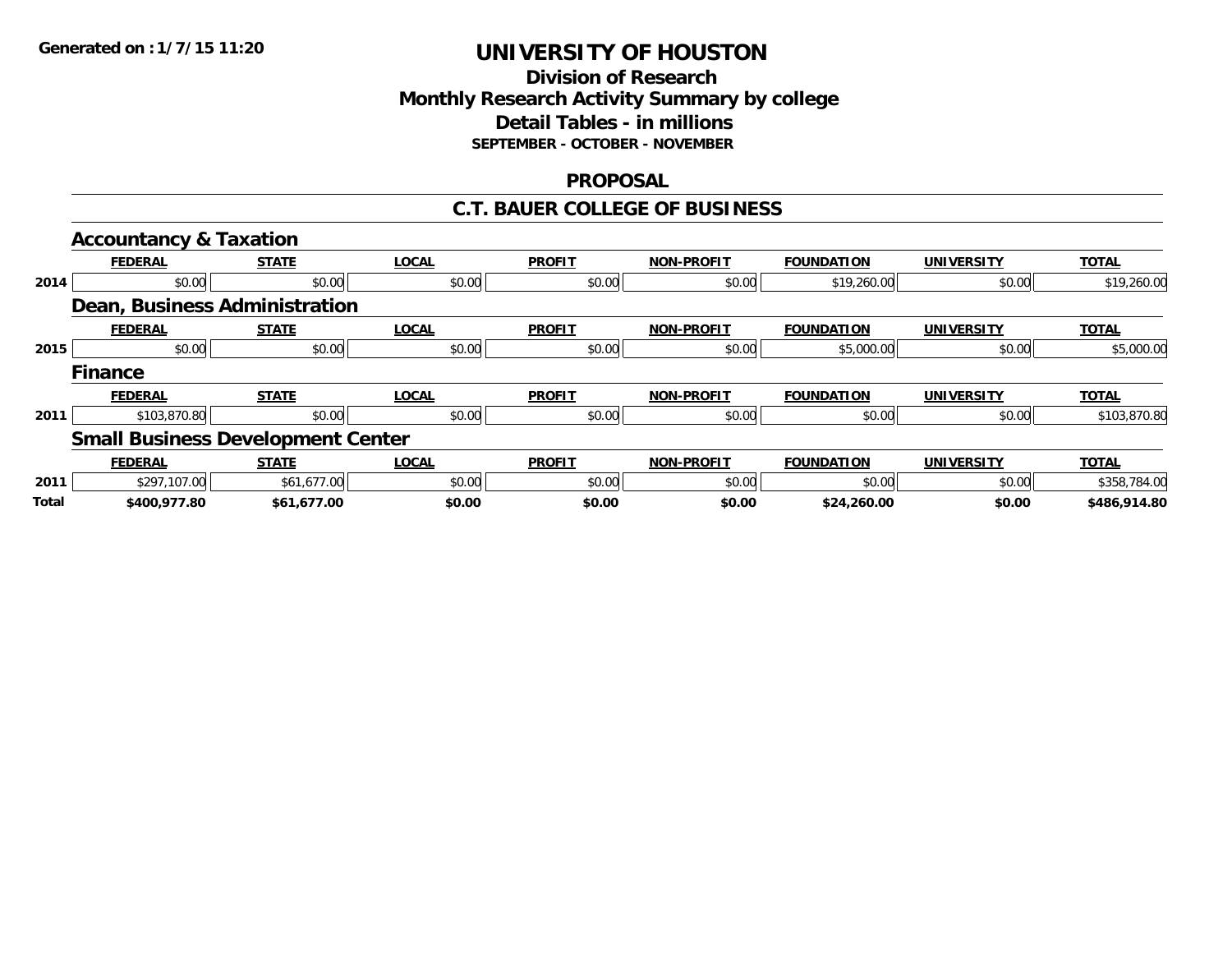### **Division of Research Monthly Research Activity Summary by college Detail Tables - in millions SEPTEMBER - OCTOBER - NOVEMBER**

#### **PROPOSAL**

#### **COLLEGE OF ARCHITECTURE**

|       | Architecture   |              |              |               |             |                   |                   |                |  |  |  |  |
|-------|----------------|--------------|--------------|---------------|-------------|-------------------|-------------------|----------------|--|--|--|--|
|       | <b>FEDERAL</b> | <b>STATE</b> | <b>LOCAL</b> | <b>PROFIT</b> | NON-PROFIT  | <b>FOUNDATION</b> | <b>UNIVERSITY</b> | <u>TOTAL</u>   |  |  |  |  |
| 2011  | \$1,317,096.30 | \$0.00       | \$0.00       | \$0.00        | \$0.00      | \$0.00            | \$0.00            | \$1,317,096.30 |  |  |  |  |
| 2012  | \$131,768.95   | \$0.00       | \$0.00       | \$0.00        | \$0.00      | \$0.00            | \$0.00            | \$131,768.95   |  |  |  |  |
| 2013  | \$89,843.25    | \$0.00       | \$0.00       | \$0.00        | \$0.00      | \$0.00            | \$0.00            | \$89,843.25    |  |  |  |  |
| 2014  | \$0.00         | \$0.00       | \$0.00       | \$0.00        | \$19,925.20 | \$0.00            | \$0.00            | \$19,925.20    |  |  |  |  |
| Total | \$1,538,708.50 | \$0.00       | \$0.00       | \$0.00        | \$19,925.20 | \$0.00            | \$0.00            | \$1,558,633.70 |  |  |  |  |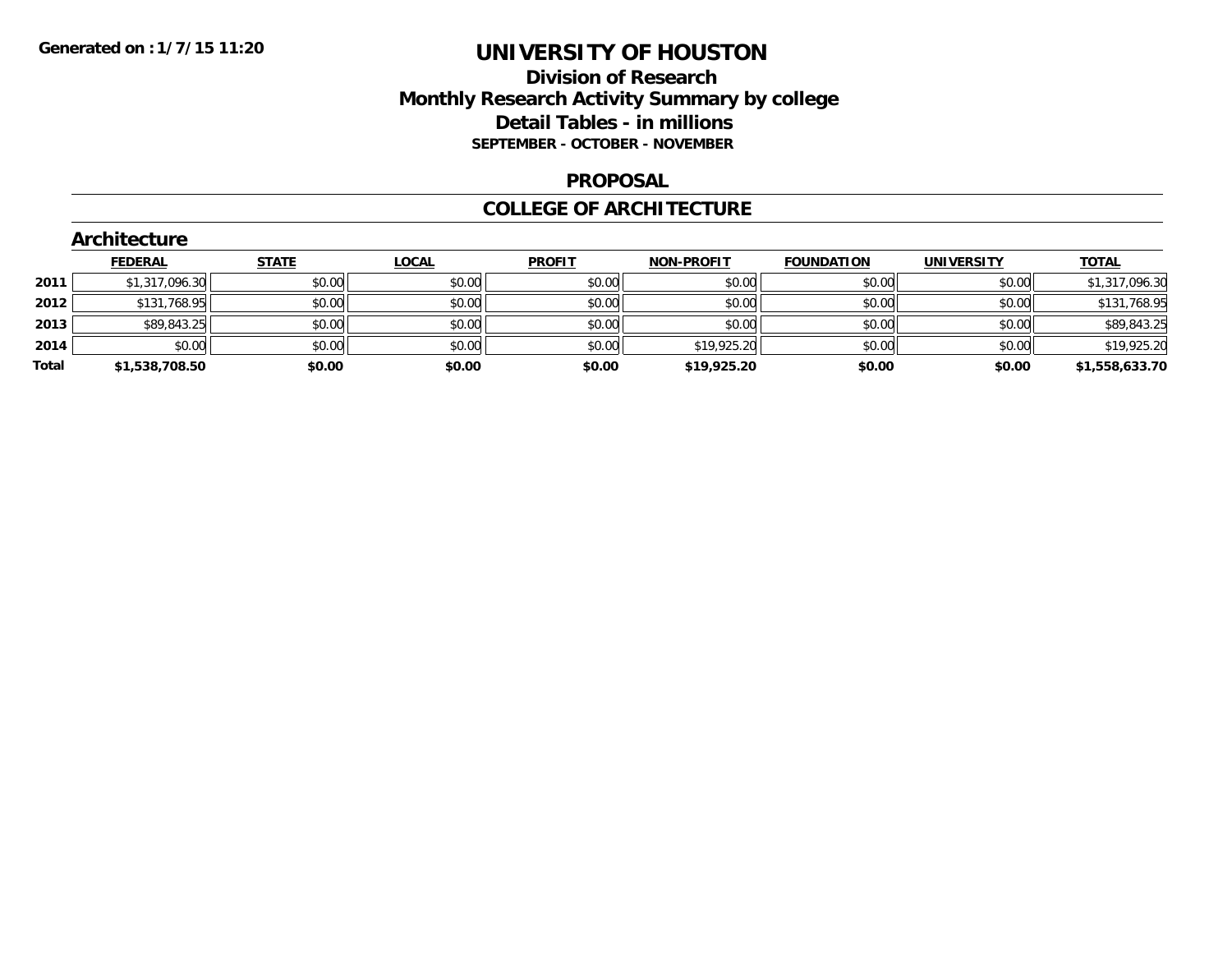# **Division of ResearchMonthly Research Activity Summary by college Detail Tables - in millionsSEPTEMBER - OCTOBER - NOVEMBER**

#### **PROPOSAL**

### **COLLEGE OF EDUCATION**

# **Consistency Mgmt and Coop Disc**

|      | <b>FEDERAL</b> | <u>STATE</u> | <u>LOCAL</u> | <b>PROFIT</b> | <b>NON-PROFIT</b> | <b>FOUNDATION</b> | <b>UNIVERSITY</b> | <b>TOTAL</b>   |
|------|----------------|--------------|--------------|---------------|-------------------|-------------------|-------------------|----------------|
| 2011 | \$0.00         | \$0.00       | \$295,410.00 | \$0.00        | \$106,154.00      | \$0.00            | \$0.00            | \$401,564.00   |
| 2012 | \$2,111,909.20 | \$0.00       | \$0.00       | \$0.00        | \$0.00            | \$0.00            | \$0.00            | \$2,111,909.20 |
| 2013 | \$2,480,018.64 | \$0.00       | \$0.00       | \$0.00        | \$0.00            | \$0.00            | \$0.00            | \$2,480,018.64 |
| 2014 | \$2,482,766.34 | \$0.00       | \$235,590.00 | \$0.00        | \$0.00            | \$0.00            | \$0.00            | \$2,718,356.34 |

#### **Curriculum and Instruction**

|      | <b>FEDERAL</b> | <b>STATE</b>   | <b>LOCAL</b> | <b>PROFIT</b> | <b>NON-PROFIT</b> | <b>FOUNDATION</b> | <b>UNIVERSITY</b> | <b>TOTAL</b>   |
|------|----------------|----------------|--------------|---------------|-------------------|-------------------|-------------------|----------------|
| 2011 | \$796,244.00   | \$762,738.00   | \$0.00       | \$0.00        | \$75,000.00       | \$0.00            | \$0.00            | \$1,633,982.00 |
| 2012 | \$757,011.60   | \$499,993.00   | \$0.00       | \$0.00        | \$0.00            | \$0.00            | \$0.00            | \$1,257,004.60 |
| 2013 | \$0.00         | \$0.00         | \$0.00       | \$0.00        | \$0.00            | \$0.00            | \$11,997.50       | \$11,997.50    |
| 2014 | \$0.00         | \$1,049,832.00 | \$21,958.00  | \$0.00        | \$0.00            | \$0.00            | \$162,228.00      | \$1,234,018.00 |
| 2015 | \$1,176,348.00 | \$419,997.20   | \$0.00       | \$0.00        | \$0.00            | \$0.00            | \$50,000.00       | \$1,646,345.20 |

# **Educational Psychology**

|      | <b>FEDERAL</b> | <b>STATE</b>   | <u>LOCAL</u> | <b>PROFIT</b> | <b>NON-PROFIT</b> | <b>FOUNDATION</b> | <b>UNIVERSITY</b> | <b>TOTAL</b>   |
|------|----------------|----------------|--------------|---------------|-------------------|-------------------|-------------------|----------------|
| 2011 | \$4,226,415.00 | \$49,995.00    | \$0.00       | \$0.00        | \$0.00            | \$0.65            | \$0.00            | \$4,276,410.65 |
| 2012 | \$4,389,111.26 | \$1,544,564.00 | \$0.00       | \$0.00        | \$0.00            | \$87,667.00       | \$2,135,823.70    | \$8,157,165.96 |
| 2013 | \$2,962,038.00 | \$0.00         | \$0.00       | \$0.00        | \$0.00            | \$300,318.00      | \$459,945.50      | \$3,722,301.50 |
| 2014 | \$3,130,026.00 | \$0.00         | \$0.00       | \$0.00        | \$380,000.00      | \$0.00            | \$297,915.00      | \$3,807,941.00 |
| 2015 | \$1,791,173.50 | \$0.00         | \$0.00       | \$0.00        | \$0.00            | \$50,000.00       | \$389,723.00      | \$2,230,896.50 |

#### **UH Charter School**

|       | <b>FEDERAL</b>  | STATE          | <u>LOCAL</u> | <b>PROFIT</b> | <b>NON-PROFIT</b> | <b>FOUNDATION</b> | UNIVERSITY     | <u>TOTAL</u>    |
|-------|-----------------|----------------|--------------|---------------|-------------------|-------------------|----------------|-----------------|
| 2012  | \$0.00          | \$7,150.00     | \$0.00       | \$0.00        | \$0.00            | \$0.00            | \$0.00         | ,150.00         |
| 2013  | \$0.00          | .489.55        | \$0.00       | \$0.00        | \$0.00            | \$0.00            | \$0.00         | ا1,489.55       |
| Total | \$26,303,061.54 | \$4,335,758.75 | \$552,958.00 | \$0.00        | \$561,154.00      | \$437,985.65      | \$3,507,632.70 | \$35,698,550.64 |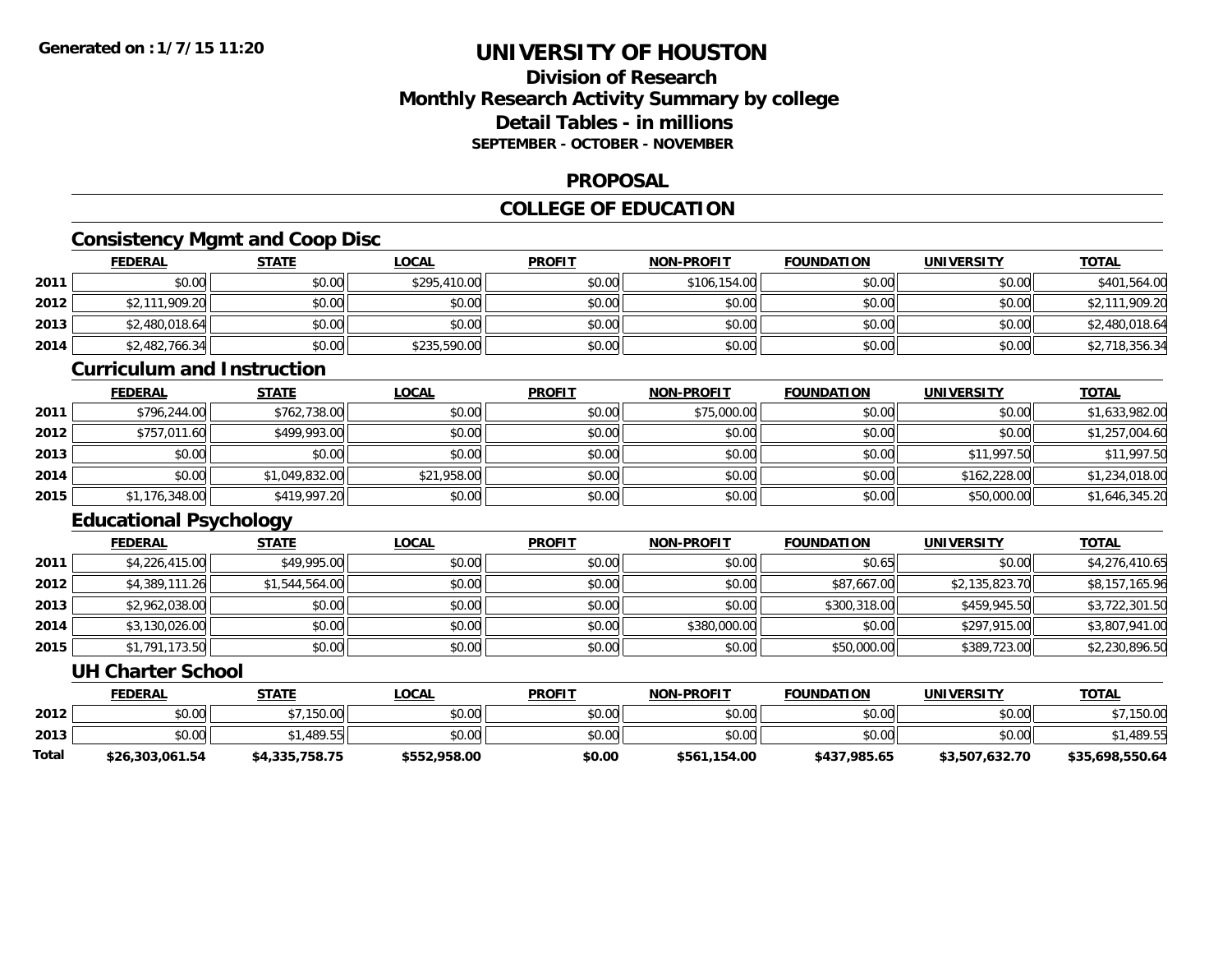### **Division of Research Monthly Research Activity Summary by college Detail Tables - in millions SEPTEMBER - OCTOBER - NOVEMBER**

#### **PROPOSAL**

#### **COLLEGE OF LIBERAL ARTS AND SOCIAL SCIENCES**

|      | <b>African-American Studies</b>                   |              |              |               |                   |                   |                   |              |  |  |
|------|---------------------------------------------------|--------------|--------------|---------------|-------------------|-------------------|-------------------|--------------|--|--|
|      | <b>FEDERAL</b>                                    | <b>STATE</b> | <b>LOCAL</b> | <b>PROFIT</b> | <b>NON-PROFIT</b> | <b>FOUNDATION</b> | <b>UNIVERSITY</b> | <b>TOTAL</b> |  |  |
| 2014 | \$0.00                                            | \$0.00       | \$0.00       | \$0.00        | \$1,500.00        | \$0.00            | \$0.00            | \$1,500.00   |  |  |
|      | Art                                               |              |              |               |                   |                   |                   |              |  |  |
|      | <b>FEDERAL</b>                                    | <b>STATE</b> | <b>LOCAL</b> | <b>PROFIT</b> | <b>NON-PROFIT</b> | <b>FOUNDATION</b> | <b>UNIVERSITY</b> | <b>TOTAL</b> |  |  |
| 2012 | \$199,887.00                                      | \$0.00       | \$0.00       | \$0.00        | \$0.00            | \$0.00            | \$0.00            | \$199,887.00 |  |  |
|      | <b>Arte Publico Press</b>                         |              |              |               |                   |                   |                   |              |  |  |
|      | <b>FEDERAL</b>                                    | <b>STATE</b> | <b>LOCAL</b> | <b>PROFIT</b> | <b>NON-PROFIT</b> | <b>FOUNDATION</b> | <b>UNIVERSITY</b> | <b>TOTAL</b> |  |  |
| 2012 | \$198,497.00                                      | \$0.00       | \$0.00       | \$0.00        | \$0.00            | \$0.00            | \$0.00            | \$198,497.00 |  |  |
| 2013 | \$0.00                                            | \$0.00       | \$0.00       | \$0.00        | \$10,000.00       | \$150,000.00      | \$0.00            | \$160,000.00 |  |  |
| 2014 | \$0.00                                            | \$0.00       | \$0.00       | \$0.00        | \$0.00            | \$150,000.00      | \$0.00            | \$150,000.00 |  |  |
|      | <b>Blaffer Gallery</b>                            |              |              |               |                   |                   |                   |              |  |  |
|      | <b>FEDERAL</b>                                    | <b>STATE</b> | <b>LOCAL</b> | <b>PROFIT</b> | <b>NON-PROFIT</b> | <b>FOUNDATION</b> | <b>UNIVERSITY</b> | <b>TOTAL</b> |  |  |
| 2013 | \$0.00                                            | \$0.00       | \$0.00       | \$0.00        | \$1,500.00        | \$0.00            | \$0.00            | \$1,500.00   |  |  |
| 2015 | \$0.00                                            | \$4,000.00   | \$0.00       | \$0.00        | \$0.00            | \$0.00            | \$0.00            | \$4,000.00   |  |  |
|      | Communication                                     |              |              |               |                   |                   |                   |              |  |  |
|      | <b>FEDERAL</b>                                    | <b>STATE</b> | <b>LOCAL</b> | <b>PROFIT</b> | <b>NON-PROFIT</b> | <b>FOUNDATION</b> | <b>UNIVERSITY</b> | <b>TOTAL</b> |  |  |
| 2011 | \$294,900.00                                      | \$0.00       | \$0.00       | \$0.00        | \$0.00            | \$0.00            | \$0.00            | \$294,900.00 |  |  |
| 2013 | \$0.00                                            | \$0.00       | \$0.00       | \$0.00        | \$9,800.00        | \$0.00            | \$76,763.00       | \$86,563.00  |  |  |
| 2014 | \$0.00                                            | \$0.00       | \$0.00       | \$0.00        | \$0.00            | \$34,993.00       | \$9,591.00        | \$44,584.00  |  |  |
| 2015 | \$362,315.00                                      | \$0.00       | \$0.00       | \$0.00        | \$0.00            | \$0.00            | \$0.00            | \$362,315.00 |  |  |
|      | <b>Communication Disorders</b>                    |              |              |               |                   |                   |                   |              |  |  |
|      | <b>FEDERAL</b>                                    | <b>STATE</b> | <b>LOCAL</b> | <b>PROFIT</b> | <b>NON-PROFIT</b> | <b>FOUNDATION</b> | <b>UNIVERSITY</b> | <b>TOTAL</b> |  |  |
| 2012 | \$447,207.00                                      | \$11,723.40  | \$0.00       | \$0.00        | \$0.00            | \$0.00            | \$0.00            | \$458,930.40 |  |  |
| 2013 | \$535,125.00                                      | \$5,940.00   | \$0.00       | \$0.00        | \$0.00            | \$0.00            | \$178,718.00      | \$719,783.00 |  |  |
| 2015 | \$0.00                                            | \$0.00       | \$0.00       | \$0.00        | \$0.00            | \$4,949.00        | \$0.00            | \$4,949.00   |  |  |
|      | <b>Cynthia Woods Mitchell Center for the Arts</b> |              |              |               |                   |                   |                   |              |  |  |
|      | <b>FEDERAL</b>                                    | <b>STATE</b> | <b>LOCAL</b> | <b>PROFIT</b> | <b>NON-PROFIT</b> | <b>FOUNDATION</b> | <b>UNIVERSITY</b> | <b>TOTAL</b> |  |  |
| 2014 | \$0.00                                            | \$0.00       | \$0.00       | \$200,000.00  | \$0.00            | \$700.00          | \$0.00            | \$200,700.00 |  |  |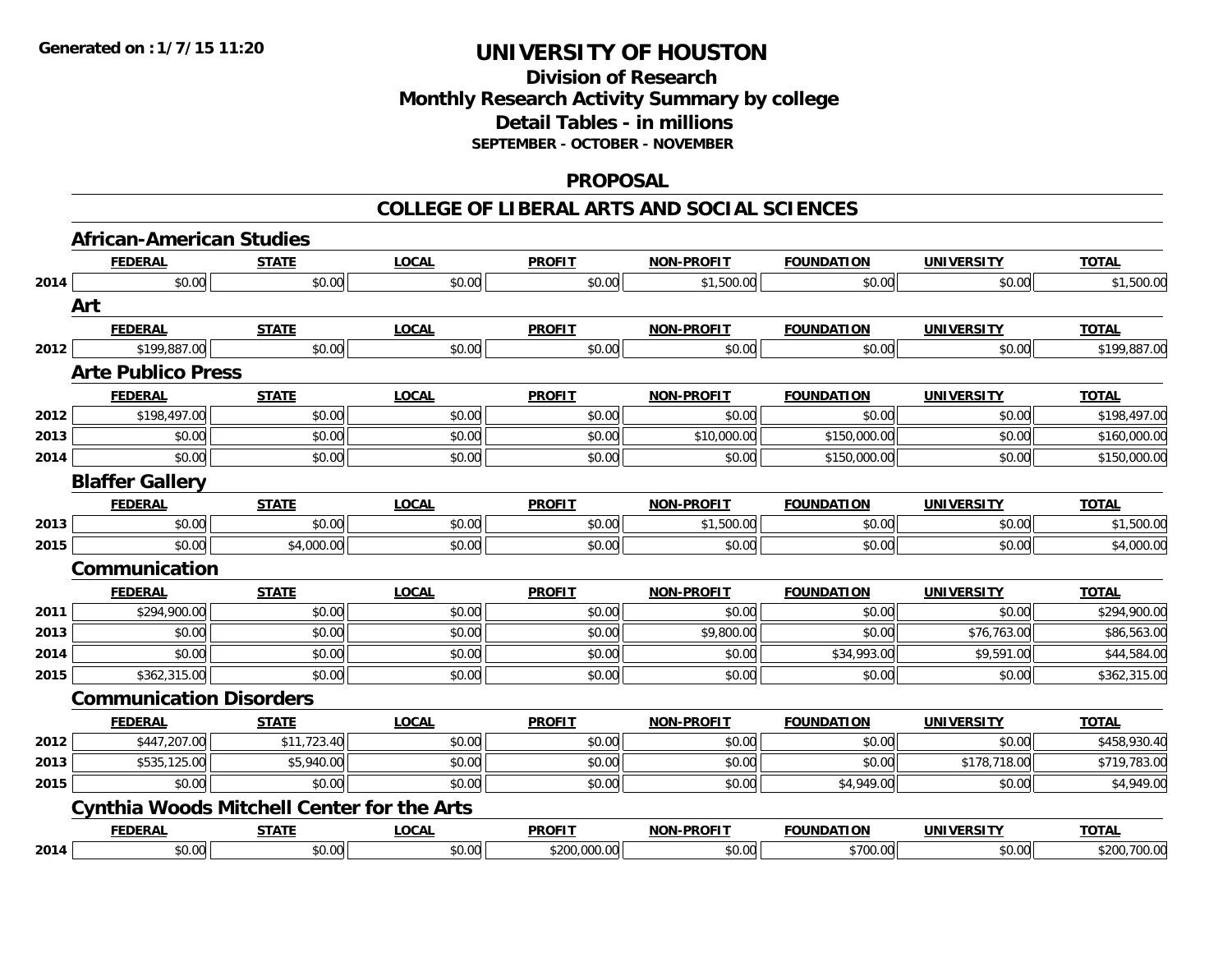# **Division of ResearchMonthly Research Activity Summary by college Detail Tables - in millions SEPTEMBER - OCTOBER - NOVEMBER**

#### **PROPOSAL**

#### **COLLEGE OF LIBERAL ARTS AND SOCIAL SCIENCES**

### **Dean, Liberal Arts and Social Sciences**

|      | <b>FEDERAL</b>                        | <b>STATE</b> | <b>LOCAL</b> | <b>PROFIT</b> | <b>NON-PROFIT</b> | <b>FOUNDATION</b> | <b>UNIVERSITY</b> | <b>TOTAL</b>   |
|------|---------------------------------------|--------------|--------------|---------------|-------------------|-------------------|-------------------|----------------|
| 2014 | \$0.00                                | \$0.00       | \$0.00       | \$0.00        | \$55,000.00       | \$0.00            | \$0.00            | \$55,000.00    |
|      | <b>Economics</b>                      |              |              |               |                   |                   |                   |                |
|      | <b>FEDERAL</b>                        | <b>STATE</b> | <b>LOCAL</b> | <b>PROFIT</b> | <b>NON-PROFIT</b> | <b>FOUNDATION</b> | <b>UNIVERSITY</b> | <b>TOTAL</b>   |
| 2011 | \$0.00                                | \$0.00       | \$0.00       | \$0.00        | \$0.00            | \$35,000.00       | \$0.00            | \$35,000.00    |
| 2012 | \$882,933.40                          | \$0.00       | \$0.00       | \$0.00        | \$198,396.00      | \$120,000.00      | \$0.00            | \$1,201,329.40 |
| 2013 | \$133,160.00                          | \$0.00       | \$0.00       | \$0.00        | \$0.00            | \$34,967.00       | \$0.00            | \$168,127.00   |
| 2014 | \$0.00                                | \$0.00       | \$0.00       | \$0.00        | \$0.00            | \$28,449.00       | \$24,995.00       | \$53,444.00    |
| 2015 | \$4,968,261.00                        | \$0.00       | \$0.00       | \$0.00        | \$15,000.00       | \$0.00            | \$0.00            | \$4,983,261.00 |
|      | English                               |              |              |               |                   |                   |                   |                |
|      | <b>FEDERAL</b>                        | <b>STATE</b> | <b>LOCAL</b> | <b>PROFIT</b> | <b>NON-PROFIT</b> | <b>FOUNDATION</b> | <b>UNIVERSITY</b> | <b>TOTAL</b>   |
| 2011 | \$0.00                                | \$0.00       | \$0.00       | \$0.00        | \$1,500.00        | \$0.00            | \$0.00            | \$1,500.00     |
| 2012 | \$932,888.40                          | \$0.00       | \$0.00       | \$0.00        | \$0.00            | \$0.00            | \$0.00            | \$932,888.40   |
|      | <b>Health and Human Performance</b>   |              |              |               |                   |                   |                   |                |
|      | <b>FEDERAL</b>                        | <b>STATE</b> | <b>LOCAL</b> | <b>PROFIT</b> | <b>NON-PROFIT</b> | <b>FOUNDATION</b> | <b>UNIVERSITY</b> | <b>TOTAL</b>   |
| 2011 | \$4,057,616.00                        | \$0.00       | \$0.00       | \$71,901.00   | \$0.00            | \$150,500.30      | \$0.00            | \$4,280,017.30 |
| 2012 | \$4,500,587.25                        | \$302,818.00 | \$0.00       | \$579,677.00  | \$141,879.20      | \$0.00            | \$0.00            | \$5,524,961.45 |
| 2013 | \$4,494,232.52                        | \$0.00       | \$0.00       | \$0.00        | \$0.00            | \$0.00            | \$0.00            | \$4,494,232.52 |
| 2014 | \$2,362,278.00                        | \$0.00       | \$0.00       | \$0.00        | \$40,000.00       | \$0.00            | \$0.00            | \$2,402,278.00 |
| 2015 | \$1,259,540.00                        | \$0.00       | \$0.00       | \$450,000.00  | \$26,951.00       | \$0.00            | \$119,478.00      | \$1,855,969.00 |
|      | <b>Hispanic Studies</b>               |              |              |               |                   |                   |                   |                |
|      | <b>FEDERAL</b>                        | <b>STATE</b> | <b>LOCAL</b> | <b>PROFIT</b> | <b>NON-PROFIT</b> | <b>FOUNDATION</b> | <b>UNIVERSITY</b> | <b>TOTAL</b>   |
| 2012 | \$0.00                                | \$0.00       | \$0.00       | \$0.00        | \$0.00            | \$0.00            | \$0.00            | \$0.00         |
| 2013 | \$0.00                                | \$0.00       | \$0.00       | \$0.00        | \$0.00            | \$0.00            | \$11,992.50       | \$11,992.50    |
|      | <b>History</b>                        |              |              |               |                   |                   |                   |                |
|      | <b>FEDERAL</b>                        | <b>STATE</b> | <b>LOCAL</b> | <b>PROFIT</b> | <b>NON-PROFIT</b> | <b>FOUNDATION</b> | <b>UNIVERSITY</b> | <b>TOTAL</b>   |
| 2011 | \$0.00                                | \$0.00       | \$0.00       | \$0.00        | \$14,000.00       | \$0.00            | \$0.00            | \$14,000.00    |
| 2012 | \$24,193.00                           | \$0.00       | \$0.00       | \$0.00        | \$0.00            | \$0.00            | \$0.00            | \$24,193.00    |
|      | <b>Hobby Center for Public Policy</b> |              |              |               |                   |                   |                   |                |
|      | <b>FEDERAL</b>                        | <b>STATE</b> | <b>LOCAL</b> | <b>PROFIT</b> | <b>NON-PROFIT</b> | <b>FOUNDATION</b> | <b>UNIVERSITY</b> | <b>TOTAL</b>   |
| 2014 | \$0.00                                | \$0.00       | \$0.00       | \$0.00        | \$0.00            | \$7,000.00        | \$0.00            | \$7,000.00     |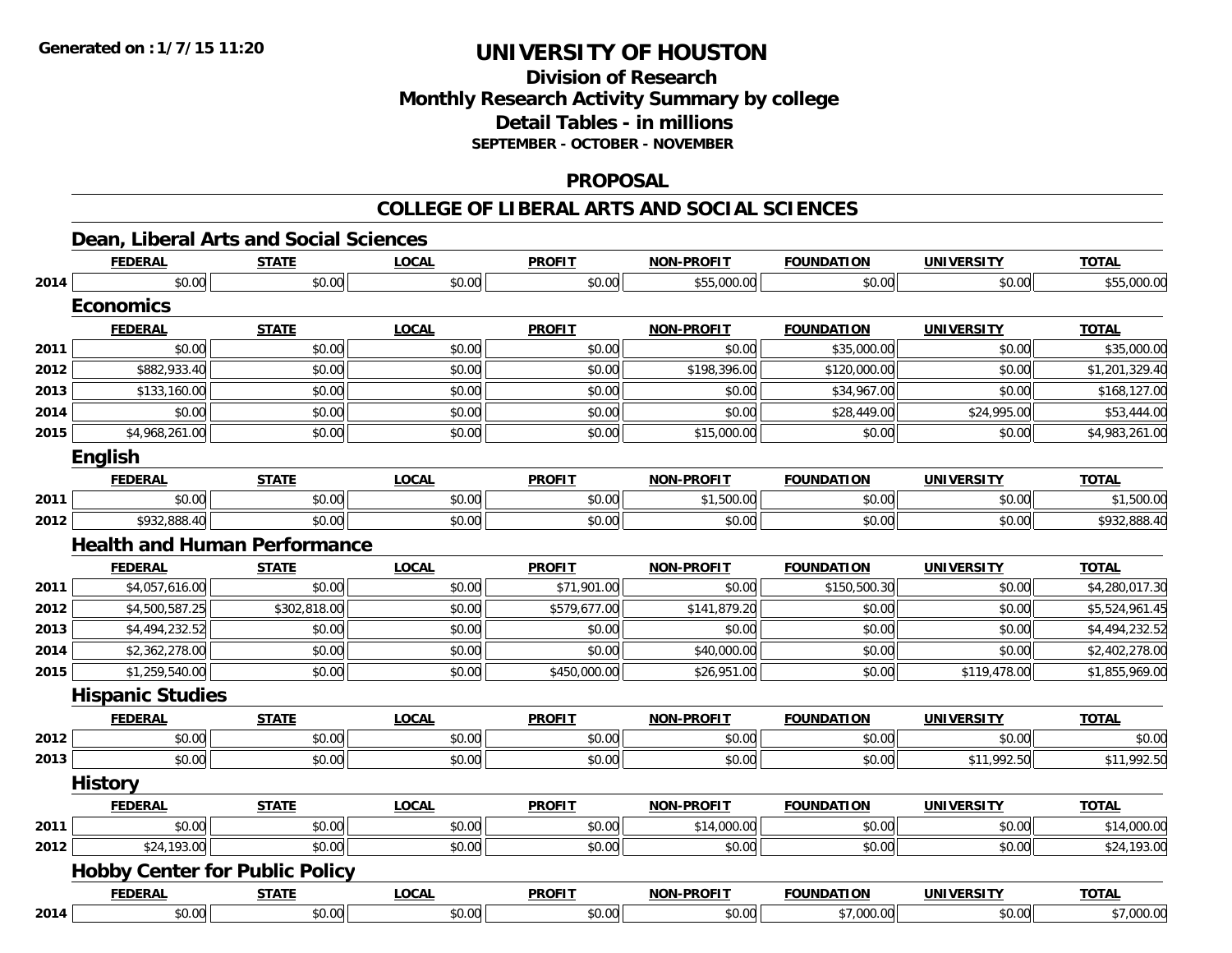# **Division of ResearchMonthly Research Activity Summary by college Detail Tables - in millions SEPTEMBER - OCTOBER - NOVEMBER**

#### **PROPOSAL**

#### **COLLEGE OF LIBERAL ARTS AND SOCIAL SCIENCES**

|      | <b>Hobby Center for Public Policy</b> |                |              |               |                   |                   |                   |                |
|------|---------------------------------------|----------------|--------------|---------------|-------------------|-------------------|-------------------|----------------|
|      | <b>FEDERAL</b>                        | <b>STATE</b>   | <b>LOCAL</b> | <b>PROFIT</b> | <b>NON-PROFIT</b> | <b>FOUNDATION</b> | <b>UNIVERSITY</b> | <b>TOTAL</b>   |
| 2015 | \$0.00                                | \$0.00         | \$0.00       | \$0.00        | \$0.00            | \$15,000.00       | \$0.00            | \$15,000.00    |
|      | <b>Modern/Classical Languages</b>     |                |              |               |                   |                   |                   |                |
|      | <b>FEDERAL</b>                        | <b>STATE</b>   | <b>LOCAL</b> | <b>PROFIT</b> | <b>NON-PROFIT</b> | <b>FOUNDATION</b> | <b>UNIVERSITY</b> | <b>TOTAL</b>   |
| 2011 | \$0.00                                | \$0.00         | \$0.00       | \$0.00        | \$0.00            | \$0.00            | \$0.00            | \$0.00         |
| 2012 | \$120,862.00                          | \$0.00         | \$0.00       | \$0.00        | \$0.00            | \$0.00            | \$0.00            | \$120,862.00   |
| 2013 | \$99,251.00                           | \$0.00         | \$0.00       | \$0.00        | \$0.00            | \$0.00            | \$0.00            | \$99,251.00    |
| 2015 | \$89,835.00                           | \$0.00         | \$0.00       | \$0.00        | \$0.00            | \$29,771.00       | \$0.00            | \$119,606.00   |
|      | Philosophy                            |                |              |               |                   |                   |                   |                |
|      | <b>FEDERAL</b>                        | <b>STATE</b>   | <b>LOCAL</b> | <b>PROFIT</b> | <b>NON-PROFIT</b> | <b>FOUNDATION</b> | <b>UNIVERSITY</b> | <b>TOTAL</b>   |
| 2012 | \$23,229.00                           | \$0.00         | \$0.00       | \$0.00        | \$0.00            | \$0.00            | \$0.00            | \$23,229.00    |
| 2013 | \$24,897.00                           | \$0.00         | \$0.00       | \$0.00        | \$0.00            | \$0.00            | \$0.00            | \$24,897.00    |
|      | <b>Political Science</b>              |                |              |               |                   |                   |                   |                |
|      | <b>FEDERAL</b>                        | <b>STATE</b>   | <b>LOCAL</b> | <b>PROFIT</b> | <b>NON-PROFIT</b> | <b>FOUNDATION</b> | <b>UNIVERSITY</b> | <b>TOTAL</b>   |
| 2012 | \$23,374.00                           | \$0.00         | \$0.00       | \$0.00        | \$0.00            | \$0.00            | \$0.00            | \$23,374.00    |
| 2014 | \$77,661.00                           | \$0.00         | \$0.00       | \$0.00        | \$0.00            | \$0.00            | \$0.00            | \$77,661.00    |
| 2015 | \$0.00                                | \$0.00         | \$0.00       | \$0.00        | \$0.00            | \$0.00            | \$58,951.00       | \$58,951.00    |
|      | Psychology                            |                |              |               |                   |                   |                   |                |
|      | <b>FEDERAL</b>                        | <b>STATE</b>   | <b>LOCAL</b> | <b>PROFIT</b> | <b>NON-PROFIT</b> | <b>FOUNDATION</b> | <b>UNIVERSITY</b> | <b>TOTAL</b>   |
| 2011 | \$2,132,050.00                        | \$1,811,351.00 | \$0.00       | \$275,000.00  | \$0.00            | \$174,672.00      | \$11,915.00       | \$4,404,988.00 |
| 2012 | \$1,185,330.80                        | \$13,431.15    | \$0.00       | \$344,793.00  | \$0.00            | \$0.00            | \$486,223.00      | \$2,029,777.95 |
| 2013 | \$4,362,473.41                        | \$17,281.00    | \$0.00       | \$30,240.00   | \$128,520.00      | \$0.00            | \$977,976.50      | \$5,516,490.91 |
| 2014 | \$6,905,691.66                        | \$140,468.00   | \$0.00       | \$0.00        | \$368,067.60      | \$0.00            | \$1,453,308.00    | \$8,867,535.26 |
| 2015 | \$5,729,016.16                        | \$300,000.00   | \$0.00       | \$13,000.00   | \$158,117.00      | \$188,996.00      | \$2,427,107.00    | \$8,816,236.16 |
|      | <b>School of Music</b>                |                |              |               |                   |                   |                   |                |
|      | <u>FEDERAL</u>                        | <b>STATE</b>   | <b>LOCAL</b> | <b>PROFIT</b> | <b>NON-PROFIT</b> | <b>FOUNDATION</b> | <b>UNIVERSITY</b> | <b>TOTAL</b>   |
| 2011 | \$0.00                                | \$1,500.00     | \$0.00       | \$0.00        | \$0.00            | \$0.00            | \$0.00            | \$1,500.00     |
|      | <b>Sociology</b>                      |                |              |               |                   |                   |                   |                |
|      | <b>FEDERAL</b>                        | <b>STATE</b>   | <b>LOCAL</b> | <b>PROFIT</b> | <b>NON-PROFIT</b> | <b>FOUNDATION</b> | <b>UNIVERSITY</b> | <b>TOTAL</b>   |
| 2011 | \$133,115.20                          | \$0.00         | \$0.00       | \$0.00        | \$0.00            | \$0.00            | \$0.00            | \$133,115.20   |
| 2012 | \$0.00                                | \$0.00         | \$0.00       | \$0.00        | \$0.00            | \$0.00            | \$508,467.30      | \$508,467.30   |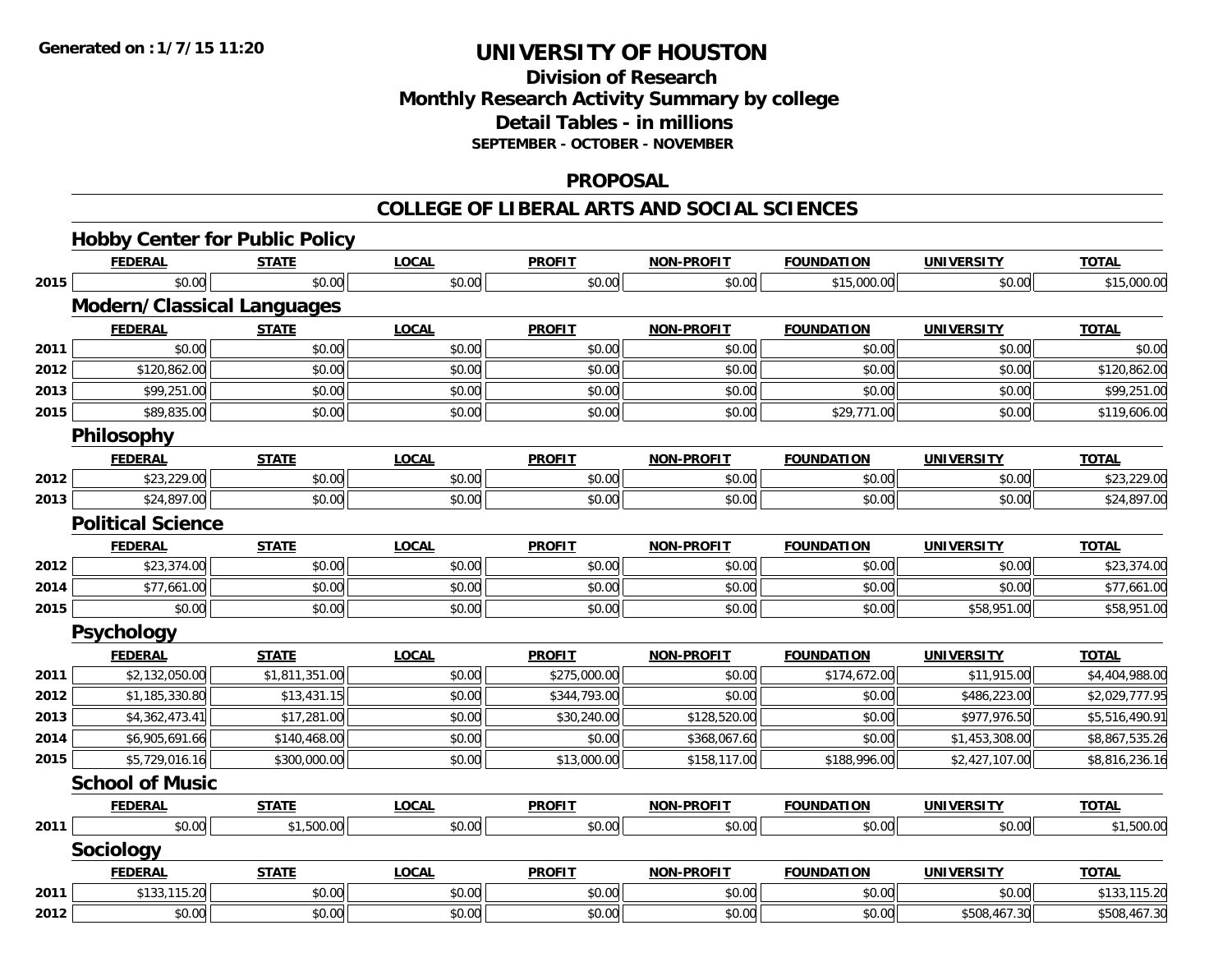### **Division of Research Monthly Research Activity Summary by college Detail Tables - in millions SEPTEMBER - OCTOBER - NOVEMBER**

#### **PROPOSAL**

#### **COLLEGE OF LIBERAL ARTS AND SOCIAL SCIENCES**

|              | <b>Sociology</b> |                |              |                |                   |                   |                   |                 |
|--------------|------------------|----------------|--------------|----------------|-------------------|-------------------|-------------------|-----------------|
|              | <b>FEDERAL</b>   | <b>STATE</b>   | <b>LOCAL</b> | <b>PROFIT</b>  | <b>NON-PROFIT</b> | <b>FOUNDATION</b> | <b>UNIVERSITY</b> | <b>TOTAL</b>    |
| 2013         | \$160,063.00     | \$0.00         | \$0.00       | \$0.00         | \$0.00            | \$0.00            | \$0.00            | \$160,063.00    |
|              | <b>Theatre</b>   |                |              |                |                   |                   |                   |                 |
|              | <b>FEDERAL</b>   | <b>STATE</b>   | <b>LOCAL</b> | <b>PROFIT</b>  | <b>NON-PROFIT</b> | <b>FOUNDATION</b> | <b>UNIVERSITY</b> | <b>TOTAL</b>    |
| 2013         | \$0.00           | \$0.00         | \$0.00       | \$0.00         | \$100,027.00      | \$0.00            | \$0.00            | \$100,027.00    |
| <b>Total</b> | \$46,720,469.80  | \$2,608,512.55 | \$0.00       | \$1,964,611.00 | \$1,270,257.80    | \$1,124,997.30    | \$6,345,485.30    | \$60,034,333.75 |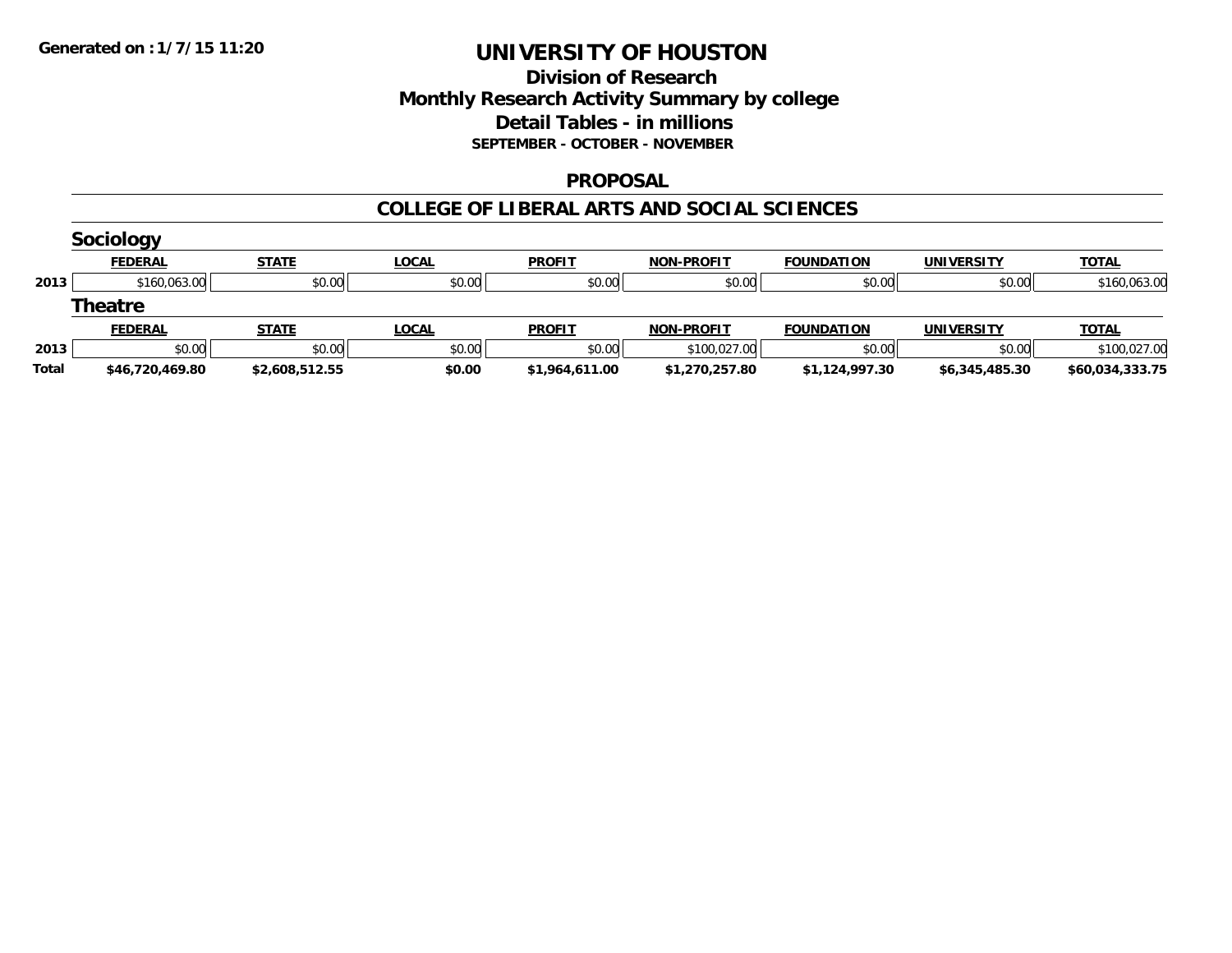### **Division of ResearchMonthly Research Activity Summary by college Detail Tables - in millionsSEPTEMBER - OCTOBER - NOVEMBER**

#### **PROPOSAL**

### **COLLEGE OF NATURAL SCIENCES AND MATHEMATICS**

# **Biology/Biochemistry**

|      | <b>FEDERAL</b>  | <b>STATE</b> | <b>LOCAL</b> | <b>PROFIT</b> | <b>NON-PROFIT</b> | <b>FOUNDATION</b> | <b>UNIVERSITY</b> | <b>TOTAL</b>    |
|------|-----------------|--------------|--------------|---------------|-------------------|-------------------|-------------------|-----------------|
| 2011 | \$17,510,039.20 | \$0.00       | \$0.00       | \$92,282.00   | \$672,050.00      | \$100,000.00      | \$164,228,00      | \$18,538,599.20 |
| 2012 | \$10,815,275.12 | \$999,930.00 | \$0.00       | \$0.00        | \$119,998.80      | \$74,822.00       | \$362,446.58      | \$12,372,472.50 |
| 2013 | \$9,488,910.50  | \$0.00       | \$0.00       | \$0.00        | \$0.00            | \$20,000.00       | \$592,552.00      | \$10,101,462.50 |
| 2014 | \$2,295,237.00  | \$0.00       | \$0.00       | \$0.00        | \$765,000.00      | \$0.00            | \$0.00            | \$3,060,237.00  |
| 2015 | \$8,120,708.92  | \$667,112.00 | \$0.00       | \$217,647.00  | \$214,186.00      | \$590,000.00      | \$670,114.00      | \$10,479,767.92 |

### **Center for Nuclear Receptors and Cell Signaling**

|      | <b>FEDERAL</b>  | <u>STATE</u>    | <b>LOCAL</b> | <b>PROFIT</b> | <b>NON-PROFIT</b> | <b>FOUNDATION</b> | <b>UNIVERSITY</b> | <b>TOTAL</b>    |
|------|-----------------|-----------------|--------------|---------------|-------------------|-------------------|-------------------|-----------------|
| 2011 | \$427,658.00    | \$5,287,992.00  | \$0.00       | \$0.00        | \$50,126.00       | \$0.00            | \$312,401.00      | \$6,078,177.00  |
| 2012 | \$2,367,740.00  | \$0.00          | \$0.00       | \$0.00        | \$403,096.00      | \$300,000.00      | \$0.00            | \$3,070,836.00  |
| 2013 | \$7,718,980.00  | \$0.00          | \$0.00       | \$0.00        | \$30,000.00       | \$0.00            | \$0.00            | \$7,748,980.00  |
| 2014 | \$564,375.00    | \$0.00          | \$0.00       | \$0.00        | \$260,457.00      | \$0.00            | \$0.00            | \$824,832.00    |
| 2015 | \$14,123,289.50 | \$11,025,763.00 | \$0.00       | \$0.00        | \$1,216,595.00    | \$378,020.00      | \$0.00            | \$26,743,667.50 |

### **Chemistry**

|      | <b>FEDERAL</b> | <b>STATE</b>   | <u>LOCAL</u> | <b>PROFIT</b> | <b>NON-PROFIT</b> | <b>FOUNDATION</b> | <b>UNIVERSITY</b> | <b>TOTAL</b>    |
|------|----------------|----------------|--------------|---------------|-------------------|-------------------|-------------------|-----------------|
| 2011 | \$9,821,521.95 | \$162,600.00   | \$0.00       | \$50,000.00   | \$100,000.00      | \$0.00            | \$0.00            | \$10,134,121.95 |
| 2012 | \$9,135,485.04 | \$2,754,220.00 | \$0.00       | \$0.00        | \$118,840.00      | \$0.00            | \$170,000.00      | \$12,178,545.04 |
| 2013 | \$7,806,659.44 | \$1,678,546.00 | \$0.00       | \$0.00        | \$0.00            | \$0.00            | \$0.00            | \$9,485,205.44  |
| 2014 | \$2,420,882.50 | \$149,976.00   | \$0.00       | \$0.00        | \$375,000.00      | \$2,550,000.00    | \$158,025,00      | \$5,653,883.50  |
| 2015 | \$4,645,119.30 | \$0.00         | \$0.00       | \$124,348.00  | \$420,000.00      | \$625,000.00      | \$1,065,491.00    | \$6,879,958.30  |

#### **Computer Science**

|      | <b>FEDERAL</b>  | <b>STATE</b>   | <b>LOCAL</b> | <b>PROFIT</b> | <b>NON-PROFIT</b> | <b>FOUNDATION</b> | <b>UNIVERSITY</b> | <b>TOTAL</b>    |
|------|-----------------|----------------|--------------|---------------|-------------------|-------------------|-------------------|-----------------|
| 2011 | \$5,310,458.44  | \$433,402.00   | \$0.00       | \$777,408.00  | \$80,000.00       | \$125,635.00      | \$0.00            | \$6,726,903.44  |
| 2012 | \$4,565,233.37  | \$0.00         | \$0.00       | \$0.00        | \$0.00            | \$10,000.00       | \$75,000.00       | \$4,650,233.37  |
| 2013 | \$4,591,938.59  | \$0.00         | \$0.00       | \$161,100.83  | \$320,000.00      | \$0.00            | \$0.00            | \$5,073,039.42  |
| 2014 | \$938,079.20    | \$0.00         | \$0.00       | \$22,411.41   | \$0.00            | \$0.00            | \$0.00            | \$960,490.61    |
| 2015 | \$26,304,862.60 | \$1,566,640.00 | \$0.00       | \$206,775.00  | \$0.00            | \$134,316.00      | \$0.00            | \$28,212,593.60 |

# **Dean, Natural Sciences and Mathematics**

|      | <b>FEDERAL</b>         | 27.77         | LOCAL                     | <b>PROFIT</b>      | J-PROFIT<br><b>AION'</b> | <b>FOUNDATION</b> | <b>UNIVERSIT</b>                       | <b>TOTAL</b>               |
|------|------------------------|---------------|---------------------------|--------------------|--------------------------|-------------------|----------------------------------------|----------------------------|
| 2011 | 100.00<br>705<br>70.VV | 0000<br>DU.U¢ | $\sim$<br>$\sim$<br>vu.uu | $\sim$ 00<br>งบ.บบ | 0000<br>PO.OO            | \$0.00            | $\mathfrak{g}$ $\mathfrak{g}$<br>งบ.บบ | 100.00<br>90.090.UU        |
| 2012 | \$499 922 50<br>722.JU | 0000<br>JU.UU | $\sim$ 00<br>vv.vv        | 0000<br>JU.UU      | 0000<br><b>DU.UG</b>     | \$0.00            | \$0.00                                 | 922.50<br>00 1.2<br>722.JU |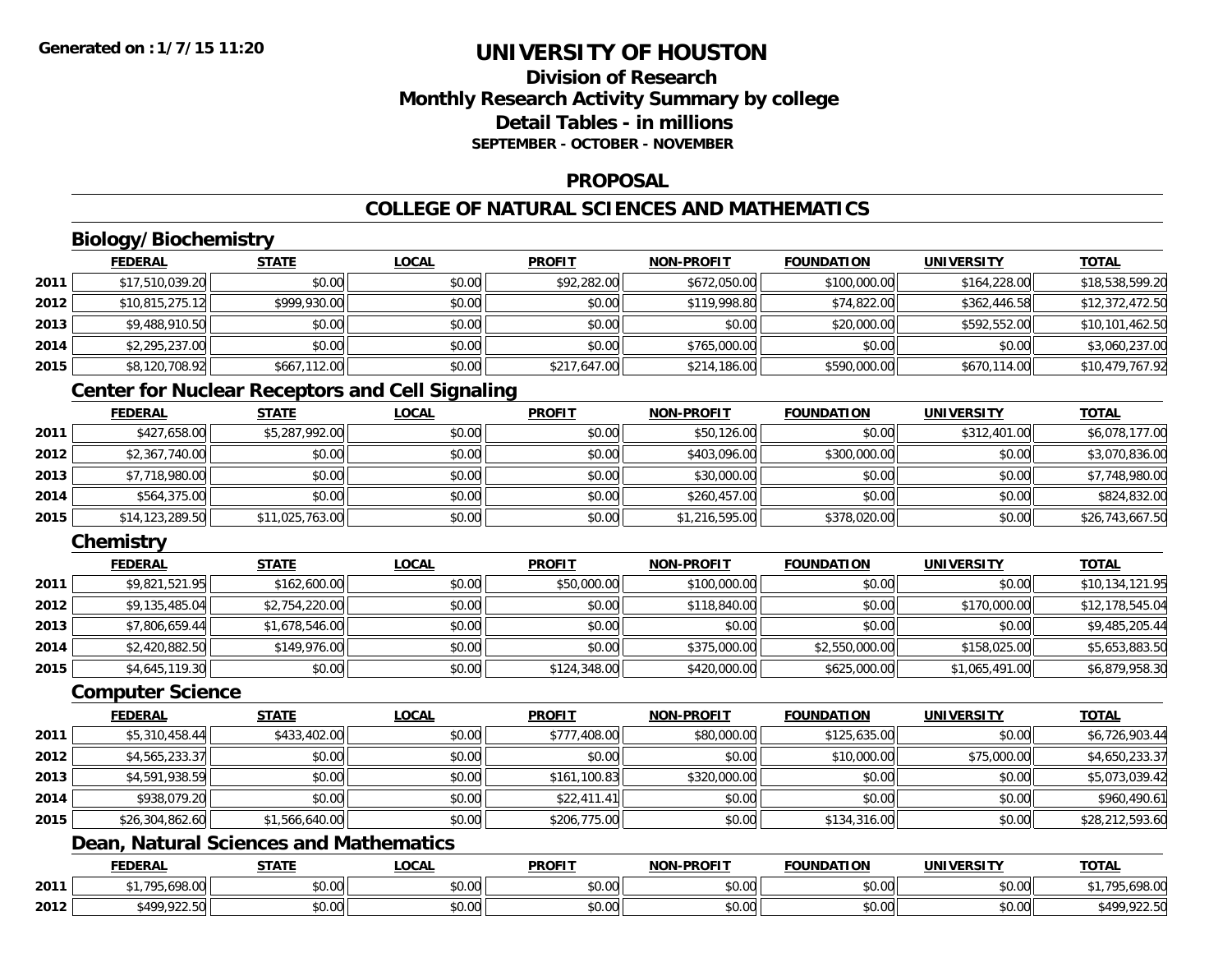**2014**

# **UNIVERSITY OF HOUSTON**

# **Division of ResearchMonthly Research Activity Summary by college Detail Tables - in millions SEPTEMBER - OCTOBER - NOVEMBER**

#### **PROPOSAL**

# **COLLEGE OF NATURAL SCIENCES AND MATHEMATICS**

|      | Dean, Natural Sciences and Mathematics               |              |              |               |                   |                   |                   |                |
|------|------------------------------------------------------|--------------|--------------|---------------|-------------------|-------------------|-------------------|----------------|
|      | <b>FEDERAL</b>                                       | <b>STATE</b> | <b>LOCAL</b> | <b>PROFIT</b> | <b>NON-PROFIT</b> | <b>FOUNDATION</b> | <b>UNIVERSITY</b> | TOTAL          |
| 2015 | \$557,273.00                                         | \$0.00       | \$0.00       | \$0.00        | \$0.00            | \$0.00            | \$0.00            | \$557,273.00   |
|      | <b>Earth &amp; Atmospheric Sciences</b>              |              |              |               |                   |                   |                   |                |
|      | <b>FEDERAL</b>                                       | <b>STATE</b> | <b>LOCAL</b> | <b>PROFIT</b> | <b>NON-PROFIT</b> | <b>FOUNDATION</b> | <b>UNIVERSITY</b> | <b>TOTAL</b>   |
| 2011 | \$308,978.00                                         | \$77,571.00  | \$0.00       | \$40,000.00   | \$2,391,478.00    | \$0.00            | \$512,760.00      | \$3,330,787.00 |
| 2012 | \$894,455.00                                         | \$0.00       | \$0.00       | \$380,474.00  | \$0.00            | \$0.00            | \$0.00            | \$1,274,929.00 |
| 2013 | \$1,889,924.00                                       | \$0.00       | \$0.00       | \$0.00        | \$0.00            | \$0.00            | \$219,607.68      | \$2,109,531.68 |
| 2014 | \$766,893.00                                         | \$0.00       | \$0.00       | \$0.00        | \$0.00            | \$0.00            | \$0.00            | \$766,893.00   |
| 2015 | \$3,081,410.41                                       | \$206,938.00 | \$0.00       | \$265,139.00  | \$476,663.25      | \$0.00            | \$605,169.00      | \$4,635,319.66 |
|      | <b>Institute for Climate and Atmospheric Science</b> |              |              |               |                   |                   |                   |                |
|      | <b>FEDERAL</b>                                       | <b>STATE</b> | <b>LOCAL</b> | <b>PROFIT</b> | <b>NON-PROFIT</b> | <b>FOUNDATION</b> | <b>UNIVERSITY</b> | <b>TOTAL</b>   |
| 2011 | \$0.00                                               | \$0.00       | \$0.00       | \$0.00        | \$0.00            | \$0.00            | \$0.00            | \$0.00         |
| 2012 | \$0.00                                               | \$0.00       | \$0.00       | \$0.00        | \$0.00            | \$0.00            | \$0.00            | \$0.00         |
| 2013 | \$0.00                                               | \$0.00       | \$0.00       | \$0.00        | \$0.00            | \$0.00            | \$0.00            | \$0.00         |
|      | <b>Institute for Nanoenergy</b>                      |              |              |               |                   |                   |                   |                |
|      | <b>FEDERAL</b>                                       | <b>STATE</b> | LOCAL        | <b>PROFIT</b> | <b>NON-PROFIT</b> | <b>FOUNDATION</b> | <b>UNIVERSITY</b> | <b>TOTAL</b>   |
| 2011 | \$0.00                                               | \$0.00       | \$0.00       | \$0.00        | \$0.00            | \$0.00            | \$0.00            | \$0.00         |
| 2012 | \$0.00                                               | \$0.00       | \$0.00       | \$0.00        | \$0.00            | \$0.00            | \$0.00            | \$0.00         |
|      | <b>Mathematics</b>                                   |              |              |               |                   |                   |                   |                |
|      | <b>FEDERAL</b>                                       | <b>STATE</b> | <b>LOCAL</b> | <b>PROFIT</b> | <b>NON-PROFIT</b> | <b>FOUNDATION</b> | <b>UNIVERSITY</b> | <b>TOTAL</b>   |
| 2011 | \$4,766,167.00                                       | \$645,077.00 | \$0.00       | \$0.00        | \$0.00            | \$0.00            | \$0.00            | \$5,411,244.00 |
| 2012 | \$2,035,703.20                                       | \$0.00       | \$0.00       | \$135,000.00  | \$0.00            | \$72,725.00       | \$703,825.00      | \$2,947,253.20 |
| 2013 | \$2,210,387.00                                       | \$0.00       | \$0.00       | \$79,348.17   | \$0.00            | \$0.00            | \$0.00            | \$2,289,735.17 |
| 2014 | \$1,734,871.36                                       | \$0.00       | \$0.00       | \$0.00        | \$375,000.00      | \$0.00            | \$0.00            | \$2,109,871.36 |
| 2015 | \$3,851,142.00                                       | \$0.00       | \$0.00       | \$98,000.00   | \$47,579.00       | \$79,840.00       | \$0.00            | \$4,076,561.00 |
|      | <b>Physics</b>                                       |              |              |               |                   |                   |                   |                |
|      | <b>FEDERAL</b>                                       | <b>STATE</b> | <b>LOCAL</b> | <b>PROFIT</b> | NON-PROFIT        | <b>FOUNDATION</b> | <b>UNIVERSITY</b> | <b>TOTAL</b>   |
| 2011 | \$7,206,450.08                                       | \$0.00       | \$0.00       | \$844,384.00  | \$0.00            | \$0.00            | \$0.00            | \$8,050,834.08 |
| 2012 | \$8,012,388.07                                       | \$97,607.00  | \$0.00       | \$60,000.00   | \$47,381.00       | \$0.00            | \$0.00            | \$8,217,376.07 |
| 2013 | \$7,110,401.69                                       | \$97,607.00  | \$0.00       | \$50,000.00   | \$1,072,059.60    | \$0.00            | \$0.00            | \$8,330,068.29 |

4 \$2,296,978.00| \$299,952.00| \$0.00| \$50,000.00| \$0.00| \$2,646,930.00|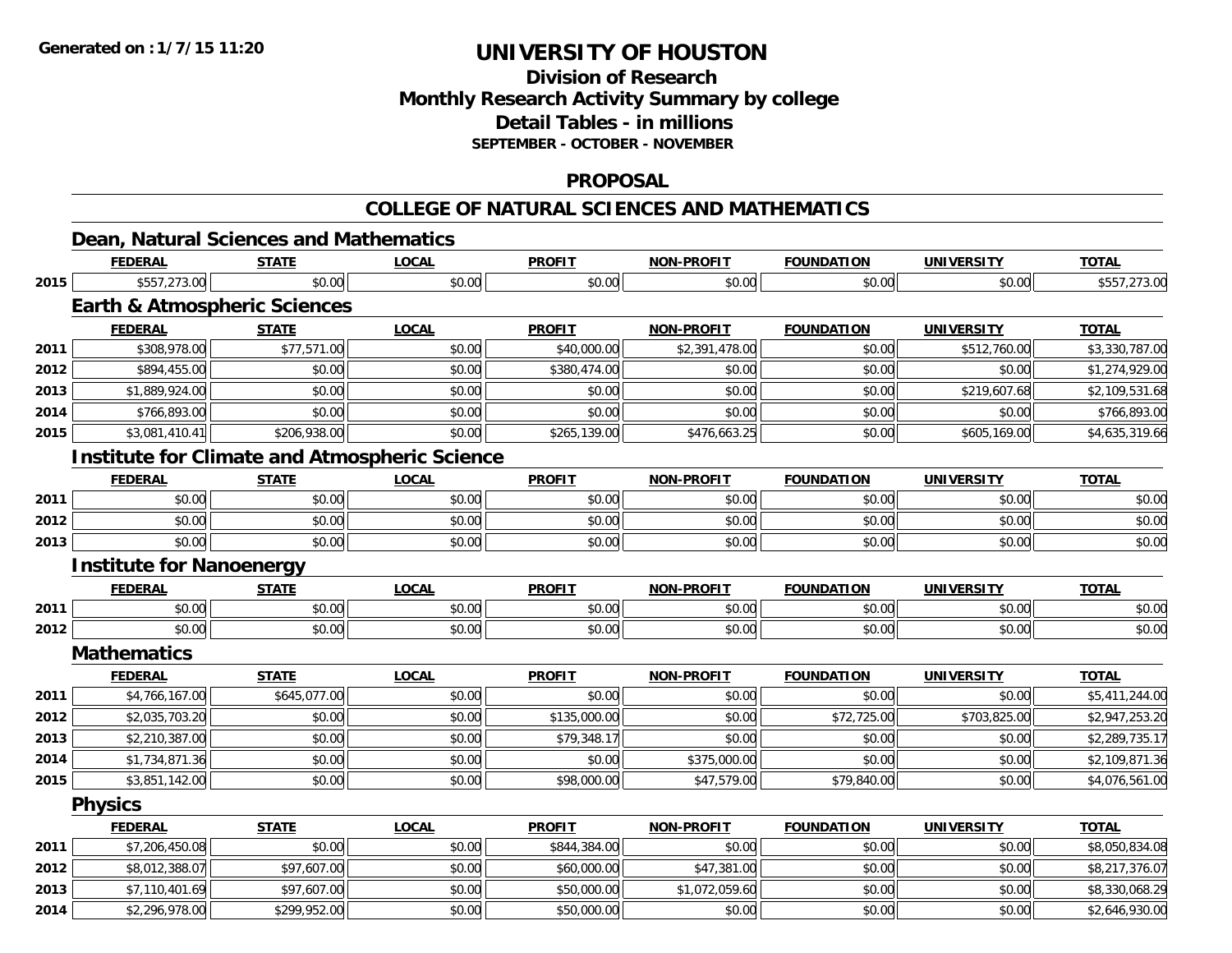### **Division of Research Monthly Research Activity Summary by college Detail Tables - in millions SEPTEMBER - OCTOBER - NOVEMBER**

#### **PROPOSAL**

#### **COLLEGE OF NATURAL SCIENCES AND MATHEMATICS**

|              | <b>Physics</b>   |                 |              |                |                   |                   |                   |                  |  |  |  |
|--------------|------------------|-----------------|--------------|----------------|-------------------|-------------------|-------------------|------------------|--|--|--|
|              | <u>FEDERAL</u>   | <b>STATE</b>    | <u>LOCAL</u> | <b>PROFIT</b>  | <b>NON-PROFIT</b> | <b>FOUNDATION</b> | <b>UNIVERSITY</b> | <b>TOTAL</b>     |  |  |  |
| 2015         | \$8,123,502.75   | \$179,998.80    | \$0.00       | \$10,000.00    | \$857,162.00      | \$198,000.00      | \$128,036.00      | \$9,496,699.55   |  |  |  |
| <b>Total</b> | \$206,114,998.73 | \$26,330,931.80 | \$0.00       | \$3,664,317.41 | \$10,412,671.65   | \$5,258,358.00    | \$5,739,655.26    | \$257,520,932.85 |  |  |  |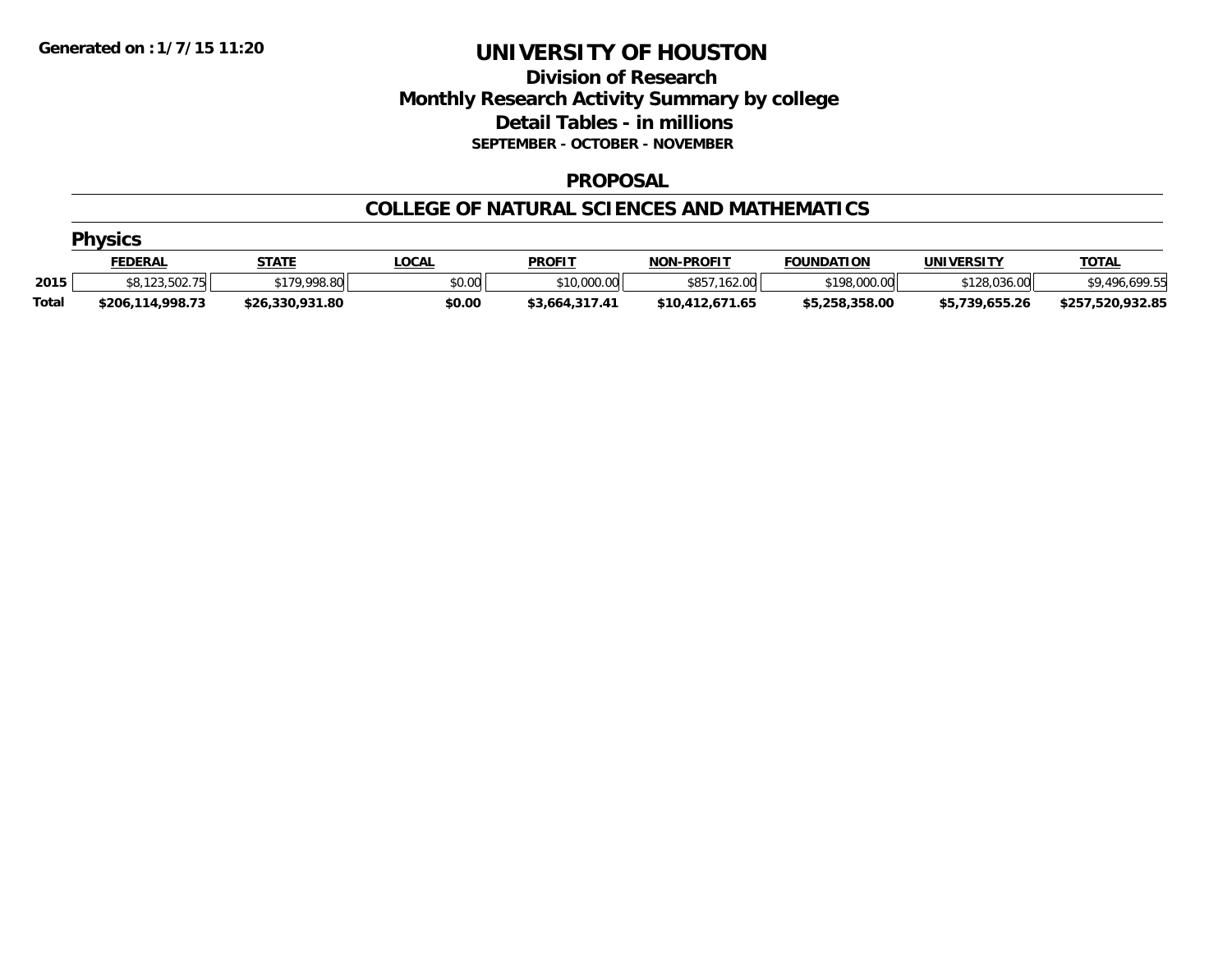### **Division of Research Monthly Research Activity Summary by college Detail Tables - in millions SEPTEMBER - OCTOBER - NOVEMBER**

#### **PROPOSAL**

#### **COLLEGE OF OPTOMETRY**

# **Optometry Vision Sciences**

|       | <b>FEDERAL</b>  | <b>STATE</b> | <b>LOCAL</b> | <b>PROFIT</b>  | <b>NON-PROFIT</b> | <b>FOUNDATION</b> | <b>UNIVERSITY</b> | <u>TOTAL</u>    |
|-------|-----------------|--------------|--------------|----------------|-------------------|-------------------|-------------------|-----------------|
| 2011  | \$9,149,396.25  | \$29,460.00  | \$0.00       | \$0.00         | \$308,567.00      | \$180,000.00      | \$0.00            | \$9,667,423.25  |
| 2012  | \$7,596,261.00  | \$74,750.00  | \$0.00       | \$91,600.00    | \$0.00            | \$0.00            | \$0.00            | \$7,762,611.00  |
| 2013  | \$7,453,944.00  | \$0.00       | \$0.00       | \$766,428,00   | \$0.00            | \$0.00            | \$321,274.00      | \$8,541,646.00  |
| 2014  | \$3,606,605.55  | \$0.00       | \$0.00       | \$577,107.00   | \$0.00            | \$0.00            | \$0.00            | \$4,183,712.55  |
| 2015  | \$1,881,250.00  | \$0.00       | \$0.00       | \$220,829.00   | \$0.00            | \$75,000.00       | \$1,107,305.00    | \$3,284,384.00  |
| Total | \$29,687,456.80 | \$104,210.00 | \$0.00       | \$1,655,964.00 | \$308,567.00      | \$255,000.00      | \$1,428,579.00    | \$33,439,776.80 |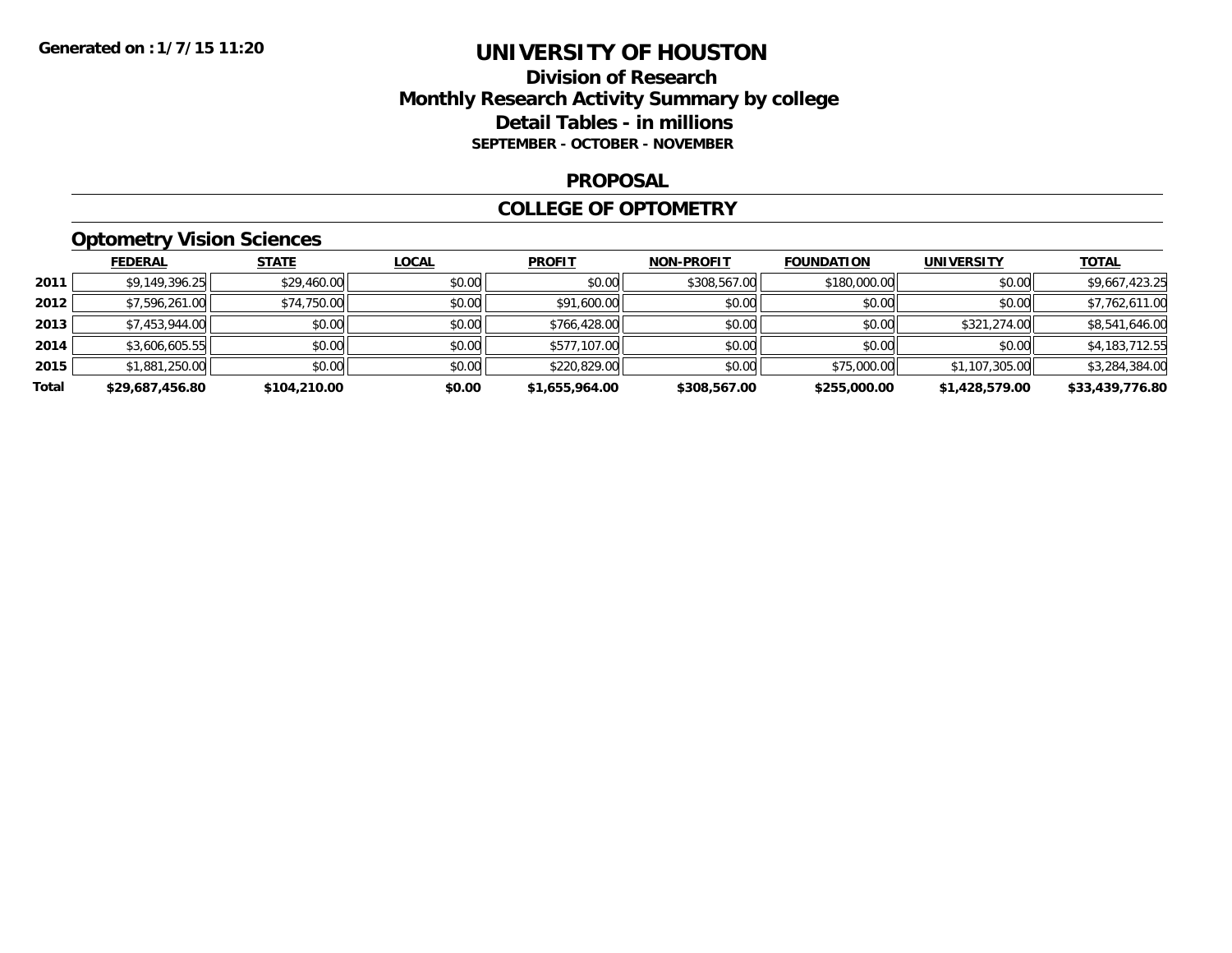# **Division of ResearchMonthly Research Activity Summary by college Detail Tables - in millionsSEPTEMBER - OCTOBER - NOVEMBER**

#### **PROPOSAL**

### **COLLEGE OF PHARMACY**

# **Clinical Pharmacy & Administration**

|      | <b>FEDERAL</b> | <b>STATE</b>   | <b>LOCAL</b> | <b>PROFIT</b> | <b>NON-PROFIT</b> | <b>FOUNDATION</b> | <b>UNIVERSITY</b> | <b>TOTAL</b>   |
|------|----------------|----------------|--------------|---------------|-------------------|-------------------|-------------------|----------------|
| 2011 | \$94,999.05    | \$0.00         | \$0.00       | \$190,756.80  | \$0.00            | \$25,000.00       | \$20,062.00       | \$330,817.85   |
| 2012 | \$1,180,444.60 | \$35,547.00    | \$0.00       | \$80,000.00   | \$1,000.00        | \$142,630.00      | \$380,235.72      | \$1,819,857.32 |
| 2013 | \$346,286.40   | \$0.00         | \$144,311.00 | \$277,521.00  | \$70,000.00       | \$0.00            | \$0.00            | \$838,118.40   |
| 2014 | \$19,999.85    | \$0.00         | \$0.00       | \$12,500.00   | \$0.00            | \$0.00            | \$0.00            | \$32,499.85    |
| 2015 | \$0.00         | \$3,311,448.80 | \$0.00       | \$205,095.00  | \$263,375.00      | \$0.00            | \$4,378.00        | \$3,784,296.80 |
|      | Daan Dharmacy  |                |              |               |                   |                   |                   |                |

#### **Dean, Pharmacy**

|      | <b>FEDERAL</b> | <b>STATE</b>       | $\sim$<br>.UUAI                     | <b>PROFIT</b>          | <b>-PROFIT</b><br>NON- | <b>FOUNDATION</b> | <b>UNIVERSITY</b> | <b>TOTAL</b>  |
|------|----------------|--------------------|-------------------------------------|------------------------|------------------------|-------------------|-------------------|---------------|
| 2011 | 0.00٪          | ሐሴ ሰሰ<br>JU.UV     | 0.00<br>pu.uu                       | $\sim$ $\sim$<br>JU.UU | 0000<br>vv.vv          | \$0.00            | 0.00<br>⊸∪∪∪⊪     | \$0.00        |
| 2013 | 60.00          | $\sim$ 00<br>JU.UU | $\theta$ $\theta$ $\theta$<br>pu.uu | $\sim$ $\sim$<br>JU.UU | 0000<br>\$U.UU         | \$0.00            | \$0.00            | 0000<br>DU.UU |

### **Pharm Health Outcomes & Policy**

|      | <b>FEDERAL</b> | <b>STATE</b> | <u>LOCAL</u> | <b>PROFIT</b> | <b>NON-PROFIT</b> | <b>FOUNDATION</b> | <b>UNIVERSITY</b> | <b>TOTAL</b>   |
|------|----------------|--------------|--------------|---------------|-------------------|-------------------|-------------------|----------------|
| 2011 | \$2,552,617.95 | \$0.00       | \$0.00       | \$0.00        | \$0.00            | \$0.00            | \$0.00            | \$2,552,617.95 |
| 2012 | \$1,017,212.50 | \$0.00       | \$0.00       | \$0.00        | \$10,000.00       | \$0.00            | \$0.00            | \$1,027,212.50 |
| 2013 | \$1,392,438.00 | \$0.00       | \$0.00       | \$0.00        | \$0.00            | \$0.00            | \$0.00            | \$1,392,438.00 |
| 2014 | \$379,997.15   | \$0.00       | \$0.00       | \$0.00        | \$20,000.00       | \$0.00            | \$0.00            | \$399,997.15   |
| 2015 | \$0.00         | \$131,732.20 | \$0.00       | \$79,364.00   | \$20,000.00       | \$47,398.00       | \$0.00            | \$278,494.20   |

### **Pharmacological and Pharmaceutical Sciences**

|       | <b>FEDERAL</b>  | <b>STATE</b>   | <b>LOCAL</b> | <b>PROFIT</b>  | <b>NON-PROFIT</b> | <b>FOUNDATION</b> | <b>UNIVERSITY</b> | <b>TOTAL</b>    |
|-------|-----------------|----------------|--------------|----------------|-------------------|-------------------|-------------------|-----------------|
| 2011  | \$8,544,771.00  | \$0.00         | \$0.00       | \$0.00         | \$0.00            | \$810,210.00      | \$0.00            | \$9,354,981.00  |
| 2012  | \$11,946,525.90 | \$172,389.00   | \$0.00       | \$11,000.00    | \$39,999.20       | \$74,822.00       | \$240,000.00      | \$12,484,736.10 |
| 2013  | \$9,194,014.94  | \$0.00         | \$0.00       | \$133,126.00   | \$262,000.00      | \$125,000.00      | \$1,916,860.00    | \$11,631,000.94 |
| 2014  | \$406,350,00    | \$0.00         | \$0.00       | \$368,725.00   | \$0.00            | \$173,919.90      | \$1,259,610.00    | \$2,208,604.90  |
| 2015  | \$11,037,077.92 | \$899,736.27   | \$0.00       | \$8,700.00     | \$243,746.00      | \$249,851.00      | \$1,928,495.00    | \$14,367,606.19 |
| Total | \$48,112,735.26 | \$4,550,853.27 | \$144,311.00 | \$1,366,787.80 | \$930,120.20      | \$1,648,830.90    | \$5,749,640.72    | \$62,503,279.15 |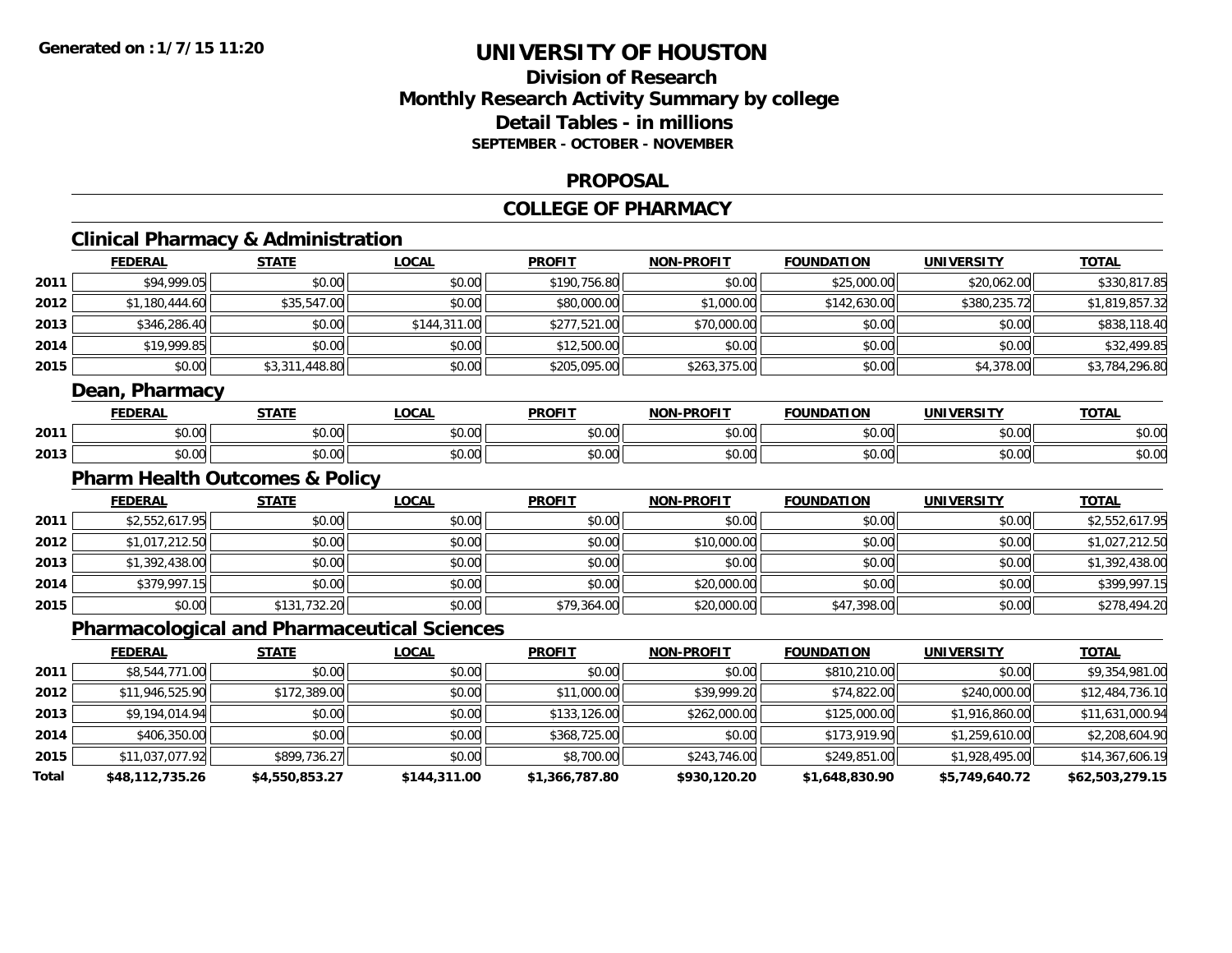### **Division of Research Monthly Research Activity Summary by college Detail Tables - in millions SEPTEMBER - OCTOBER - NOVEMBER**

#### **PROPOSAL**

#### **COLLEGE OF TECHNOLOGY**

|      | <b>Center for Technology Literacy</b>         |                |              |               |                   |                   |                   |                |
|------|-----------------------------------------------|----------------|--------------|---------------|-------------------|-------------------|-------------------|----------------|
|      | <b>FEDERAL</b>                                | <b>STATE</b>   | <b>LOCAL</b> | <b>PROFIT</b> | <b>NON-PROFIT</b> | <b>FOUNDATION</b> | <b>UNIVERSITY</b> | <b>TOTAL</b>   |
| 2011 | \$0.00                                        | \$0.00         | \$0.00       | \$0.00        | \$0.00            | \$0.00            | \$0.00            | \$0.00         |
| 2014 | \$0.00                                        | \$931,847.00   | \$0.00       | \$0.00        | \$0.00            | \$0.00            | \$0.00            | \$931,847.00   |
| 2015 | \$0.00                                        | \$861,965.00   | \$0.00       | \$0.00        | \$0.00            | \$0.00            | \$0.00            | \$861,965.00   |
|      | <b>Construction Management</b>                |                |              |               |                   |                   |                   |                |
|      | <b>FEDERAL</b>                                | <b>STATE</b>   | <b>LOCAL</b> | <b>PROFIT</b> | <b>NON-PROFIT</b> | <b>FOUNDATION</b> | <b>UNIVERSITY</b> | <b>TOTAL</b>   |
| 2012 | \$0.00                                        | \$67,821.00    | \$0.00       | \$0.00        | \$0.00            | \$0.00            | \$0.00            | \$67,821.00    |
| 2013 | \$0.00                                        | \$0.00         | \$0.00       | \$0.00        | \$0.00            | \$0.00            | \$50,633.00       | \$50,633.00    |
| 2015 | \$0.00                                        | \$178,349.00   | \$0.00       | \$0.00        | \$0.00            | \$0.00            | \$0.00            | \$178,349.00   |
|      | Dean, Technology                              |                |              |               |                   |                   |                   |                |
|      | <b>FEDERAL</b>                                | <b>STATE</b>   | <b>LOCAL</b> | <b>PROFIT</b> | <b>NON-PROFIT</b> | <b>FOUNDATION</b> | <b>UNIVERSITY</b> | <b>TOTAL</b>   |
| 2011 | \$0.00                                        | \$1,153,800.00 | \$0.00       | \$0.00        | \$0.00            | \$0.00            | \$31,415.00       | \$1,185,215.00 |
| 2012 | \$499,922.50                                  | \$342,089.00   | \$0.00       | \$0.00        | \$100,000.00      | \$0.00            | \$0.00            | \$942,011.50   |
| 2014 | \$279,820.00                                  | \$0.00         | \$0.00       | \$0.00        | \$0.00            | \$0.00            | \$0.00            | \$279,820.00   |
| 2015 | \$242,631.00                                  | \$0.00         | \$0.00       | \$0.00        | \$0.00            | \$0.00            | \$0.00            | \$242,631.00   |
|      | <b>Engineering Technology</b>                 |                |              |               |                   |                   |                   |                |
|      | <b>FEDERAL</b>                                | <b>STATE</b>   | <b>LOCAL</b> | <b>PROFIT</b> | <b>NON-PROFIT</b> | <b>FOUNDATION</b> | <b>UNIVERSITY</b> | <b>TOTAL</b>   |
| 2011 | \$1,707,211.00                                | \$1,443,594.00 | \$0.00       | \$0.00        | \$99,948.00       | \$0.00            | \$0.00            | \$3,250,753.00 |
| 2012 | \$1,475,867.50                                | \$0.00         | \$0.00       | \$100,000.00  | \$0.00            | \$0.00            | \$0.00            | \$1,575,867.50 |
| 2013 | \$2,570,612.00                                | \$0.00         | \$0.00       | \$50,000.00   | \$182,815.00      | \$0.00            | \$2,053,832.00    | \$4,857,259.00 |
| 2014 | \$3,178,323.00                                | \$0.00         | \$0.00       | \$50,000.00   | \$0.00            | \$0.00            | \$10,301.00       | \$3,238,624.00 |
| 2015 | \$2,174,331.95                                | \$0.00         | \$0.00       | \$65,000.00   | \$60,913.00       | \$0.00            | \$0.00            | \$2,300,244.95 |
|      | <b>Human Development and Consumer Science</b> |                |              |               |                   |                   |                   |                |
|      | <b>FEDERAL</b>                                | <b>STATE</b>   | <b>LOCAL</b> | <b>PROFIT</b> | <b>NON-PROFIT</b> | <b>FOUNDATION</b> | <b>UNIVERSITY</b> | <b>TOTAL</b>   |
| 2012 | \$882,933.40                                  | \$0.00         | \$0.00       | \$0.00        | \$0.00            | \$0.00            | \$0.00            | \$882,933.40   |
| 2015 | \$24,279.48                                   | \$0.00         | \$0.00       | \$0.00        | \$0.00            | \$0.00            | \$0.00            | \$24,279.48    |
|      | <b>Information &amp; Logistics Technology</b> |                |              |               |                   |                   |                   |                |
|      | <b>FEDERAL</b>                                | <b>STATE</b>   | <b>LOCAL</b> | <b>PROFIT</b> | <b>NON-PROFIT</b> | <b>FOUNDATION</b> | <b>UNIVERSITY</b> | <b>TOTAL</b>   |
| 2011 | \$100,000.00                                  | \$0.00         | \$0.00       | \$0.00        | \$0.00            | \$0.00            | \$0.00            | \$100,000.00   |
| 2012 | \$0.00                                        | \$0.00         | \$0.00       | \$0.00        | \$0.00            | \$0.00            | \$5,000.00        | \$5,000.00     |
| 2013 | \$0.00                                        | \$0.00         | \$0.00       | \$0.00        | \$50,000.00       | \$0.00            | \$0.00            | \$50,000.00    |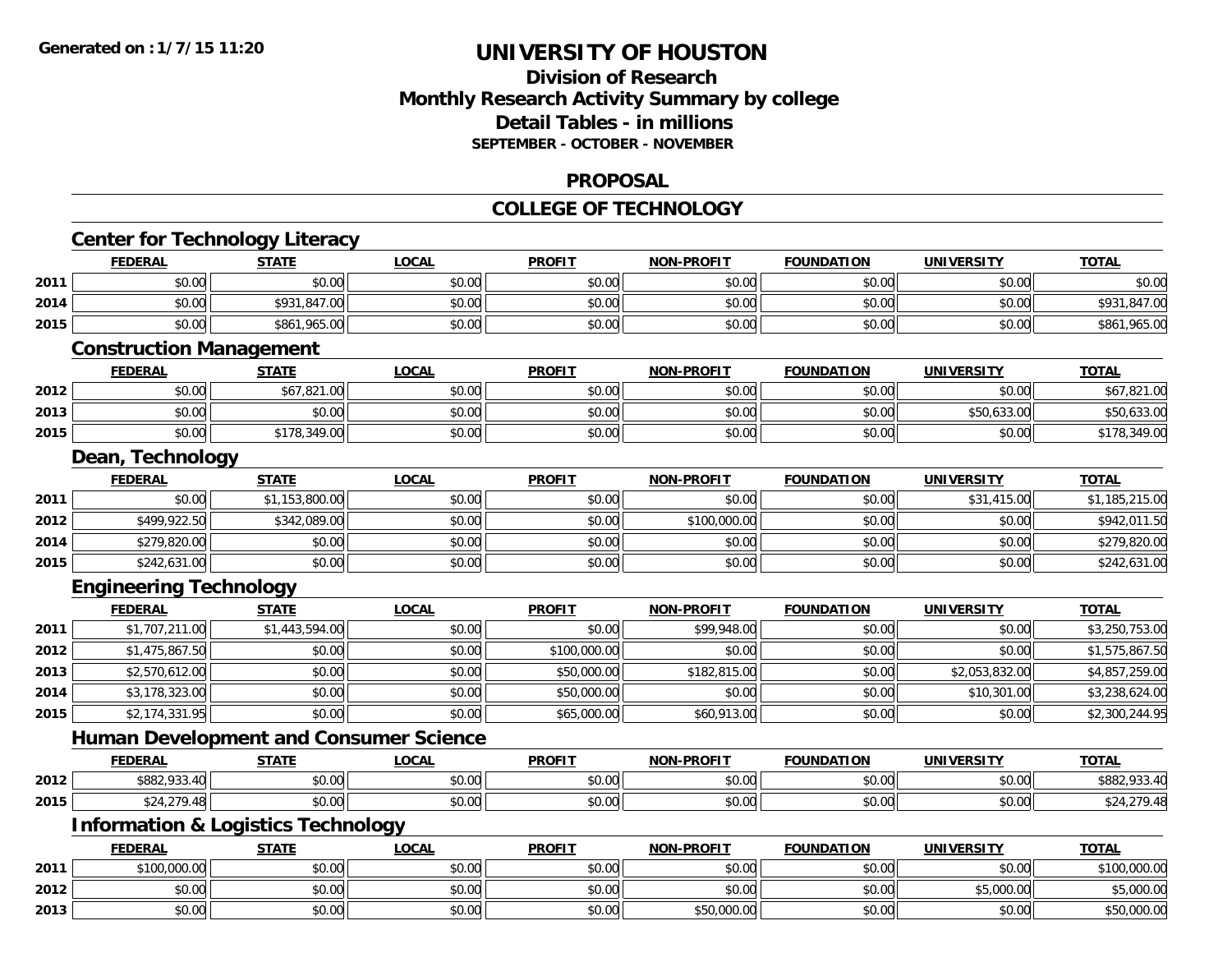### **Division of Research Monthly Research Activity Summary by college Detail Tables - in millions SEPTEMBER - OCTOBER - NOVEMBER**

#### **PROPOSAL**

#### **COLLEGE OF TECHNOLOGY**

### **Information & Logistics Technology**

|       | <b>FEDERAL</b>                               | <b>STATE</b>   | <b>LOCAL</b> | <b>PROFIT</b> | <b>NON-PROFIT</b> | <b>FOUNDATION</b> | <b>UNIVERSITY</b> | <b>TOTAL</b>    |
|-------|----------------------------------------------|----------------|--------------|---------------|-------------------|-------------------|-------------------|-----------------|
| 2015  | \$355,257.50                                 | \$0.00         | \$0.00       | \$0.00        | \$0.00            | \$0.00            | \$0.00            | \$355,257.50    |
|       | <b>Texas Manufacturing Assistance Center</b> |                |              |               |                   |                   |                   |                 |
|       | <b>FEDERAL</b>                               | <b>STATE</b>   | LOCAL        | <b>PROFIT</b> | <b>NON-PROFIT</b> | <b>FOUNDATION</b> | UNIVERSITY        | <b>TOTAL</b>    |
| 2011  | \$0.00                                       | \$0.00         | \$0.00       | \$0.00        | \$0.00            | \$0.00            | \$0.00            | \$0.00          |
| 2012  | \$0.00                                       | \$0.00         | \$0.00       | \$0.00        | \$0.00            | \$0.00            | \$0.00            | \$0.00          |
| 2014  | \$0.00                                       | \$0.00         | \$0.00       | \$0.00        | \$0.00            | \$0.00            | \$0.00            | \$0.00          |
| Total | \$13,491,189.33                              | \$4,979,465.00 | \$0.00       | \$265,000.00  | \$493.676.00      | \$0.00            | \$2,151,181.00    | \$21,380,511.33 |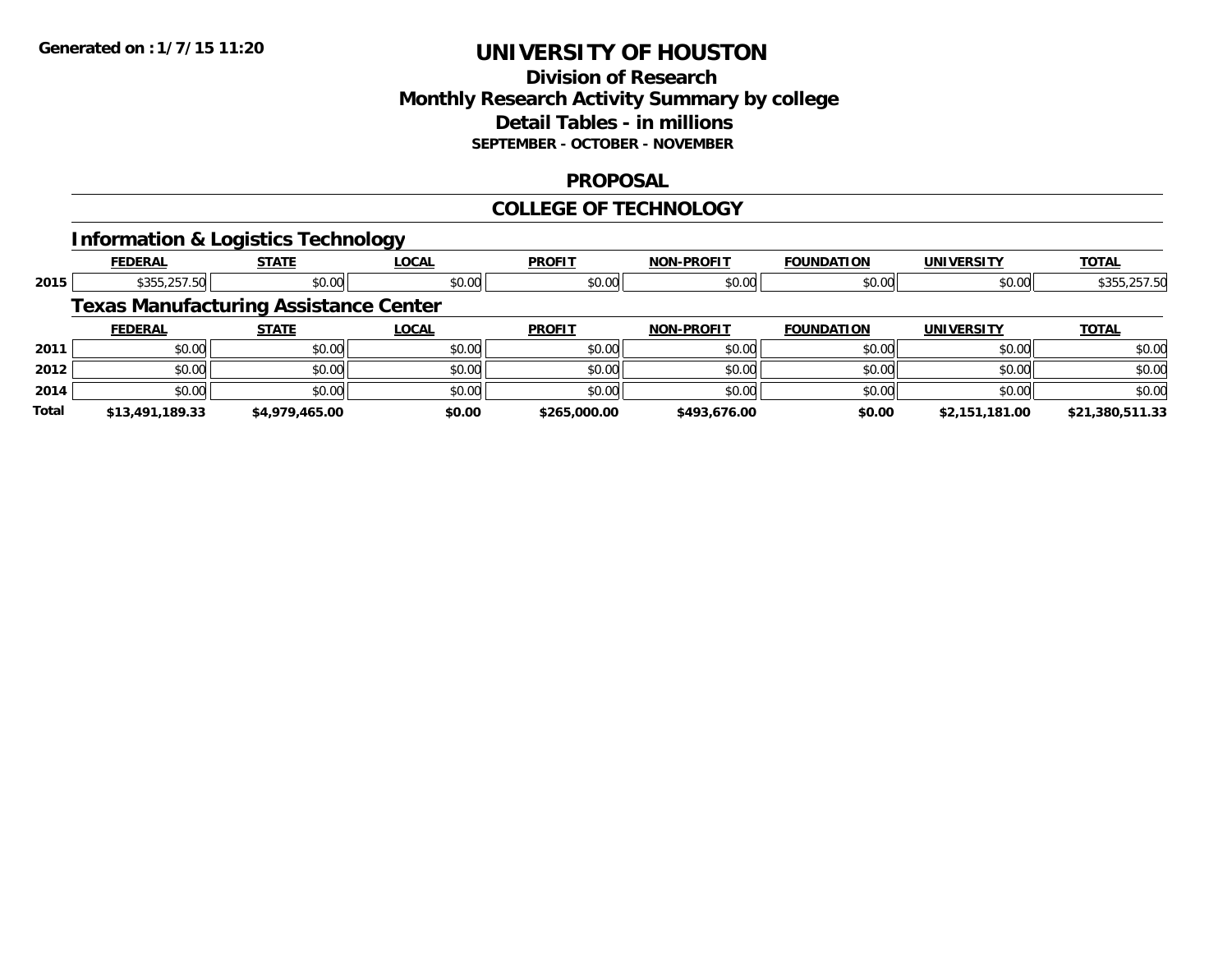### **Division of ResearchMonthly Research Activity Summary by college Detail Tables - in millionsSEPTEMBER - OCTOBER - NOVEMBER**

#### **PROPOSAL**

# **CULLEN COLLEGE OF ENGINEERING**

# **Biomedical Engineering**

|      | <b>FEDERAL</b>  | <b>STATE</b> | <u>LOCAL</u> | <b>PROFIT</b> | <b>NON-PROFIT</b> | <b>FOUNDATION</b> | <b>UNIVERSITY</b> | <b>TOTAL</b>    |
|------|-----------------|--------------|--------------|---------------|-------------------|-------------------|-------------------|-----------------|
| 2011 | \$2,755,645.95  | \$0.00       | \$0.00       | \$0.00        | \$0.00            | \$0.00            | \$686,250.00      | \$3,441,895.95  |
| 2012 | \$212,712.60    | \$672,750.00 | \$0.00       | \$0.00        | \$0.00            | \$0.00            | \$560,625.00      | \$1,446,087.60  |
| 2013 | \$2,768,499.39  | \$202,500.00 | \$0.00       | \$66,477.00   | \$0.00            | \$0.00            | \$562,500.00      | \$3,599,976.39  |
| 2014 | \$12,407,967.50 | \$20,000.00  | \$0.00       | \$0.00        | \$250,000.00      | \$0.00            | \$271,740.00      | \$12,949,707.50 |
| 2015 | \$19,984,095.50 | \$0.00       | \$0.00       | \$72,109.00   | \$1,079,390.00    | \$549,886.00      | \$250,000.00      | \$21,935,480.50 |

### **Chemical Engineering**

|      | <b>FEDERAL</b> | <b>STATE</b>   | <u>LOCAL</u> | <b>PROFIT</b>  | <b>NON-PROFIT</b> | <b>FOUNDATION</b> | <b>UNIVERSITY</b> | <b>TOTAL</b>    |
|------|----------------|----------------|--------------|----------------|-------------------|-------------------|-------------------|-----------------|
| 2011 | \$7,575,459.50 | \$0.00         | \$0.00       | \$2,726,059.28 | \$2,383,651.00    | \$0.00            | \$411,805.00      | \$13,096,974.78 |
| 2012 | \$3,647,156.94 | \$1,489,348.10 | \$0.00       | \$502,823.00   | \$507,000.00      | \$0.00            | \$170,000.00      | \$6,316,328.04  |
| 2013 | \$7.074.779.47 | \$26,500.00    | \$0.00       | \$1,762,500.00 | \$225,000.00      | \$274,973.00      | \$39,909.00       | \$9,403,661.47  |
| 2014 | \$1,345,137.00 | \$202,068.00   | \$0.00       | \$2,233,785.00 | \$0.00            | \$1,500,000.00    | \$37,289.00       | \$5,318,279.00  |
| 2015 | \$7,290,573.70 | \$60,000.00    | \$0.00       | \$751,704.00   | \$160,000.00      | \$950,000.00      | \$206,086.00      | \$9,418,363.70  |

# **Civil Engineering**

|      | <b>FEDERAL</b>  | <b>STATE</b> | <b>LOCAL</b> | <b>PROFIT</b> | <b>NON-PROFIT</b> | <b>FOUNDATION</b> | <b>UNIVERSITY</b> | <b>TOTAL</b>    |
|------|-----------------|--------------|--------------|---------------|-------------------|-------------------|-------------------|-----------------|
| 2011 | \$10,799,125.20 | \$50,000.00  | \$100,000.00 | \$38,500.00   | \$660,000.00      | \$49,500.00       | \$240,299.00      | \$11,937,424.20 |
| 2012 | \$1,848,369.60  | \$507,549.00 | \$0.00       | \$52,678.10   | \$13,308.00       | \$0.00            | \$688,763.00      | \$3,110,667.70  |
| 2013 | \$2,623,749.07  | \$476,192.00 | \$0.00       | \$163,590.00  | \$517,242.40      | \$60,565.00       | \$194,000.00      | \$4,035,338.47  |
| 2014 | \$2,135,846.00  | \$48,896.00  | \$0.00       | \$358,883.00  | \$0.00            | \$0.00            | \$110,008.00      | \$2,653,633.00  |
| 2015 | \$17,536,959.89 | \$220,695.00 | \$0.00       | \$29,092.50   | \$110,000.00      | \$0.00            | \$685,220.00      | \$18,581,967.39 |

#### **Dean, Engineering**

|      | <b>FEDERAL</b>            | <b>CTATE</b>   | .OCAL                  | <b>PROFIT</b>                                     | NON-PROFIT    | τιον<br><b>FOUNDAT</b>            | <b>UNIVERSITY</b> | <b>TOTAL</b>                           |
|------|---------------------------|----------------|------------------------|---------------------------------------------------|---------------|-----------------------------------|-------------------|----------------------------------------|
| 2012 | \$882,933.40              | ሶስ ሰሰ<br>JU.UU | $\sim$ $\sim$<br>JU.UU | $\mathsf{A}\cap\mathsf{A}\cap\mathsf{A}$<br>JU.UU | 0000<br>JU.UU | 0000<br>,uu                       | mn na<br>DU.UU    | coot<br>$\sim$ $\sim$<br>33.40<br>≀oo∠ |
| 2015 | 0 <sup>0</sup><br>u.uuu.u | ტი იი<br>JU.UU | 0000<br>DU.UU          | $\sim$ $\sim$<br>JU.UU                            | 0000<br>ง∪.∪บ | $\theta$ $\theta$ $\theta$<br>,uu | \$0.00            | 00000<br>rou.uuu.uu                    |

<u> 1980 - Johann Barbara, martxa amerikan bashkar (</u>

### **Electrical & Computer Engineering**

|      | <b>FEDERAL</b> | <b>STATE</b>   | <u>LOCAL</u> | <b>PROFIT</b>  | <b>NON-PROFIT</b> | <b>FOUNDATION</b> | UNIVERSITY     | <b>TOTAL</b>    |
|------|----------------|----------------|--------------|----------------|-------------------|-------------------|----------------|-----------------|
| 2011 | \$5,601,315.93 | \$0.00         | \$0.00       | \$1,154,908.81 | \$260,012.00      | \$115,800.00      | \$373,500.00   | \$7,505,536.74  |
| 2012 | \$4,785,958.07 | \$616,937.90   | \$0.00       | \$108,500.00   | \$0.00            | \$0.00            | \$2,024,976.00 | \$7,536,371.97  |
| 2013 | \$7,086,850.77 | \$0.00         | \$0.00       | \$0.00         | \$100,000.00      | \$90,000.00       | \$21,000.00    | \$7,297,850.77  |
| 2014 | \$3,190,211.00 | \$99,750.00    | \$0.00       | \$478,170.00   | \$1,010,800.00    | \$74,537.10       | \$176,688.00   | \$5,030,156.10  |
| 2015 | \$7,240,467.75 | \$2,290,500.00 | \$0.00       | \$34,000.00    | \$7,000.00        | \$100,000.00      | \$500,000.00   | \$10,171,967.75 |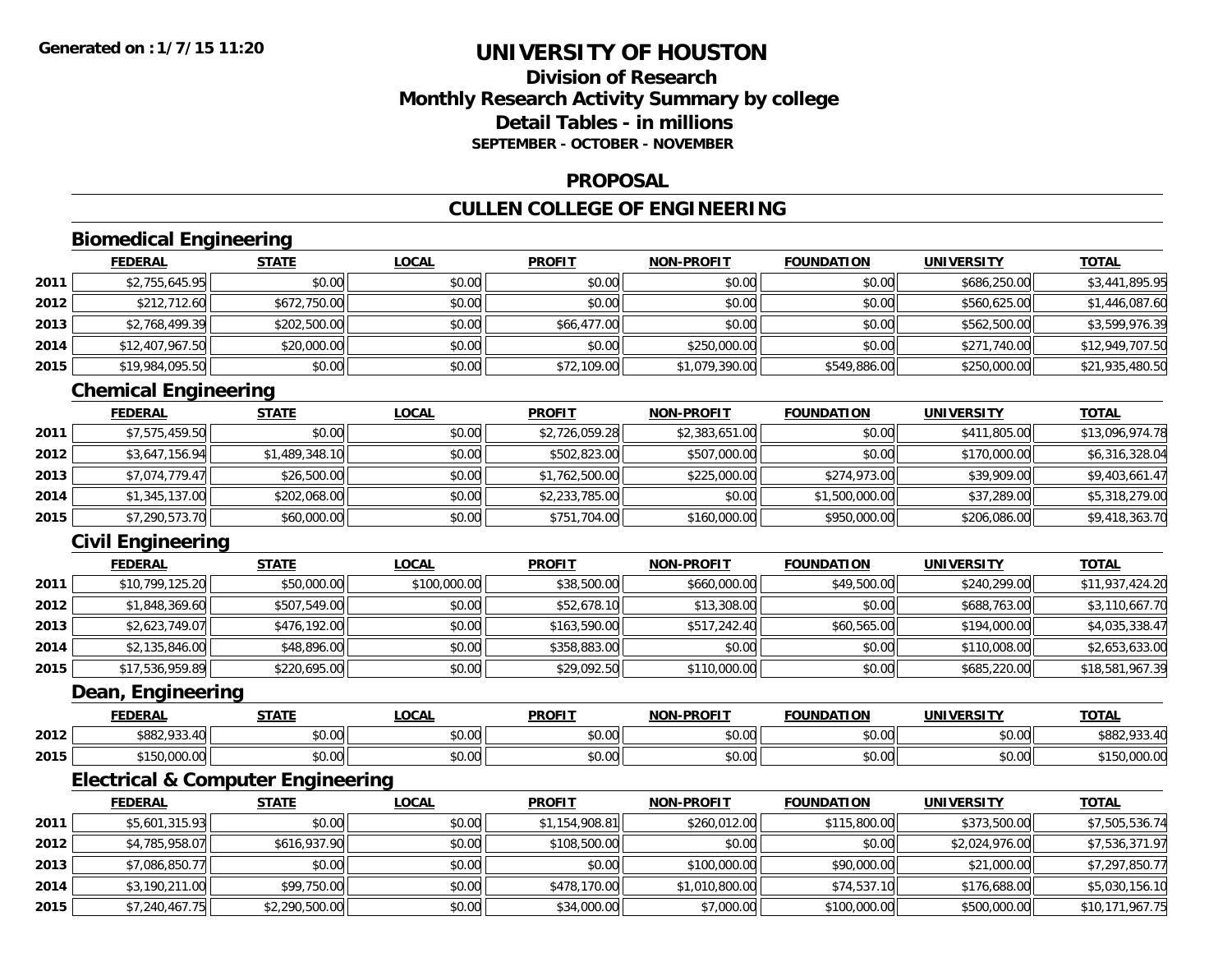### **Division of Research Monthly Research Activity Summary by college Detail Tables - in millions SEPTEMBER - OCTOBER - NOVEMBER**

#### **PROPOSAL**

# **CULLEN COLLEGE OF ENGINEERING**

# **Industrial Engineering**

|      | <b>FEDERAL</b> | <b>STATE</b> | <u>LOCAL</u> | <b>PROFIT</b> | <b>NON-PROFIT</b> | <b>FOUNDATION</b> | <b>UNIVERSITY</b> | <b>TOTAL</b>   |
|------|----------------|--------------|--------------|---------------|-------------------|-------------------|-------------------|----------------|
| 2011 | \$300,148.00   | \$0.00       | \$0.00       | \$0.00        | \$0.00            | \$99,882.00       | \$0.00            | \$400,030.00   |
| 2012 | \$2,217,006.80 | \$46,893.60  | \$0.00       | \$0.00        | \$0.00            | \$0.00            | \$0.00            | \$2,263,900.40 |
| 2013 | \$89,843.25    | \$93,315.00  | \$0.00       | \$0.00        | \$0.00            | \$0.00            | \$0.00            | \$183,158.25   |
| 2014 | \$485,317.00   | \$0.00       | \$0.00       | \$0.00        | \$29,887.80       | \$0.00            | \$0.00            | \$515,204.80   |
| 2015 | \$40,438.50    | \$0.00       | \$0.00       | \$22,184.00   | \$0.00            | \$441,562.00      | \$0.00            | \$504,184.50   |

# **Mechanical Engineering**

|       | <b>FEDERAL</b>   | <b>STATE</b>   | <b>LOCAL</b> | <b>PROFIT</b>   | <b>NON-PROFIT</b> | <b>FOUNDATION</b> | UNIVERSITY      | <b>TOTAL</b>     |
|-------|------------------|----------------|--------------|-----------------|-------------------|-------------------|-----------------|------------------|
| 2011  | \$12,278,239.51  | \$0.00         | \$0.00       | \$255,353.00    | \$1,000,000.00    | \$100,000.00      | \$1,120,283.00  | \$14,753,875.51  |
| 2012  | \$2,160,320.11   | \$0.00         | \$0.00       | \$24,443.90     | \$1,019,270.76    | \$0.00            | \$700,244.00    | \$3,904,278.77   |
| 2013  | \$931,356.00     | \$50,000.00    | \$0.00       | \$442,500.00    | \$100,000.00      | \$0.00            | \$227,394.00    | \$1,751,250.00   |
| 2014  | \$496,791.64     | \$0.00         | \$0.00       | \$95,029.00     | \$625,000.00      | \$0.00            | \$149,963.00    | \$1,366,783.64   |
| 2015  | \$4,196,517.70   | \$90,300.00    | \$0.00       | \$389,087.50    | \$0.00            | \$0.00            | \$0.00          | \$4,675,905.20   |
| Total | \$152,139,792.74 | \$7,264,194.60 | \$100,000.00 | \$11,762,377.08 | \$10,057,561.96   | \$4,406,705.10    | \$10,408,542.00 | \$196,139,173.48 |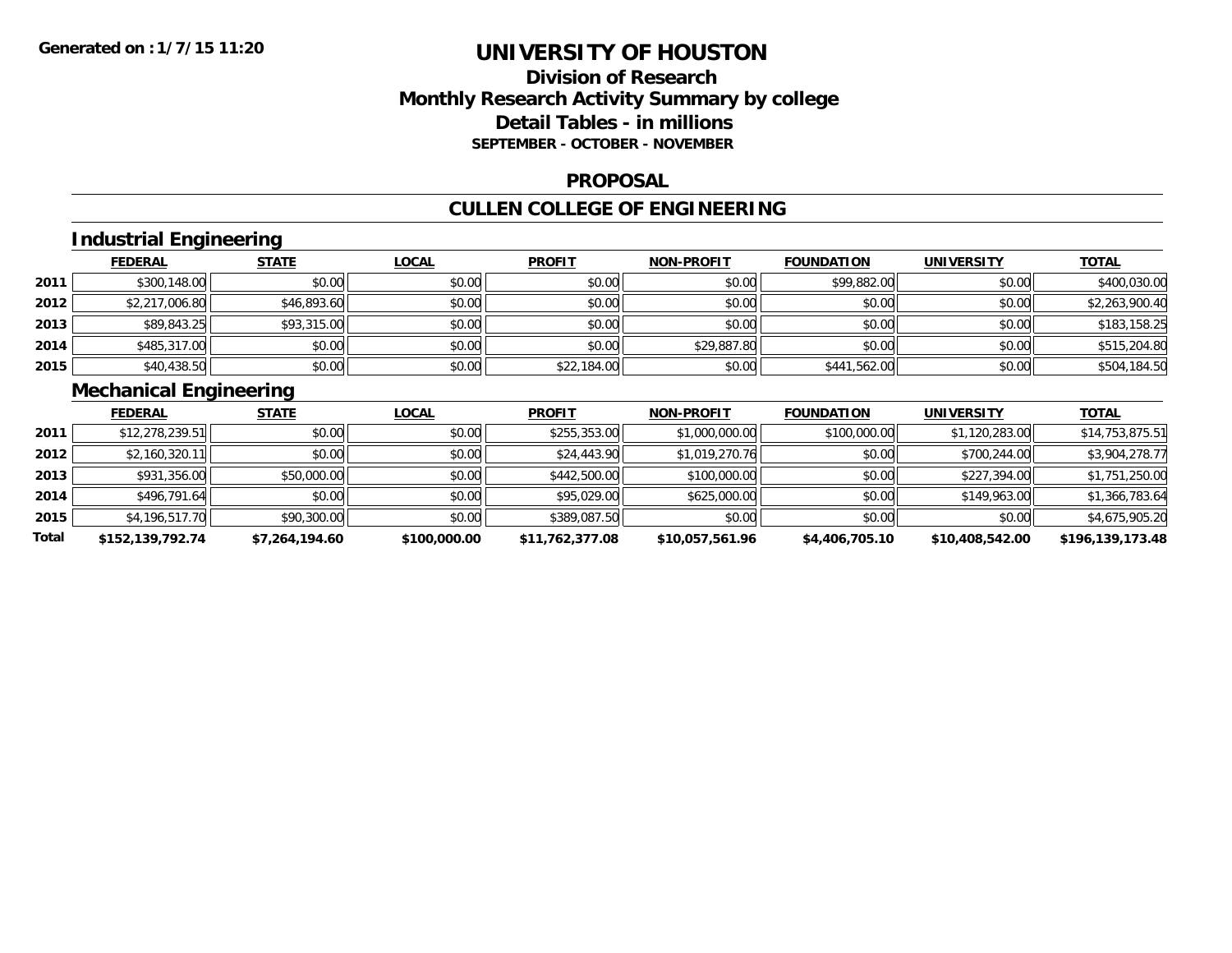### **Division of Research Monthly Research Activity Summary by college Detail Tables - in millions SEPTEMBER - OCTOBER - NOVEMBER**

#### **PROPOSAL**

# **DIVISION OF RESEARCH**

|      | <b>Allied Geophysical Laboratories</b>                    |                |              |               |                   |                   |                   |                |
|------|-----------------------------------------------------------|----------------|--------------|---------------|-------------------|-------------------|-------------------|----------------|
|      | <b>FEDERAL</b>                                            | <b>STATE</b>   | <b>LOCAL</b> | <b>PROFIT</b> | <b>NON-PROFIT</b> | <b>FOUNDATION</b> | <b>UNIVERSITY</b> | <b>TOTAL</b>   |
| 2011 | \$0.00                                                    | \$0.00         | \$0.00       | \$70,000.00   | \$0.00            | \$0.00            | \$0.00            | \$70,000.00    |
|      | <b>Center for Advanced Computing and Data Systems</b>     |                |              |               |                   |                   |                   |                |
|      | <b>FEDERAL</b>                                            | <b>STATE</b>   | <b>LOCAL</b> | <b>PROFIT</b> | <b>NON-PROFIT</b> | <b>FOUNDATION</b> | <b>UNIVERSITY</b> | <b>TOTAL</b>   |
| 2011 | \$0.00                                                    | \$0.00         | \$0.00       | \$0.00        | \$0.00            | \$0.00            | \$0.00            | \$0.00         |
| 2012 | \$0.00                                                    | \$0.00         | \$0.00       | \$0.00        | \$0.00            | \$0.00            | \$964,253.70      | \$964,253.70   |
| 2013 | \$0.00                                                    | \$0.00         | \$0.00       | \$75,000.00   | \$0.00            | \$0.00            | \$0.00            | \$75,000.00    |
| 2015 | \$0.00                                                    | \$0.00         | \$0.00       | \$0.00        | \$0.00            | \$0.00            | \$69,683.00       | \$69,683.00    |
|      | <b>Center for Advanced Materials</b>                      |                |              |               |                   |                   |                   |                |
|      | <b>FEDERAL</b>                                            | <b>STATE</b>   | <b>LOCAL</b> | <b>PROFIT</b> | <b>NON-PROFIT</b> | <b>FOUNDATION</b> | <b>UNIVERSITY</b> | <b>TOTAL</b>   |
| 2011 | \$647,890.60                                              | \$0.00         | \$0.00       | \$409,411.00  | \$0.00            | \$0.00            | \$0.00            | \$1,057,301.60 |
| 2012 | \$96,647.50                                               | \$0.00         | \$0.00       | \$0.00        | \$0.00            | \$0.00            | \$0.00            | \$96,647.50    |
| 2013 | \$0.00                                                    | \$0.00         | \$0.00       | \$0.00        | \$1,293,106.00    | \$0.00            | \$0.00            | \$1,293,106.00 |
|      | <b>Center for Biomedical &amp; Environmental Genomics</b> |                |              |               |                   |                   |                   |                |
|      | <b>FEDERAL</b>                                            | <b>STATE</b>   | <b>LOCAL</b> | <b>PROFIT</b> | <b>NON-PROFIT</b> | <b>FOUNDATION</b> | <b>UNIVERSITY</b> | <b>TOTAL</b>   |
| 2012 | \$0.00                                                    | \$0.00         | \$0.00       | \$0.00        | \$0.00            | \$0.00            | \$0.00            | \$0.00         |
| 2013 | \$0.00                                                    | \$0.00         | \$0.00       | \$0.00        | \$0.00            | \$0.00            | \$0.00            | \$0.00         |
| 2015 | \$0.00                                                    | \$0.00         | \$0.00       | \$0.00        | \$0.00            | \$0.00            | \$0.00            | \$0.00         |
|      | <b>Center for Industrial Partnerships</b>                 |                |              |               |                   |                   |                   |                |
|      | <b>FEDERAL</b>                                            | <b>STATE</b>   | <b>LOCAL</b> | <b>PROFIT</b> | <b>NON-PROFIT</b> | <b>FOUNDATION</b> | <b>UNIVERSITY</b> | <b>TOTAL</b>   |
| 2012 | \$0.00                                                    | \$0.00         | \$0.00       | \$100,500.00  | \$0.00            | \$0.00            | \$0.00            | \$100,500.00   |
| 2015 | \$188,125.00                                              | \$0.00         | \$0.00       | \$0.00        | \$0.00            | \$0.00            | \$0.00            | \$188,125.00   |
|      | <b>Division of Research</b>                               |                |              |               |                   |                   |                   |                |
|      | <b>FEDERAL</b>                                            | <b>STATE</b>   | <b>LOCAL</b> | <b>PROFIT</b> | <b>NON-PROFIT</b> | <b>FOUNDATION</b> | <b>UNIVERSITY</b> | <b>TOTAL</b>   |
| 2011 | \$0.00                                                    | \$0.00         | \$0.00       | \$0.00        | \$0.00            | \$0.00            | \$0.00            | \$0.00         |
| 2013 | \$0.00                                                    | \$7,877,932.00 | \$0.00       | \$0.00        | \$0.00            | \$0.00            | \$0.00            | \$7,877,932.00 |
| 2015 | \$0.00                                                    | \$491,311.00   | \$0.00       | \$0.00        | \$0.00            | \$0.00            | \$0.00            | \$491,311.00   |
|      | <b>TcSUH</b>                                              |                |              |               |                   |                   |                   |                |
|      | <b>FEDERAL</b>                                            | <b>STATE</b>   | <b>LOCAL</b> | <b>PROFIT</b> | <b>NON-PROFIT</b> | <b>FOUNDATION</b> | <b>UNIVERSITY</b> | <b>TOTAL</b>   |
| 2011 | \$241,919.76                                              | \$0.00         | \$0.00       | \$40,000.00   | \$0.00            | \$0.00            | \$0.00            | \$281,919.76   |
| 2012 | \$1,351,292.75                                            | \$0.00         | \$0.00       | \$0.00        | \$0.00            | \$0.00            | \$0.00            | \$1,351,292.75 |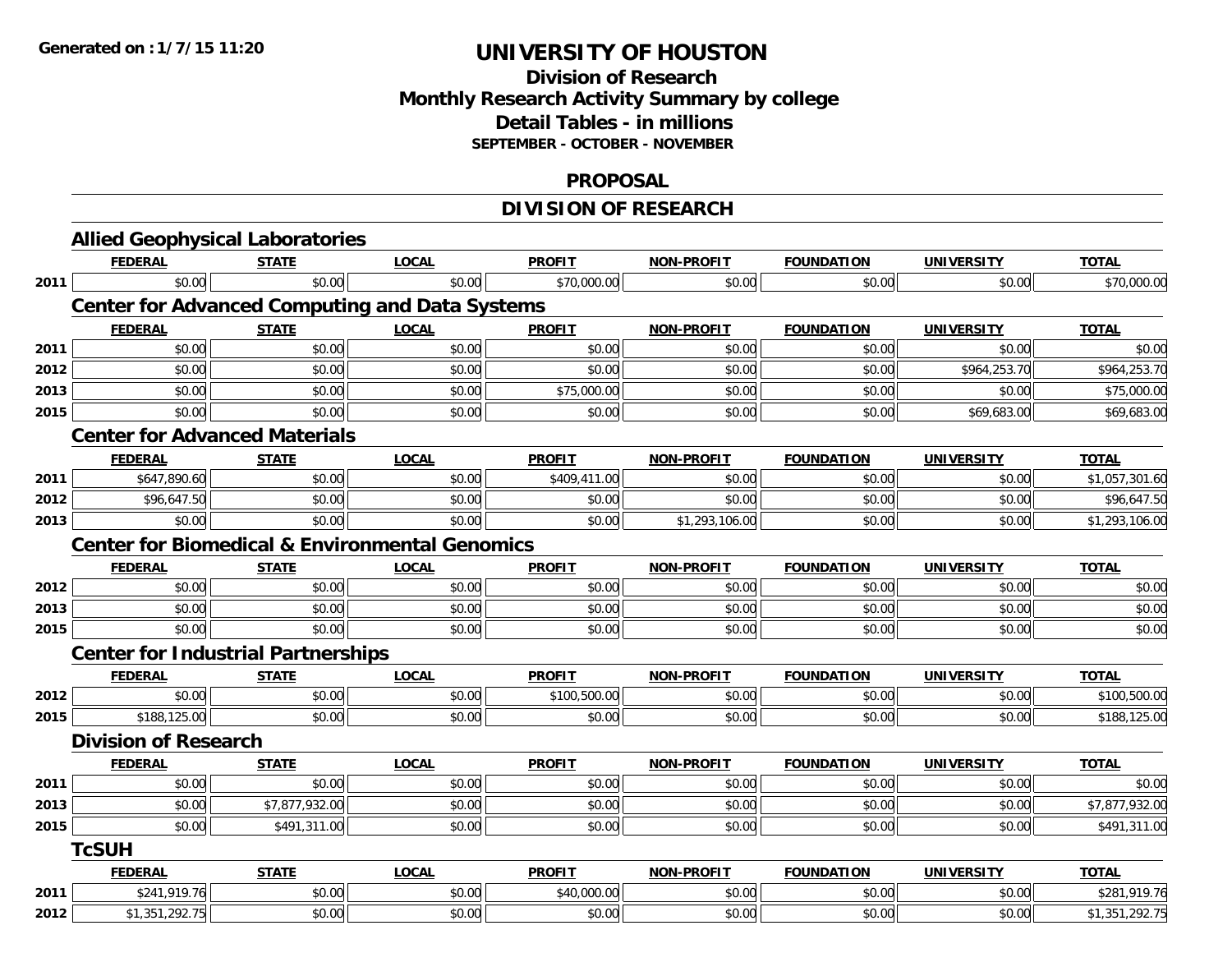### **Division of Research Monthly Research Activity Summary by college Detail Tables - in millions SEPTEMBER - OCTOBER - NOVEMBER**

#### **PROPOSAL**

# **DIVISION OF RESEARCH**

|       | <b>TcSUH</b>    |                                      |              |               |                   |                   |                   |                 |
|-------|-----------------|--------------------------------------|--------------|---------------|-------------------|-------------------|-------------------|-----------------|
|       | <b>FEDERAL</b>  | <b>STATE</b>                         | <b>LOCAL</b> | <b>PROFIT</b> | <b>NON-PROFIT</b> | <b>FOUNDATION</b> | <b>UNIVERSITY</b> | <b>TOTAL</b>    |
| 2013  | \$566,741.80    | \$0.00                               | \$0.00       | \$75,000.00   | \$0.00            | \$0.00            | \$0.00            | \$641,741.80    |
| 2014  | \$0.00          | \$0.00                               | \$0.00       | \$167,200.00  | \$0.00            | \$0.00            | \$80,078.00       | \$247,278.00    |
| 2015  | \$1,349,912.45  | \$0.00                               | \$0.00       | \$0.00        | \$0.00            | \$0.00            | \$0.00            | \$1,349,912.45  |
|       |                 | <b>Texas Obesity Research Center</b> |              |               |                   |                   |                   |                 |
|       | <b>FEDERAL</b>  | <b>STATE</b>                         | <b>LOCAL</b> | <b>PROFIT</b> | <b>NON-PROFIT</b> | <b>FOUNDATION</b> | <b>UNIVERSITY</b> | <b>TOTAL</b>    |
| 2012  | \$0.00          | \$0.00                               | \$0.00       | \$0.00        | \$0.00            | \$0.00            | \$0.00            | \$0.00          |
|       | <b>TIMES</b>    |                                      |              |               |                   |                   |                   |                 |
|       | <b>FEDERAL</b>  | <b>STATE</b>                         | <b>LOCAL</b> | <b>PROFIT</b> | <b>NON-PROFIT</b> | <b>FOUNDATION</b> | <b>UNIVERSITY</b> | <b>TOTAL</b>    |
| 2011  | \$1,981,244.40  | \$8,000.00                           | \$0.00       | \$0.00        | \$254,256.00      | \$0.00            | \$352,023.00      | \$2,595,523.40  |
| 2012  | \$594,904.00    | \$0.00                               | \$0.00       | \$0.00        | \$0.00            | \$0.00            | \$929,450.00      | \$1,524,354.00  |
| 2013  | \$1,331,763.80  | \$0.00                               | \$0.00       | \$0.00        | \$0.00            | \$0.00            | \$723,267.00      | \$2,055,030.80  |
| 2014  | \$9,197,813.55  | \$98,197.00                          | \$0.00       | \$0.00        | \$0.00            | \$0.00            | \$0.00            | \$9,296,010.55  |
| 2015  | \$398,713.00    | \$99,999.00                          | \$0.00       | \$0.00        | \$76,188.00       | \$0.00            | \$0.00            | \$574,900.00    |
| Total | \$17,946,968.61 | \$8,575,439.00                       | \$0.00       | \$937,111.00  | \$1,623,550.00    | \$0.00            | \$3,118,754.70    | \$32,201,823.31 |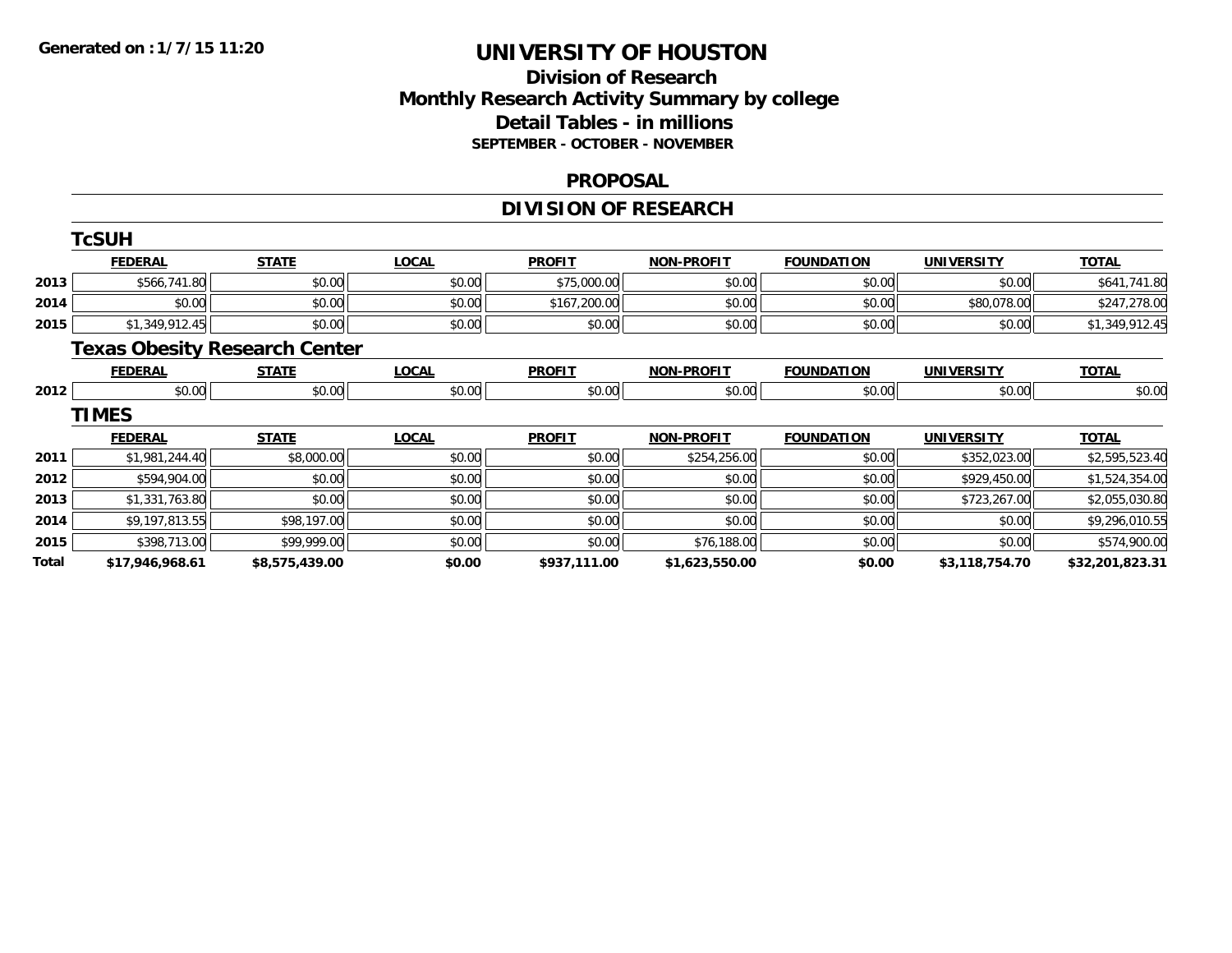### **Division of ResearchMonthly Research Activity Summary by college Detail Tables - in millions SEPTEMBER - OCTOBER - NOVEMBER**

#### **PROPOSAL**

#### **GRADUATE COLLEGE OF SOCIAL WORK**

### **Center for Health Equities & Evaluation Research**

|       | <b>FEDERAL</b>                                    | <b>STATE</b> | <b>LOCAL</b> | <b>PROFIT</b> | <b>NON-PROFIT</b> | <b>FOUNDATION</b> | <b>UNIVERSITY</b> | <b>TOTAL</b>   |
|-------|---------------------------------------------------|--------------|--------------|---------------|-------------------|-------------------|-------------------|----------------|
| 2015  | \$430,954.00                                      | \$0.00       | \$0.00       | \$0.00        | \$0.00            | \$0.00            | \$0.00            | \$430,954.00   |
|       | <b>Child &amp; Family for Innovative Research</b> |              |              |               |                   |                   |                   |                |
|       | <b>FEDERAL</b>                                    | <b>STATE</b> | <b>LOCAL</b> | <b>PROFIT</b> | <b>NON-PROFIT</b> | <b>FOUNDATION</b> | <b>UNIVERSITY</b> | <b>TOTAL</b>   |
| 2011  | \$2,418,431.00                                    | \$0.00       | \$0.00       | \$100,982.00  | \$25,000.00       | \$0.05            | \$150,609.00      | \$2,695,022.05 |
| 2012  | \$466,787.74                                      | \$0.00       | \$0.00       | \$230,559.00  | \$35,469.80       | \$28,560.00       | \$190,477.00      | \$951,853.54   |
| 2013  | \$1,252,168.07                                    | \$10,000.00  | \$0.00       | \$0.00        | \$45,910.00       | \$0.00            | \$0.00            | \$1,308,078.07 |
| 2014  | \$0.00                                            | \$66,936.00  | \$0.00       | \$0.00        | \$19,979.00       | \$0.00            | \$0.00            | \$86,915.00    |
| 2015  | \$0.00                                            | \$0.00       | \$0.00       | \$0.00        | \$0.00            | \$99,730.00       | \$0.00            | \$99,730.00    |
|       | Dean, Social Work                                 |              |              |               |                   |                   |                   |                |
|       | <b>FEDERAL</b>                                    | <b>STATE</b> | <b>LOCAL</b> | <b>PROFIT</b> | <b>NON-PROFIT</b> | <b>FOUNDATION</b> | <b>UNIVERSITY</b> | <b>TOTAL</b>   |
| 2011  | \$961,702.40                                      | \$0.00       | \$0.00       | \$0.00        | \$0.00            | \$0.00            | \$0.00            | \$961,702.40   |
| 2013  | \$0.00                                            | \$0.00       | \$0.00       | \$0.00        | \$0.00            | \$0.00            | \$0.00            | \$0.00         |
| 2015  | \$0.00                                            | \$0.00       | \$0.00       | \$0.00        | \$0.00            | \$4,500.00        | \$0.00            | \$4,500.00     |
| Total | \$5,530,043.21                                    | \$76,936.00  | \$0.00       | \$331,541.00  | \$126,358.80      | \$132,790.05      | \$341,086.00      | \$6,538,755.06 |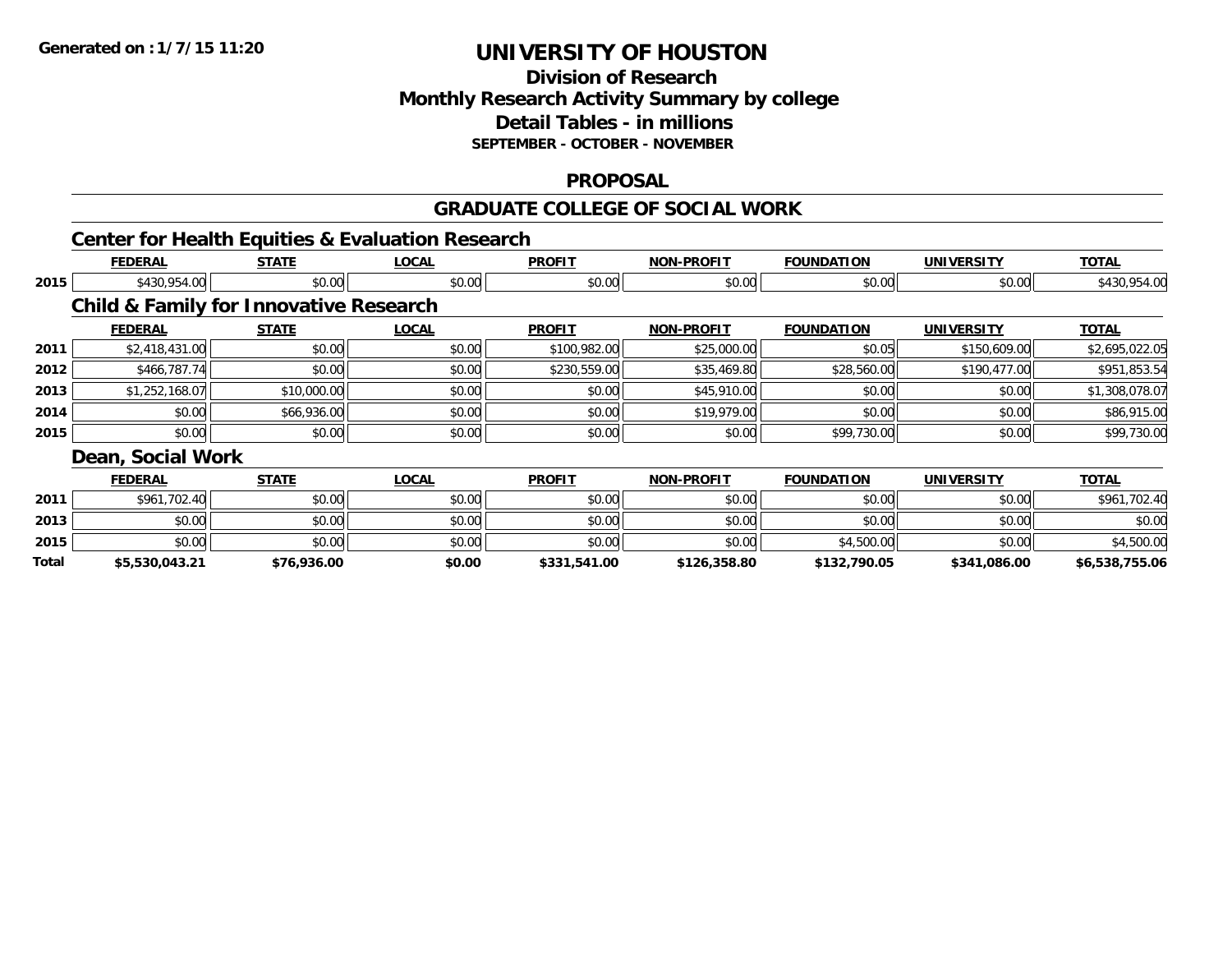### **Division of Research Monthly Research Activity Summary by college Detail Tables - in millions SEPTEMBER - OCTOBER - NOVEMBER**

#### **PROPOSAL**

#### **HILTON COLLEGE OF HOTEL AND RESTAURANT MANAGEMENT**

### **Hotel and Restaurant Management**

|       | <b>FEDERAL</b> | <b>STATE</b> | <b>LOCAL</b> | <b>PROFIT</b> | NON-PROFIT   | <b>FOUNDATION</b> | <b>UNIVERSITY</b> | <b>TOTAL</b> |
|-------|----------------|--------------|--------------|---------------|--------------|-------------------|-------------------|--------------|
| 2011  | \$0.00         | \$0.00       | \$0.00       | \$0.00        | \$27,280.00  | \$0.00            | \$0.00            | \$27,280.00  |
| 2012  | \$0.00         | \$103,763.00 | \$0.00       | \$0.00        | \$118,422.00 | \$0.00            | \$0.00            | \$222,185.00 |
| 2013  | \$0.00         | \$0.00       | \$0.00       | \$0.00        | \$10,987.00  | \$55,874.00       | \$0.00            | \$66,861.00  |
| 2014  | \$0.00         | \$0.00       | \$0.00       | \$0.00        | \$5,000.00   | \$0.00            | \$0.00            | \$5,000.00   |
| 2015  | \$40,000.00    | \$0.00       | \$0.00       | \$0.00        | \$0.00       | \$0.00            | \$0.00            | \$40,000.00  |
| Total | \$40,000.00    | \$103,763.00 | \$0.00       | \$0.00        | \$161,689.00 | \$55,874.00       | \$0.00            | \$361,326.00 |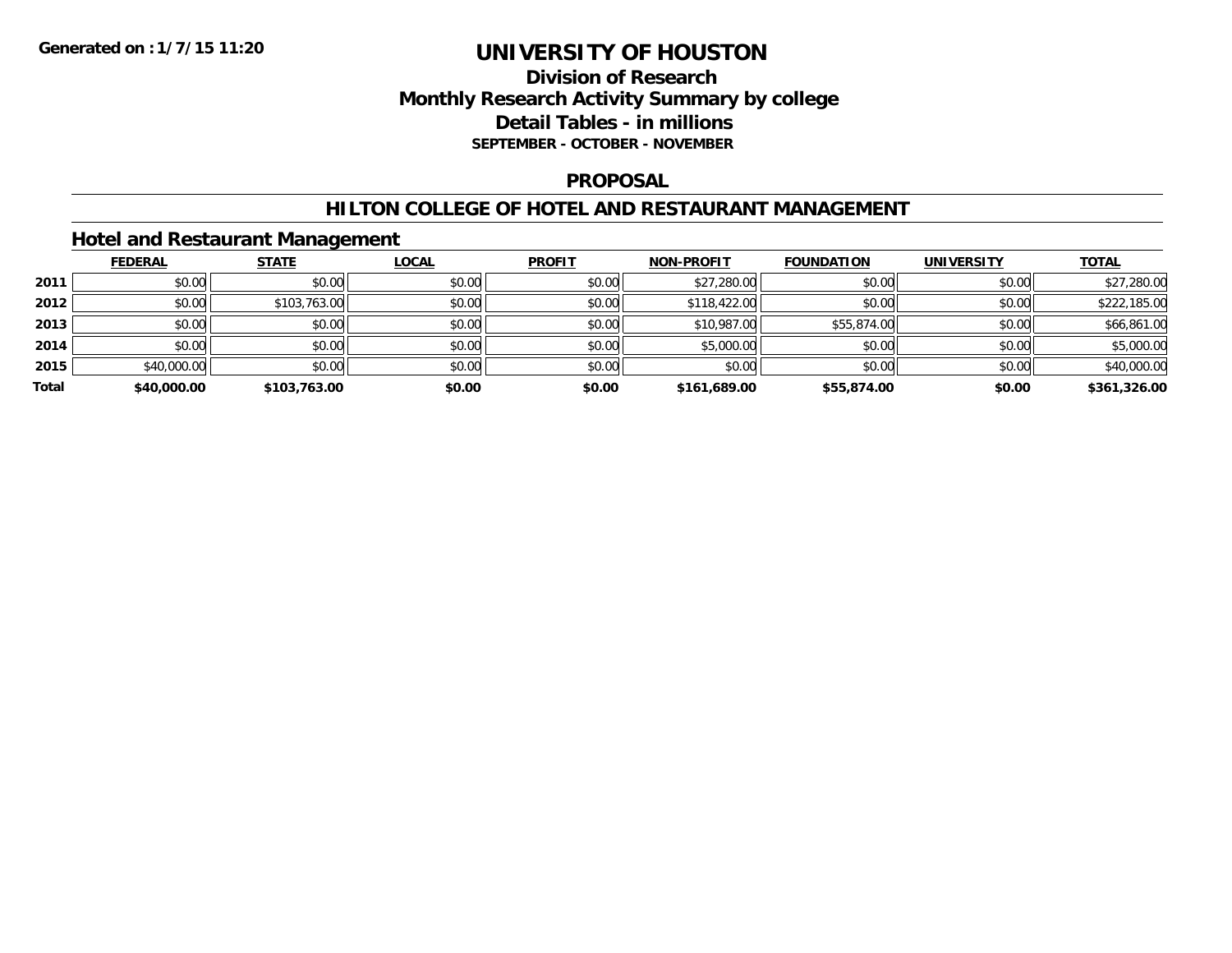### **Division of Research Monthly Research Activity Summary by college Detail Tables - in millions SEPTEMBER - OCTOBER - NOVEMBER**

#### **PROPOSAL**

#### **HONORS COLLEGE**

# **Dean, Honors College**

|       | <b>FEDERAL</b> | STATE  | LOCAL  | <b>PROFIT</b> | <b>NON-PROFIT</b> | <b>FOUNDATION</b> | <b>UNIVERSITY</b> | <u>TOTAL</u> |
|-------|----------------|--------|--------|---------------|-------------------|-------------------|-------------------|--------------|
| 2013  | ሶስ ሰሰ<br>PU.UU | \$0.00 | \$0.00 | \$0.00        | \$0.00            | \$0.00            | \$9<br>.150.32    | \$9,150.32   |
| 2015  | \$0.00         | \$0.00 | \$0.00 | \$0.00        | \$367,989.75      | \$0.00            | \$0.00            | \$367,989.75 |
| Total | \$0.00         | \$0.00 | \$0.00 | \$0.00        | \$367,989.75      | \$0.00            | \$9,150.32        | \$377,140.07 |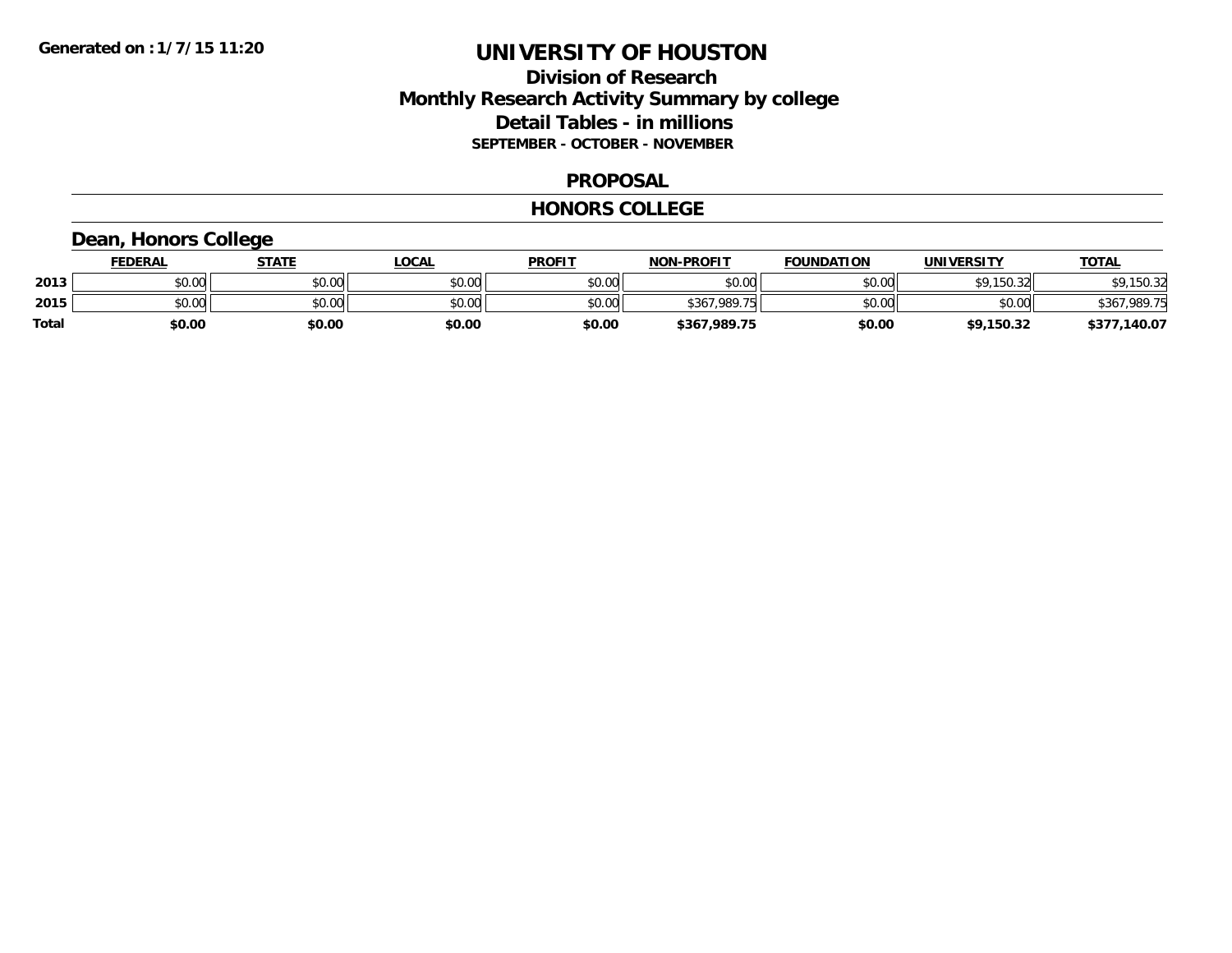# **Division of ResearchMonthly Research Activity Summary by college Detail Tables - in millions SEPTEMBER - OCTOBER - NOVEMBER**

#### **PROPOSAL**

#### **SENIOR V.P. FOR ACADEMIC AFFAIRS AND PROVOST**

|  | Senior V.P. for Academic Affairs and Provost |  |
|--|----------------------------------------------|--|
|  |                                              |  |

|              | <b>FEDERAL</b>                              | <b>STATE</b> | <b>LOCAL</b> | <b>PROFIT</b> | <b>NON-PROFIT</b> | <b>FOUNDATION</b> | <b>UNIVERSITY</b> | <b>TOTAL</b> |
|--------------|---------------------------------------------|--------------|--------------|---------------|-------------------|-------------------|-------------------|--------------|
| 2012         | \$0.00                                      | \$75,000.00  | \$0.00       | \$0.00        | \$0.00            | \$0.00            | \$0.00            | \$75,000.00  |
| 2013         | \$0.00                                      | \$0.00       | \$0.00       | \$0.00        | \$149,488.00      | \$0.00            | \$0.00            | \$149,488.00 |
|              | <b>Student Support Services</b>             |              |              |               |                   |                   |                   |              |
|              | <b>FEDERAL</b>                              | <b>STATE</b> | <b>LOCAL</b> | <b>PROFIT</b> | <b>NON-PROFIT</b> | <b>FOUNDATION</b> | <b>UNIVERSITY</b> | <b>TOTAL</b> |
| 2012         | \$198,944.00                                | \$0.00       | \$0.00       | \$0.00        | \$0.00            | \$0.00            | \$0.00            | \$198,944.00 |
|              | <b>Undergraduate Scholars</b>               |              |              |               |                   |                   |                   |              |
|              | <b>FEDERAL</b>                              | <b>STATE</b> | <b>LOCAL</b> | <b>PROFIT</b> | <b>NON-PROFIT</b> | <b>FOUNDATION</b> | <b>UNIVERSITY</b> | <b>TOTAL</b> |
| 2011         | \$0.00                                      | \$29,456.00  | \$0.00       | \$0.00        | \$0.00            | \$0.00            | \$0.00            | \$29,456.00  |
| 2012         | \$0.00                                      | \$19,051.00  | \$0.00       | \$0.00        | \$0.00            | \$0.00            | \$0.00            | \$19,051.00  |
| 2014         | \$0.00                                      | \$20,330.00  | \$0.00       | \$0.00        | \$0.00            | \$0.00            | \$0.00            | \$20,330.00  |
|              | <b>Undergraduate Student Success</b>        |              |              |               |                   |                   |                   |              |
|              | <b>FEDERAL</b>                              | <b>STATE</b> | <b>LOCAL</b> | <b>PROFIT</b> | <b>NON-PROFIT</b> | <b>FOUNDATION</b> | <b>UNIVERSITY</b> | <b>TOTAL</b> |
| 2013         | \$0.00                                      | \$30,000.00  | \$0.00       | \$0.00        | \$0.00            | \$0.00            | \$0.00            | \$30,000.00  |
| 2014         | \$0.00                                      | \$10,000.00  | \$0.00       | \$0.00        | \$0.00            | \$0.00            | \$0.00            | \$10,000.00  |
|              | <b>Undergraduate Student Success Center</b> |              |              |               |                   |                   |                   |              |
|              | <b>FEDERAL</b>                              | <b>STATE</b> | <b>LOCAL</b> | <b>PROFIT</b> | <b>NON-PROFIT</b> | <b>FOUNDATION</b> | <b>UNIVERSITY</b> | <b>TOTAL</b> |
| 2011         | \$0.00                                      | \$0.00       | \$0.00       | \$0.00        | \$115,096.00      | \$0.00            | \$0.00            | \$115,096.00 |
| 2015         | \$0.00                                      | \$0.00       | \$0.00       | \$0.00        | \$78,500.00       | \$0.00            | \$0.00            | \$78,500.00  |
| <b>Total</b> | \$198,944.00                                | \$183,837.00 | \$0.00       | \$0.00        | \$343,084.00      | \$0.00            | \$0.00            | \$725,865.00 |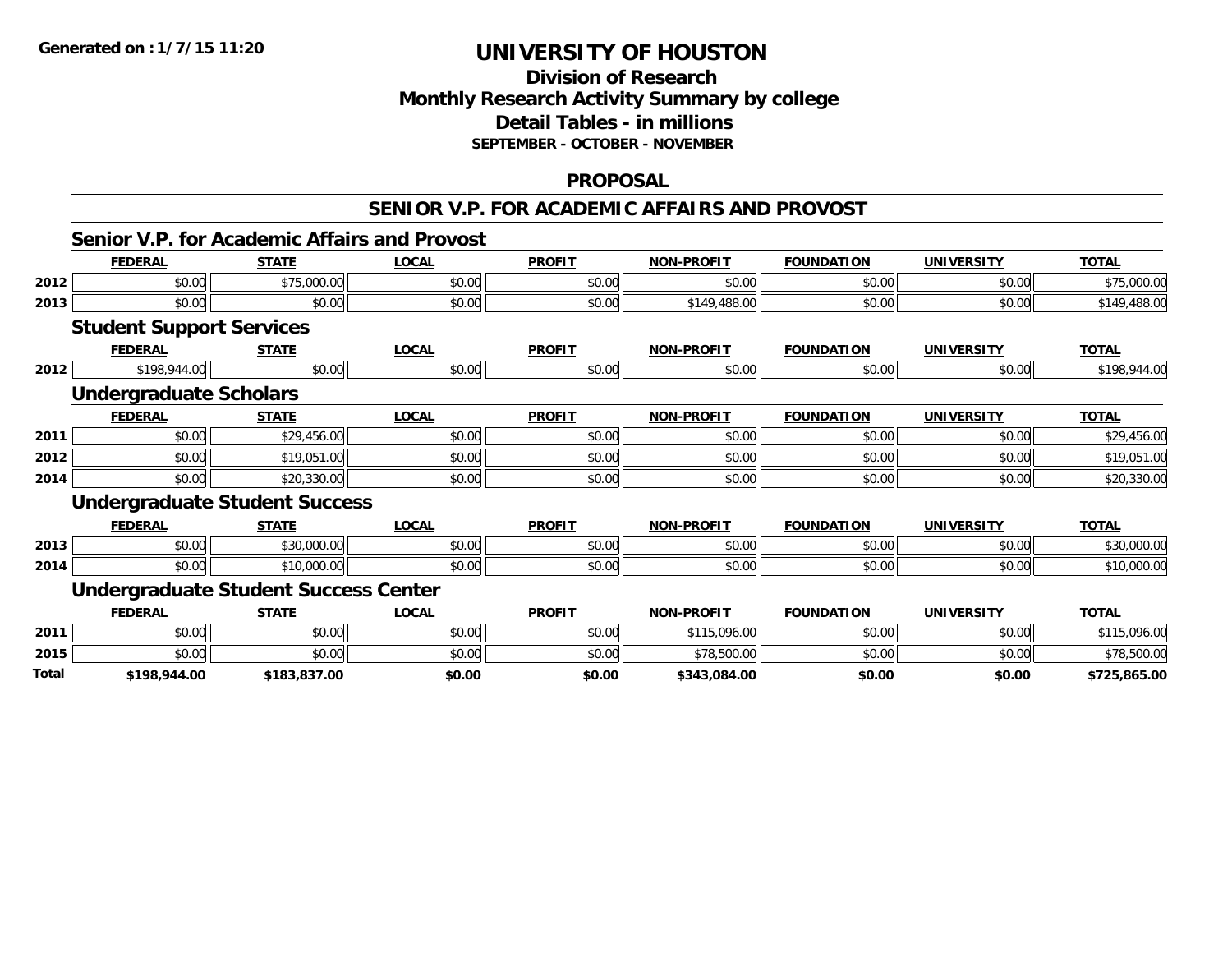### **Division of Research Monthly Research Activity Summary by college Detail Tables - in millions SEPTEMBER - OCTOBER - NOVEMBER**

#### **PROPOSAL**

#### **UH LAW CENTER**

|       | Law-UH         |              |              |               |                   |                   |                   |              |
|-------|----------------|--------------|--------------|---------------|-------------------|-------------------|-------------------|--------------|
|       | <b>FEDERAL</b> | <u>STATE</u> | <b>LOCAL</b> | <b>PROFIT</b> | <b>NON-PROFIT</b> | <b>FOUNDATION</b> | <b>UNIVERSITY</b> | <b>TOTAL</b> |
| 2012  | \$0.00         | \$160,000.00 | \$0.00       | \$0.00        | \$0.00            | \$0.00            | \$0.00            | \$160,000.00 |
| 2014  | \$0.00         | \$200,000.00 | \$0.00       | \$0.00        | \$0.00            | \$0.00            | \$0.00            | \$200,000.00 |
| 2015  | \$0.00         | \$114,000.00 | \$0.00       | \$0.00        | \$0.00            | \$0.00            | \$0.00            | \$114,000.00 |
| Total | \$0.00         | \$474,000.00 | \$0.00       | \$0.00        | \$0.00            | \$0.00            | \$0.00            | \$474,000.00 |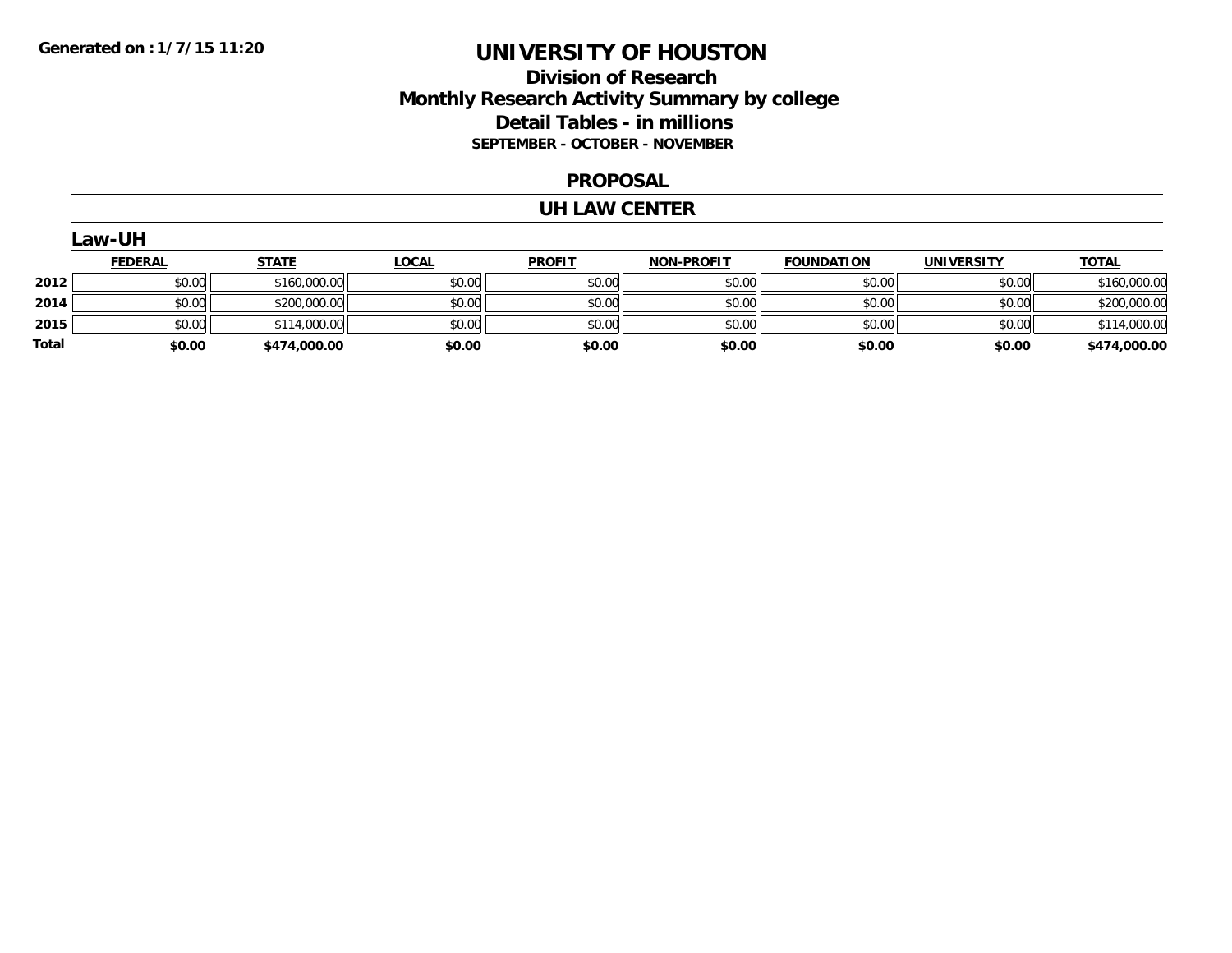### **Division of Research Monthly Research Activity Summary by college Detail Tables - in millions SEPTEMBER - OCTOBER - NOVEMBER**

#### **PROPOSAL**

#### **UKNOWN COLLEGE**

### **Unknown Department**

|       | .<br>- מ     | <b>STATI</b>       | OCA                                                                                    | <b>PROFIT</b> | <b>DDOEL1</b><br><b>BIAB</b> | ΠΟΝ            | <u>urneitv</u><br><b>INIV</b> | TOTA.          |
|-------|--------------|--------------------|----------------------------------------------------------------------------------------|---------------|------------------------------|----------------|-------------------------------|----------------|
| 2013  | 0000<br>u.uu | $\sim$ 0.00<br>υv. | $\begin{array}{c} \hline \text{A} & \text{A} & \text{B} \\ \hline \end{array}$<br>יש.ט | 0000<br>JU.UU | $*$ $\cap$ $\cap$<br>ט.טע    | 0 <sub>n</sub> | \$0.00                        | ልስ ስሰ<br>DU.UU |
| Total | \$0.00       | \$0.00             | \$0.00                                                                                 | ቀስ ሰ<br>Ψv.υ  | \$0.00                       | \$0.00         | \$0.00                        | \$0.00         |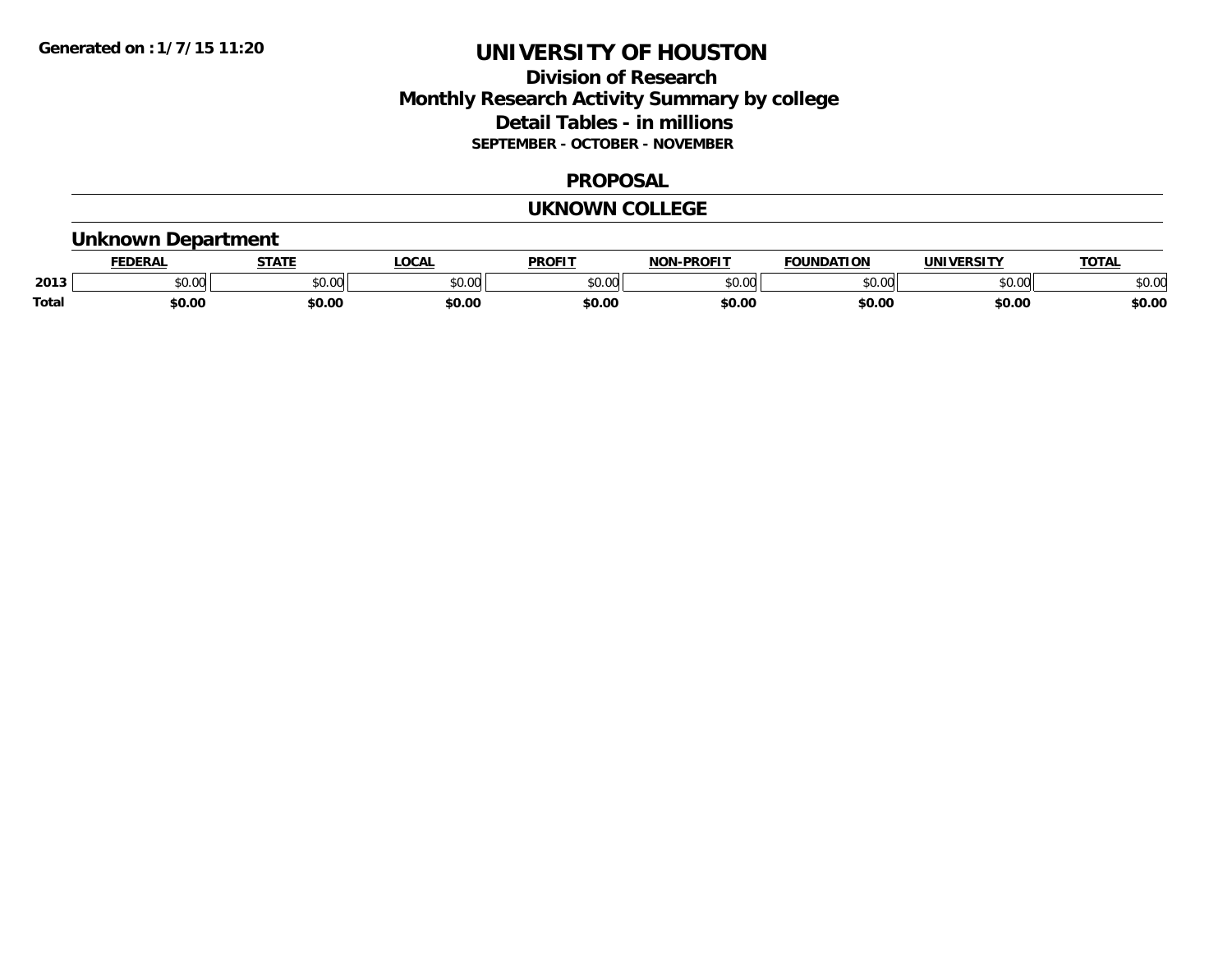# **Division of ResearchMonthly Research Activity Summary by college Detail Tables - in millions SEPTEMBER - OCTOBER - NOVEMBER**

#### **PROPOSAL**

# **VICE PRESIDENT FOR ADMINISTRATION**

|       | <b>KUHF - Radio</b>         |              |              |               |                   |                   |                   |                |
|-------|-----------------------------|--------------|--------------|---------------|-------------------|-------------------|-------------------|----------------|
|       | <b>FEDERAL</b>              | <b>STATE</b> | <b>LOCAL</b> | <b>PROFIT</b> | <b>NON-PROFIT</b> | <b>FOUNDATION</b> | <b>UNIVERSITY</b> | <b>TOTAL</b>   |
| 2011  | \$0.00                      | \$0.00       | \$0.00       | \$0.00        | \$35,000.00       | \$0.00            | \$0.00            | \$35,000.00    |
| 2014  | \$0.00                      | \$0.00       | \$0.00       | \$0.00        | \$2,147,877.00    | \$0.00            | \$0.00            | \$2,147,877.00 |
| 2015  | \$0.00                      | \$0.00       | \$0.00       | \$0.00        | \$2,363,344.00    | \$0.00            | \$0.00            | \$2,363,344.00 |
|       | <b>KUHT-TV</b>              |              |              |               |                   |                   |                   |                |
|       | <b>FEDERAL</b>              | <b>STATE</b> | <b>LOCAL</b> | <b>PROFIT</b> | <b>NON-PROFIT</b> | <b>FOUNDATION</b> | <b>UNIVERSITY</b> | <b>TOTAL</b>   |
| 2011  | \$0.00                      | \$0.00       | \$0.00       | \$0.00        | \$1,606,903.00    | \$0.00            | \$0.00            | \$1,606,903.00 |
| 2012  | \$0.00                      | \$0.00       | \$0.00       | \$0.00        | \$14,132.00       | \$0.00            | \$0.00            | \$14,132.00    |
|       | <b>Physical Plant</b>       |              |              |               |                   |                   |                   |                |
|       | <b>FEDERAL</b>              | <b>STATE</b> | <b>LOCAL</b> | <b>PROFIT</b> | <b>NON-PROFIT</b> | <b>FOUNDATION</b> | <b>UNIVERSITY</b> | <b>TOTAL</b>   |
| 2011  | \$0.00                      | \$0.00       | \$0.00       | \$0.00        | \$0.00            | \$0.00            | \$0.00            | \$0.00         |
| 2012  | \$0.00                      | \$0.00       | \$0.00       | \$0.00        | \$612,746.00      | \$0.00            | \$0.00            | \$612,746.00   |
|       | <b>UH Police Department</b> |              |              |               |                   |                   |                   |                |
|       | <b>FEDERAL</b>              | <b>STATE</b> | <b>LOCAL</b> | <b>PROFIT</b> | <b>NON-PROFIT</b> | <b>FOUNDATION</b> | <b>UNIVERSITY</b> | <b>TOTAL</b>   |
| 2014  | \$0.00                      | \$3,000.00   | \$0.00       | \$0.00        | \$0.00            | \$0.00            | \$0.00            | \$3,000.00     |
| Total | \$0.00                      | \$3,000.00   | \$0.00       | \$0.00        | \$6,780,002.00    | \$0.00            | \$0.00            | \$6,783,002.00 |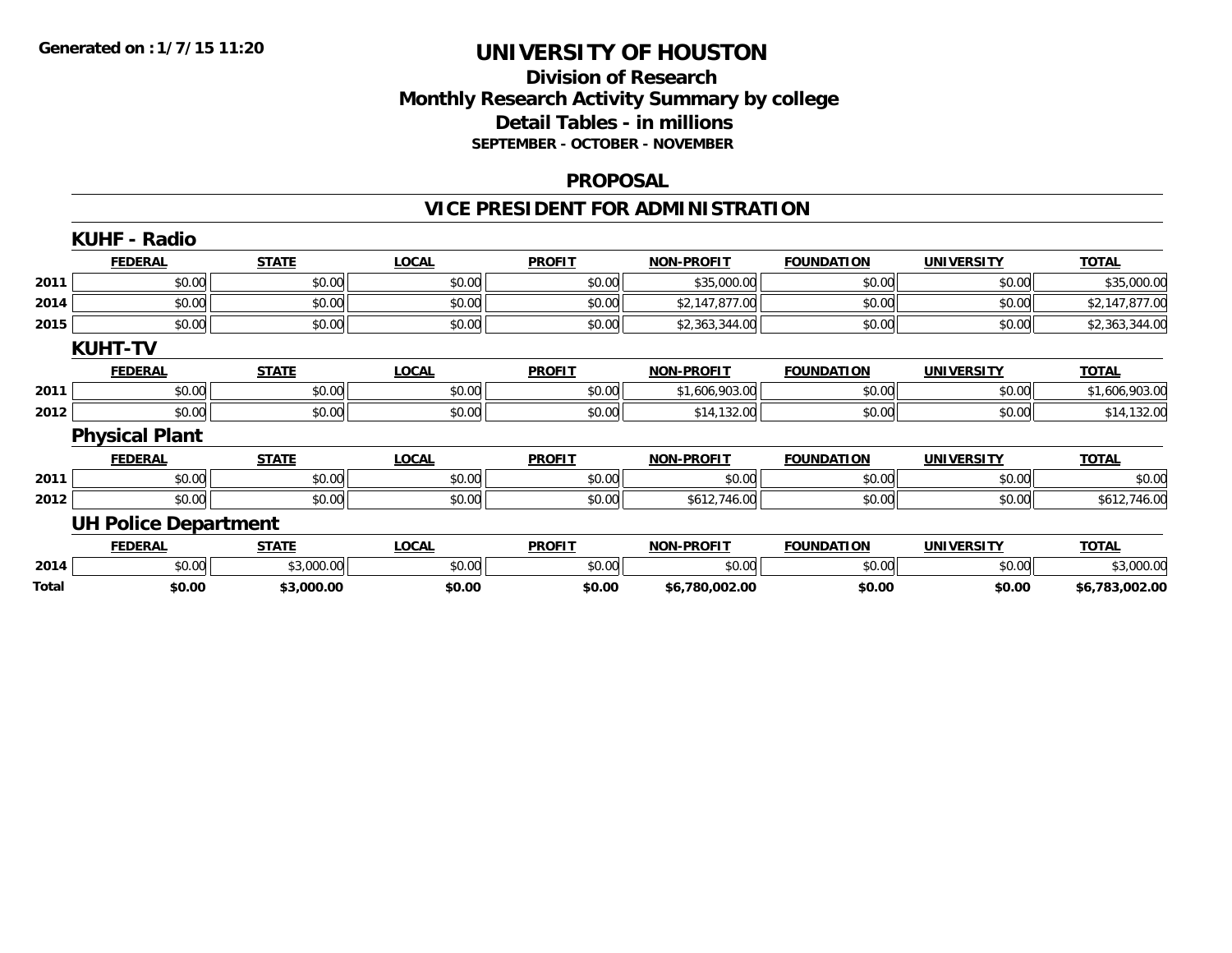### **Division of Research Monthly Research Activity Summary by college Detail Tables - in millions SEPTEMBER - OCTOBER - NOVEMBER**

#### **PROPOSAL**

### **VICE PRESIDENT FOR STUDENT AFFAIRS**

### **Dean, Student Affairs**

|              | <b>FEDERAL</b>        | <b>STATE</b> | .OCAL        | <b>PROFIT</b> | <b>NON-PROFIT</b> | <b>FOUNDATION</b> | <b>UNIVERSITY</b> | TOTA.       |
|--------------|-----------------------|--------------|--------------|---------------|-------------------|-------------------|-------------------|-------------|
| 2012         | 030 EO<br>ა58,828.5ს. | \$0.00       | <b>DU.UU</b> | \$0.00        | \$0.00            | \$0.00            | \$0.00            | \$58,828.50 |
| <b>Total</b> | \$58,828.50           | \$0.00       | \$0.00       | \$0.00        | \$0.00            | \$0.00            | \$0.00            | \$58,828.50 |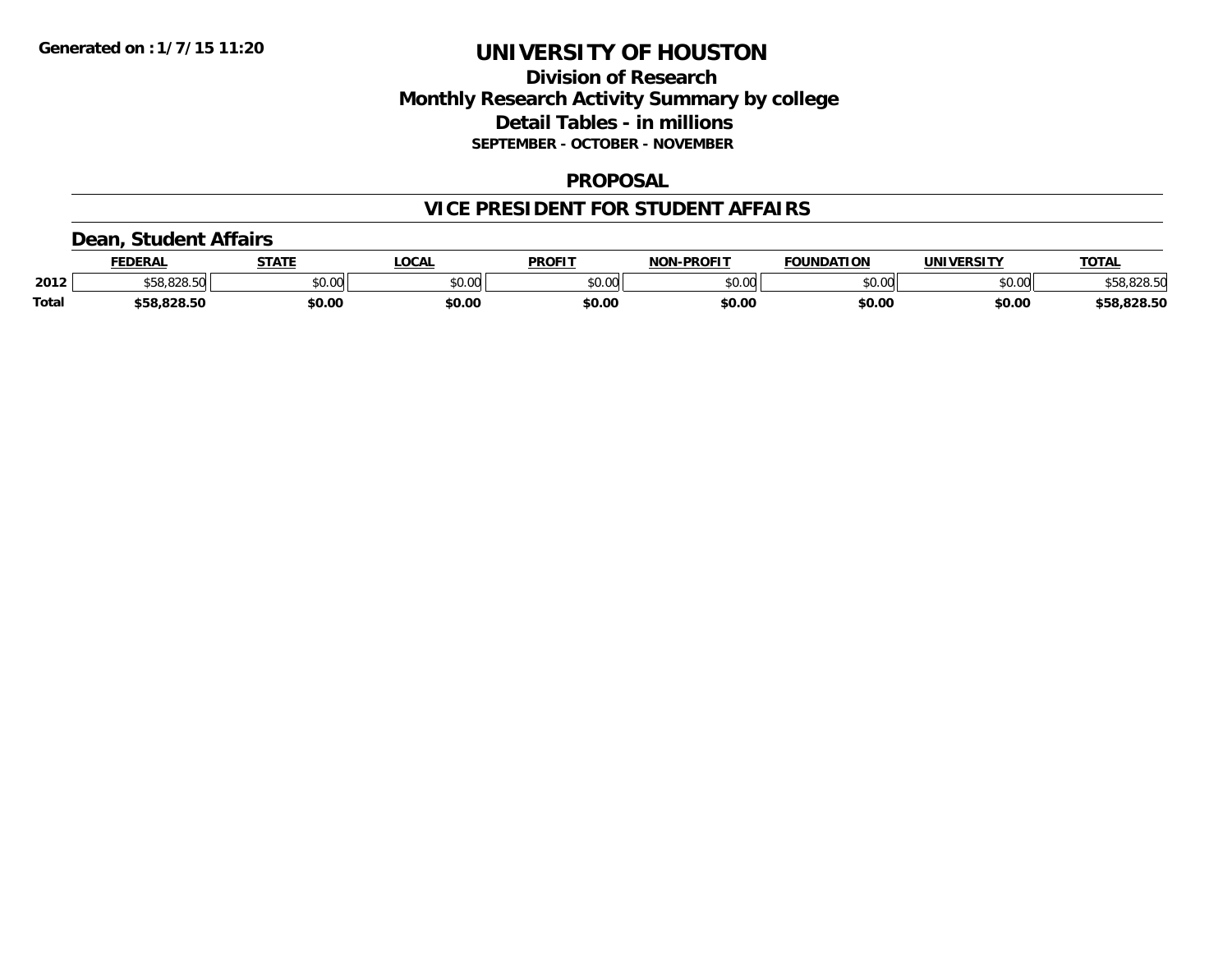### **Division of Research Monthly Research Activity Summary by college Detail Tables - in millions SEPTEMBER - OCTOBER - NOVEMBER**

#### **AWARD**

#### **C.T. BAUER COLLEGE OF BUSINESS**

|       | <b>Accountancy &amp; Taxation</b>        |              |              |               |                   |                   |                   |              |
|-------|------------------------------------------|--------------|--------------|---------------|-------------------|-------------------|-------------------|--------------|
|       | <b>FEDERAL</b>                           | <b>STATE</b> | <b>LOCAL</b> | <b>PROFIT</b> | <b>NON-PROFIT</b> | <b>FOUNDATION</b> | <b>UNIVERSITY</b> | <b>TOTAL</b> |
| 2014  | \$0.00                                   | \$0.00       | \$0.00       | \$0.00        | \$0.00            | \$19,260.00       | \$0.00            | \$19,260.00  |
|       | Dean, Business Administration            |              |              |               |                   |                   |                   |              |
|       | <b>FEDERAL</b>                           | <b>STATE</b> | <b>LOCAL</b> | <b>PROFIT</b> | <b>NON-PROFIT</b> | <b>FOUNDATION</b> | <b>UNIVERSITY</b> | <b>TOTAL</b> |
| 2015  | \$0.00                                   | \$0.00       | \$0.00       | \$0.00        | \$0.00            | \$5,000.00        | \$0.00            | \$5,000.00   |
|       | <b>Finance</b>                           |              |              |               |                   |                   |                   |              |
|       | <b>FEDERAL</b>                           | <b>STATE</b> | <b>LOCAL</b> | <b>PROFIT</b> | <b>NON-PROFIT</b> | <b>FOUNDATION</b> | <b>UNIVERSITY</b> | <b>TOTAL</b> |
| 2011  | \$103,870.80                             | \$0.00       | \$0.00       | \$0.00        | \$0.00            | \$0.00            | \$0.00            | \$103,870.80 |
|       | <b>Marketing</b>                         |              |              |               |                   |                   |                   |              |
|       | <b>FEDERAL</b>                           | <b>STATE</b> | <b>LOCAL</b> | <b>PROFIT</b> | <b>NON-PROFIT</b> | <b>FOUNDATION</b> | <b>UNIVERSITY</b> | <b>TOTAL</b> |
| 2012  | \$0.00                                   | \$0.00       | \$0.00       | \$0.00        | \$0.00            | \$0.00            | \$0.00            | \$0.00       |
|       | <b>Small Business Development Center</b> |              |              |               |                   |                   |                   |              |
|       | <b>FEDERAL</b>                           | <b>STATE</b> | <b>LOCAL</b> | <b>PROFIT</b> | <b>NON-PROFIT</b> | <b>FOUNDATION</b> | <b>UNIVERSITY</b> | <b>TOTAL</b> |
| 2011  | \$30,274.00                              | \$0.00       | \$0.00       | \$0.00        | \$0.00            | \$0.00            | \$0.00            | \$30,274.00  |
| 2012  | \$476,857.00                             | \$0.00       | \$0.00       | \$0.00        | \$0.00            | \$0.00            | \$0.00            | \$476,857.00 |
| Total | \$611,001.80                             | \$0.00       | \$0.00       | \$0.00        | \$0.00            | \$24,260.00       | \$0.00            | \$635,261.80 |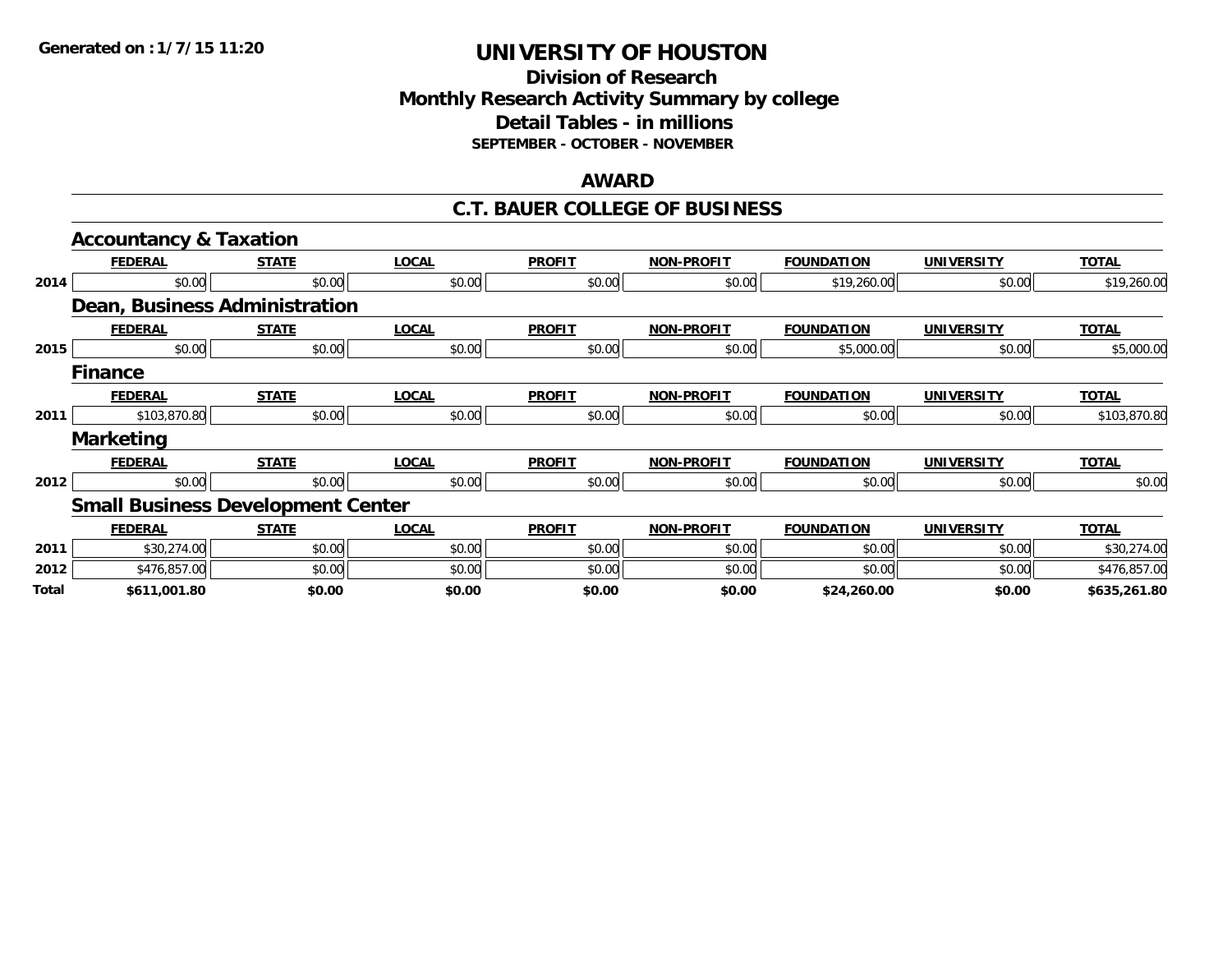### **Division of Research Monthly Research Activity Summary by college Detail Tables - in millions SEPTEMBER - OCTOBER - NOVEMBER**

#### **AWARD**

#### **COLLEGE OF ARCHITECTURE**

|              | Architecture   |              |              |               |                   |                   |                   |              |
|--------------|----------------|--------------|--------------|---------------|-------------------|-------------------|-------------------|--------------|
|              | <b>FEDERAL</b> | <b>STATE</b> | <b>LOCAL</b> | <b>PROFIT</b> | <b>NON-PROFIT</b> | <b>FOUNDATION</b> | <b>UNIVERSITY</b> | <b>TOTAL</b> |
| 2011         | \$0.00         | \$0.00       | \$0.00       | \$7,500.00    | \$0.00            | \$0.00            | \$0.00            | \$7,500.00   |
| 2012         | \$0.00         | \$0.00       | \$0.00       | \$0.00        | \$5,000.00        | \$0.00            | \$0.00            | \$5,000.00   |
| <b>Total</b> | \$0.00         | \$0.00       | \$0.00       | \$7,500.00    | \$5,000.00        | \$0.00            | \$0.00            | \$12,500.00  |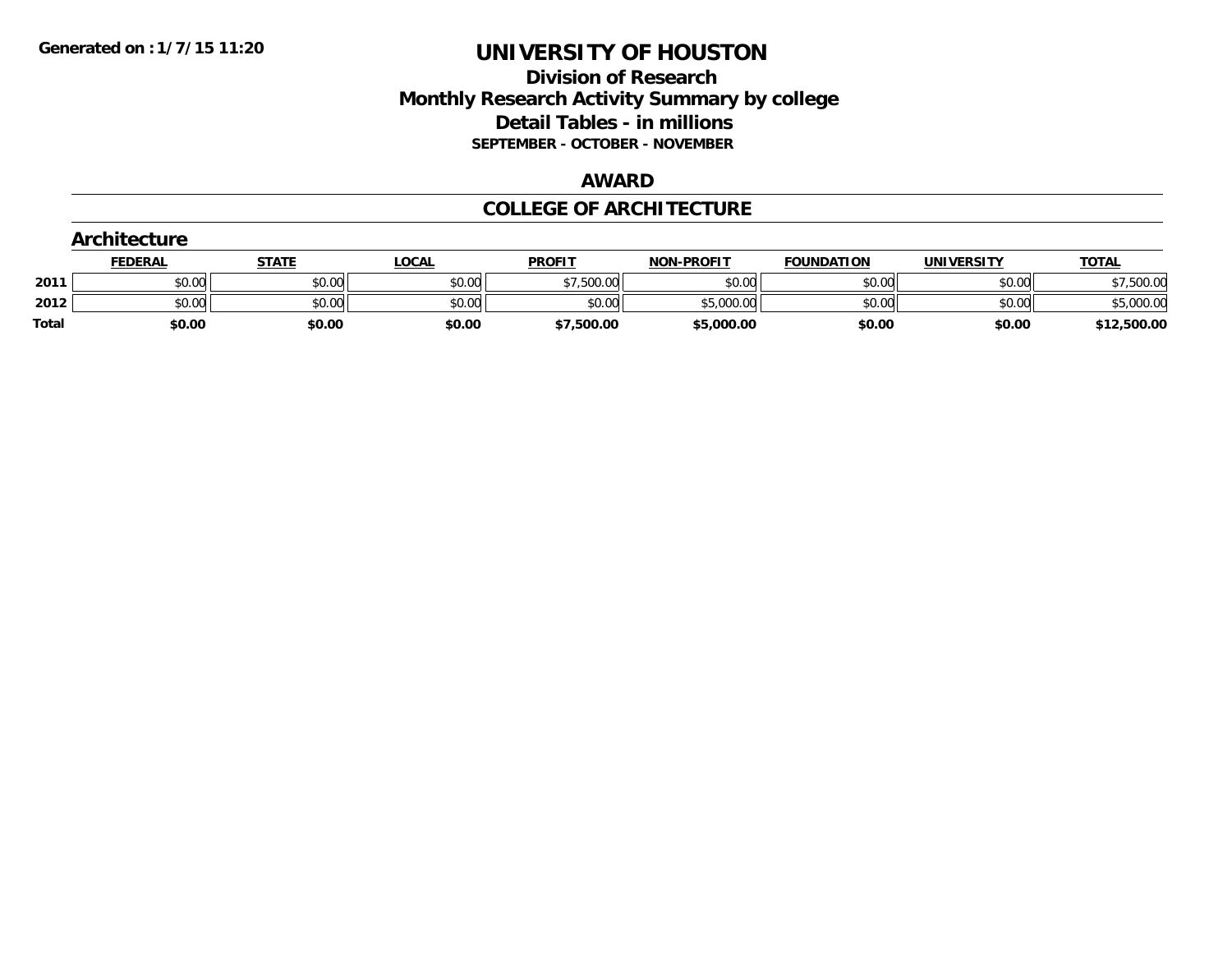### **Division of ResearchMonthly Research Activity Summary by college Detail Tables - in millionsSEPTEMBER - OCTOBER - NOVEMBER**

### **AWARD**

### **COLLEGE OF EDUCATION**

# **Consistency Mgmt and Coop Disc**

|      | <b>FEDERAL</b> | <b>STATE</b> | <b>LOCAL</b> | <b>PROFIT</b> | <b>NON-PROFIT</b> | <b>FOUNDATION</b> | <b>UNIVERSITY</b> | <b>TOTAL</b> |
|------|----------------|--------------|--------------|---------------|-------------------|-------------------|-------------------|--------------|
| 2011 | \$20,010.19    | \$0.00       | \$0.00       | \$0.00        | \$106,154.00      | \$0.00            | \$0.00            | \$126,164.19 |
| 2013 | \$17,324.58    | \$0.00       | \$0.00       | \$4.26        | \$3,500.00        | \$0.00            | \$0.00            | \$20,828.84  |
| 2014 | \$0.00         | \$0.00       | \$35,592.00  | \$0.00        | \$0.00            | \$0.00            | \$0.00            | \$35,592.00  |
| 2015 | \$0.00         | \$0.00       | \$0.00       | \$0.00        | \$0.00            | \$0.00            | \$0.00            | \$0.00       |
|      |                |              |              |               |                   |                   |                   |              |

#### **Curriculum and Instruction**

|      | <b>FEDERAL</b> | <b>STATE</b> | <u>LOCAL</u> | <b>PROFIT</b> | <b>NON-PROFIT</b> | <b>FOUNDATION</b> | <b>UNIVERSITY</b> | <b>TOTAL</b> |
|------|----------------|--------------|--------------|---------------|-------------------|-------------------|-------------------|--------------|
| 2011 | \$283,736.00   | \$50,000.00  | \$0.00       | \$0.00        | \$0.00            | \$0.00            | \$0.00            | \$333,736.00 |
| 2012 | \$2,942.90     | \$0.00       | \$0.00       | \$0.00        | \$0.00            | \$18,400.00       | \$0.00            | \$21,342.90  |
| 2013 | \$489,701.00   | \$15,999.00  | \$0.00       | \$0.00        | \$0.00            | \$0.00            | \$0.00            | \$505,700.00 |
| 2014 | \$13,125.00    | \$0.00       | \$0.00       | \$0.00        | \$5,000.00        | \$0.00            | \$0.00            | \$18,125.00  |

### **Educational Psychology**

|      | <b>FEDERAL</b> | <b>STATE</b> | <b>LOCAL</b> | <b>PROFIT</b> | <b>NON-PROFIT</b> | <b>FOUNDATION</b> | <b>UNIVERSITY</b> | <b>TOTAL</b> |
|------|----------------|--------------|--------------|---------------|-------------------|-------------------|-------------------|--------------|
| 2011 | \$0.00         | \$49,995.00  | \$0.00       | \$0.00        | \$0.00            | \$14,901.90       | \$0.00            | \$64,896.90  |
| 2012 | \$5,885.80     | \$0.00       | \$0.00       | \$0.00        | \$0.00            | \$0.00            | \$0.00            | \$5,885.80   |
| 2013 | \$326,684.00   | \$0.00       | \$0.00       | \$0.00        | \$31,863.00       | \$0.00            | \$11,689.00       | \$370,236.00 |
| 2014 | \$422,543.00   | \$0.00       | \$0.00       | \$0.00        | \$44,723.53       | \$0.00            | \$0.00            | \$467,266.53 |
| 2015 | \$35,288.00    | \$2,000.00   | \$0.00       | \$0.00        | \$45,000.00       | \$0.00            | \$0.00            | \$82,288.00  |

#### **Institute for Urban Education**

|      | <b>FEDERAL</b> | <b>STATE</b> | <u>LOCAL</u> | <b>PROFIT</b> | <b>NON-PROFIT</b> | <b>FOUNDATION</b> | <b>UNIVERSITY</b> | <u>TOTAL</u> |
|------|----------------|--------------|--------------|---------------|-------------------|-------------------|-------------------|--------------|
| 2011 | \$198,336.00   | \$0.00       | \$0.00       | \$0.00        | \$0.00            | \$0.00            | \$0.00            | \$198,336.00 |
| 2012 | \$19,558.00    | \$0.00       | \$0.00       | \$0.00        | \$0.00            | \$0.00            | \$0.00            | \$19,558.00  |
| 2014 | \$0.00         | \$0.00       | \$0.00       | \$0.00        | \$0.00            | \$0.00            | \$0.00            | \$0.00       |

#### **UH Charter School**

|       | <b>FEDERAL</b> | <b>STATE</b>   | <u>LOCAL</u> | <b>PROFIT</b> | <b>NON-PROFIT</b> | <b>FOUNDATION</b> | <b>UNIVERSITY</b> | <b>TOTAL</b>   |
|-------|----------------|----------------|--------------|---------------|-------------------|-------------------|-------------------|----------------|
| 2012  | \$22,375.00    | \$995,609.00   | \$0.00       | \$0.00        | \$0.00            | \$0.00            | \$0.00            | \$1,017,984.00 |
| 2013  | \$0.00         | \$982.028.93   | \$0.00       | \$0.00        | \$0.00            | \$0.00            | \$0.00            | \$982,028.93   |
| 2014  | \$34,062.00    | \$1,029,233.00 | \$0.00       | \$0.00        | \$0.00            | \$0.00            | \$0.00            | \$1,063,295.00 |
| 2015  | \$24,124.00    | \$1,042,343.92 | \$0.00       | \$0.00        | \$0.00            | \$0.00            | \$0.00            | \$1,066,467.92 |
| Total | \$1,915,695.47 | \$4,167,208.85 | \$35,592.00  | \$4.26        | \$236,240.53      | \$33,301.90       | \$11,689.00       | \$6,399,732.01 |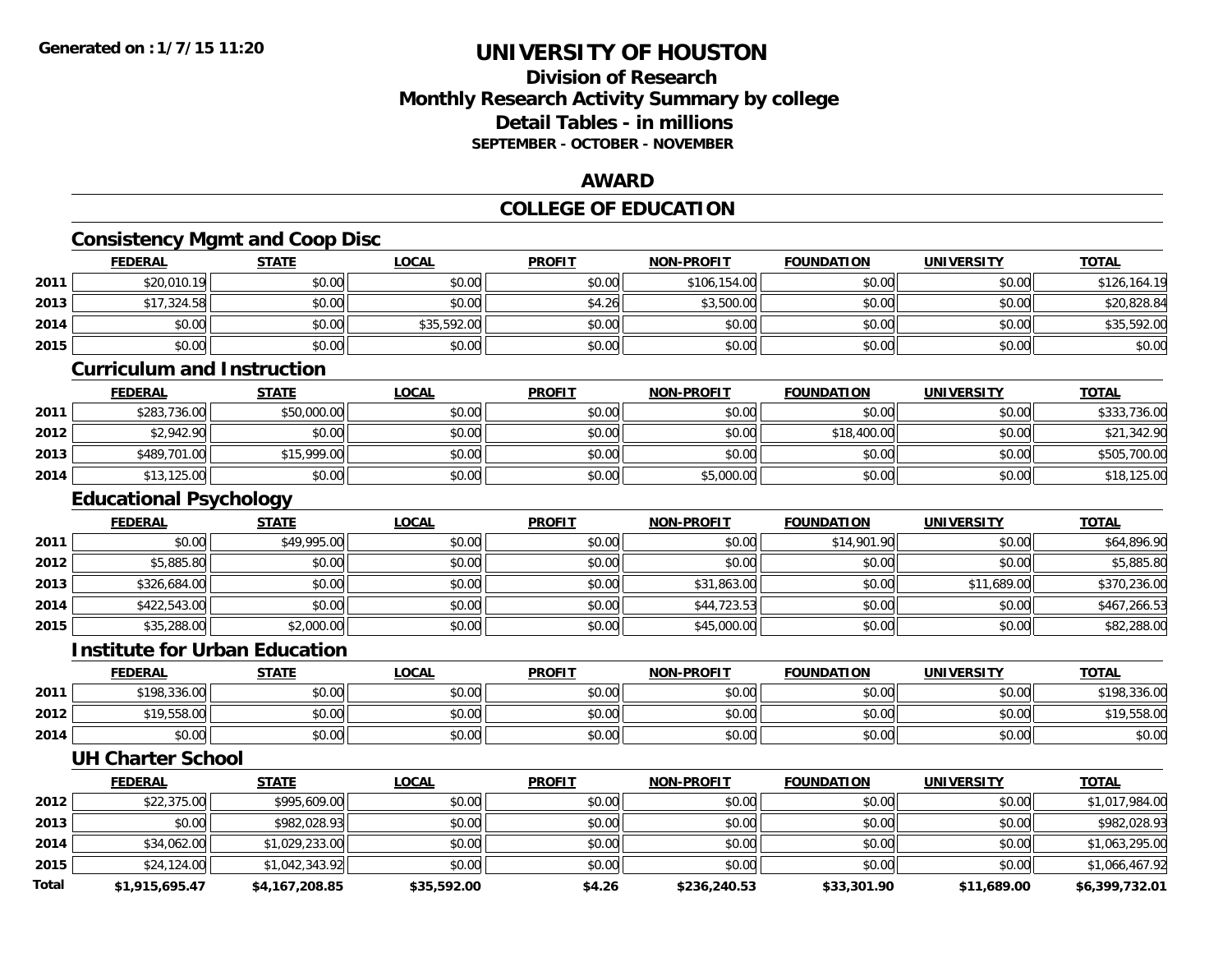### **Division of Research Monthly Research Activity Summary by college Detail Tables - in millions SEPTEMBER - OCTOBER - NOVEMBER**

### **AWARD**

#### **COLLEGE OF LIBERAL ARTS AND SOCIAL SCIENCES**

|      | Art                                               |              |              |               |                   |                   |                   |              |
|------|---------------------------------------------------|--------------|--------------|---------------|-------------------|-------------------|-------------------|--------------|
|      | <b>FEDERAL</b>                                    | <b>STATE</b> | <b>LOCAL</b> | <b>PROFIT</b> | <b>NON-PROFIT</b> | <b>FOUNDATION</b> | <b>UNIVERSITY</b> | <b>TOTAL</b> |
| 2012 | \$14,979.30                                       | \$0.00       | \$0.00       | \$0.00        | \$0.00            | \$0.00            | \$0.00            | \$14,979.30  |
| 2014 | \$1,400.00                                        | \$0.00       | \$0.00       | \$0.00        | \$0.00            | \$0.00            | \$0.00            | \$1,400.00   |
|      | <b>Arte Publico Press</b>                         |              |              |               |                   |                   |                   |              |
|      | <b>FEDERAL</b>                                    | <b>STATE</b> | <b>LOCAL</b> | <b>PROFIT</b> | <b>NON-PROFIT</b> | <b>FOUNDATION</b> | <b>UNIVERSITY</b> | <b>TOTAL</b> |
| 2012 | \$0.00                                            | \$0.00       | \$0.00       | \$0.00        | \$39,100.00       | \$0.00            | \$0.00            | \$39,100.00  |
| 2014 | \$0.00                                            | \$4,000.00   | \$0.00       | \$0.00        | \$0.00            | \$50,000.00       | \$0.00            | \$54,000.00  |
|      | <b>Blaffer Gallery</b>                            |              |              |               |                   |                   |                   |              |
|      | <b>FEDERAL</b>                                    | <b>STATE</b> | <b>LOCAL</b> | <b>PROFIT</b> | <b>NON-PROFIT</b> | <b>FOUNDATION</b> | <b>UNIVERSITY</b> | <b>TOTAL</b> |
| 2011 | \$0.00                                            | \$0.00       | \$0.00       | \$0.00        | \$10,000.00       | \$0.00            | \$0.00            | \$10,000.00  |
| 2012 | \$20,000.00                                       | \$0.00       | \$0.00       | \$0.00        | \$50,800.00       | \$0.00            | \$0.00            | \$70,800.00  |
| 2014 | \$0.00                                            | \$14,000.00  | \$0.00       | \$0.00        | \$0.00            | \$0.00            | \$0.00            | \$14,000.00  |
| 2015 | \$25,000.00                                       | \$0.00       | \$0.00       | \$0.00        | \$0.00            | \$0.00            | \$0.00            | \$25,000.00  |
|      | <b>Center for Public History</b>                  |              |              |               |                   |                   |                   |              |
|      | <b>FEDERAL</b>                                    | <b>STATE</b> | <b>LOCAL</b> | <b>PROFIT</b> | <b>NON-PROFIT</b> | <b>FOUNDATION</b> | <b>UNIVERSITY</b> | <b>TOTAL</b> |
| 2012 | \$100,000.00                                      | \$0.00       | \$0.00       | \$0.00        | \$0.00            | \$0.00            | \$0.00            | \$100,000.00 |
|      | Communication                                     |              |              |               |                   |                   |                   |              |
|      | <b>FEDERAL</b>                                    | <b>STATE</b> | <b>LOCAL</b> | <b>PROFIT</b> | <b>NON-PROFIT</b> | <b>FOUNDATION</b> | <b>UNIVERSITY</b> | <b>TOTAL</b> |
| 2011 | \$0.00                                            | \$0.00       | \$0.00       | \$0.00        | \$0.00            | \$0.00            | \$0.00            | \$0.00       |
| 2012 | \$0.00                                            | \$0.00       | \$0.00       | \$0.00        | \$0.00            | \$0.00            | \$0.00            | \$0.00       |
| 2015 | \$0.00                                            | \$0.00       | \$0.00       | \$0.00        | \$0.00            | \$10,000.00       | \$0.00            | \$10,000.00  |
|      | <b>Communication Disorders</b>                    |              |              |               |                   |                   |                   |              |
|      | <b>FEDERAL</b>                                    | <b>STATE</b> | <b>LOCAL</b> | <b>PROFIT</b> | <b>NON-PROFIT</b> | <b>FOUNDATION</b> | <b>UNIVERSITY</b> | <b>TOTAL</b> |
| 2012 | \$2,942.90                                        | \$0.00       | \$0.00       | \$0.00        | \$0.00            | \$0.00            | \$0.00            | \$2,942.90   |
| 2013 | \$0.00                                            | \$0.00       | \$0.00       | \$0.00        | \$0.00            | \$10,000.00       | \$0.00            | \$10,000.00  |
| 2014 | \$0.00                                            | \$0.00       | \$0.00       | \$0.00        | \$18,752.98       | \$0.00            | \$0.00            | \$18,752.98  |
|      | <b>Cynthia Woods Mitchell Center for the Arts</b> |              |              |               |                   |                   |                   |              |
|      | <b>FEDERAL</b>                                    | <b>STATE</b> | <b>LOCAL</b> | <b>PROFIT</b> | NON-PROFIT        | <b>FOUNDATION</b> | <b>UNIVERSITY</b> | <b>TOTAL</b> |
| 2013 | \$0.00                                            | \$6,000.00   | \$0.00       | \$0.00        | \$0.00            | \$0.00            | \$0.00            | \$6,000.00   |
| 2014 | \$0.00                                            | \$0.00       | \$0.00       | \$5,000.00    | \$0.00            | \$700.00          | \$0.00            | \$5,700.00   |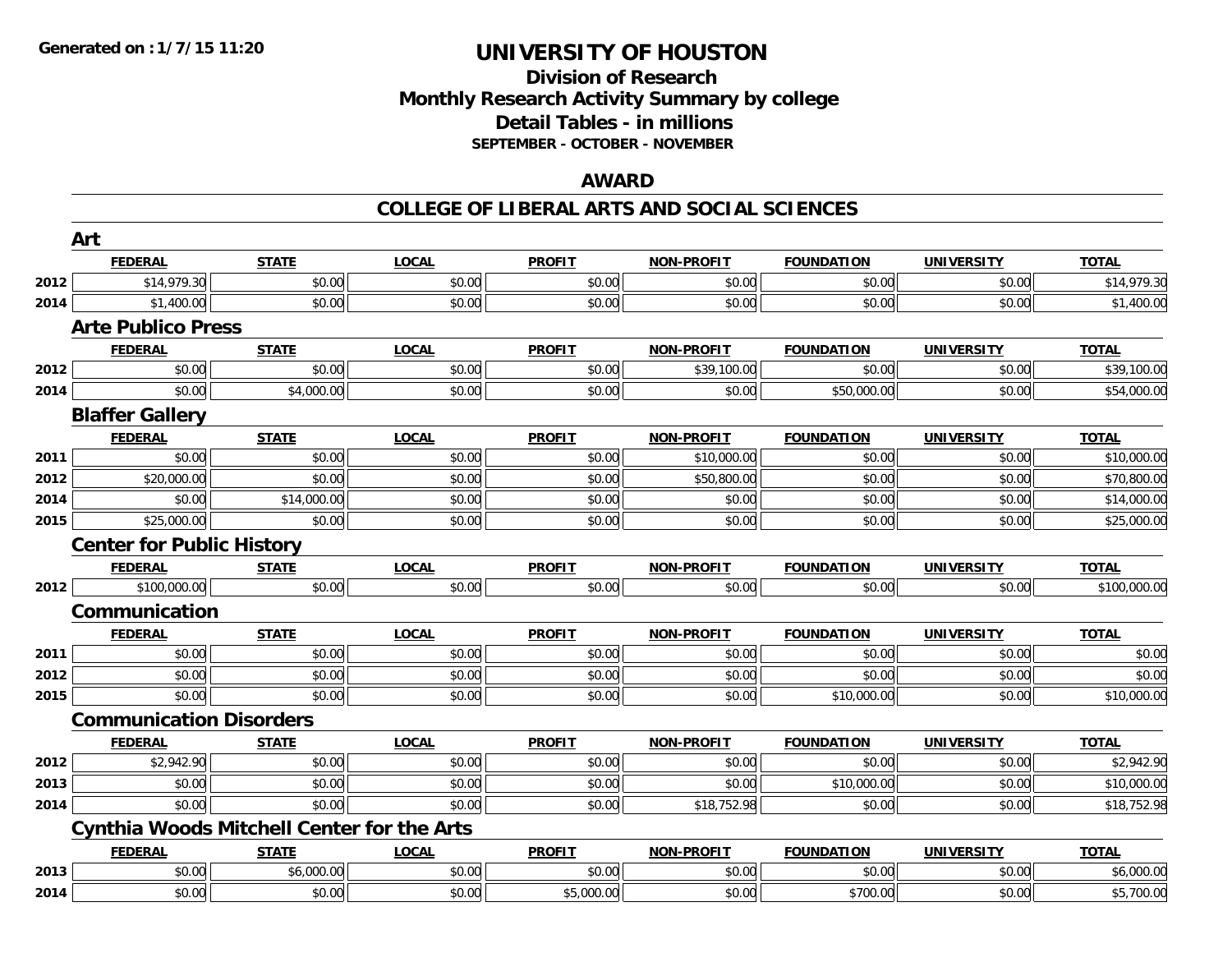# **Division of ResearchMonthly Research Activity Summary by college Detail Tables - in millions SEPTEMBER - OCTOBER - NOVEMBER**

### **AWARD**

#### **COLLEGE OF LIBERAL ARTS AND SOCIAL SCIENCES**

### **Dean, Liberal Arts and Social Sciences**

|      | <b>FEDERAL</b>                      | <b>STATE</b> | <b>LOCAL</b> | <b>PROFIT</b> | <b>NON-PROFIT</b> | <b>FOUNDATION</b> | <b>UNIVERSITY</b> | <b>TOTAL</b>   |
|------|-------------------------------------|--------------|--------------|---------------|-------------------|-------------------|-------------------|----------------|
| 2014 | \$0.00                              | \$0.00       | \$0.00       | \$0.00        | \$0.00            | \$0.00            | \$0.00            | \$0.00         |
| 2015 | \$0.00                              | \$0.00       | \$0.00       | \$0.00        | \$0.00            | \$0.00            | \$0.00            | \$0.00         |
|      | <b>Economics</b>                    |              |              |               |                   |                   |                   |                |
|      | <b>FEDERAL</b>                      | <b>STATE</b> | <b>LOCAL</b> | <b>PROFIT</b> | <b>NON-PROFIT</b> | <b>FOUNDATION</b> | <b>UNIVERSITY</b> | <b>TOTAL</b>   |
| 2011 | \$0.00                              | \$0.00       | \$0.00       | \$0.00        | \$55,000.00       | \$0.00            | \$0.00            | \$55,000.00    |
| 2012 | \$0.00                              | \$0.00       | \$0.00       | \$0.00        | \$0.00            | \$38,500.00       | \$0.00            | \$38,500.00    |
| 2013 | \$0.00                              | \$0.00       | \$0.00       | \$0.00        | \$0.00            | \$25,000.00       | \$0.00            | \$25,000.00    |
| 2014 | \$0.00                              | \$0.00       | \$0.00       | \$0.00        | \$0.00            | \$13,354.00       | \$0.00            | \$13,354.00    |
| 2015 | \$0.00                              | \$0.00       | \$0.00       | \$0.00        | \$0.00            | \$13,009.00       | \$0.00            | \$13,009.00    |
|      | <b>English</b>                      |              |              |               |                   |                   |                   |                |
|      | <b>FEDERAL</b>                      | <b>STATE</b> | <b>LOCAL</b> | <b>PROFIT</b> | <b>NON-PROFIT</b> | <b>FOUNDATION</b> | <b>UNIVERSITY</b> | <b>TOTAL</b>   |
| 2011 | \$0.00                              | \$0.00       | \$0.00       | \$0.00        | \$0.00            | \$0.00            | \$0.00            | \$0.00         |
| 2013 | \$0.00                              | \$0.00       | \$0.00       | \$0.00        | \$0.00            | \$0.00            | \$0.00            | \$0.00         |
|      | <b>Health and Human Performance</b> |              |              |               |                   |                   |                   |                |
|      | <b>FEDERAL</b>                      | <b>STATE</b> | <b>LOCAL</b> | <b>PROFIT</b> | <b>NON-PROFIT</b> | <b>FOUNDATION</b> | <b>UNIVERSITY</b> | <b>TOTAL</b>   |
| 2011 | \$88,187.00                         | \$0.00       | \$0.00       | \$19,519.00   | \$0.00            | \$6,877.80        | \$0.00            | \$114,583.80   |
| 2012 | \$1,079,848.70                      | \$0.00       | \$0.00       | \$303,906.00  | \$0.00            | \$0.00            | \$0.00            | \$1,383,754.70 |
| 2013 | \$1,735,266.54                      | \$0.00       | \$0.00       | \$6,759.60    | \$0.00            | \$0.00            | \$0.00            | \$1,742,026.14 |
| 2014 | \$895,209.38                        | \$0.00       | \$0.00       | \$0.00        | \$0.00            | \$0.00            | \$0.00            | \$895,209.38   |
| 2015 | \$1,879,285.52                      | \$0.00       | \$0.00       | \$0.00        | \$0.00            | \$24,000.00       | \$0.00            | \$1,903,285.52 |
|      | <b>Hispanic Studies</b>             |              |              |               |                   |                   |                   |                |
|      | <b>FEDERAL</b>                      | <b>STATE</b> | <b>LOCAL</b> | <b>PROFIT</b> | <b>NON-PROFIT</b> | <b>FOUNDATION</b> | <b>UNIVERSITY</b> | <b>TOTAL</b>   |
| 2011 | \$0.00                              | \$0.00       | \$0.00       | \$0.00        | \$0.00            | \$72,400.00       | \$0.00            | \$72,400.00    |
| 2012 | \$0.00                              | \$0.00       | \$0.00       | \$0.00        | \$0.00            | \$55,200.00       | \$0.00            | \$55,200.00    |
|      | <b>History</b>                      |              |              |               |                   |                   |                   |                |
|      | <b>FEDERAL</b>                      | <b>STATE</b> | <b>LOCAL</b> | <b>PROFIT</b> | <b>NON-PROFIT</b> | <b>FOUNDATION</b> | <b>UNIVERSITY</b> | <b>TOTAL</b>   |
| 2011 | \$14,000.00                         | \$0.00       | \$0.00       | \$19,256.96   | \$0.00            | \$0.00            | \$0.00            | \$33,256.96    |
| 2013 | \$0.00                              | \$0.00       | \$0.00       | \$73,662.21   | \$0.00            | \$0.00            | \$0.00            | \$73,662.21    |
| 2014 | \$0.00                              | \$0.00       | \$0.00       | \$78,388.66   | \$0.00            | \$0.00            | \$0.00            | \$78,388.66    |
| 2015 | \$0.00                              | \$0.00       | \$0.00       | \$65,586.00   | \$0.00            | \$0.00            | \$0.00            | \$65,586.00    |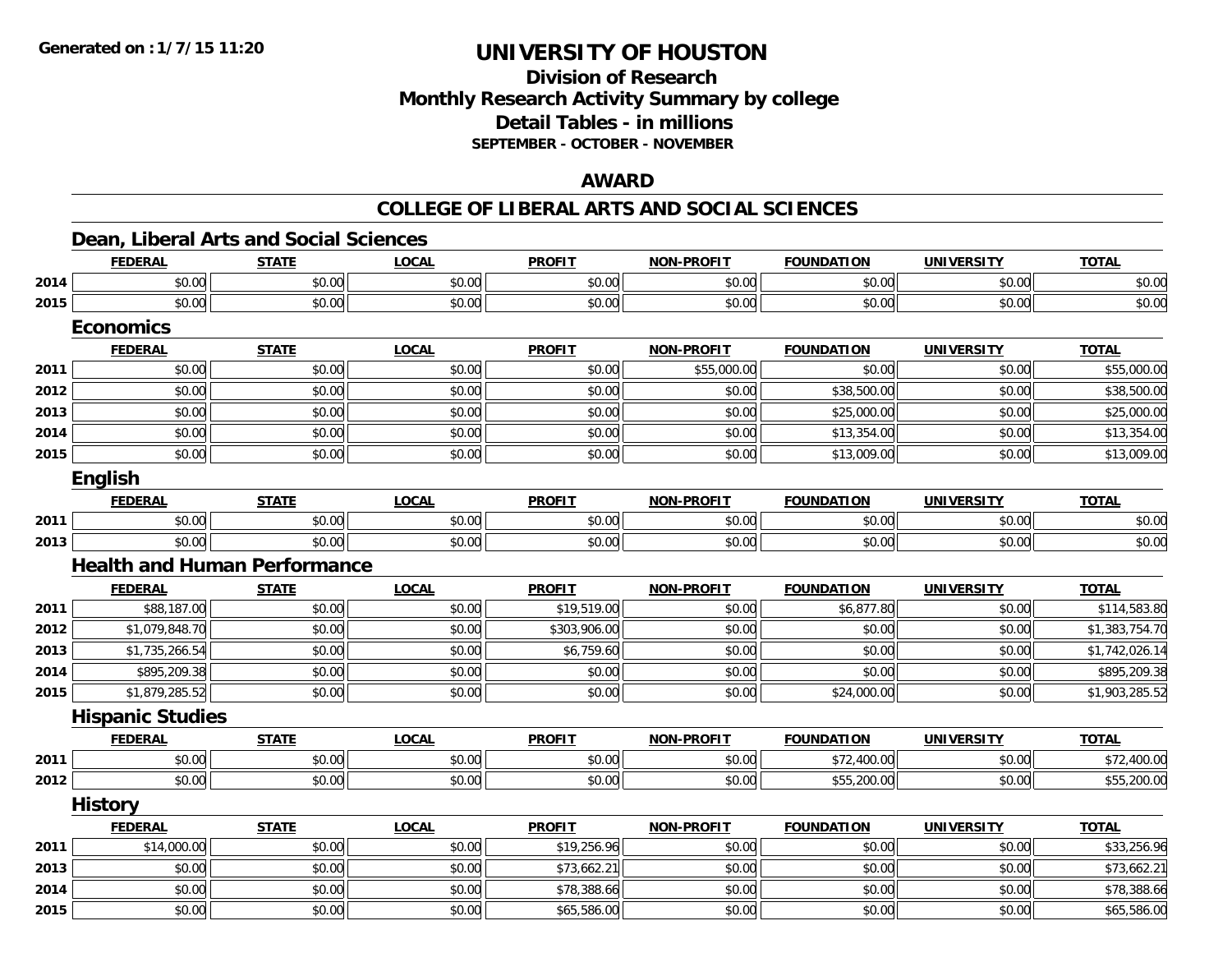### **Division of Research Monthly Research Activity Summary by college Detail Tables - in millions SEPTEMBER - OCTOBER - NOVEMBER**

#### **AWARD**

#### **COLLEGE OF LIBERAL ARTS AND SOCIAL SCIENCES**

|       | Philosophy               |              |              |               |                   |                   |                   |                 |
|-------|--------------------------|--------------|--------------|---------------|-------------------|-------------------|-------------------|-----------------|
|       | <b>FEDERAL</b>           | <b>STATE</b> | <b>LOCAL</b> | <b>PROFIT</b> | <b>NON-PROFIT</b> | <b>FOUNDATION</b> | <b>UNIVERSITY</b> | <b>TOTAL</b>    |
| 2012  | \$29,932.50              | \$0.00       | \$0.00       | \$0.00        | \$0.00            | \$0.00            | \$0.00            | \$29,932.50     |
|       | <b>Political Science</b> |              |              |               |                   |                   |                   |                 |
|       | <b>FEDERAL</b>           | <b>STATE</b> | <b>LOCAL</b> | <b>PROFIT</b> | <b>NON-PROFIT</b> | <b>FOUNDATION</b> | <b>UNIVERSITY</b> | <b>TOTAL</b>    |
| 2011  | \$11,941.00              | \$0.00       | \$0.00       | \$0.00        | \$0.00            | \$0.00            | \$0.00            | \$11,941.00     |
| 2012  | \$0.00                   | \$0.00       | \$0.00       | \$0.00        | \$0.00            | \$0.00            | \$0.00            | \$0.00          |
| 2013  | \$0.00                   | \$0.00       | \$0.00       | \$0.00        | \$0.00            | \$0.00            | \$0.00            | \$0.00          |
|       | <b>Psychology</b>        |              |              |               |                   |                   |                   |                 |
|       | <b>FEDERAL</b>           | <b>STATE</b> | <b>LOCAL</b> | <b>PROFIT</b> | <b>NON-PROFIT</b> | <b>FOUNDATION</b> | <b>UNIVERSITY</b> | <b>TOTAL</b>    |
| 2011  | \$898,509.85             | \$217,810.00 | \$0.00       | \$34,430.00   | \$52,477.00       | \$65,055.05       | \$18,852.00       | \$1,287,133.90  |
| 2012  | \$2,561,808.60           | \$61,089.16  | \$0.00       | \$38,168.00   | \$266,610.00      | \$0.00            | \$36,531.00       | \$2,964,206.76  |
| 2013  | \$803,199.00             | \$17,656.00  | \$0.00       | \$25,723.00   | \$79,810.00       | \$55,818.00       | \$0.00            | \$982,206.00    |
| 2014  | \$633,572.20             | \$19,559.00  | \$0.00       | \$17,923.92   | \$117,038.00      | \$0.00            | \$0.00            | \$788,093.12    |
| 2015  | \$637,533.05             | \$20,215.00  | \$0.00       | \$34,507.00   | \$59,469.00       | \$0.00            | \$0.00            | \$751,724.05    |
|       | <b>School of Music</b>   |              |              |               |                   |                   |                   |                 |
|       | <b>FEDERAL</b>           | <b>STATE</b> | <b>LOCAL</b> | <b>PROFIT</b> | <b>NON-PROFIT</b> | <b>FOUNDATION</b> | <b>UNIVERSITY</b> | <b>TOTAL</b>    |
| 2014  | \$0.00                   | \$9,000.00   | \$0.00       | \$0.00        | \$0.00            | \$0.00            | \$0.00            | \$9,000.00      |
|       | Sociology                |              |              |               |                   |                   |                   |                 |
|       | <b>FEDERAL</b>           | <b>STATE</b> | <b>LOCAL</b> | <b>PROFIT</b> | <b>NON-PROFIT</b> | <b>FOUNDATION</b> | <b>UNIVERSITY</b> | <b>TOTAL</b>    |
| 2011  | \$0.00                   | \$0.00       | \$0.00       | \$0.00        | \$3,500.00        | \$0.00            | \$0.00            | \$3,500.00      |
| 2012  | \$54,502.40              | \$0.00       | \$0.00       | \$0.00        | \$0.00            | \$0.00            | \$0.00            | \$54,502.40     |
| 2013  | \$14,728.00              | \$0.00       | \$0.00       | \$0.00        | \$0.00            | \$0.00            | \$0.00            | \$14,728.00     |
| 2014  | \$0.00                   | \$0.00       | \$0.00       | \$0.00        | \$0.00            | \$0.00            | \$0.00            | \$0.00          |
|       | <b>Theatre</b>           |              |              |               |                   |                   |                   |                 |
|       | <b>FEDERAL</b>           | <b>STATE</b> | <b>LOCAL</b> | <b>PROFIT</b> | <b>NON-PROFIT</b> | <b>FOUNDATION</b> | <b>UNIVERSITY</b> | <b>TOTAL</b>    |
| 2011  | \$0.00                   | \$0.00       | \$0.00       | \$0.00        | \$47,990.37       | \$0.00            | \$0.00            | \$47,990.37     |
| Total | \$11,501,845.92          | \$369,329.16 | \$0.00       | \$722,830.35  | \$800,547.35      | \$439,913.85      | \$55,383.00       | \$13,889,849.63 |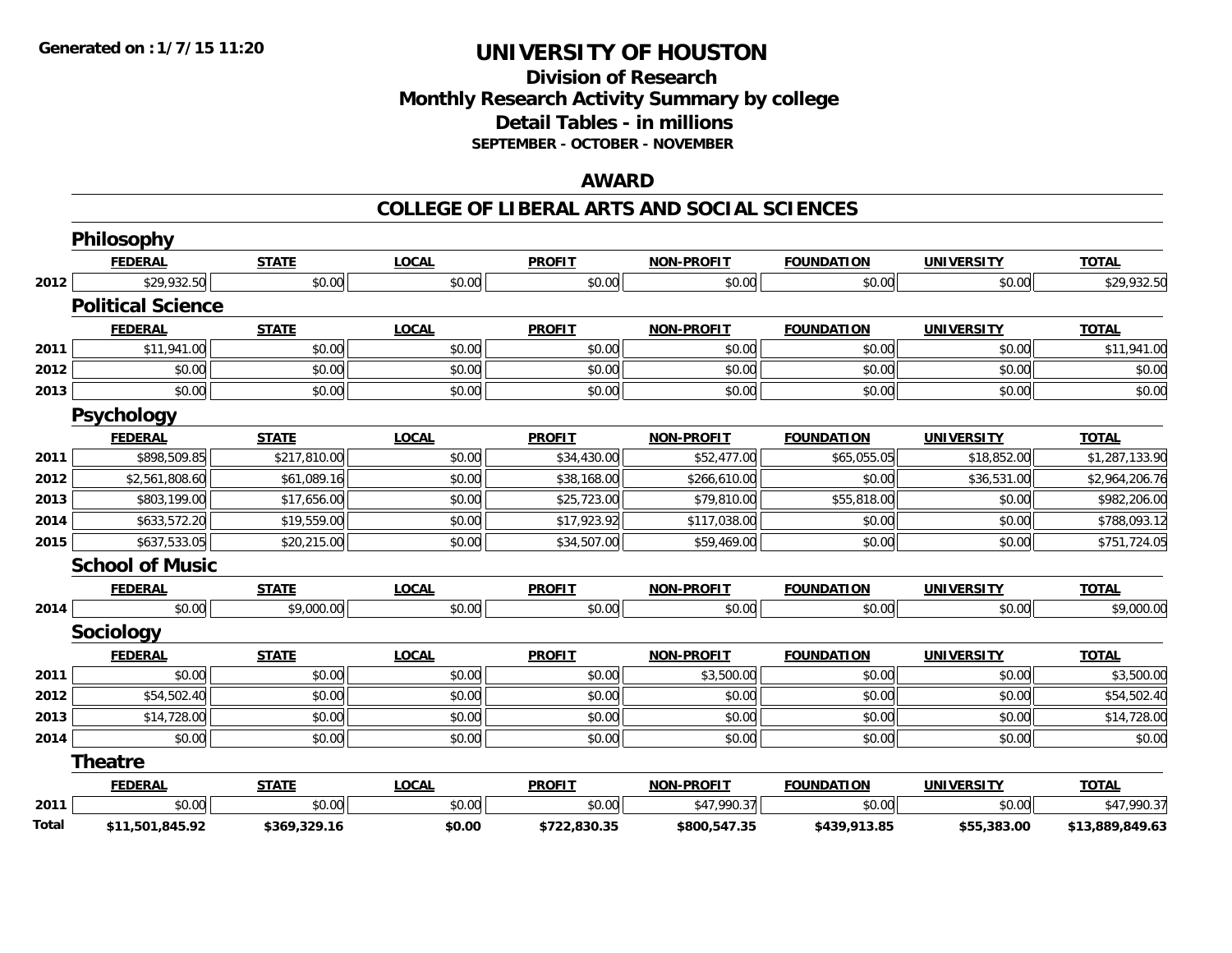# **Division of ResearchMonthly Research Activity Summary by college Detail Tables - in millionsSEPTEMBER - OCTOBER - NOVEMBER**

### **AWARD**

# **COLLEGE OF NATURAL SCIENCES AND MATHEMATICS**

# **Biology/Biochemistry**

|      | <b>FEDERAL</b> | <b>STATE</b> | <u>LOCAL</u> | <b>PROFIT</b> | <b>NON-PROFIT</b> | <b>FOUNDATION</b> | <b>UNIVERSITY</b> | <b>TOTAL</b>   |
|------|----------------|--------------|--------------|---------------|-------------------|-------------------|-------------------|----------------|
| 2011 | \$1,214,752.86 | \$0.00       | \$0.00       | \$0.00        | \$217,024.84      | \$64,378.25       | \$0.00            | \$1,496,155.95 |
| 2012 | \$317,299.76   | \$0.00       | \$0.00       | \$0.00        | \$70,000.00       | \$0.00            | \$0.00            | \$387,299.76   |
| 2013 | \$556,014.76   | \$0.00       | \$0.00       | \$462,412.00  | \$589,310.00      | \$0.00            | \$0.00            | \$1,607,736.76 |
| 2014 | \$798,431.50   | \$223.06     | \$0.00       | \$0.00        | \$35,010.00       | \$0.00            | \$0.00            | \$833,664.56   |
| 2015 | \$578,346.12   | \$21,473.50  | \$0.00       | \$0.00        | \$91,785.01       | \$0.00            | \$0.00            | \$691,604.63   |

### **Center for Nuclear Receptors and Cell Signaling**

|      | <b>FEDERAL</b> | <b>STATE</b> | <u>LOCAL</u> | <b>PROFIT</b> | <b>NON-PROFIT</b> | <b>FOUNDATION</b> | <b>UNIVERSITY</b> | <b>TOTAL</b> |
|------|----------------|--------------|--------------|---------------|-------------------|-------------------|-------------------|--------------|
| 2011 | \$493,954.00   | \$45,000.00  | \$0.00       | \$0.00        | \$0.00            | \$0.00            | \$0.00            | \$538,954.00 |
| 2012 | \$30,000.00    | \$45,000.00  | \$0.00       | \$0.00        | \$0.00            | \$0.00            | \$0.00            | \$75,000.00  |
| 2013 | \$202,124.00   | \$0.00       | \$0.00       | \$0.00        | \$0.00            | \$0.00            | \$0.00            | \$202,124.00 |
| 2014 | \$244,596.00   | \$0.00       | \$0.00       | \$0.00        | \$0.00            | \$0.00            | \$0.00            | \$244,596.00 |
| 2015 | \$0.00         | \$1,582.50   | \$0.00       | \$0.00        | \$0.00            | \$0.00            | \$0.00            | \$1,582.50   |

# **Chemistry**

|      | <b>FEDERAL</b> | STATE  | <b>LOCAL</b> | <b>PROFIT</b> | <b>NON-PROFIT</b> | <b>FOUNDATION</b> | <b>UNIVERSITY</b> | <b>TOTAL</b>   |
|------|----------------|--------|--------------|---------------|-------------------|-------------------|-------------------|----------------|
| 2011 | \$2,035,636.64 | \$0.00 | \$0.00       | \$0.00        | \$0.00            | \$275,269.00      | \$200,000.00      | \$2,510,905.64 |
| 2012 | \$546,189.88   | \$0.00 | \$0.00       | \$0.00        | \$30,000.00       | \$0.00            | \$0.00            | \$576,189.88   |
| 2013 | \$511,408.44   | \$0.00 | \$0.00       | \$0.00        | \$0.00            | \$0.00            | \$0.00            | \$511,408.44   |
| 2014 | \$467,250.00   | \$0.00 | \$0.00       | \$0.00        | \$0.00            | \$0.00            | \$0.00            | \$467,250.00   |
| 2015 | \$117,623.18   | \$0.00 | \$0.00       | \$0.00        | \$45,000.00       | \$125,000.00      | \$0.00            | \$287,623.18   |

#### **Computer Science**

|      | <b>FEDERAL</b> | <b>STATE</b> | <b>LOCAL</b> | <b>PROFIT</b> | <b>NON-PROFIT</b> | <b>FOUNDATION</b> | <b>UNIVERSITY</b> | <b>TOTAL</b>   |
|------|----------------|--------------|--------------|---------------|-------------------|-------------------|-------------------|----------------|
| 2011 | \$474,616.50   | \$9,392.00   | \$0.00       | \$238,576.00  | \$0.00            | \$0.00            | \$0.00            | \$722,584.50   |
| 2012 | \$1,021,468.58 | \$0.00       | \$0.00       | \$60,000.00   | \$0.00            | \$0.00            | \$0.00            | \$1,081,468.58 |
| 2013 | \$1,390,350.00 | \$0.00       | \$0.00       | \$99,975.00   | \$9,000.00        | \$0.00            | \$0.00            | \$1,499,325.00 |
| 2014 | \$1,040,468.20 | \$0.00       | \$0.00       | \$180,000.00  | \$0.00            | \$0.00            | \$0.00            | \$1,220,468.20 |
| 2015 | \$1,366,631.75 | \$36,815.00  | \$0.00       | \$0.00        | \$50,000.00       | \$0.00            | \$0.00            | \$1,453,446.75 |

### **Dean, Natural Sciences and Mathematics**

|      | <b>FEDERAL</b>                         | <b>CTATE</b><br>,,,,,, | LOCAL                     | <b>PROFIT</b>      | J-PROFIT<br><b>NION!</b> | <b>FOUNDATION</b> | <b>UNIVERSITY</b> | <b>TOTAL</b>        |
|------|----------------------------------------|------------------------|---------------------------|--------------------|--------------------------|-------------------|-------------------|---------------------|
| 2012 | 0.110<br>$\sim$ $\sim$ $\sim$<br>JU.UU | \$0.00                 | $\sim$<br>$\sim$<br>JU.UU | ሐሴ ሰሰ<br>งบ.บบ     | 0000<br>JU.UU            | \$0.00            | 0.00<br>\$0.00    | 20.00<br>30.UU      |
| 2013 | A<br>12.UU                             | \$0.00                 | $\sim$ 00<br>vv.vv        | $\sim$ 00<br>JU.UU | 0000<br>PO.OO            | \$0.00            | 0000<br>\$0.00    | 11000<br>12.UU<br>. |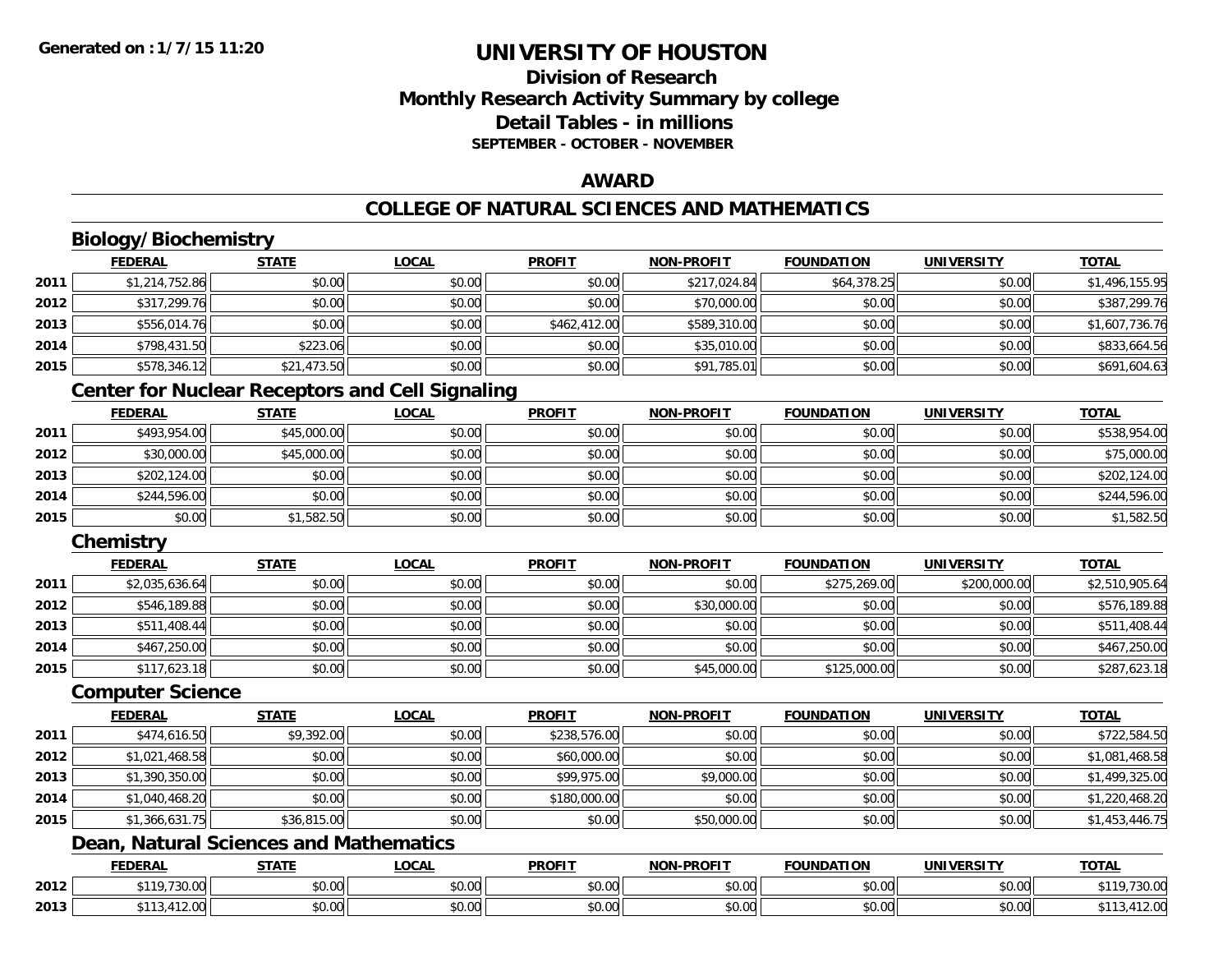### **Division of ResearchMonthly Research Activity Summary by college Detail Tables - in millions SEPTEMBER - OCTOBER - NOVEMBER**

### **AWARD**

# **COLLEGE OF NATURAL SCIENCES AND MATHEMATICS**

# **Dean, Natural Sciences and Mathematics**

|      | <b>FEDERAL</b>                                       | <b>STATE</b> | <b>LOCAL</b> | <b>PROFIT</b>  | <b>NON-PROFIT</b> | <b>FOUNDATION</b> | <b>UNIVERSITY</b> | <b>TOTAL</b>   |
|------|------------------------------------------------------|--------------|--------------|----------------|-------------------|-------------------|-------------------|----------------|
| 2014 | \$350,000.00                                         | \$0.00       | \$0.00       | \$0.00         | \$0.00            | \$0.00            | \$0.00            | \$350,000.00   |
| 2015 | \$39,719.50                                          | \$0.00       | \$0.00       | \$0.00         | \$0.00            | \$0.00            | \$0.00            | \$39,719.50    |
|      | <b>Earth &amp; Atmospheric Sciences</b>              |              |              |                |                   |                   |                   |                |
|      | <b>FEDERAL</b>                                       | <b>STATE</b> | <b>LOCAL</b> | <b>PROFIT</b>  | <b>NON-PROFIT</b> | <b>FOUNDATION</b> | <b>UNIVERSITY</b> | <b>TOTAL</b>   |
| 2011 | \$1,101,727.00                                       | \$11,400.00  | \$0.00       | \$423,974.00   | \$0.00            | \$0.00            | \$0.00            | \$1,537,101.00 |
| 2012 | \$249,477.00                                         | \$0.00       | \$0.00       | \$984,287.15   | \$100,000.00      | \$0.00            | \$0.00            | \$1,333,764.15 |
| 2013 | \$572,360.80                                         | \$0.00       | \$0.00       | \$713,000.00   | \$0.00            | \$0.00            | \$0.00            | \$1,285,360.80 |
| 2014 | \$314,831.81                                         | \$0.00       | \$0.00       | \$472,137.00   | \$75,915.00       | \$0.00            | \$0.00            | \$862,883.81   |
| 2015 | \$387,467.25                                         | \$0.00       | \$0.00       | \$1,080,000.00 | \$41,119.00       | \$0.00            | \$0.00            | \$1,508,586.25 |
|      | <b>Institute for Climate and Atmospheric Science</b> |              |              |                |                   |                   |                   |                |
|      | <b>FEDERAL</b>                                       | <b>STATE</b> | <b>LOCAL</b> | <b>PROFIT</b>  | <b>NON-PROFIT</b> | <b>FOUNDATION</b> | <b>UNIVERSITY</b> | <b>TOTAL</b>   |
| 2012 | \$0.00                                               | \$0.00       | \$0.00       | \$0.00         | \$0.00            | \$0.00            | \$0.00            | \$0.00         |
| 2013 | \$0.00                                               | \$0.00       | \$0.00       | \$0.00         | \$0.00            | \$0.00            | \$0.00            | \$0.00         |
| 2014 | \$0.00                                               | \$0.00       | \$0.00       | \$0.00         | \$0.00            | \$0.00            | \$0.00            | \$0.00         |
|      | <b>Institute for Nanoenergy</b>                      |              |              |                |                   |                   |                   |                |
|      | <b>FEDERAL</b>                                       | <b>STATE</b> | <b>LOCAL</b> | <b>PROFIT</b>  | <b>NON-PROFIT</b> | <b>FOUNDATION</b> | <b>UNIVERSITY</b> | <b>TOTAL</b>   |
| 2011 | \$0.00                                               | \$0.00       | \$0.00       | \$0.00         | \$0.00            | \$0.00            | \$0.00            | \$0.00         |
| 2014 | \$0.00                                               | \$0.00       | \$0.00       | \$0.00         | \$0.00            | \$0.00            | \$0.00            | \$0.00         |
|      | <b>Mathematics</b>                                   |              |              |                |                   |                   |                   |                |
|      | <b>FEDERAL</b>                                       | <b>STATE</b> | <b>LOCAL</b> | <b>PROFIT</b>  | <b>NON-PROFIT</b> | <b>FOUNDATION</b> | <b>UNIVERSITY</b> | <b>TOTAL</b>   |
| 2011 | \$231,993.00                                         | \$100,036.00 | \$0.00       | \$0.00         | \$0.00            | \$31,708.69       | \$10,000.00       | \$373,737.69   |
| 2012 | \$602,523.92                                         | \$139,679.00 | \$0.00       | \$135,000.00   | \$75,518.00       | \$0.00            | \$10,000.00       | \$962,720.92   |
| 2013 | \$200,318.00                                         | \$0.00       | \$0.00       | \$0.00         | \$0.00            | \$14,000.00       | \$0.00            | \$214,318.00   |
| 2014 | \$555,824.50                                         | \$0.00       | \$0.00       | \$30,000.00    | \$0.00            | \$7,024.29        | \$0.00            | \$592,848.79   |
| 2015 | \$526,885.00                                         | \$0.00       | \$0.00       | \$0.00         | \$45,000.00       | \$7,000.00        | \$0.00            | \$578,885.00   |
|      | <b>Physics</b>                                       |              |              |                |                   |                   |                   |                |
|      | <b>FEDERAL</b>                                       | <b>STATE</b> | <b>LOCAL</b> | <b>PROFIT</b>  | <b>NON-PROFIT</b> | <b>FOUNDATION</b> | <b>UNIVERSITY</b> | <b>TOTAL</b>   |
| 2011 | \$2,185,737.00                                       | \$0.00       | \$0.00       | \$174,100.00   | \$0.00            | \$0.00            | \$0.00            | \$2,359,837.00 |
| 2012 | \$836,654.50                                         | \$0.00       | \$0.00       | \$398,800.00   | \$49,225.00       | \$0.00            | \$0.00            | \$1,284,679.50 |
| 2013 | \$1,718,675.98                                       | \$0.00       | \$0.00       | \$99,400.00    | \$56,040.00       | \$0.00            | \$0.00            | \$1,874,115.98 |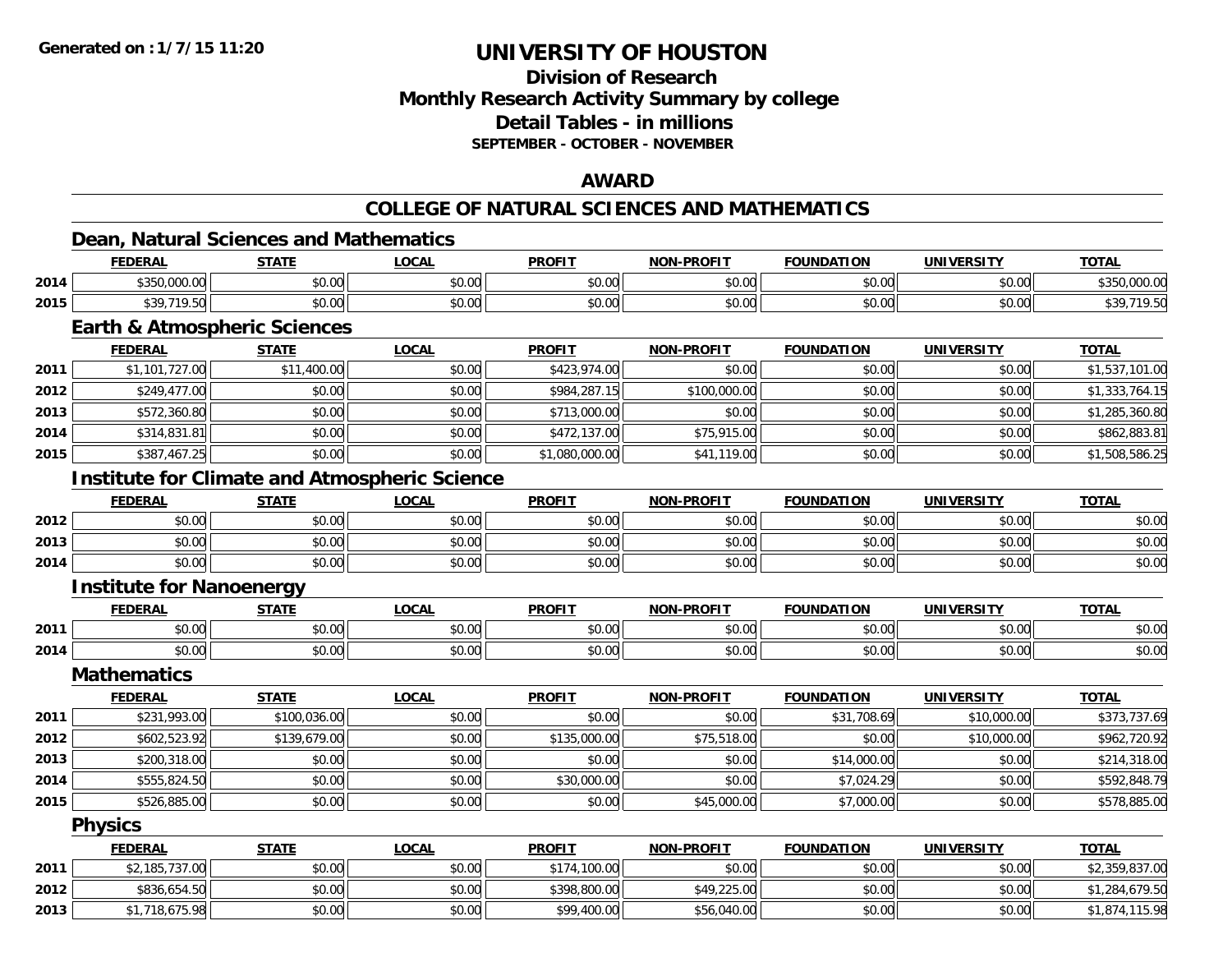### **Division of Research Monthly Research Activity Summary by college Detail Tables - in millions SEPTEMBER - OCTOBER - NOVEMBER**

#### **AWARD**

#### **COLLEGE OF NATURAL SCIENCES AND MATHEMATICS**

|       | <b>Physics</b>  |              |              |                |                   |                   |                   |                 |  |  |  |  |
|-------|-----------------|--------------|--------------|----------------|-------------------|-------------------|-------------------|-----------------|--|--|--|--|
|       | <b>FEDERAL</b>  | <b>STATE</b> | <u>LOCAL</u> | <b>PROFIT</b>  | <b>NON-PROFIT</b> | <b>FOUNDATION</b> | <b>UNIVERSITY</b> | <b>TOTAL</b>    |  |  |  |  |
| 2014  | \$1,335,013.42  | \$0.00       | \$0.00       | \$40,000.00    | \$0.00            | \$0.00            | \$0.00            | \$1,375,013.42  |  |  |  |  |
| 2015  | \$922,284.00    | \$0.00       | \$0.00       | \$99,400.00    | \$0.00            | \$0.00            | \$0.00            | \$1,021,684.00  |  |  |  |  |
| Total | \$25,771,796.85 | \$410,601.06 | \$0.00       | \$5,691,061.15 | \$1,579,946.85    | \$524,380.23      | \$220,000.00      | \$34,197,786.14 |  |  |  |  |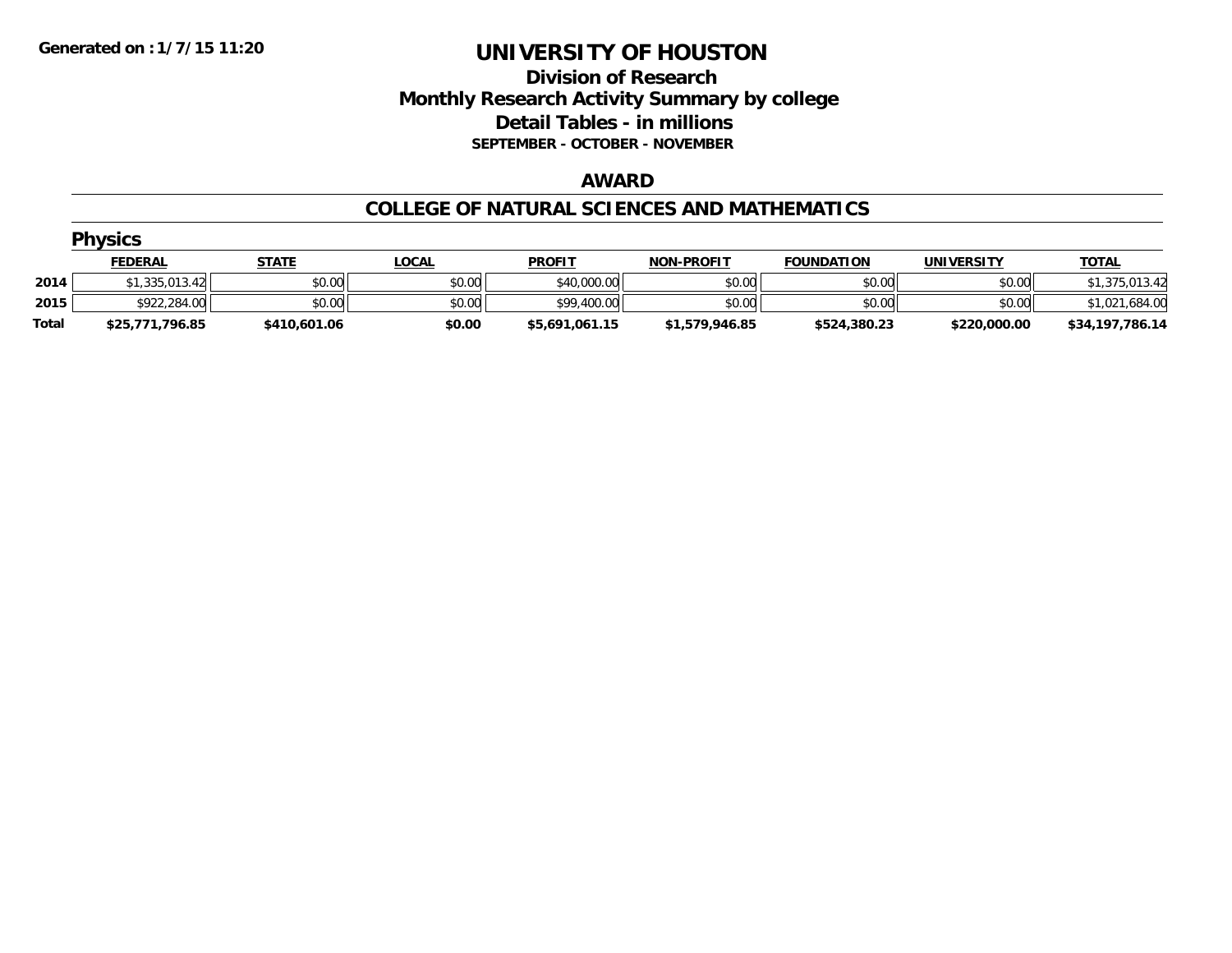### **Division of Research Monthly Research Activity Summary by college Detail Tables - in millions SEPTEMBER - OCTOBER - NOVEMBER**

#### **AWARD**

#### **COLLEGE OF OPTOMETRY**

# **Optometry Vision Sciences**

|       | <b>FEDERAL</b> | <b>STATE</b> | <b>LOCAL</b> | <b>PROFIT</b>  | <b>NON-PROFIT</b> | <b>FOUNDATION</b> | <b>UNIVERSITY</b> | <u>TOTAL</u>    |
|-------|----------------|--------------|--------------|----------------|-------------------|-------------------|-------------------|-----------------|
| 2011  | \$1,344,581.00 | \$0.00       | \$0.00       | \$3,202.70     | \$0.00            | \$0.00            | \$96,070.00       | \$1,443,853.70  |
| 2012  | \$1,482,409.80 | \$0.00       | \$0.00       | \$106,580.00   | \$0.00            | \$40,000.00       | \$102,280.00      | \$1,731,269.80  |
| 2013  | \$1,524,745.80 | \$0.00       | \$0.00       | \$867,168.00   | \$0.00            | \$0.00            | \$102,670.00      | \$2,494,583.80  |
| 2014  | \$2,271,254.00 | \$0.00       | \$0.00       | \$527,228.40   | \$0.00            | \$0.00            | \$184,640.00      | \$2,983,122.40  |
| 2015  | \$2,312,041.25 | \$0.00       | \$0.00       | \$52,000.00    | \$0.00            | \$0.00            | \$0.00            | \$2,364,041.25  |
| Total | \$8,935,031.85 | \$0.00       | \$0.00       | \$1,556,179.10 | \$0.00            | \$40,000.00       | \$485,660.00      | \$11,016,870.95 |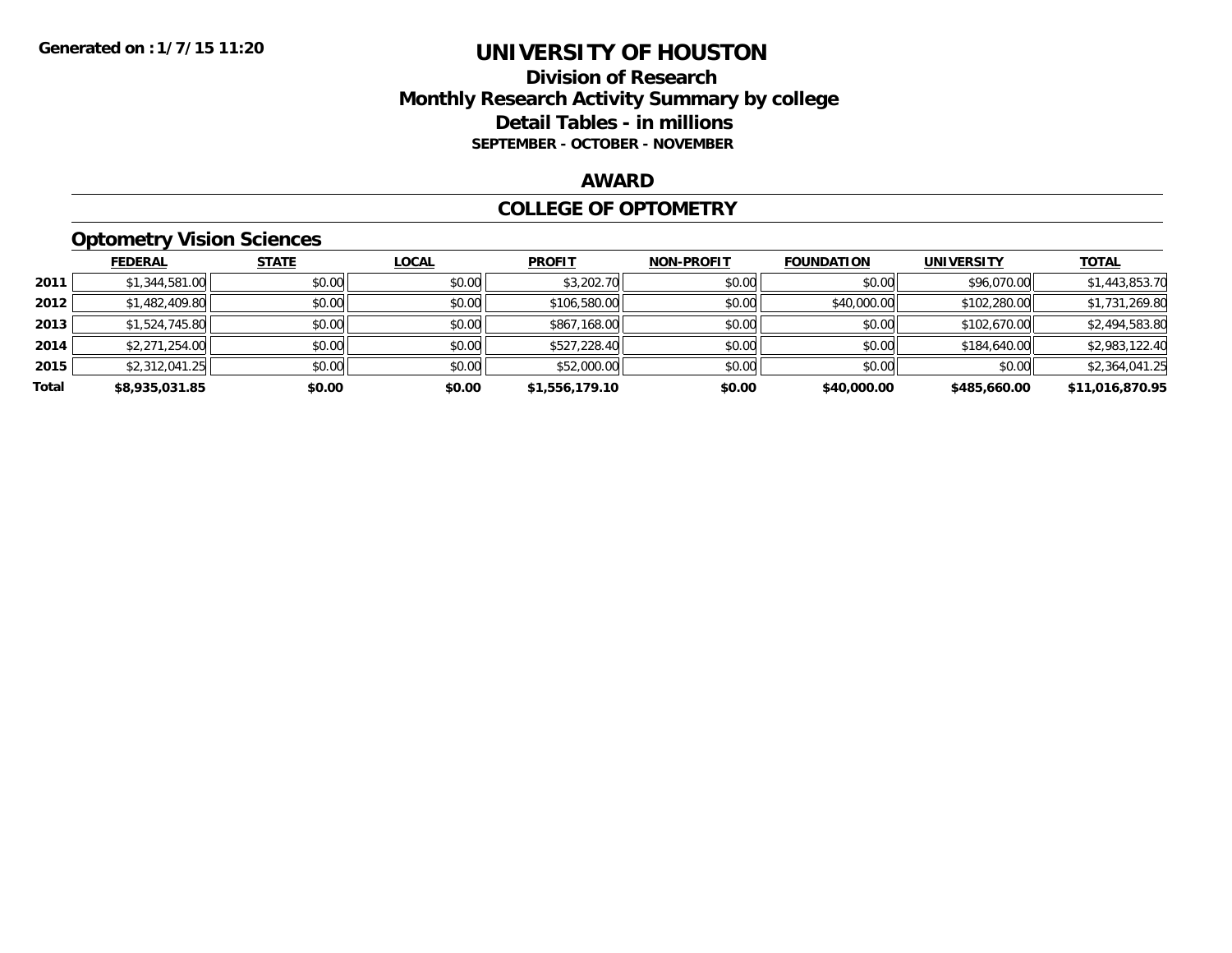### **Division of ResearchMonthly Research Activity Summary by college Detail Tables - in millions SEPTEMBER - OCTOBER - NOVEMBER**

#### **AWARD**

|       |                                                           |              |              | <b>COLLEGE OF PHARMACY</b> |                   |                   |                   |                |
|-------|-----------------------------------------------------------|--------------|--------------|----------------------------|-------------------|-------------------|-------------------|----------------|
|       | <b>Center for Experimental Therapeutics and Pharmacoi</b> |              |              |                            |                   |                   |                   |                |
|       | <b>FEDERAL</b>                                            | <b>STATE</b> | <b>LOCAL</b> | <b>PROFIT</b>              | <b>NON-PROFIT</b> | <b>FOUNDATION</b> | <b>UNIVERSITY</b> | <b>TOTAL</b>   |
| 2012  | \$0.00                                                    | \$0.00       | \$0.00       | \$0.00                     | \$0.00            | \$0.00            | \$0.00            | \$0.00         |
|       | <b>Clinical Pharmacy &amp; Administration</b>             |              |              |                            |                   |                   |                   |                |
|       | <b>FEDERAL</b>                                            | <b>STATE</b> | <b>LOCAL</b> | <b>PROFIT</b>              | <b>NON-PROFIT</b> | <b>FOUNDATION</b> | <b>UNIVERSITY</b> | <b>TOTAL</b>   |
| 2011  | \$73,572.60                                               | \$14,886.00  | \$0.00       | \$730.05                   | \$0.00            | \$0.00            | \$0.00            | \$89,188.65    |
| 2012  | \$47,499.30                                               | \$5,892.00   | \$0.00       | \$0.00                     | \$6,500.00        | \$0.00            | \$0.00            | \$59,891.30    |
| 2013  | \$0.00                                                    | \$0.00       | \$0.00       | \$180,532.00               | \$0.00            | \$0.00            | \$0.00            | \$180,532.00   |
| 2014  | \$0.00                                                    | \$0.00       | \$0.00       | \$90,375.00                | \$0.00            | \$0.00            | \$0.00            | \$90,375.00    |
| 2015  | \$0.00                                                    | \$171,798.00 | \$0.00       | \$0.00                     | \$34,710.00       | \$0.00            | \$0.00            | \$206,508.00   |
|       | Dean, Pharmacy                                            |              |              |                            |                   |                   |                   |                |
|       | <b>FEDERAL</b>                                            | <b>STATE</b> | <b>LOCAL</b> | <b>PROFIT</b>              | <b>NON-PROFIT</b> | <b>FOUNDATION</b> | <b>UNIVERSITY</b> | <b>TOTAL</b>   |
| 2012  | \$0.00                                                    | \$0.00       | \$0.00       | \$0.00                     | \$0.00            | \$0.00            | \$0.00            | \$0.00         |
| 2013  | \$0.00                                                    | \$0.00       | \$0.00       | \$0.00                     | \$0.00            | \$0.00            | \$0.00            | \$0.00         |
| 2014  | \$0.00                                                    | \$0.00       | \$0.00       | \$0.00                     | \$0.00            | \$0.00            | \$0.00            | \$0.00         |
|       | <b>Pharm Health Outcomes &amp; Policy</b>                 |              |              |                            |                   |                   |                   |                |
|       | <b>FEDERAL</b>                                            | <b>STATE</b> | <b>LOCAL</b> | <b>PROFIT</b>              | <b>NON-PROFIT</b> | <b>FOUNDATION</b> | <b>UNIVERSITY</b> | <b>TOTAL</b>   |
| 2011  | \$0.00                                                    | \$0.00       | \$0.00       | \$0.00                     | \$324,968.00      | \$0.00            | \$0.00            | \$324,968.00   |
| 2013  | \$188,183.00                                              | \$0.00       | \$0.00       | \$0.00                     | \$0.00            | \$0.00            | \$0.00            | \$188,183.00   |
|       | <b>Pharmacological and Pharmaceutical Sciences</b>        |              |              |                            |                   |                   |                   |                |
|       | <b>FEDERAL</b>                                            | <b>STATE</b> | <b>LOCAL</b> | <b>PROFIT</b>              | <b>NON-PROFIT</b> | <b>FOUNDATION</b> | <b>UNIVERSITY</b> | <b>TOTAL</b>   |
| 2011  | \$732,537.40                                              | \$0.00       | \$0.00       | \$0.00                     | \$0.00            | \$0.00            | \$0.00            | \$732,537.40   |
| 2012  | \$736,245.70                                              | \$0.00       | \$0.00       | \$0.00                     | \$147,000.00      | \$0.00            | \$0.00            | \$883,245.70   |
| 2013  | \$386,320.00                                              | \$0.00       | \$0.00       | \$0.00                     | \$0.00            | \$0.00            | \$0.00            | \$386,320.00   |
| 2014  | \$372,923.00                                              | \$0.00       | \$0.00       | \$0.00                     | \$0.00            | \$88,961.00       | \$0.00            | \$461,884.00   |
| 2015  | \$697,416.00                                              | \$0.00       | \$0.00       | \$8,700.00                 | \$0.00            | \$0.00            | \$0.00            | \$706,116.00   |
| Total | \$3.234.697.00                                            | \$192.576.00 | \$0.00       | \$280.337.05               | \$513.178.00      | \$88.961.00       | \$0.00            | \$4.309.749.05 |

**\$3,234,697.00 \$192,576.00 \$0.00 \$280,337.05 \$513,178.00 \$88,961.00 \$0.00 \$4,309,749.05**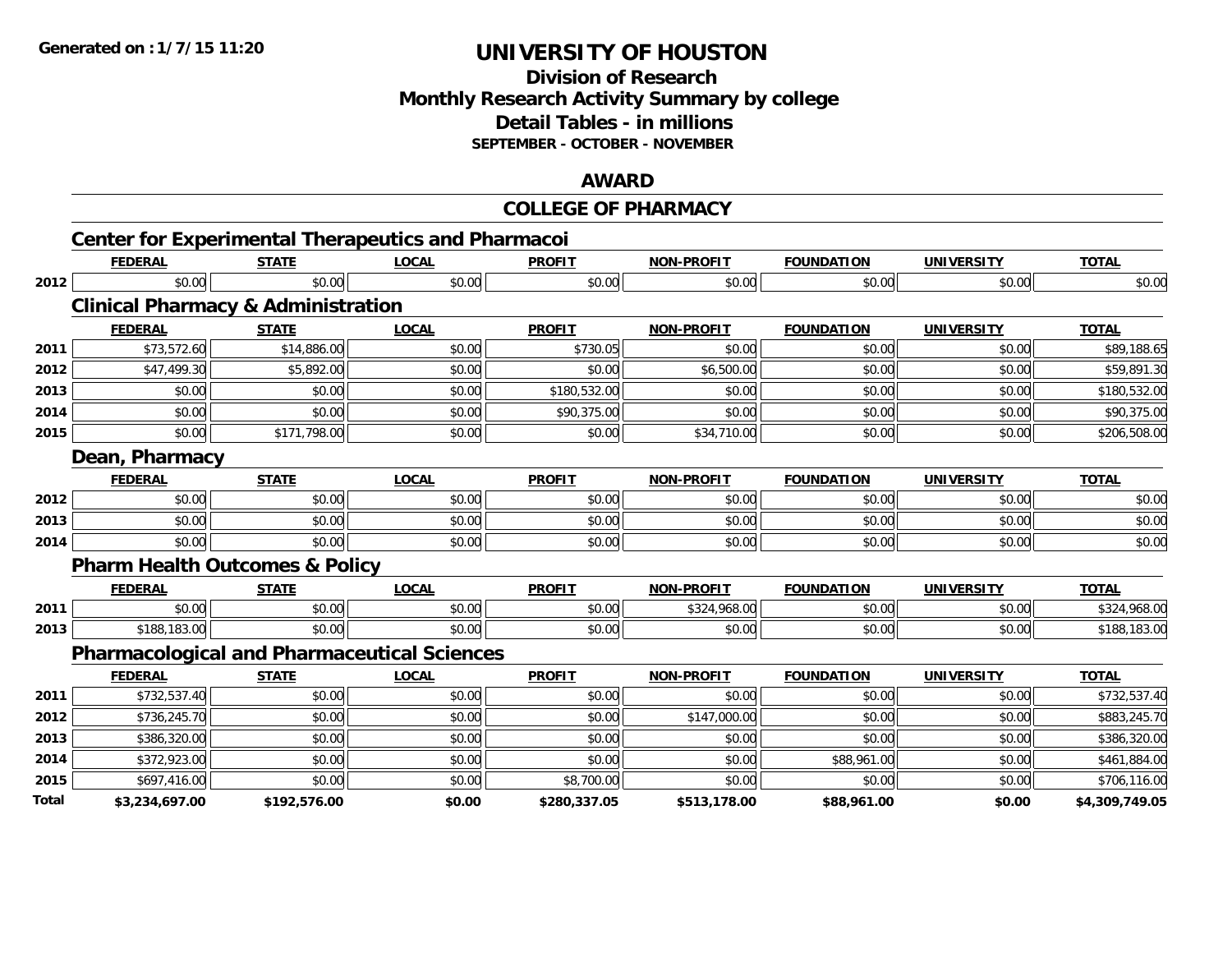### **Division of ResearchMonthly Research Activity Summary by college Detail Tables - in millions SEPTEMBER - OCTOBER - NOVEMBER**

#### **AWARD**

### **COLLEGE OF TECHNOLOGY**

|              | <b>Center for Technology Literacy</b>         |              |              |               |                   |                   |                   |                |
|--------------|-----------------------------------------------|--------------|--------------|---------------|-------------------|-------------------|-------------------|----------------|
|              | <b>FEDERAL</b>                                | <b>STATE</b> | <b>LOCAL</b> | <b>PROFIT</b> | <b>NON-PROFIT</b> | <b>FOUNDATION</b> | <b>UNIVERSITY</b> | <b>TOTAL</b>   |
| 2015         | \$50,678.80                                   | \$0.00       | \$0.00       | \$10,833.00   | \$0.00            | \$0.00            | \$0.00            | \$61,511.80    |
|              | <b>Construction Management</b>                |              |              |               |                   |                   |                   |                |
|              | <b>FEDERAL</b>                                | <b>STATE</b> | <b>LOCAL</b> | <b>PROFIT</b> | <b>NON-PROFIT</b> | <b>FOUNDATION</b> | <b>UNIVERSITY</b> | <b>TOTAL</b>   |
| 2013         | \$0.00                                        | \$74,568.00  | \$0.00       | \$0.00        | \$0.00            | \$0.00            | \$0.00            | \$74,568.00    |
|              | Dean, Technology                              |              |              |               |                   |                   |                   |                |
|              | <b>FEDERAL</b>                                | <b>STATE</b> | <b>LOCAL</b> | <b>PROFIT</b> | <b>NON-PROFIT</b> | <b>FOUNDATION</b> | <b>UNIVERSITY</b> | <b>TOTAL</b>   |
| 2011         | \$74,446.50                                   | \$0.00       | \$0.00       | \$0.00        | \$0.00            | \$0.00            | \$0.00            | \$74,446.50    |
| 2012         | \$342,089.00                                  | \$0.00       | \$0.00       | \$0.00        | \$0.00            | \$0.00            | \$0.00            | \$342,089.00   |
| 2013         | \$0.00                                        | \$0.00       | \$0.00       | \$0.00        | \$0.00            | \$0.00            | \$0.00            | \$0.00         |
|              | <b>Engineering Technology</b>                 |              |              |               |                   |                   |                   |                |
|              | <b>FEDERAL</b>                                | <b>STATE</b> | <b>LOCAL</b> | <b>PROFIT</b> | <b>NON-PROFIT</b> | <b>FOUNDATION</b> | <b>UNIVERSITY</b> | <b>TOTAL</b>   |
| 2011         | \$70,000.00                                   | \$0.00       | \$0.00       | \$0.00        | \$0.00            | \$18,100.00       | \$0.00            | \$88,100.00    |
| 2012         | \$70,000.00                                   | \$0.00       | \$0.00       | \$0.00        | \$0.00            | \$18,400.00       | \$0.00            | \$88,400.00    |
| 2013         | \$261,215.00                                  | \$0.00       | \$0.00       | \$0.00        | \$0.00            | \$0.00            | \$0.00            | \$261,215.00   |
| 2014         | \$900,000.00                                  | \$0.00       | \$0.00       | \$0.00        | \$0.00            | \$0.00            | \$0.00            | \$900,000.00   |
| 2015         | \$44,778.00                                   | \$0.00       | \$0.00       | \$0.00        | \$0.00            | \$0.00            | \$0.00            | \$44,778.00    |
|              | <b>Human Development and Consumer Science</b> |              |              |               |                   |                   |                   |                |
|              | <b>FEDERAL</b>                                | <b>STATE</b> | <b>LOCAL</b> | <b>PROFIT</b> | <b>NON-PROFIT</b> | <b>FOUNDATION</b> | <b>UNIVERSITY</b> | <b>TOTAL</b>   |
| 2014         | \$5,000.00                                    | \$0.00       | \$0.00       | \$0.00        | \$0.00            | \$0.00            | \$0.00            | \$5,000.00     |
|              | <b>Information &amp; Logistics Technology</b> |              |              |               |                   |                   |                   |                |
|              | <b>FEDERAL</b>                                | <b>STATE</b> | <b>LOCAL</b> | <b>PROFIT</b> | <b>NON-PROFIT</b> | <b>FOUNDATION</b> | <b>UNIVERSITY</b> | <b>TOTAL</b>   |
| 2011         | \$0.00                                        | \$0.00       | \$0.00       | \$0.00        | \$4,500.00        | \$0.00            | \$0.00            | \$4,500.00     |
| 2012         | \$5,000.00                                    | \$0.00       | \$0.00       | \$0.00        | \$0.00            | \$0.00            | \$0.00            | \$5,000.00     |
|              | <b>Texas Manufacturing Assistance Center</b>  |              |              |               |                   |                   |                   |                |
|              | <b>FEDERAL</b>                                | <b>STATE</b> | <b>LOCAL</b> | <b>PROFIT</b> | <b>NON-PROFIT</b> | <b>FOUNDATION</b> | <b>UNIVERSITY</b> | <b>TOTAL</b>   |
| 2011         | \$0.00                                        | \$0.00       | \$0.00       | \$0.00        | \$0.00            | \$0.00            | \$0.00            | \$0.00         |
| 2012         | \$0.00                                        | \$0.00       | \$0.00       | \$0.00        | \$0.00            | \$0.00            | \$0.00            | \$0.00         |
| 2015         | \$0.00                                        | \$0.00       | \$0.00       | \$0.00        | \$0.00            | \$0.00            | \$0.00            | \$0.00         |
| <b>Total</b> | \$1,823,207.30                                | \$74,568.00  | \$0.00       | \$10,833.00   | \$4,500.00        | \$36,500.00       | \$0.00            | \$1,949,608.30 |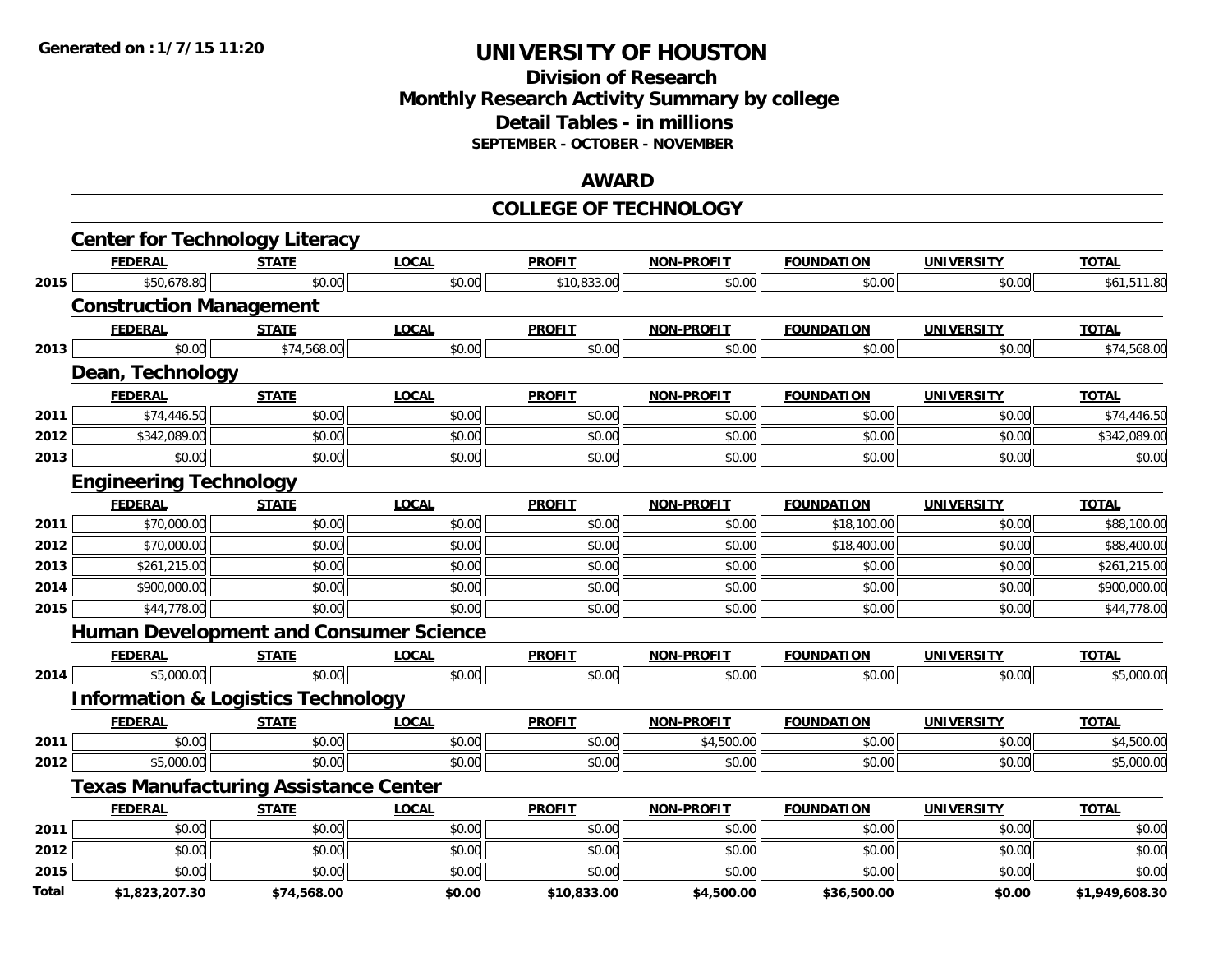### **Division of Research Monthly Research Activity Summary by college Detail Tables - in millions SEPTEMBER - OCTOBER - NOVEMBER**

#### **AWARD**

#### **CULLEN COLLEGE OF ENGINEERING**

|      | <b>Biomedical Engineering</b> |                                                          |              |               |                   |                   |                   |                |
|------|-------------------------------|----------------------------------------------------------|--------------|---------------|-------------------|-------------------|-------------------|----------------|
|      | <b>FEDERAL</b>                | <b>STATE</b>                                             | <b>LOCAL</b> | <b>PROFIT</b> | <b>NON-PROFIT</b> | <b>FOUNDATION</b> | <b>UNIVERSITY</b> | <b>TOTAL</b>   |
| 2011 | \$0.00                        | \$0.00                                                   | \$0.00       | \$0.00        | \$0.00            | \$0.00            | \$0.00            | \$0.00         |
| 2012 | \$0.00                        | \$0.00                                                   | \$0.00       | \$0.00        | \$0.00            | \$0.00            | \$0.00            | \$0.00         |
| 2013 | \$406,394.00                  | \$0.00                                                   | \$0.00       | \$0.00        | \$0.00            | \$0.00            | \$0.00            | \$406,394.00   |
| 2014 | \$741,802.00                  | \$0.00                                                   | \$0.00       | \$0.00        | \$0.00            | \$0.00            | \$0.00            | \$741,802.00   |
| 2015 | \$109,117.00                  | \$0.00                                                   | \$0.00       | \$0.00        | \$0.00            | \$0.00            | \$0.00            | \$109,117.00   |
|      |                               | <b>Center for Innovative Grouting Materials and Tech</b> |              |               |                   |                   |                   |                |
|      | <b>FEDERAL</b>                | <b>STATE</b>                                             | <b>LOCAL</b> | <b>PROFIT</b> | <b>NON-PROFIT</b> | <b>FOUNDATION</b> | <b>UNIVERSITY</b> | <b>TOTAL</b>   |
| 2011 | \$0.00                        | \$0.00                                                   | \$0.00       | \$0.00        | \$0.00            | \$0.00            | \$0.00            | \$0.00         |
| 2012 | \$0.00                        | \$0.00                                                   | \$0.00       | \$0.00        | \$0.00            | \$0.00            | \$0.00            | \$0.00         |
| 2013 | \$0.00                        | \$0.00                                                   | \$0.00       | \$0.00        | \$0.00            | \$0.00            | \$0.00            | \$0.00         |
| 2014 | \$0.00                        | \$0.00                                                   | \$0.00       | \$0.00        | \$0.00            | \$0.00            | \$0.00            | \$0.00         |
|      | <b>Chemical Engineering</b>   |                                                          |              |               |                   |                   |                   |                |
|      | <b>FEDERAL</b>                | <b>STATE</b>                                             | <b>LOCAL</b> | <b>PROFIT</b> | <b>NON-PROFIT</b> | <b>FOUNDATION</b> | <b>UNIVERSITY</b> | <b>TOTAL</b>   |
| 2011 | \$2,341,627.51                | \$0.00                                                   | \$0.00       | \$296,656.00  | \$0.00            | \$10,900.00       | \$0.00            | \$2,649,183.51 |
| 2012 | \$1,317,288.10                | \$0.00                                                   | \$0.00       | \$787,221.57  | \$0.00            | \$10,900.00       | \$0.00            | \$2,115,409.67 |
| 2013 | \$1,389,478.22                | \$26,500.00                                              | \$0.00       | \$115,518.00  | \$200,000.00      | \$0.00            | \$0.00            | \$1,731,496.22 |
| 2014 | \$1,312,568.30                | \$0.00                                                   | \$0.00       | \$207,500.00  | \$0.00            | \$42,250.00       | \$0.00            | \$1,562,318.30 |
| 2015 | \$984,056.90                  | \$409,609.00                                             | \$0.00       | \$200,000.00  | \$0.00            | \$30,000.00       | \$0.00            | \$1,623,665.90 |
|      | <b>Civil Engineering</b>      |                                                          |              |               |                   |                   |                   |                |
|      | <b>FEDERAL</b>                | <b>STATE</b>                                             | <b>LOCAL</b> | <b>PROFIT</b> | <b>NON-PROFIT</b> | <b>FOUNDATION</b> | <b>UNIVERSITY</b> | <b>TOTAL</b>   |
| 2011 | \$525,154.00                  | \$523,795.00                                             | \$0.00       | \$67,092.80   | \$75,623.00       | \$0.00            | \$0.00            | \$1,191,664.80 |
| 2012 | \$1,805,128.91                | \$572,633.00                                             | \$0.00       | \$57,091.00   | \$75,623.00       | \$66,667.00       | \$0.00            | \$2,577,142.91 |
| 2013 | \$1,636,352.63                | \$274,310.00                                             | \$0.00       | \$835,000.00  | \$39,170.70       | \$0.00            | \$0.00            | \$2,784,833.33 |
| 2014 | \$1,422,197.71                | \$370,641.00                                             | \$0.00       | \$408,425.50  | \$0.00            | \$0.00            | \$0.00            | \$2,201,264.21 |
| 2015 | \$1,177,146.98                | \$183,769.00                                             | \$0.00       | \$49,967.00   | \$0.00            | \$0.00            | \$0.00            | \$1,410,882.98 |
|      | Dean, Engineering             |                                                          |              |               |                   |                   |                   |                |
|      | <b>FEDERAL</b>                | <b>STATE</b>                                             | <b>LOCAL</b> | <b>PROFIT</b> | <b>NON-PROFIT</b> | <b>FOUNDATION</b> | <b>UNIVERSITY</b> | <b>TOTAL</b>   |
| 2013 | \$39,999.10                   | \$0.00                                                   | \$0.00       | \$0.00        | \$0.00            | \$0.00            | \$0.00            | \$39,999.10    |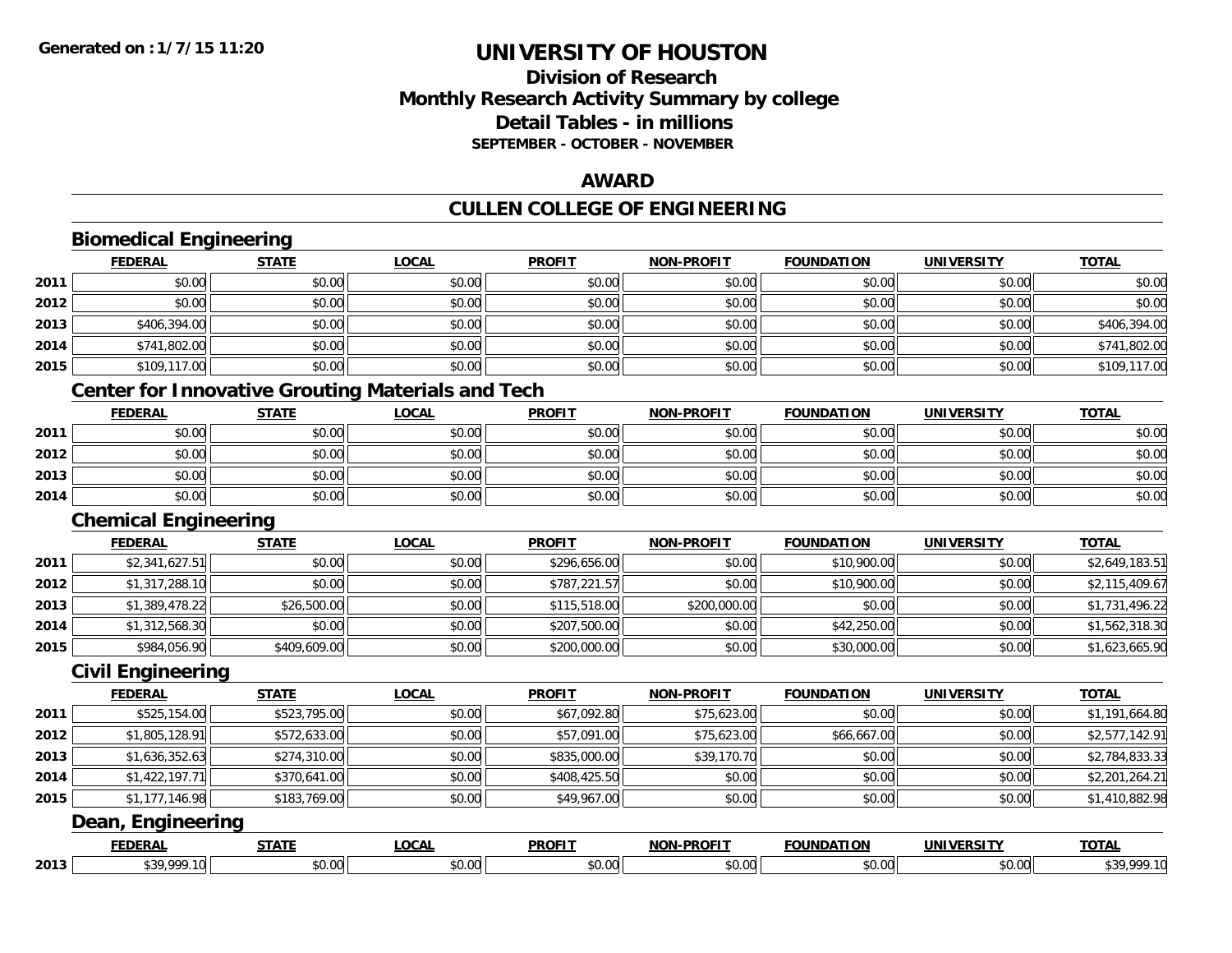### **Division of ResearchMonthly Research Activity Summary by college Detail Tables - in millions SEPTEMBER - OCTOBER - NOVEMBER**

#### **AWARD**

## **CULLEN COLLEGE OF ENGINEERING**

### **Electrical & Computer Engineering**

|      | <b>FEDERAL</b> | <b>STATE</b> | <b>LOCAL</b> | <b>PROFIT</b> | <b>NON-PROFIT</b> | <b>FOUNDATION</b> | <b>UNIVERSITY</b> | <b>TOTAL</b>   |
|------|----------------|--------------|--------------|---------------|-------------------|-------------------|-------------------|----------------|
| 2011 | \$681,306.99   | \$23,391.24  | \$0.00       | \$65,530.00   | \$0.00            | \$0.00            | \$0.00            | \$770,228.23   |
| 2012 | \$468,809.25   | \$19,441.00  | \$0.00       | \$123,500.00  | \$0.00            | \$0.00            | \$0.00            | \$611,750.25   |
| 2013 | \$872,646.05   | \$10,000.00  | \$0.00       | \$205,698.00  | \$221,967.30      | \$0.00            | \$0.00            | \$1,310,311.35 |
| 2014 | \$748,195.70   | \$0.00       | \$0.00       | \$30,000.00   | \$0.00            | \$87,500.00       | \$0.00            | \$865,695.70   |
| 2015 | \$2,118,437.86 | \$34,401.00  | \$0.00       | \$55,000.00   | \$0.00            | \$0.00            | \$0.00            | \$2,207,838.86 |

### **Industrial Engineering**

|      | <b>FEDERAL</b> | <b>STATE</b> | <b>LOCAL</b> | <b>PROFIT</b> | <b>NON-PROFIT</b> | <b>FOUNDATION</b> | <b>UNIVERSITY</b> | <b>TOTAL</b> |
|------|----------------|--------------|--------------|---------------|-------------------|-------------------|-------------------|--------------|
| 2011 | \$0.00         | \$16,828.00  | \$0.00       | \$0.00        | \$0.00            | \$0.00            | \$0.00            | \$16,828.00  |
| 2012 | \$0.00         | \$0.00       | \$0.00       | \$0.00        | \$0.00            | \$0.00            | \$0.00            | \$0.00       |
| 2013 | \$0.00         | \$39,855.00  | \$0.00       | \$0.00        | \$0.00            | \$0.00            | \$0.00            | \$39,855.00  |
| 2014 | \$132,655.00   | \$17,115.00  | \$0.00       | \$0.00        | \$0.00            | \$0.00            | \$0.00            | \$149,770.00 |
| 2015 | \$40,179.84    | \$27,356.00  | \$0.00       | \$22,184.00   | \$0.00            | \$0.00            | \$0.00            | \$89,719.84  |

### **Mechanical Engineering**

|       | <b>FEDERAL</b>  | <b>STATE</b>   | <b>LOCAL</b> | <b>PROFIT</b>  | <b>NON-PROFIT</b> | <b>FOUNDATION</b> | <b>UNIVERSITY</b> | <b>TOTAL</b>    |
|-------|-----------------|----------------|--------------|----------------|-------------------|-------------------|-------------------|-----------------|
| 2011  | \$166,260.00    | \$0.00         | \$0.00       | \$224,005.20   | \$0.00            | \$0.00            | \$0.00            | \$390,265.20    |
| 2012  | \$1,045,513.00  | \$0.00         | \$0.00       | \$42,000.00    | \$0.00            | \$133,096.00      | \$0.00            | \$1,220,609.00  |
| 2013  | \$413,997.53    | \$0.00         | \$0.00       | \$250,232.00   | \$22,000.00       | \$0.00            | \$0.00            | \$686,229.53    |
| 2014  | \$216,317.00    | \$0.00         | \$0.00       | \$59,029.00    | \$0.00            | \$0.00            | \$0.00            | \$275,346.00    |
| 2015  | \$1,177,167.00  | \$0.00         | \$0.00       | \$34,992.00    | \$75,000.00       | \$118,838.50      | \$0.00            | \$1,405,997.50  |
| Total | \$23,289,796.56 | \$2.549.644.24 | \$0.00       | \$4,136,642.07 | \$709,384.00      | \$500,151.50      | \$0.00            | \$31,185,618.37 |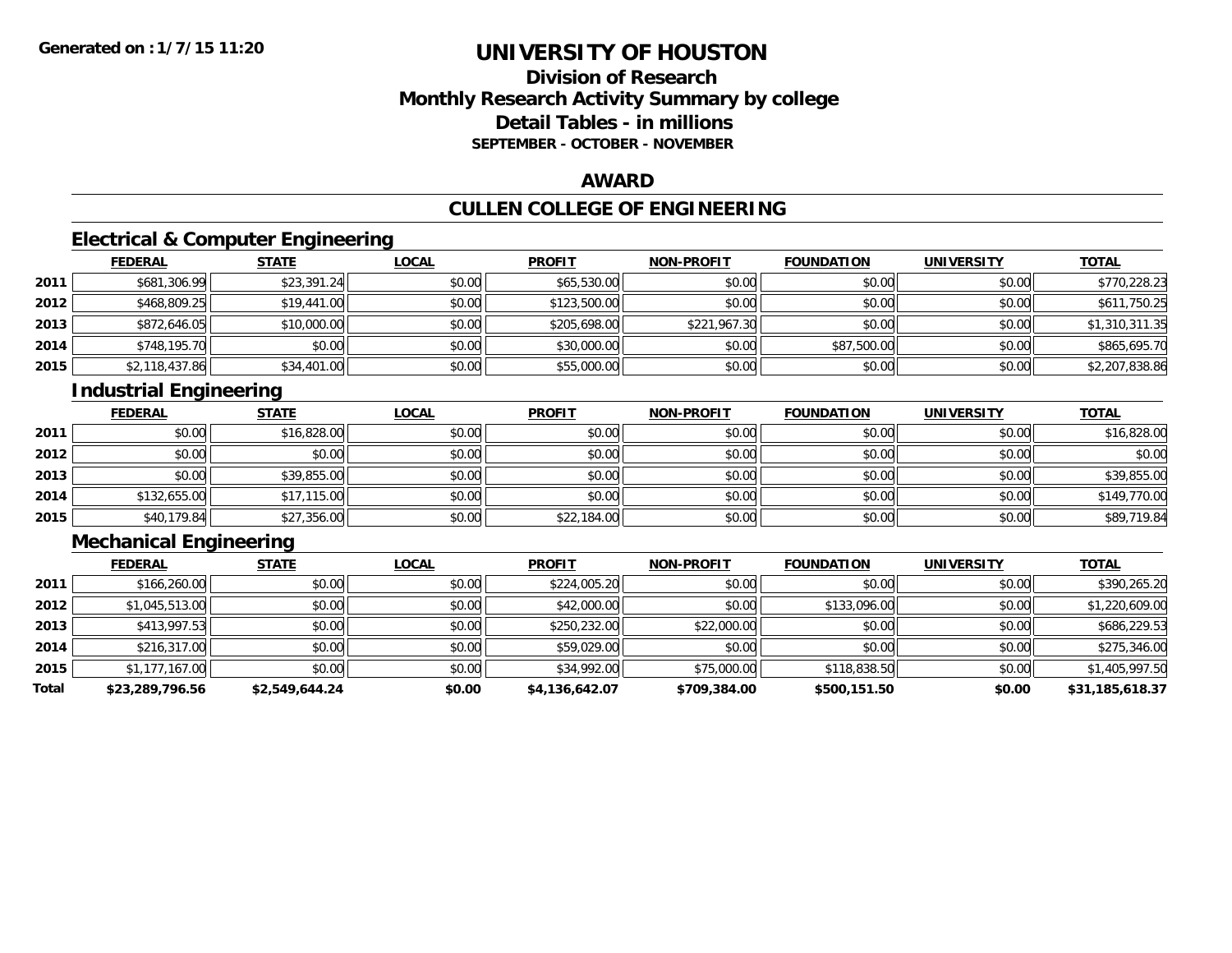### **Division of Research Monthly Research Activity Summary by college Detail Tables - in millions SEPTEMBER - OCTOBER - NOVEMBER**

#### **AWARD**

## **DIVISION OF RESEARCH**

|      | <b>Allied Geophysical Laboratories</b><br><b>FEDERAL</b>  | <b>STATE</b> | <b>LOCAL</b> | <b>PROFIT</b> | <b>NON-PROFIT</b> | <b>FOUNDATION</b> |                   | <b>TOTAL</b> |
|------|-----------------------------------------------------------|--------------|--------------|---------------|-------------------|-------------------|-------------------|--------------|
|      |                                                           |              |              |               |                   |                   | <b>UNIVERSITY</b> |              |
| 2011 | \$0.00                                                    | \$0.00       | \$0.00       | \$70,000.00   | \$0.00            | \$0.00            | \$0.00            | \$70,000.00  |
|      | <b>Center for Advanced Computing and Data Systems</b>     |              |              |               |                   |                   |                   |              |
|      | <b>FEDERAL</b>                                            | <b>STATE</b> | <b>LOCAL</b> | <b>PROFIT</b> | <b>NON-PROFIT</b> | <b>FOUNDATION</b> | <b>UNIVERSITY</b> | <b>TOTAL</b> |
| 2011 | \$38,806.50                                               | \$0.00       | \$0.00       | \$0.00        | \$0.00            | \$0.00            | \$0.00            | \$38,806.50  |
| 2012 | \$0.00                                                    | \$0.00       | \$0.00       | \$0.00        | \$0.00            | \$0.00            | \$0.00            | \$0.00       |
| 2013 | \$100,000.00                                              | \$0.00       | \$0.00       | \$0.00        | \$1,000.00        | \$0.00            | \$0.00            | \$101,000.00 |
| 2014 | \$7,475.00                                                | \$0.00       | \$0.00       | \$0.00        | \$0.00            | \$0.00            | \$0.00            | \$7,475.00   |
| 2015 | \$0.00                                                    | \$0.00       | \$0.00       | \$0.00        | \$0.00            | \$0.00            | \$0.00            | \$0.00       |
|      | <b>Center for Advanced Materials</b>                      |              |              |               |                   |                   |                   |              |
|      | <b>FEDERAL</b>                                            | <b>STATE</b> | <b>LOCAL</b> | <b>PROFIT</b> | <b>NON-PROFIT</b> | <b>FOUNDATION</b> | <b>UNIVERSITY</b> | <b>TOTAL</b> |
| 2011 | \$0.00                                                    | \$2,229.90   | \$0.00       | \$0.00        | \$0.00            | \$0.00            | \$0.00            | \$2,229.90   |
| 2012 | \$0.00                                                    | \$0.00       | \$0.00       | \$0.00        | \$0.00            | \$0.00            | \$0.00            | \$0.00       |
| 2013 | \$0.00                                                    | \$0.00       | \$0.00       | \$0.00        | \$0.00            | \$0.00            | \$0.00            | \$0.00       |
| 2014 | \$0.00                                                    | \$0.00       | \$0.00       | \$0.00        | \$0.00            | \$0.00            | \$0.00            | \$0.00       |
| 2015 | \$0.00                                                    | \$0.00       | \$0.00       | \$0.00        | \$0.00            | \$0.00            | \$0.00            | \$0.00       |
|      | <b>Center for Biomedical &amp; Environmental Genomics</b> |              |              |               |                   |                   |                   |              |
|      | <b>FEDERAL</b>                                            | <b>STATE</b> | <b>LOCAL</b> | <b>PROFIT</b> | <b>NON-PROFIT</b> | <b>FOUNDATION</b> | <b>UNIVERSITY</b> | <b>TOTAL</b> |
| 2011 | \$0.00                                                    | \$0.00       | \$0.00       | \$0.00        | \$0.00            | \$0.00            | \$0.00            | \$0.00       |
| 2012 | \$0.00                                                    | \$0.00       | \$0.00       | \$0.00        | \$0.00            | \$0.00            | \$0.00            | \$0.00       |
| 2013 | \$0.00                                                    | \$0.00       | \$0.00       | \$0.00        | \$0.00            | \$0.00            | \$0.00            | \$0.00       |
| 2015 | \$0.00                                                    | \$0.00       | \$0.00       | \$0.00        | \$0.00            | \$0.00            | \$0.00            | \$0.00       |
|      | <b>Center for Industrial Partnerships</b>                 |              |              |               |                   |                   |                   |              |
|      | <b>FEDERAL</b>                                            | <b>STATE</b> | <b>LOCAL</b> | <b>PROFIT</b> | NON-PROFIT        | <b>FOUNDATION</b> | <b>UNIVERSITY</b> | <b>TOTAL</b> |
| 2012 | \$0.00                                                    | \$0.00       | \$0.00       | \$100,500.00  | \$0.00            | \$0.00            | \$0.00            | \$100,500.00 |
| 2014 | \$1,500.00                                                | \$0.00       | \$0.00       | \$0.00        | \$0.00            | \$0.00            | \$0.00            | \$1,500.00   |
| 2015 | \$3,029.13                                                | \$0.00       | \$0.00       | \$0.00        | \$0.00            | \$0.00            | \$0.00            | \$3,029.13   |
|      | <b>Division of Research</b>                               |              |              |               |                   |                   |                   |              |
|      | <b>FEDERAL</b>                                            | <b>STATE</b> | <b>LOCAL</b> | <b>PROFIT</b> | <b>NON-PROFIT</b> | <b>FOUNDATION</b> | <b>UNIVERSITY</b> | <b>TOTAL</b> |
| 2012 | \$0.00                                                    | \$0.00       | \$0.00       | \$0.00        | \$0.00            | \$0.00            | \$0.00            | \$0.00       |
| 2013 | \$0.00                                                    | \$0.00       | \$0.00       | \$0.00        | \$0.00            | \$0.00            | \$0.00            | \$0.00       |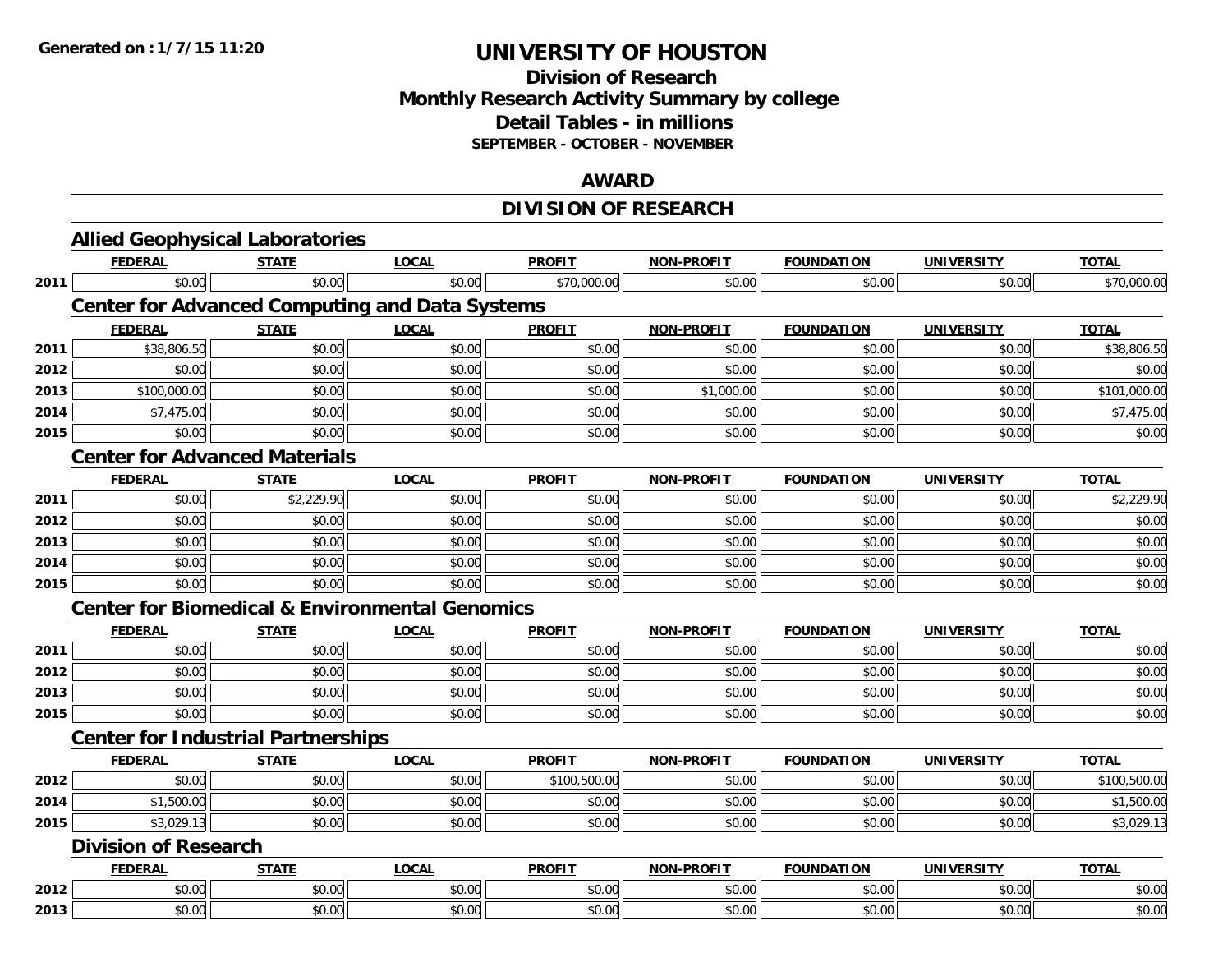#### **Division of Research Monthly Research Activity Summary by college Detail Tables - in millions SEPTEMBER - OCTOBER - NOVEMBER**

#### **AWARD**

## **DIVISION OF RESEARCH**

|       | <b>Division of Research</b>           |              |              |               |                   |                   |                   |                |
|-------|---------------------------------------|--------------|--------------|---------------|-------------------|-------------------|-------------------|----------------|
|       | <b>FEDERAL</b>                        | <b>STATE</b> | <b>LOCAL</b> | <b>PROFIT</b> | <b>NON-PROFIT</b> | <b>FOUNDATION</b> | <b>UNIVERSITY</b> | <b>TOTAL</b>   |
| 2014  | \$0.00                                | \$0.00       | \$0.00       | \$0.00        | \$0.00            | \$0.00            | \$0.00            | \$0.00         |
| 2015  | \$0.00                                | \$0.00       | \$0.00       | \$0.00        | \$0.00            | \$0.00            | \$0.00            | \$0.00         |
|       | <b>Office of Contracts and Grants</b> |              |              |               |                   |                   |                   |                |
|       | <b>FEDERAL</b>                        | <b>STATE</b> | <b>LOCAL</b> | <b>PROFIT</b> | <b>NON-PROFIT</b> | <b>FOUNDATION</b> | <b>UNIVERSITY</b> | <b>TOTAL</b>   |
| 2011  | \$0.00                                | \$0.00       | \$0.00       | \$0.00        | \$0.00            | \$367,340.00      | \$0.00            | \$367,340.00   |
| 2012  | \$0.00                                | \$0.00       | \$0.00       | \$0.00        | \$0.00            | \$0.00            | \$0.00            | \$0.00         |
|       | <b>TcSUH</b>                          |              |              |               |                   |                   |                   |                |
|       | <b>FEDERAL</b>                        | <b>STATE</b> | <b>LOCAL</b> | <b>PROFIT</b> | <b>NON-PROFIT</b> | <b>FOUNDATION</b> | <b>UNIVERSITY</b> | <b>TOTAL</b>   |
| 2011  | \$0.00                                | \$0.00       | \$0.00       | \$200,227.00  | \$0.00            | \$0.00            | \$0.00            | \$200,227.00   |
| 2012  | \$0.00                                | \$0.00       | \$0.00       | \$0.00        | \$0.00            | \$0.00            | \$0.00            | \$0.00         |
| 2013  | \$95,000.00                           | \$0.00       | \$0.00       | \$0.00        | \$0.00            | \$0.00            | \$0.00            | \$95,000.00    |
| 2014  | \$0.00                                | \$0.00       | \$0.00       | \$0.00        | \$0.00            | \$0.00            | \$0.00            | \$0.00         |
| 2015  | \$0.00                                | \$0.00       | \$0.00       | \$0.00        | \$0.00            | \$0.00            | \$0.00            | \$0.00         |
|       | <b>Texas Obesity Research Center</b>  |              |              |               |                   |                   |                   |                |
|       | <b>FEDERAL</b>                        | <b>STATE</b> | <b>LOCAL</b> | <b>PROFIT</b> | <b>NON-PROFIT</b> | <b>FOUNDATION</b> | <b>UNIVERSITY</b> | <b>TOTAL</b>   |
| 2011  | \$0.00                                | \$0.00       | \$0.00       | \$0.00        | \$0.00            | \$0.00            | \$0.00            | \$0.00         |
| 2012  | \$0.00                                | \$0.00       | \$0.00       | \$0.00        | \$0.00            | \$0.00            | \$0.00            | \$0.00         |
| 2013  | \$0.00                                | \$0.00       | \$0.00       | \$0.00        | \$0.00            | \$0.00            | \$0.00            | \$0.00         |
| 2014  | \$0.00                                | \$0.00       | \$0.00       | \$0.00        | \$0.00            | \$0.00            | \$0.00            | \$0.00         |
| 2015  | \$0.00                                | \$0.00       | \$0.00       | \$0.00        | \$0.00            | \$0.00            | \$0.00            | \$0.00         |
|       | <b>TIMES</b>                          |              |              |               |                   |                   |                   |                |
|       | <b>FEDERAL</b>                        | <b>STATE</b> | <b>LOCAL</b> | <b>PROFIT</b> | <b>NON-PROFIT</b> | <b>FOUNDATION</b> | <b>UNIVERSITY</b> | <b>TOTAL</b>   |
| 2011  | \$0.00                                | \$0.00       | \$0.00       | \$0.00        | \$0.00            | \$0.00            | \$0.00            | \$0.00         |
| 2012  | \$930,687.11                          | \$0.00       | \$0.00       | \$0.00        | \$0.00            | \$0.00            | \$0.00            | \$930,687.11   |
| 2013  | \$699,998.70                          | \$0.00       | \$0.00       | \$0.00        | \$0.00            | \$0.00            | \$0.00            | \$699,998.70   |
| 2014  | \$557,252.66                          | \$0.00       | \$0.00       | \$0.00        | \$0.00            | \$0.00            | \$0.00            | \$557,252.66   |
| 2015  | \$661,281.25                          | \$0.00       | \$0.00       | \$0.00        | \$0.00            | \$0.00            | \$0.00            | \$661,281.25   |
| Total | \$3,095,030.35                        | \$2,229.90   | \$0.00       | \$370,727.00  | \$1,000.00        | \$367,340.00      | \$0.00            | \$3,836,327.25 |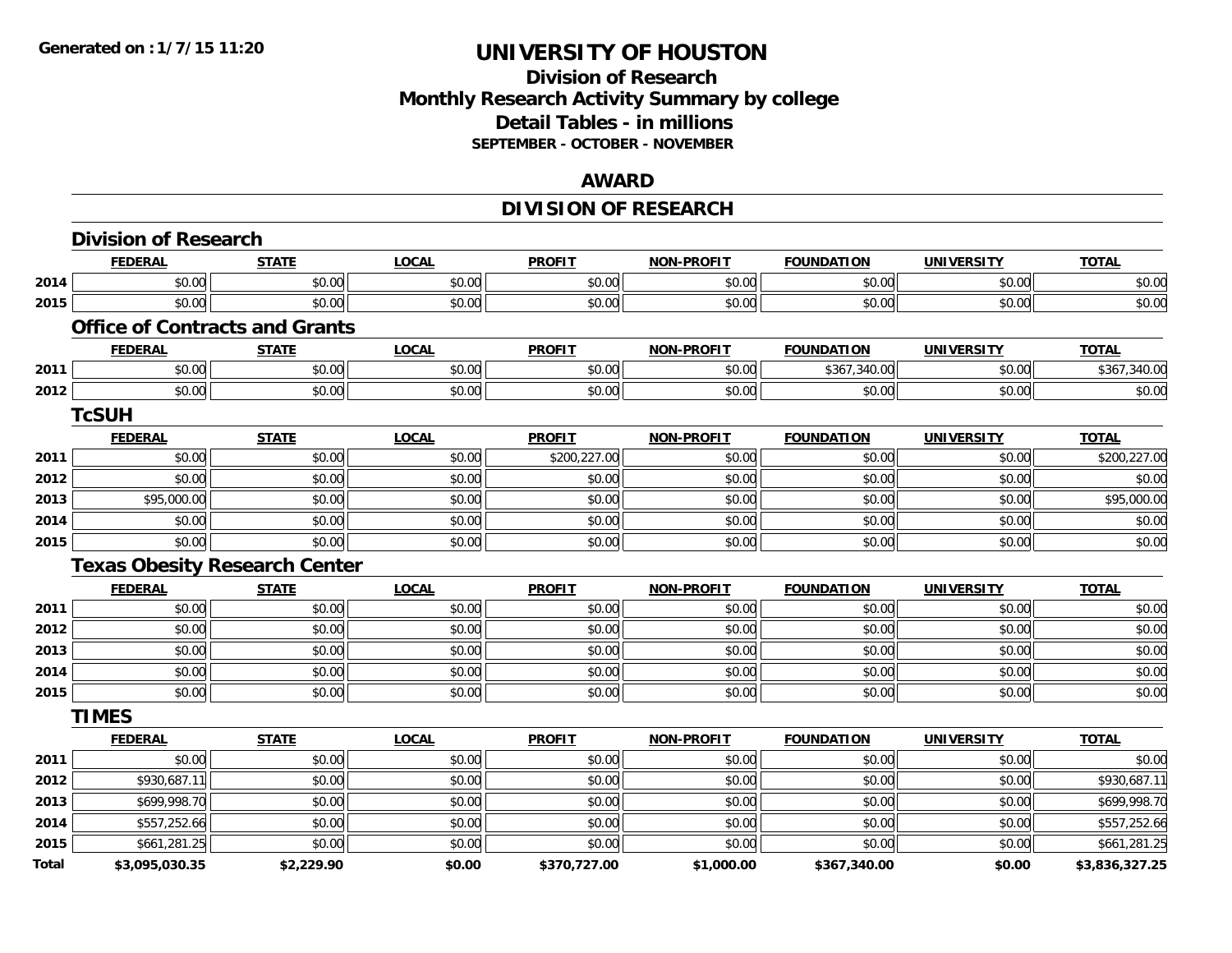#### **Division of Research Monthly Research Activity Summary by college Detail Tables - in millions SEPTEMBER - OCTOBER - NOVEMBER**

#### **AWARD**

#### **GRADUATE COLLEGE OF SOCIAL WORK**

|       |                   | Center for Drug and Social Policy Research        |                                                             |               |                   |                   |                   |                |
|-------|-------------------|---------------------------------------------------|-------------------------------------------------------------|---------------|-------------------|-------------------|-------------------|----------------|
|       | <b>FEDERAL</b>    | <b>STATE</b>                                      | <b>LOCAL</b>                                                | <b>PROFIT</b> | <b>NON-PROFIT</b> | <b>FOUNDATION</b> | <b>UNIVERSITY</b> | <b>TOTAL</b>   |
| 2011  | \$0.00            | \$0.00                                            | \$0.00                                                      | \$0.00        | \$0.00            | \$0.00            | \$0.00            | \$0.00         |
| 2013  | \$0.00            | \$0.00                                            | \$0.00                                                      | \$0.00        | \$0.00            | \$0.00            | \$0.00            | \$0.00         |
|       |                   |                                                   | <b>Center for Health Equities &amp; Evaluation Research</b> |               |                   |                   |                   |                |
|       | <b>FEDERAL</b>    | <b>STATE</b>                                      | <b>LOCAL</b>                                                | <b>PROFIT</b> | <b>NON-PROFIT</b> | <b>FOUNDATION</b> | <b>UNIVERSITY</b> | <b>TOTAL</b>   |
| 2012  | \$151,349.55      | \$0.00                                            | \$0.00                                                      | \$0.00        | \$0.00            | \$0.00            | \$0.00            | \$151,349.55   |
| 2013  | \$249,359.00      | \$0.00                                            | \$0.00                                                      | \$0.00        | \$0.00            | \$0.00            | \$0.00            | \$249,359.00   |
| 2014  | \$206,260.00      | \$0.00                                            | \$0.00                                                      | \$0.00        | \$0.00            | \$0.00            | \$0.00            | \$206,260.00   |
| 2015  | \$149,652.00      | \$0.00                                            | \$0.00                                                      | \$0.00        | \$0.00            | \$0.00            | \$0.00            | \$149,652.00   |
|       |                   | <b>Child &amp; Family for Innovative Research</b> |                                                             |               |                   |                   |                   |                |
|       | <b>FEDERAL</b>    | <b>STATE</b>                                      | <b>LOCAL</b>                                                | <b>PROFIT</b> | <b>NON-PROFIT</b> | <b>FOUNDATION</b> | <b>UNIVERSITY</b> | <b>TOTAL</b>   |
| 2011  | \$195,036.00      | \$0.00                                            | \$0.00                                                      | \$0.00        | \$0.00            | \$1,146.30        | \$0.00            | \$196,182.30   |
| 2012  | \$72,240.79       | \$0.00                                            | \$0.00                                                      | \$176,507.00  | \$0.00            | \$0.00            | \$0.00            | \$248,747.79   |
| 2013  | \$495,166.99      | \$110,342.00                                      | \$0.00                                                      | \$0.00        | \$0.00            | \$0.00            | \$0.00            | \$605,508.99   |
| 2014  | \$9,999.99        | \$0.00                                            | \$0.00                                                      | \$0.00        | \$80,000.00       | \$0.00            | \$0.00            | \$89,999.99    |
| 2015  | \$474,852.65      | \$0.00                                            | \$0.00                                                      | \$0.00        | \$0.00            | \$0.00            | \$0.00            | \$474,852.65   |
|       |                   | <b>Community Projects - Social Work</b>           |                                                             |               |                   |                   |                   |                |
|       | <b>FEDERAL</b>    | <b>STATE</b>                                      | <b>LOCAL</b>                                                | <b>PROFIT</b> | <b>NON-PROFIT</b> | <b>FOUNDATION</b> | <b>UNIVERSITY</b> | <b>TOTAL</b>   |
| 2012  | \$2,942.90        | \$0.00                                            | \$0.00                                                      | \$0.00        | \$0.00            | \$0.00            | \$0.00            | \$2,942.90     |
|       | Dean, Social Work |                                                   |                                                             |               |                   |                   |                   |                |
|       | <b>FEDERAL</b>    | <b>STATE</b>                                      | <b>LOCAL</b>                                                | <b>PROFIT</b> | <b>NON-PROFIT</b> | <b>FOUNDATION</b> | <b>UNIVERSITY</b> | <b>TOTAL</b>   |
| 2011  | \$0.00            | \$0.00                                            | \$0.00                                                      | \$0.00        | \$0.00            | \$0.00            | \$0.00            | \$0.00         |
| 2012  | \$16,568.50       | \$0.00                                            | \$0.00                                                      | \$0.00        | \$0.00            | \$0.00            | \$0.00            | \$16,568.50    |
| 2013  | \$0.00            | \$0.00                                            | \$0.00                                                      | \$0.00        | \$0.00            | \$0.00            | \$0.00            | \$0.00         |
| 2014  | \$0.00            | \$0.00                                            | \$0.00                                                      | \$0.00        | \$0.00            | \$0.00            | \$0.00            | \$0.00         |
| 2015  | \$0.00            | \$0.00                                            | \$0.00                                                      | \$0.00        | \$0.00            | \$0.00            | \$0.00            | \$0.00         |
| Total | \$2,023,428.37    | \$110,342.00                                      | \$0.00                                                      | \$176,507.00  | \$80,000.00       | \$1,146.30        | \$0.00            | \$2,391,423.67 |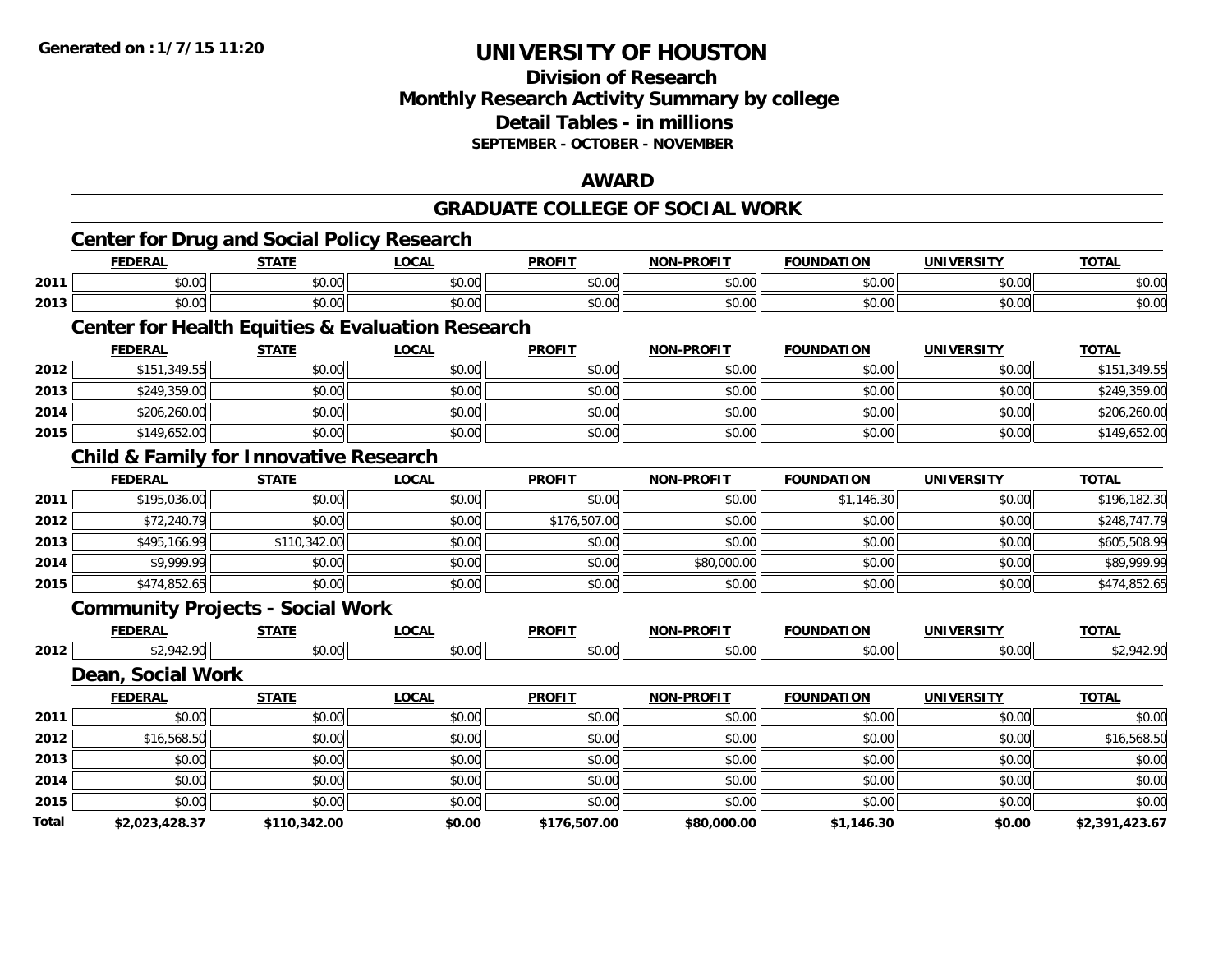### **Division of Research Monthly Research Activity Summary by college Detail Tables - in millions SEPTEMBER - OCTOBER - NOVEMBER**

#### **AWARD**

#### **HILTON COLLEGE OF HOTEL AND RESTAURANT MANAGEMENT**

#### **Hotel and Restaurant Management**

|              | <b>FEDERAL</b> | <b>STATE</b> | <u>LOCAL</u> | <b>PROFIT</b> | <b>NON-PROFIT</b> | <b>FOUNDATION</b> | <b>UNIVERSITY</b> | <b>TOTAL</b> |
|--------------|----------------|--------------|--------------|---------------|-------------------|-------------------|-------------------|--------------|
| 2011         | \$173,995.00   | \$0.00       | \$0.00       | \$0.00        | \$0.00            | \$0.00            | \$0.00            | \$173,995.00 |
| 2012         | \$0.00         | \$0.00       | \$0.00       | \$0.00        | \$10,887.00       | \$0.00            | \$0.00            | \$10,887.00  |
| 2014         | \$0.00         | \$0.00       | \$0.00       | \$0.00        | \$0.00            | \$58,902.00       | \$0.00            | \$58,902.00  |
| <b>Total</b> | \$173,995.00   | \$0.00       | \$0.00       | \$0.00        | \$10,887.00       | \$58,902.00       | \$0.00            | \$243,784.00 |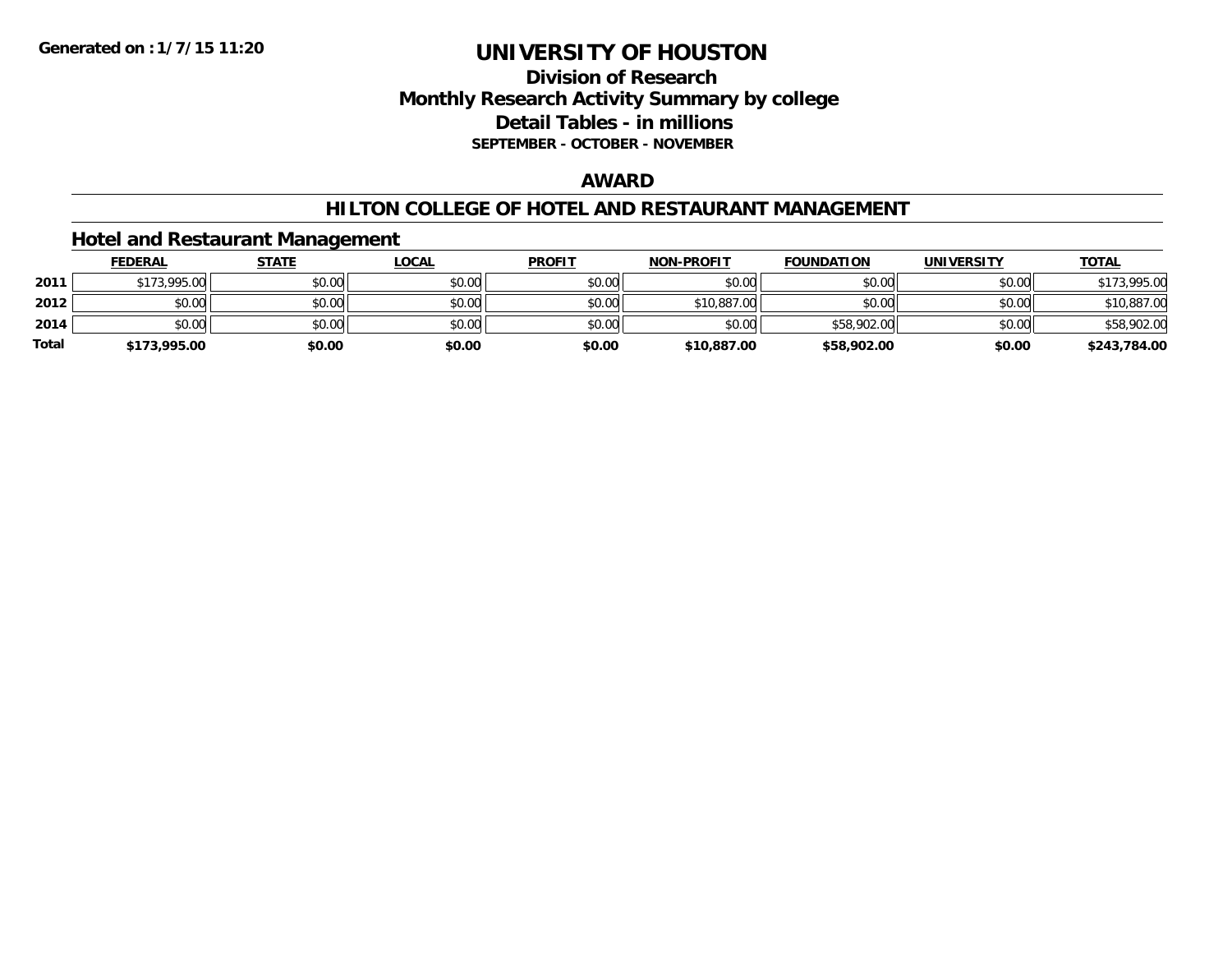### **Division of Research Monthly Research Activity Summary by college Detail Tables - in millions SEPTEMBER - OCTOBER - NOVEMBER**

#### **AWARD**

#### **HONORS COLLEGE**

# **Dean, Honors College**

|              | <b>FEDERAL</b>           | <b>STATE</b> | <b>OCAL</b>        | <b>PROFIT</b> | <b>JN-PROFIT</b><br>NON | <b>FOUNDATION</b> | UNIVERSITY | <b>TOTAL</b>    |
|--------------|--------------------------|--------------|--------------------|---------------|-------------------------|-------------------|------------|-----------------|
| 2012         | $\overline{\phantom{a}}$ | \$0.00       | $\sim$ 00<br>vv.vv | \$0.00        | nn no<br>DU.UU          | \$0.00            | \$0.00     | <b>¢24 OF1</b>  |
| <b>Total</b> | \$34.951.70              | \$0.00       | \$0.00             | \$0.00        | \$0.00                  | \$0.00            | \$0.00     | .951.70<br>\$34 |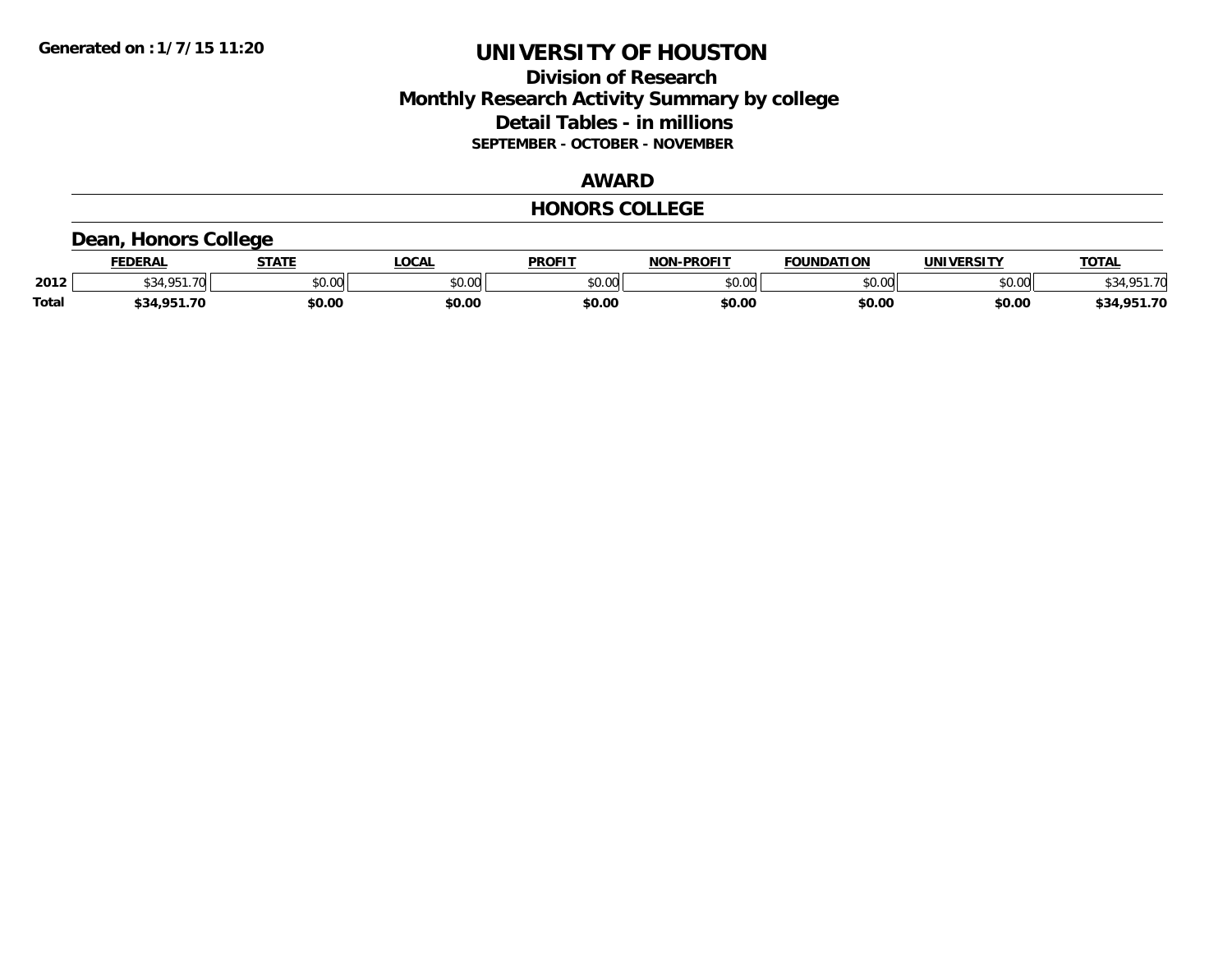### **Division of Research Monthly Research Activity Summary by college Detail Tables - in millions SEPTEMBER - OCTOBER - NOVEMBER**

#### **AWARD**

#### **LIBRARY**

#### **Administration, Library**

|              | <b>FEDERAL</b>  | <b>СТАТЕ</b> | LOCAL  | <b>PROFIT</b> | <b>NON-PROFIT</b> | <b>FOUNDATION</b> | UNIVERSITY | <b>TOTAL</b>     |
|--------------|-----------------|--------------|--------|---------------|-------------------|-------------------|------------|------------------|
| 2011         | $\sim$<br>טט.טע | \$0.00       | \$0.00 | \$0.00        | 0000<br>PU.UU     | \$0.00            | \$0.00     | \$19,863.00      |
| <b>Total</b> | \$19,863.00     | \$0.00       | \$0.00 | \$0.00        | \$0.OC            | \$0.00            | \$0.00     | .863.00<br>0 1 C |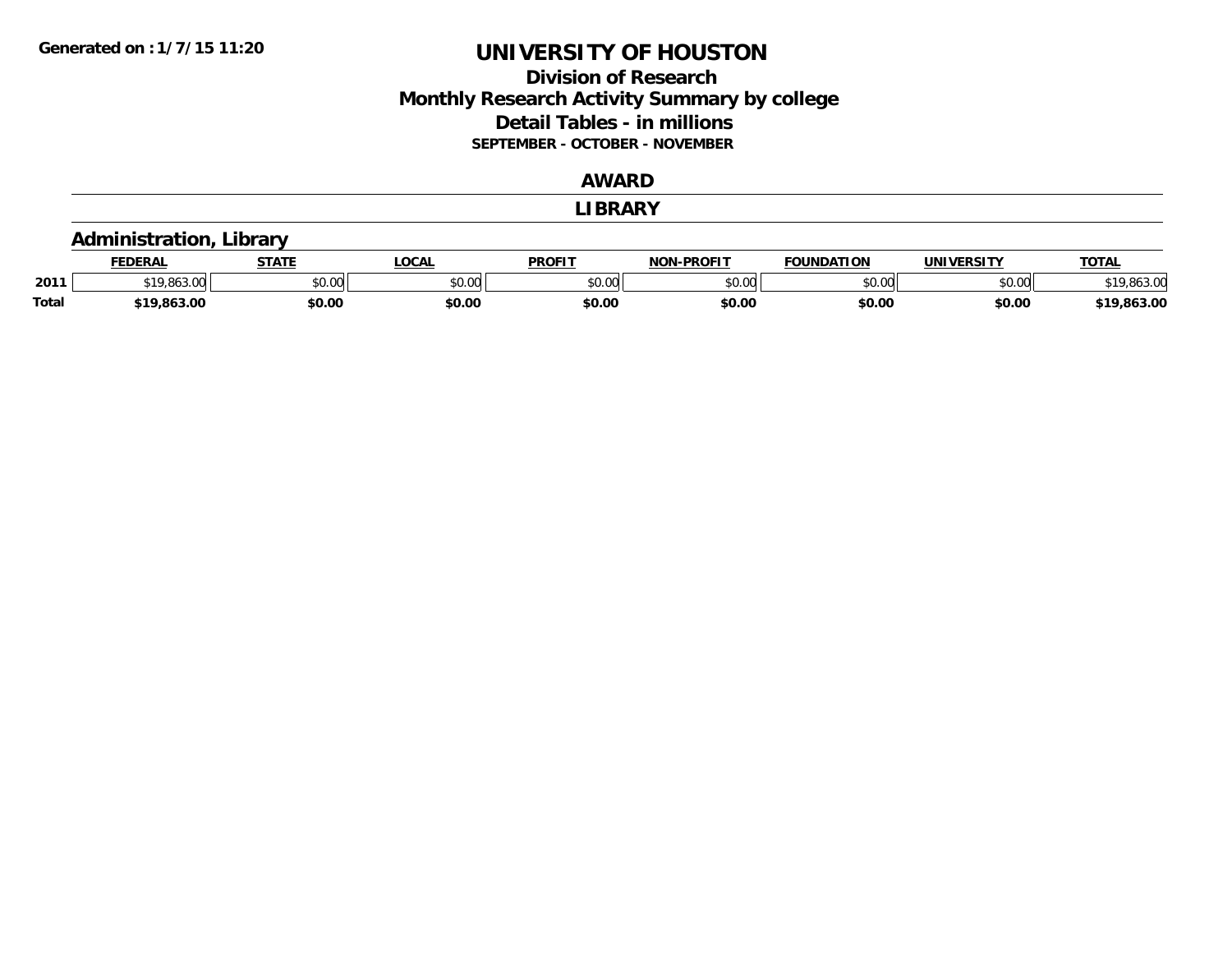### **Division of Research Monthly Research Activity Summary by college Detail Tables - in millions SEPTEMBER - OCTOBER - NOVEMBER**

#### **AWARD**

#### **OTHER OUTSIDE ORGANIZATIONS USED FOR CPHS LOGINS**

|       | <b>iealth</b><br>Center |        |              |               |                   |                   |                   |              |  |  |  |
|-------|-------------------------|--------|--------------|---------------|-------------------|-------------------|-------------------|--------------|--|--|--|
|       | FEDERAL                 | STATE  | <b>LOCAL</b> | <b>PROFIT</b> | <b>NON-PROFIT</b> | <b>FOUNDATION</b> | <b>UNIVERSITY</b> | <b>TOTAL</b> |  |  |  |
| 2014  | \$0.00                  | \$0.00 | \$0.00       | \$0.00        | \$0.00            | \$0.00            | \$0.00            | \$0.00       |  |  |  |
| Total | \$0.00                  | \$0.00 | \$0.00       | \$0.00        | \$0.00            | \$0.00            | \$0.00            | \$0.00       |  |  |  |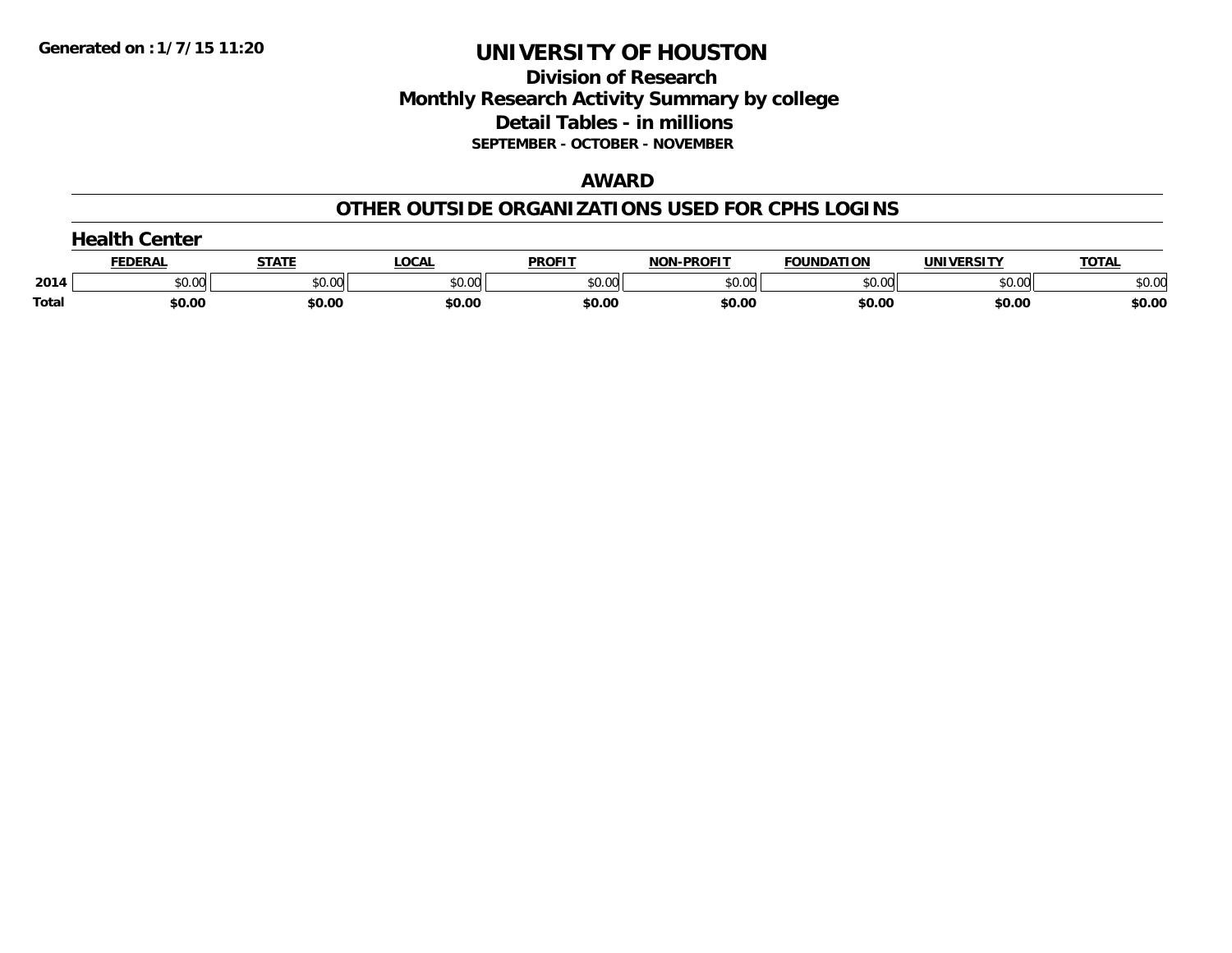### **Division of Research Monthly Research Activity Summary by college Detail Tables - in millions SEPTEMBER - OCTOBER - NOVEMBER**

#### **AWARD**

#### **PRESIDENT**

#### **Office of the President**

|       | <b>FEDERAL</b> | STATE  | LOCAL  | <b>PROFIT</b> | <b>NON-PROFIT</b> | <b>FOUNDATION</b> | <b>UNIVERSITY</b> | <b>TOTAL</b> |
|-------|----------------|--------|--------|---------------|-------------------|-------------------|-------------------|--------------|
| 2014  | \$0.00         | \$0.00 | \$0.00 | \$0.00        | \$0.00            | \$0.00            | \$0.00            | \$0.00       |
| 2015  | \$0.00         | \$0.00 | \$0.00 | \$0.00        | \$0.00            | \$0.00            | \$0.00            | \$0.00       |
| Total | \$0.00         | \$0.00 | \$0.00 | \$0.00        | \$0.00            | \$0.00            | \$0.00            | \$0.00       |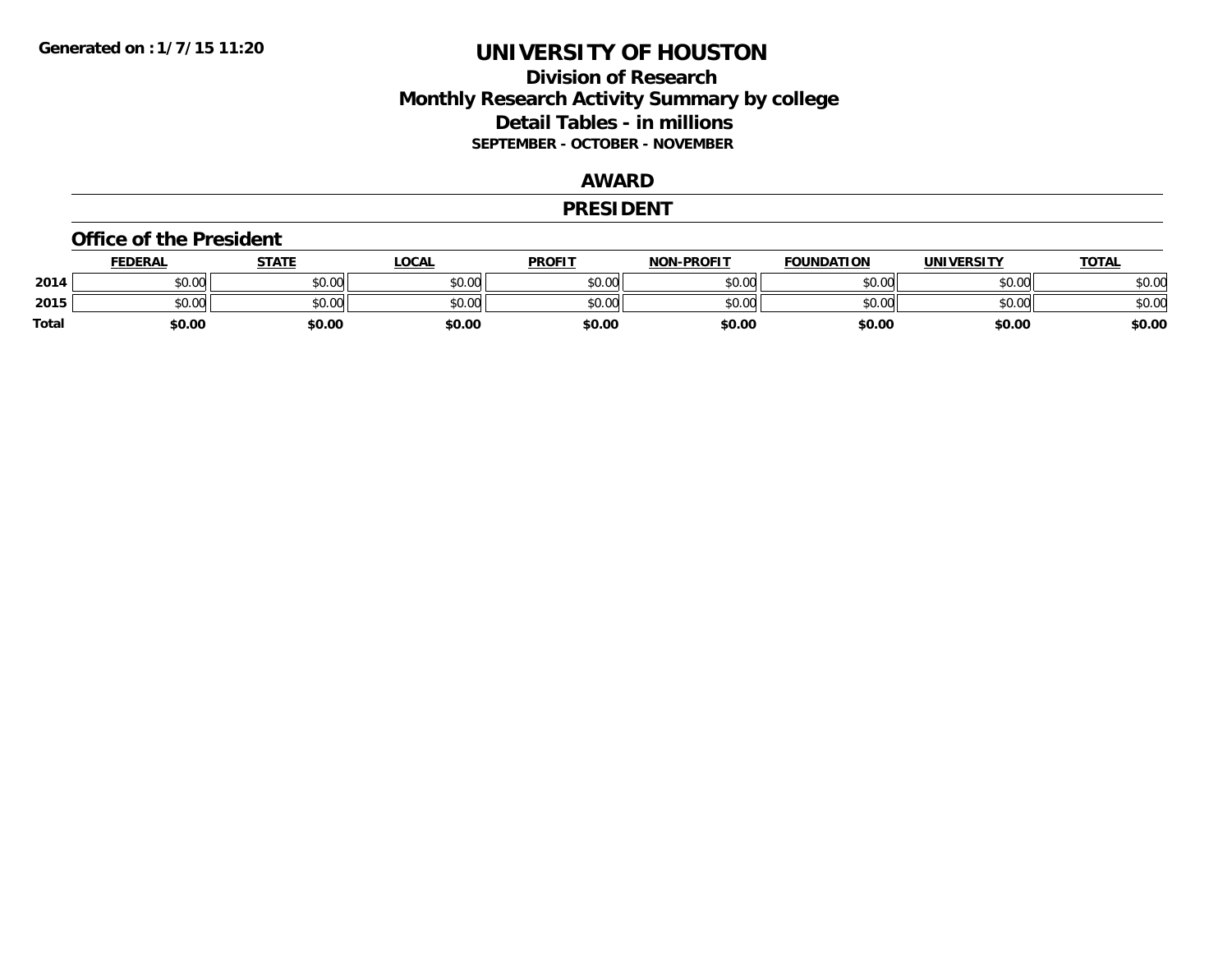#### **Division of Research Monthly Research Activity Summary by college Detail Tables - in millions SEPTEMBER - OCTOBER - NOVEMBER**

#### **AWARD**

#### **SENIOR V.P. FOR ACADEMIC AFFAIRS AND PROVOST**

|      | <b>Learning Support Services</b> |                                             |              |               |                   |                   |                   |              |
|------|----------------------------------|---------------------------------------------|--------------|---------------|-------------------|-------------------|-------------------|--------------|
|      | <b>FEDERAL</b>                   | <b>STATE</b>                                | <b>LOCAL</b> | <b>PROFIT</b> | <b>NON-PROFIT</b> | <b>FOUNDATION</b> | <b>UNIVERSITY</b> | <b>TOTAL</b> |
| 2012 | \$0.00                           | \$0.00                                      | \$0.00       | \$0.00        | \$0.00            | \$0.00            | \$0.00            | \$0.00       |
|      | <b>Undergraduate Scholars</b>    |                                             |              |               |                   |                   |                   |              |
|      | <b>FEDERAL</b>                   | <b>STATE</b>                                | <b>LOCAL</b> | <b>PROFIT</b> | <b>NON-PROFIT</b> | <b>FOUNDATION</b> | <b>UNIVERSITY</b> | <b>TOTAL</b> |
| 2011 | \$0.00                           | \$29,456.00                                 | \$0.00       | \$0.00        | \$0.00            | \$0.00            | \$0.00            | \$29,456.00  |
| 2012 | \$0.00                           | \$19,051.00                                 | \$0.00       | \$0.00        | \$0.00            | \$0.00            | \$0.00            | \$19,051.00  |
| 2013 | \$0.00                           | \$19,050.00                                 | \$0.00       | \$0.00        | \$0.00            | \$0.00            | \$0.00            | \$19,050.00  |
| 2014 | \$0.00                           | \$20,330.00                                 | \$0.00       | \$0.00        | \$0.00            | \$0.00            | \$0.00            | \$20,330.00  |
|      |                                  | <b>Undergraduate Student Success</b>        |              |               |                   |                   |                   |              |
|      | <b>FEDERAL</b>                   | <b>STATE</b>                                | <b>LOCAL</b> | <b>PROFIT</b> | <b>NON-PROFIT</b> | <b>FOUNDATION</b> | <b>UNIVERSITY</b> | <b>TOTAL</b> |
| 2013 | \$0.00                           | \$130,000.00                                | \$0.00       | \$0.00        | \$0.00            | \$0.00            | \$0.00            | \$130,000.00 |
|      |                                  | <b>Undergraduate Student Success Center</b> |              |               |                   |                   |                   |              |
|      | <b>FEDERAL</b>                   | <b>STATE</b>                                | <b>LOCAL</b> | <b>PROFIT</b> | <b>NON-PROFIT</b> | <b>FOUNDATION</b> | <b>UNIVERSITY</b> | <b>TOTAL</b> |
| 2011 | \$311,018.00                     | \$0.00                                      | \$0.00       | \$0.00        | \$67,500.00       | \$0.00            | \$0.00            | \$378,518.00 |
|      |                                  |                                             |              |               |                   |                   |                   |              |
| 2012 | \$301,376.00                     | \$130,000.00                                | \$0.00       | \$0.00        | \$77,158.00       | \$0.00            | \$0.00            | \$508,534.00 |
| 2013 | \$378,534.00                     | \$134,767.00                                | \$0.00       | \$0.00        | \$0.00            | \$0.00            | \$0.00            | \$513,301.00 |
| 2014 | \$364,114.00                     | \$134,767.00                                | \$0.00       | \$0.00        | \$0.00            | \$0.00            | \$0.00            | \$498,881.00 |
| 2015 | \$301,376.00                     | \$137,767.00                                | \$0.00       | \$0.00        | \$0.00            | \$0.00            | \$0.00            | \$439,143.00 |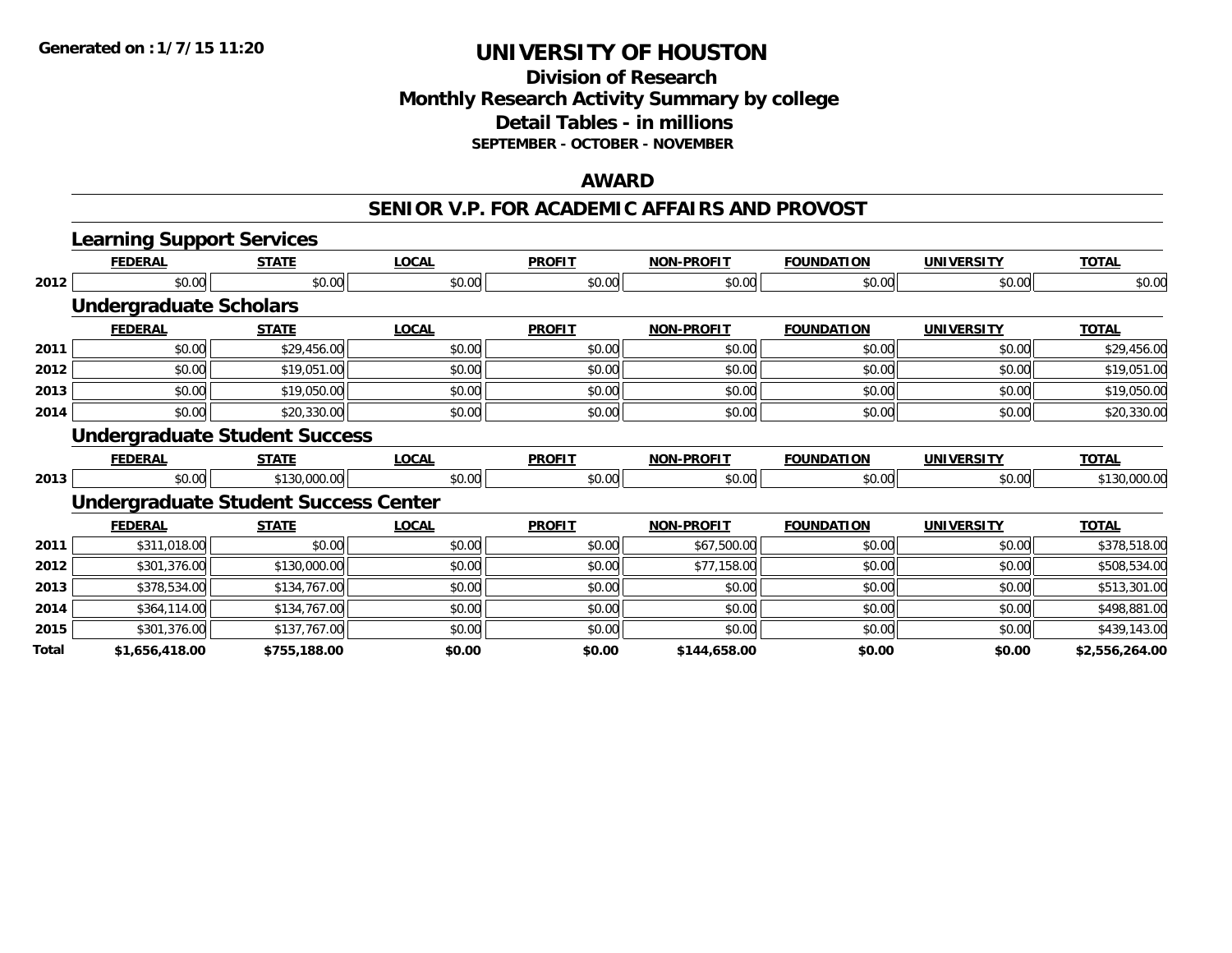### **Division of Research Monthly Research Activity Summary by college Detail Tables - in millions SEPTEMBER - OCTOBER - NOVEMBER**

#### **AWARD**

#### **UH LAW CENTER**

|       | Dean, Law      |              |              |               |                   |                   |                   |              |
|-------|----------------|--------------|--------------|---------------|-------------------|-------------------|-------------------|--------------|
|       | <b>FEDERAL</b> | <b>STATE</b> | <b>LOCAL</b> | <b>PROFIT</b> | <b>NON-PROFIT</b> | <b>FOUNDATION</b> | <b>UNIVERSITY</b> | <b>TOTAL</b> |
| 2013  | \$0.00         | \$0.00       | \$0.00       | \$0.00        | \$0.00            | \$0.00            | \$0.00            | \$0.00       |
|       | Law-UH         |              |              |               |                   |                   |                   |              |
|       | <b>FEDERAL</b> | <b>STATE</b> | <b>LOCAL</b> | <b>PROFIT</b> | <b>NON-PROFIT</b> | <b>FOUNDATION</b> | <b>UNIVERSITY</b> | <b>TOTAL</b> |
| 2011  | \$14,137.00    | \$0.00       | \$0.00       | \$0.00        | \$0.00            | \$0.00            | \$0.00            | \$14,137.00  |
| 2012  | \$2,942.90     | \$160,000.00 | \$0.00       | \$0.00        | \$0.00            | \$0.00            | \$0.00            | \$162,942.90 |
| 2013  | \$110,000.00   | \$114,000.00 | \$0.00       | \$0.00        | \$0.00            | \$0.00            | \$0.00            | \$224,000.00 |
| 2014  | \$0.00         | \$114,000.00 | \$0.00       | \$0.00        | \$0.00            | \$0.00            | \$0.00            | \$114,000.00 |
| Total | \$127,079.90   | \$388,000.00 | \$0.00       | \$0.00        | \$0.00            | \$0.00            | \$0.00            | \$515,079.90 |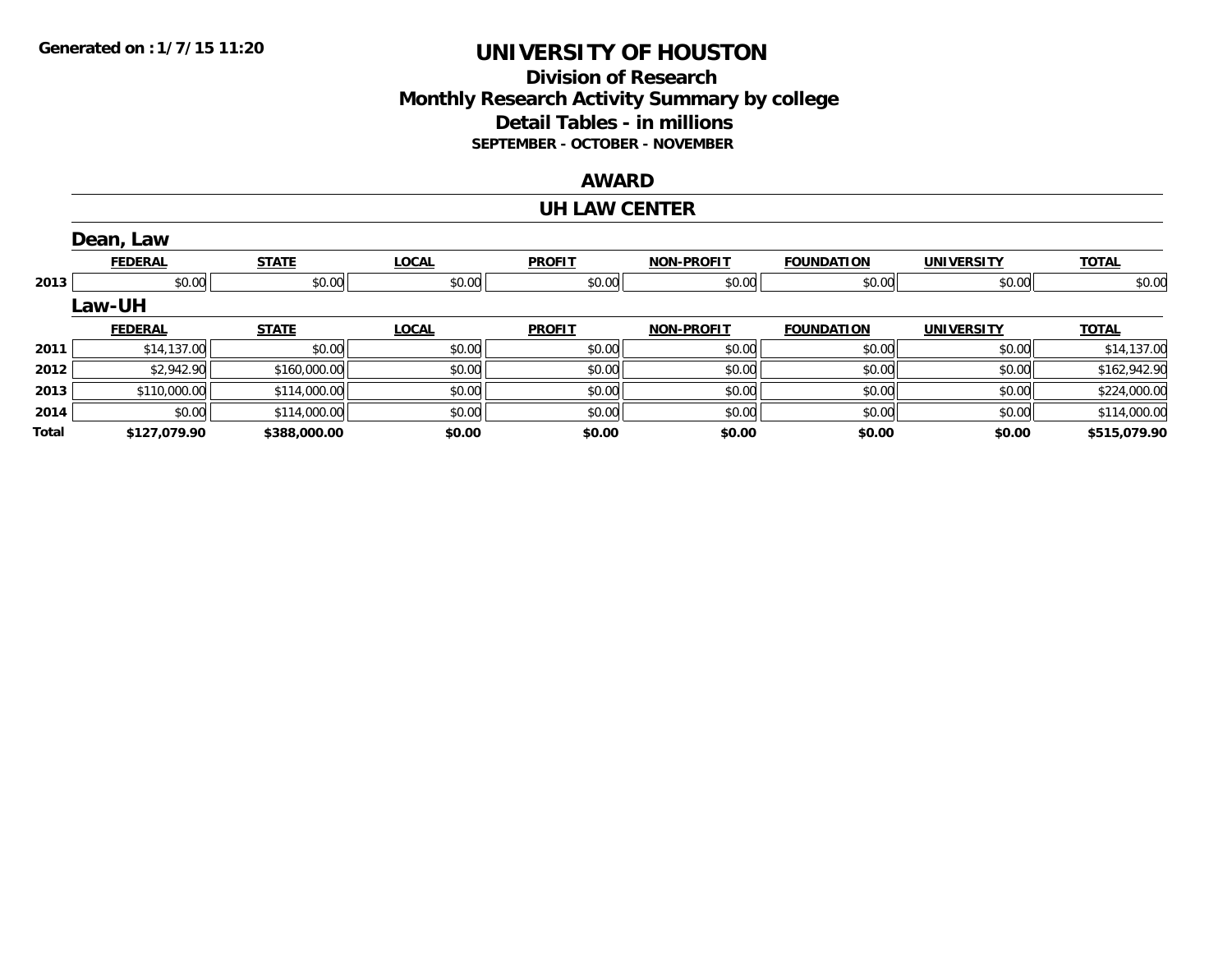### **Division of Research Monthly Research Activity Summary by college Detail Tables - in millions SEPTEMBER - OCTOBER - NOVEMBER**

#### **AWARD**

#### **UKNOWN COLLEGE**

#### **Unknown Department**

|              | <b>JERAI</b> | <b>STATE</b> | <b>LOCAL</b>      | <b>PROFIT</b>       | <b>DDACIT</b><br><b>BIAB</b> | ΙΑΤΙΩΝ | JNI)<br><b>IEDCITY</b> | TOTA.  |
|--------------|--------------|--------------|-------------------|---------------------|------------------------------|--------|------------------------|--------|
| 2013         | \$0.00       | JU.          | $\sim$ 00<br>ט.טע | 0000<br>JU.UU       | ስ ለሰ<br>ט.טע                 | 0000   | \$0.00                 | \$0.00 |
| <b>Total</b> | 60.00        | \$0.00       | \$0.00            | <b>¢∩ ∩</b><br>DU.U | \$0.00                       | \$0.00 | \$0.00                 | \$0.00 |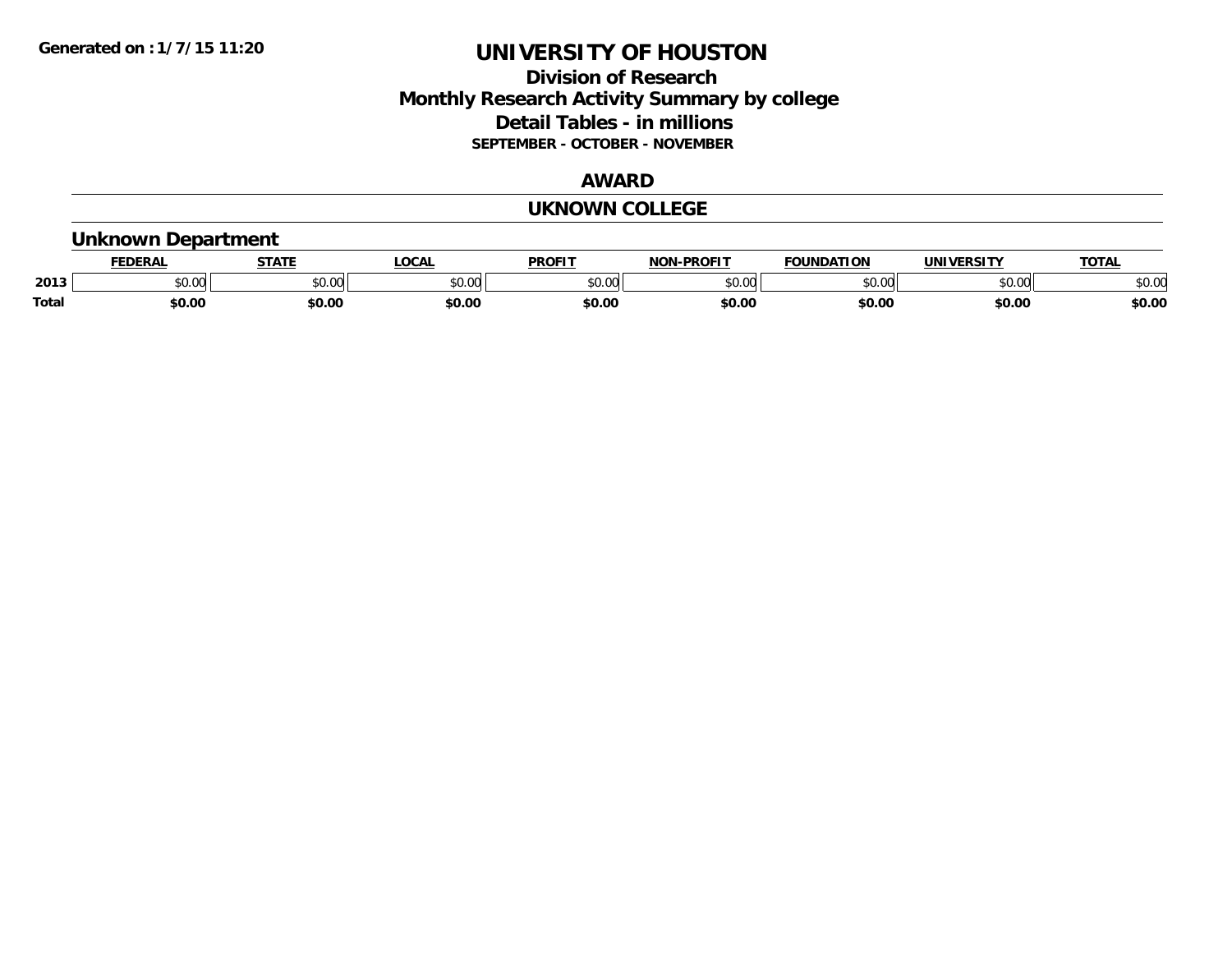#### **Division of Research Monthly Research Activity Summary by college Detail Tables - in millions SEPTEMBER - OCTOBER - NOVEMBER**

#### **AWARD**

## **VICE PRESIDENT FOR ADMINISTRATION**

|       | <b>KUHF - Radio</b>         |              |              |               |                   |                   |                   |              |
|-------|-----------------------------|--------------|--------------|---------------|-------------------|-------------------|-------------------|--------------|
|       | <b>FEDERAL</b>              | <b>STATE</b> | <b>LOCAL</b> | <b>PROFIT</b> | <b>NON-PROFIT</b> | <b>FOUNDATION</b> | <b>UNIVERSITY</b> | <b>TOTAL</b> |
| 2011  | \$38,616.00                 | \$0.00       | \$0.00       | \$0.00        | \$0.00            | \$0.00            | \$0.00            | \$38,616.00  |
|       | <b>KUHT-TV</b>              |              |              |               |                   |                   |                   |              |
|       | <b>FEDERAL</b>              | <b>STATE</b> | <b>LOCAL</b> | <b>PROFIT</b> | <b>NON-PROFIT</b> | <b>FOUNDATION</b> | <b>UNIVERSITY</b> | <b>TOTAL</b> |
| 2012  | \$0.00                      | \$0.00       | \$0.00       | \$0.00        | \$14,132.00       | \$0.00            | \$0.00            | \$14,132.00  |
|       | <b>Physical Plant</b>       |              |              |               |                   |                   |                   |              |
|       | <b>FEDERAL</b>              | <b>STATE</b> | <b>LOCAL</b> | <b>PROFIT</b> | <b>NON-PROFIT</b> | <b>FOUNDATION</b> | <b>UNIVERSITY</b> | <b>TOTAL</b> |
| 2011  | \$0.00                      | \$0.00       | \$0.00       | \$0.00        | \$0.00            | \$0.00            | \$0.00            | \$0.00       |
| 2012  | \$0.00                      | \$0.00       | \$0.00       | \$0.00        | \$612,746.00      | \$0.00            | \$0.00            | \$612,746.00 |
|       | <b>UH Police Department</b> |              |              |               |                   |                   |                   |              |
|       | <b>FEDERAL</b>              | <b>STATE</b> | <b>LOCAL</b> | <b>PROFIT</b> | <b>NON-PROFIT</b> | <b>FOUNDATION</b> | <b>UNIVERSITY</b> | <b>TOTAL</b> |
| 2014  | \$3,000.00                  | \$0.00       | \$0.00       | \$0.00        | \$0.00            | \$0.00            | \$0.00            | \$3,000.00   |
| Total | \$41,616.00                 | \$0.00       | \$0.00       | \$0.00        | \$626,878.00      | \$0.00            | \$0.00            | \$668,494.00 |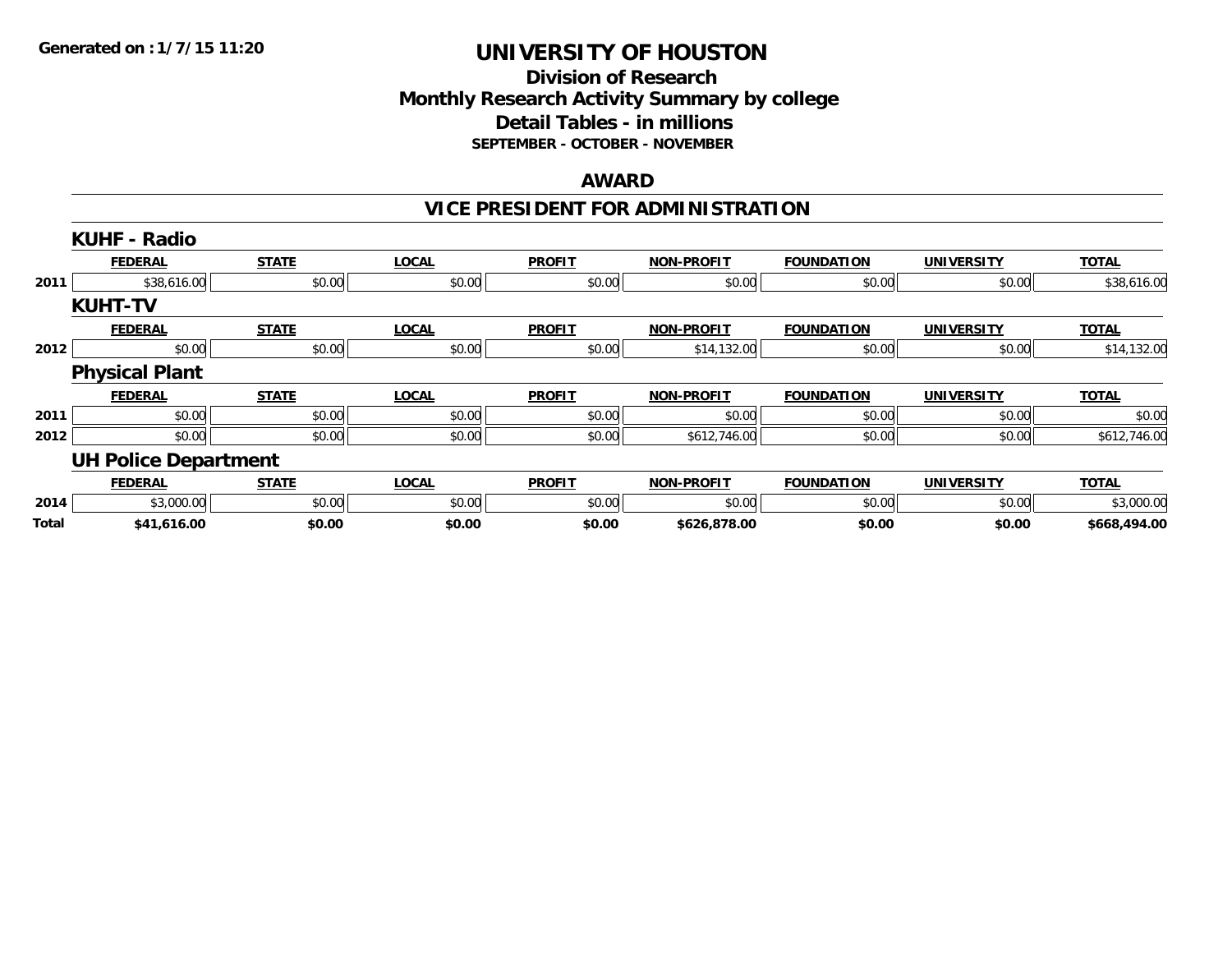### **Division of Research Monthly Research Activity Summary by college Detail Tables - in millions SEPTEMBER - OCTOBER - NOVEMBER**

#### **AWARD**

#### **VICE PRESIDENT FOR STUDENT AFFAIRS**

#### **Vice President, Student Affairs**

|              | <b>FEDERAL</b> | STATE  | LOCAL  | <b>PROFIT</b> | <b>NON-PROFIT</b> | <b>FOUNDATION</b> | <b>UNIVERSITY</b> | <u>TOTAL</u> |
|--------------|----------------|--------|--------|---------------|-------------------|-------------------|-------------------|--------------|
| 2011         | \$236,300.00   | \$0.00 | \$0.00 | \$0.00        | \$0.00            | \$0.00            | \$0.00            | 300.00,      |
| 2014         | \$0.00         | \$0.00 | \$0.00 | \$0.00        | \$0.00            | \$10,000.00       | \$0.00            | \$10,000.00  |
| <b>Total</b> | \$236,300.00   | \$0.00 | \$0.00 | \$0.00        | \$0.00            | \$10,000.00       | \$0.00            | \$246,300.00 |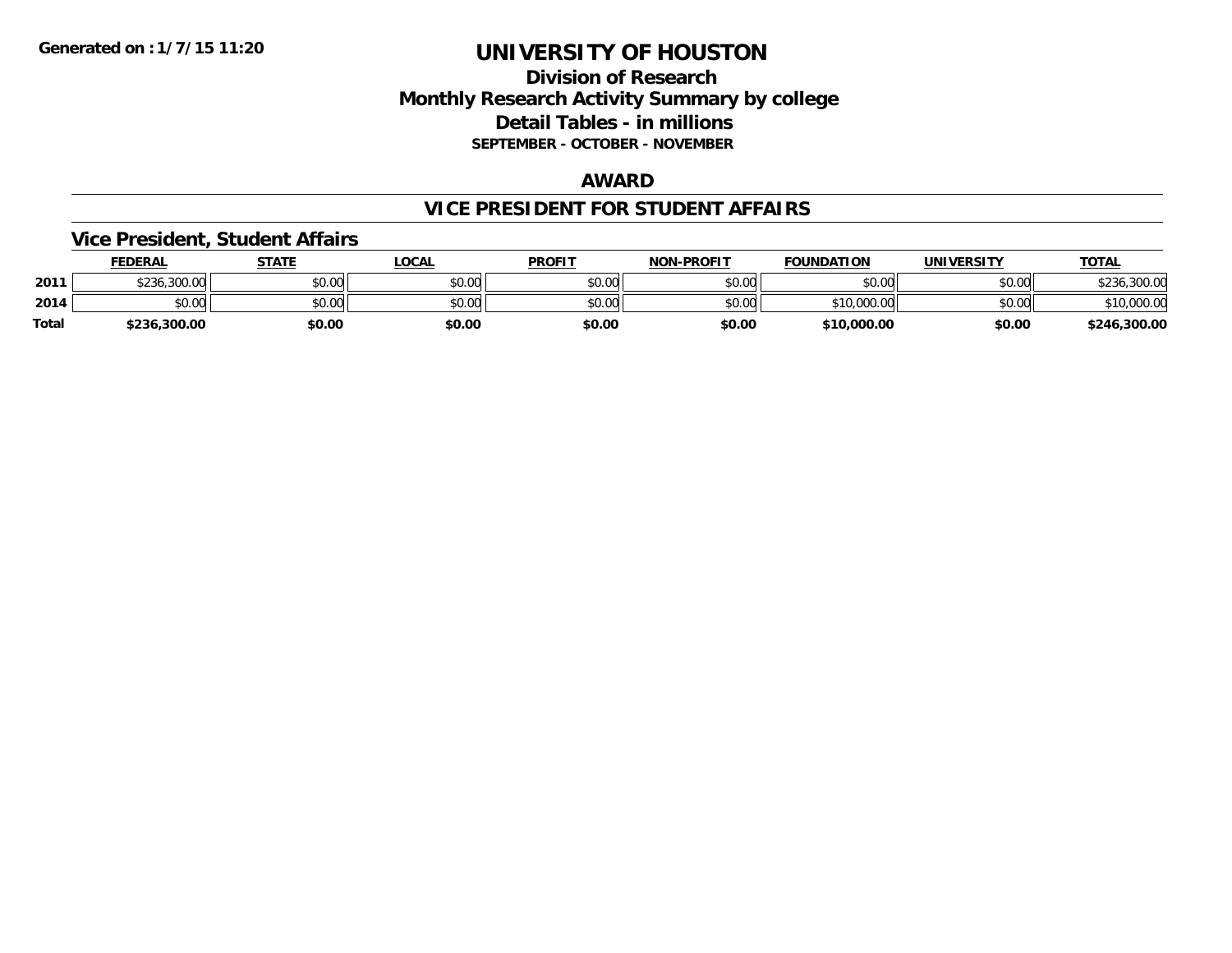### **Division of ResearchMonthly Research Activity Summary by college Detail Tables - in millions SEPTEMBER - OCTOBER - NOVEMBER**

### **TOTAL EXPENDITURE**

#### **C.T. BAUER COLLEGE OF BUSINESS**

|      | <b>Accountancy &amp; Taxation</b>        |              |              |               |                   |                   |                   |                |
|------|------------------------------------------|--------------|--------------|---------------|-------------------|-------------------|-------------------|----------------|
|      | <b>FEDERAL</b>                           | <b>STATE</b> | <b>LOCAL</b> | <b>PROFIT</b> | <b>NON-PROFIT</b> | <b>FOUNDATION</b> | <b>UNIVERSITY</b> | <b>TOTAL</b>   |
| 2015 | \$0.00                                   | \$0.00       | \$0.00       | \$0.00        | \$0.00            | (\$1,049.59)      | \$0.00            | (\$1,049.59)   |
|      | Dean, Business Administration            |              |              |               |                   |                   |                   |                |
|      | <b>FEDERAL</b>                           | <b>STATE</b> | <b>LOCAL</b> | <b>PROFIT</b> | <b>NON-PROFIT</b> | <b>FOUNDATION</b> | <b>UNIVERSITY</b> | <b>TOTAL</b>   |
| 2014 | \$0.00                                   | \$0.00       | \$0.00       | \$0.00        | \$0.00            | \$0.00            | \$0.00            | \$0.00         |
| 2015 | \$0.00                                   | \$20,047.16  | \$0.00       | \$0.00        | \$0.00            | \$0.00            | \$0.00            | \$20,047.16    |
|      | <b>Finance</b>                           |              |              |               |                   |                   |                   |                |
|      | <b>FEDERAL</b>                           | <b>STATE</b> | <b>LOCAL</b> | <b>PROFIT</b> | <b>NON-PROFIT</b> | <b>FOUNDATION</b> | <b>UNIVERSITY</b> | <b>TOTAL</b>   |
| 2011 | \$39,904.64                              | \$0.00       | \$0.00       | \$0.00        | \$0.00            | \$0.00            | \$0.00            | \$39,904.64    |
| 2013 | \$0.00                                   | \$0.00       | \$0.00       | \$0.00        | \$0.00            | \$0.00            | \$0.00            | \$0.00         |
| 2014 | \$0.00                                   | \$0.00       | \$0.00       | \$0.00        | \$0.00            | \$0.00            | \$0.00            | \$0.00         |
| 2015 | \$0.00                                   | \$0.00       | \$0.00       | \$0.00        | \$0.00            | \$0.00            | \$0.00            | \$0.00         |
|      | Management                               |              |              |               |                   |                   |                   |                |
|      | <b>FEDERAL</b>                           | <b>STATE</b> | <b>LOCAL</b> | <b>PROFIT</b> | <b>NON-PROFIT</b> | <b>FOUNDATION</b> | <b>UNIVERSITY</b> | <b>TOTAL</b>   |
| 2011 | \$46,570.57                              | \$0.00       | \$0.00       | \$0.00        | \$0.00            | \$13,750.00       | \$0.00            | \$60,320.57    |
| 2012 | \$0.00                                   | \$0.00       | \$0.00       | \$0.00        | \$0.00            | \$13,750.00       | \$0.00            | \$13,750.00    |
| 2013 | \$6,200.00                               | \$0.00       | \$0.00       | \$0.00        | \$0.00            | \$0.00            | \$0.00            | \$6,200.00     |
| 2014 | \$6,510.00                               | \$0.00       | \$0.00       | \$0.00        | \$0.00            | \$0.00            | \$0.00            | \$6,510.00     |
| 2015 | \$18,600.00                              | \$0.00       | \$0.00       | \$0.00        | \$0.00            | \$0.00            | \$0.00            | \$18,600.00    |
|      | <b>Marketing</b>                         |              |              |               |                   |                   |                   |                |
|      | <b>FEDERAL</b>                           | <b>STATE</b> | <b>LOCAL</b> | <b>PROFIT</b> | <b>NON-PROFIT</b> | <b>FOUNDATION</b> | <b>UNIVERSITY</b> | <b>TOTAL</b>   |
| 2012 | \$0.00                                   | \$0.00       | \$0.00       | \$0.00        | \$0.00            | \$0.00            | \$0.00            | \$0.00         |
| 2013 | \$0.00                                   | \$0.00       | \$0.00       | \$0.00        | \$0.00            | \$0.00            | \$0.00            | \$0.00         |
| 2014 | \$0.00                                   | \$0.00       | \$0.00       | \$0.00        | \$0.00            | \$0.00            | \$0.00            | \$0.00         |
| 2015 | \$0.00                                   | \$0.00       | \$0.00       | \$0.00        | \$0.00            | \$0.00            | \$0.00            | \$0.00         |
|      | <b>Small Business Development Center</b> |              |              |               |                   |                   |                   |                |
|      | <b>FEDERAL</b>                           | <b>STATE</b> | <b>LOCAL</b> | <b>PROFIT</b> | <b>NON-PROFIT</b> | <b>FOUNDATION</b> | <b>UNIVERSITY</b> | <b>TOTAL</b>   |
| 2011 | \$856,896.63                             | \$23,906.37  | \$0.00       | \$0.00        | \$0.00            | \$0.00            | \$0.00            | \$880,803.00   |
| 2012 | \$1,124,201.93                           | \$0.00       | \$0.00       | \$0.00        | \$0.00            | \$0.00            | \$0.00            | \$1,124,201.93 |
| 2013 | \$1,708,291.25                           | \$0.00       | \$0.00       | \$0.00        | \$0.00            | (\$6,760.39)      | \$0.00            | \$1,701,530.86 |
| 2014 | \$1,058,091.49                           | \$0.00       | \$0.00       | \$0.00        | \$0.00            | \$22,429.85       | \$0.00            | \$1,080,521.34 |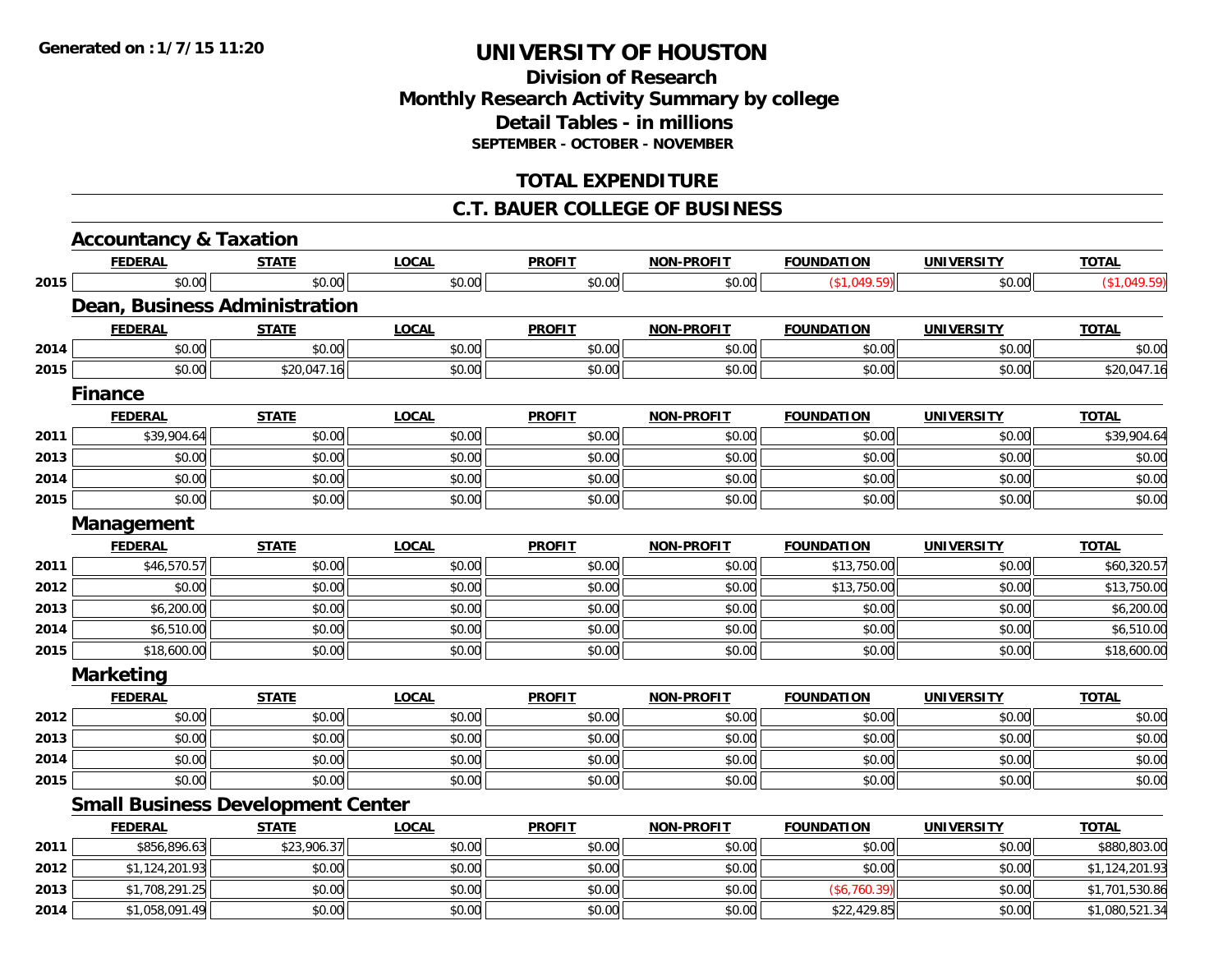### **Division of Research Monthly Research Activity Summary by college Detail Tables - in millions SEPTEMBER - OCTOBER - NOVEMBER**

### **TOTAL EXPENDITURE**

#### **C.T. BAUER COLLEGE OF BUSINESS**

#### **Small Business Development Center**

|              | <b>FEDERAL</b>                   | <b>STATE</b> | LOCAI         | <b>PROFIT</b> | -PROFIT<br>וחרא | <b>FOUNDATION</b> | <b>UNIVERSITY</b> | <b>TOTAL</b>                     |
|--------------|----------------------------------|--------------|---------------|---------------|-----------------|-------------------|-------------------|----------------------------------|
| 2015         | <b>¢970</b><br>070E<br>، ەر<br>. | \$0.00       | 0000<br>vv.vv | \$0.00        | \$0.00          |                   | \$0.00            | <b>050.21</b> د<br>D ( ) /       |
| <b>Total</b> | .5.237.06                        | 799.99       | \$0.00        | \$0.00        | \$0.00          | .108.63           | \$0.00            | <b>CE 021</b><br>,299.22<br>,,,, |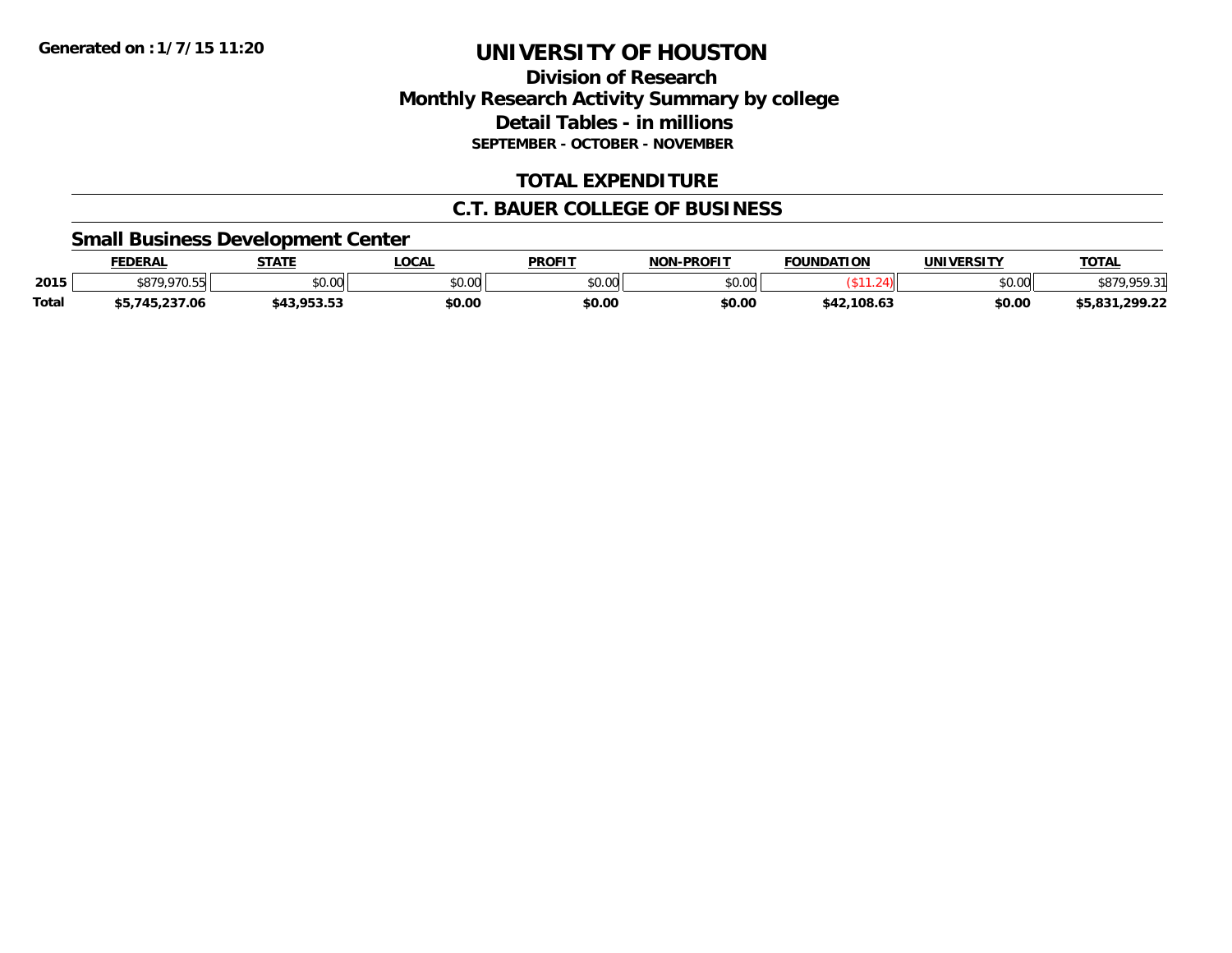### **Division of ResearchMonthly Research Activity Summary by college Detail Tables - in millions SEPTEMBER - OCTOBER - NOVEMBER**

#### **TOTAL EXPENDITURE**

#### **COLLEGE OF ARCHITECTURE**

#### **Architecture**

|      | <b>FEDERAL</b> | <b>STATE</b> | <b>LOCAL</b> | <b>PROFIT</b> | <b>NON-PROFIT</b> | <b>FOUNDATION</b> | <b>UNIVERSITY</b> | <b>TOTAL</b> |
|------|----------------|--------------|--------------|---------------|-------------------|-------------------|-------------------|--------------|
| 2011 | \$0.00         | \$0.00       | \$0.00       | \$0.00        | \$0.00            | \$19,340.11       | \$0.00            | \$19,340.11  |
| 2012 | \$791.89       | \$0.00       | \$0.00       | \$0.00        | \$0.00            | \$1,098.28        | \$0.00            | (\$306.39)   |
| 2013 | \$0.00         | \$0.00       | \$0.00       | \$0.00        | \$0.00            | \$1,906.33        | \$897.37          | \$2,803.70   |
| 2014 | \$17,471.73    | \$0.00       | \$0.00       | \$0.00        | \$0.00            | \$3,899.54        | \$0.00            | \$21,371.27  |
| 2015 | \$0.00         | \$0.00       | \$0.00       | \$0.00        | \$0.00            | \$1,238.90        | \$0.00            | \$1,238.90   |

### **Dean, Architecture**

|       | <b>FEDERAL</b> | <u>STATE</u> | <u>LOCAL</u> | <b>PROFIT</b> | <b>NON-PROFIT</b> | <b>FOUNDATION</b> | <b>UNIVERSITY</b> | <b>TOTAL</b> |
|-------|----------------|--------------|--------------|---------------|-------------------|-------------------|-------------------|--------------|
| 2013  | \$0.00         | \$0.00       | \$0.00       | \$0.00        | \$0.00            | \$0.00            | \$0.00            | \$0.00       |
| 2014  | \$0.00         | \$0.00       | \$0.00       | \$0.00        | \$0.00            | \$0.00            | \$0.00            | \$0.00       |
| 2015  | \$0.00         | \$0.00       | \$0.00       | \$0.00        | \$0.00            | \$0.00            | \$0.00            | \$0.00       |
| Total | \$18,263.62    | \$0.00       | \$0.00       | \$0.00        | \$0.00            | \$25,286.60       | \$897.37          | \$44,447.59  |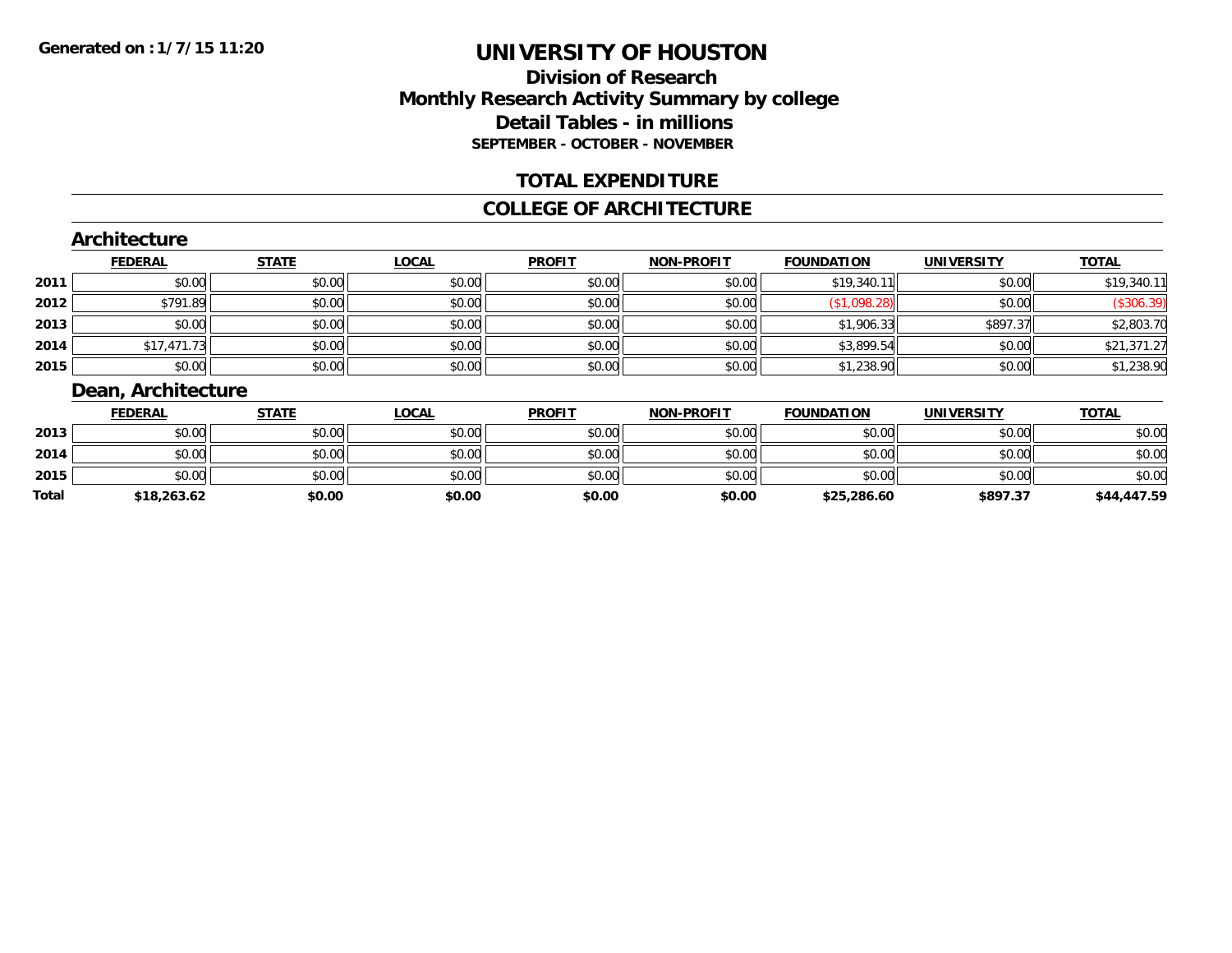### **Division of ResearchMonthly Research Activity Summary by college Detail Tables - in millionsSEPTEMBER - OCTOBER - NOVEMBER**

#### **TOTAL EXPENDITURE**

### **COLLEGE OF EDUCATION**

### **Consistency Mgmt and Coop Disc**

|      | <b>FEDERAL</b> | <b>STATE</b> | <b>LOCAL</b> | <b>PROFIT</b> | <b>NON-PROFIT</b> | <b>FOUNDATION</b> | <b>UNIVERSITY</b> | <b>TOTAL</b> |
|------|----------------|--------------|--------------|---------------|-------------------|-------------------|-------------------|--------------|
| 2011 | \$0.00         | \$0.00       | \$0.00       | \$0.00        | \$18,803.02       | \$0.00            | \$0.00            | \$18,803.02  |
| 2012 | \$0.00         | \$0.00       | \$0.00       | \$0.00        | \$50,799.35       | \$0.00            | \$0.00            | \$50,799.35  |
| 2013 | \$0.00         | \$0.00       | \$0.00       | \$0.00        | \$6,199.10        | \$0.00            | \$0.00            | \$6,199.10   |
| 2014 | \$970.88       | \$0.00       | \$300.00     | \$0.00        | \$0.00            | \$0.00            | \$0.00            | \$1,270.88   |
| 2015 | \$61,471.10    | \$0.00       | \$48,021.84  | \$0.00        | \$0.00            | \$0.00            | \$0.00            | \$109,492.94 |

#### **Curriculum and Instruction**

|      | <b>FEDERAL</b> | <b>STATE</b> | <b>LOCAL</b> | <b>PROFIT</b> | <b>NON-PROFIT</b> | <b>FOUNDATION</b> | <b>UNIVERSITY</b> | <b>TOTAL</b> |
|------|----------------|--------------|--------------|---------------|-------------------|-------------------|-------------------|--------------|
| 2011 | \$177,710.28   | \$7,131.47   | \$0.00       | \$0.00        | \$21,241.30       | \$5,763.65        | \$0.00            | \$211,846.70 |
| 2012 | \$214.873.47   | \$37,083.57  | \$0.00       | \$0.00        | \$25,465.09       | \$4,958.76        | \$0.00            | \$282,380.89 |
| 2013 | \$206.877.88   | \$25,625.10  | \$0.00       | \$0.00        | \$22,635.94       | \$3,102.48        | \$0.00            | \$258,241.40 |
| 2014 | \$219,353.00   | \$6,894.56   | \$0.00       | \$0.00        | \$29,450.59       | \$4,225.04        | \$0.00            | \$259,923.19 |
| 2015 | \$188,599.33   | \$3,117.96   | \$0.00       | \$0.00        | \$24,737.15       | \$25,688.81       | \$0.00            | \$242,143.25 |

### **Dean, Education**

|      | <b>FEDERAL</b> | <b>STATE</b> | <u>LOCAL</u> | <b>PROFIT</b> | <b>NON-PROFIT</b> | <b>FOUNDATION</b> | <b>UNIVERSITY</b> | <b>TOTAL</b> |
|------|----------------|--------------|--------------|---------------|-------------------|-------------------|-------------------|--------------|
| 2011 | \$0.00         | \$0.00       | \$0.00       | \$0.00        | \$0.00            | \$0.00            | \$0.00            | \$0.00       |
| 2012 | \$0.00         | \$0.00       | \$0.00       | \$0.00        | \$0.00            | \$0.00            | \$0.00            | \$0.00       |
| 2013 | \$0.00         | \$0.00       | \$0.00       | \$0.00        | \$0.00            | \$0.00            | \$0.00            | \$0.00       |
| 2014 | \$0.00         | \$0.00       | \$0.00       | \$0.00        | \$0.00            | \$0.00            | \$0.00            | \$0.00       |
| 2015 | \$0.00         | \$0.00       | \$0.00       | \$0.00        | \$0.00            | \$0.00            | \$0.00            | \$0.00       |

#### **Educational Psychology**

|      | <b>FEDERAL</b> | <b>STATE</b> | <u>LOCAL</u> | <b>PROFIT</b> | <b>NON-PROFIT</b> | <b>FOUNDATION</b> | <b>UNIVERSITY</b> | <b>TOTAL</b> |
|------|----------------|--------------|--------------|---------------|-------------------|-------------------|-------------------|--------------|
| 2011 | \$17,107.37    | \$25,799.70  | \$0.00       | \$0.00        | \$22.57           | \$46,012.48       | \$0.00            | \$88,942.12  |
| 2012 | \$105,816.53   | \$28,388.68  | \$0.00       | \$0.00        | \$147.00          | \$18,991.68       | \$0.00            | \$153,343.89 |
| 2013 | \$159,501.68   | \$119.78     | \$0.00       | \$0.00        | \$11,211.69       | \$5,149.94        | \$4,050.42        | \$180,033.51 |
| 2014 | \$184,293.77   | \$0.00       | \$0.00       | \$0.00        | \$9,701.42        | \$9,253.54        | \$0.00            | \$203,248.73 |
| 2015 | \$306,690.00   | \$16,055.04  | \$12,729.87  | \$0.00        | \$13,113.12       | \$9,566.94        | \$0.00            | \$358,154.97 |

## **Institute for Urban Education**

|      | <b>FEDERAL</b>                    | <b>STATE</b> | <b>LOCAL</b>              | <b>PROFIT</b> | <b>NON-PROFIT</b>                          | <b>FOUNDATION</b> | UNIVERSITY                | <b>TOTAL</b>       |
|------|-----------------------------------|--------------|---------------------------|---------------|--------------------------------------------|-------------------|---------------------------|--------------------|
| 2011 | $\sim$ $\sim$ $\sim$<br>JJU,J7U.I | \$0.00       | $\sim$<br>$\sim$<br>vv.vv | 0000<br>DU.UU | $\theta$ $\theta$ $\theta$<br>DU.UU        | \$0.00            | $\sim$ 00<br><b>JU.UU</b> | - 1 ດ<br>\$50,390. |
| 2012 | 10T<br>ററ                         | \$0.00       | ሖ ∩<br>$\sim$<br>vu.uu    | 0000<br>JU.UU | $\theta$ $\theta$ $\theta$<br><b>DU.UU</b> | \$0.00            | $\sim$ 00<br><b>JU.UU</b> | J04<br>ັບ ບ.       |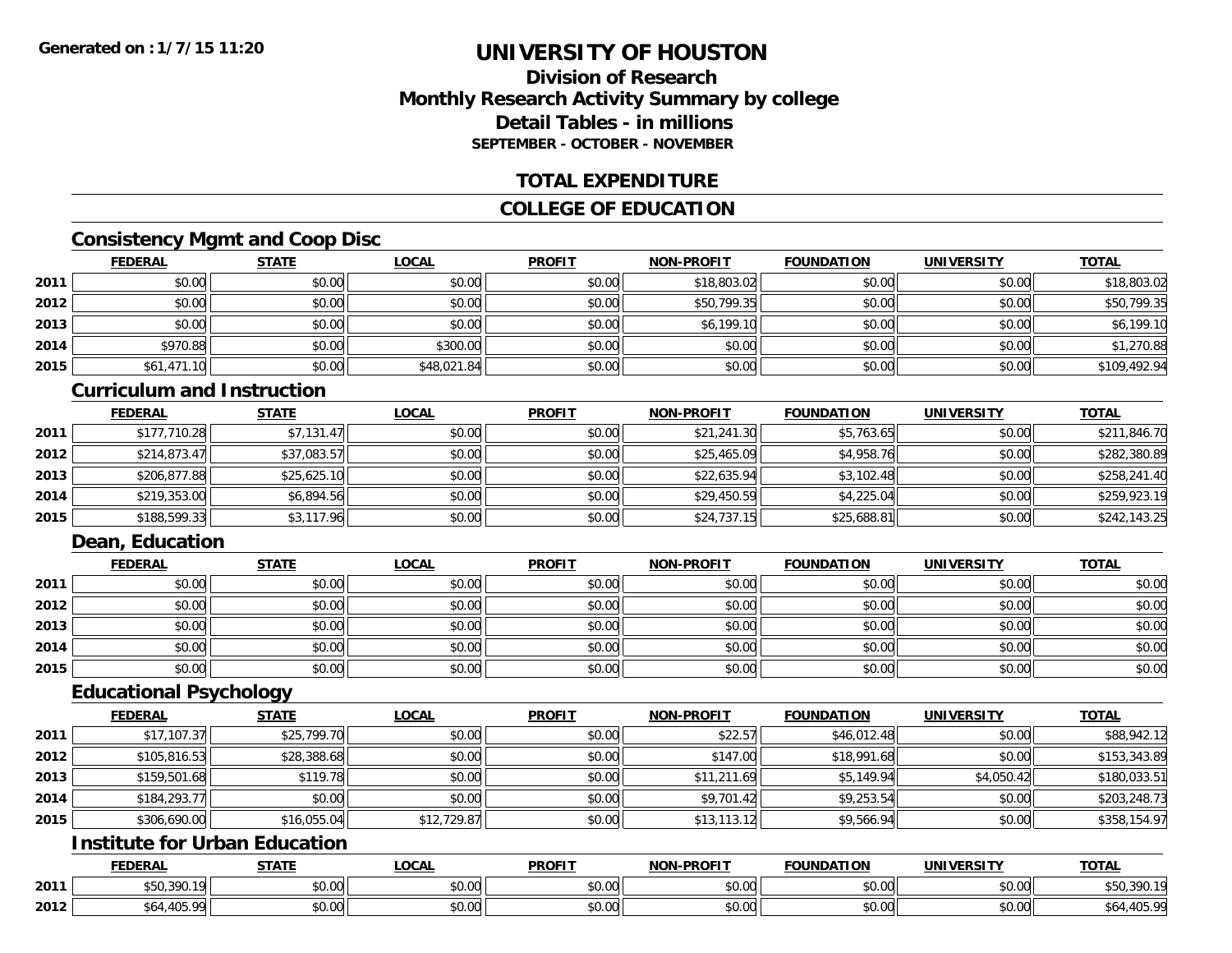### **Division of ResearchMonthly Research Activity Summary by college Detail Tables - in millions SEPTEMBER - OCTOBER - NOVEMBER**

#### **TOTAL EXPENDITURE**

### **COLLEGE OF EDUCATION**

#### **Institute for Urban Education**

|      | <b>FEDERAL</b> | STATE  | LOCAL  | <b>PROFIT</b> | <b>NON-PROFIT</b> | <b>FOUNDATION</b> | <b>UNIVERSITY</b> | <b>TOTAL</b> |
|------|----------------|--------|--------|---------------|-------------------|-------------------|-------------------|--------------|
| 2013 | \$10,386.85    | \$0.00 | \$0.00 | \$0.00        | \$0.00            | \$0.00            | \$0.00            | \$10,386.85  |
| 2014 | .060.24        | \$0.00 | \$0.00 | \$0.00        | \$0.00            | \$0.00            | \$0.00 l          | ,060.24      |
| 2015 | \$0.00         | \$0.00 | \$0.00 | \$0.00        | \$0.00            | \$0.00            | \$0.00            | \$0.00       |

#### **UH Charter School**

|       | <b>FEDERAL</b> | <b>STATE</b>   | <b>LOCAL</b> | <b>PROFIT</b> | <b>NON-PROFIT</b> | <b>FOUNDATION</b> | <b>UNIVERSITY</b> | <b>TOTAL</b>   |
|-------|----------------|----------------|--------------|---------------|-------------------|-------------------|-------------------|----------------|
| 2012  | \$9,786.60     | \$182,220.05   | \$0.00       | \$0.00        | \$0.00            | \$0.00            | \$0.00            | \$192,006.65   |
| 2013  | \$3,410.95     | \$225,719.19   | \$0.00       | \$0.00        | \$0.00            | \$0.00            | \$0.00            | \$229,130.14   |
| 2014  | \$5,054.98     | \$255,827.98   | \$0.00       | \$0.00        | \$0.00            | \$0.00            | \$0.00            | \$260,882.96   |
| 2015  | \$4,720.72     | \$274,898.94   | \$0.00       | \$0.00        | \$0.00            | \$0.00            | \$0.00            | \$279,619.66   |
| Total | \$1,992,481.83 | \$1,088,882.02 | \$61,051.71  | \$0.00        | \$233,527.34      | \$132,713.31      | \$4,050.42        | \$3,512,706.63 |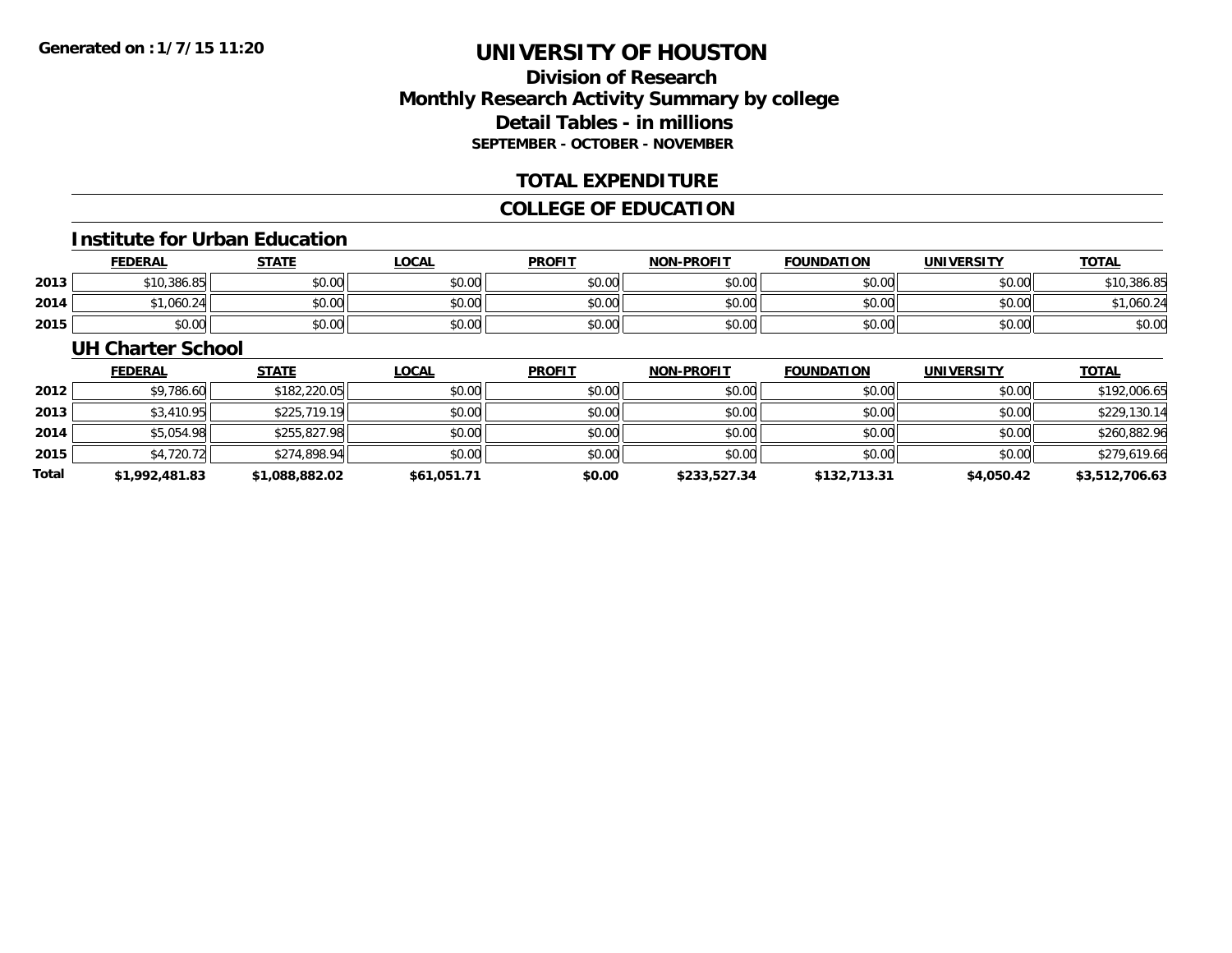### **Division of Research Monthly Research Activity Summary by college Detail Tables - in millions SEPTEMBER - OCTOBER - NOVEMBER**

### **TOTAL EXPENDITURE**

#### **COLLEGE OF LIBERAL ARTS AND SOCIAL SCIENCES**

### **African-American Studies**

|      | <b>FEDERAL</b>                                           | <b>STATE</b> | <b>LOCAL</b> | <b>PROFIT</b> | NON-PROFIT        | <b>FOUNDATION</b> | <b>UNIVERSITY</b> | <b>TOTAL</b> |
|------|----------------------------------------------------------|--------------|--------------|---------------|-------------------|-------------------|-------------------|--------------|
| 2014 | \$0.00                                                   | \$0.00       | \$0.00       | \$0.00        | \$879.28          | \$0.00            | \$0.00            | \$879.28     |
|      | Art                                                      |              |              |               |                   |                   |                   |              |
|      | <b>FEDERAL</b>                                           | <b>STATE</b> | <b>LOCAL</b> | <b>PROFIT</b> | <b>NON-PROFIT</b> | <b>FOUNDATION</b> | <b>UNIVERSITY</b> | <b>TOTAL</b> |
| 2012 | \$475.21                                                 | \$0.00       | \$0.00       | \$0.00        | \$0.00            | \$0.00            | \$0.00            | \$475.21     |
| 2013 | \$5,050.71                                               | \$0.00       | \$0.00       | \$0.00        | \$0.00            | \$0.00            | \$0.00            | \$5,050.71   |
| 2014 | \$1,683.99                                               | \$0.00       | \$0.00       | \$0.00        | \$0.00            | \$0.00            | \$0.00            | \$1,683.99   |
| 2015 | \$0.00                                                   | \$1,297.73   | \$0.00       | \$0.00        | \$0.00            | \$0.00            | \$0.00            | \$1,297.73   |
|      | <b>Arte Publico Press</b>                                |              |              |               |                   |                   |                   |              |
|      | <b>FEDERAL</b>                                           | <b>STATE</b> | <b>LOCAL</b> | <b>PROFIT</b> | <b>NON-PROFIT</b> | <b>FOUNDATION</b> | <b>UNIVERSITY</b> | <b>TOTAL</b> |
| 2011 | \$1,468.31                                               | \$0.00       | \$0.00       | \$0.00        | \$0.00            | \$72,106.30       | \$0.00            | \$73,574.61  |
| 2012 | \$22,539.21                                              | \$0.00       | \$0.00       | \$0.00        | \$12,971.45       | \$0.00            | \$0.00            | \$35,510.66  |
| 2013 | \$17,143.10                                              | \$0.00       | \$0.00       | \$0.00        | \$0.00            | \$36,878.73       | \$0.00            | \$54,021.83  |
| 2014 | \$0.00                                                   | \$0.00       | \$0.00       | \$0.00        | \$0.00            | \$63,133.71       | \$0.00            | \$63,133.71  |
| 2015 | \$20,607.05                                              | \$0.00       | \$0.00       | \$0.00        | \$6,970.37        | \$33,595.51       | \$0.00            | \$61,172.93  |
|      | <b>Blaffer Gallery</b>                                   |              |              |               |                   |                   |                   |              |
|      | <b>FEDERAL</b>                                           | <b>STATE</b> | <b>LOCAL</b> | <b>PROFIT</b> | <b>NON-PROFIT</b> | <b>FOUNDATION</b> | <b>UNIVERSITY</b> | <b>TOTAL</b> |
| 2011 | \$9,418.06                                               | \$360.00     | \$0.00       | \$0.00        | \$0.00            | \$0.00            | \$0.00            | \$9,778.06   |
| 2012 | \$1,043.58                                               | \$959.97     | \$0.00       | \$0.00        | \$0.00            | \$0.00            | \$0.00            | \$2,003.55   |
| 2013 | \$5,356.06                                               | \$0.00       | \$0.00       | \$0.00        | \$0.00            | \$0.00            | \$0.00            | \$5,356.06   |
| 2014 | \$0.00                                                   | \$10,387.81  | \$0.00       | \$0.00        | \$7,143.75        | \$0.00            | \$0.00            | \$17,531.56  |
| 2015 | \$0.00                                                   | \$0.00       | \$0.00       | \$0.00        | \$6,030.34        | \$0.00            | \$0.00            | \$6,030.34   |
|      | <b>Center for Neuromotor &amp; Biomechanics Research</b> |              |              |               |                   |                   |                   |              |
|      | <b>FEDERAL</b>                                           | <b>STATE</b> | <b>LOCAL</b> | <b>PROFIT</b> | <b>NON-PROFIT</b> | <b>FOUNDATION</b> | <b>UNIVERSITY</b> | <b>TOTAL</b> |
| 2011 | \$0.00                                                   | \$0.00       | \$0.00       | \$0.00        | \$0.00            | \$0.00            | \$0.00            | \$0.00       |
|      | <b>Center for Public History</b>                         |              |              |               |                   |                   |                   |              |
|      |                                                          |              |              |               |                   |                   |                   | <b>TOTAL</b> |
|      | <b>FEDERAL</b>                                           | <b>STATE</b> | <b>LOCAL</b> | <b>PROFIT</b> | <b>NON-PROFIT</b> | <b>FOUNDATION</b> | <b>UNIVERSITY</b> |              |
| 2012 | \$482.73                                                 | \$0.00       | \$0.00       | \$0.00        | \$0.00            | \$0.00            | \$0.00            | \$482.73     |
| 2013 | \$16,735.00                                              | \$0.00       | \$0.00       | \$0.00        | \$0.00            | \$0.00            | \$0.00            | \$16,735.00  |
| 2014 | \$169.96                                                 | \$0.00       | \$0.00       | \$0.00        | \$0.00            | \$0.00            | \$0.00            | \$169.96     |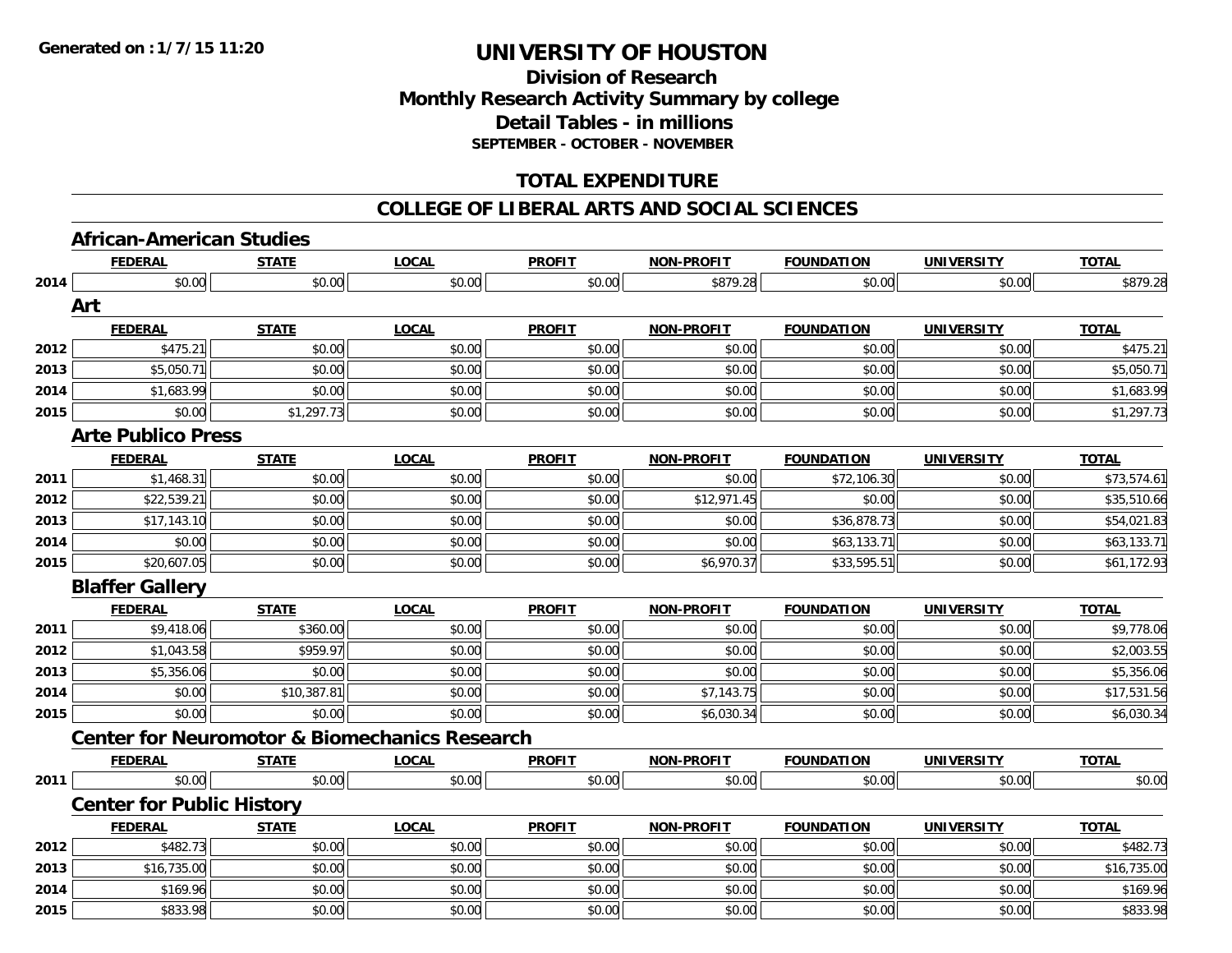### **Division of ResearchMonthly Research Activity Summary by college Detail Tables - in millionsSEPTEMBER - OCTOBER - NOVEMBER**

#### **TOTAL EXPENDITURE**

#### **COLLEGE OF LIBERAL ARTS AND SOCIAL SCIENCES**

#### **CommunicationFEDERAL STATE LOCAL PROFIT NON-PROFIT FOUNDATION UNIVERSITY TOTALTOTAL 2011** \$0.00 \$0.00 \$0.00 \$0.00 \$0.00 \$0.00 \$0.00 \$0.00 **2012**2 | \$0.00 \$0.00 \$0.00 \$0.00 \$0.00 \$0.00 \$0.00 \$0.00 \$0.00 \$0.00 \$0.00 \$0.00 \$0.00 \$0.00 \$0.00 \$0.00 \$0.00 **2013** \$0.00 \$0.00 \$0.00 \$0.00 \$0.00 \$0.00 \$0.00 \$0.00 **2014**4 \$0.00 \$0.00 \$0.00 \$0.00 \$0.00 \$0.00 \$0.00 \$0.00 \$106.05 \$106.05 \$106.05 \$0.00 \$0.00 \$0.00 \$106.05 **2015**5 | \$0.00| \$8,664.10| \$0.00| \$0.00| \$0.00| \$8,432.01 **Communication DisordersFEDERAL STATE LOCAL PROFIT NON-PROFIT FOUNDATION UNIVERSITY TOTAL2011** \$1,971.29 \$0.00 \$0.00 \$0.00 \$74,871.65 \$0.00 \$0.00 \$76,842.94 **2012**2 | \$1,764.01|| \$0.00|| \$0.00|| \$0.00|| \$0.00|| \$42,489.04|| \$0.00|| \$0.00|| \$44,253.05| **2013** $\textbf{3} \hspace{12mm} |\hspace{12mm} \text{($0.01)} |\hspace{12mm}| \hspace{12mm} \text{($0.01)} |\hspace{12mm} \text{($0.01)} |\hspace{12mm} \text{($0.02)} |\hspace{12mm} \text{($0.03)} |\hspace{12mm} \text{($0.04)} |\hspace{12mm} \text{($0.05)} |\hspace{12mm} \text{($0.05)} |\hspace{12mm} \text{($0.06)} |\hspace{12mm} \text{($0.07)} |\hspace{12mm} \text{($0.08)} |\hspace{12mm} \text{($ **2014**4 \$23,932.88 \$0.00 \$0.00 \$0.00 \$0.00 \$0.00 \$0.00 \$0.00 \$7,654.88 \$166.70 \$166.70 \$0.00 \$31,754.46 **2015** \$18,980.79 \$0.00 \$0.00 \$0.00 \$106,444.76 \$0.00 \$0.00 \$125,425.55 **Comparative Cultural Studies FEDERAL STATE LOCAL PROFIT NON-PROFIT FOUNDATION UNIVERSITY TOTAL2015** \$0.00 \$3,841.51 \$0.00 \$0.00 \$0.00 \$0.00 \$0.00 \$3,841.51 **Cynthia Woods Mitchell Center for the Arts FEDERAL STATE LOCAL PROFIT NON-PROFIT FOUNDATION UNIVERSITY TOTALTOTAL 2013** \$0.00 \$5,000.00 \$0.00 \$0.00 \$0.00 \$0.00 \$0.00 \$5,000.00 **2014**4 \$0.00 \$0.00 \$0.00 \$0.00 \$0.00 \$0.00 \$0.00 \$0.00 \$0.00 \$0.00 \$700.00 \$700.00 \$0.00 \$0.00 \$700.00 **2015** \$0.00 \$8,000.00 \$0.00 \$5,504.21 \$0.00 \$0.00 \$0.00 \$13,504.21 **Dean, Liberal Arts and Social Sciences FEDERAL STATE LOCAL PROFIT NON-PROFIT FOUNDATION UNIVERSITY TOTALTOTAL 2011** \$1,486.73 \$0.00 \$0.00 \$0.00 \$0.00 \$0.00 \$0.00 \$1,486.73 **2012**2 | \$0.00 \$0.00 \$0.00 \$0.00 \$0.00 \$0.00 \$0.00 \$0.00 \$0.00 \$0.00 \$0.00 \$0.00 \$0.00 \$0.00 \$0.00 \$0.00 \$0.00 **2013** \$0.00 \$0.00 \$0.00 \$0.00 \$0.00 \$0.00 \$0.00 \$0.00 **2014**4 \$0.00 \$0.00 \$0.00 \$0.00 \$0.00 \$0.00 \$0.00 \$0.00 \$0.00 \$0.00 \$0.00 \$0.00 \$0.00 \$0.00 \$0.00 \$0.00 \$0.00 **2015** \$0.00 \$0.00 \$0.00 \$0.00 \$0.00 \$0.00 \$0.00 \$0.00 **EconomicsFEDERAL STATE LOCAL PROFIT NON-PROFIT FOUNDATION UNIVERSITY TOTAL2011**\$0.00 \$0.00 \$0.00 \$0.00 \$0.00 \$13,106.36 \$0.00 \$13,106.36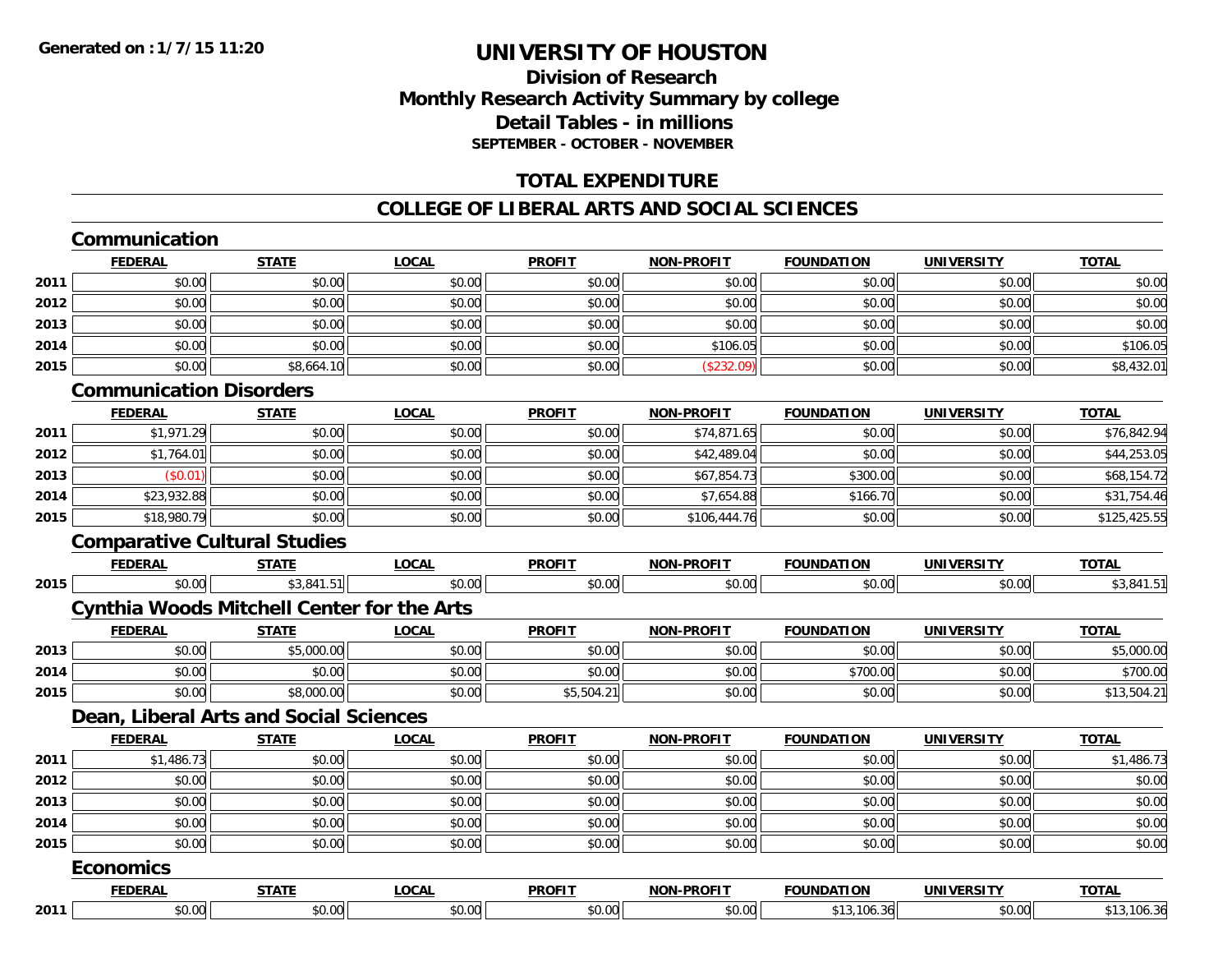### **Division of ResearchMonthly Research Activity Summary by college Detail Tables - in millions SEPTEMBER - OCTOBER - NOVEMBER**

#### **TOTAL EXPENDITURE**

#### **COLLEGE OF LIBERAL ARTS AND SOCIAL SCIENCES**

|      | <b>Economics</b>                    |              |              |               |                   |                   |                   |              |
|------|-------------------------------------|--------------|--------------|---------------|-------------------|-------------------|-------------------|--------------|
|      | <b>FEDERAL</b>                      | <b>STATE</b> | <b>LOCAL</b> | <b>PROFIT</b> | <b>NON-PROFIT</b> | <b>FOUNDATION</b> | <b>UNIVERSITY</b> | <b>TOTAL</b> |
| 2012 | \$0.00                              | \$0.00       | \$0.00       | \$6,914.33    | \$1,293.40        | \$7,428.40        | \$0.00            | \$15,636.13  |
| 2013 | \$0.00                              | \$0.00       | \$0.00       | \$0.00        | \$72,400.00       | \$6,225.18        | \$0.00            | \$78,625.18  |
| 2014 | \$0.00                              | \$0.00       | \$0.00       | \$0.00        | \$33,972.45       | \$12,015.49       | \$0.00            | \$45,987.94  |
| 2015 | \$6,254.68                          | \$0.00       | \$0.00       | \$0.00        | \$31,455.99       | \$3,252.25        | \$0.00            | \$40,962.92  |
|      | <b>English</b>                      |              |              |               |                   |                   |                   |              |
|      | <b>FEDERAL</b>                      | <b>STATE</b> | <b>LOCAL</b> | <b>PROFIT</b> | <b>NON-PROFIT</b> | <b>FOUNDATION</b> | <b>UNIVERSITY</b> | <b>TOTAL</b> |
| 2011 | \$0.00                              | \$0.00       | \$0.00       | \$0.00        | \$0.00            | \$0.00            | \$0.00            | \$0.00       |
| 2012 | \$397.50                            | \$0.00       | \$0.00       | \$0.00        | \$0.00            | \$0.00            | \$0.00            | \$397.50     |
| 2013 | \$14,015.63                         | \$0.00       | \$0.00       | \$0.00        | \$0.00            | \$0.00            | \$0.00            | \$14,015.63  |
| 2014 | \$0.00                              | \$0.00       | \$0.00       | \$0.00        | \$0.00            | \$0.00            | \$0.00            | \$0.00       |
| 2015 | \$0.00                              | \$4,000.00   | \$0.00       | \$0.00        | \$0.00            | \$0.00            | \$6,162.84        | \$10,162.84  |
|      | <b>Health and Human Performance</b> |              |              |               |                   |                   |                   |              |
|      | <b>FEDERAL</b>                      | <b>STATE</b> | <b>LOCAL</b> | <b>PROFIT</b> | <b>NON-PROFIT</b> | <b>FOUNDATION</b> | <b>UNIVERSITY</b> | <b>TOTAL</b> |
| 2011 | \$246,921.09                        | \$0.00       | \$0.00       | \$114,679.35  | \$0.00            | \$4,720.57        | \$0.00            | \$366,321.01 |
| 2012 | \$43,198.43                         | \$0.00       | \$0.00       | \$51,337.68   | \$0.00            | \$1,673.79        | \$0.00            | \$96,209.90  |
| 2013 | \$412,618.70                        | \$0.00       | \$0.00       | \$31,241.08   | \$0.00            | (\$71.57)         | \$0.00            | \$443,788.21 |
| 2014 | \$630,075.90                        | \$0.00       | \$0.00       | \$22,854.16   | \$0.00            | \$5,049.01        | \$0.00            | \$657,979.07 |
| 2015 | \$560,729.58                        | \$0.00       | \$0.00       | \$30,892.52   | \$9,318.48        | \$21,071.16       | \$0.00            | \$622,011.74 |
|      | <b>Hispanic Studies</b>             |              |              |               |                   |                   |                   |              |
|      | <b>FEDERAL</b>                      | <b>STATE</b> | <b>LOCAL</b> | <b>PROFIT</b> | <b>NON-PROFIT</b> | <b>FOUNDATION</b> | <b>UNIVERSITY</b> | <b>TOTAL</b> |
| 2012 | \$0.00                              | \$0.00       | \$0.00       | \$0.00        | \$0.00            | \$43,600.51       | \$0.00            | \$43,600.51  |
| 2013 | \$0.00                              | \$0.00       | \$0.00       | \$0.00        | \$0.00            | \$5,283.96        | \$0.00            | \$5,283.96   |
| 2014 | \$0.00                              | \$0.00       | \$0.00       | \$0.00        | \$0.00            | \$3,327.76        | \$0.00            | \$3,327.76   |
| 2015 | \$0.00                              | \$0.00       | \$0.00       | \$0.00        | \$0.00            | \$0.00            | \$0.00            | \$0.00       |
|      | <b>History</b>                      |              |              |               |                   |                   |                   |              |
|      | <b>FEDERAL</b>                      | <b>STATE</b> | <b>LOCAL</b> | <b>PROFIT</b> | <b>NON-PROFIT</b> | <b>FOUNDATION</b> | <b>UNIVERSITY</b> | <b>TOTAL</b> |
| 2011 | \$3,487.48                          | \$0.00       | \$0.00       | \$16,037.12   | \$0.00            | \$0.00            | \$0.00            | \$19,524.60  |
| 2012 | \$0.00                              | \$0.00       | \$0.00       | \$4,202.67    | (\$332.43)        | \$0.00            | \$0.00            | \$3,870.24   |
| 2013 | (\$6,756.75)                        | \$0.00       | \$0.00       | \$10,327.30   | (\$13,302.61)     | \$0.00            | \$0.00            | (\$9,732.06) |
| 2014 | \$0.00                              | \$0.00       | \$0.00       | \$13,226.46   | \$0.00            | \$0.00            | \$0.00            | \$13,226.46  |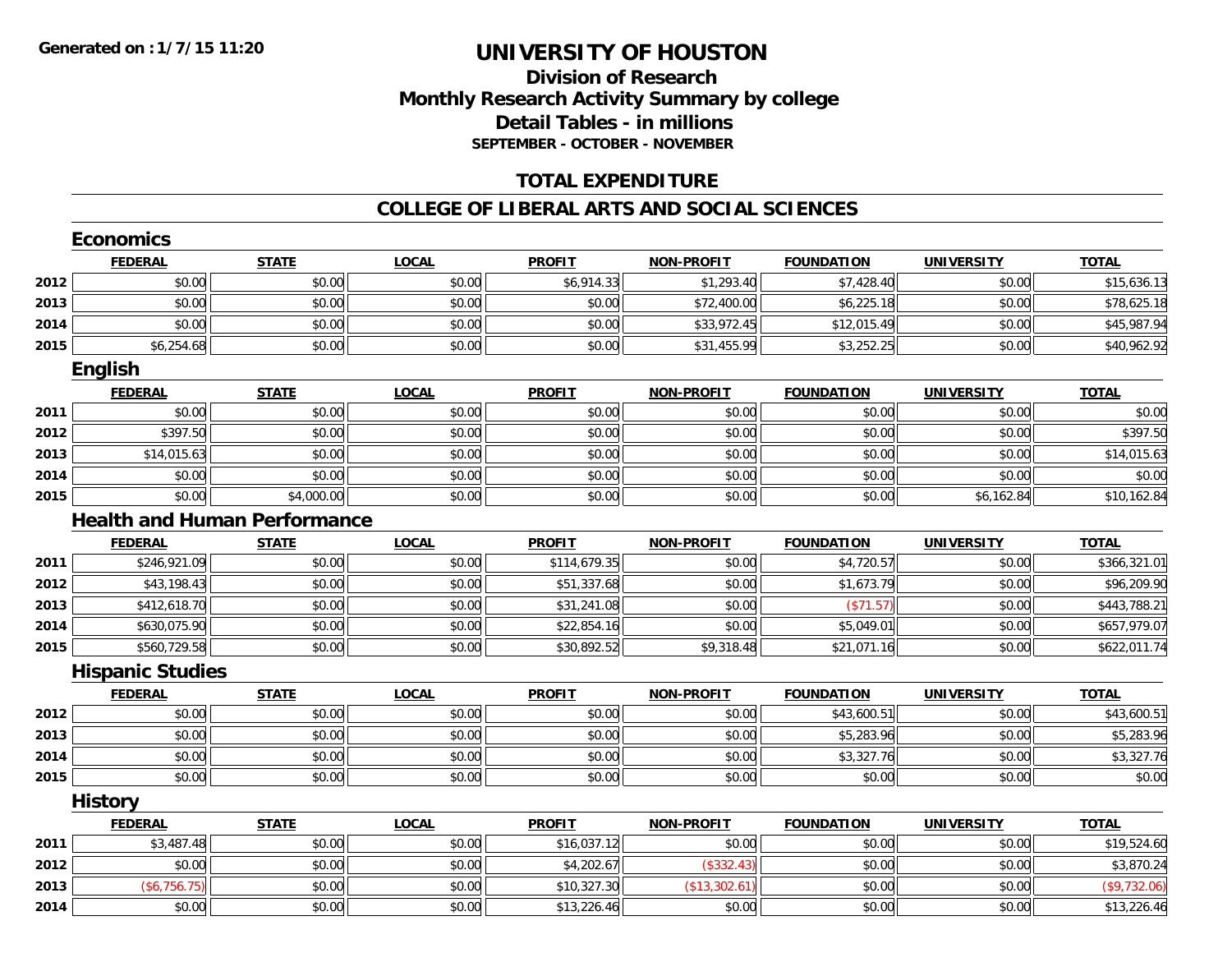### **Division of Research Monthly Research Activity Summary by college Detail Tables - in millions SEPTEMBER - OCTOBER - NOVEMBER**

### **TOTAL EXPENDITURE**

#### **COLLEGE OF LIBERAL ARTS AND SOCIAL SCIENCES**

|      | <b>History</b>                        |              |              |               |                   |                   |                   |                |
|------|---------------------------------------|--------------|--------------|---------------|-------------------|-------------------|-------------------|----------------|
|      | <b>FEDERAL</b>                        | <b>STATE</b> | <b>LOCAL</b> | <b>PROFIT</b> | <b>NON-PROFIT</b> | <b>FOUNDATION</b> | <b>UNIVERSITY</b> | <b>TOTAL</b>   |
| 2015 | \$2,014.17                            | \$0.00       | \$0.00       | \$13,628.47   | \$0.00            | \$0.00            | \$0.00            | \$15,642.64    |
|      | <b>Hobby Center for Public Policy</b> |              |              |               |                   |                   |                   |                |
|      | <b>FEDERAL</b>                        | <b>STATE</b> | <b>LOCAL</b> | <b>PROFIT</b> | <b>NON-PROFIT</b> | <b>FOUNDATION</b> | <b>UNIVERSITY</b> | <b>TOTAL</b>   |
| 2011 | \$5,134.65                            | \$0.00       | \$0.00       | \$0.00        | \$0.00            | \$0.00            | \$0.00            | \$5,134.65     |
| 2013 | \$30,029.37                           | \$0.00       | \$0.00       | \$0.00        | \$0.00            | \$0.00            | \$0.00            | \$30,029.37    |
| 2015 | \$0.00                                | \$0.00       | \$0.00       | \$0.00        | \$0.00            | \$16,500.00       | \$0.00            | \$16,500.00    |
|      | <b>Modern/Classical Languages</b>     |              |              |               |                   |                   |                   |                |
|      | <b>FEDERAL</b>                        | <b>STATE</b> | <b>LOCAL</b> | <b>PROFIT</b> | <b>NON-PROFIT</b> | <b>FOUNDATION</b> | <b>UNIVERSITY</b> | <b>TOTAL</b>   |
| 2012 | \$0.00                                | \$0.00       | \$0.00       | \$0.00        | \$0.00            | \$0.00            | \$0.00            | \$0.00         |
| 2013 | \$2,761.35                            | \$0.00       | \$0.00       | \$0.00        | \$0.00            | \$0.00            | \$0.00            | \$2,761.35     |
| 2014 | \$54,586.92                           | \$0.00       | \$0.00       | \$0.00        | \$0.00            | \$0.00            | \$0.00            | \$54,586.92    |
| 2015 | \$54,043.50                           | \$0.00       | \$0.00       | \$0.00        | \$0.00            | \$0.00            | \$0.00            | \$54,043.50    |
|      | Philosophy                            |              |              |               |                   |                   |                   |                |
|      | <b>FEDERAL</b>                        | <b>STATE</b> | <b>LOCAL</b> | <b>PROFIT</b> | <b>NON-PROFIT</b> | <b>FOUNDATION</b> | <b>UNIVERSITY</b> | <b>TOTAL</b>   |
| 2011 | \$0.00                                | \$0.00       | \$0.00       | \$0.00        | \$0.00            | \$0.00            | \$0.00            | \$0.00         |
| 2012 | \$2,541.05                            | \$0.00       | \$0.00       | \$0.00        | \$0.00            | \$0.00            | \$0.00            | \$2,541.05     |
| 2013 | \$4,085.65                            | \$0.00       | \$0.00       | \$0.00        | \$0.00            | \$0.00            | \$0.00            | \$4,085.65     |
| 2014 | \$3,793.34                            | \$0.00       | \$0.00       | \$0.00        | \$0.00            | \$0.00            | \$0.00            | \$3,793.34     |
| 2015 | \$1,265.86                            | \$330.45     | \$0.00       | \$0.00        | \$0.00            | \$0.00            | \$0.00            | \$1,596.31     |
|      | <b>Political Science</b>              |              |              |               |                   |                   |                   |                |
|      | <b>FEDERAL</b>                        | <b>STATE</b> | <b>LOCAL</b> | <b>PROFIT</b> | <b>NON-PROFIT</b> | <b>FOUNDATION</b> | <b>UNIVERSITY</b> | <b>TOTAL</b>   |
| 2011 | \$0.00                                | \$0.00       | \$0.00       | \$0.00        | \$0.00            | \$0.00            | \$0.00            | \$0.00         |
| 2012 | \$0.00                                | \$0.00       | \$0.00       | \$0.00        | \$0.00            | \$0.00            | \$0.00            | \$0.00         |
| 2013 | \$1,980.09                            | \$0.00       | \$0.00       | \$0.00        | \$0.00            | \$2,000.00        | \$0.00            | \$3,980.09     |
| 2014 | \$0.00                                | \$0.00       | \$0.00       | \$0.00        | \$0.00            | \$0.00            | \$0.00            | \$0.00         |
| 2015 | \$19,091.92                           | \$13,776.45  | \$0.00       | \$0.00        | \$0.00            | \$0.00            | \$0.00            | \$32,868.37    |
|      | <b>Psychology</b>                     |              |              |               |                   |                   |                   |                |
|      | <b>FEDERAL</b>                        | <b>STATE</b> | <b>LOCAL</b> | <b>PROFIT</b> | <b>NON-PROFIT</b> | <b>FOUNDATION</b> | <b>UNIVERSITY</b> | <b>TOTAL</b>   |
| 2011 | \$1,437,690.21                        | \$113,040.21 | \$0.00       | \$20,983.72   | \$56,210.18       | \$20,863.76       | \$3,947.61        | \$1,652,735.69 |
| 2012 | \$1,336,340.94                        | \$33,424.17  | \$0.00       | \$21,341.29   | \$55,807.36       | \$30,455.42       | (\$5,728.20)      | \$1,471,640.98 |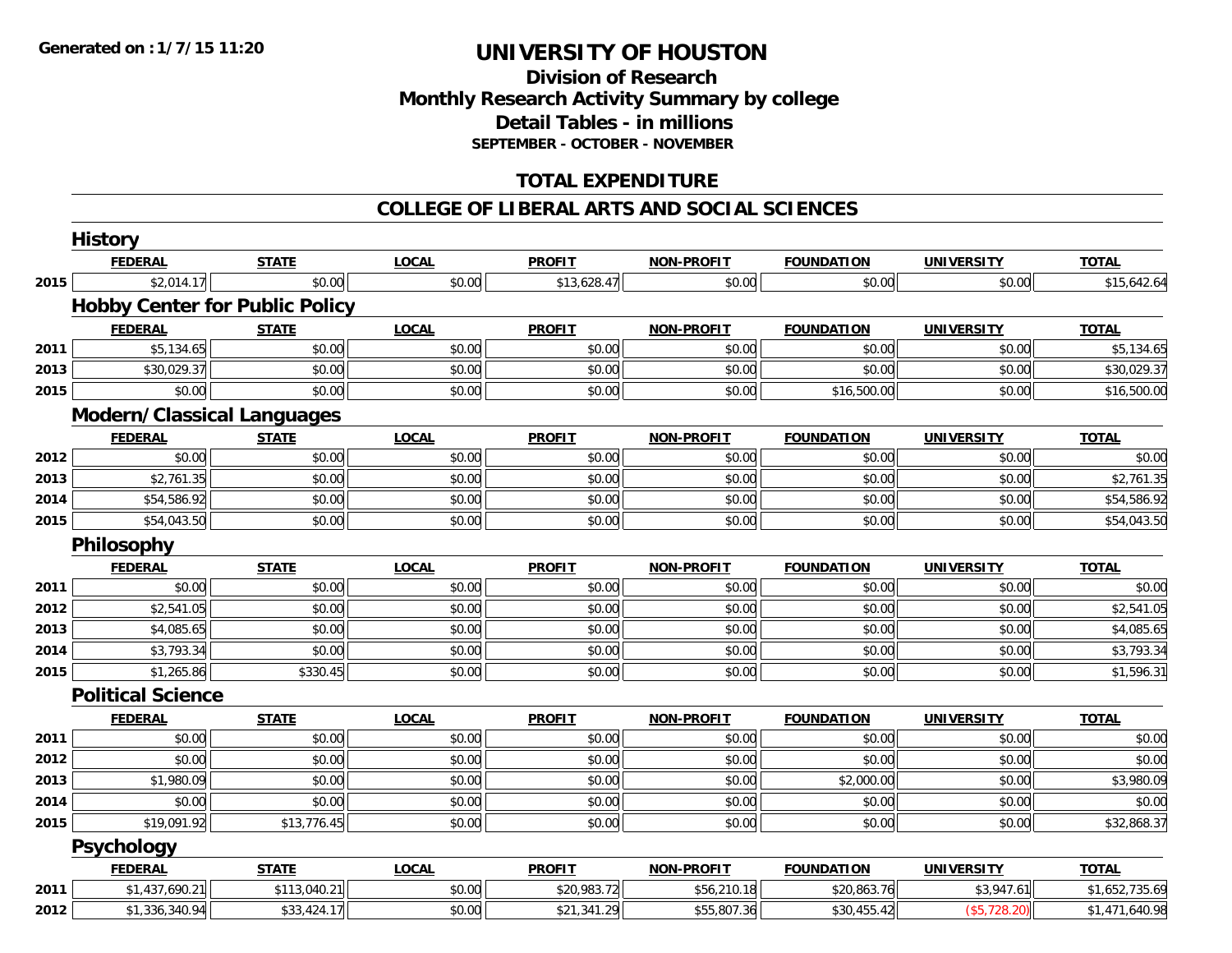### **Division of Research Monthly Research Activity Summary by college Detail Tables - in millions SEPTEMBER - OCTOBER - NOVEMBER**

#### **TOTAL EXPENDITURE**

#### **COLLEGE OF LIBERAL ARTS AND SOCIAL SCIENCES**

|       | <b>Psychology</b>      |              |              |               |                   |                   |                   |                 |
|-------|------------------------|--------------|--------------|---------------|-------------------|-------------------|-------------------|-----------------|
|       | <b>FEDERAL</b>         | <b>STATE</b> | <b>LOCAL</b> | <b>PROFIT</b> | <b>NON-PROFIT</b> | <b>FOUNDATION</b> | <b>UNIVERSITY</b> | <b>TOTAL</b>    |
| 2013  | \$1,453,200.47         | \$26,434.49  | \$0.00       | \$12,562.98   | \$48,940.23       | \$37,993.10       | \$0.00            | \$1,579,131.27  |
| 2014  | \$877,597.27           | \$3,156.94   | \$0.00       | \$2,366.70    | \$79,258.42       | (\$94.40)         | \$0.00            | \$962,284.93    |
| 2015  | \$1,175,075.09         | \$4,852.89   | \$0.00       | \$4,900.75    | \$152,245.62      | \$0.00            | \$6,022.53        | \$1,343,096.87  |
|       | <b>School of Music</b> |              |              |               |                   |                   |                   |                 |
|       | <b>FEDERAL</b>         | <b>STATE</b> | <b>LOCAL</b> | <b>PROFIT</b> | <b>NON-PROFIT</b> | <b>FOUNDATION</b> | <b>UNIVERSITY</b> | <b>TOTAL</b>    |
| 2015  | \$0.00                 | (\$28.12)    | \$0.00       | \$0.00        | \$0.00            | \$0.00            | \$0.00            | (\$28.12)       |
|       | <b>Sociology</b>       |              |              |               |                   |                   |                   |                 |
|       | <b>FEDERAL</b>         | <b>STATE</b> | <b>LOCAL</b> | <b>PROFIT</b> | <b>NON-PROFIT</b> | <b>FOUNDATION</b> | <b>UNIVERSITY</b> | <b>TOTAL</b>    |
| 2011  | \$38,246.34            | \$0.00       | \$0.00       | \$0.00        | \$0.00            | \$0.00            | \$0.00            | \$38,246.34     |
| 2012  | \$4,403.70             | \$0.00       | \$0.00       | \$0.00        | \$0.00            | \$0.00            | \$0.00            | \$4,403.70      |
| 2013  | \$1,235.80             | \$0.00       | \$0.00       | \$0.00        | \$0.00            | \$0.00            | \$0.00            | \$1,235.80      |
| 2014  | \$3,147.25             | \$0.00       | \$0.00       | \$0.00        | \$0.00            | \$0.00            | \$0.00            | \$3,147.25      |
| 2015  | \$10.32                | \$850.00     | \$0.00       | \$0.00        | \$0.00            | \$0.00            | \$0.00            | \$860.32        |
|       | <b>Theatre</b>         |              |              |               |                   |                   |                   |                 |
|       | <b>FEDERAL</b>         | <b>STATE</b> | <b>LOCAL</b> | <b>PROFIT</b> | <b>NON-PROFIT</b> | <b>FOUNDATION</b> | <b>UNIVERSITY</b> | <b>TOTAL</b>    |
| 2011  | \$0.00                 | \$0.00       | \$0.00       | \$0.00        | (\$962.31)        | \$0.00            | \$0.00            | (\$962.31)      |
| 2012  | \$0.00                 | \$0.00       | \$0.00       | \$0.00        | (\$8,884.27)      | \$0.00            | \$0.00            | (\$8,884.27)    |
| 2013  | \$0.00                 | \$0.00       | \$0.00       | \$0.00        | \$101.00          | \$0.00            | \$0.00            | \$101.00        |
| Total | \$8,570,360.15         | \$238,348.60 | \$0.00       | \$383,000.79  | \$850,705.72      | \$441,281.70      | \$10,404.78       | \$10,494,101.74 |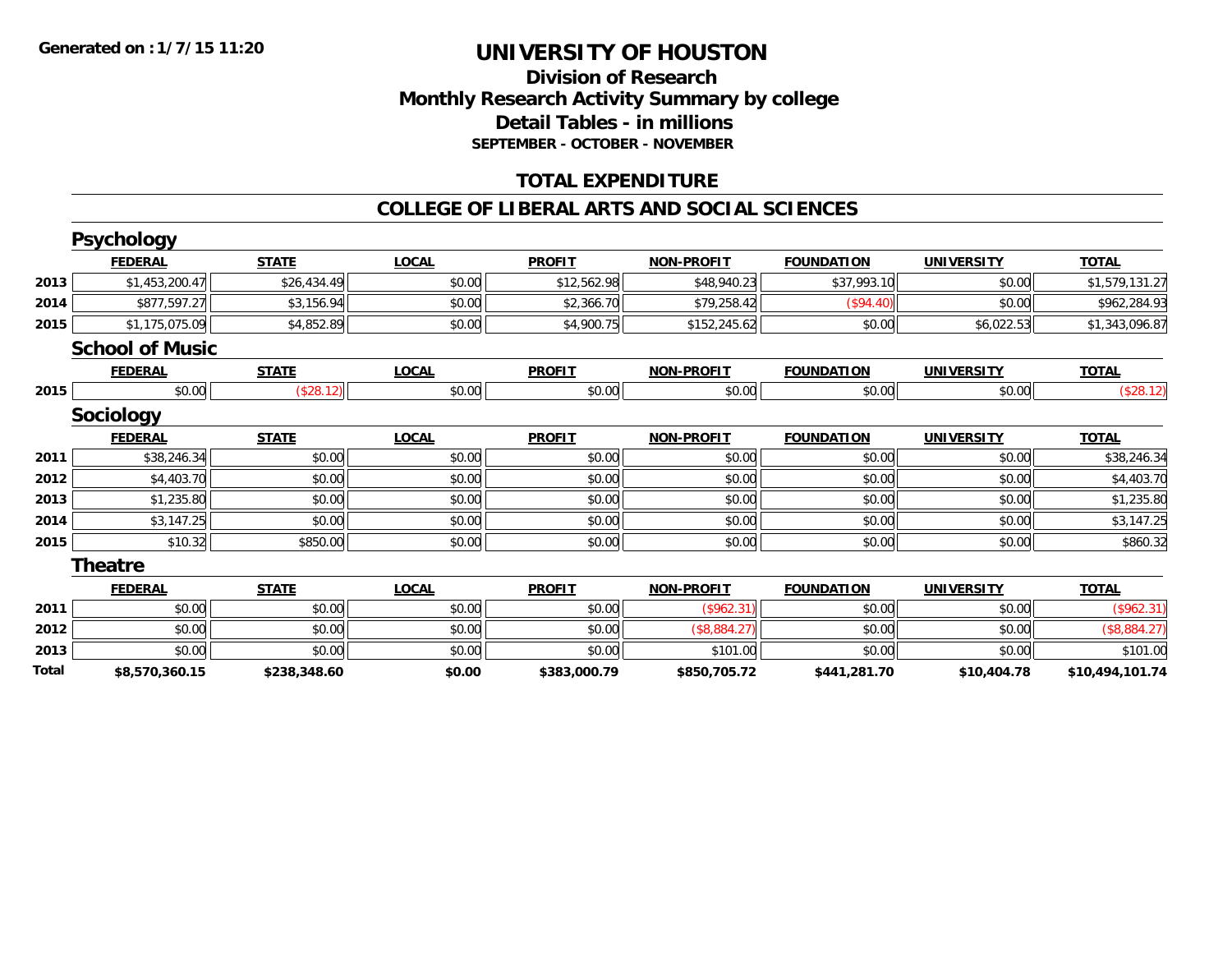### **Division of ResearchMonthly Research Activity Summary by college Detail Tables - in millionsSEPTEMBER - OCTOBER - NOVEMBER**

### **TOTAL EXPENDITURE**

### **COLLEGE OF NATURAL SCIENCES AND MATHEMATICS**

## **Biology/Biochemistry**

|      | <b>FEDERAL</b> | <b>STATE</b> | <u>LOCAL</u> | <b>PROFIT</b> | <b>NON-PROFIT</b> | <b>FOUNDATION</b> | <b>UNIVERSITY</b> | <b>TOTAL</b>   |
|------|----------------|--------------|--------------|---------------|-------------------|-------------------|-------------------|----------------|
| 2011 | \$1,004,609.27 | \$102,966.26 | \$0.00       | \$0.00        | \$142,210.06      | \$56,253.56       | \$0.00            | \$1,306,039.14 |
| 2012 | \$835,131.60   | \$320,427.74 | \$0.00       | \$0.01        | \$222,763.70      | \$44,821.23       | \$0.00            | \$1,423,144.28 |
| 2013 | \$708,700.61   | \$249,765.98 | \$0.00       | \$13,536.02   | \$208,042.35      | \$56,955.81       | \$0.00            | \$1,237,000.77 |
| 2014 | \$512,189.87   | \$212,785.83 | \$0.00       | \$44,683.11   | \$91,298.09       | \$22,996.97       | \$0.00            | \$883,953.87   |
| 2015 | \$672,123.37   | \$226,523.42 | \$0.00       | \$11,441.88   | \$91,778.36       | \$101,135.43      | \$0.00            | \$1,103,002.46 |

#### **Center for Nuclear Receptors and Cell Signaling**

|      | <b>FEDERAL</b> | <u>STATE</u> | <b>LOCAL</b> | <b>PROFIT</b> | <b>NON-PROFIT</b>        | <b>FOUNDATION</b> | <b>UNIVERSITY</b> | <b>TOTAL</b> |
|------|----------------|--------------|--------------|---------------|--------------------------|-------------------|-------------------|--------------|
| 2011 | \$228,867.93   | \$11,131.16  | \$0.00       | \$0.00        | \$11,642.33              | \$9,129.69        | \$0.00            | \$260,771.11 |
| 2012 | \$425,766.54   | \$138,046.73 | \$0.00       | \$38,603.93   | $($ \$63.33) $\parallel$ | \$108,174.79      | \$0.00            | \$710,528.66 |
| 2013 | \$500,877.64   | \$198,649.78 | \$0.00       | \$3,734.15    | \$150.00                 | \$26,980.75       | \$0.00            | \$730,392.32 |
| 2014 | \$399,406.28   | \$224,905.43 | \$0.00       | \$0.00        | \$13,767.95              | \$33,456.08       | \$0.00            | \$671,535.74 |
| 2015 | \$91,282.67    | \$317,489.66 | \$0.00       | \$0.00        | \$294.69                 | \$76,414.81       | \$0.00            | \$485,481.83 |

### **Chemistry**

|      | <b>FEDERAL</b> | <u>STATE</u> | <b>LOCAL</b> | <b>PROFIT</b> | <b>NON-PROFIT</b> | <b>FOUNDATION</b> | <b>UNIVERSITY</b> | <b>TOTAL</b>   |
|------|----------------|--------------|--------------|---------------|-------------------|-------------------|-------------------|----------------|
| 2011 | \$801,676.00   | \$219,046.25 | \$0.00       | \$999.57      | \$17,917.80       | \$291,266.76      | \$1,986.39        | \$1,332,892.77 |
| 2012 | \$664,249.11   | \$216,489.28 | \$0.00       | \$683.81      | \$8,021.18        | \$644,314.64      | \$12,859.29       | \$1,546,617.31 |
| 2013 | \$473,412.97   | \$326,820.47 | \$0.00       | \$19,312.45   | \$6,421.88        | \$240,789.38      | (\$57,589.13)     | \$1,009,168.03 |
| 2014 | \$634,929.73   | \$169,555.39 | \$0.00       | \$0.00        | \$12,199.14       | \$280,084.14      | \$12,554.37       | \$1,109,322.77 |
| 2015 | \$520,829.92   | \$85,106.10  | \$0.00       | \$0.00        | \$19,535.30       | \$499,145.34      | \$0.00            | \$1,124,616.66 |

#### **Computer Science**

|      | <b>FEDERAL</b> | <b>STATE</b> | <b>LOCAL</b> | <b>PROFIT</b> | <b>NON-PROFIT</b> | <b>FOUNDATION</b> | <b>UNIVERSITY</b> | <b>TOTAL</b>   |
|------|----------------|--------------|--------------|---------------|-------------------|-------------------|-------------------|----------------|
| 2011 | \$924,383.51   | \$40,318.97  | \$0.00       | \$69,766.67   | \$1,342.91        | \$0.00            | \$0.00            | \$1,035,812.05 |
| 2012 | \$549,808.55   | \$8,166.97   | \$0.00       | \$98,460.78   | \$36,702.73       | \$0.00            | \$0.00            | \$693,139.02   |
| 2013 | \$517,946.14   | \$13,183.85  | \$0.00       | \$68,715.32   | \$11,304.46       | \$10,965.00       | \$20,879.78       | \$642,994.55   |
| 2014 | \$329,133.09   | \$0.00       | \$0.00       | \$215,863.37  | \$125,325.57      | \$3,845.98        | \$5,793.33        | \$679,961.34   |
| 2015 | \$568,740.02   | \$52,918.52  | \$0.00       | \$100,227.01  | \$68,096.38       | \$0.00            | \$13,380.99       | \$803,362.93   |

### **Dean, Natural Sciences and Mathematics**

|      | <b>FEDERAL</b>                        | <b>STATE</b>  | <b>_OCAL</b>        | <b>PROFIT</b> | <b>NON-PROFIT</b> | <b>FOUNDATION</b> | <b>UNIVERSITY</b>         | <b>TOTAL</b>                               |
|------|---------------------------------------|---------------|---------------------|---------------|-------------------|-------------------|---------------------------|--------------------------------------------|
| 2011 | 7.0<br>\$94<br>$\sim$ 41<br>.,702.34° | ሖ ^<br>JU.UU  | $\sim$ 00<br>JU.UU  | 0000<br>JU.UU | 0.00<br>DU.UU     | \$0.00            | $\sim$ 00<br><b>JU.UU</b> | $+$ $\Omega$ $\Lambda$<br>≀o∠.ა<br>$1 - 1$ |
| 2012 | 242.267.7<br>TH                       | 0000<br>JU.UU | <b>¢2.001</b><br>ΩO | 0000<br>JU.UU | 0.00<br>JU.UU     | \$0.00            | $\sim$ 00<br><b>DU.UG</b> | $\sqrt{2}$<br>.7.09                        |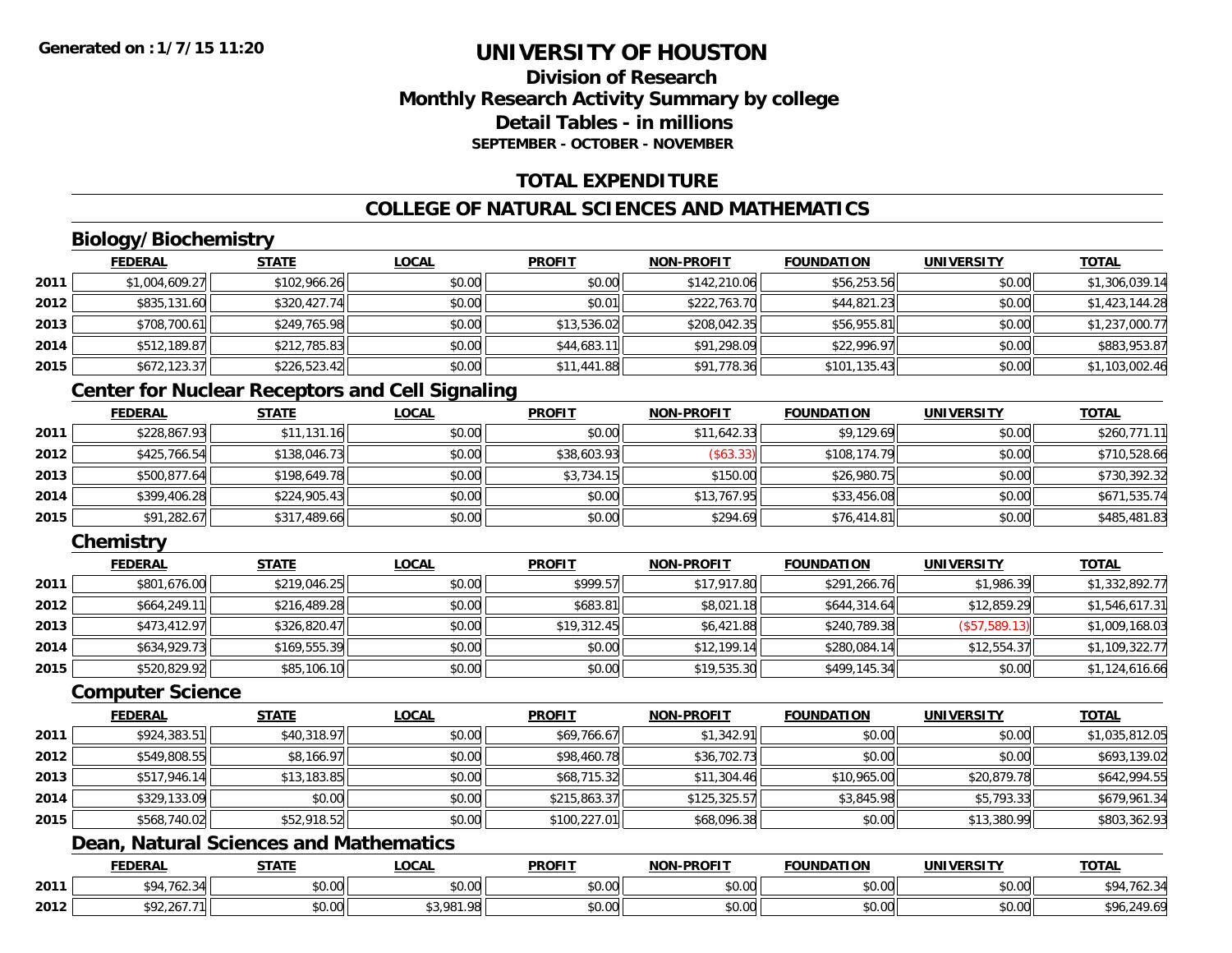### **Division of ResearchMonthly Research Activity Summary by college Detail Tables - in millionsSEPTEMBER - OCTOBER - NOVEMBER**

### **TOTAL EXPENDITURE**

### **COLLEGE OF NATURAL SCIENCES AND MATHEMATICS**

### **Dean, Natural Sciences and Mathematics**

|      | <b>FEDERAL</b> | <b>STATE</b> | <u>LOCAL</u> | <b>PROFIT</b> | <b>NON-PROFIT</b> | <b>FOUNDATION</b> | <b>UNIVERSITY</b> | <b>TOTAL</b> |
|------|----------------|--------------|--------------|---------------|-------------------|-------------------|-------------------|--------------|
| 2013 | \$141,100.22   | \$0.00       | \$0.00       | \$0.00        | \$0.00            | \$0.00            | \$0.00            | .100.22      |
| 2014 | \$36,858.24    | \$0.00       | \$0.00       | \$0.00        | \$0.00            | \$0.00            | \$0.00            | \$36,858.24  |
| 2015 | \$27,305.92    | 117.01       | \$0.00       | \$0.00        | \$0.00            | \$0.00            | \$0.00            | \$37,722.93  |

#### **Earth & Atmospheric Sciences**

|      | <u>FEDERAL</u> | <u>STATE</u> | <b>LOCAL</b> | <b>PROFIT</b> | <b>NON-PROFIT</b> | <b>FOUNDATION</b> | <b>UNIVERSITY</b> | <b>TOTAL</b>   |
|------|----------------|--------------|--------------|---------------|-------------------|-------------------|-------------------|----------------|
| 2011 | \$219,861.60   | \$162,579.38 | \$0.00       | \$504,918.68  | \$66,481.96       | \$0.00            | \$0.00            | \$953,841.62   |
| 2012 | \$482,545.66   | \$220.497.44 | \$0.00       | \$394,066.30  | \$56,544.12       | \$0.00            | \$0.00            | \$1,153,653.52 |
| 2013 | \$283,109.18   | \$62,316.56  | \$0.00       | \$603,340.49  | \$54,074.02       | \$0.00            | \$0.00            | \$1,002,840.25 |
| 2014 | \$282,702.42   | \$127,230.02 | \$0.00       | \$978,901.50  | \$78,917.55       | \$91,940.23       | \$0.00            | \$1,559,691.71 |
| 2015 | \$217,189.66   | \$157,512.68 | \$0.00       | \$487,118.84  | \$69,795.67       | \$6,986.51        | \$0.00            | \$938,603.35   |

### **Institute for Climate and Atmospheric Science**

|      | <u>FEDERAL</u> | <b>STATE</b> | <u>LOCAL</u> | <b>PROFIT</b> | <b>NON-PROFIT</b> | <b>FOUNDATION</b> | <b>UNIVERSITY</b> | <b>TOTAL</b> |
|------|----------------|--------------|--------------|---------------|-------------------|-------------------|-------------------|--------------|
| 2011 | \$0.00         | \$0.00       | \$0.00       | \$0.00        | \$0.00            | \$0.00            | \$0.00            | \$0.00       |
| 2012 | \$0.00         | \$0.00       | \$0.00       | \$0.00        | \$0.00            | \$0.00            | \$0.00            | \$0.00       |
| 2013 | \$0.00         | \$0.00       | \$0.00       | \$0.00        | \$0.00            | \$0.00            | \$0.00            | \$0.00       |
| 2014 | \$0.00         | \$0.00       | \$0.00       | \$0.00        | \$0.00            | \$0.00            | \$0.00            | \$0.00       |
| 2015 | \$0.00         | \$0.00       | \$0.00       | \$0.00        | \$0.00            | \$0.00            | \$0.00            | \$0.00       |

#### **Institute for Nanoenergy**

|      | <b>FEDERAL</b> | <b>STATE</b> | <u>LOCAL</u> | <b>PROFIT</b> | <b>NON-PROFIT</b> | <b>FOUNDATION</b> | <b>UNIVERSITY</b> | <b>TOTAL</b> |
|------|----------------|--------------|--------------|---------------|-------------------|-------------------|-------------------|--------------|
| 2011 | \$0.00         | \$0.00       | \$0.00       | \$0.00        | \$0.00            | \$0.00            | \$0.00            | \$0.00       |
| 2012 | \$0.00         | \$0.00       | \$0.00       | \$0.00        | \$0.00            | \$0.00            | \$0.00            | \$0.00       |
| 2013 | \$0.00         | \$0.00       | \$0.00       | \$0.00        | \$0.00            | \$0.00            | \$0.00            | \$0.00       |
| 2014 | \$0.00         | \$0.00       | \$0.00       | \$0.00        | \$0.00            | \$0.00            | \$0.00            | \$0.00       |

<u> 1980 - Johann Barbara, martxa alemaniar amerikan basar da a</u>

**Mathematics**

|      | <b>FEDERAL</b> | <b>STATE</b> | <b>LOCAL</b> | <b>PROFIT</b> | <b>NON-PROFIT</b> | <b>FOUNDATION</b> | <b>UNIVERSITY</b> | <b>TOTAL</b> |
|------|----------------|--------------|--------------|---------------|-------------------|-------------------|-------------------|--------------|
| 2011 | \$168,903.03   | \$102,573.15 | \$0.00       | \$17,523.20   | \$43,232.05       | (\$5,481.82)      | \$7,547.67        | \$334,297.28 |
| 2012 | \$158,598.07   | \$69,401.74  | \$0.00       | \$34,033.71   | \$58,235.70       | \$13.792.47       | \$8,171.83        | \$342,233.52 |
| 2013 | \$246,652.82   | \$38,012.93  | \$0.00       | \$30,601.39   | \$467.88          | \$26,646.57       | \$14,244.91       | \$356,626.49 |
| 2014 | \$340,771.78   | (\$1,525.67) | \$0.00       | \$12,949.41   | \$0.00            | \$8,597.18        | \$0.00            | \$360,792.70 |
| 2015 | \$295,139.13   | \$0.00       | \$0.00       | \$11,217.18   | \$6,802.11        | \$26,704.56       | \$0.00            | \$339,862.98 |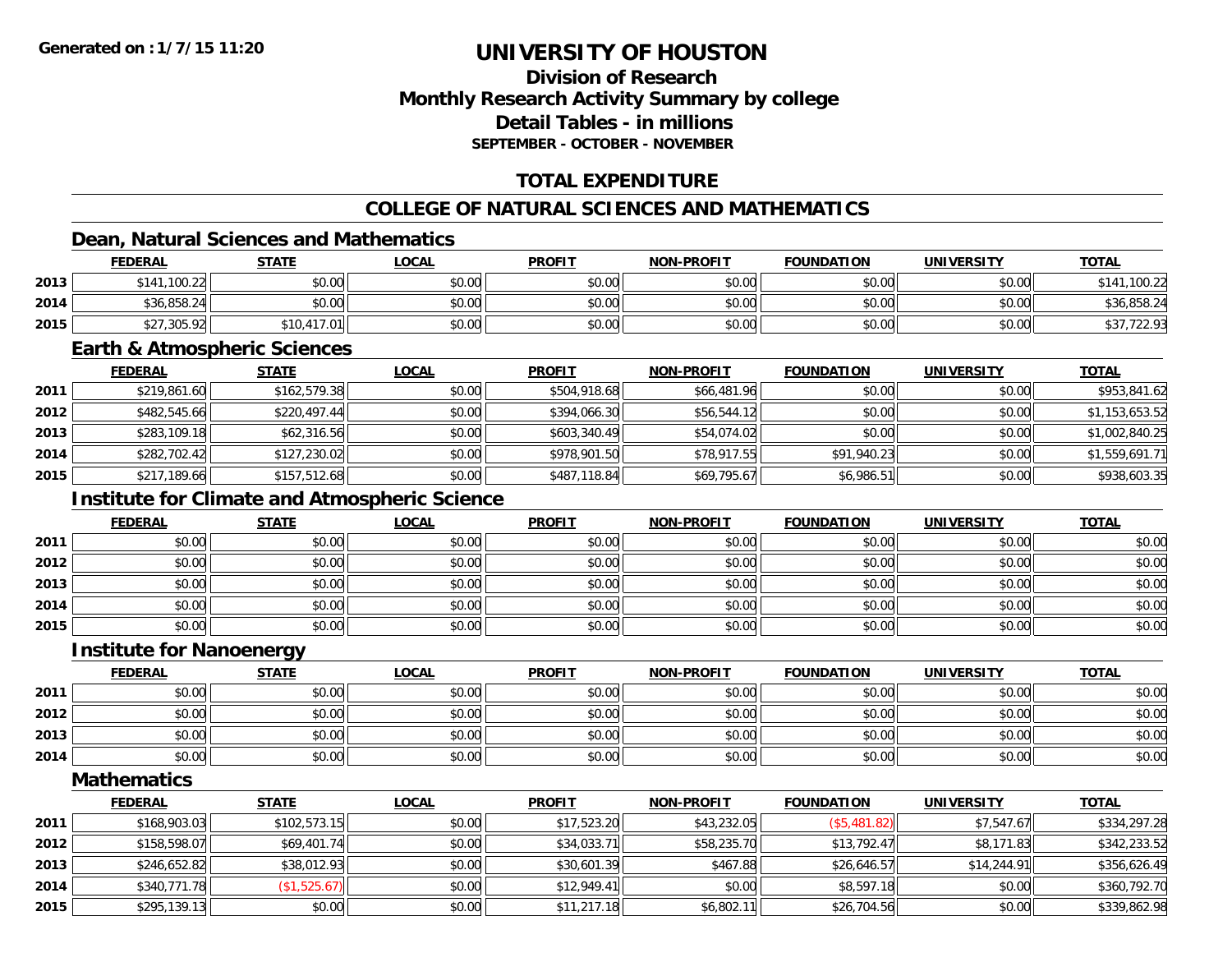### **Division of Research Monthly Research Activity Summary by college Detail Tables - in millions SEPTEMBER - OCTOBER - NOVEMBER**

#### **TOTAL EXPENDITURE**

#### **COLLEGE OF NATURAL SCIENCES AND MATHEMATICS**

|       | <b>Physics</b>  |                |              |                |                   |                   |                   |                 |  |  |  |  |
|-------|-----------------|----------------|--------------|----------------|-------------------|-------------------|-------------------|-----------------|--|--|--|--|
|       | <b>FEDERAL</b>  | <b>STATE</b>   | <b>LOCAL</b> | <b>PROFIT</b>  | <b>NON-PROFIT</b> | <b>FOUNDATION</b> | <b>UNIVERSITY</b> | <b>TOTAL</b>    |  |  |  |  |
| 2011  | \$525,123.96    | \$12,058.03    | \$0.00       | \$314,548.32   | \$5,231.70        | \$71,764.49       | \$0.00            | \$928,726.49    |  |  |  |  |
| 2012  | \$737,242.76    | (S183.99)      | \$0.00       | \$195,836.49   | \$15,406.74       | \$68,299.18       | \$0.00            | \$1,016,601.19  |  |  |  |  |
| 2013  | \$725,615.94    | \$0.00         | \$0.00       | \$331,719.94   | \$17,939.65       | \$58,097.96       | \$0.00            | \$1,133,373.48  |  |  |  |  |
| 2014  | \$1,067,950.21  | \$6,691.78     | \$0.00       | \$470,172.91   | \$6,120.00        | \$75,814.54       | \$0.00            | \$1,626,749.44  |  |  |  |  |
| 2015  | \$904,652.97    | \$11,749.97    | \$0.00       | \$448,702.51   | \$9,953.04        | \$39,646.54       | \$0.00            | \$1,414,705.03  |  |  |  |  |
| Total | \$18,412,418.42 | \$4,113,628.80 | \$3,981.98   | \$5,521,678.93 | \$1,577,953.74    | \$2,989,538.76    | \$39,829.43       | \$32,659,030.08 |  |  |  |  |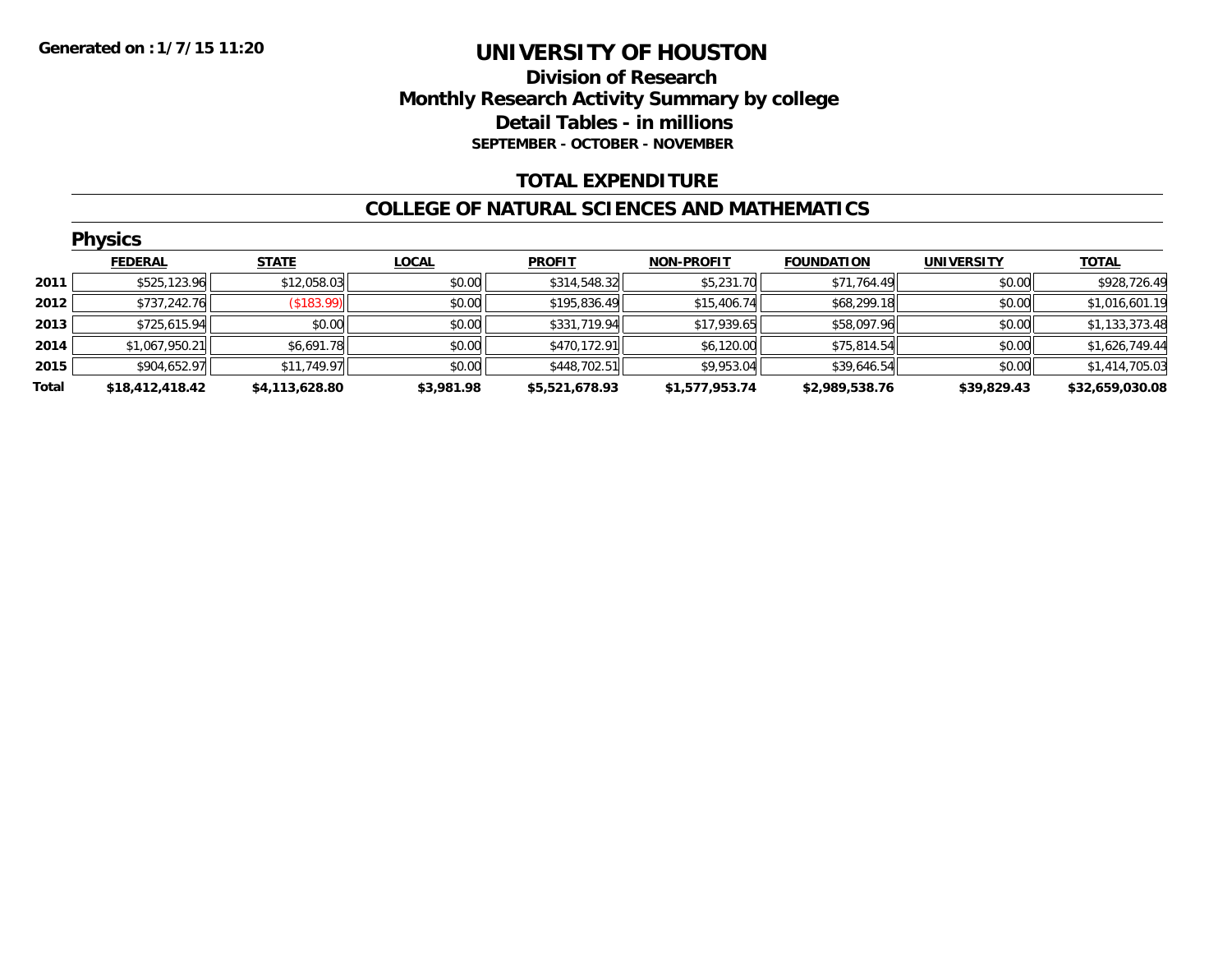#### **Division of Research Monthly Research Activity Summary by college Detail Tables - in millions SEPTEMBER - OCTOBER - NOVEMBER**

#### **TOTAL EXPENDITURE**

#### **COLLEGE OF OPTOMETRY**

### **Optometry Vision Sciences**

|       | <b>FEDERAL</b> | <b>STATE</b> | <b>LOCAL</b> | <b>PROFIT</b> | <b>NON-PROFIT</b> | <b>FOUNDATION</b> | <b>UNIVERSITY</b> | <b>TOTAL</b>   |
|-------|----------------|--------------|--------------|---------------|-------------------|-------------------|-------------------|----------------|
| 2011  | \$789,634.01   | \$33,348.10  | \$0.00       | \$62,360.54   | \$40.32           | \$0.00            | \$55,670.68       | \$941,053.65   |
| 2012  | \$872,032.41   | \$1,922.24   | \$0.00       | \$109,384.21  | (\$105.00)        | \$7,619.60        | \$131,464.12      | \$1,122,317.58 |
| 2013  | \$1,055,808.61 | \$0.00       | \$0.00       | \$199,854.13  | \$0.00            | \$10,166.74       | \$49.621.71       | \$1,315,451.19 |
| 2014  | \$979,861.82   | \$0.00       | \$0.00       | \$244,124.69  | \$6,426.00        | (\$1,041.68)      | \$120,494.77      | \$1,349,865.60 |
| 2015  | \$1,013,211.84 | \$0.00       | \$0.00       | \$143,574.26  | \$0.00            | \$0.00            | \$163,477.14      | \$1,320,263.24 |
| Total | \$4,710,548.69 | \$35,270.34  | \$0.00       | \$759,297.83  | \$6,361.32        | \$16,744.66       | \$520,728.42      | \$6,048,951.26 |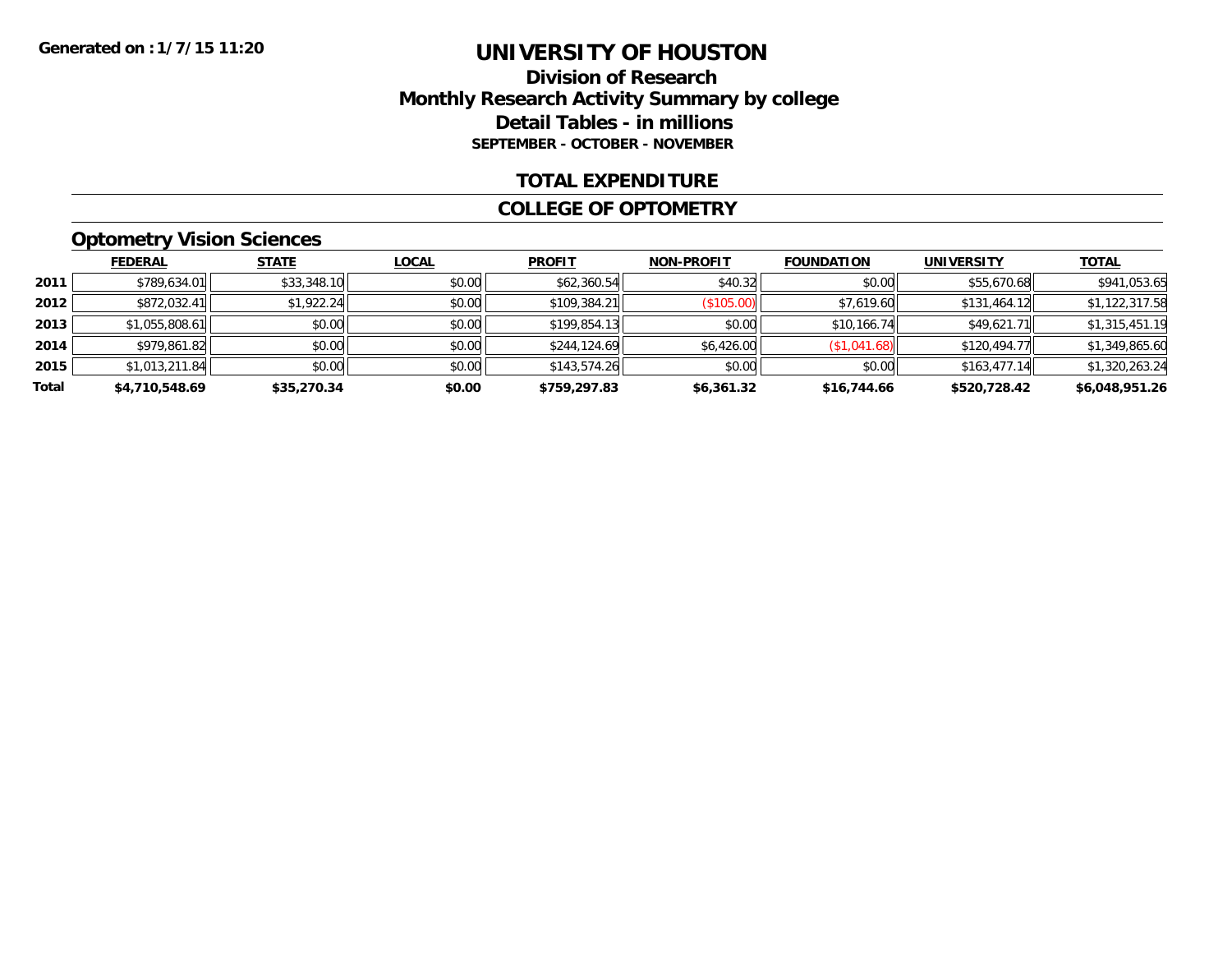### **Division of ResearchMonthly Research Activity Summary by college Detail Tables - in millionsSEPTEMBER - OCTOBER - NOVEMBER**

### **TOTAL EXPENDITURE**

#### **COLLEGE OF PHARMACY**

### **Center for Experimental Therapeutics and Pharmacoi**

|      | <b>FEDERAL</b> | <b>STATE</b> | <b>LOCAL</b> | <b>PROFIT</b> | <b>NON-PROFIT</b> | <b>FOUNDATION</b> | <b>UNIVERSITY</b> | <b>TOTAL</b> |
|------|----------------|--------------|--------------|---------------|-------------------|-------------------|-------------------|--------------|
| 2011 | \$0.00         | \$0.00       | \$0.00       | \$0.00        | \$0.00            | \$0.00            | \$0.00            | \$0.00       |
| 2012 | \$0.00         | \$0.00       | \$0.00       | \$0.00        | \$0.00            | \$0.00            | \$0.00            | \$0.00       |
| 2013 | \$0.00         | \$0.00       | \$0.00       | \$0.00        | \$0.00            | \$0.00            | \$0.00            | \$0.00       |
| 2014 | \$0.00         | \$0.00       | \$0.00       | \$0.00        | \$0.00            | \$0.00            | \$0.00            | \$0.00       |
| 2015 | \$0.00         | \$0.00       | \$0.00       | \$0.00        | \$0.00            | \$0.00            | \$0.00            | \$0.00       |

### **Clinical Pharmacy & Administration**

|      | <b>FEDERAL</b> | <b>STATE</b> | <u>LOCAL</u> | <b>PROFIT</b> | <b>NON-PROFIT</b> | <b>FOUNDATION</b> | <b>UNIVERSITY</b> | <b>TOTAL</b> |
|------|----------------|--------------|--------------|---------------|-------------------|-------------------|-------------------|--------------|
| 2011 | \$57,870.48    | \$2,195.06   | \$0.00       | \$75,528.41   | \$26,820.16       | \$0.00            | \$24.85           | \$162,438.96 |
| 2012 | \$25,790.04    | \$9,577.30   | \$0.00       | \$63,843.49   | \$2,606.86        | \$0.00            | \$0.00            | \$101,817.69 |
| 2013 | \$61,814.94    | \$0.00       | \$0.00       | \$81,372.85   | \$0.00            | \$4,103.00        | \$0.00            | \$147,290.79 |
| 2014 | \$2,166.89     | \$0.00       | \$0.00       | \$113,688.86  | \$6,505.15        | \$0.00            | \$0.00            | \$122,360.90 |
| 2015 | \$26,009.89    | \$66,470.97  | \$0.00       | \$107,222.45  | \$15,853.51       | \$0.00            | \$0.00            | \$215,556.82 |

### **Dean, Pharmacy**

|      | <b>FEDERAL</b> | <b>STATE</b> | <b>LOCAL</b> | <b>PROFIT</b> | <b>NON-PROFIT</b> | <b>FOUNDATION</b> | <b>UNIVERSITY</b> | <b>TOTAL</b> |
|------|----------------|--------------|--------------|---------------|-------------------|-------------------|-------------------|--------------|
| 2011 | \$0.00         | \$0.00       | \$0.00       | \$0.00        | \$0.00            | \$0.00            | \$0.00            | \$0.00       |
| 2012 | \$0.00         | \$0.00       | \$0.00       | \$0.00        | \$0.00            | \$0.00            | \$0.00            | \$0.00       |
| 2013 | \$0.00         | \$0.00       | \$0.00       | \$0.00        | \$0.00            | \$0.00            | \$0.00            | \$0.00       |
| 2014 | \$0.00         | \$0.00       | \$0.00       | \$0.00        | \$0.00            | \$0.00            | \$0.00            | \$0.00       |
| 2015 | \$0.00         | \$0.00       | \$0.00       | \$0.00        | \$0.00            | \$0.00            | \$0.00            | \$0.00       |

#### **Pharm Health Outcomes & Policy**

|      | <b>FEDERAL</b> | <b>STATE</b> | <b>LOCAL</b> | <b>PROFIT</b> | <b>NON-PROFIT</b> | <b>FOUNDATION</b> | <b>UNIVERSITY</b> | <b>TOTAL</b> |
|------|----------------|--------------|--------------|---------------|-------------------|-------------------|-------------------|--------------|
| 2011 | \$1,731.23     | \$0.00       | \$0.00       | \$0.00        | \$27,240.00       | \$0.00            | \$0.00            | \$28,971.23  |
| 2012 | \$23,254.81    | \$5,354.58   | \$0.00       | \$0.00        | \$22,500.86       | \$0.00            | \$0.00            | \$51,110.25  |
| 2013 | \$6,579.04     | \$0.00       | \$0.00       | \$0.00        | \$0.00            | \$0.00            | \$0.00            | \$6,579.04   |
| 2014 | \$13,702.75    | \$0.00       | \$0.00       | \$0.00        | \$0.00            | \$0.00            | \$0.00            | \$13,702.75  |
| 2015 | \$24,324.38    | \$0.00       | \$0.00       | \$1,165.56    | \$0.00            | \$0.00            | \$0.00            | \$25,489.94  |

### **Pharmacological and Pharmaceutical Sciences**

|      | <b>FEDERAL</b>            | <b>STATE</b>                                  | LOCAL              | <b>PROFIT</b>                                             | <b>NON-PROFIT</b>   | <b>FOUNDATION</b>         | UNIVERSITY | <b>TOTAL</b>                                                     |
|------|---------------------------|-----------------------------------------------|--------------------|-----------------------------------------------------------|---------------------|---------------------------|------------|------------------------------------------------------------------|
| 2011 | A1R<br>\$641<br>18.45     | $\uparrow$ $\uparrow$<br>---<br>، .18 I J J J | 0.00<br>pu.uu      | $\sim$ $\sim$ $\sim$<br>$\overline{\phantom{a}}$<br>.,JJ. | 601 29<br>402,001.2 | 331<br>$\sim$<br>531.03 ا | \$0.00     | .100.22<br>יו '<br>IUY.Z3<br>ັບ                                  |
| 2012 | 041<br>\$291.<br>$\cdots$ | <b>ደበ በ1</b><br>\$U.U II                      | $\sim$ 00<br>PU.UU | <b>CE41 ON</b><br>150 L                                   |                     | $\sqrt{2}$                | \$0.00     | $\mathbf{A} \mathbf{A} \mathbf{A} \mathbf{A}$<br>0.000<br>700.OC |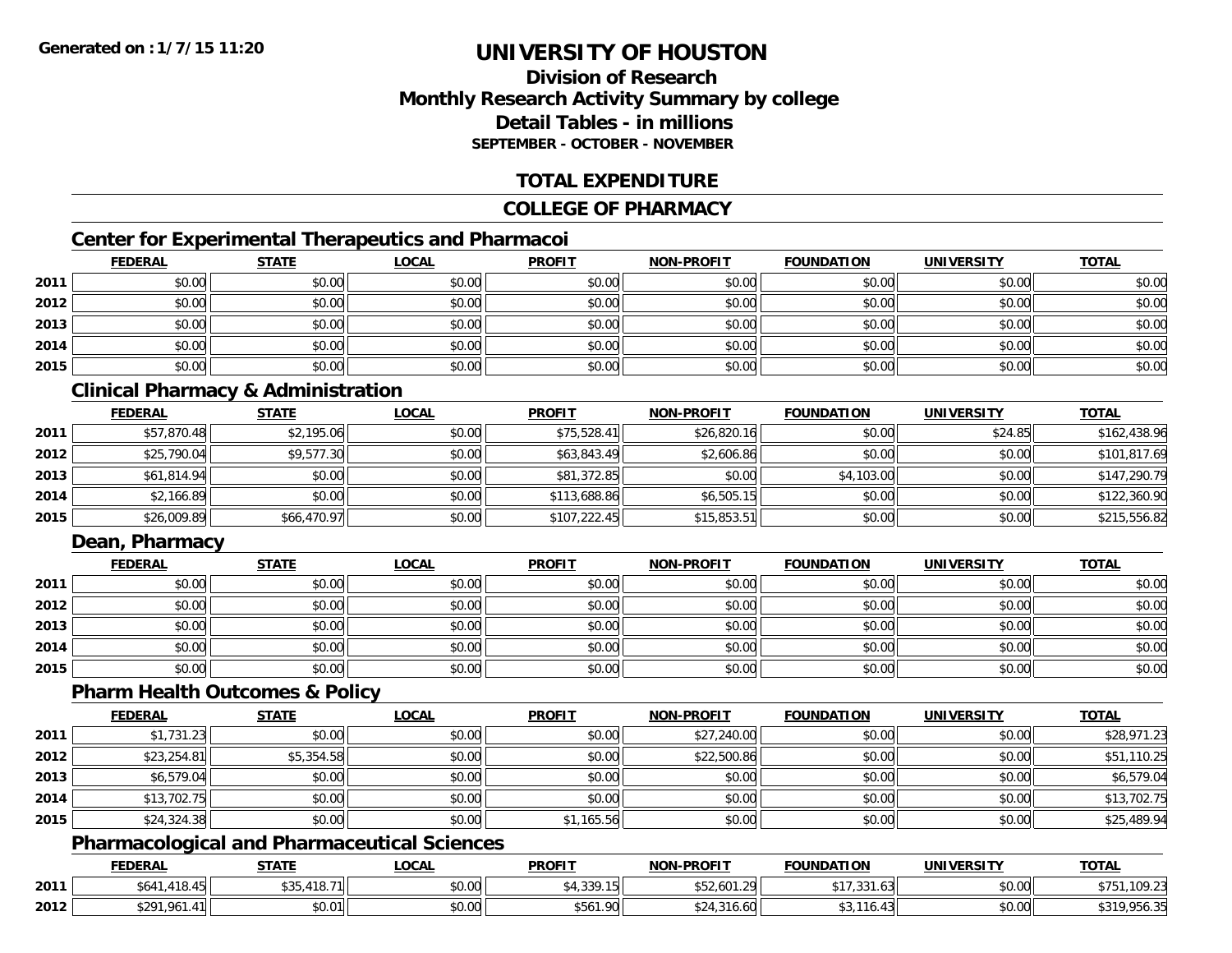### **Division of Research Monthly Research Activity Summary by college Detail Tables - in millions SEPTEMBER - OCTOBER - NOVEMBER**

#### **TOTAL EXPENDITURE**

#### **COLLEGE OF PHARMACY**

### **Pharmacological and Pharmaceutical Sciences**

|       | <b>FEDERAL</b> | <u>STATE</u> | <u>LOCAL</u> | <b>PROFIT</b> | <b>NON-PROFIT</b> | <b>FOUNDATION</b> | UNIVERSITY | <u>TOTAL</u>   |
|-------|----------------|--------------|--------------|---------------|-------------------|-------------------|------------|----------------|
| 2013  | \$468,487.58   | \$0.00       | \$0.00       | \$5,962.73    | \$8,657.14        | \$7,131.40        | \$0.00     | \$490,238.85   |
| 2014  | \$494,272.38   | \$0.00       | \$0.00       | \$0.00        | \$8,809.61        | \$12,661.09       | \$0.00     | \$515,743.08   |
| 2015  | \$396,579.71   | \$0.00       | \$0.00       | \$9,779.00    | \$427.90          | \$23,804.51       | \$0.00     | \$430,591.12   |
| Total | \$2,535,963.97 | \$119,016.63 | \$0.00       | \$463,464.40  | \$196,339.08      | \$68,148.06       | \$24.85    | \$3,382,956.99 |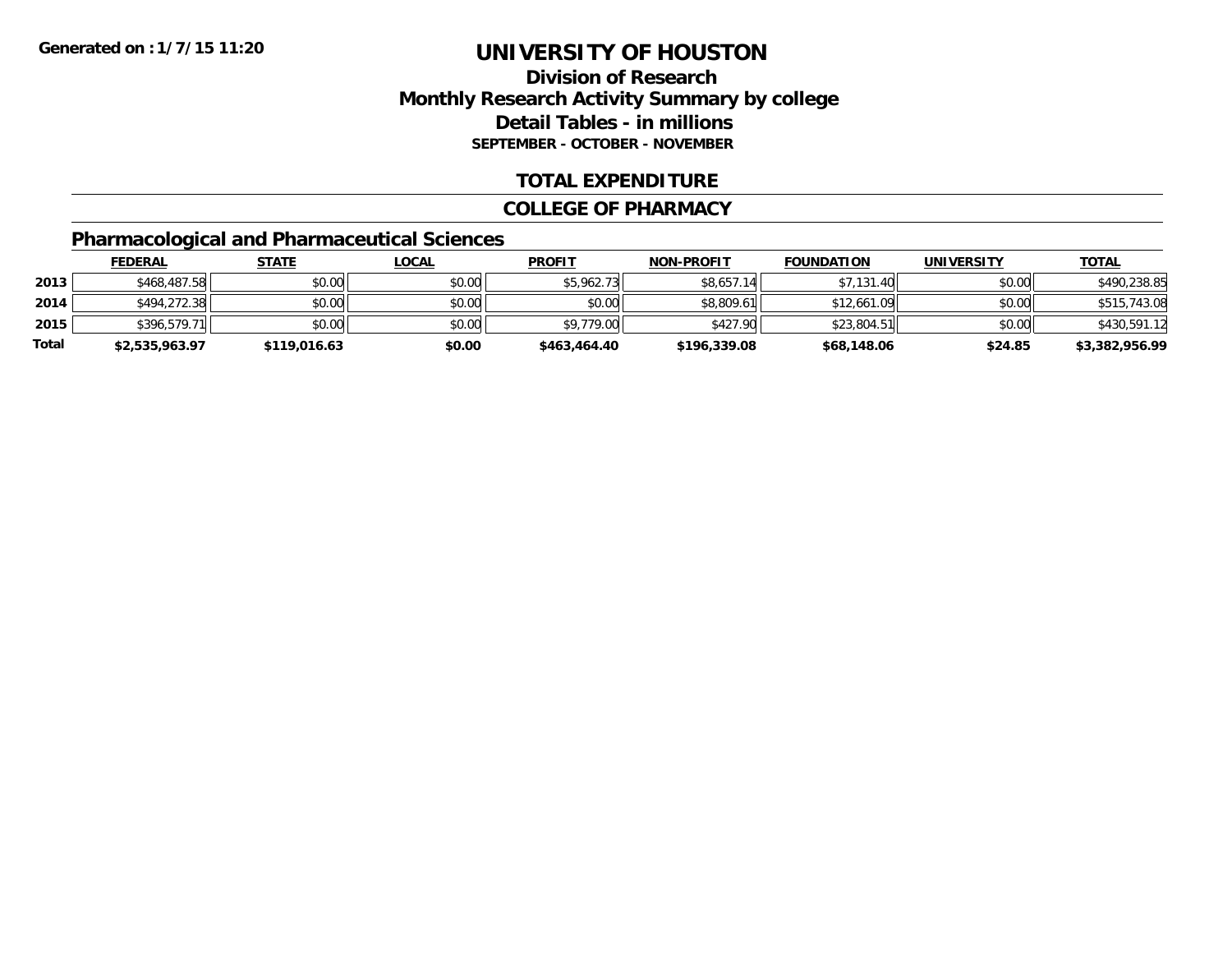### **Division of ResearchMonthly Research Activity Summary by college Detail Tables - in millions SEPTEMBER - OCTOBER - NOVEMBER**

### **TOTAL EXPENDITURE**

#### **COLLEGE OF TECHNOLOGY**

|      | <b>Center for Life Sciences Technology</b> |              |              |               |                   |                   |                   |              |
|------|--------------------------------------------|--------------|--------------|---------------|-------------------|-------------------|-------------------|--------------|
|      | <b>FEDERAL</b>                             | <b>STATE</b> | <b>LOCAL</b> | <b>PROFIT</b> | <b>NON-PROFIT</b> | <b>FOUNDATION</b> | <b>UNIVERSITY</b> | <b>TOTAL</b> |
| 2012 | \$0.00                                     | \$0.00       | \$0.00       | \$0.00        | \$0.00            | \$0.00            | \$0.00            | \$0.00       |
|      | <b>Center for Technology Literacy</b>      |              |              |               |                   |                   |                   |              |
|      | <b>FEDERAL</b>                             | <b>STATE</b> | <b>LOCAL</b> | <b>PROFIT</b> | <b>NON-PROFIT</b> | <b>FOUNDATION</b> | <b>UNIVERSITY</b> | <b>TOTAL</b> |
| 2011 | \$114,657.50                               | \$0.00       | \$0.00       | \$0.00        | \$0.00            | \$0.00            | \$0.00            | \$114,657.50 |
| 2012 | \$356,526.40                               | \$0.00       | \$0.00       | \$0.00        | \$0.00            | \$0.00            | \$0.00            | \$356,526.40 |
| 2013 | \$28,155.25                                | \$0.00       | \$0.00       | \$0.00        | \$0.00            | \$0.00            | \$0.00            | \$28,155.25  |
| 2014 | \$31,091.63                                | \$0.00       | \$0.00       | \$0.00        | \$0.00            | \$0.00            | \$0.00            | \$31,091.63  |
| 2015 | \$63,271.68                                | \$0.00       | \$0.00       | \$0.00        | \$0.00            | \$0.00            | \$0.00            | \$63,271.68  |
|      | <b>Construction Management</b>             |              |              |               |                   |                   |                   |              |
|      | <b>FEDERAL</b>                             | <b>STATE</b> | <b>LOCAL</b> | <b>PROFIT</b> | <b>NON-PROFIT</b> | <b>FOUNDATION</b> | <b>UNIVERSITY</b> | <b>TOTAL</b> |
| 2011 | \$3,867.53                                 | \$0.00       | \$0.00       | \$0.00        | \$0.00            | \$0.00            | \$0.00            | \$3,867.53   |
| 2013 | \$0.00                                     | \$3,556.15   | \$0.00       | \$0.00        | \$0.00            | \$6,036.99        | \$0.00            | \$9,593.14   |
| 2014 | \$0.00                                     | \$17,258.12  | \$0.00       | \$0.00        | \$0.00            | \$8,945.87        | \$0.00            | \$26,203.99  |
| 2015 | \$0.00                                     | \$849.19     | \$0.00       | \$0.00        | \$0.00            | \$0.00            | \$0.00            | \$849.19     |
|      | Dean, Technology                           |              |              |               |                   |                   |                   |              |
|      | <b>FEDERAL</b>                             | <b>STATE</b> | <b>LOCAL</b> | <b>PROFIT</b> | <b>NON-PROFIT</b> | <b>FOUNDATION</b> | <b>UNIVERSITY</b> | <b>TOTAL</b> |
| 2011 | \$19,901.21                                | \$0.00       | \$0.00       | \$0.00        | \$0.00            | \$0.00            | \$0.00            | \$19,901.21  |
| 2012 | \$47,022.27                                | \$0.00       | \$0.00       | \$0.00        | \$0.00            | \$0.00            | \$0.00            | \$47,022.27  |
| 2013 | \$15,235.58                                | \$0.00       | \$0.00       | \$0.00        | \$0.00            | \$0.00            | \$0.00            | \$15,235.58  |
| 2014 | \$0.00                                     | \$0.00       | \$0.00       | \$0.00        | \$11,464.43       | \$0.00            | \$0.00            | \$11,464.43  |
| 2015 | \$0.00                                     | \$0.00       | \$0.00       | \$0.00        | \$0.00            | \$0.00            | \$0.00            | \$0.00       |
|      | <b>Engineering Technology</b>              |              |              |               |                   |                   |                   |              |
|      | <b>FEDERAL</b>                             | <b>STATE</b> | <b>LOCAL</b> | <b>PROFIT</b> | <b>NON-PROFIT</b> | <b>FOUNDATION</b> | <b>UNIVERSITY</b> | <b>TOTAL</b> |
| 2011 | \$85,973.30                                | \$0.00       | \$0.00       | \$1,847.23    | \$0.00            | \$25,672.34       | \$0.00            | \$113,492.87 |
| 2012 | \$135,919.25                               | \$0.00       | \$0.00       | \$8,120.13    | (\$3,366.00)      | \$14,069.45       | \$0.00            | \$154,742.83 |
| 2013 | \$124,398.40                               | \$0.00       | \$0.00       | \$24,221.62   | \$3,225.05        | \$2,981.27        | \$0.00            | \$154,826.34 |
| 2014 | \$26,881.02                                | \$0.00       | \$0.00       | \$26,807.39   | (\$5,440.00)      | \$0.00            | \$0.00            | \$48,248.41  |
| 2015 | \$117,178.88                               | \$10,866.64  | \$0.00       | \$21,995.93   | \$0.00            | \$0.00            | \$0.00            | \$150,041.45 |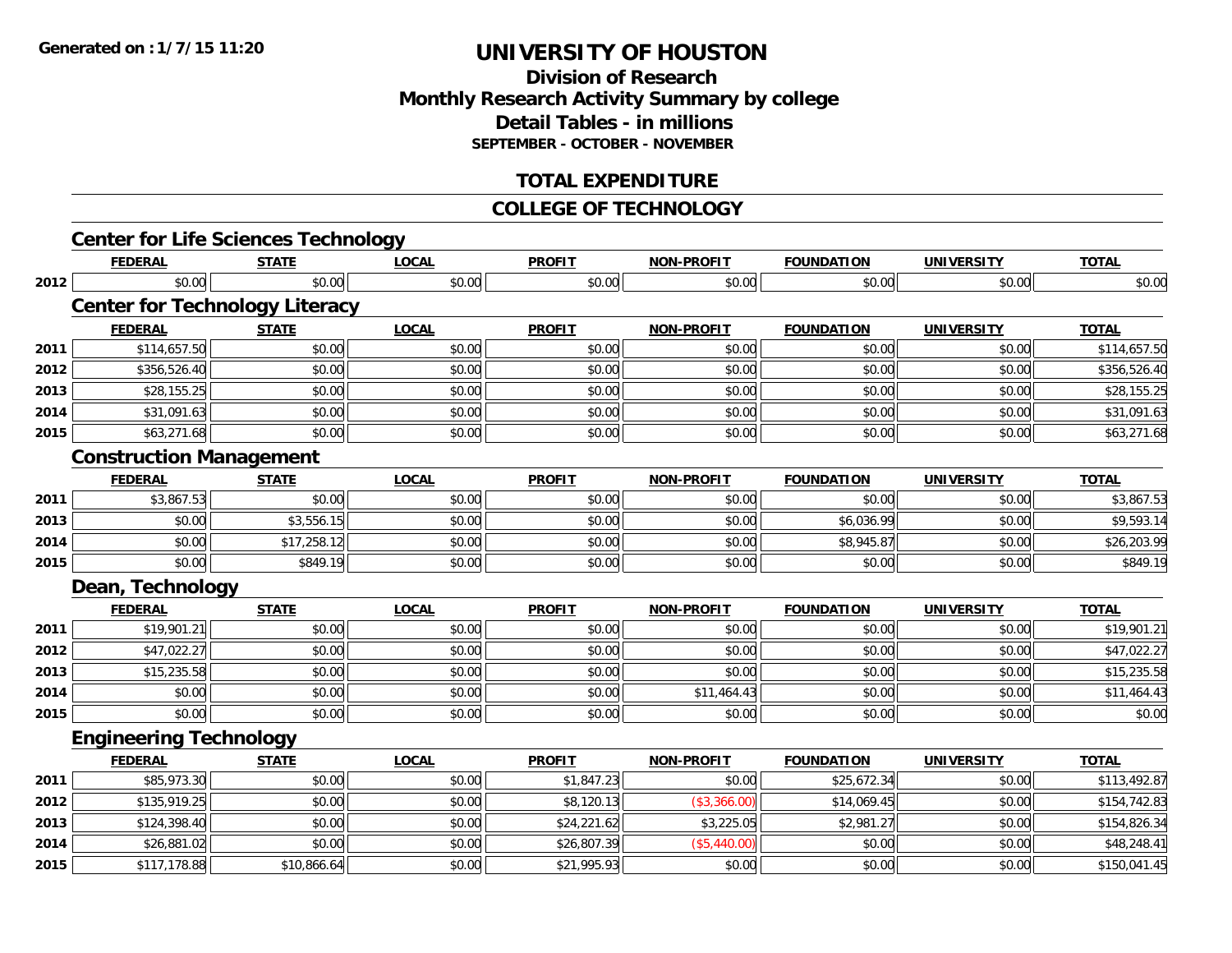### **Division of ResearchMonthly Research Activity Summary by college Detail Tables - in millionsSEPTEMBER - OCTOBER - NOVEMBER**

### **TOTAL EXPENDITURE**

#### **COLLEGE OF TECHNOLOGY**

### **Human Development and Consumer Science**

|      | <b>FEDERAL</b> | <b>STATE</b> | <u>LOCAL</u> | <b>PROFIT</b> | <b>NON-PROFIT</b> | <b>FOUNDATION</b> | <b>UNIVERSITY</b> | <b>TOTAL</b> |
|------|----------------|--------------|--------------|---------------|-------------------|-------------------|-------------------|--------------|
| 2011 | \$952.48       | \$0.00       | \$0.00       | \$1,085.93    | \$0.00            | \$0.00            | \$0.00            | \$2,038.41   |
| 2012 | \$372.10       | \$0.00       | \$0.00       | \$0.00        | \$0.00            | \$0.00            | \$0.00            | \$372.10     |
| 2014 | \$7,718.61     | \$0.00       | \$0.00       | \$0.00        | \$0.00            | \$0.00            | \$0.00            | \$7,718.61   |
| 2015 | \$12,209.16    | \$0.00       | \$0.00       | \$0.00        | \$0.00            | \$3,295.90        | \$0.00            | \$15,505.06  |

#### **Information & Logistics Technology**

|      | <b>FEDERAL</b> | <b>STATE</b> | <u>LOCAL</u> | <b>PROFIT</b> | <b>NON-PROFIT</b> | <b>FOUNDATION</b> | <b>UNIVERSITY</b> | <b>TOTAL</b>  |
|------|----------------|--------------|--------------|---------------|-------------------|-------------------|-------------------|---------------|
| 2011 | \$10,340.88    | \$0.00       | \$0.00       | \$0.00        | \$1,557.62        | \$0.00            | \$0.00            | \$11,898.50   |
| 2012 | \$20,743.12    | \$0.00       | \$0.00       | \$0.00        | \$0.00            | \$0.00            | \$0.00            | \$20,743.12   |
| 2013 | \$10,735.08    | \$0.00       | \$0.00       | \$0.00        | \$0.00            | \$0.00            | \$0.00            | (\$10,735.08) |
| 2014 | \$0.00         | \$0.00       | \$0.00       | \$0.00        | \$0.00            | \$0.00            | \$0.00            | \$0.00        |
| 2015 | \$67.69        | \$0.00       | \$0.00       | \$0.00        | \$0.00            | \$0.00            | \$0.00            | \$67.69       |

### **Texas Manufacturing Assistance Center**

|       | <b>FEDERAL</b> | <b>STATE</b> | <b>LOCAL</b> | <b>PROFIT</b> | <b>NON-PROFIT</b> | <b>FOUNDATION</b> | <b>UNIVERSITY</b> | <b>TOTAL</b>   |
|-------|----------------|--------------|--------------|---------------|-------------------|-------------------|-------------------|----------------|
| 2011  | \$0.00         | \$0.00       | \$0.00       | \$0.00        | \$0.00            | \$0.00            | \$0.00            | \$0.00         |
| 2012  | \$0.00         | \$0.00       | \$0.00       | \$0.00        | \$0.00            | \$0.00            | \$0.00            | \$0.00         |
| 2013  | \$0.00         | \$0.00       | \$0.00       | \$0.00        | \$0.00            | \$0.00            | \$0.00            | \$0.00         |
| 2014  | \$0.00         | \$0.00       | \$0.00       | \$0.00        | \$0.00            | \$0.00            | \$0.00            | \$0.00         |
| Total | \$1,211,748.88 | \$32,530.10  | \$0.00       | \$84,078.23   | \$7,441.10        | \$61,001.82       | \$0.00            | \$1,396,800.13 |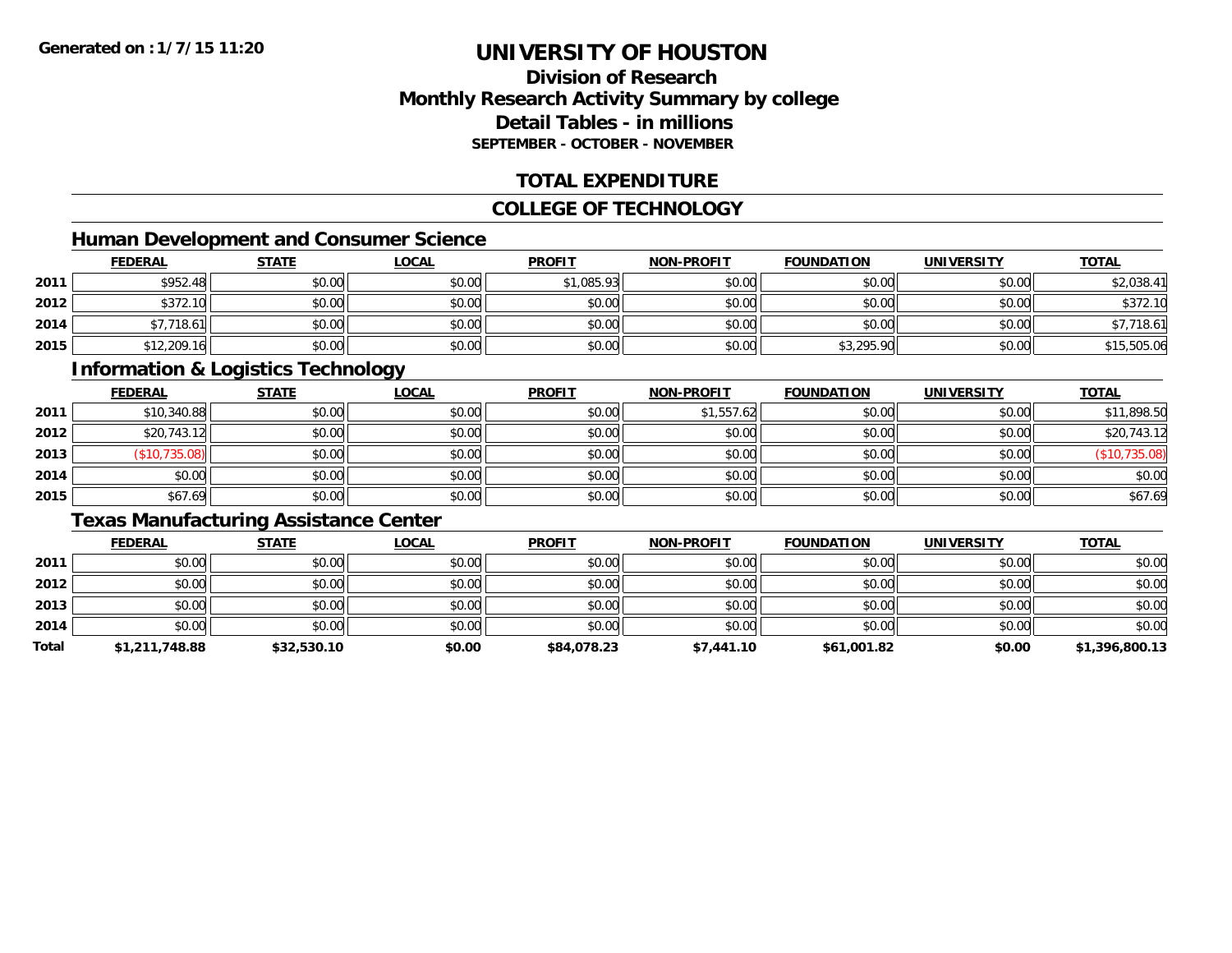### **Division of ResearchMonthly Research Activity Summary by college Detail Tables - in millionsSEPTEMBER - OCTOBER - NOVEMBER**

#### **TOTAL EXPENDITURE**

### **CULLEN COLLEGE OF ENGINEERING**

### **Biomedical Engineering**

|      | <b>FEDERAL</b> | <b>STATE</b> | <b>LOCAL</b> | <b>PROFIT</b> | <b>NON-PROFIT</b> | <b>FOUNDATION</b> | <b>UNIVERSITY</b> | <b>TOTAL</b> |
|------|----------------|--------------|--------------|---------------|-------------------|-------------------|-------------------|--------------|
| 2011 | \$76,081.18    | \$0.00       | \$0.00       | \$0.00        | \$0.00            | \$0.00            | \$0.00            | \$76,081.18  |
| 2012 | \$87,198.95    | \$0.00       | \$0.00       | \$0.00        | \$0.00            | \$0.00            | \$0.00            | \$87,198.95  |
| 2013 | \$196,479.73   | \$0.00       | \$0.00       | \$0.00        | \$0.00            | \$0.00            | \$0.00            | \$196,479.73 |
| 2014 | \$402,161.56   | \$0.00       | \$0.00       | \$0.00        | \$0.00            | \$0.00            | \$0.00            | \$402,161.56 |
| 2015 | \$630,400.47   | \$0.00       | \$0.00       | \$0.00        | \$54,573.99       | \$0.00            | \$0.00            | \$684,974.46 |

### **Center for Innovative Grouting Materials and Tech**

|      | <b>FEDERAL</b> | <b>STATE</b> | <u>LOCAL</u> | <b>PROFIT</b> | <b>NON-PROFIT</b> | <b>FOUNDATION</b> | <b>UNIVERSITY</b> | <b>TOTAL</b> |
|------|----------------|--------------|--------------|---------------|-------------------|-------------------|-------------------|--------------|
| 2011 | \$0.00         | \$0.00       | \$0.00       | \$0.00        | \$0.00            | \$0.00            | \$0.00            | \$0.00       |
| 2012 | \$0.00         | \$0.00       | \$0.00       | \$0.00        | \$0.00            | \$0.00            | \$0.00            | \$0.00       |
| 2013 | \$0.00         | \$0.00       | \$0.00       | \$0.00        | \$0.00            | \$0.00            | \$0.00            | \$0.00       |
| 2014 | \$0.00         | \$0.00       | \$0.00       | \$0.00        | \$0.00            | \$0.00            | \$0.00            | \$0.00       |
| 2015 | \$0.00         | \$0.00       | \$0.00       | \$0.00        | \$0.00            | \$0.00            | \$0.00            | \$0.00       |

### **Chemical Engineering**

|      | <b>FEDERAL</b> | <u>STATE</u> | <b>LOCAL</b> | <b>PROFIT</b> | <b>NON-PROFIT</b> | <b>FOUNDATION</b> | <b>UNIVERSITY</b> | <b>TOTAL</b>   |
|------|----------------|--------------|--------------|---------------|-------------------|-------------------|-------------------|----------------|
| 2011 | \$1,165,842.85 | \$297,185.23 | \$0.00       | \$170,879.80  | \$0.00            | \$26,341.27       | \$34,874.20       | \$1,695,123.35 |
| 2012 | \$1,207,038.10 | \$57,967.80  | \$0.00       | \$268,948.33  | \$0.00            | \$20,775.27       | \$800.02          | \$1,555,529.52 |
| 2013 | \$774,420.12   | \$36,610.15  | \$0.00       | \$218,359.08  | \$15,928.27       | \$76,464.05       | (\$16,332.80)     | \$1,105,448.87 |
| 2014 | \$713,806.53   | \$41,291.57  | \$0.00       | \$196,882.69  | \$51.539.45       | \$51,342.37       | \$17,068.00       | \$1,071,930.61 |
| 2015 | \$575,782.02   | \$71,026.94  | \$0.00       | \$356,416.05  | \$16, 177.97      | \$34,896.41       | \$10,803.04       | \$1,065,102.43 |

#### **Civil Engineering**

|      | <b>FEDERAL</b> | <u>STATE</u> | <u>LOCAL</u> | <b>PROFIT</b> | <b>NON-PROFIT</b> | <b>FOUNDATION</b> | <b>UNIVERSITY</b> | <b>TOTAL</b>   |
|------|----------------|--------------|--------------|---------------|-------------------|-------------------|-------------------|----------------|
| 2011 | \$477,175.18   | \$86,186.10  | \$0.00       | \$49,132.27   | \$21,438.59       | \$39,266.27       | \$16, 136.45      | \$689,334.87   |
| 2012 | \$1,023,222.05 | \$114,203.81 | \$28,206.18  | \$23,910.39   | \$9,743.74        | \$4,706.22        | \$0.00            | \$1,203,992.39 |
| 2013 | \$646,772.29   | \$105,334.51 | \$5,579.44   | \$39,718.76   | \$21,507.15       | \$622.66          | \$9,384.00        | \$828,918.81   |
| 2014 | \$762,616.80   | \$23,619.89  | \$0.00       | \$54,584.76   | \$27,552.46       | \$35,222.17       | \$0.00            | \$903,596.08   |
| 2015 | \$669,406.36   | \$66,325.91  | \$0.00       | \$107,581.21  | (\$992.99)        | \$25,873.92       | \$0.00            | \$868,194.41   |

## **Composites Engineering and Applications Center**

|      | <b>FEBERS</b><br>-11 | $\sim$ $\sim$ $\sim$ $\sim$ | $\sim$<br>.UUA     | <b>PROFIT</b>                                | $$ DDOF!<br>.        | .<br><b>'INDL</b>       | ™MIV⊨.             | <b>TOTAL</b> |
|------|----------------------|-----------------------------|--------------------|----------------------------------------------|----------------------|-------------------------|--------------------|--------------|
| 2011 | $\sim$ 00<br>vv.vv   | $\sim$ 00<br>90. UU         | 0000<br>vv.vv      | 0000<br><b>DU.UU</b>                         | 0.00<br>vu.vu        | 0000<br>JU.UU           | $\sim$ 00<br>vo.oo | JU.UU        |
| 2012 | vu.uu                | $\sim$ 00<br>יש.ט           | $\sim$ 00<br>vu.vu | $\mathsf{A} \cap \mathsf{A} \cap$<br>⊩ ⊮∪.∪ب | 0.00<br><b>JU.UU</b> | $\mathbb{R}^n$<br>PO.OO | امہ مہ<br>vv.vv    | JU.UL        |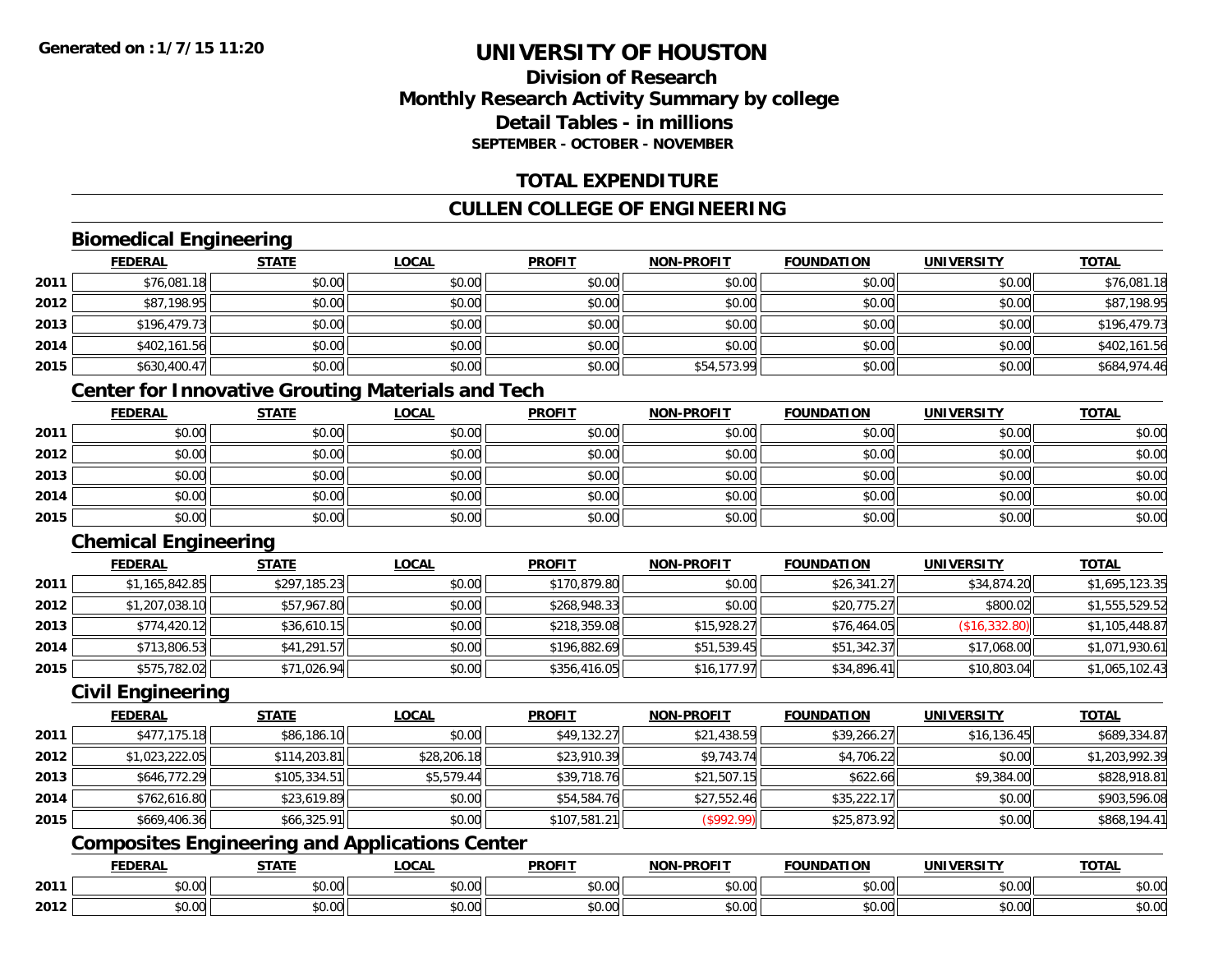# **Division of ResearchMonthly Research Activity Summary by college Detail Tables - in millionsSEPTEMBER - OCTOBER - NOVEMBER**

# **TOTAL EXPENDITURE**

# **CULLEN COLLEGE OF ENGINEERING**

# **Composites Engineering and Applications Center**

|      | <b>FEDERAL</b>    | <b>STATE</b> | <u>LOCAL</u> | <b>PROFIT</b> | <b>NON-PROFIT</b> | <b>FOUNDATION</b> | <b>UNIVERSITY</b> | <b>TOTAL</b> |
|------|-------------------|--------------|--------------|---------------|-------------------|-------------------|-------------------|--------------|
| 2013 | \$0.00            | \$0.00       | \$0.00       | \$0.00        | \$0.00            | \$0.00            | \$0.00            | \$0.00       |
| 2014 | \$0.00            | \$0.00       | \$0.00       | \$0.00        | \$0.00            | \$0.00            | \$0.00            | \$0.00       |
| 2015 | \$0.00            | \$0.00       | \$0.00       | \$0.00        | \$0.00            | \$0.00            | \$0.00            | \$0.00       |
|      | Dean, Engineering |              |              |               |                   |                   |                   |              |
|      | <b>FEDERAL</b>    | <b>STATE</b> | LOCAL        | <b>PROFIT</b> | <b>NON-PROFIT</b> | <b>FOUNDATION</b> | UNIVERSITY        | <b>TOTAL</b> |

|      | <b>FEDERAL</b> | <u>SIAIL</u> | <u>LUCAL</u> | <u>PRUFII</u> | <b>NON-PROFIL</b> | <b>FOUNDATION</b> | UNIVERSITY | <u>IUIAL</u> |
|------|----------------|--------------|--------------|---------------|-------------------|-------------------|------------|--------------|
| 2011 | \$32,987.40    | \$0.00       | \$0.00       | \$0.00        | \$0.00            | \$0.00            | \$0.00     | \$32,987.40  |
| 2012 | \$64,196.64    | \$0.00       | \$0.00       | \$0.00        | \$0.00            | \$0.00            | \$0.00     | \$64,196.64  |
| 2013 | \$8,609.00     | \$0.00       | \$0.00       | \$0.00        | \$0.00            | \$0.00            | \$0.00     | \$8,609.00   |
| 2014 | \$10,050.64    | \$0.00       | \$0.00       | \$0.00        | \$0.00            | \$0.00            | \$0.00     | \$10,050.64  |
| 2015 | \$13,622.31    | \$0.00       | \$0.00       | \$0.00        | \$0.00            | \$0.00            | \$0.00     | \$13,622.31  |

# **Electrical & Computer Engineering**

|      | <b>FEDERAL</b> | <u>STATE</u> | <b>LOCAL</b> | <b>PROFIT</b> | <b>NON-PROFIT</b> | <b>FOUNDATION</b> | <b>UNIVERSITY</b> | <b>TOTAL</b>   |
|------|----------------|--------------|--------------|---------------|-------------------|-------------------|-------------------|----------------|
| 2011 | \$804,255.32   | \$107,937.42 | \$0.00       | \$70,627.60   | \$27,417.60       | \$8,573.86        | \$5,124.78        | \$1,023,936.57 |
| 2012 | \$1,163,052.66 | \$27,209.77  | \$0.00       | \$116,651.44  | \$12,919.57       | (\$30,045.57)     | \$0.21            | \$1,289,788.07 |
| 2013 | \$684,205.16   | \$16,248.69  | \$0.00       | \$124.925.52  | \$4,372.00        | \$16,316.76       | \$0.00            | \$846,068.13   |
| 2014 | \$776,642.36   | \$15,729.97  | \$0.00       | \$259,784.42  | \$26,416.67       | \$26,368.12       | \$3,461.66        | \$1,108,403.19 |
| 2015 | \$937,401.00   | \$7,982.42   | \$0.00       | \$138,192.69  | (\$4,310.77)      | \$32,693.78       | \$0.00            | \$1,111,959.11 |

#### **Industrial Engineering**

|      | <b>FEDERAL</b> | <u>STATE</u> | <u>LOCAL</u> | <b>PROFIT</b> | <b>NON-PROFIT</b> | <b>FOUNDATION</b> | <b>UNIVERSITY</b> | <b>TOTAL</b> |
|------|----------------|--------------|--------------|---------------|-------------------|-------------------|-------------------|--------------|
| 2011 | \$39,537.48    | \$10,876.06  | \$13,824.38  | \$0.00        | \$0.00            | \$0.00            | \$0.00            | \$64,237.92  |
| 2012 | \$34,384.86    | \$0.00       | \$16,690.54  | \$0.00        | \$0.00            | \$0.00            | \$0.00            | \$51,075.40  |
| 2013 | \$43,619.01    | \$7,350.00   | \$3,224.36   | \$0.00        | \$0.00            | \$0.00            | \$0.00            | \$54,193.37  |
| 2014 | \$63,740.62    | \$36,591.02  | \$15,223.52  | \$0.00        | \$0.00            | \$13,086.07       | \$0.00            | \$128,641.23 |
| 2015 | \$52,240.83    | \$37,257.43  | \$10,480.47  | \$1,228.08    | \$0.00            | \$21,389.60       | \$0.00            | \$122,596.41 |

# **Mechanical Engineering**

|      | <b>FEDERAL</b> | <b>STATE</b> | <u>LOCAL</u> | <b>PROFIT</b> | <b>NON-PROFIT</b> | <b>FOUNDATION</b> | <b>UNIVERSITY</b> | <b>TOTAL</b>   |
|------|----------------|--------------|--------------|---------------|-------------------|-------------------|-------------------|----------------|
| 2011 | \$669,655.26   | \$215,466.15 | \$0.00       | \$182,800.79  | \$30,719.34       | \$10,074.75       | \$0.00            | \$1,108,716.29 |
| 2012 | \$692,888.14   | \$219,623.16 | \$0.00       | \$116.637.23  | \$25,593.33       | \$9,031.55        | \$0.00            | \$1,063,773.41 |
| 2013 | \$734,079.73   | \$183,935.77 | \$0.00       | \$70,538.29   | (\$1,677.41)      | \$34,898.78       | \$0.00            | \$1,021,775.16 |
| 2014 | \$1,047,322.73 | \$34,655.98  | \$0.00       | \$114,475.14  | (\$3,300.00)      | \$97,312.69       | \$0.00            | \$1,290,466.53 |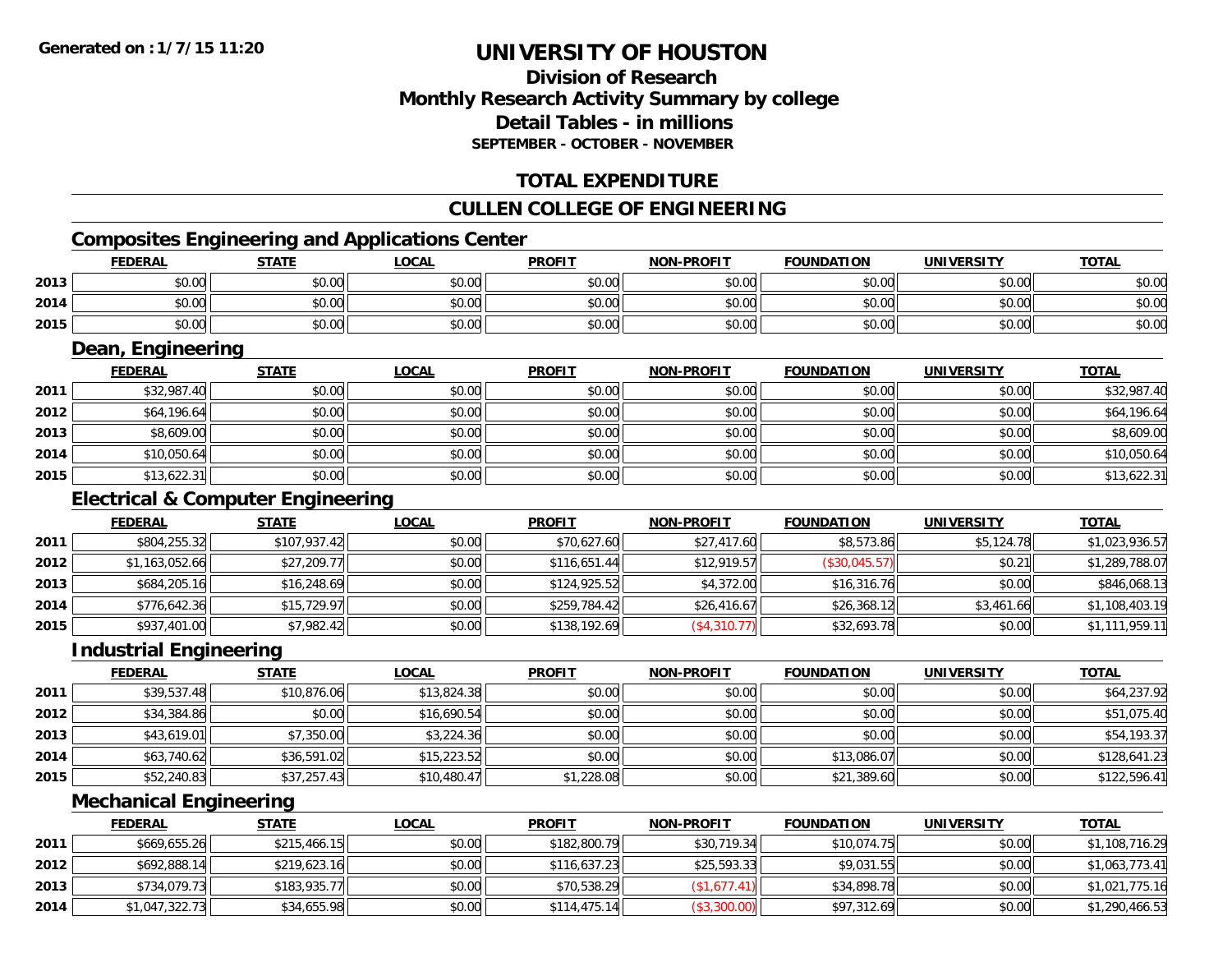# **Division of ResearchMonthly Research Activity Summary by college Detail Tables - in millions SEPTEMBER - OCTOBER - NOVEMBER**

# **TOTAL EXPENDITURE**

## **CULLEN COLLEGE OF ENGINEERING**

### **Mechanical Engineering**

|              | <b>FEDERAL</b>            | <b>STATE</b>   | <b>LOCAL</b> | <b>PROFIT</b>  | <b>NON-PROFIT</b> | <b>FOUNDATION</b> | <b>UNIVERSITY</b> | <b>TOTAL</b>    |
|--------------|---------------------------|----------------|--------------|----------------|-------------------|-------------------|-------------------|-----------------|
| 2015         | \$874,782.06              | \$78,494.84    | \$0.00       | \$191,492.03   | \$11,336.85       | \$28,340.98       | \$11,086.84       | \$1,195,533.60  |
|              | <b>Wind Energy Center</b> |                |              |                |                   |                   |                   |                 |
|              | <b>FEDERAL</b>            | <b>STATE</b>   | <b>LOCAL</b> | <b>PROFIT</b>  | <b>NON-PROFIT</b> | <b>FOUNDATION</b> | <b>UNIVERSITY</b> | <b>TOTAL</b>    |
| 2011         | \$0.00                    | \$0.00         | \$0.00       | \$0.00         | \$0.00            | \$0.00            | \$0.00            | \$0.00          |
| 2012         | \$0.00                    | \$0.00         | \$0.00       | \$0.00         | \$0.00            | \$0.00            | \$0.00            | \$0.00          |
| 2013         | \$0.00                    | \$0.00         | \$0.00       | \$0.00         | \$0.00            | \$0.00            | \$0.00            | \$0.00          |
| 2014         | \$0.00                    | \$0.00         | \$0.00       | \$0.00         | \$0.00            | \$0.00            | \$0.00            | \$0.00          |
| 2015         | \$0.00                    | \$0.00         | \$0.00       | \$0.00         | \$0.00            | \$0.00            | \$0.00            | \$0.00          |
| <b>Total</b> | \$18,155,677.38           | \$1,899,110.57 | \$93,228.89  | \$2,873,766.55 | \$346,955.81      | \$583,551.98      | \$92,406.40       | \$24,044,697.58 |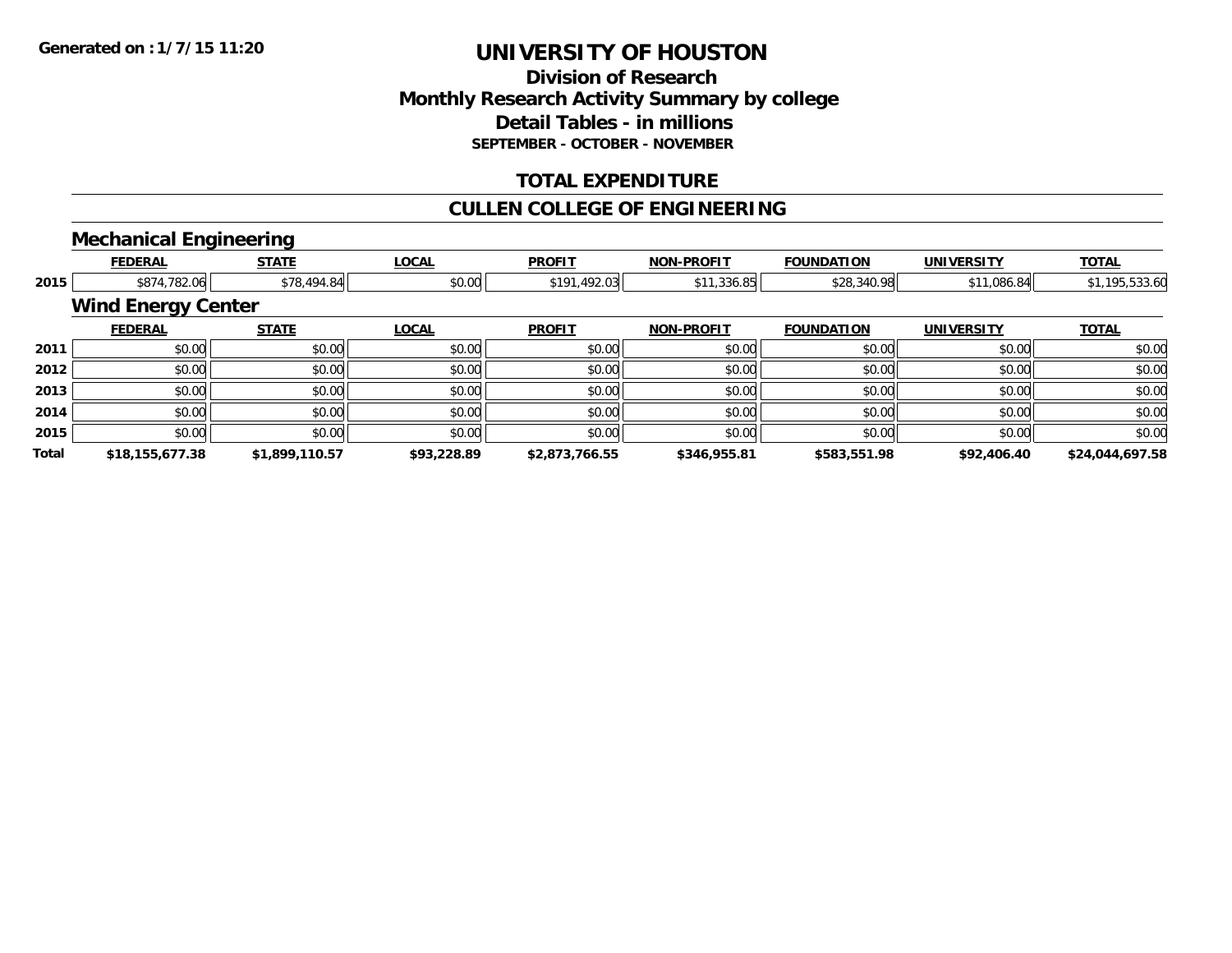**2013**

**2014**

**2015**

# **UNIVERSITY OF HOUSTON**

# **Division of ResearchMonthly Research Activity Summary by college Detail Tables - in millionsSEPTEMBER - OCTOBER - NOVEMBER**

# **TOTAL EXPENDITURE**

#### **DIVISION OF RESEARCHAllied Geophysical Laboratories FEDERAL STATE LOCAL PROFIT NON-PROFIT FOUNDATION UNIVERSITY TOTALTOTAL 2012**2 \$0.00 \$0.00 \$0.00 \$0.00 \$0.00 \$0.00 \$0.00 \$9,818.32 \$9,818.32 \$0.00 \$0.00 \$9,818.32 \$0.00 \$9,818.32 **2013** \$0.00 \$0.00 \$0.00 \$9,354.57 \$0.00 \$0.00 \$0.00 \$9,354.57 **Center for Advanced Computing and Data Systems FEDERAL STATE LOCAL PROFIT NON-PROFIT FOUNDATION UNIVERSITY TOTAL2011** \$410,036.45 \$0.00 \$0.00 \$0.00 \$0.00 \$0.00 \$0.00 \$410,036.45 **2012** \$220,276.37 \$0.00 \$0.00 \$60,927.08 \$0.00 \$0.00 \$0.00 \$281,203.45 **2013** $\bf{3} \quad \rm{3} \quad \rm{5} \quad \rm{5} \quad \rm{5} \quad \rm{5} \quad \rm{6} \quad \rm{9} \quad \rm{1} \quad \rm{1} \quad \rm{5} \quad \rm{5} \quad \rm{5} \quad \rm{5} \quad \rm{5} \quad \rm{5} \quad \rm{5} \quad \rm{5} \quad \rm{5} \quad \rm{5} \quad \rm{5} \quad \rm{5} \quad \rm{5} \quad \rm{5} \quad \rm{5} \quad \rm{5} \quad \rm{5} \quad \rm{5} \quad \rm{5} \quad \rm{5} \quad \rm{5} \quad \rm{$ **2014** (\$13,431.96) \$0.00 \$0.00 \$0.00 \$0.00 \$0.00 \$0.00 (\$13,431.96) **2015**5 | \$0.00 \$0.00 \$0.00 \$0.00 \$0.00 \$0.00 \$0.00 \$0.00 \$0.00 \$0.00 \$0.00 \$0.00 \$0.00 \$0.00 \$0.00 \$0.00 \$0.00 \$0.00 **Center for Advanced MaterialsFEDERAL STATE LOCAL PROFIT NON-PROFIT FOUNDATION UNIVERSITY TOTAL2011** \$14,024.52 \$16,455.60 \$0.00 \$8,529.75 \$0.00 \$0.00 \$0.00 \$39,009.87 **2012**2 │ (\$482.91)│ \$0.00│ \$0.00│ \$8,175.39│ \$0.00│ \$0.00│ \$7,692.49 **2013** $\textbf{3} \mid \textbf{3} \mid \textbf{5} \mid \textbf{5} \mid \textbf{6} \mid \textbf{7} \mid \textbf{8} \mid \textbf{1} \mid \textbf{1} \mid \textbf{1} \mid \textbf{1} \mid \textbf{1} \mid \textbf{1} \mid \textbf{1} \mid \textbf{1} \mid \textbf{1} \mid \textbf{1} \mid \textbf{1} \mid \textbf{1} \mid \textbf{1} \mid \textbf{1} \mid \textbf{1} \mid \textbf{1} \mid \textbf{1} \mid \textbf{1} \mid \textbf{1} \mid \textbf{1} \mid \textbf{$ **2014**4 \$0.00 \$0.00 \$0.00 \$0.00 \$0.00 \$0.00 \$0.00 \$0.00 \$0.00 \$0.00 \$0.00 \$0.00 \$0.00 \$0.00 \$0.00 \$0.00 \$0.00 \$0.00 **2015** \$0.00 \$0.00 \$0.00 \$11,278.03 \$0.00 \$0.00 \$0.00 \$11,278.03 **Center for Biomedical & Environmental GenomicsFEDERAL STATE LOCAL PROFIT NON-PROFIT FOUNDATION UNIVERSITY TOTALTOTAL 2011** \$0.00 \$0.00 \$0.00 \$0.00 \$0.00 \$0.00 \$0.00 \$0.00 **2012**2 | \$0.00 \$0.00 \$0.00 \$0.00 \$0.00 \$0.00 \$0.00 \$0.00 \$0.00 \$0.00 \$0.00 \$0.00 \$0.00 \$0.00 \$0.00 \$0.00 \$0.00 \$0.0 **2013** $\textbf{3} \mid \textbf{3} \mid \textbf{5} \mid \textbf{5} \mid \textbf{6} \mid \textbf{7} \mid \textbf{8} \mid \textbf{1} \mid \textbf{1} \mid \textbf{1} \mid \textbf{1} \mid \textbf{1} \mid \textbf{1} \mid \textbf{1} \mid \textbf{1} \mid \textbf{1} \mid \textbf{1} \mid \textbf{1} \mid \textbf{1} \mid \textbf{1} \mid \textbf{1} \mid \textbf{1} \mid \textbf{1} \mid \textbf{1} \mid \textbf{1} \mid \textbf{1} \mid \textbf{1} \mid \textbf{$ **2014**4 \$0.00 \$0.00 \$0.00 \$0.00 \$0.00 \$0.00 \$0.00 \$0.00 \$0.00 \$0.00 \$0.00 \$0.00 \$0.00 \$0.00 \$0.00 \$0.00 \$0.00 \$0.00 **2015** \$0.00 \$0.00 \$0.00 \$0.00 \$0.00 \$0.00 \$0.00 \$0.00 **Center for Industrial Partnerships FEDERAL STATE LOCAL PROFIT NON-PROFIT FOUNDATION UNIVERSITY TOTAL2011** \$53,970.63 \$0.00 \$0.00 \$14,438.29 \$0.00 \$0.00 \$0.00 \$68,408.92 **2012**2 | \$11,175.00| \$0.00| \$0.00| \$0.00| \$0.00| \$7,878.10| \$0.00| \$0.00| \$0.00| \$0.00| \$19,053.10

\$980.11 \$0.00 \$0.00 \$9,639.33 \$0.00 \$0.00 \$0.00 \$10,619.44

4 \$2,040.24 \$0.00 \$0.00 \$0.00 \$0.00 \$0.00 \$1,618.05 \$7,618.05 \$0.00 \$0.00 \$0.00 \$0.00 \$0.00 \$9,658.29

\$1,476.64 \$0.00 \$0.00 \$10,297.51 \$0.00 \$0.00 \$0.00 \$11,774.15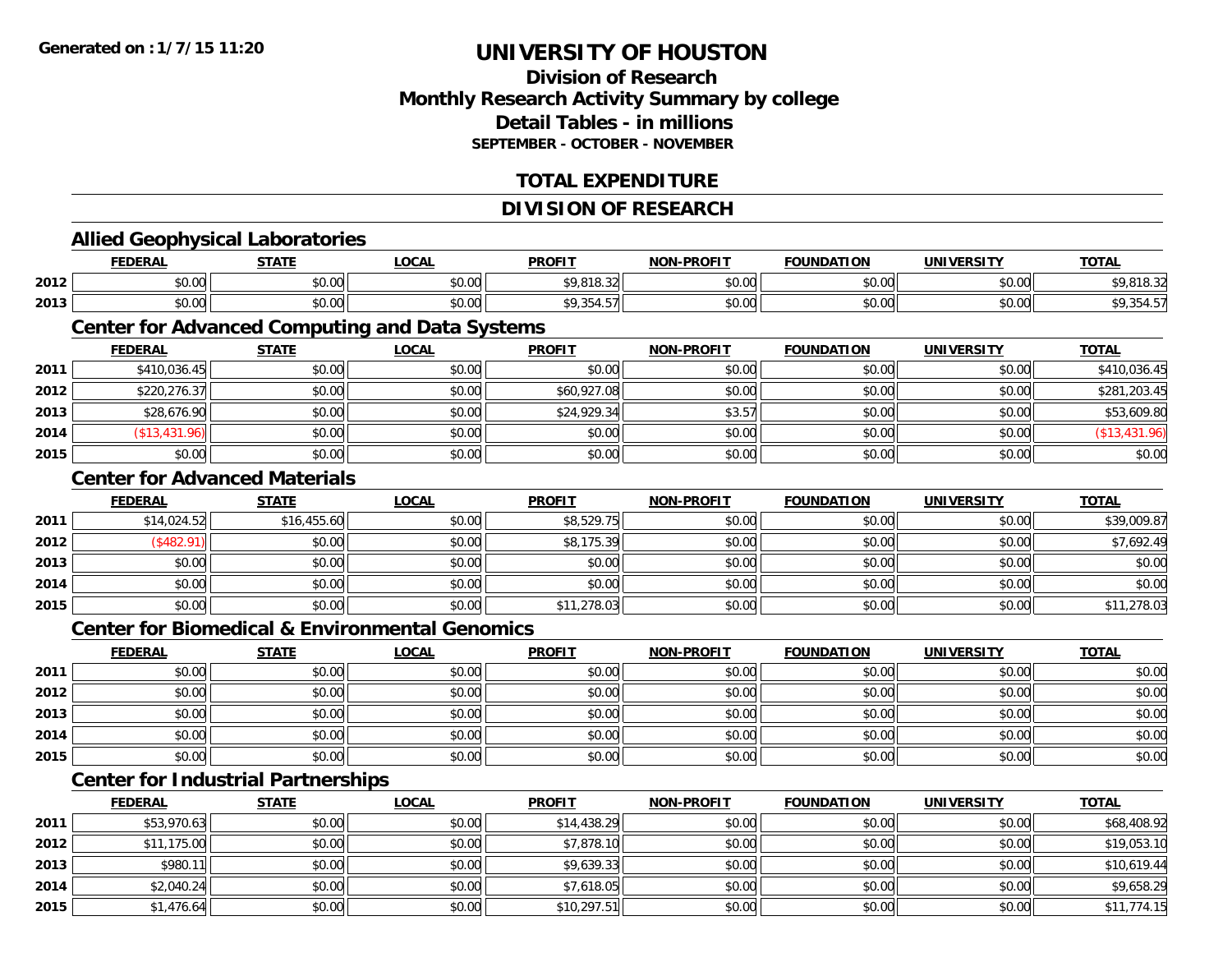**2013**

**2014**

**2015**

# **UNIVERSITY OF HOUSTON**

# **Division of ResearchMonthly Research Activity Summary by college Detail Tables - in millions SEPTEMBER - OCTOBER - NOVEMBER**

#### **TOTAL EXPENDITURE**

# **DIVISION OF RESEARCH**

|      | <b>Division of Research</b>           |              |              |               |                   |                   |                   |              |
|------|---------------------------------------|--------------|--------------|---------------|-------------------|-------------------|-------------------|--------------|
|      | <b>FEDERAL</b>                        | <b>STATE</b> | <b>LOCAL</b> | <b>PROFIT</b> | <b>NON-PROFIT</b> | <b>FOUNDATION</b> | <b>UNIVERSITY</b> | <b>TOTAL</b> |
| 2011 | (\$586.00)                            | \$0.00       | \$0.00       | \$0.00        | \$0.00            | \$0.00            | \$0.00            | (\$586.00)   |
| 2012 | \$0.00                                | \$0.00       | \$0.00       | \$0.00        | \$0.00            | \$0.00            | \$0.00            | \$0.00       |
| 2013 | \$0.00                                | \$0.00       | \$0.00       | \$0.00        | \$0.00            | \$0.00            | \$0.00            | \$0.00       |
| 2014 | \$0.00                                | \$0.00       | \$0.00       | \$0.00        | \$0.00            | \$0.00            | \$0.00            | \$0.00       |
| 2015 | \$0.00                                | \$69.12      | \$0.00       | \$0.00        | \$0.00            | \$0.00            | \$0.00            | \$69.12      |
|      | <b>Institute for Molecular Design</b> |              |              |               |                   |                   |                   |              |
|      | <b>FEDERAL</b>                        | <b>STATE</b> | <b>LOCAL</b> | <b>PROFIT</b> | <b>NON-PROFIT</b> | <b>FOUNDATION</b> | <b>UNIVERSITY</b> | <b>TOTAL</b> |
| 2012 | \$0.00                                | \$0.00       | \$0.00       | \$0.00        | \$0.00            | \$0.00            | \$0.00            | \$0.00       |
|      | <b>Office of Contracts and Grants</b> |              |              |               |                   |                   |                   |              |
|      | <b>FEDERAL</b>                        | <b>STATE</b> | <b>LOCAL</b> | <b>PROFIT</b> | <b>NON-PROFIT</b> | <b>FOUNDATION</b> | <b>UNIVERSITY</b> | <b>TOTAL</b> |
| 2011 | \$0.00                                | \$0.00       | \$0.00       | \$0.00        | \$0.00            | \$0.00            | \$0.00            | \$0.00       |
| 2012 | \$0.00                                | \$0.00       | \$0.00       | \$0.00        | \$0.00            | \$0.00            | \$0.00            | \$0.00       |
| 2013 | \$0.00                                | \$0.00       | \$0.00       | \$0.00        | \$0.00            | \$0.00            | \$0.00            | \$0.00       |
|      | <b>TcSAM</b>                          |              |              |               |                   |                   |                   |              |
|      | <b>FEDERAL</b>                        | <b>STATE</b> | <b>LOCAL</b> | <b>PROFIT</b> | <b>NON-PROFIT</b> | <b>FOUNDATION</b> | <b>UNIVERSITY</b> | <b>TOTAL</b> |
| 2011 | \$0.00                                | \$0.00       | \$0.00       | \$0.00        | \$0.00            | \$0.00            | \$0.00            | \$0.00       |
|      | <b>TcSUH</b>                          |              |              |               |                   |                   |                   |              |
|      | <b>FEDERAL</b>                        | <b>STATE</b> | <b>LOCAL</b> | <b>PROFIT</b> | NON-PROFIT        | <b>FOUNDATION</b> | <b>UNIVERSITY</b> | <b>TOTAL</b> |
| 2011 | \$20,641.53                           | \$0.00       | \$0.00       | \$33,896.45   | \$0.00            | \$0.00            | \$0.00            | \$54,537.98  |
| 2012 | \$15,682.97                           | \$24,915.94  | \$0.00       | \$47,814.44   | \$0.00            | \$0.00            | \$0.00            | \$88,413.35  |
| 2013 | \$959.79                              | \$4,333.02   | \$0.00       | \$14,253.77   | \$0.00            | \$0.00            | \$0.00            | \$19,546.58  |
| 2014 | \$64,235.82                           | \$13,557.28  | \$0.00       | \$18,026.64   | \$0.00            | \$0.00            | \$0.00            | \$95,819.74  |
| 2015 | \$25,475.43                           | \$0.00       | \$0.00       | \$8,554.41    | \$0.00            | \$0.00            | \$0.00            | \$34,029.84  |
|      | <b>Texas Obesity Research Center</b>  |              |              |               |                   |                   |                   |              |
|      | <b>FEDERAL</b>                        | <b>STATE</b> | <b>LOCAL</b> | <b>PROFIT</b> | <b>NON-PROFIT</b> | <b>FOUNDATION</b> | <b>UNIVERSITY</b> | <b>TOTAL</b> |
| 2011 | \$0.00                                | \$0.00       | \$0.00       | \$0.00        | \$0.00            | \$0.00            | \$0.00            | \$0.00       |
| 2012 | \$0.00                                | \$0.00       | \$0.00       | \$0.00        | \$0.00            | \$0.00            | \$0.00            | \$0.00       |

 $\textbf{3} \mid \textbf{3} \mid \textbf{5} \mid \textbf{5} \mid \textbf{6} \mid \textbf{7} \mid \textbf{8} \mid \textbf{1} \mid \textbf{1} \mid \textbf{1} \mid \textbf{1} \mid \textbf{1} \mid \textbf{1} \mid \textbf{1} \mid \textbf{1} \mid \textbf{1} \mid \textbf{1} \mid \textbf{1} \mid \textbf{1} \mid \textbf{1} \mid \textbf{1} \mid \textbf{1} \mid \textbf{1} \mid \textbf{1} \mid \textbf{1} \mid \textbf{1} \mid \textbf{1} \mid \textbf{$ 

4 \$0.00 \$0.00 \$0.00 \$0.00 \$0.00 \$0.00 \$0.00 \$0.00 \$0.00 \$0.00 \$0.00 \$0.00 \$0.00 \$0.00 \$0.00 \$0.00 \$0.00 \$0.00

\$0.00 \$0.00 \$0.00 \$0.00 \$0.00 \$0.00 \$0.00 \$0.00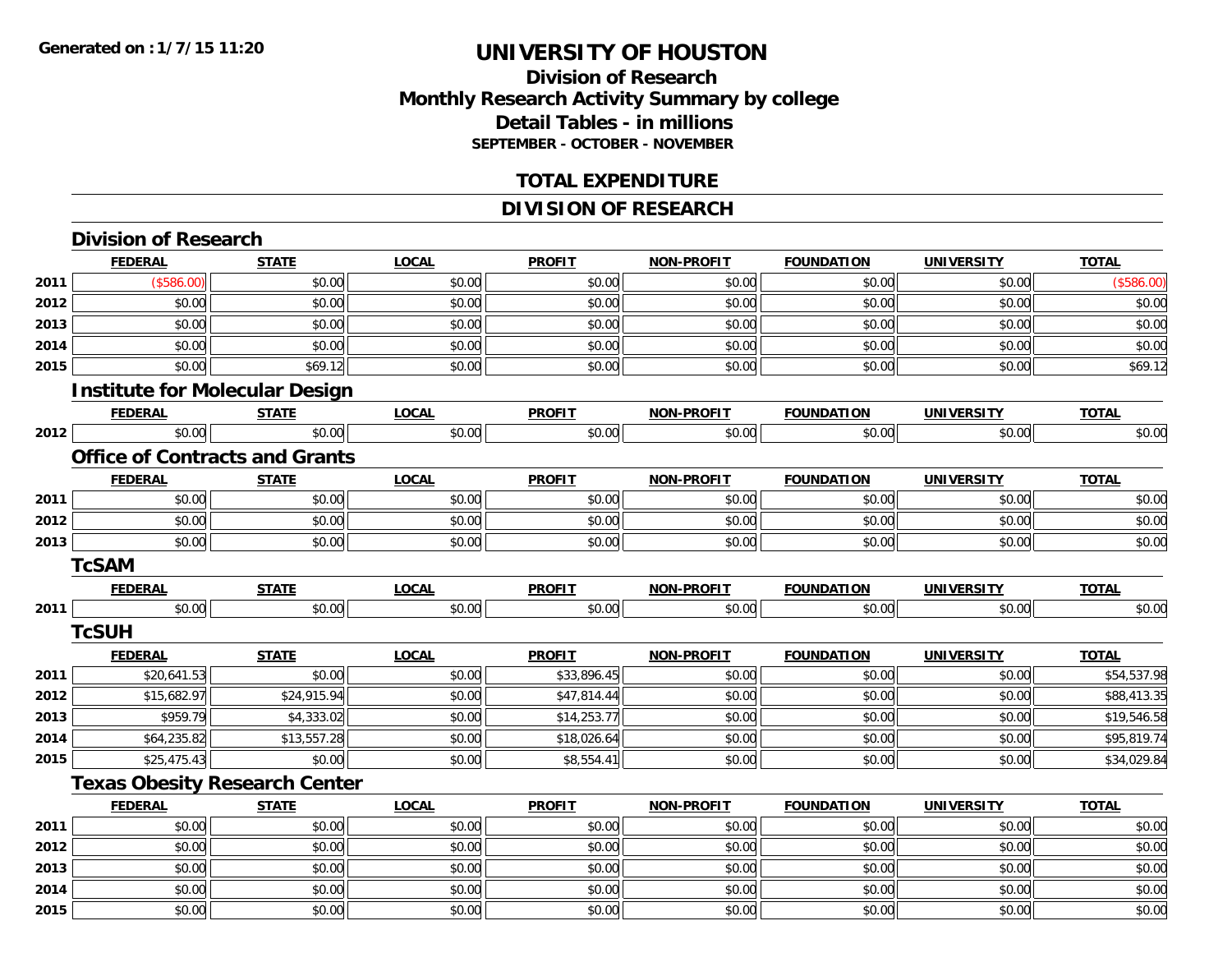**TIMES** 

# **UNIVERSITY OF HOUSTON**

## **Division of Research Monthly Research Activity Summary by college Detail Tables - in millions SEPTEMBER - OCTOBER - NOVEMBER**

#### **TOTAL EXPENDITURE**

#### **DIVISION OF RESEARCH**

|       | <b>IMES</b>    |              |              |               |                   |                   |                   |                |
|-------|----------------|--------------|--------------|---------------|-------------------|-------------------|-------------------|----------------|
|       | <b>FEDERAL</b> | <b>STATE</b> | <u>LOCAL</u> | <b>PROFIT</b> | <b>NON-PROFIT</b> | <b>FOUNDATION</b> | <b>UNIVERSITY</b> | <b>TOTAL</b>   |
| 2011  | \$178,419.07   | \$1,481.05   | \$0.00       | \$0.00        | \$0.00            | \$0.00            | \$0.00            | \$179,900.12   |
| 2012  | \$400,006.74   | \$0.01       | \$0.00       | \$0.00        | \$0.00            | \$0.00            | \$0.00            | \$400,006.75   |
| 2013  | \$753,506.61   | (\$759.74)   | \$0.00       | \$0.00        | \$0.00            | \$0.00            | \$0.00            | \$752,746.87   |
| 2014  | \$617,894.01   | \$4,153.22   | \$0.00       | \$0.00        | \$0.00            | \$0.00            | \$0.00            | \$622,047.23   |
| 2015  | \$600,820.07   | \$0.00       | \$0.00       | \$0.00        | \$0.00            | \$0.00            | \$0.00            | \$600,820.07   |
| Total | \$3,405,798.01 | \$64,205.50  | \$0.00       | \$305,429.47  | \$3.57            | \$0.00            | \$0.00            | \$3,775,436.55 |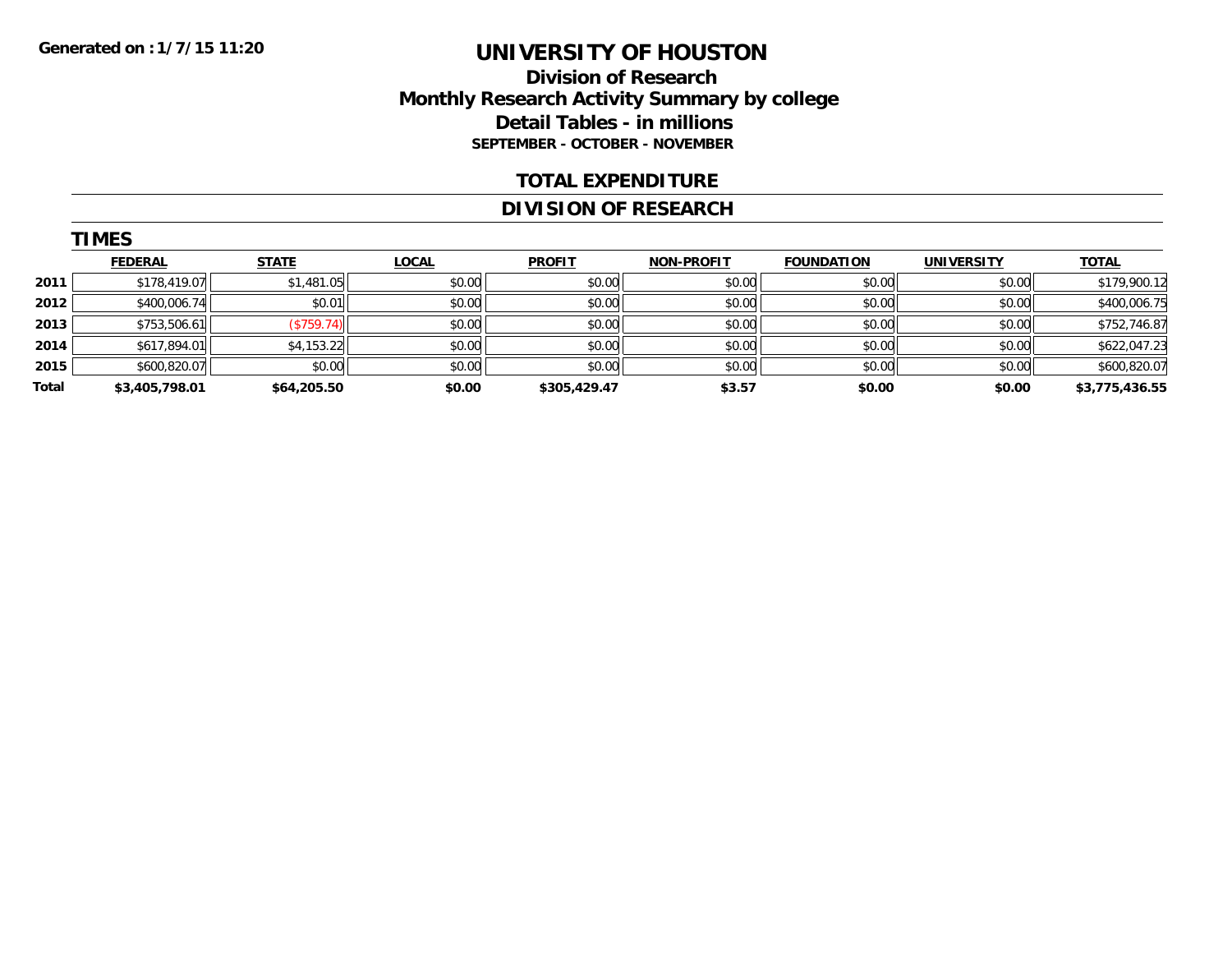**2012**

**2013**

**2014**

**2015**

# **UNIVERSITY OF HOUSTON**

# **Division of ResearchMonthly Research Activity Summary by college Detail Tables - in millionsSEPTEMBER - OCTOBER - NOVEMBER**

# **TOTAL EXPENDITURE**

# **GRADUATE COLLEGE OF SOCIAL WORK**

# **Center for Drug and Social Policy Research**

|      | <b>FEDERAL</b>                                              | <b>STATE</b> | <b>LOCAL</b> | <b>PROFIT</b> | <b>NON-PROFIT</b> | <b>FOUNDATION</b> | <b>UNIVERSITY</b> | <b>TOTAL</b> |
|------|-------------------------------------------------------------|--------------|--------------|---------------|-------------------|-------------------|-------------------|--------------|
| 2011 | \$0.00                                                      | \$0.00       | \$0.00       | \$0.00        | \$0.00            | \$0.00            | \$0.00            | \$0.00       |
| 2012 | \$0.00                                                      | \$0.00       | \$0.00       | \$0.00        | \$0.00            | \$0.00            | \$0.00            | \$0.00       |
| 2013 | \$0.00                                                      | \$0.00       | \$0.00       | \$0.00        | \$0.00            | \$0.00            | \$0.00            | \$0.00       |
| 2014 | \$0.00                                                      | \$0.00       | \$0.00       | \$0.00        | \$0.00            | \$0.00            | \$0.00            | \$0.00       |
| 2015 | \$0.00                                                      | \$0.00       | \$0.00       | \$0.00        | \$0.00            | \$0.00            | \$0.00            | \$0.00       |
|      | <b>Center for Health Equities &amp; Evaluation Research</b> |              |              |               |                   |                   |                   |              |
|      | <b>FEDERAL</b>                                              | <b>STATE</b> | <b>LOCAL</b> | <b>PROFIT</b> | <b>NON-PROFIT</b> | <b>FOUNDATION</b> | <b>UNIVERSITY</b> | <b>TOTAL</b> |
| 2012 | \$33,114.96                                                 | \$0.00       | \$0.00       | \$0.00        | \$0.00            | \$0.00            | \$0.00            | \$33,114.96  |
| 2013 | \$147,369.93                                                | \$0.00       | \$0.00       | \$0.00        | \$0.00            | \$0.00            | \$42,000.00       | \$189,369.93 |
| 2014 | \$30,057.82                                                 | \$0.00       | \$0.00       | \$0.00        | \$0.00            | \$0.00            | \$0.00            | \$30,057.82  |
| 2015 | \$31,219.38                                                 | \$0.00       | \$0.00       | \$0.00        | \$0.00            | \$0.00            | \$0.00            | \$31,219.38  |
|      | <b>Child &amp; Family for Innovative Research</b>           |              |              |               |                   |                   |                   |              |
|      | <b>FEDERAL</b>                                              | <b>STATE</b> | <b>LOCAL</b> | <b>PROFIT</b> | <b>NON-PROFIT</b> | <b>FOUNDATION</b> | <b>UNIVERSITY</b> | <b>TOTAL</b> |
| 2011 | \$376,848.25                                                | \$14,066.62  | \$0.00       | \$0.00        | \$0.00            | \$21,644.17       | \$0.00            | \$412,559.04 |
| 2012 | \$294,470.08                                                | (\$107.66)   | \$0.00       | \$9,375.69    | \$0.00            | \$20,553.95       | \$182.28          | \$324,474.34 |
| 2013 | \$219,868.33                                                | \$4,722.11   | \$11,951.47  | \$0.00        | \$0.00            | \$1,830.00        | \$0.00            | \$238,371.91 |
| 2014 | \$195,640.70                                                | \$13,665.77  | \$8,222.54   | \$11,395.67   | \$15,427.78       | \$28,412.93       | \$0.00            | \$272,765.39 |
| 2015 | \$503,820.61                                                | \$22,705.09  | \$0.00       | \$864.10      | (\$5,073.66)      | \$28,321.49       | \$0.00            | \$550,637.63 |
|      | <b>Community Projects - Social Work</b>                     |              |              |               |                   |                   |                   |              |
|      | <b>FEDERAL</b>                                              | <b>STATE</b> | <b>LOCAL</b> | <b>PROFIT</b> | <b>NON-PROFIT</b> | <b>FOUNDATION</b> | <b>UNIVERSITY</b> | <b>TOTAL</b> |
| 2011 | \$0.00                                                      | \$0.00       | \$0.00       | \$0.00        | \$0.00            | \$0.00            | \$0.00            | \$0.00       |
| 2012 | \$151.37                                                    | \$0.00       | \$0.00       | \$0.00        | \$0.00            | \$0.00            | \$0.00            | \$151.37     |
| 2013 | (\$0.01)                                                    | \$0.00       | \$0.00       | \$0.00        | \$0.00            | \$0.00            | \$0.00            | (\$0.01)     |
|      | Dean, Social Work                                           |              |              |               |                   |                   |                   |              |
|      | <b>FEDERAL</b>                                              | <b>STATE</b> | <b>LOCAL</b> | <b>PROFIT</b> | <b>NON-PROFIT</b> | <b>FOUNDATION</b> | <b>UNIVERSITY</b> | <b>TOTAL</b> |
| 2011 | \$172,419.90                                                | \$0.00       | \$0.00       | \$0.00        | \$0.00            | \$0.00            | \$0.00            | \$172,419.90 |

2 \$16,783.01 \$0.00 \$0.00 \$0.00 \$0.00 \$0.00 \$0.00 \$0.00 \$0.00 \$0.00 \$0.00 \$0.00 \$16,783.01

\$17,787.82 \$0.00 \$0.00 \$0.00 \$0.00 \$0.00 \$0.00 \$17,787.82

4 \$0.00 \$0.00 \$0.00 \$0.00 \$0.00 \$0.00 \$0.00 \$0.00 \$0.00 \$0.00 \$0.00 \$0.00 \$0.00 \$0.00 \$0.00 \$0.00 \$0.00

\$902.98 \$0.00 \$0.00 \$0.00 \$0.00 \$0.00 \$0.00 \$902.98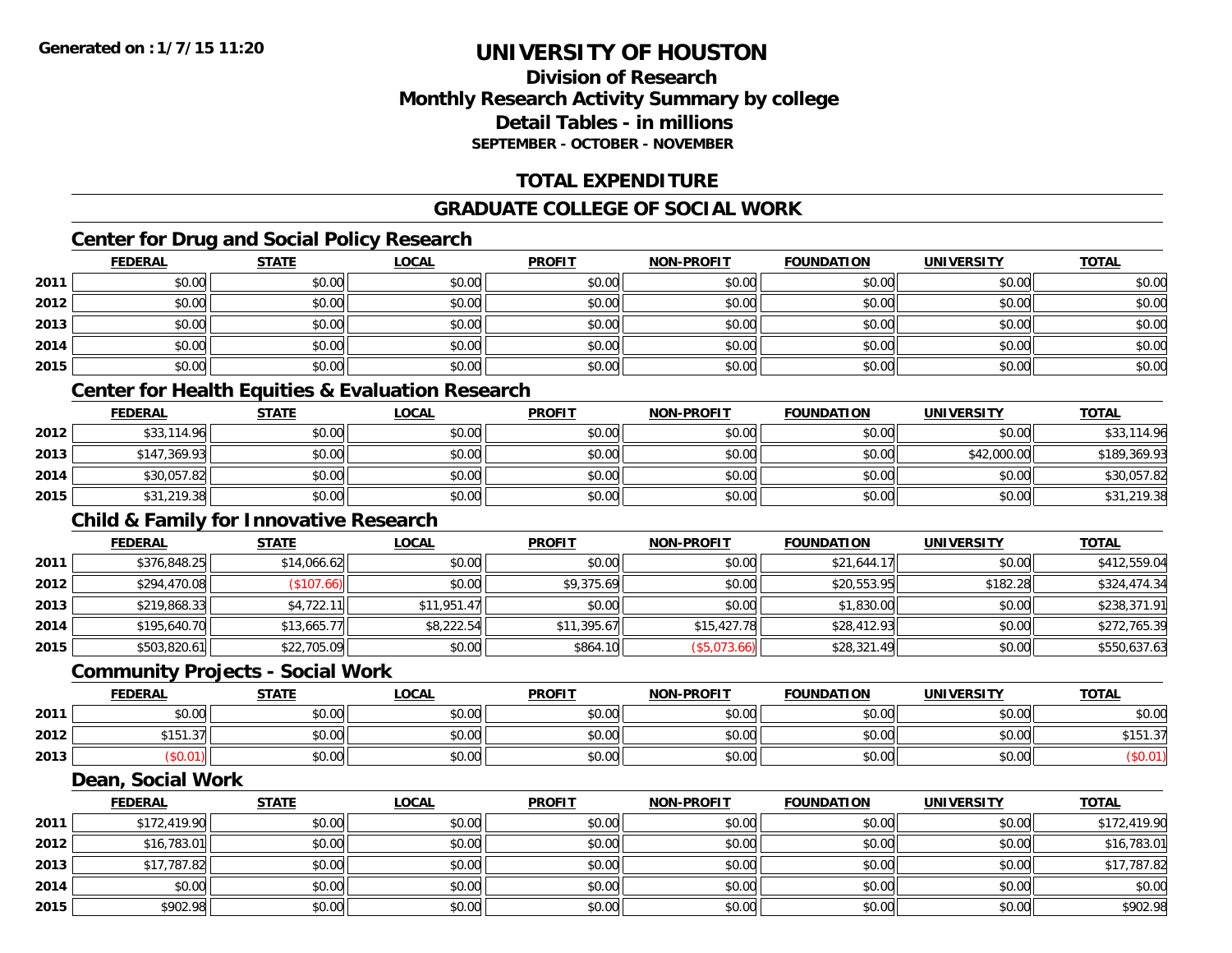# **Division of Research Monthly Research Activity Summary by college Detail Tables - in millions SEPTEMBER - OCTOBER - NOVEMBER**

#### **TOTAL EXPENDITURE**

#### **GRADUATE COLLEGE OF SOCIAL WORK**

# **Office for Drug SPR**

|       | <b>FEDERAL</b> | <b>STATE</b> | <b>LOCAL</b> | <b>PROFIT</b> | <b>NON-PROFIT</b> | <b>FOUNDATION</b> | <b>UNIVERSITY</b> | <b>TOTAL</b>   |
|-------|----------------|--------------|--------------|---------------|-------------------|-------------------|-------------------|----------------|
| 2011  | \$0.00         | \$0.00       | \$0.00       | \$0.00        | \$0.00            | \$0.00            | \$0.00            | \$0.00         |
| 2012  | \$0.00         | \$0.00       | \$0.00       | \$0.00        | \$0.00            | \$0.00            | \$0.00            | \$0.00         |
| 2013  | \$0.00         | \$0.00       | \$0.00       | \$0.00        | \$0.00            | \$0.00            | \$0.00            | \$0.00         |
| 2014  | \$0.00         | \$0.00       | \$0.00       | \$0.00        | \$0.00            | \$0.00            | \$0.00            | \$0.00         |
| 2015  | \$0.00         | \$0.00       | \$0.00       | \$0.00        | \$0.00            | \$0.00            | \$0.00            | \$0.00         |
| Total | \$2,040,455.13 | \$55,051.93  | \$20,174.01  | \$21,635.46   | \$10,354.12       | \$100,762.54      | \$42,182.28       | \$2,290,615.47 |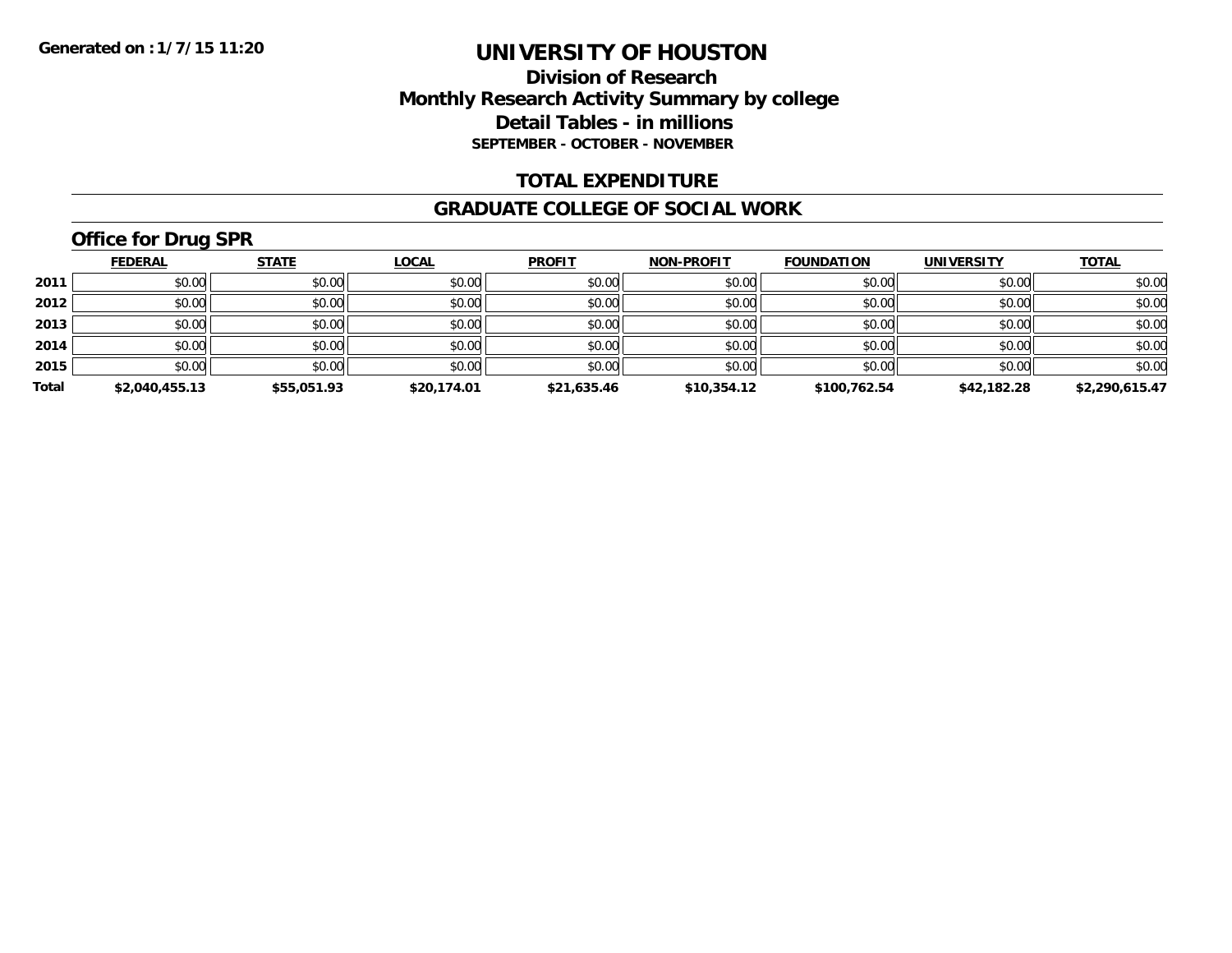# **Division of Research Monthly Research Activity Summary by college Detail Tables - in millions SEPTEMBER - OCTOBER - NOVEMBER**

### **TOTAL EXPENDITURE**

#### **HILTON COLLEGE OF HOTEL AND RESTAURANT MANAGEMENT**

### **Hotel and Restaurant Management**

|       | <b>FEDERAL</b> | <b>STATE</b> | <u>LOCAL</u> | <b>PROFIT</b> | <b>NON-PROFIT</b> | <b>FOUNDATION</b> | <b>UNIVERSITY</b> | <b>TOTAL</b> |
|-------|----------------|--------------|--------------|---------------|-------------------|-------------------|-------------------|--------------|
| 2011  | \$0.00         | \$8,870.31   | \$0.00       | \$1,065.30    | \$0.00            | \$0.00            | \$0.00            | \$9,935.61   |
| 2012  | \$9,452.75     | \$54,161.58  | \$0.00       | \$0.00        | \$2,222.89        | \$0.00            | \$0.00            | \$65,837.22  |
| 2013  | \$10,538.25    | \$10,382.24  | \$0.00       | \$0.00        | \$0.00            | \$0.00            | \$0.00            | \$20,920.49  |
| 2014  | \$37,295.10    | (\$278.24)   | \$0.00       | \$0.00        | \$0.00            | \$689.30          | \$0.00            | \$37,706.16  |
| 2015  | \$33,931.52    | (\$288.96)   | \$0.00       | \$0.00        | \$0.00            | \$4,603.64        | \$0.00            | \$38,246.20  |
| Total | \$91,217.62    | \$72,846.93  | \$0.00       | \$1,065.30    | \$2,222.89        | \$5,292.94        | \$0.00            | \$172,645.68 |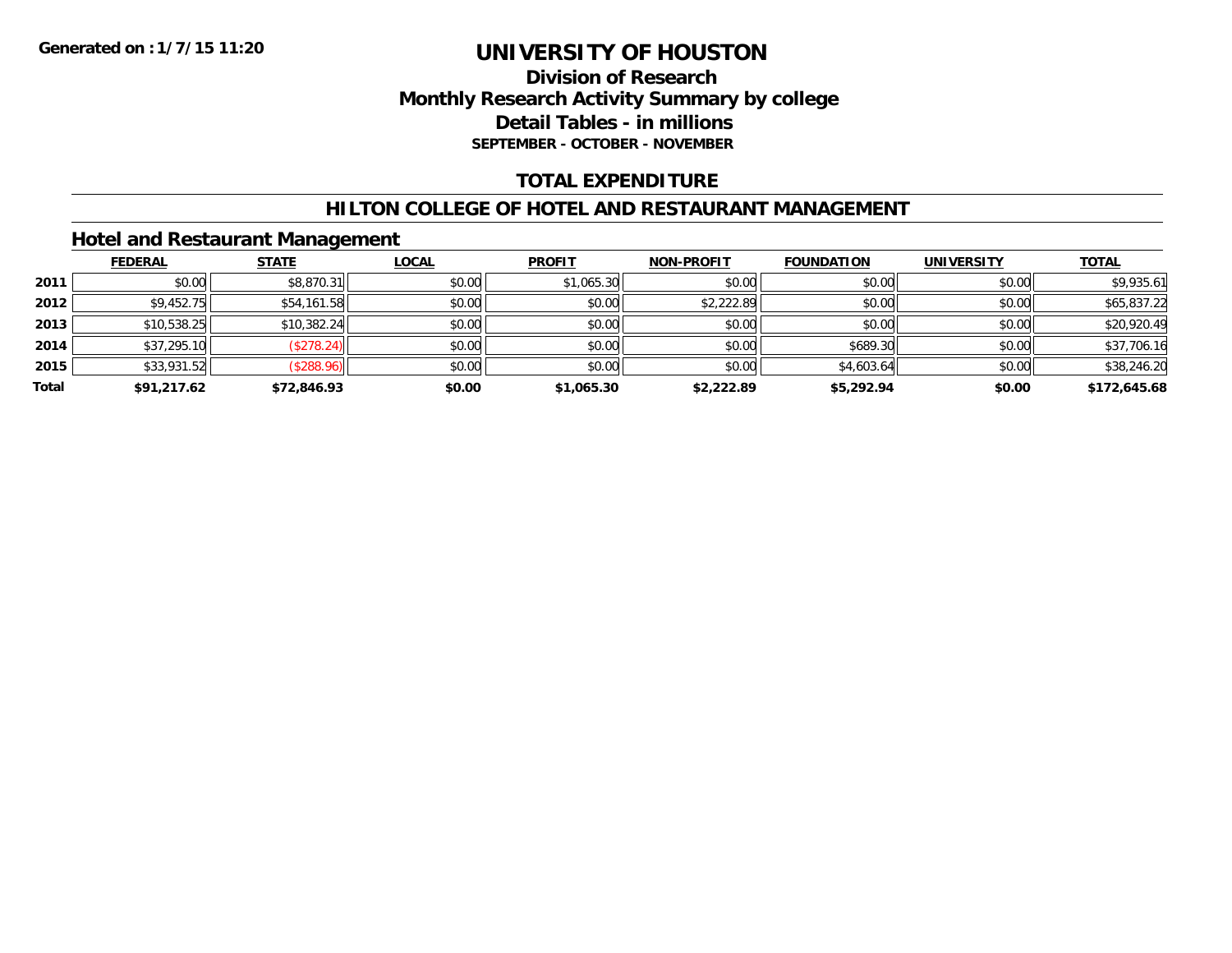# **Division of Research Monthly Research Activity Summary by college Detail Tables - in millions SEPTEMBER - OCTOBER - NOVEMBER**

#### **TOTAL EXPENDITURE**

#### **HONORS COLLEGE**

# **Dean, Honors College**

|       | <b>FEDERAL</b> | <b>STATE</b> | <u>LOCAL</u> | <b>PROFIT</b> | <b>NON-PROFIT</b> | <b>FOUNDATION</b> | <b>UNIVERSITY</b> | <b>TOTAL</b> |
|-------|----------------|--------------|--------------|---------------|-------------------|-------------------|-------------------|--------------|
| 2012  | \$10,574.31    | \$0.00       | \$0.00       | \$0.00        | \$3,646.28        | \$0.00            | \$0.00            | \$14,220.59  |
| 2013  | \$11,609.55    | \$0.00       | \$0.00       | \$0.00        | \$6,763.39        | \$0.00            | \$0.00            | \$18,372.93  |
| 2014  | \$2,694.74     | \$0.00       | \$0.00       | \$0.00        | \$6,287.71        | \$3,830.84        | \$0.00            | \$12,813.29  |
| 2015  | \$0.00         | \$0.00       | \$0.00       | \$0.00        | $(S17.7^{\circ})$ | \$291.10          | \$0.00            | \$273.40     |
| Total | \$24,878.60    | \$0.00       | \$0.00       | \$0.00        | \$16,679.66       | \$4,121.95        | \$0.00            | \$45,680.21  |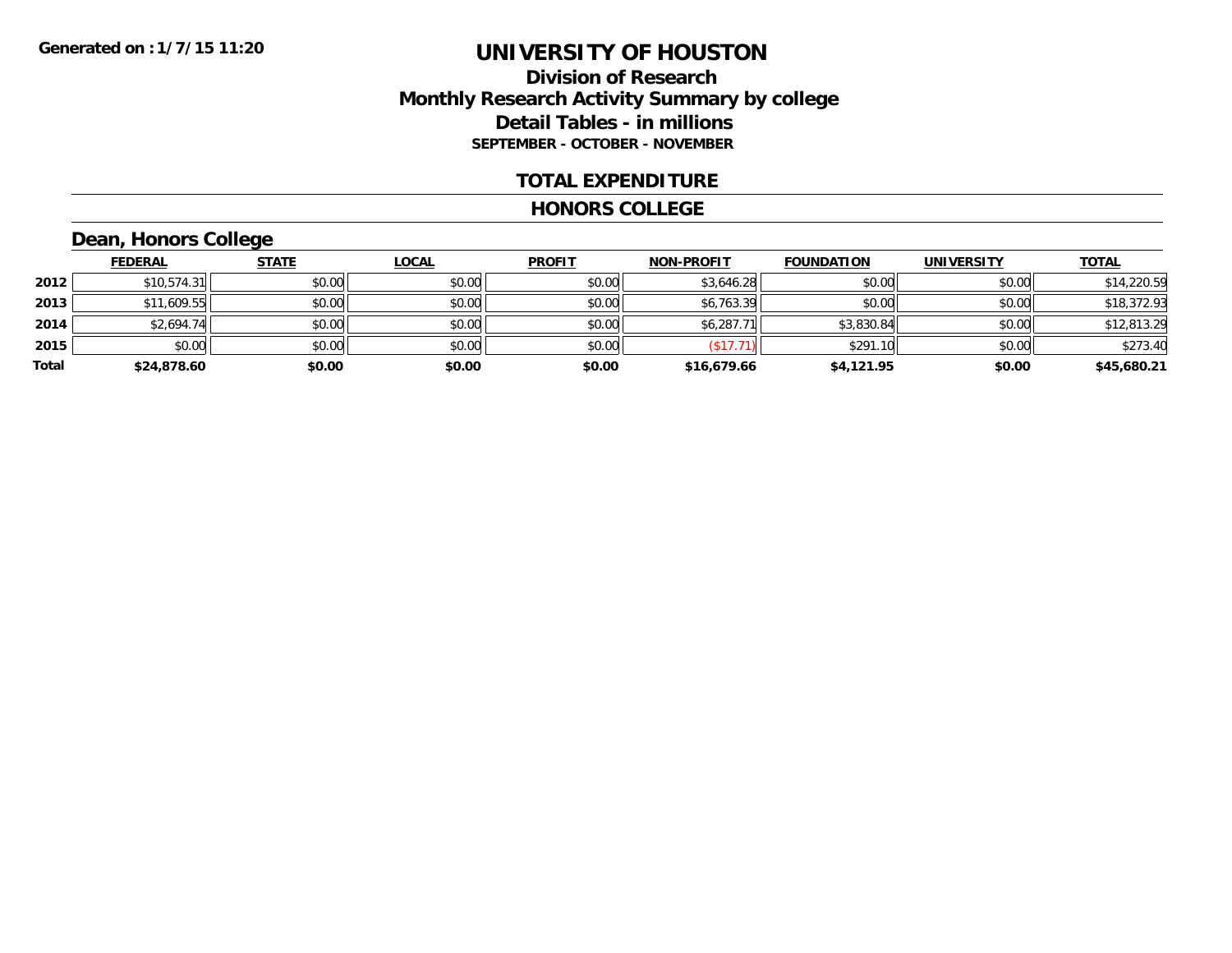## **Division of Research Monthly Research Activity Summary by college Detail Tables - in millions SEPTEMBER - OCTOBER - NOVEMBER**

#### **TOTAL EXPENDITURE**

#### **LIBRARY**

### **Administration, Library**

|       | <b>FEDERAL</b> | <b>STATE</b> | <b>LOCAL</b> | <b>PROFIT</b> | <b>NON-PROFIT</b> | <b>FOUNDATION</b> | <b>UNIVERSITY</b> | <b>TOTAL</b> |
|-------|----------------|--------------|--------------|---------------|-------------------|-------------------|-------------------|--------------|
| 2011  | \$3,956.43     | \$0.00       | \$0.00       | \$0.00        | \$0.00            | \$0.00            | \$0.00            | \$3,956.43   |
| 2012  | \$43.40        | \$0.00       | \$0.00       | \$0.00        | \$0.00            | \$0.00            | \$0.00            | \$43.40      |
| 2013  | \$0.00         | \$0.00       | \$0.00       | \$0.00        | \$0.00            | \$0.00            | \$0.00            | \$0.00       |
| 2014  | \$0.00         | \$0.00       | \$0.00       | \$0.00        | \$0.00            | \$0.00            | \$0.00            | \$0.00       |
| Total | \$3,999.83     | \$0.00       | \$0.00       | \$0.00        | \$0.00            | \$0.00            | \$0.00            | \$3,999.83   |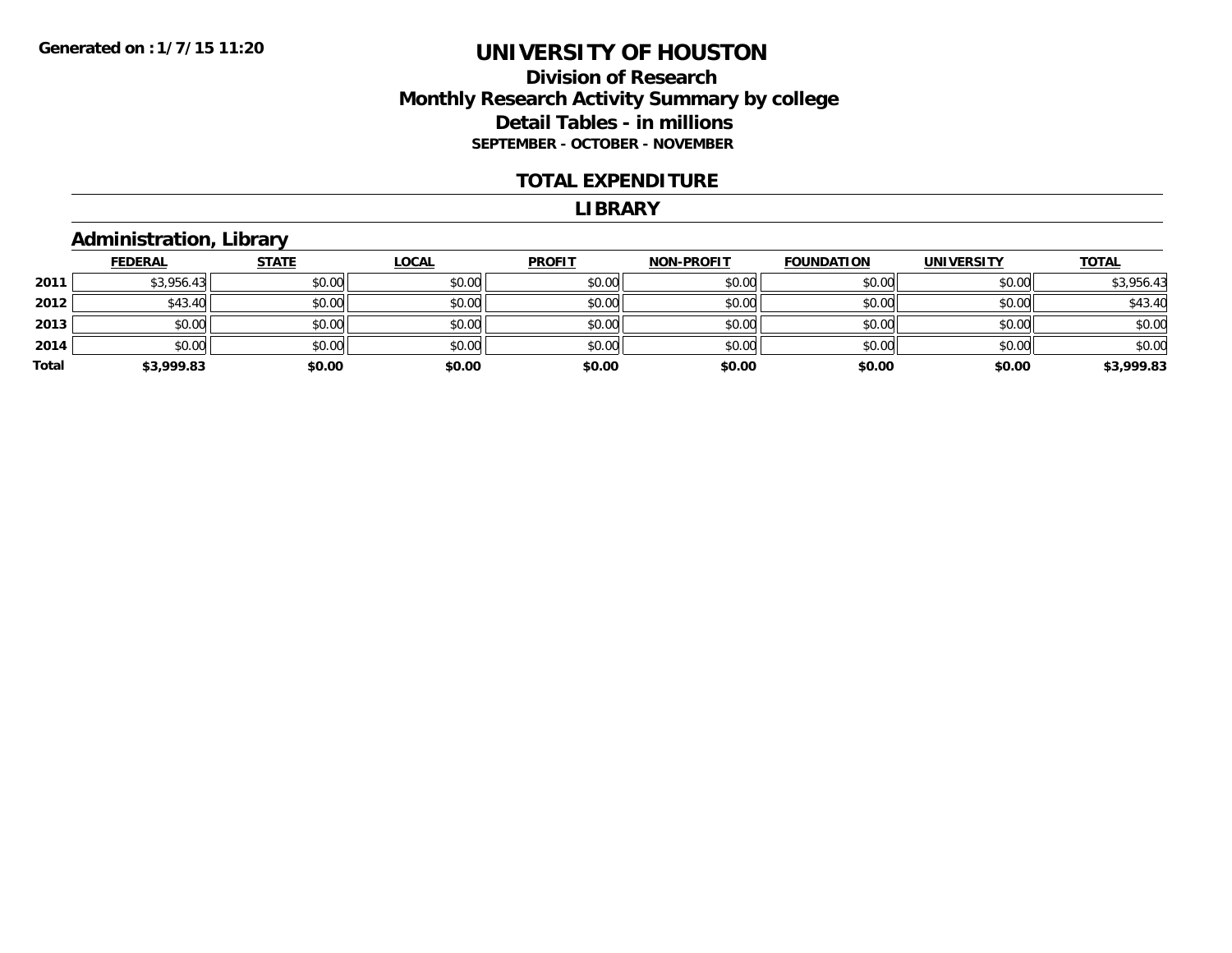# **Division of Research Monthly Research Activity Summary by college Detail Tables - in millions SEPTEMBER - OCTOBER - NOVEMBER**

#### **TOTAL EXPENDITURE**

#### **PRESIDENT**

### **Office of the President**

|       | <b>FEDERAL</b> | <b>STATE</b> | <b>LOCAL</b> | <b>PROFIT</b> | NON-PROFIT | <b>FOUNDATION</b> | <b>UNIVERSITY</b> | <b>TOTAL</b> |
|-------|----------------|--------------|--------------|---------------|------------|-------------------|-------------------|--------------|
| 2011  | \$0.00         | \$0.00       | \$0.00       | \$0.00        | \$0.00     | \$0.00            | \$0.00            | \$0.00       |
| 2012  | \$0.00         | \$0.00       | \$0.00       | \$0.00        | \$0.00     | \$0.00            | \$0.00            | \$0.00       |
| 2013  | \$0.00         | \$0.00       | \$0.00       | \$0.00        | \$0.00     | \$0.00            | \$0.00            | \$0.00       |
| 2014  | \$0.00         | \$0.00       | \$0.00       | \$0.00        | \$0.00     | \$0.00            | \$0.00            | \$0.00       |
| 2015  | \$9,848.12     | \$0.00       | \$0.00       | \$0.00        | \$0.00     | \$0.00            | \$0.00            | \$9,848.12   |
| Total | \$9,848.12     | \$0.00       | \$0.00       | \$0.00        | \$0.00     | \$0.00            | \$0.00            | \$9,848.12   |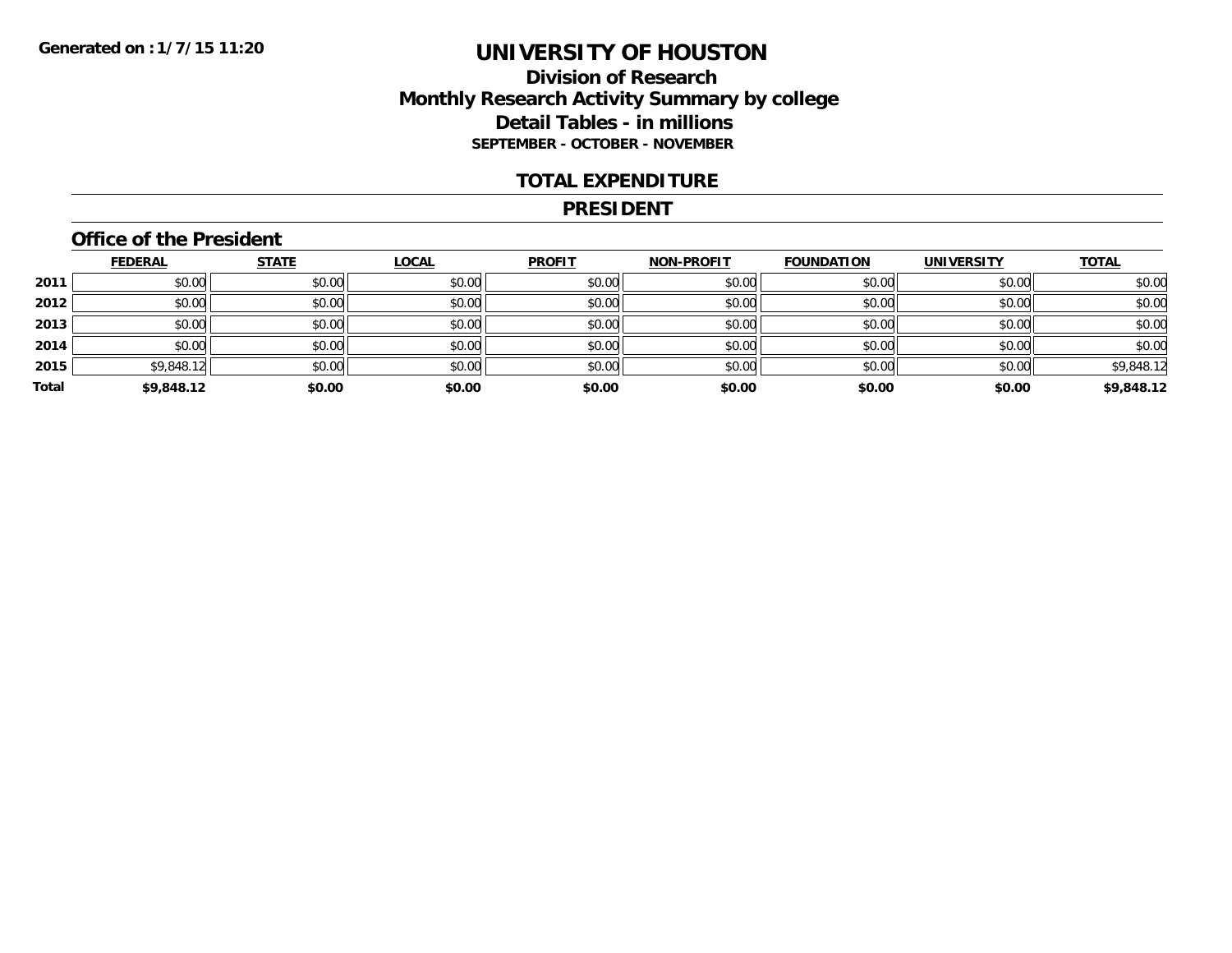# **Division of Research Monthly Research Activity Summary by college Detail Tables - in millions SEPTEMBER - OCTOBER - NOVEMBER**

# **TOTAL EXPENDITURE**

#### **SENIOR V.P. FOR ACADEMIC AFFAIRS AND PROVOST**

|      | <b>Challenger Program</b>        |                                      |                                                     |               |                   |                   |                   |              |
|------|----------------------------------|--------------------------------------|-----------------------------------------------------|---------------|-------------------|-------------------|-------------------|--------------|
|      | <b>FEDERAL</b>                   | <b>STATE</b>                         | <b>LOCAL</b>                                        | <b>PROFIT</b> | <b>NON-PROFIT</b> | <b>FOUNDATION</b> | <b>UNIVERSITY</b> | <b>TOTAL</b> |
| 2015 | \$0.00                           | \$0.00                               | \$0.00                                              | \$0.00        | \$0.00            | \$0.00            | \$0.00            | \$0.00       |
|      | <b>Continuing Education</b>      |                                      |                                                     |               |                   |                   |                   |              |
|      | <b>FEDERAL</b>                   | <b>STATE</b>                         | <b>LOCAL</b>                                        | <b>PROFIT</b> | <b>NON-PROFIT</b> | <b>FOUNDATION</b> | <b>UNIVERSITY</b> | <b>TOTAL</b> |
| 2011 | \$0.00                           | \$1,068.06                           | \$0.00                                              | \$0.00        | \$0.00            | \$0.00            | \$0.00            | \$1,068.06   |
|      | <b>Learning Support Services</b> |                                      |                                                     |               |                   |                   |                   |              |
|      | <b>FEDERAL</b>                   | <b>STATE</b>                         | <b>LOCAL</b>                                        | <b>PROFIT</b> | <b>NON-PROFIT</b> | <b>FOUNDATION</b> | <b>UNIVERSITY</b> | <b>TOTAL</b> |
| 2012 | \$0.00                           | \$0.00                               | \$0.00                                              | \$0.00        | \$0.00            | \$0.00            | \$0.00            | \$0.00       |
| 2013 | \$0.00                           | \$0.00                               | \$0.00                                              | \$0.00        | \$0.00            | \$0.00            | \$0.00            | \$0.00       |
|      | <b>Office of Admissions</b>      |                                      |                                                     |               |                   |                   |                   |              |
|      | <b>FEDERAL</b>                   | <b>STATE</b>                         | <b>LOCAL</b>                                        | <b>PROFIT</b> | <b>NON-PROFIT</b> | <b>FOUNDATION</b> | <b>UNIVERSITY</b> | <b>TOTAL</b> |
| 2011 | \$0.00                           | \$0.00                               | \$0.00                                              | \$0.00        | \$0.00            | \$0.00            | \$0.00            | \$0.00       |
| 2012 | \$0.00                           | \$0.00                               | \$0.00                                              | \$0.00        | \$0.00            | \$0.00            | \$0.00            | \$0.00       |
| 2013 | \$0.00                           | \$0.00                               | \$0.00                                              | \$0.00        | \$0.00            | \$0.00            | \$0.00            | \$0.00       |
| 2014 | \$0.00                           | \$0.00                               | \$0.00                                              | \$0.00        | \$0.00            | \$0.00            | \$0.00            | \$0.00       |
| 2015 | \$0.00                           | \$0.00                               | \$0.00                                              | \$0.00        | \$0.00            | \$0.00            | \$0.00            | \$0.00       |
|      |                                  |                                      | <b>Senior V.P. for Academic Affairs and Provost</b> |               |                   |                   |                   |              |
|      | <b>FEDERAL</b>                   | <b>STATE</b>                         | <b>LOCAL</b>                                        | <b>PROFIT</b> | <b>NON-PROFIT</b> | <b>FOUNDATION</b> | <b>UNIVERSITY</b> | <b>TOTAL</b> |
| 2014 | \$0.00                           | \$0.00                               | \$0.00                                              | \$38,767.38   | \$0.00            | \$0.00            | \$0.00            | \$38,767.38  |
|      | <b>Student Support Services</b>  |                                      |                                                     |               |                   |                   |                   |              |
|      | <b>FEDERAL</b>                   | <b>STATE</b>                         | <b>LOCAL</b>                                        | <b>PROFIT</b> | <b>NON-PROFIT</b> | <b>FOUNDATION</b> | <b>UNIVERSITY</b> | <b>TOTAL</b> |
| 2014 | \$0.00                           | \$0.00                               | \$0.00                                              | \$0.00        | \$0.00            | \$0.00            | \$0.00            | \$0.00       |
| 2015 | \$0.00                           | \$0.00                               | \$0.00                                              | \$0.00        | \$0.00            | \$0.00            | \$0.00            | \$0.00       |
|      | <b>Undergraduate Scholars</b>    |                                      |                                                     |               |                   |                   |                   |              |
|      | <b>FEDERAL</b>                   | <b>STATE</b>                         | <b>LOCAL</b>                                        | <b>PROFIT</b> | <b>NON-PROFIT</b> | <b>FOUNDATION</b> | <b>UNIVERSITY</b> | <b>TOTAL</b> |
| 2011 | \$0.00                           | \$2,509.41                           | \$0.00                                              | \$0.00        | \$0.00            | \$0.00            | \$0.00            | \$2,509.41   |
| 2013 | \$0.00                           | (\$1,897.20)                         | \$0.00                                              | \$0.00        | \$0.00            | \$0.00            | \$0.00            | (\$1,897.20) |
|      |                                  | <b>Undergraduate Student Success</b> |                                                     |               |                   |                   |                   |              |
|      | <b>FEDERAL</b>                   | <b>STATE</b>                         | <b>LOCAL</b>                                        | <b>PROFIT</b> | <b>NON-PROFIT</b> | <b>FOUNDATION</b> | <b>UNIVERSITY</b> | <b>TOTAL</b> |
| 2011 | \$0.00                           | \$0.00                               | \$0.00                                              | \$0.00        | \$0.00            | \$0.00            | \$0.00            | \$0.00       |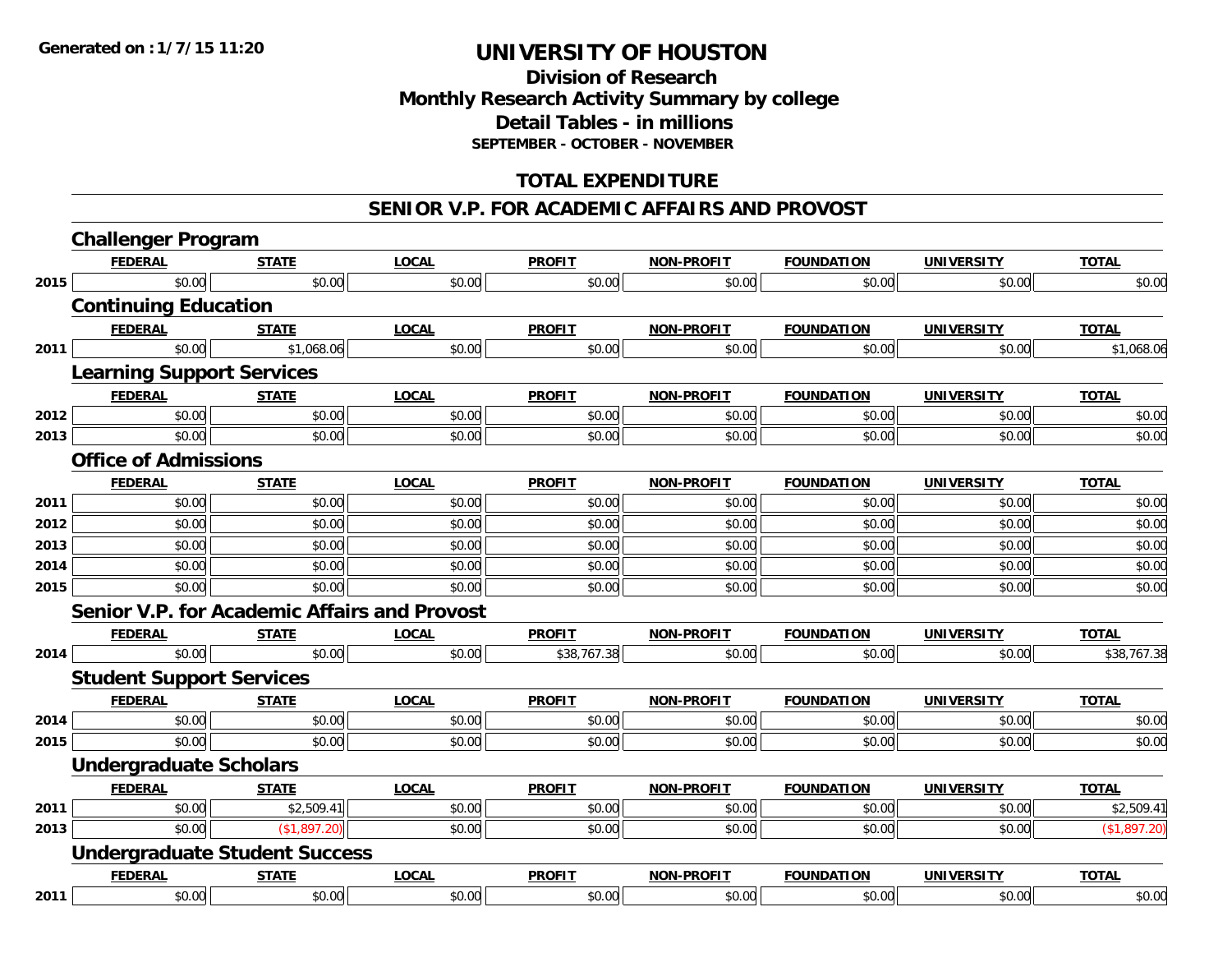# **Division of ResearchMonthly Research Activity Summary by college Detail Tables - in millions SEPTEMBER - OCTOBER - NOVEMBER**

# **TOTAL EXPENDITURE**

#### **SENIOR V.P. FOR ACADEMIC AFFAIRS AND PROVOST**

#### **Undergraduate Student Success**

|      | <b>FEDERAL</b> | <b>STATE</b> | <u>LOCAL</u> | <b>PROFIT</b> | <b>NON-PROFIT</b> | <b>FOUNDATION</b> | <b>UNIVERSITY</b> | <b>TOTAL</b> |
|------|----------------|--------------|--------------|---------------|-------------------|-------------------|-------------------|--------------|
| 2012 | \$0.00         | \$23,163.56  | \$0.00       | \$0.00        | \$0.00            | \$0.00            | \$0.00            | \$23,163.56  |
| 2013 | \$0.00         | \$0.00       | \$0.00       | \$0.00        | \$0.00            | \$0.00            | \$0.00            | \$0.00       |
| 2014 | \$0.00         | \$7,427.85   | \$0.00       | \$0.00        | \$0.00            | \$0.00            | \$0.00            | 7.427.85     |
| 2015 | \$0.00         | \$4,788.18   | \$0.00       | \$0.00        | \$0.00            | \$0.00            | \$0.00            | \$4,788.18   |

### **Undergraduate Student Success Center**

|       | <b>FEDERAL</b> | <b>STATE</b> | <b>LOCAL</b> | <b>PROFIT</b> | <b>NON-PROFIT</b> | <b>FOUNDATION</b> | <b>UNIVERSITY</b> | <b>TOTAL</b> |
|-------|----------------|--------------|--------------|---------------|-------------------|-------------------|-------------------|--------------|
| 2011  | \$83,752.59    | \$30,943.20  | \$0.00       | \$0.00        | \$16,640.88       | \$2,593.80        | \$0.00            | \$133,930.47 |
| 2012  | \$78,825.15    | \$34,308.80  | \$0.00       | \$0.00        | \$17,355.59       | \$0.00            | \$0.00            | \$130,489.54 |
| 2013  | \$96,927.37    | \$30,405.41  | \$0.00       | \$0.00        | (\$539.58)        | \$0.00            | \$0.00            | \$126,793.20 |
| 2014  | \$98,808.92    | \$29,983.99  | \$0.00       | \$0.00        | \$0.00            | \$0.00            | \$0.00            | \$128,792.91 |
| 2015  | \$46,827.84    | \$33,298.20  | \$0.00       | \$0.00        | \$18,452.25       | \$0.00            | \$0.00            | \$98,578.29  |
| Total | \$405,141.87   | \$195,999.46 | \$0.00       | \$38,767.38   | \$51,909.14       | \$2,593.80        | \$0.00            | \$694,411.65 |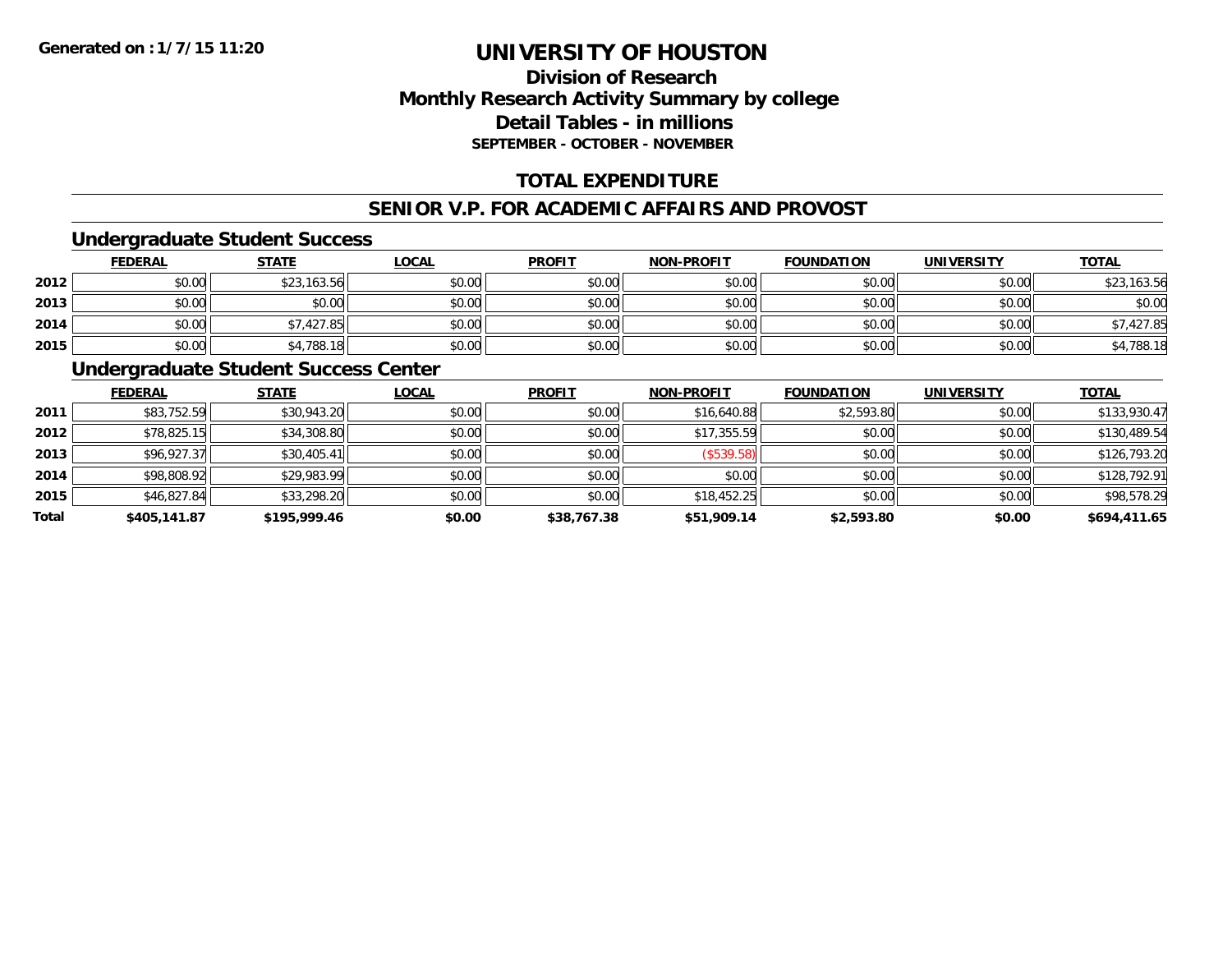**Total**

# **UNIVERSITY OF HOUSTON**

## **Division of Research Monthly Research Activity Summary by college Detail Tables - in millions SEPTEMBER - OCTOBER - NOVEMBER**

### **TOTAL EXPENDITURE**

#### **UH LAW CENTER**

|      | Dean, Law      |              |              |               |                   |                   |                   |              |
|------|----------------|--------------|--------------|---------------|-------------------|-------------------|-------------------|--------------|
|      | <b>FEDERAL</b> | <b>STATE</b> | <b>LOCAL</b> | <b>PROFIT</b> | <b>NON-PROFIT</b> | <b>FOUNDATION</b> | <b>UNIVERSITY</b> | <b>TOTAL</b> |
| 2011 | \$9,881.17     | \$0.00       | \$0.00       | \$0.00        | \$0.00            | \$0.00            | \$0.00            | \$9,881.17   |
| 2013 | \$0.00         | \$0.00       | \$0.00       | \$0.00        | \$0.00            | \$0.00            | \$0.00            | \$0.00       |
|      | <b>Law-UH</b>  |              |              |               |                   |                   |                   |              |
|      | <b>FEDERAL</b> | <b>STATE</b> | <b>LOCAL</b> | <b>PROFIT</b> | <b>NON-PROFIT</b> | <b>FOUNDATION</b> | <b>UNIVERSITY</b> | <b>TOTAL</b> |
| 2011 | \$13,613.97    | \$63,134.07  | \$0.00       | \$0.00        | \$0.00            | \$12,727.82       | \$0.00            | \$89,475.86  |
| 2012 | \$5,763.90     | \$68,989.37  | \$0.00       | \$0.00        | \$0.00            | \$16,617.32       | \$0.00            | \$91,370.59  |
| 2013 | \$90,725.09    | \$31,184.18  | \$0.00       | \$0.00        | \$0.00            | \$15,587.83       | \$0.00            | \$137,497.10 |
| 2014 | \$8,292.69     | \$36,209.20  | \$0.00       | \$0.00        | \$0.00            | \$440.40          | \$0.00            | \$44,942.29  |
| 2015 | \$5,716.50     | \$46,254.62  | \$0.00       | \$0.00        | \$0.00            | \$1,515.23        | \$0.00            | \$53,486.35  |

**\$133,993.32 \$245,771.44 \$0.00 \$0.00 \$0.00 \$46,888.60 \$0.00 \$426,653.36**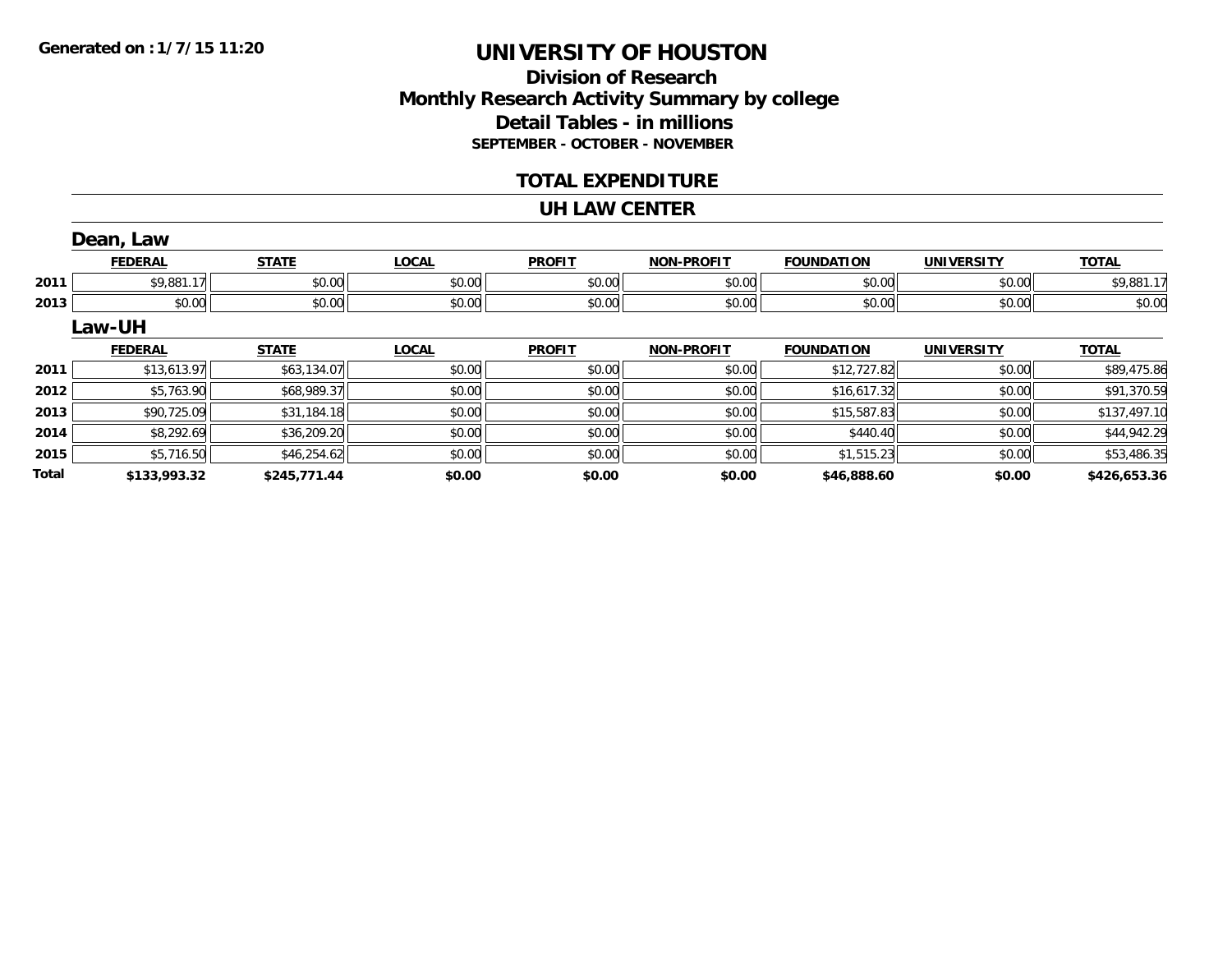## **Division of Research Monthly Research Activity Summary by college Detail Tables - in millions SEPTEMBER - OCTOBER - NOVEMBER**

#### **TOTAL EXPENDITURE**

#### **UKNOWN COLLEGE**

# **Unknown Department**

|       | <b>FEDERAL</b> | <b>STATE</b> | <u>LOCAL</u> | <b>PROFIT</b> | <b>NON-PROFIT</b> | <b>FOUNDATION</b> | <b>UNIVERSITY</b> | <b>TOTAL</b> |
|-------|----------------|--------------|--------------|---------------|-------------------|-------------------|-------------------|--------------|
| 2011  | \$0.00         | \$0.00       | \$0.00       | \$0.00        | \$0.00            | \$0.00            | \$0.00            | \$0.00       |
| 2012  | \$0.00         | \$0.00       | \$0.00       | \$0.00        | \$0.00            | \$0.00            | \$0.00            | \$0.00       |
| 2013  | \$0.00         | \$0.00       | \$0.00       | \$0.00        | \$0.00            | \$0.00            | \$0.00            | \$0.00       |
| 2014  | \$0.00         | \$0.00       | \$0.00       | \$0.00        | \$0.00            | \$0.00            | \$0.00            | \$0.00       |
| 2015  | \$0.00         | \$0.00       | \$0.00       | \$0.00        | \$0.00            | \$0.00            | \$0.00            | \$0.00       |
| Total | \$0.00         | \$0.00       | \$0.00       | \$0.00        | \$0.00            | \$0.00            | \$0.00            | \$0.00       |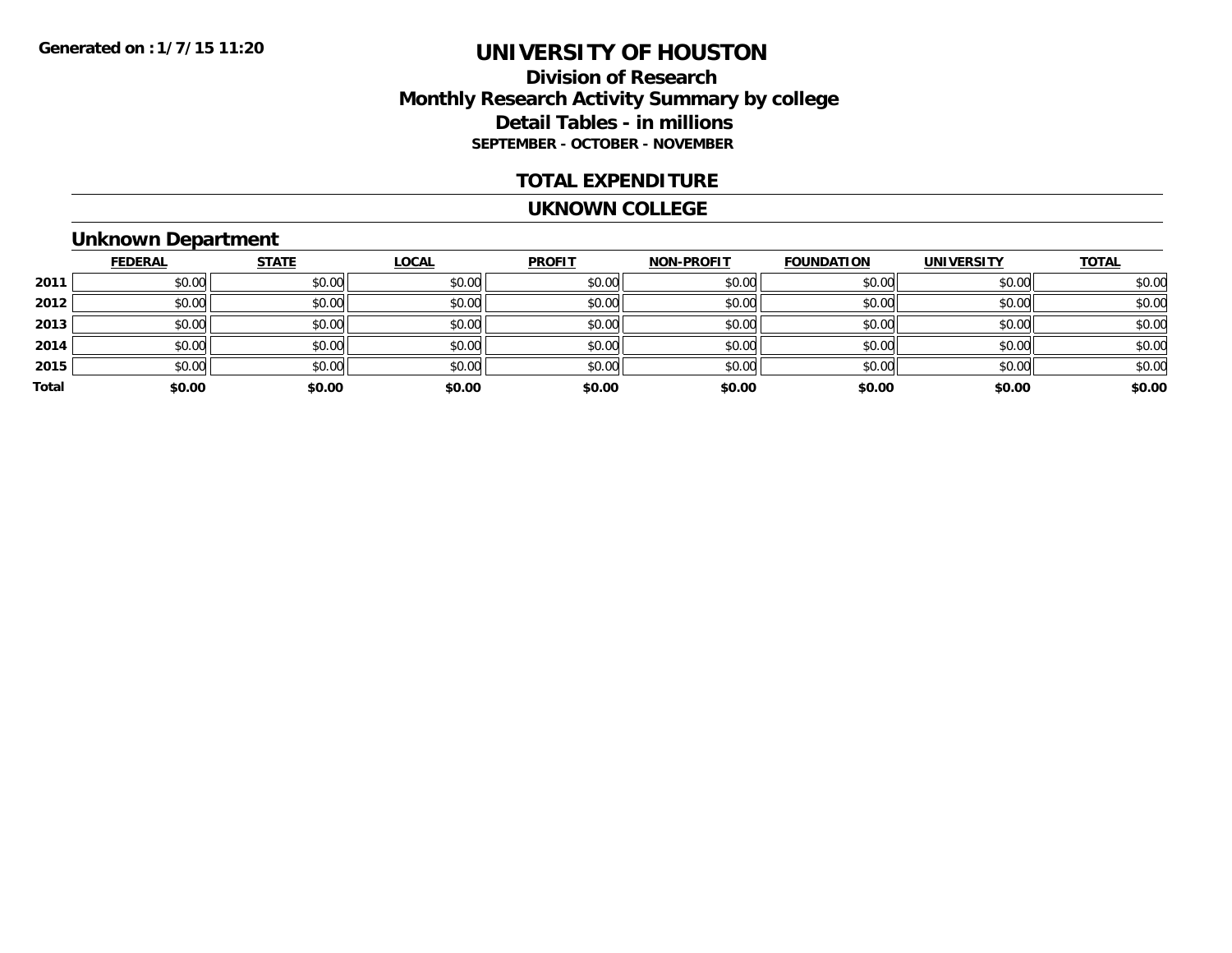### **Division of Research Monthly Research Activity Summary by college Detail Tables - in millions SEPTEMBER - OCTOBER - NOVEMBER**

# **TOTAL EXPENDITURE**

### **VICE PRESIDENT FOR ADMINISTRATION**

|       | <b>KUHF - Radio</b>         |              |              |               |                   |                   |                   |              |
|-------|-----------------------------|--------------|--------------|---------------|-------------------|-------------------|-------------------|--------------|
|       | <b>FEDERAL</b>              | <b>STATE</b> | <b>LOCAL</b> | <b>PROFIT</b> | <b>NON-PROFIT</b> | <b>FOUNDATION</b> | <b>UNIVERSITY</b> | <b>TOTAL</b> |
| 2012  | \$8,449.00                  | \$10,153.66  | \$0.00       | \$0.00        | (\$233.11)        | \$0.00            | \$0.00            | \$18,369.55  |
| 2015  | \$69,959.20                 | \$0.00       | \$0.00       | \$0.00        | \$0.00            | \$0.00            | \$0.00            | \$69,959.20  |
|       | <b>KUHT-TV</b>              |              |              |               |                   |                   |                   |              |
|       | <b>FEDERAL</b>              | <b>STATE</b> | <b>LOCAL</b> | <b>PROFIT</b> | <b>NON-PROFIT</b> | <b>FOUNDATION</b> | <b>UNIVERSITY</b> | <b>TOTAL</b> |
| 2012  | \$0.00                      | \$0.00       | \$0.00       | \$0.00        | \$0.02            | \$0.00            | \$0.00            | \$0.02       |
|       | <b>Physical Plant</b>       |              |              |               |                   |                   |                   |              |
|       | <b>FEDERAL</b>              | <b>STATE</b> | <b>LOCAL</b> | <b>PROFIT</b> | <b>NON-PROFIT</b> | <b>FOUNDATION</b> | <b>UNIVERSITY</b> | <b>TOTAL</b> |
| 2012  | \$0.00                      | \$0.00       | \$0.00       | \$0.00        | \$0.00            | \$0.00            | \$0.00            | \$0.00       |
|       | <b>UH Police Department</b> |              |              |               |                   |                   |                   |              |
|       | <b>FEDERAL</b>              | <b>STATE</b> | <b>LOCAL</b> | <b>PROFIT</b> | <b>NON-PROFIT</b> | <b>FOUNDATION</b> | <b>UNIVERSITY</b> | <b>TOTAL</b> |
| 2014  | \$3,000.00                  | \$0.00       | \$0.00       | \$0.00        | \$0.00            | \$0.00            | \$0.00            | \$3,000.00   |
| Total | \$81,408.20                 | \$10,153.66  | \$0.00       | \$0.00        | (\$233.09)        | \$0.00            | \$0.00            | \$91,328.77  |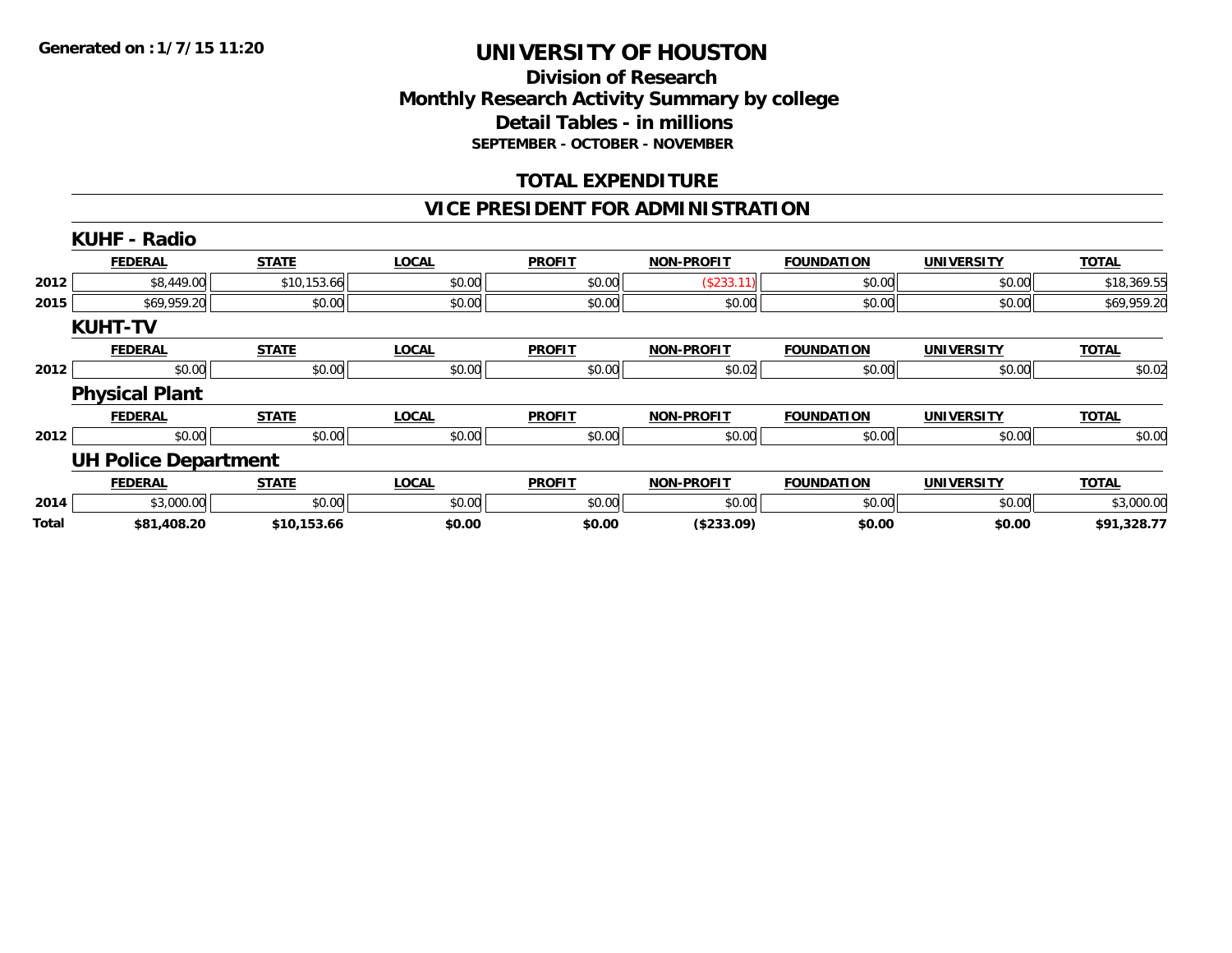# **Division of ResearchMonthly Research Activity Summary by college Detail Tables - in millions SEPTEMBER - OCTOBER - NOVEMBER**

# **TOTAL EXPENDITURE**

#### **VICE PRESIDENT FOR STUDENT AFFAIRS**

### **Childrens Learning Centers**

|      | <b>FEDERAL</b>           | <b>CTATE</b>  | <b>OCAL</b>   | <b>PROFIT</b>          | <b>NON-PROFIT</b> | <b>TOUNDATI.</b><br>ΠΟΝ | UNIVERSITY<br>RJI | <b>TOTAL</b>              |
|------|--------------------------|---------------|---------------|------------------------|-------------------|-------------------------|-------------------|---------------------------|
| 2014 | $+7.022.70$<br>. . ب ۲ ب | 0000<br>DU.UG | 0.00<br>J∪.∪u | $\sim$ $\sim$<br>vu.vu | 0000<br>PO.OO     | $n \cap \neg$<br>pu.uu  | 0.00<br>pu.uu     | 0.0072<br>۰۰ ـ ۲ بان او د |
| 2015 | 1 J.U                    | 0000<br>DU.UG | 0.00<br>JU.UU | $\sim$ $\sim$<br>JU.UU | 0000<br>ง∪.∪บ     | 0000<br>,u.uu           | 0.001<br>DU.UG    |                           |

### **Dean, Student Affairs**

|      | <b>FEDERAL</b> | <b>STATE</b> | <u>LOCAL</u> | <b>PROFIT</b> | <b>NON-PROFIT</b> | <b>FOUNDATION</b> | UNIVERSITY | <b>TOTAL</b> |
|------|----------------|--------------|--------------|---------------|-------------------|-------------------|------------|--------------|
| 2011 | 3.264.7        | \$0.00       | \$0.00       | \$0.00        | \$0.00            | \$0.00            | \$0.00     | 13,264.17    |
| 2012 | .3,868.01      | \$0.00       | \$0.00       | \$0.00        | \$0.00            | \$0.00            | \$0.00     | \$13,868.01  |
| 2013 | \$2,826.70     | \$0.00       | \$0.00       | \$0.00        | \$0.00            | \$0.00            | \$0.00     | \$2,826.70   |

### **Vice President, Student Affairs**

|       | <u>FEDERAL</u> | <b>STATE</b> | <b>LOCAL</b> | <b>PROFIT</b> | <b>NON-PROFIT</b> | <b>FOUNDATION</b> | <b>UNIVERSITY</b> | <b>TOTAL</b> |
|-------|----------------|--------------|--------------|---------------|-------------------|-------------------|-------------------|--------------|
| 2011  | \$29,609.16    | \$0.00       | \$0.00       | \$0.00        | \$0.00            | \$0.00            | \$0.00            | \$29,609.16  |
| 2012  | \$7,944.22     | \$0.00       | \$0.00       | \$0.00        | \$0.00            | \$0.00            | \$0.00            | \$7,944.22   |
| 2013  | \$14,572.82    | \$0.00       | \$0.00       | \$0.00        | \$0.00            | \$0.00            | \$0.00            | \$14,572.82  |
| 2014  | \$11,151.30    | \$0.00       | \$0.00       | \$0.00        | \$0.00            | \$0.00            | \$0.00            | \$11,151.30  |
| Total | \$162,583.01   | \$0.00       | \$0.00       | \$0.00        | \$0.00            | \$0.00            | \$0.00            | \$162,583.01 |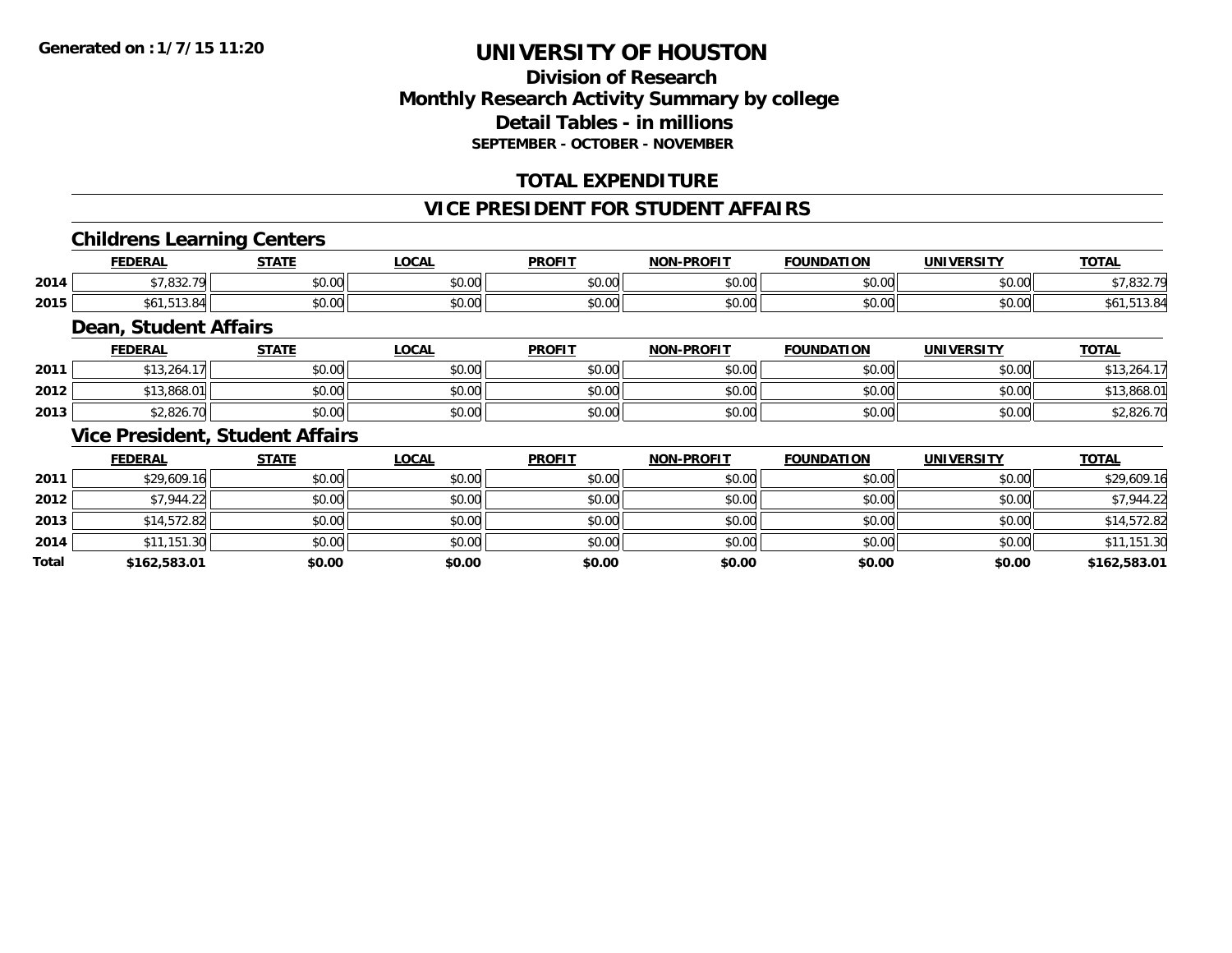# **Division of ResearchMonthly Research Activity Summary by college Detail Tables - in millions SEPTEMBER - OCTOBER - NOVEMBER**

### **IDC RECOVERY**

#### **C.T. BAUER COLLEGE OF BUSINESS**

|       | <b>Finance</b>    |                                          |              |               |                   |                   |                   |              |
|-------|-------------------|------------------------------------------|--------------|---------------|-------------------|-------------------|-------------------|--------------|
|       | <b>FEDERAL</b>    | <b>STATE</b>                             | <b>LOCAL</b> | <b>PROFIT</b> | <b>NON-PROFIT</b> | <b>FOUNDATION</b> | <b>UNIVERSITY</b> | <b>TOTAL</b> |
| 2011  | \$0.00            | \$0.00                                   | \$0.00       | \$0.00        | \$0.00            | \$0.00            | \$0.00            | \$0.00       |
| 2013  | \$0.00            | \$0.00                                   | \$0.00       | \$0.00        | \$0.00            | \$0.00            | \$0.00            | \$0.00       |
| 2014  | \$0.00            | \$0.00                                   | \$0.00       | \$0.00        | \$0.00            | \$0.00            | \$0.00            | \$0.00       |
| 2015  | \$0.00            | \$0.00                                   | \$0.00       | \$0.00        | \$0.00            | \$0.00            | \$0.00            | \$0.00       |
|       | <b>Management</b> |                                          |              |               |                   |                   |                   |              |
|       | <b>FEDERAL</b>    | <b>STATE</b>                             | <b>LOCAL</b> | <b>PROFIT</b> | <b>NON-PROFIT</b> | <b>FOUNDATION</b> | <b>UNIVERSITY</b> | <b>TOTAL</b> |
| 2011  | \$1,550.74        | \$0.00                                   | \$0.00       | \$0.00        | \$0.00            | \$0.00            | \$0.00            | \$1,550.74   |
| 2013  | \$1,200.00        | \$0.00                                   | \$0.00       | \$0.00        | \$0.00            | \$0.00            | \$0.00            | \$1,200.00   |
| 2014  | \$1,260.00        | \$0.00                                   | \$0.00       | \$0.00        | \$0.00            | \$0.00            | \$0.00            | \$1,260.00   |
| 2015  | \$3,600.00        | \$0.00                                   | \$0.00       | \$0.00        | \$0.00            | \$0.00            | \$0.00            | \$3,600.00   |
|       | <b>Marketing</b>  |                                          |              |               |                   |                   |                   |              |
|       | <b>FEDERAL</b>    | <b>STATE</b>                             | <b>LOCAL</b> | <b>PROFIT</b> | <b>NON-PROFIT</b> | <b>FOUNDATION</b> | <b>UNIVERSITY</b> | <b>TOTAL</b> |
| 2012  | \$0.00            | \$0.00                                   | \$0.00       | \$0.00        | \$0.00            | \$0.00            | \$0.00            | \$0.00       |
| 2013  | \$0.00            | \$0.00                                   | \$0.00       | \$0.00        | \$0.00            | \$0.00            | \$0.00            | \$0.00       |
| 2014  | \$0.00            | \$0.00                                   | \$0.00       | \$0.00        | \$0.00            | \$0.00            | \$0.00            | \$0.00       |
| 2015  | \$0.00            | \$0.00                                   | \$0.00       | \$0.00        | \$0.00            | \$0.00            | \$0.00            | \$0.00       |
|       |                   | <b>Small Business Development Center</b> |              |               |                   |                   |                   |              |
|       | <b>FEDERAL</b>    | <b>STATE</b>                             | <b>LOCAL</b> | <b>PROFIT</b> | <b>NON-PROFIT</b> | <b>FOUNDATION</b> | <b>UNIVERSITY</b> | <b>TOTAL</b> |
| 2011  | \$22,133.00       | \$2,173.31                               | \$0.00       | \$0.00        | \$0.00            | \$0.00            | \$0.00            | \$24,306.31  |
| 2012  | \$39,206.20       | \$0.00                                   | \$0.00       | \$0.00        | \$0.00            | \$0.00            | \$0.00            | \$39,206.20  |
| 2013  | \$206,568.77      | \$0.00                                   | \$0.00       | \$0.00        | \$0.00            | (\$1,395.00)      | \$0.00            | \$205,173.77 |
| 2014  | \$84,710.74       | \$0.00                                   | \$0.00       | \$0.00        | \$0.00            | \$4,426.26        | \$0.00            | \$89,137.00  |
| 2015  | \$49,156.56       | \$0.00                                   | \$0.00       | \$0.00        | \$0.00            | \$139.05          | \$0.00            | \$49,295.61  |
| Total | \$409,386.01      | \$2,173.31                               | \$0.00       | \$0.00        | \$0.00            | \$3,170.31        | \$0.00            | \$414,729.63 |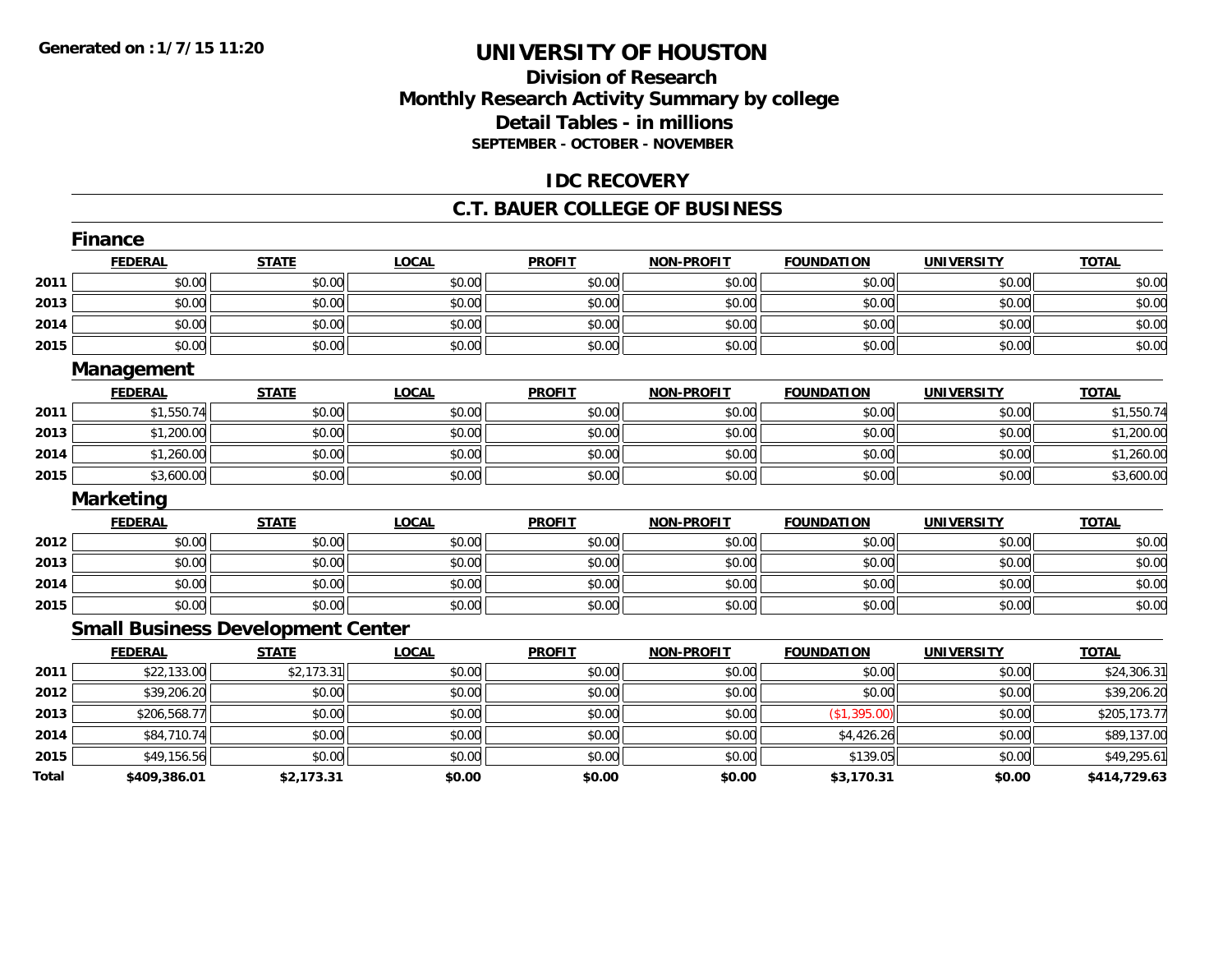# **Division of Research Monthly Research Activity Summary by college Detail Tables - in millions SEPTEMBER - OCTOBER - NOVEMBER**

### **IDC RECOVERY**

### **COLLEGE OF ARCHITECTURE**

|       | <b>CENEDA</b><br>EDERA. | STAT   | <u>LOCAI</u> | <b>PROFIT</b> | <b>NON-PROFIT</b> | <b>FOUNDATION</b>     | UNIVERSITY | <b>TOTAL</b>              |
|-------|-------------------------|--------|--------------|---------------|-------------------|-----------------------|------------|---------------------------|
| 2015  | \$0.00                  | \$0.00 | \$0.00       | \$0.00        | \$0.00            | $+72.42$<br>٠.        | \$0.00     | $+70.40$<br><b>JIJ.IJ</b> |
| Total | \$0.00                  | \$0.00 | \$0.00       | \$0.00        | \$0.00            | <b>¢7212</b><br>73.13 | \$0.00     | \$73.13                   |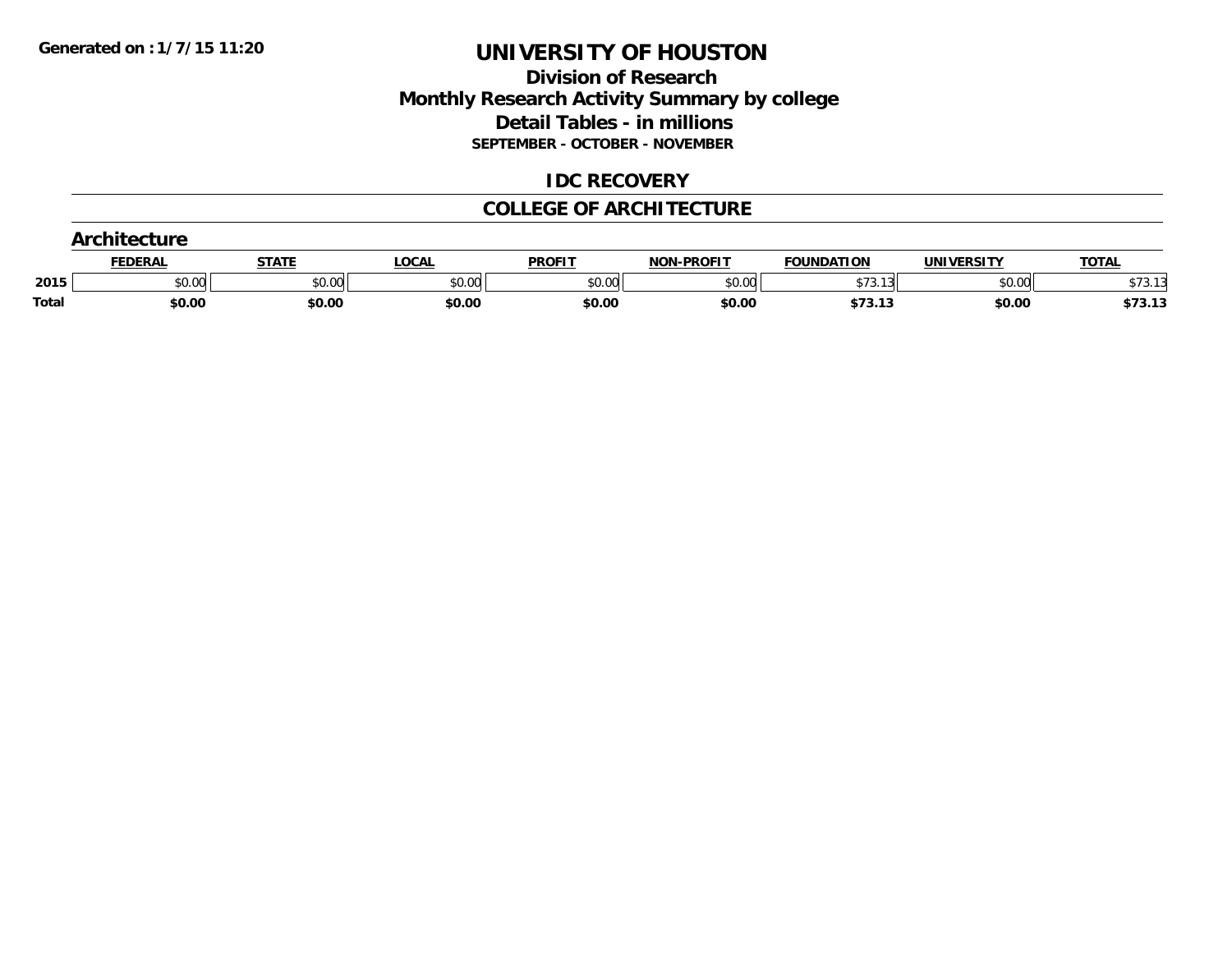# **Division of ResearchMonthly Research Activity Summary by college Detail Tables - in millionsSEPTEMBER - OCTOBER - NOVEMBER**

#### **IDC RECOVERY**

# **COLLEGE OF EDUCATION**

# **Consistency Mgmt and Coop Disc**

|      | <b>FEDERAL</b> | <b>STATE</b> | <b>LOCAL</b> | <b>PROFIT</b> | <b>NON-PROFIT</b> | <b>FOUNDATION</b> | <b>UNIVERSITY</b> | <b>TOTAL</b> |
|------|----------------|--------------|--------------|---------------|-------------------|-------------------|-------------------|--------------|
| 2011 | \$0.00         | \$0.00       | \$0.00       | \$0.00        | \$1,392.82        | \$0.00            | \$0.00            | \$1,392.82   |
| 2012 | \$0.00         | \$0.00       | \$0.00       | \$0.00        | \$3,737.28        | \$0.00            | \$0.00            | \$3,737.28   |
| 2013 | \$0.00         | \$0.00       | \$0.00       | \$0.00        | \$459.20          | \$0.00            | \$0.00            | \$459.20     |
| 2014 | \$0.00         | \$0.00       | \$0.00       | \$0.00        | \$0.00            | \$0.00            | \$0.00            | \$0.00       |
| 2015 | \$12,099.51    | \$0.00       | \$3,557.17   | \$0.00        | \$0.00            | \$0.00            | \$0.00            | \$15,656.68  |

#### **Curriculum and Instruction**

|      | <b>FEDERAL</b> | <b>STATE</b> | <b>LOCAL</b> | <b>PROFIT</b> | <b>NON-PROFIT</b> | <b>FOUNDATION</b> | <b>UNIVERSITY</b> | <b>TOTAL</b> |
|------|----------------|--------------|--------------|---------------|-------------------|-------------------|-------------------|--------------|
| 2011 | \$11,511.81    | \$0.00       | \$0.00       | \$0.00        | \$0.00            | \$274.46          | \$0.00            | \$11,786.27  |
| 2012 | \$15,648.85    | \$1,666.77   | \$0.00       | \$0.00        | \$0.00            | \$236.13          | \$0.00            | \$17,551.76  |
| 2013 | \$12,255.98    | \$3,342.40   | \$0.00       | \$0.00        | \$0.00            | \$63.87           | \$0.00            | \$15,662.24  |
| 2014 | \$20,403.84    | \$510.71     | \$0.00       | \$0.00        | \$0.00            | \$148.37          | \$0.00            | \$21,062.92  |
| 2015 | \$19,127.13    | \$230.96     | \$0.00       | \$0.00        | \$0.00            | \$1,223.28        | \$0.00            | \$20,581.37  |

# **Dean, Education**

|      | <b>FEDERAL</b> | <b>STATE</b> | <u>LOCAL</u> | <b>PROFIT</b> | <b>NON-PROFIT</b> | <b>FOUNDATION</b> | <b>UNIVERSITY</b> | <b>TOTAL</b> |
|------|----------------|--------------|--------------|---------------|-------------------|-------------------|-------------------|--------------|
| 2011 | \$0.00         | \$0.00       | \$0.00       | \$0.00        | \$0.00            | \$0.00            | \$0.00            | \$0.00       |
| 2012 | \$0.00         | \$0.00       | \$0.00       | \$0.00        | \$0.00            | \$0.00            | \$0.00            | \$0.00       |
| 2013 | \$0.00         | \$0.00       | \$0.00       | \$0.00        | \$0.00            | \$0.00            | \$0.00            | \$0.00       |
| 2014 | \$0.00         | \$0.00       | \$0.00       | \$0.00        | \$0.00            | \$0.00            | \$0.00            | \$0.00       |
| 2015 | \$0.00         | \$0.00       | \$0.00       | \$0.00        | \$0.00            | \$0.00            | \$0.00            | \$0.00       |

### **Educational Psychology**

|      | <b>FEDERAL</b> | <b>STATE</b> | <b>LOCAL</b> | <b>PROFIT</b> | <b>NON-PROFIT</b> | <b>FOUNDATION</b> | <b>UNIVERSITY</b> | <b>TOTAL</b> |
|------|----------------|--------------|--------------|---------------|-------------------|-------------------|-------------------|--------------|
| 2011 | \$3,079.87     | \$359.47     | \$0.00       | \$0.00        | \$1.07            | \$4,315.35        | \$0.00            | \$7,755.76   |
| 2012 | \$15,077.85    | \$0.00       | \$0.00       | \$0.00        | \$0.00            | \$944.53          | \$0.00            | \$16,022.37  |
| 2013 | \$8,233.29     | \$0.00       | \$0.00       | \$0.00        | \$0.00            | \$232.46          | \$0.00            | \$8,465.75   |
| 2014 | \$42,053.88    | \$0.00       | \$0.00       | \$0.00        | \$193.02          | (\$2,701.12)      | \$0.00            | \$39,545.78  |
| 2015 | \$87,224.75    | \$0.00       | \$0.00       | \$0.00        | \$39.00           | \$305.82          | \$0.00            | \$87,569.57  |

# **Institute for Urban Education**

|      | <b>FEDERAL</b>                                                                                                                                                                                                                                                                                                                                                                                                                      | <b>CTATE</b><br>9 I A I I           | <b>_OCAL</b>           | <b>PROFIT</b> | MON_DDOEIT<br>$\sim$ $\sim$ $\sim$ $\sim$ $\sim$ | <b>FOUNDATION</b>                                 | <b>UNIVERSITY</b>                            | <b>TOTAL</b> |
|------|-------------------------------------------------------------------------------------------------------------------------------------------------------------------------------------------------------------------------------------------------------------------------------------------------------------------------------------------------------------------------------------------------------------------------------------|-------------------------------------|------------------------|---------------|--------------------------------------------------|---------------------------------------------------|----------------------------------------------|--------------|
| 2011 | $\uparrow$ $\uparrow$ $\uparrow$ $\uparrow$ $\uparrow$ $\uparrow$ $\uparrow$ $\uparrow$ $\uparrow$ $\uparrow$ $\uparrow$ $\uparrow$ $\uparrow$ $\uparrow$ $\uparrow$ $\uparrow$ $\uparrow$ $\uparrow$ $\uparrow$ $\uparrow$ $\uparrow$ $\uparrow$ $\uparrow$ $\uparrow$ $\uparrow$ $\uparrow$ $\uparrow$ $\uparrow$ $\uparrow$ $\uparrow$ $\uparrow$ $\uparrow$ $\uparrow$ $\uparrow$ $\uparrow$ $\uparrow$ $\uparrow$<br>72,820.57 | 0000<br>JU.UU                       | ტი იი<br>vv.vv         | 0000<br>JU.UU | 0.00<br>PO.OO                                    | $\mathsf{A}\cap\mathsf{A}\cap\mathsf{A}$<br>wu.uu | $\triangle$ $\triangle$ $\triangle$<br>QU.UU | 32.820.57    |
| 2012 |                                                                                                                                                                                                                                                                                                                                                                                                                                     | $\theta$ $\theta$ $\theta$<br>JU.UU | ሖ ∩<br>$\sim$<br>ง∪.∪บ | 0000<br>PO.OO | 0.00<br>JU.UU                                    | $\mathsf{A}\cap\mathsf{A}\cap\mathsf{A}$<br>JU.UU | 0.001<br>PO.OO                               |              |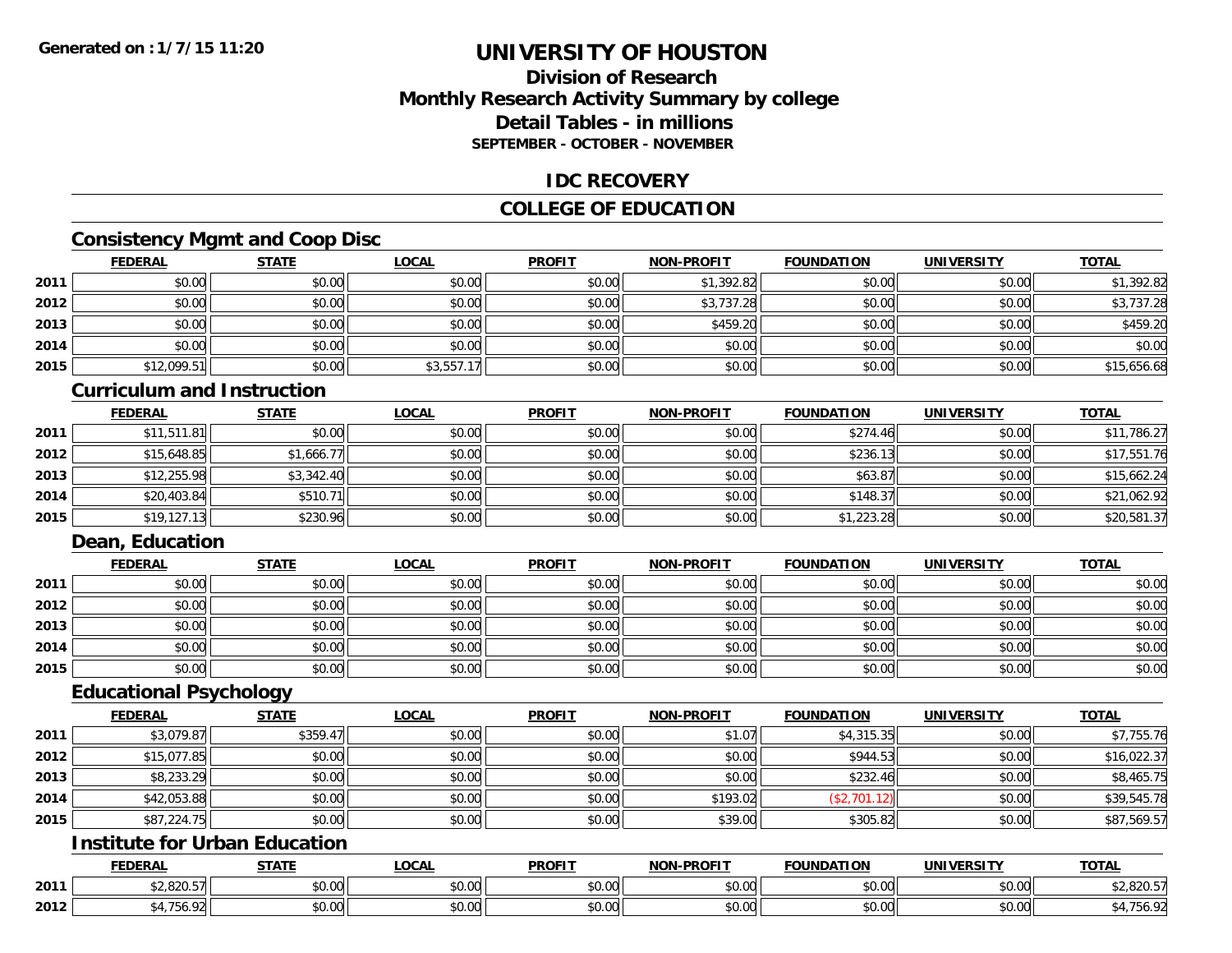# **Division of Research Monthly Research Activity Summary by college Detail Tables - in millions SEPTEMBER - OCTOBER - NOVEMBER**

### **IDC RECOVERY**

# **COLLEGE OF EDUCATION**

#### **Institute for Urban Education**

|       | <b>FEDERAL</b> | STATE      | LOCAL      | <b>PROFIT</b> | <b>NON-PROFIT</b> | <b>FOUNDATION</b> | <b>UNIVERSITY</b> | <u>TOTAL</u> |
|-------|----------------|------------|------------|---------------|-------------------|-------------------|-------------------|--------------|
| 2013  | \$769.39       | \$0.00     | \$0.00     | \$0.00        | \$0.00            | \$0.00            | \$0.00            | \$769.39     |
| 2014  | \$78.54        | \$0.00     | \$0.00     | \$0.00        | \$0.00            | \$0.00            | \$0.00            | \$78.54      |
| Total | \$255,142.16   | \$6,110.31 | \$3,557.17 | \$0.00        | \$5,822.39        | \$5,043.15        | \$0.00            | \$275,675.18 |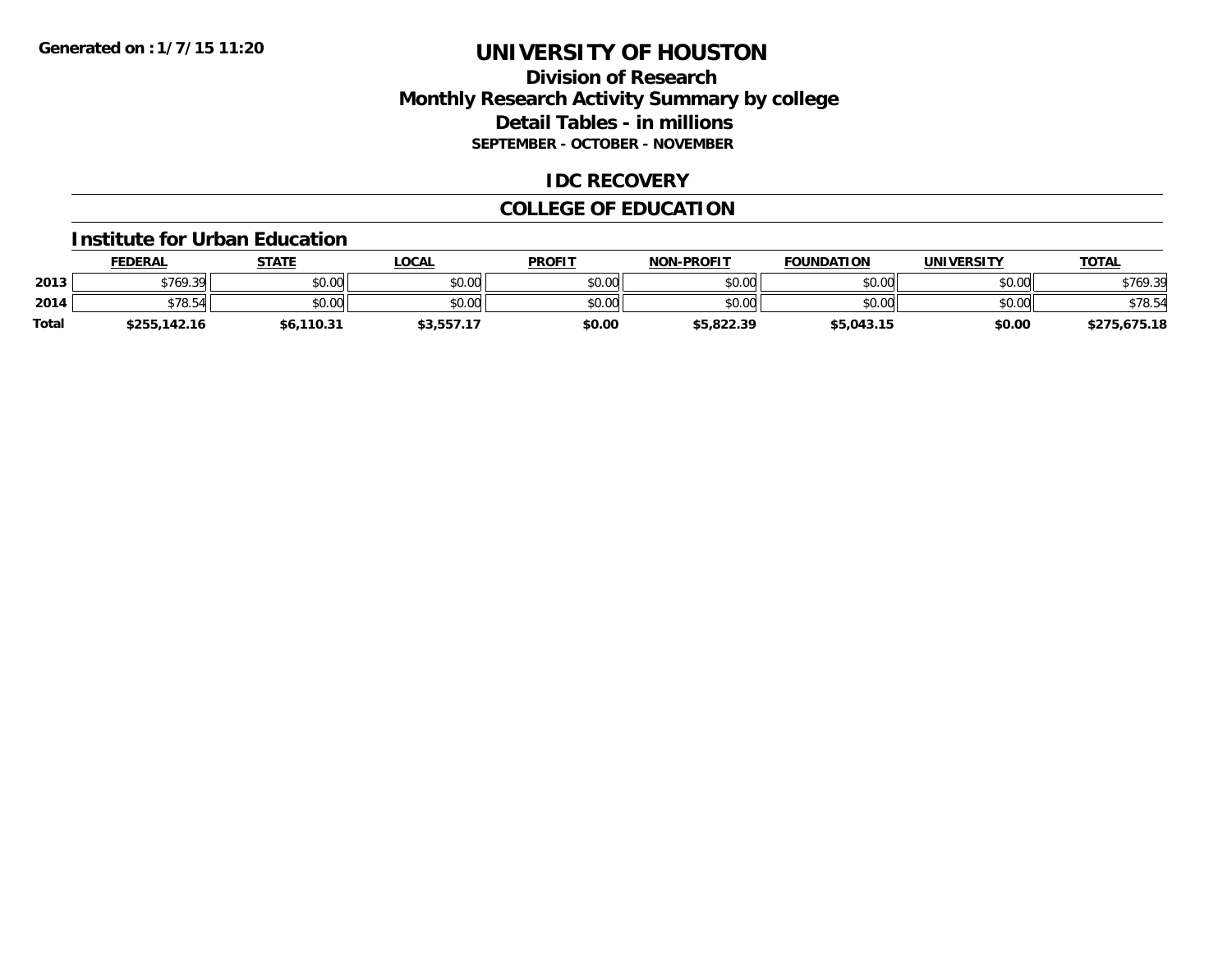# **Division of Research Monthly Research Activity Summary by college Detail Tables - in millions SEPTEMBER - OCTOBER - NOVEMBER**

# **IDC RECOVERY**

#### **COLLEGE OF LIBERAL ARTS AND SOCIAL SCIENCES**

|      | Art                                                      |              |              |               |                   |                   |                   |              |
|------|----------------------------------------------------------|--------------|--------------|---------------|-------------------|-------------------|-------------------|--------------|
|      | <b>FEDERAL</b>                                           | <b>STATE</b> | <b>LOCAL</b> | <b>PROFIT</b> | <b>NON-PROFIT</b> | <b>FOUNDATION</b> | <b>UNIVERSITY</b> | <b>TOTAL</b> |
| 2012 | \$157.34                                                 | \$0.00       | \$0.00       | \$0.00        | \$0.00            | \$0.00            | \$0.00            | \$157.34     |
| 2013 | \$1,672.31                                               | \$0.00       | \$0.00       | \$0.00        | \$0.00            | \$0.00            | \$0.00            | \$1,672.31   |
| 2014 | \$382.39                                                 | \$0.00       | \$0.00       | \$0.00        | \$0.00            | \$0.00            | \$0.00            | \$382.39     |
|      | <b>Arte Publico Press</b>                                |              |              |               |                   |                   |                   |              |
|      | <b>FEDERAL</b>                                           | <b>STATE</b> | <b>LOCAL</b> | <b>PROFIT</b> | <b>NON-PROFIT</b> | <b>FOUNDATION</b> | <b>UNIVERSITY</b> | <b>TOTAL</b> |
| 2011 | \$0.00                                                   | \$0.00       | \$0.00       | \$0.00        | \$0.00            | \$37.19           | \$0.00            | \$37.19      |
| 2013 | \$0.00                                                   | \$0.00       | \$0.00       | \$0.00        | \$0.00            | \$4,810.27        | \$0.00            | \$4,810.27   |
| 2014 | \$0.00                                                   | \$0.00       | \$0.00       | \$0.00        | \$0.00            | \$6,930.48        | \$0.00            | \$6,930.48   |
| 2015 | \$4,252.25                                               | \$0.00       | \$0.00       | \$0.00        | \$0.00            | \$1,341.56        | \$0.00            | \$5,593.81   |
|      | <b>Blaffer Gallery</b>                                   |              |              |               |                   |                   |                   |              |
|      | <b>FEDERAL</b>                                           | <b>STATE</b> | <b>LOCAL</b> | <b>PROFIT</b> | <b>NON-PROFIT</b> | <b>FOUNDATION</b> | <b>UNIVERSITY</b> | <b>TOTAL</b> |
| 2011 | $$1,431.\overline{32}]$                                  | \$0.00       | \$0.00       | \$0.00        | \$0.00            | \$0.00            | \$0.00            | \$1,431.32   |
|      | <b>Center for Neuromotor &amp; Biomechanics Research</b> |              |              |               |                   |                   |                   |              |
|      | <b>FEDERAL</b>                                           | <b>STATE</b> | <b>LOCAL</b> | <b>PROFIT</b> | <b>NON-PROFIT</b> | <b>FOUNDATION</b> | <b>UNIVERSITY</b> | <b>TOTAL</b> |
| 2011 | \$0.00                                                   | \$0.00       | \$0.00       | \$0.00        | \$0.00            | \$0.00            | \$0.00            | \$0.00       |
|      | <b>Center for Public History</b>                         |              |              |               |                   |                   |                   |              |
|      | <b>FEDERAL</b>                                           | <b>STATE</b> | <b>LOCAL</b> | <b>PROFIT</b> | <b>NON-PROFIT</b> | <b>FOUNDATION</b> | <b>UNIVERSITY</b> | <b>TOTAL</b> |
| 2012 | \$96.55                                                  | \$0.00       | \$0.00       | \$0.00        | \$0.00            | \$0.00            | \$0.00            | \$96.55      |
| 2013 | \$3,247.00                                               | \$0.00       | \$0.00       | \$0.00        | \$0.00            | \$0.00            | \$0.00            | \$3,247.00   |
| 2014 | \$33.99                                                  | \$0.00       | \$0.00       | \$0.00        | \$0.00            | \$0.00            | \$0.00            | \$33.99      |
| 2015 | \$166.80                                                 | \$0.00       | \$0.00       | \$0.00        | \$0.00            | \$0.00            | \$0.00            | \$166.80     |
|      | Communication                                            |              |              |               |                   |                   |                   |              |
|      | <b>FEDERAL</b>                                           | <b>STATE</b> | <b>LOCAL</b> | <b>PROFIT</b> | <b>NON-PROFIT</b> | <b>FOUNDATION</b> | <b>UNIVERSITY</b> | <b>TOTAL</b> |
| 2011 | \$0.00                                                   | \$0.00       | \$0.00       | \$0.00        | \$0.00            | \$0.00            | \$0.00            | \$0.00       |
| 2012 | \$0.00                                                   | \$0.00       | \$0.00       | \$0.00        | \$0.00            | \$0.00            | \$0.00            | \$0.00       |
| 2013 | \$0.00                                                   | \$0.00       | \$0.00       | \$0.00        | \$0.00            | \$0.00            | \$0.00            | \$0.00       |
| 2015 | \$0.00                                                   | \$3,706.70   | \$0.00       | \$0.00        | \$0.00            | \$0.00            | \$0.00            | \$3,706.70   |
|      | <b>Communication Disorders</b>                           |              |              |               |                   |                   |                   |              |
|      | <b>FEDERAL</b>                                           | <b>STATE</b> | <b>LOCAL</b> | <b>PROFIT</b> | <b>NON-PROFIT</b> | <b>FOUNDATION</b> | <b>UNIVERSITY</b> | <b>TOTAL</b> |
| 2011 | \$657.10                                                 | \$0.00       | \$0.00       | \$0.00        | \$0.00            | \$0.00            | \$0.00            | \$657.10     |
|      |                                                          |              |              |               |                   |                   |                   |              |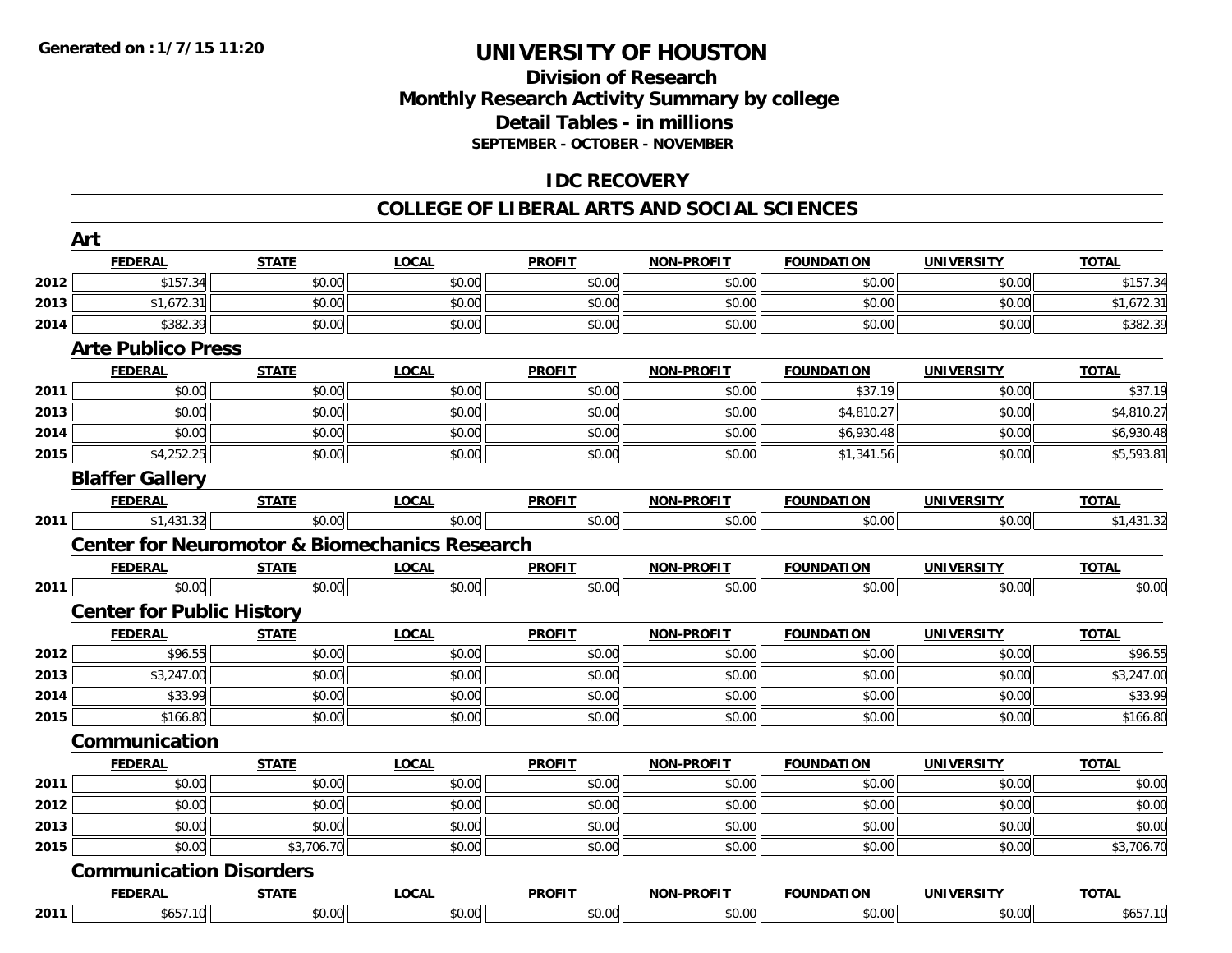# **Division of Research Monthly Research Activity Summary by college Detail Tables - in millions SEPTEMBER - OCTOBER - NOVEMBER**

# **IDC RECOVERY**

#### **COLLEGE OF LIBERAL ARTS AND SOCIAL SCIENCES**

|              | <b>FEDERAL</b>                                    | <b>STATE</b> | <b>LOCAL</b> | <b>PROFIT</b> | <b>NON-PROFIT</b> | <b>FOUNDATION</b> | <b>UNIVERSITY</b> | <b>TOTAL</b>                                                       |
|--------------|---------------------------------------------------|--------------|--------------|---------------|-------------------|-------------------|-------------------|--------------------------------------------------------------------|
| 2012         | \$548.76                                          | \$0.00       | \$0.00       | \$0.00        | \$0.00            | \$0.00            | \$0.00            | \$548.76                                                           |
| 2013         | (S0.01)                                           | \$0.00       | \$0.00       | \$0.00        | \$0.00            | \$0.00            | \$0.00            | (\$0.01)                                                           |
| 2014         | \$7,977.63                                        | \$0.00       | \$0.00       | \$0.00        | \$0.00            | \$0.00            | \$0.00            | \$7,977.63                                                         |
| 2015         | \$6,326.94                                        | \$0.00       | \$0.00       | \$0.00        | \$0.00            | \$0.00            | \$0.00            | \$6,326.94                                                         |
|              | <b>Cynthia Woods Mitchell Center for the Arts</b> |              |              |               |                   |                   |                   |                                                                    |
|              | <b>FEDERAL</b>                                    | <b>STATE</b> | <b>LOCAL</b> | <b>PROFIT</b> | <b>NON-PROFIT</b> | <b>FOUNDATION</b> | <b>UNIVERSITY</b> | <b>TOTAL</b>                                                       |
| 2015         | \$0.00                                            | \$0.00       | \$0.00       | \$589.74      | \$0.00            | \$0.00            | \$0.00            | \$589.74                                                           |
|              | Dean, Liberal Arts and Social Sciences            |              |              |               |                   |                   |                   |                                                                    |
|              | <b>FEDERAL</b>                                    | <b>STATE</b> | <b>LOCAL</b> | <b>PROFIT</b> | <b>NON-PROFIT</b> | <b>FOUNDATION</b> | <b>UNIVERSITY</b> | <b>TOTAL</b>                                                       |
| 2012         | \$0.00                                            | \$0.00       | \$0.00       | \$0.00        | \$0.00            | \$0.00            | \$0.00            | \$0.00                                                             |
| 2013         | \$0.00                                            | \$0.00       | \$0.00       | \$0.00        | \$0.00            | \$0.00            | \$0.00            | \$0.00                                                             |
| 2014         | \$0.00                                            | \$0.00       | \$0.00       | \$0.00        | \$0.00            | \$0.00            | \$0.00            | \$0.00                                                             |
| 2015         | \$0.00                                            | \$0.00       | \$0.00       | \$0.00        | \$0.00            | \$0.00            | \$0.00            | \$0.00                                                             |
|              | <b>Economics</b>                                  |              |              |               |                   |                   |                   |                                                                    |
|              | <b>FEDERAL</b>                                    | <b>STATE</b> | <b>LOCAL</b> | <b>PROFIT</b> | <b>NON-PROFIT</b> | <b>FOUNDATION</b> | <b>UNIVERSITY</b> | <b>TOTAL</b>                                                       |
| 2012         | \$0.00                                            | \$0.00       | \$0.00       | \$901.87      | \$0.00            | \$0.00            | \$0.00            | \$901.87                                                           |
| 2013         | \$0.00                                            | \$0.00       | \$0.00       | \$0.00        | \$900.00          | \$0.00            | \$0.00            | \$900.00                                                           |
| 2014         | \$0.00                                            | \$0.00       | \$0.00       | \$0.00        | \$0.00            | \$0.00            | \$0.00            | \$0.00                                                             |
| 2015         | \$568.61                                          | \$0.00       | \$0.00       | \$0.00        | \$1,366.53        | \$0.00            | \$0.00            | \$1,935.14                                                         |
|              | <b>English</b>                                    |              |              |               |                   |                   |                   |                                                                    |
|              |                                                   |              |              |               |                   | <b>FOUNDATION</b> | <b>UNIVERSITY</b> | <b>TOTAL</b>                                                       |
|              | <b>FEDERAL</b>                                    | <b>STATE</b> | <b>LOCAL</b> | <b>PROFIT</b> | <b>NON-PROFIT</b> |                   |                   |                                                                    |
| 2011         | \$0.00                                            | \$0.00       | \$0.00       | \$0.00        | \$0.00            | \$0.00            | \$0.00            |                                                                    |
| 2012         | \$0.00                                            | \$0.00       | \$0.00       | \$0.00        | \$0.00            | \$0.00            | \$0.00            |                                                                    |
| 2013         | \$4,640.63                                        | \$0.00       | \$0.00       | \$0.00        | \$0.00            | \$0.00            | \$0.00            |                                                                    |
|              | \$0.00                                            | \$0.00       | \$0.00       | \$0.00        | \$0.00            | \$0.00            | \$0.00            |                                                                    |
|              | \$0.00                                            | \$0.00       | \$0.00       | \$0.00        | \$0.00            | \$0.00            | \$0.00            |                                                                    |
| 2014<br>2015 | <b>Health and Human Performance</b>               |              |              |               |                   |                   |                   |                                                                    |
|              | <b>FEDERAL</b>                                    | <b>STATE</b> | <b>LOCAL</b> | <b>PROFIT</b> | <b>NON-PROFIT</b> | <b>FOUNDATION</b> | <b>UNIVERSITY</b> | \$0.00<br>\$0.00<br>\$4,640.63<br>\$0.00<br>\$0.00<br><b>TOTAL</b> |
| 2011         | \$78,760.24                                       | \$0.00       | \$0.00       | \$15,866.09   | \$0.00            | \$505.78          | \$0.00            | \$95,132.11                                                        |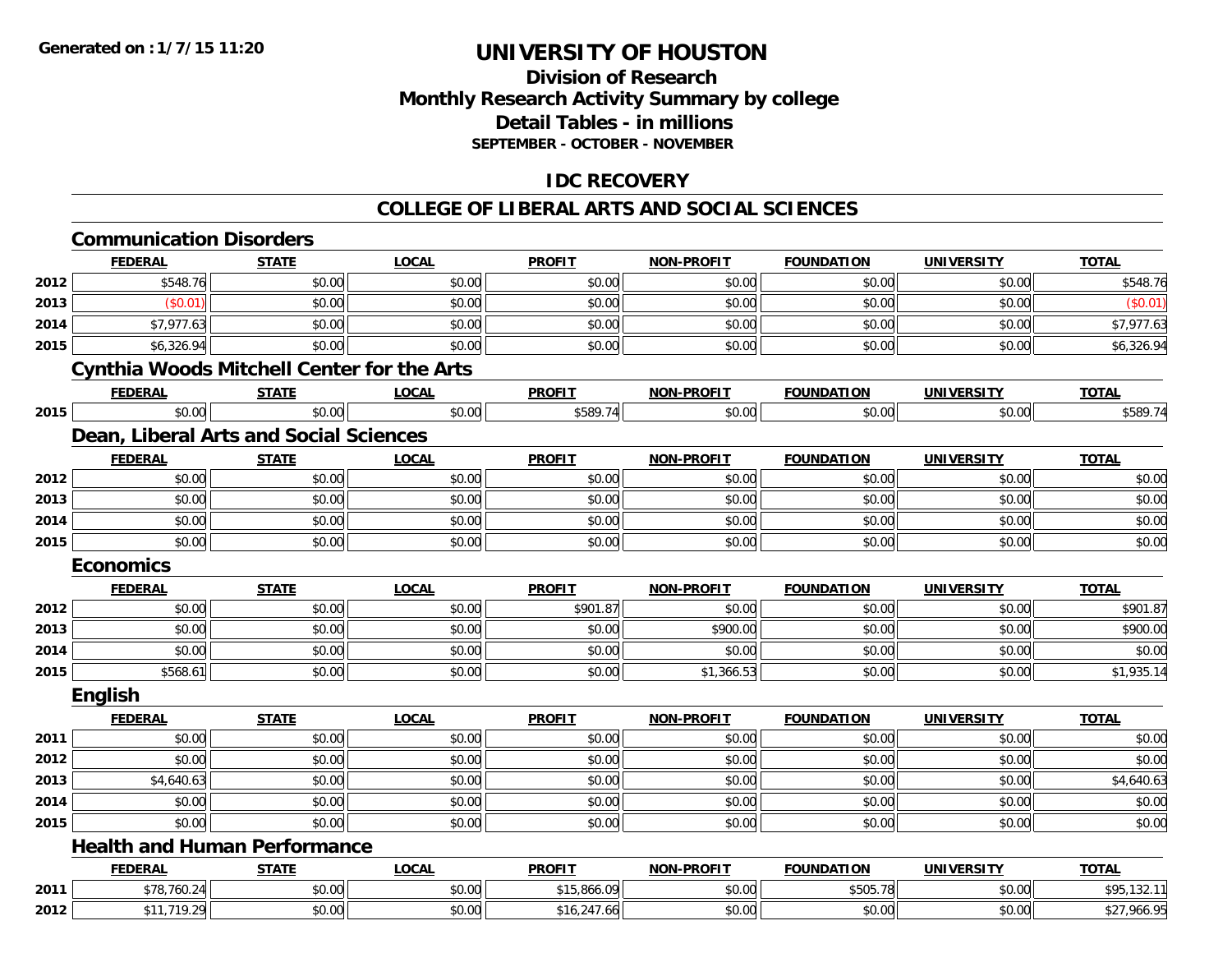**2015**

# **UNIVERSITY OF HOUSTON**

# **Division of ResearchMonthly Research Activity Summary by college Detail Tables - in millionsSEPTEMBER - OCTOBER - NOVEMBER**

# **IDC RECOVERY**

#### **COLLEGE OF LIBERAL ARTS AND SOCIAL SCIENCES**

#### **Health and Human PerformanceFEDERAL STATE LOCAL PROFIT NON-PROFIT FOUNDATION UNIVERSITY TOTALTOTAL 2013** $\textbf{3} \hspace{12mm} |\hspace{12mm} \text{\$108,287.27$} |\hspace{12mm} \text{\$0.00$}|\hspace{12mm} \text{\$50.00$} |\hspace{12mm} \text{\$0.00$} |\hspace{12mm} \text{\$117,854.46$}$ **2014** \$166,761.23 \$0.00 \$0.00 \$7,567.10 \$0.00 \$0.00 \$0.00 \$174,328.33 **2015** \$133,559.16 \$0.00 \$0.00 \$10,228.63 \$418.95 \$1,602.52 \$0.00 \$145,809.26 **Hispanic Studies FEDERAL STATE LOCAL PROFIT NON-PROFIT FOUNDATION UNIVERSITY TOTALTOTAL 2013** $\textbf{3} \mid \textbf{3} \mid \textbf{5} \mid \textbf{5} \mid \textbf{6} \mid \textbf{7} \mid \textbf{8} \mid \textbf{1} \mid \textbf{1} \mid \textbf{1} \mid \textbf{1} \mid \textbf{1} \mid \textbf{1} \mid \textbf{1} \mid \textbf{1} \mid \textbf{1} \mid \textbf{1} \mid \textbf{1} \mid \textbf{1} \mid \textbf{1} \mid \textbf{1} \mid \textbf{1} \mid \textbf{1} \mid \textbf{1} \mid \textbf{1} \mid \textbf{1} \mid \textbf{1} \mid \textbf{$ **2014**4 \$0.00 \$0.00 \$0.00 \$0.00 \$0.00 \$0.00 \$0.00 \$0.00 \$0.00 \$0.00 \$0.00 \$0.00 \$0.00 \$0.00 \$0.00 \$0.00 \$0.00 \$0.00 **2015** \$0.00 \$0.00 \$0.00 \$0.00 \$0.00 \$0.00 \$0.00 \$0.00 **History FEDERAL STATE LOCAL PROFIT NON-PROFIT FOUNDATION UNIVERSITY TOTAL2013**3 | (\$2,206.75)|| \$0.00| \$0.00| \$0.00| (\$2,574.70)|| \$0.00| \$0.00| (\$4,781.45) **2015**5 \$675.85 \$675.85 \$675.85 \$0.00 \$0.00 \$0.00 \$0.00 \$0.00 \$0.00 \$0.00 \$0.00 \$0.00 \$0.00 \$0.00 \$675.85 **Hobby Center for Public Policy FEDERAL STATE LOCAL PROFIT NON-PROFIT FOUNDATION UNIVERSITY TOTAL2011** \$1,711.55 \$0.00 \$0.00 \$0.00 \$0.00 \$0.00 \$0.00 \$1,711.55 **2015** \$0.00 \$0.00 \$0.00 \$0.00 \$0.00 \$1,500.00 \$0.00 \$1,500.00 **Modern/Classical Languages FEDERAL STATE LOCAL PROFIT NON-PROFIT FOUNDATION UNIVERSITY TOTAL2013** $\textbf{3} \hspace{14mm} |\hspace{14mm} \text{ $6,961.58$)} \text{[S6,961.58]} \tag{§ 0.00} \text{ [S6,961.58]}$ **2014**4 \$17,520.57|| \$0.00|| \$0.00|| \$0.00|| \$0.00|| \$0.00|| \$17,520.57 **2015** \$18,014.50 \$0.00 \$0.00 \$0.00 \$0.00 \$0.00 \$0.00 \$18,014.50 **Philosophy FEDERAL STATE LOCAL PROFIT NON-PROFIT FOUNDATION UNIVERSITY TOTAL2011** \$0.00 \$0.00 \$0.00 \$0.00 \$0.00 \$0.00 \$0.00 \$0.00 **2012**2 | \$843.13|| \$0.00|| \$0.00|| \$0.00|| \$0.00|| \$0.00|| \$0.00|| \$0.00|| \$0.00|| \$0.00|| \$843.13 **2013** \$1,352.77 \$0.00 \$0.00 \$0.00 \$0.00 \$0.00 \$0.00 \$1,352.77 **2014**4 \$1,255.99 \$0.00 \$0.00 \$0.00 \$0.00 \$0.00 \$0.00 \$0.00 \$0.00 \$0.00 \$0.00 \$0.00 \$1,255.99

\$419.13 \$0.00 \$0.00 \$0.00 \$0.00 \$0.00 \$0.00 \$419.13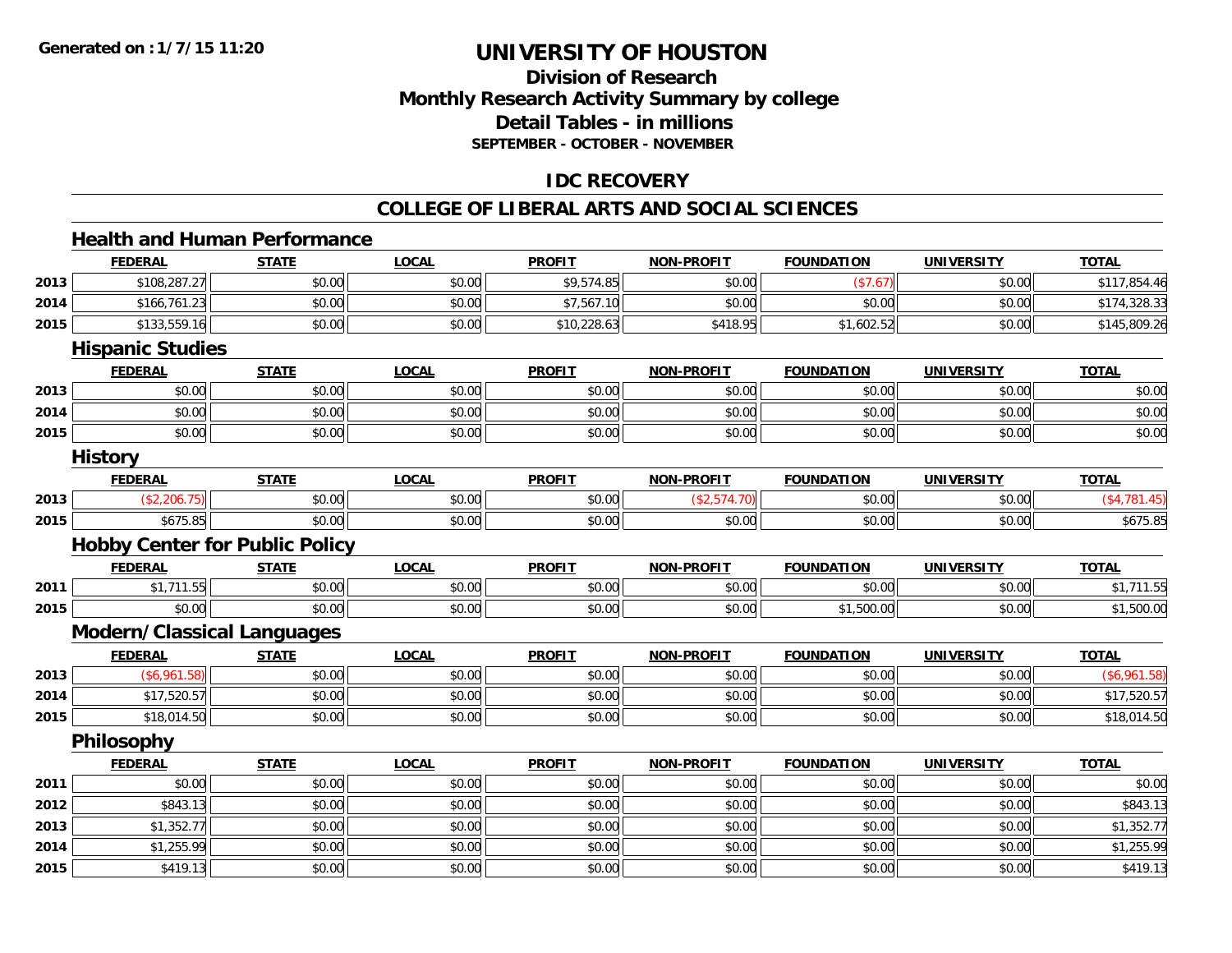# **Division of ResearchMonthly Research Activity Summary by college Detail Tables - in millionsSEPTEMBER - OCTOBER - NOVEMBER**

### **IDC RECOVERY**

#### **COLLEGE OF LIBERAL ARTS AND SOCIAL SCIENCES**

#### **Political ScienceFEDERAL STATE LOCAL PROFIT NON-PROFIT FOUNDATION UNIVERSITY TOTALTOTAL 2011** \$0.00 \$0.00 \$0.00 \$0.00 \$0.00 \$0.00 \$0.00 \$0.00 **2012**2 | \$0.00 \$0.00 \$0.00 \$0.00 \$0.00 \$0.00 \$0.00 \$0.00 \$0.00 \$0.00 \$0.00 \$0.00 \$0.00 \$0.00 \$0.00 \$0.00 \$0.00 \$0.0 **2013** $\textbf{3} \hspace{14mm} \text{\textcolor{red}{\textbf{3}}} \hspace{14mm} \text{\textcolor{red}{\textbf{3}}} \hspace{14mm} \text{\textcolor{red}{\textbf{3}}} \hspace{14mm} \text{\textcolor{red}{\textbf{3}}} \hspace{14mm} \text{\textcolor{red}{\textbf{3}}} \hspace{14mm} \text{\textcolor{red}{\textbf{3}}} \hspace{14mm} \text{\textcolor{red}{\textbf{3}}} \hspace{14mm} \text{\textcolor{red}{\textbf{3}}} \hspace{14mm} \text{\textcolor{red}{\textbf{3}}} \hspace{14mm} \text{\textcolor{red}{$ **2014**4 \$0.00 \$0.00 \$0.00 \$0.00 \$0.00 \$0.00 \$0.00 \$0.00 \$0.00 \$0.00 \$0.00 \$0.00 \$0.00 \$0.00 \$0.00 \$0.00 \$0.00 \$0.00 **2015** \$6,406.26 \$0.00 \$0.00 \$0.00 \$0.00 \$0.00 \$0.00 \$6,406.26 **Psychology FEDERAL STATE LOCAL PROFIT NON-PROFIT FOUNDATION UNIVERSITY TOTAL2011** \$291,046.23 \$6,274.53 \$0.00 \$1,625.90 \$2,204.52 \$2,815.02 \$0.00 \$303,966.20 **2012** \$289,538.49 \$381.97 \$0.00 \$837.05 \$3,428.90 \$3,252.53 (\$3,117.51) \$294,321.43 **2013** \$282,225.54 \$17,545.32 \$0.00 \$0.00 \$1,798.65 \$3,877.07 \$0.00 \$305,446.58 **2014**4 \$175,451.65|| \$9.71|| \$0.00|| (\$20.20)|| \$4,253.31|| (\$4.57)| \$0.00|| \$179,689.90 **2015** \$256,272.93 \$0.00 \$0.00 \$0.00 \$11,079.00 \$0.00 \$0.00 \$267,351.93 **Sociology FEDERAL STATE LOCAL PROFIT NON-PROFIT FOUNDATION UNIVERSITY TOTALTOTAL 2011**1 \$12,205.46 \$0.00 \$0.00 \$0.00 \$0.00 \$0.00 \$0.00 \$0.00 \$0.00 \$0.00 \$0.00 \$0.00 \$0.00 \$12,205.46 **2012** \$1,448.20 \$0.00 \$0.00 \$0.00 \$0.00 \$0.00 \$0.00 \$1,448.20 **2013** \$406.42 \$0.00 \$0.00 \$0.00 \$0.00 \$0.00 \$0.00 \$406.42 **2014**4 \$699.50 \$699.50 \$0.00 \$0.00 \$0.00 \$0.00 \$0.00 \$0.00 \$0.00 \$0.00 \$0.00 \$0.00 \$0.00 \$0.00 \$699.50 **2015**5 \$3.39 \$3.39 \$1.39 \$0.00 \$0.00 \$0.00 \$0.00 \$0.00 \$0.00 \$0.00 \$0.00 \$0.00 \$3.39 **Total\$1,880,807.26 \$27,918.23 \$0.00 \$63,418.68 \$22,875.16 \$26,660.18 (\$3,117.51) \$2,018,561.99**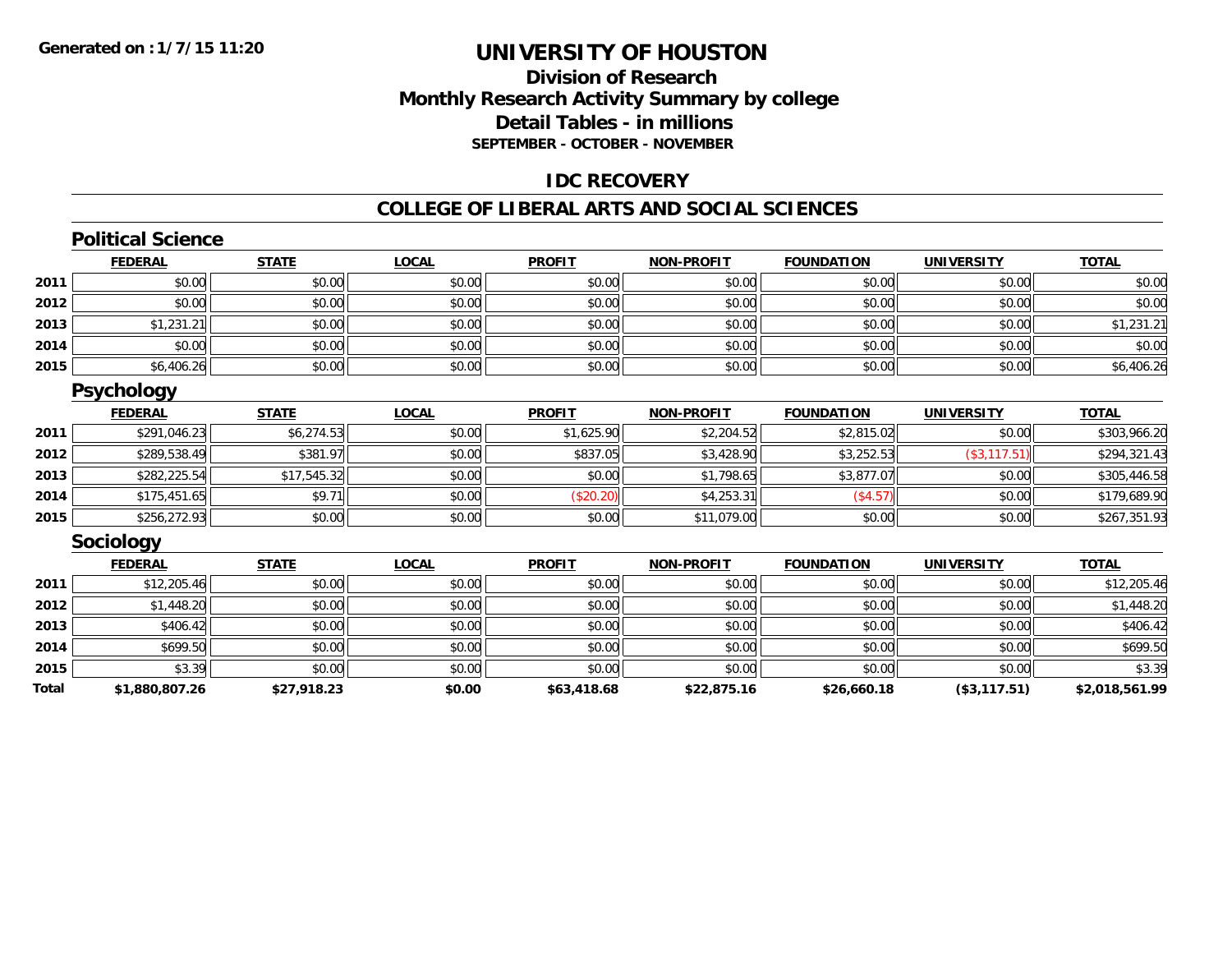# **Division of ResearchMonthly Research Activity Summary by college Detail Tables - in millionsSEPTEMBER - OCTOBER - NOVEMBER**

# **IDC RECOVERY**

# **COLLEGE OF NATURAL SCIENCES AND MATHEMATICS**

# **Biology/Biochemistry**

|      | <b>FEDERAL</b> | <b>STATE</b> | <u>LOCAL</u> | <b>PROFIT</b> | <b>NON-PROFIT</b> | <b>FOUNDATION</b> | <b>UNIVERSITY</b> | <b>TOTAL</b> |
|------|----------------|--------------|--------------|---------------|-------------------|-------------------|-------------------|--------------|
| 2011 | \$258,637.23   | \$278.27     | \$0.00       | \$0.00        | \$5,058.34        | \$0.00            | \$0.00            | \$263,973.84 |
| 2012 | \$214,491.27   | \$9,226.74   | \$0.00       | \$0.01        | \$12,828.50       | \$0.00            | \$0.00            | \$236,546.52 |
| 2013 | \$161,622.33   | \$11,312.98  | \$0.00       | \$1,217.28    | \$13,089.84       | \$3,496.61        | \$0.00            | \$190,739.04 |
| 2014 | \$134,341.18   | \$10,469.29  | \$0.00       | \$7,447.19    | \$6,460.63        | \$554.80          | \$0.00            | \$159,273.09 |
| 2015 | \$192,899.81   | \$5,922.61   | \$0.00       | \$502.72      | \$5,340.75        | \$7,861.86        | \$0.00            | \$212,527.75 |

# **Center for Nuclear Receptors and Cell Signaling**

|      | <b>FEDERAL</b> | <u>STATE</u>  | <b>LOCAL</b> | <b>PROFIT</b> | <b>NON-PROFIT</b> | <b>FOUNDATION</b> | <b>UNIVERSITY</b> | <b>TOTAL</b> |
|------|----------------|---------------|--------------|---------------|-------------------|-------------------|-------------------|--------------|
| 2011 | \$61,633.40    | \$91.52       | \$0.00       | \$0.00        | \$0.00            | \$0.00            | \$0.00            | \$61,724.92  |
| 2012 | \$86,765.80    | \$6,116.18    | \$0.00       | \$12,867.98   | \$0.00            | \$0.00            | \$0.00            | \$105,749.96 |
| 2013 | \$77,797.64    | \$3,962.42    | \$0.00       | \$1,244.72    | \$0.00            | \$0.00            | \$0.00            | \$83,004.78  |
| 2014 | \$141,816.67   | (\$21,731.41) | \$0.00       | \$0.00        | \$0.00            | \$0.00            | \$0.00            | \$120,085.26 |
| 2015 | \$30,401.33    | \$15,658.54   | \$0.00       | \$0.00        | \$0.00            | \$0.00            | \$0.00            | \$46,059.87  |

# **Chemistry**

|      | <b>FEDERAL</b> | <u>STATE</u> | <u>LOCAL</u> | <b>PROFIT</b> | <b>NON-PROFIT</b> | <b>FOUNDATION</b> | <b>UNIVERSITY</b> | <b>TOTAL</b> |
|------|----------------|--------------|--------------|---------------|-------------------|-------------------|-------------------|--------------|
| 2011 | \$215,159.98   | \$0.00       | \$0.00       | \$328.39      | \$0.00            | \$0.00            | \$653.24          | \$216,141.61 |
| 2012 | \$180,130.66   | \$467.28     | \$0.00       | \$227.94      | \$0.00            | \$0.00            | \$4,228.89        | \$185,054.77 |
| 2013 | \$143,610.06   | \$0.00       | \$0.00       | \$6,437.49    | \$0.00            | \$0.00            | (\$18,938.71)     | \$131,108.84 |
| 2014 | \$171,970.15   | \$0.00       | \$0.00       | \$0.00        | \$0.00            | \$0.00            | \$0.00            | \$171,970.15 |
| 2015 | \$163,348.14   | \$0.00       | \$0.00       | \$0.00        | \$0.00            | \$0.00            | \$0.00            | \$163,348.14 |

#### **Computer Science**

|      | <b>FEDERAL</b> | <u>STATE</u> | <b>LOCAL</b> | <b>PROFIT</b> | <b>NON-PROFIT</b> | <b>FOUNDATION</b> | <b>UNIVERSITY</b> | <b>TOTAL</b> |
|------|----------------|--------------|--------------|---------------|-------------------|-------------------|-------------------|--------------|
| 2011 | \$252,455.42   | \$1,057.93   | \$0.00       | \$5,438.31    | \$0.00            | \$0.00            | \$0.00            | \$258,951.66 |
| 2012 | \$101,848.38   | \$486.44     | \$0.00       | \$21,549.25   | \$12,234.25       | \$0.00            | \$0.00            | \$136,118.32 |
| 2013 | \$140,593.78   | \$1,719.63   | \$0.00       | \$21,573.43   | \$3,757.44        | \$0.00            | \$0.00            | \$167,644.28 |
| 2014 | \$85,184.32    | \$0.00       | \$0.00       | \$31,121.62   | \$41,775.20       | \$0.00            | \$0.00            | \$158,081.14 |
| 2015 | \$170,246.00   | \$13,702.96  | \$0.00       | \$9,133.65    | \$22,698.80       | \$0.00            | \$0.00            | \$215,781.41 |

# **Dean, Natural Sciences and Mathematics**

|      | <b>FFBFB</b><br>LINA                     | $- - - - -$        | 0 <sub>n</sub><br>.UCA | <b>PROFIT</b>                                     | <b>M-PROFIT</b><br><b>NIA</b> | .<br>⊤∩⊔ND⊾   | IINIVE<br>ne 1.    | TOTAL                       |
|------|------------------------------------------|--------------------|------------------------|---------------------------------------------------|-------------------------------|---------------|--------------------|-----------------------------|
| 2011 | $\sim$ 00<br>vv.vv                       | $\sim$ 00<br>40.00 | 0000<br>vv.vv          | 0000<br><b>DU.UU</b>                              | 0.00<br>vu.vu                 | 0000<br>vv.vv | $\sim$ 00<br>vu.vu | JU.UU                       |
| 2012 | $\sim$ $\sim$ $\sim$ $\sim$<br>,,,,,,,,, | $\sim$ 00<br>JU.UL | $\sim$ 00<br>PO.OO     | $\mathsf{A}\cap\mathsf{A}\cap\mathsf{A}$<br>JU.UU | 0.00<br><b>JU.UU</b>          | \$0.00        | امہ مہ<br>vu.vu    | $\sim$ $\sim$ $\sim$ $\sim$ |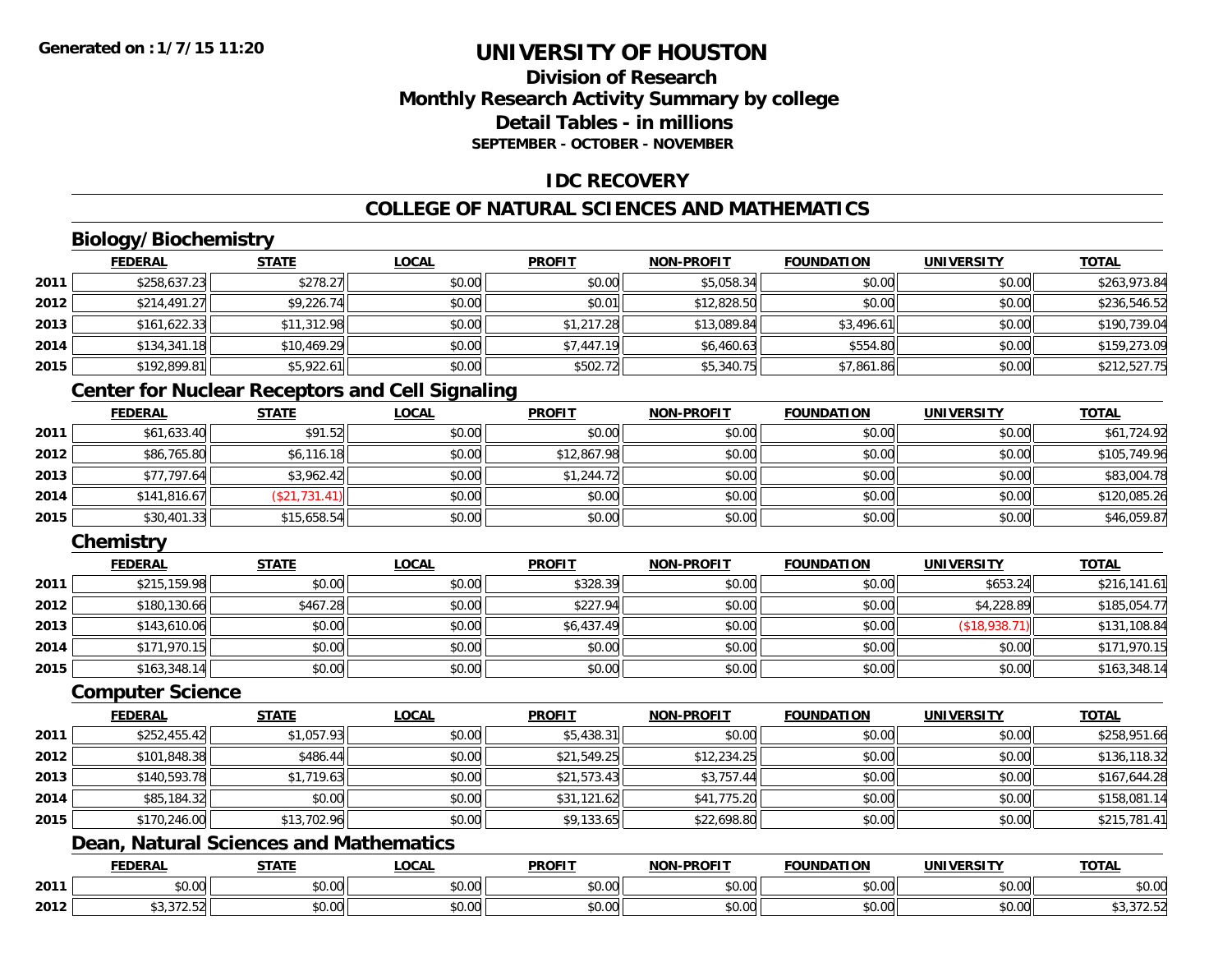# **Division of ResearchMonthly Research Activity Summary by college Detail Tables - in millionsSEPTEMBER - OCTOBER - NOVEMBER**

# **IDC RECOVERY**

# **COLLEGE OF NATURAL SCIENCES AND MATHEMATICS**

# **Dean, Natural Sciences and Mathematics**

|      | <b>FEDERAL</b> | <b>STATE</b> | <u>LOCAL</u> | <b>PROFIT</b> | <b>NON-PROFIT</b> | <b>FOUNDATION</b> | <b>UNIVERSITY</b> | <b>TOTAL</b> |
|------|----------------|--------------|--------------|---------------|-------------------|-------------------|-------------------|--------------|
| 2013 | \$16,872.84    | \$0.00       | \$0.00       | \$0.00        | \$0.00            | \$0.00            | \$0.00            | \$16,872.84  |
| 2014 | \$5,023.96     | \$0.00       | \$0.00       | \$0.00        | \$0.00            | \$0.00            | \$0.00            | \$5,023.96   |
| 2015 | \$1,676.52     | \$0.00       | \$0.00       | \$0.00        | \$0.00            | \$0.00            | \$0.00            | 1,676.52     |

#### **Earth & Atmospheric Sciences**

|      | <b>FEDERAL</b> | <u>STATE</u> | <b>LOCAL</b> | <b>PROFIT</b> | <b>NON-PROFIT</b> | <b>FOUNDATION</b> | <b>UNIVERSITY</b> | <b>TOTAL</b> |
|------|----------------|--------------|--------------|---------------|-------------------|-------------------|-------------------|--------------|
| 2011 | \$59,848.12    | \$18,777.32  | \$0.00       | \$91,321.18   | \$13,252.34       | \$0.00            | \$0.00            | \$183,198.96 |
| 2012 | \$113,194.45   | \$26,330.11  | \$0.00       | \$72,350.52   | \$10,993.50       | \$0.00            | \$0.00            | \$222,868.58 |
| 2013 | \$80,669.80    | \$3,673.14   | \$0.00       | \$107,743.91  | \$10,297.10       | \$0.00            | \$0.00            | \$202,383.94 |
| 2014 | \$68,433.21    | \$16, 126.21 | \$0.00       | \$79,678.01   | \$14,166.92       | \$530.49          | \$0.00            | \$178,934.84 |
| 2015 | \$40,690.88    | \$17,772.57  | \$0.00       | \$81,701.17   | \$13,507.18       | \$156.33          | \$0.00            | \$153,828.13 |

# **Institute for Climate and Atmospheric Science**

|      | <u>FEDERAL</u> | <b>STATE</b> | <u>LOCAL</u> | <b>PROFIT</b> | <b>NON-PROFIT</b> | <b>FOUNDATION</b> | <b>UNIVERSITY</b> | <b>TOTAL</b> |
|------|----------------|--------------|--------------|---------------|-------------------|-------------------|-------------------|--------------|
| 2011 | \$0.00         | \$0.00       | \$0.00       | \$0.00        | \$0.00            | \$0.00            | \$0.00            | \$0.00       |
| 2012 | \$0.00         | \$0.00       | \$0.00       | \$0.00        | \$0.00            | \$0.00            | \$0.00            | \$0.00       |
| 2013 | \$0.00         | \$0.00       | \$0.00       | \$0.00        | \$0.00            | \$0.00            | \$0.00            | \$0.00       |
| 2014 | \$0.00         | \$0.00       | \$0.00       | \$0.00        | \$0.00            | \$0.00            | \$0.00            | \$0.00       |
| 2015 | \$0.00         | \$0.00       | \$0.00       | \$0.00        | \$0.00            | \$0.00            | \$0.00            | \$0.00       |

#### **Institute for Nanoenergy**

|      | <b>FEDERAL</b> | <b>STATE</b> | <u>LOCAL</u> | <b>PROFIT</b> | <b>NON-PROFIT</b> | <b>FOUNDATION</b> | <b>UNIVERSITY</b> | <b>TOTAL</b> |
|------|----------------|--------------|--------------|---------------|-------------------|-------------------|-------------------|--------------|
| 2011 | \$0.00         | \$0.00       | \$0.00       | \$0.00        | \$0.00            | \$0.00            | \$0.00            | \$0.00       |
| 2012 | \$0.00         | \$0.00       | \$0.00       | \$0.00        | \$0.00            | \$0.00            | \$0.00            | \$0.00       |
| 2013 | \$0.00         | \$0.00       | \$0.00       | \$0.00        | \$0.00            | \$0.00            | \$0.00            | \$0.00       |
| 2014 | \$0.00         | \$0.00       | \$0.00       | \$0.00        | \$0.00            | \$0.00            | \$0.00            | \$0.00       |

**Mathematics**

|      | <u>FEDERAL</u> | <u>STATE</u> | <u>LOCAL</u> | <b>PROFIT</b> | <b>NON-PROFIT</b> | <b>FOUNDATION</b> | <b>UNIVERSITY</b> | <b>TOTAL</b> |
|------|----------------|--------------|--------------|---------------|-------------------|-------------------|-------------------|--------------|
| 2011 | \$52,206.23    | \$1,538.44   | \$0.00       | \$3,526.38    | \$5,482.83        | \$0.00            | \$0.00            | \$62,753.87  |
| 2012 | \$45,081.94    | \$3,828.83   | \$0.00       | \$7.585.25    | \$8,722.59        | (\$252.50)        | \$0.00            | \$64,966.10  |
| 2013 | \$73,322.83    | \$0.00       | \$0.00       | \$10,155.69   | \$0.00            | \$429.95          | \$0.00            | \$83,908.47  |
| 2014 | \$101,525.42   | \$0.00       | \$0.00       | \$4,316.47    | \$0.00            | \$976.58          | \$0.00            | \$106,818.47 |
| 2015 | \$96,899.07    | \$0.00       | \$0.00       | \$3,763.90    | \$0.00            | \$565.67          | \$0.00            | \$101,228.64 |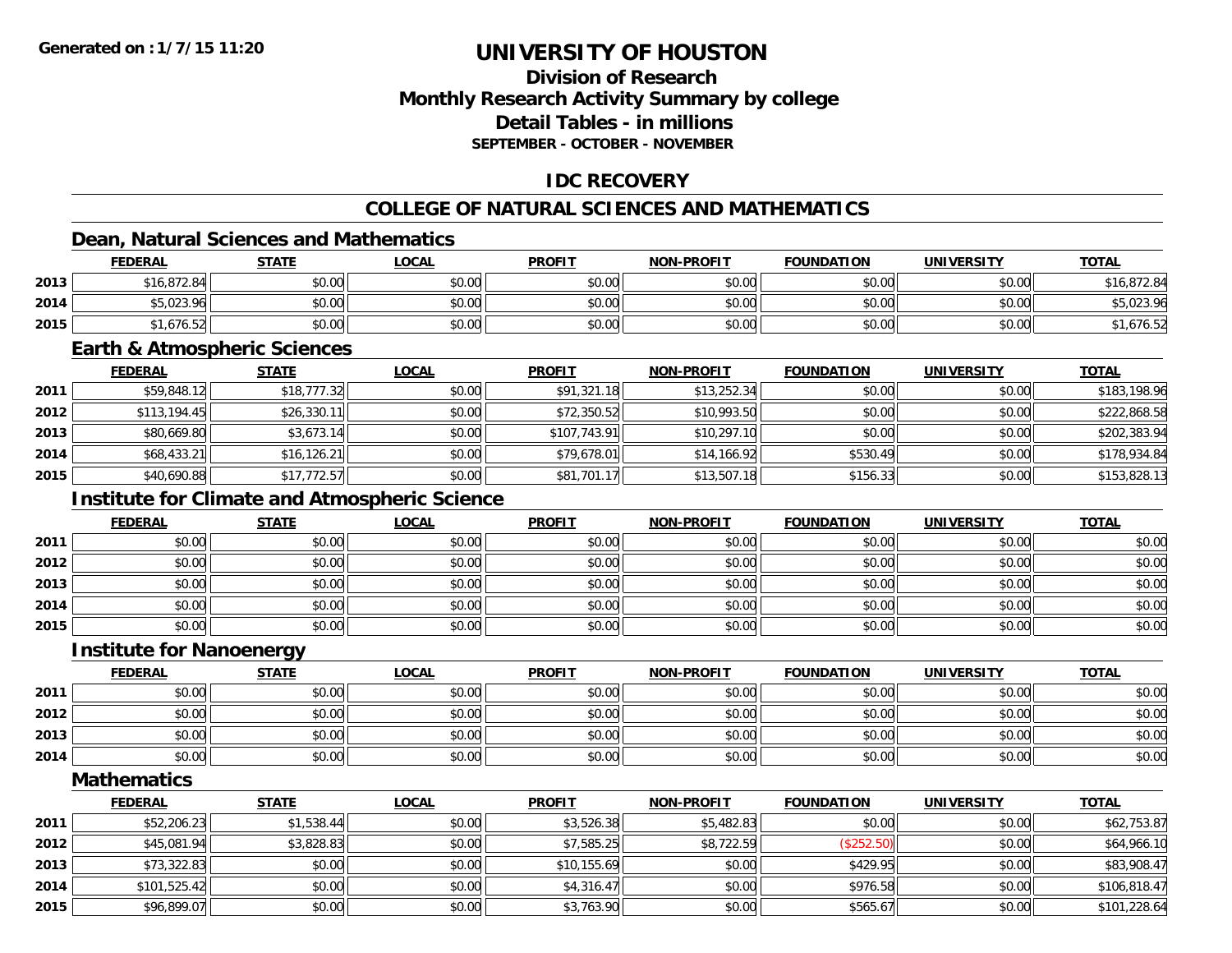# **Division of Research Monthly Research Activity Summary by college Detail Tables - in millions SEPTEMBER - OCTOBER - NOVEMBER**

### **IDC RECOVERY**

#### **COLLEGE OF NATURAL SCIENCES AND MATHEMATICS**

|       | <b>Physics</b> |              |              |               |                   |                   |                   |                |  |  |  |  |
|-------|----------------|--------------|--------------|---------------|-------------------|-------------------|-------------------|----------------|--|--|--|--|
|       | <b>FEDERAL</b> | <b>STATE</b> | <b>LOCAL</b> | <b>PROFIT</b> | <b>NON-PROFIT</b> | <b>FOUNDATION</b> | <b>UNIVERSITY</b> | <b>TOTAL</b>   |  |  |  |  |
| 2011  | \$143,997.84   | \$461.64     | \$0.00       | \$48,484.12   | \$0.96            | \$0.00            | \$0.00            | \$192,944.56   |  |  |  |  |
| 2012  | \$192,596.84   | (\$61.33)    | \$0.00       | (\$36,950.92) | \$394.22          | \$0.00            | \$0.00            | \$155,978.81   |  |  |  |  |
| 2013  | \$175,818.53   | \$0.00       | \$0.00       | \$40,807.48   | \$0.00            | \$0.00            | \$0.00            | \$216,626.01   |  |  |  |  |
| 2014  | \$280,509.53   | \$495.69     | \$0.00       | \$72,595.70   | \$0.00            | \$0.00            | \$0.00            | \$353,600.92   |  |  |  |  |
| 2015  | \$239,466.31   | \$224.17     | \$0.00       | \$76,822.80   | \$3,339.73        | \$0.00            | \$0.00            | \$319,853.01   |  |  |  |  |
| Total | \$4,776,160.40 | \$147,908.16 | \$0.00       | \$782,991.62  | \$203,401.12      | \$14,319.78       | (\$14,056.58)     | \$5,910,724.50 |  |  |  |  |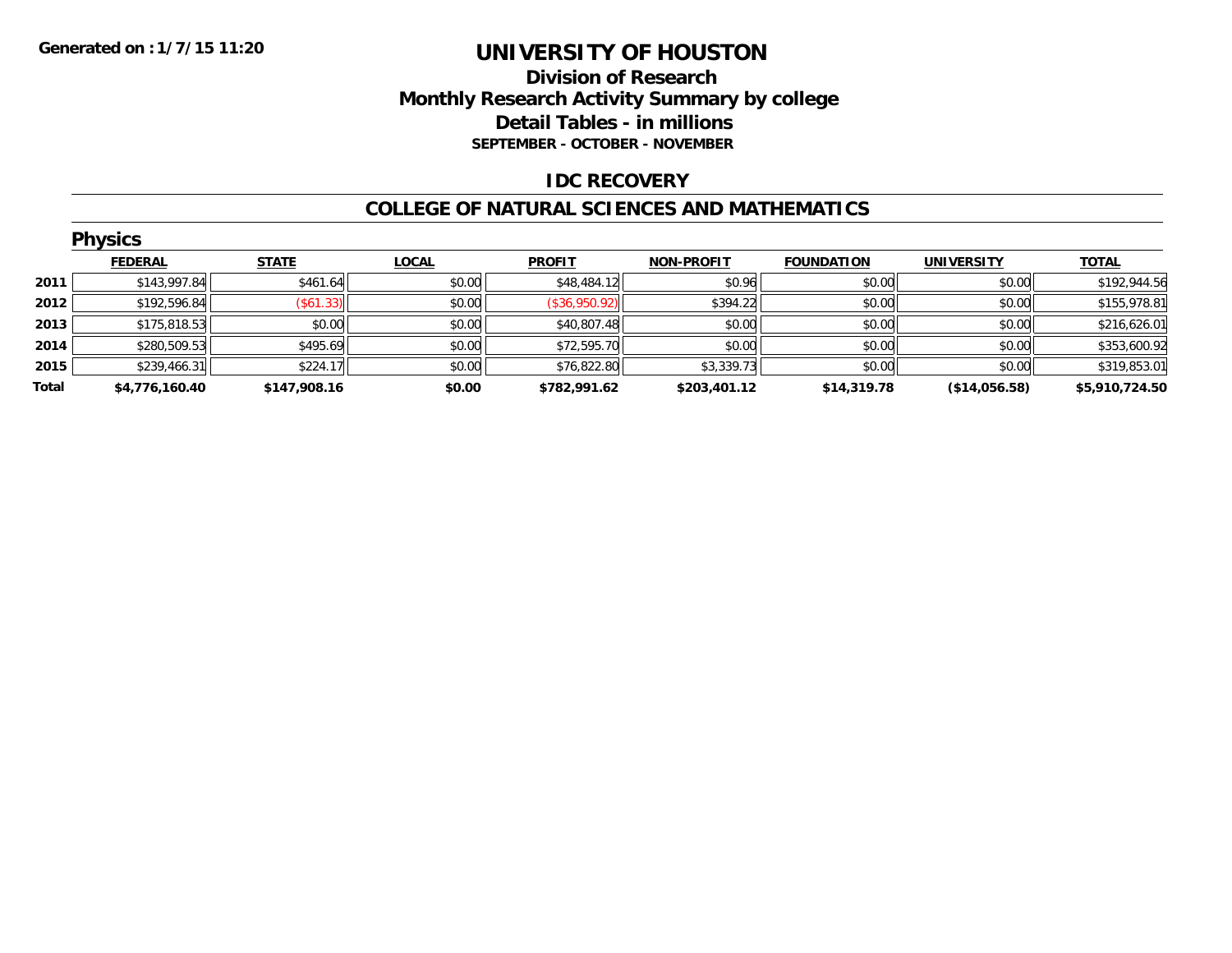## **Division of Research Monthly Research Activity Summary by college Detail Tables - in millions SEPTEMBER - OCTOBER - NOVEMBER**

#### **IDC RECOVERY**

#### **COLLEGE OF OPTOMETRY**

# **Optometry Vision Sciences**

|       | <b>FEDERAL</b> | <b>STATE</b> | <b>LOCAL</b> | <b>PROFIT</b> | <b>NON-PROFIT</b> | <b>FOUNDATION</b> | <b>UNIVERSITY</b> | <b>TOTAL</b>   |
|-------|----------------|--------------|--------------|---------------|-------------------|-------------------|-------------------|----------------|
| 2011  | \$222,232.16   | \$735.17     | \$0.00       | \$12,636.87   | \$0.00            | \$0.00            | \$10,774.97       | \$246,379.17   |
| 2012  | \$234,912.28   | \$0.00       | \$0.00       | \$24,551.23   | \$0.00            | \$0.00            | \$25,444.67       | \$284,908.18   |
| 2013  | \$299,037.52   | \$0.00       | \$0.00       | \$44,769.89   | \$0.00            | \$0.00            | \$9,604.20        | \$353,411.61   |
| 2014  | \$297,175.38   | \$0.00       | \$0.00       | \$54,585.62   | \$0.00            | \$0.00            | \$17,459.76       | \$369,220.76   |
| 2015  | \$267,086.41   | \$0.00       | \$0.00       | \$31,990.16   | \$0.00            | \$0.00            | \$31,640.74       | \$330,717.31   |
| Total | \$1,320,443.75 | \$735.17     | \$0.00       | \$168,533.77  | \$0.00            | \$0.00            | \$94,924.34       | \$1,584,637.03 |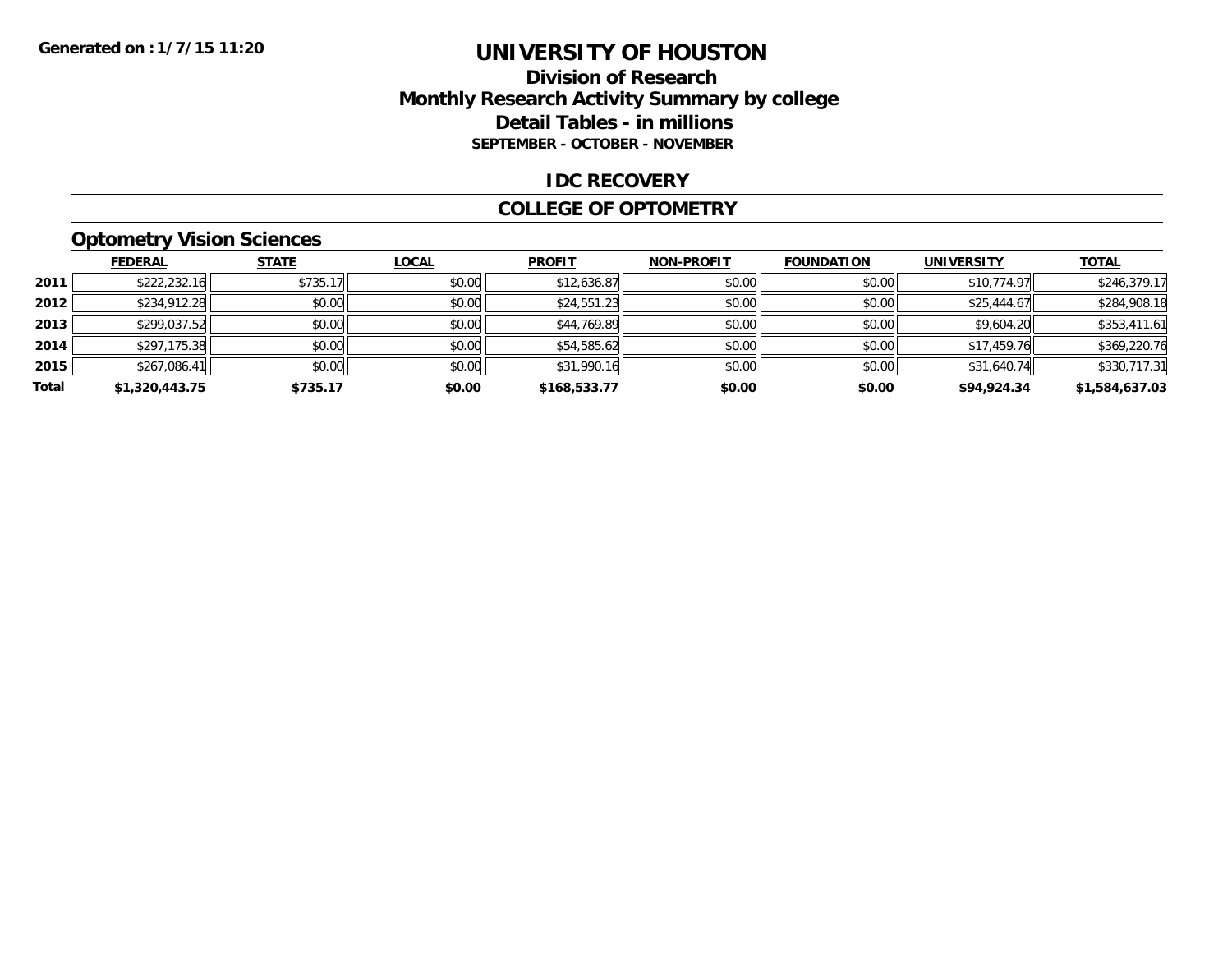# **Division of ResearchMonthly Research Activity Summary by college Detail Tables - in millionsSEPTEMBER - OCTOBER - NOVEMBER**

### **IDC RECOVERY**

### **COLLEGE OF PHARMACY**

# **Center for Experimental Therapeutics and Pharmacoi**

|      | <b>FEDERAL</b> | <b>STATE</b> | <b>LOCAL</b> | <b>PROFIT</b> | <b>NON-PROFIT</b> | <b>FOUNDATION</b> | <b>UNIVERSITY</b> | <b>TOTAL</b> |
|------|----------------|--------------|--------------|---------------|-------------------|-------------------|-------------------|--------------|
| 2011 | \$0.00         | \$0.00       | \$0.00       | \$0.00        | \$0.00            | \$0.00            | \$0.00            | \$0.00       |
| 2012 | \$0.00         | \$0.00       | \$0.00       | \$0.00        | \$0.00            | \$0.00            | \$0.00            | \$0.00       |
| 2013 | \$0.00         | \$0.00       | \$0.00       | \$0.00        | \$0.00            | \$0.00            | \$0.00            | \$0.00       |
| 2014 | \$0.00         | \$0.00       | \$0.00       | \$0.00        | \$0.00            | \$0.00            | \$0.00            | \$0.00       |
| 2015 | \$0.00         | \$0.00       | \$0.00       | \$0.00        | \$0.00            | \$0.00            | \$0.00            | \$0.00       |

# **Clinical Pharmacy & Administration**

|      | <b>FEDERAL</b> | <b>STATE</b> | <u>LOCAL</u> | <b>PROFIT</b> | <b>NON-PROFIT</b> | <b>FOUNDATION</b> | <b>UNIVERSITY</b> | <b>TOTAL</b> |
|------|----------------|--------------|--------------|---------------|-------------------|-------------------|-------------------|--------------|
| 2011 | \$19,130.37    | \$444.16     | \$0.00       | \$13,576.41   | \$2,432.86        | \$0.00            | \$4.97            | \$35,588.77  |
| 2012 | \$8,590.76     | \$0.00       | \$0.00       | \$10,807.10   | (\$11.27)         | \$0.00            | \$0.00            | \$19,386.59  |
| 2013 | \$17,870.49    | \$0.00       | \$0.00       | \$16,376.72   | \$0.00            | \$0.00            | \$0.00            | \$34,247.21  |
| 2014 | \$713.47       | \$0.00       | \$0.00       | \$24,025.16   | (\$12.04)         | \$0.00            | \$0.00            | \$24,726.59  |
| 2015 | \$8,727.57     | \$15,339.45  | \$0.00       | \$21,381.78   | (\$5,255.45)      | \$0.00            | \$0.00            | \$40,193.34  |

# **Dean, Pharmacy**

|      | <b>FEDERAL</b> | <b>STATE</b> | <u>LOCAL</u> | <b>PROFIT</b> | <b>NON-PROFIT</b> | <b>FOUNDATION</b> | <b>UNIVERSITY</b> | <b>TOTAL</b> |
|------|----------------|--------------|--------------|---------------|-------------------|-------------------|-------------------|--------------|
| 2011 | \$0.00         | \$0.00       | \$0.00       | \$0.00        | \$0.00            | \$0.00            | \$0.00            | \$0.00       |
| 2012 | \$0.00         | \$0.00       | \$0.00       | \$0.00        | \$0.00            | \$0.00            | \$0.00            | \$0.00       |
| 2013 | \$0.00         | \$0.00       | \$0.00       | \$0.00        | \$0.00            | \$0.00            | \$0.00            | \$0.00       |
| 2014 | \$0.00         | \$0.00       | \$0.00       | \$0.00        | \$0.00            | \$0.00            | \$0.00            | \$0.00       |
| 2015 | \$0.00         | \$0.00       | \$0.00       | \$0.00        | \$0.00            | \$0.00            | \$0.00            | \$0.00       |

#### **Pharm Health Outcomes & Policy**

|      | <b>FEDERAL</b> | <b>STATE</b> | <b>LOCAL</b> | <b>PROFIT</b> | <b>NON-PROFIT</b> | <b>FOUNDATION</b> | <b>UNIVERSITY</b> | <b>TOTAL</b> |
|------|----------------|--------------|--------------|---------------|-------------------|-------------------|-------------------|--------------|
| 2011 | \$569.33       | \$0.00       | \$0.00       | \$0.00        | \$1,815.68        | \$0.00            | \$0.00            | \$2,385.01   |
| 2012 | \$7,647.55     | \$0.00       | \$0.00       | \$0.00        | \$0.00            | \$0.00            | \$0.00            | \$7,647.55   |
| 2013 | \$2,193.02     | \$0.00       | \$0.00       | \$0.00        | \$0.00            | \$0.00            | \$0.00            | \$2,193.02   |
| 2014 | \$4,567.59     | \$0.00       | \$0.00       | \$0.00        | \$0.00            | \$0.00            | \$0.00            | \$4,567.59   |
| 2015 | \$6,483.11     | \$0.00       | \$0.00       | \$230.52      | \$0.00            | \$0.00            | \$0.00            | \$6,713.63   |

# **Pharmacological and Pharmaceutical Sciences**

|      | <b>FEDERAL</b>               | <b>STATE</b>                    | <b>_OCAL</b>       | <b>PROFIT</b> | I DDAEIT<br><b>NIONI</b> | FOUNDATION     | UNIVERSITY             | <b>TOTAL</b>                    |
|------|------------------------------|---------------------------------|--------------------|---------------|--------------------------|----------------|------------------------|---------------------------------|
| 2011 | <b>\$100 250 30</b><br>ں . ب | 1.47<br>$\sim$ $\sim$<br>, J.JU | $\sim$ 00<br>vv.vv | 0000<br>vu.vu | 0.4704<br>$\sim$         | 0.000<br>vo.ov | \$0.00                 | $\Delta$<br>227.7<br>5208.207.7 |
| 2012 | $Q$ $A$ $A$<br>wo<br>.       | \$0.01                          | $\sim$ 00<br>ง∪.∪บ | 0000<br>JU.UU | 240F<br>92,21 U.J        | 0000<br>JU.UU  | $n \cap \neg$<br>JU.UU | 74 O.A                          |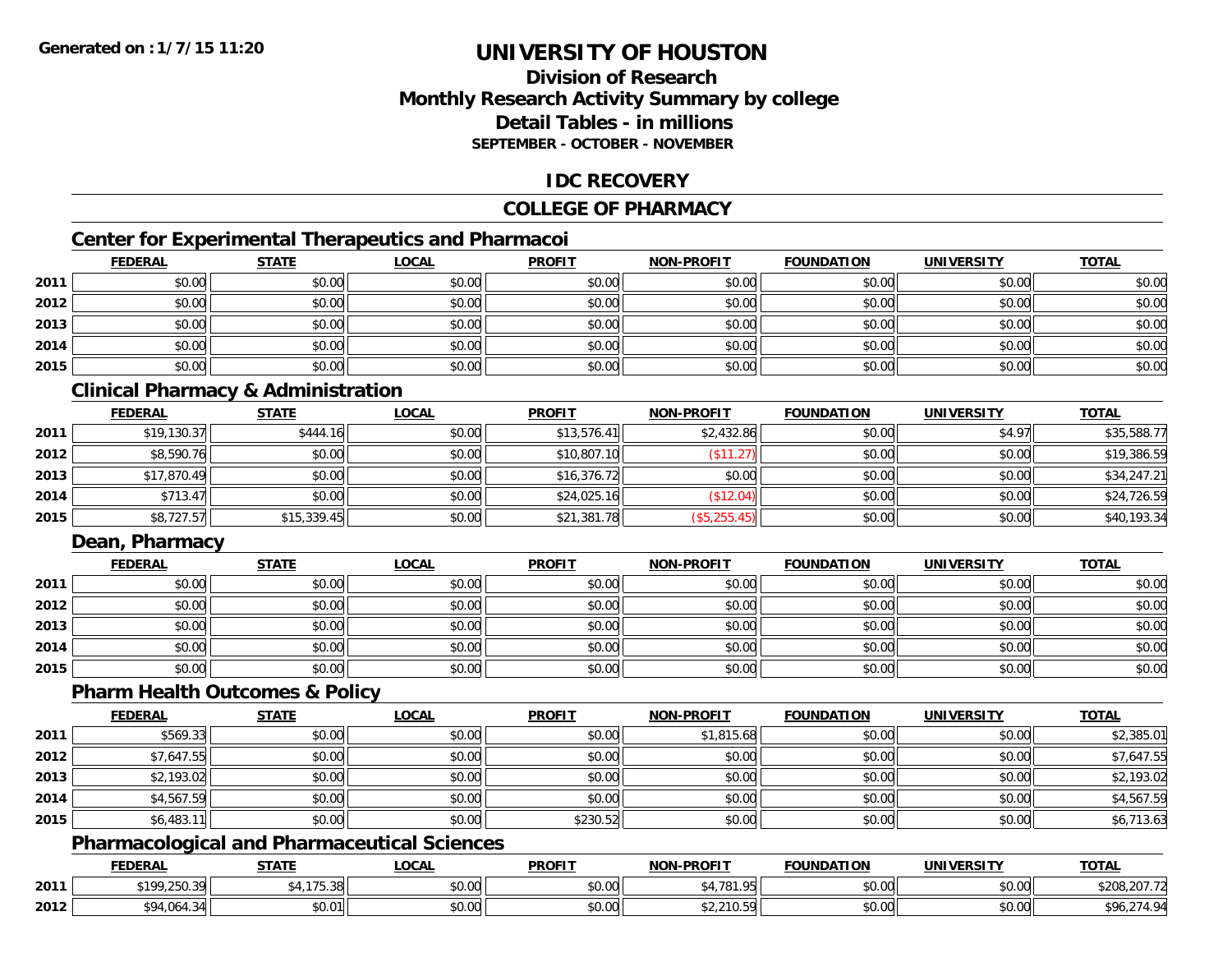# **Division of Research Monthly Research Activity Summary by college Detail Tables - in millions SEPTEMBER - OCTOBER - NOVEMBER**

### **IDC RECOVERY**

#### **COLLEGE OF PHARMACY**

# **Pharmacological and Pharmaceutical Sciences**

|       | <b>FEDERAL</b> | <u>STATE</u> | <u>LOCAL</u> | <b>PROFIT</b> | <b>NON-PROFIT</b> | <b>FOUNDATION</b> | <b>UNIVERSITY</b> | <b>TOTAL</b> |
|-------|----------------|--------------|--------------|---------------|-------------------|-------------------|-------------------|--------------|
| 2013  | \$111,088.45   | \$0.00       | \$0.00       | \$0.00        | \$787.02          | \$700.26          | \$0.00            | \$112,575.73 |
| 2014  | \$140,783.43   | \$0.00       | \$0.00       | \$0.00        | \$0.00            | \$529.83          | \$0.00            | \$141,313.26 |
| 2015  | \$129,551.48   | \$0.00       | \$0.00       | \$1,955.80    | \$38.90           | \$0.00            | \$0.00            | \$131,546.18 |
| Total | \$751,231.35   | \$19,959.00  | \$0.00       | \$88,353.49   | \$6,788.24        | \$1,230.09        | \$4.97            | \$867,567.14 |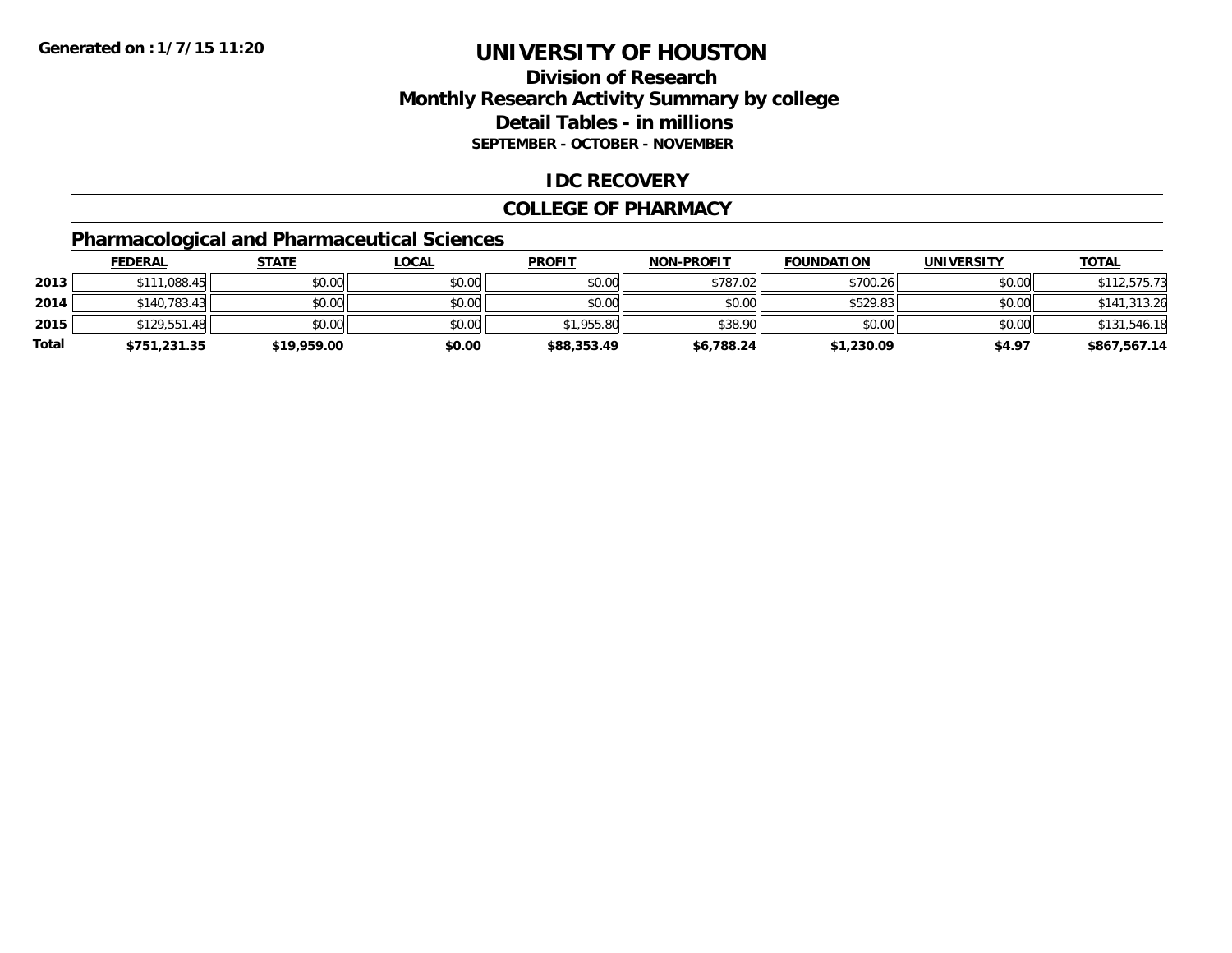# **Division of ResearchMonthly Research Activity Summary by college Detail Tables - in millionsSEPTEMBER - OCTOBER - NOVEMBER**

### **IDC RECOVERY**

## **COLLEGE OF TECHNOLOGY**

<u> 1980 - Johann Barn, amerikan besteman besteman besteman besteman besteman besteman besteman besteman bestema</u>

# **Center for Technology Literacy**

|      | <u>FEDERAL</u>                 | <b>STATE</b> | <u>LOCAL</u> | <b>PROFIT</b> | <b>NON-PROFIT</b> | <b>FOUNDATION</b> | UNIVERSITY        | <u>TOTAL</u> |
|------|--------------------------------|--------------|--------------|---------------|-------------------|-------------------|-------------------|--------------|
| 2011 | \$37,682.29                    | \$0.00       | \$0.00       | \$0.00        | \$0.00            | \$0.00            | \$0.00            | \$37,682.29  |
| 2012 | \$66,099.72                    | \$0.00       | \$0.00       | \$0.00        | \$0.00            | \$0.00            | \$0.00            | \$66,099.72  |
| 2013 | \$8,909.92                     | \$0.00       | \$0.00       | \$0.00        | \$0.00            | \$0.00            | \$0.00            | \$8,909.92   |
| 2014 | \$10,437.21                    | \$0.00       | \$0.00       | \$0.00        | \$0.00            | \$0.00            | \$0.00            | \$10,437.21  |
| 2015 | \$20,209.89                    | \$0.00       | \$0.00       | \$0.00        | \$0.00            | \$0.00            | \$0.00            | \$20,209.89  |
|      | <b>Construction Management</b> |              |              |               |                   |                   |                   |              |
|      | <b>FEDERAL</b>                 | <b>STATE</b> | <b>LOCAL</b> | <b>PROFIT</b> | <b>NON-PROFIT</b> | <b>FOUNDATION</b> | <b>UNIVERSITY</b> | <b>TOTAL</b> |
| 2013 | \$0.00                         | \$323.29     | \$0.00       | \$0.00        | \$0.00            | \$548.82          | \$0.00            | \$872.11     |
| 2014 | \$0.00                         | \$1,568.92   | \$0.00       | \$0.00        | \$0.00            | \$813.26          | \$0.00            | \$2,382.18   |
| 2015 | \$0.00                         | \$77.20      | \$0.00       | \$0.00        | \$0.00            | \$0.00            | \$0.00            | \$77.20      |

#### **Dean, Technology**

|      | <b>FEDERAL</b> | <b>STATE</b> | <u>LOCAL</u> | <b>PROFIT</b> | <b>NON-PROFIT</b> | <b>FOUNDATION</b> | <b>UNIVERSITY</b> | <b>TOTAL</b> |
|------|----------------|--------------|--------------|---------------|-------------------|-------------------|-------------------|--------------|
| 2011 | \$6,351.45     | \$0.00       | \$0.00       | \$0.00        | \$0.00            | \$0.00            | \$0.00            | \$6,351.45   |
| 2012 | \$4,520.67     | \$0.00       | \$0.00       | \$0.00        | \$0.00            | \$0.00            | \$0.00            | \$4,520.67   |
| 2013 | \$3,090.62)    | \$0.00       | \$0.00       | \$0.00        | \$0.00            | \$0.00            | \$0.00            | \$3,090.62   |
| 2014 | \$0.00         | \$0.00       | \$0.00       | \$0.00        | \$0.00            | \$0.00            | \$0.00            | \$0.00       |
| 2015 | \$0.00         | \$0.00       | \$0.00       | \$0.00        | \$0.00            | \$0.00            | \$0.00            | \$0.00       |

# **Engineering Technology**

|      | <u>FEDERAL</u> | <u>STATE</u> | <u>LOCAL</u> | <b>PROFIT</b> | <b>NON-PROFIT</b> | <b>FOUNDATION</b> | <b>UNIVERSITY</b> | <b>TOTAL</b> |
|------|----------------|--------------|--------------|---------------|-------------------|-------------------|-------------------|--------------|
| 2011 | \$15,573.55    | \$0.00       | \$0.00       | \$0.00        | \$0.00            | \$8,442.58        | \$0.00            | \$24,016.13  |
| 2012 | \$24,672.34    | \$0.00       | \$0.00       | \$1,900.79    | \$0.00            | \$0.00            | \$0.00            | \$26,573.13  |
| 2013 | \$33,384.27    | \$0.00       | \$0.00       | \$7,146.84    | \$0.00            | \$55.04           | \$0.00            | \$40,586.15  |
| 2014 | \$8,636.69     | \$0.00       | \$0.00       | \$6,806.24    | \$0.00            | \$0.00            | \$0.00            | \$15,442.93  |
| 2015 | \$37,709.03    | \$0.00       | \$0.00       | \$6,880.81    | \$0.00            | \$0.00            | \$0.00            | \$44,589.84  |

# **Human Development and Consumer Science**

|      | <b>FEDERAL</b> | <u>STATE</u> | <u>LOCAL</u> | <b>PROFIT</b> | <b>NON-PROFIT</b> | <b>FOUNDATION</b> | <b>UNIVERSITY</b> | <b>TOTAL</b> |
|------|----------------|--------------|--------------|---------------|-------------------|-------------------|-------------------|--------------|
| 2011 | \$213.79       | \$0.00       | \$0.00       | \$124.93      | \$0.00            | \$0.00            | \$0.00            | \$338.72     |
| 2012 | \$127.81       | \$0.00       | \$0.00       | \$0.00        | \$0.00            | \$0.00            | \$0.00            | \$127.81     |
| 2014 | \$2,572.87     | \$0.00       | \$0.00       | \$0.00        | \$0.00            | \$0.00            | \$0.00            | \$2,572.87   |
| 2015 | \$3,791.72     | \$0.00       | \$0.00       | \$0.00        | \$0.00            | \$854.49          | \$0.00            | \$4,646.21   |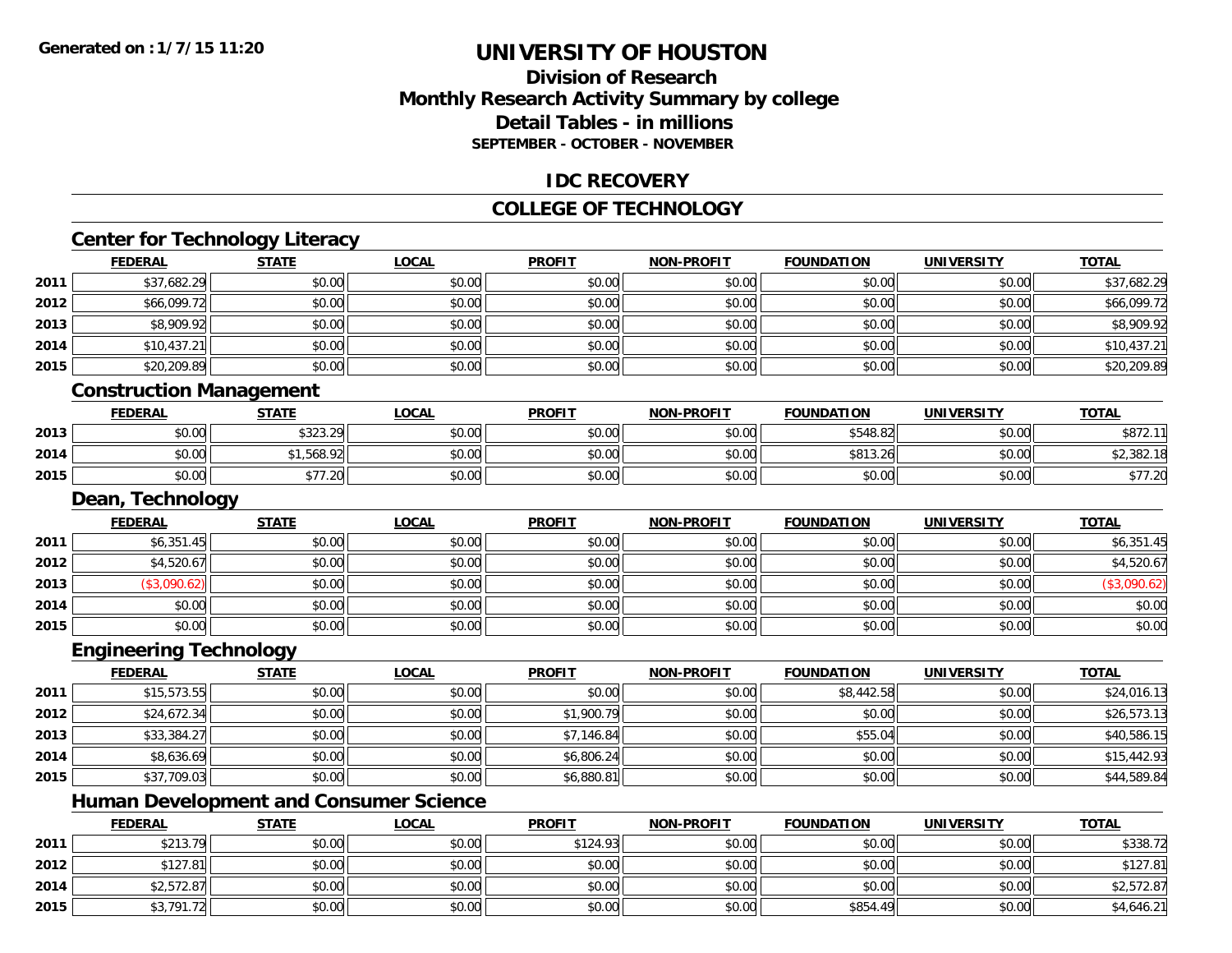# **Division of ResearchMonthly Research Activity Summary by college Detail Tables - in millions SEPTEMBER - OCTOBER - NOVEMBER**

### **IDC RECOVERY**

#### **COLLEGE OF TECHNOLOGY**

# **Information & Logistics Technology**

|      | <b>FEDERAL</b> | <b>STATE</b> | <b>LOCAL</b> | <b>PROFIT</b> | <b>NON-PROFIT</b> | <b>FOUNDATION</b> | <b>UNIVERSITY</b> | <b>TOTAL</b> |
|------|----------------|--------------|--------------|---------------|-------------------|-------------------|-------------------|--------------|
| 2011 | \$0.00         | \$0.00       | \$0.00       | \$0.00        | \$0.00            | \$0.00            | \$0.00            | \$0.00       |
| 2012 | \$4,434.35     | \$0.00       | \$0.00       | \$0.00        | \$0.00            | \$0.00            | \$0.00            | \$4,434.35   |
| 2013 | \$0.00         | \$0.00       | \$0.00       | \$0.00        | \$0.00            | \$0.00            | \$0.00            | \$0.00       |
| 2014 | \$0.00         | \$0.00       | \$0.00       | \$0.00        | \$0.00            | \$0.00            | \$0.00            | \$0.00       |
| 2015 | \$5.01         | \$0.00       | \$0.00       | \$0.00        | \$0.00            | \$0.00            | \$0.00            | \$5.01       |

# **Texas Manufacturing Assistance Center**

|       | <b>FEDERAL</b> | <b>STATE</b> | <u>LOCAL</u> | <b>PROFIT</b> | <b>NON-PROFIT</b> | <b>FOUNDATION</b> | <b>UNIVERSITY</b> | <b>TOTAL</b> |
|-------|----------------|--------------|--------------|---------------|-------------------|-------------------|-------------------|--------------|
| 2011  | \$0.00         | \$0.00       | \$0.00       | \$0.00        | \$0.00            | \$0.00            | \$0.00            | \$0.00       |
| 2012  | \$0.00         | \$0.00       | \$0.00       | \$0.00        | \$0.00            | \$0.00            | \$0.00            | \$0.00       |
| 2013  | \$0.00         | \$0.00       | \$0.00       | \$0.00        | \$0.00            | \$0.00            | \$0.00            | \$0.00       |
| 2014  | \$0.00         | \$0.00       | \$0.00       | \$0.00        | \$0.00            | \$0.00            | \$0.00            | \$0.00       |
| Total | \$282,241.94   | \$1,969.41   | \$0.00       | \$22,859.61   | \$0.00            | \$10,714.19       | \$0.00            | \$317,785.15 |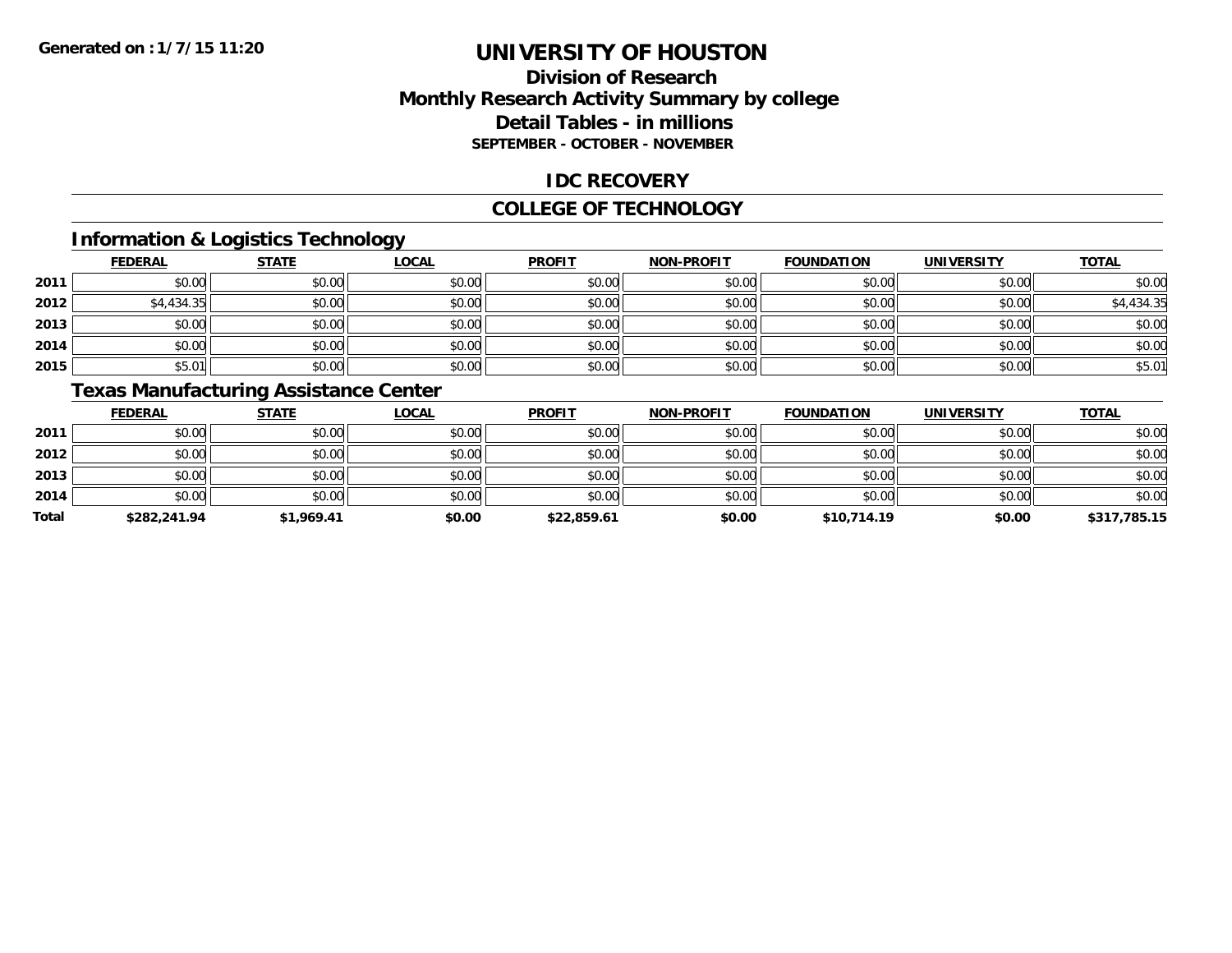# **Division of ResearchMonthly Research Activity Summary by college Detail Tables - in millionsSEPTEMBER - OCTOBER - NOVEMBER**

### **IDC RECOVERY**

# **CULLEN COLLEGE OF ENGINEERING**

# **Biomedical Engineering**

|      | <b>FEDERAL</b> | <b>STATE</b> | <b>LOCAL</b> | <b>PROFIT</b> | <b>NON-PROFIT</b> | <b>FOUNDATION</b> | <b>UNIVERSITY</b> | <b>TOTAL</b> |
|------|----------------|--------------|--------------|---------------|-------------------|-------------------|-------------------|--------------|
| 2011 | \$20,180.85    | \$0.00       | \$0.00       | \$0.00        | \$0.00            | \$0.00            | \$0.00            | \$20,180.85  |
| 2012 | \$33,897.72    | \$0.00       | \$0.00       | \$0.00        | \$0.00            | \$0.00            | \$0.00            | \$33,897.72  |
| 2013 | \$57,193.44    | \$0.00       | \$0.00       | \$0.00        | \$0.00            | \$0.00            | \$0.00            | \$57,193.44  |
| 2014 | \$115,856.10   | \$0.00       | \$0.00       | \$0.00        | \$0.00            | \$0.00            | \$0.00            | \$115,856.10 |
| 2015 | \$196,128.63   | \$0.00       | \$0.00       | \$0.00        | \$2,980.00        | \$0.00            | \$0.00            | \$199,108.63 |

# **Center for Innovative Grouting Materials and Tech**

|      | <b>FEDERAL</b> | <b>STATE</b> | <b>LOCAL</b> | <b>PROFIT</b> | <b>NON-PROFIT</b> | <b>FOUNDATION</b> | <b>UNIVERSITY</b> | <b>TOTAL</b> |
|------|----------------|--------------|--------------|---------------|-------------------|-------------------|-------------------|--------------|
| 2011 | \$0.00         | \$0.00       | \$0.00       | \$0.00        | \$0.00            | \$0.00            | \$0.00            | \$0.00       |
| 2012 | \$0.00         | \$0.00       | \$0.00       | \$0.00        | \$0.00            | \$0.00            | \$0.00            | \$0.00       |
| 2013 | \$0.00         | \$0.00       | \$0.00       | \$0.00        | \$0.00            | \$0.00            | \$0.00            | \$0.00       |
| 2014 | \$0.00         | \$0.00       | \$0.00       | \$0.00        | \$0.00            | \$0.00            | \$0.00            | \$0.00       |
| 2015 | \$0.00         | \$0.00       | \$0.00       | \$0.00        | \$0.00            | \$0.00            | \$0.00            | \$0.00       |

# **Chemical Engineering**

|      | <b>FEDERAL</b> | <b>STATE</b> | <b>LOCAL</b> | <b>PROFIT</b> | <b>NON-PROFIT</b> | <b>FOUNDATION</b> | <b>UNIVERSITY</b> | <b>TOTAL</b> |
|------|----------------|--------------|--------------|---------------|-------------------|-------------------|-------------------|--------------|
| 2011 | \$185,649.11   | \$33,647.50  | \$0.00       | \$37,094.41   | \$0.00            | (\$219.31)        | \$11,624.74       | \$267,796.44 |
| 2012 | \$197,524.21   | \$1,371.68   | \$0.00       | \$86,479.30   | \$0.00            | \$0.00            | \$0.02            | \$285,375.21 |
| 2013 | \$204,846.29   | \$945.60     | \$0.00       | \$49,384.68   | \$0.00            | (\$15.16)         | (\$6,637.83)      | \$248,523.58 |
| 2014 | \$210,491.54   | \$977.36     | \$0.00       | \$71,039.01   | \$0.00            | \$271.14          | \$4,699.13        | \$287,478.18 |
| 2015 | \$184,994.33   | \$2,945.56   | \$0.00       | \$110,032.23  | \$0.00            | \$1,221.40        | \$3,624.94        | \$302,818.46 |

#### **Civil Engineering**

|      | <b>FEDERAL</b> | <b>STATE</b> | <b>LOCAL</b> | <b>PROFIT</b> | <b>NON-PROFIT</b> | <b>FOUNDATION</b> | <b>UNIVERSITY</b> | <b>TOTAL</b> |
|------|----------------|--------------|--------------|---------------|-------------------|-------------------|-------------------|--------------|
| 2011 | \$115,640.33   | \$5,786.64   | \$0.00       | \$16,138.62   | \$5,090.30        | \$0.00            | \$5,306.62        | \$147,962.51 |
| 2012 | \$64,200.74    | \$6,216.67   | \$17,941.35  | \$7,653.84    | \$3,167.38        | \$0.00            | \$0.00            | \$99,179.98  |
| 2013 | \$112,433.40   | \$6,415.43   | \$1,859.82   | \$12,922.87   | \$5,654.05        | \$0.00            | \$1,224.00        | \$140,509.57 |
| 2014 | \$204,956.89   | \$2,378.10   | \$0.00       | \$18,239.25   | \$5,607.52        | \$8,766.71        | \$0.00            | \$239,948.47 |
| 2015 | \$186,067.07   | \$5,031.19   | \$0.00       | \$33,894.39   | (\$246.00)        | \$3,770.22        | \$0.00            | \$228,516.88 |

# **Composites Engineering and Applications Center**

|      | <b>FEDERAL</b> | <b>STATE</b><br>,,,,,, | <b>_OCAL</b>       | <b>PROFIT</b>           | -PROFIT<br><b>NIONI</b> | <b>FOUNDATION</b>                                 | <b>UNIVERSITY</b>     | <b>TOTAL</b> |
|------|----------------|------------------------|--------------------|-------------------------|-------------------------|---------------------------------------------------|-----------------------|--------------|
| 2011 | \$0.00         | Ψυ<br>יש.טע            | ሶስ ሰሰ<br>JU.UU     | 0 <sub>n</sub><br>JU.UU | 0000<br><b>DU.UU</b>    | $\mathsf{A}\cap\mathsf{A}\cap\mathsf{A}$<br>JU.UU | 0.001<br><b>JU.UU</b> | \$0.00       |
| 2012 | \$0.00         | ¢∩<br>JU.UU            | $\sim$ 00<br>JU.UU | 0000<br>JU.UU           | \$0.00                  | JU.UU                                             | 0.00<br>PO.OO         | \$0.00       |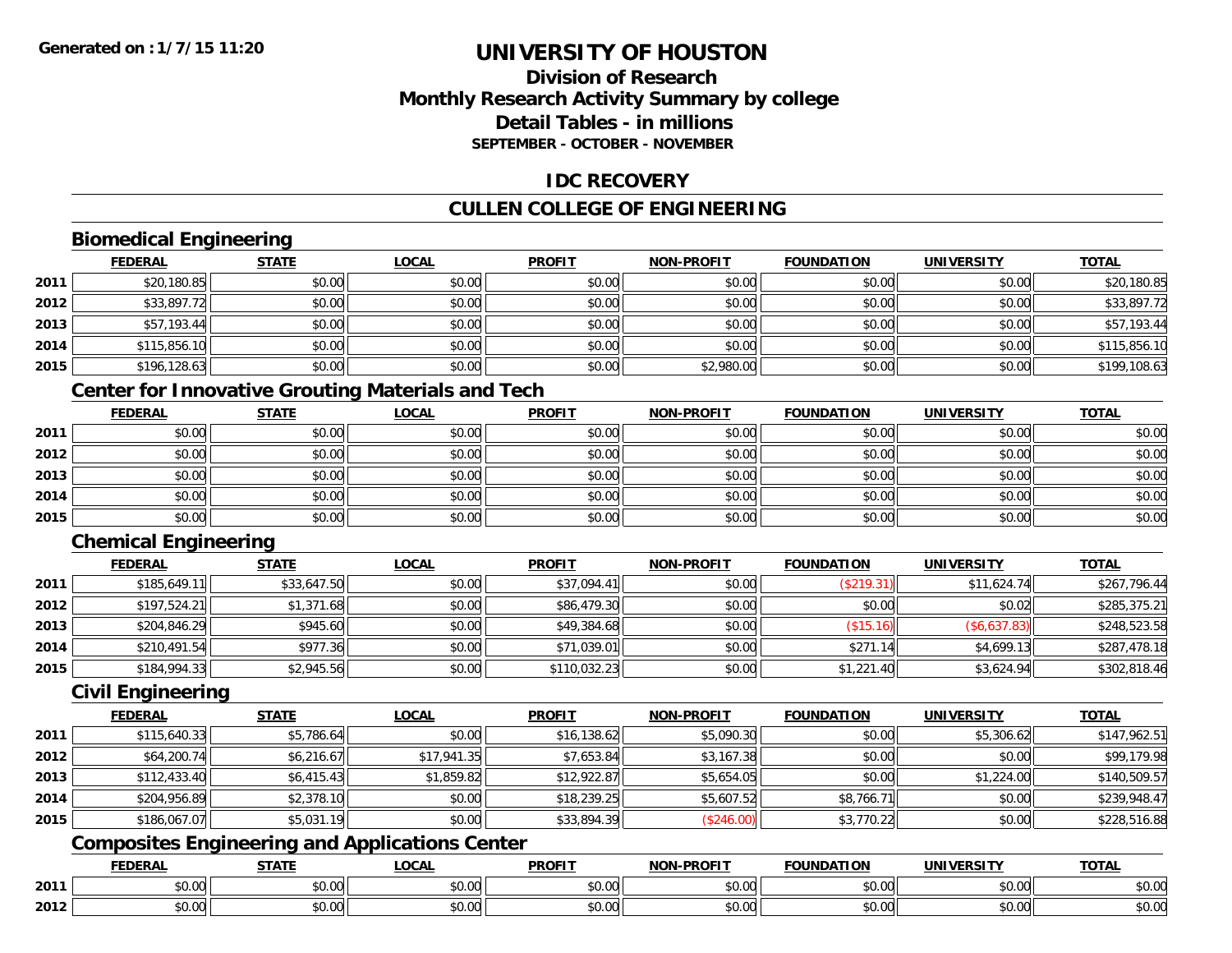# **Division of ResearchMonthly Research Activity Summary by college Detail Tables - in millionsSEPTEMBER - OCTOBER - NOVEMBER**

# **IDC RECOVERY**

# **CULLEN COLLEGE OF ENGINEERING**

# **Composites Engineering and Applications Center**

|      | <b>FEDERAL</b>    | <b>STATE</b> | <u>LOCAL</u> | <b>PROFIT</b> | <b>NON-PROFIT</b> | <b>FOUNDATION</b> | <b>UNIVERSITY</b> | <b>TOTAL</b> |  |  |  |
|------|-------------------|--------------|--------------|---------------|-------------------|-------------------|-------------------|--------------|--|--|--|
| 2013 | \$0.00            | \$0.00       | \$0.00       | \$0.00        | \$0.00            | \$0.00            | \$0.00            | \$0.00       |  |  |  |
| 2014 | \$0.00            | \$0.00       | \$0.00       | \$0.00        | \$0.00            | \$0.00            | \$0.00            | \$0.00       |  |  |  |
| 2015 | \$0.00            | \$0.00       | \$0.00       | \$0.00        | \$0.00            | \$0.00            | \$0.00            | \$0.00       |  |  |  |
|      | Dean, Engineering |              |              |               |                   |                   |                   |              |  |  |  |

|      | <b>FEDERAL</b> | <u>STATE</u> | <b>LOCAL</b> | <b>PROFIT</b> | <b>NON-PROFIT</b> | <b>FOUNDATION</b> | <b>UNIVERSITY</b> | <b>TOTAL</b> |
|------|----------------|--------------|--------------|---------------|-------------------|-------------------|-------------------|--------------|
| 2011 | \$1,407.01     | \$0.00       | \$0.00       | \$0.00        | \$0.00            | \$0.00            | \$0.00            | \$1,407.01   |
| 2012 | \$1,123.36     | \$0.00       | \$0.00       | \$0.00        | \$0.00            | \$0.00            | \$0.00            | \$1,123.36   |
| 2013 | \$1,140.94     | \$0.00       | \$0.00       | \$0.00        | \$0.00            | \$0.00            | \$0.00            | \$1,140.94   |
| 2014 | \$1,223.55     | \$0.00       | \$0.00       | \$0.00        | \$0.00            | \$0.00            | \$0.00            | \$1,223.55   |
| 2015 | \$4,429.25     | \$0.00       | \$0.00       | \$0.00        | \$0.00            | \$0.00            | \$0.00            | \$4,429.25   |

# **Electrical & Computer Engineering**

|      | <b>FEDERAL</b> | <b>STATE</b> | <b>LOCAL</b> | <b>PROFIT</b> | <b>NON-PROFIT</b> | <b>FOUNDATION</b> | UNIVERSITY | <b>TOTAL</b> |
|------|----------------|--------------|--------------|---------------|-------------------|-------------------|------------|--------------|
| 2011 | \$158,101.23   | \$21,698.25  | \$0.00       | \$15,759.46   | \$2,438.92        | \$0.00            | \$1,708.26 | \$199,706.13 |
| 2012 | \$172,645.27   | \$305.36     | \$0.00       | \$24,303.24   | \$1,174.50        | (\$16, 163.66)    | \$0.21     | \$182,264.92 |
| 2013 | \$184,083.50   | \$136.41     | \$0.00       | \$15,354.17   | \$0.00            | \$0.00            | \$0.00     | \$199,574.08 |
| 2014 | \$123,802.46   | \$926.08     | \$0.00       | \$38,860.95   | \$8,805.56        | \$3,790.57        | \$0.00     | \$176,185.62 |
| 2015 | \$238,819.00   | \$471.84     | \$0.00       | \$34,478.73   | \$1,436.93        | \$0.00            | \$0.00     | \$272,332.64 |

#### **Industrial Engineering**

|      | <b>FEDERAL</b> | <u>STATE</u> | <u>LOCAL</u> | <b>PROFIT</b> | <b>NON-PROFIT</b> | <b>FOUNDATION</b> | <b>UNIVERSITY</b> | <b>TOTAL</b> |
|------|----------------|--------------|--------------|---------------|-------------------|-------------------|-------------------|--------------|
| 2011 | \$6,105.38     | \$560.56     | \$4,608.13   | \$0.00        | \$0.00            | \$0.00            | \$0.00            | \$11,274.07  |
| 2012 | \$9,349.90     | \$0.00       | \$5,563.52   | \$0.00        | \$0.00            | \$0.00            | \$0.00            | \$14,913.42  |
| 2013 | \$9,681.36     | \$0.00       | \$1,074.79   | \$0.00        | \$0.00            | \$0.00            | \$0.00            | \$10,756.15  |
| 2014 | \$14,228.66    | \$1,583.86   | \$5,074.51   | \$0.00        | \$0.00            | \$2,181.01        | \$0.00            | \$23,068.04  |
| 2015 | \$11,027.89    | \$1,466.10   | \$3,493.49   | \$412.08      | \$0.00            | \$3,564.93        | \$0.00            | \$19,964.49  |

### **Mechanical Engineering**

|      | <b>FEDERAL</b> | <u>STATE</u> | <u>LOCAL</u> | <b>PROFIT</b> | <b>NON-PROFIT</b> | <b>FOUNDATION</b> | <b>UNIVERSITY</b> | <b>TOTAL</b> |
|------|----------------|--------------|--------------|---------------|-------------------|-------------------|-------------------|--------------|
| 2011 | \$185,821.93   | \$2,050.92   | \$0.00       | \$58,728.13   | \$5,140.71        | \$0.00            | \$0.00            | \$251,741.69 |
| 2012 | \$137,764.44   | \$5,861.74   | \$0.00       | \$23,657.04   | \$5,573.51        | \$1,505.26        | \$0.00            | \$174,361.99 |
| 2013 | \$177,184.48   | \$336.60     | \$0.00       | \$23,375.56   | \$0.00            | \$5,816.46        | \$0.00            | \$206,713.10 |
| 2014 | \$231,966.67   | \$5,801.00   | \$0.00       | \$38,866.80   | \$0.00            | \$16,218.77       | \$0.00            | \$292,853.24 |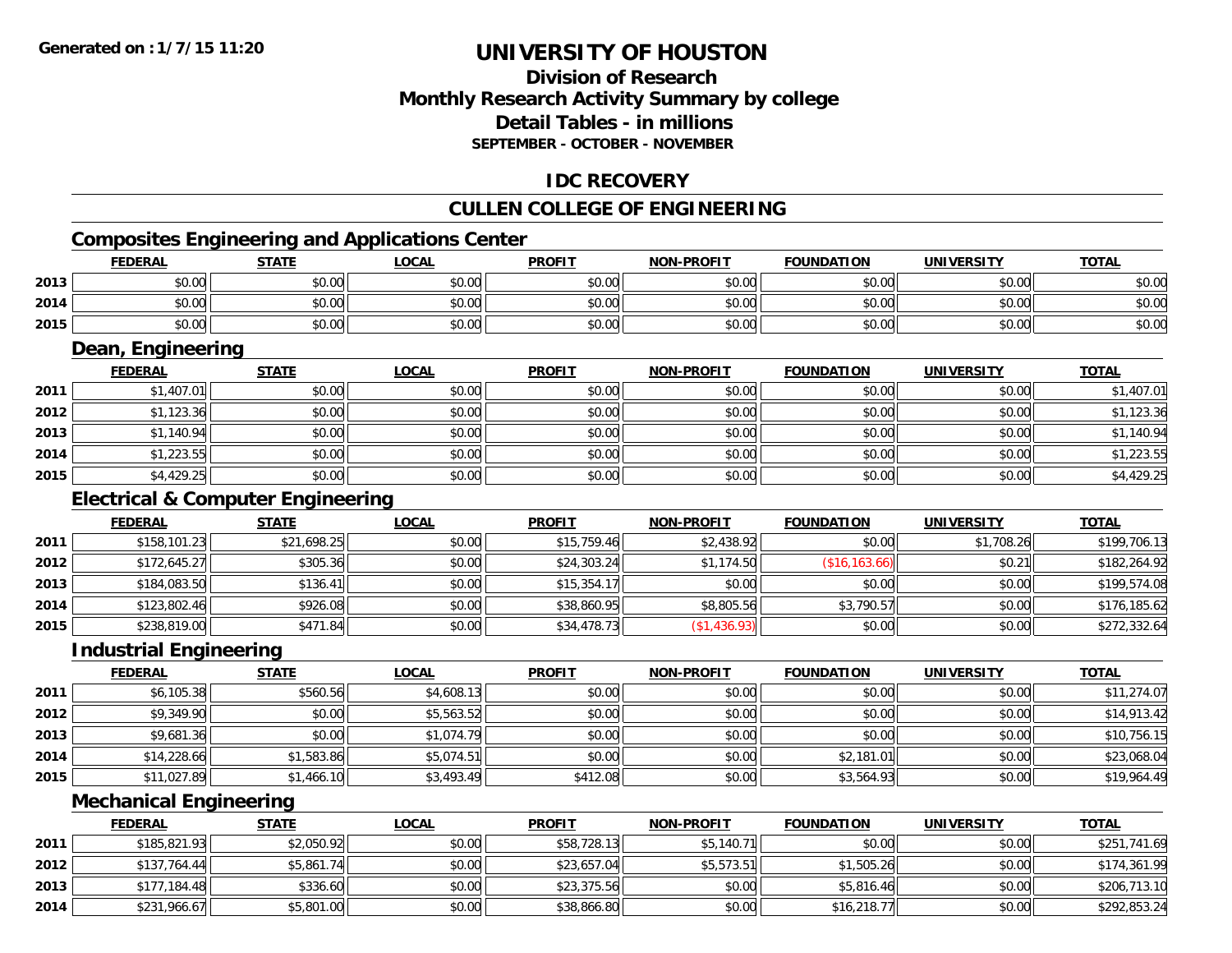# **Division of ResearchMonthly Research Activity Summary by college Detail Tables - in millions SEPTEMBER - OCTOBER - NOVEMBER**

### **IDC RECOVERY**

# **CULLEN COLLEGE OF ENGINEERING**

# **Mechanical Engineering**

|       | <b>FEDERAL</b>            | <b>STATE</b> | <b>LOCAL</b> | <b>PROFIT</b> | <b>NON-PROFIT</b> | <b>FOUNDATION</b> | <b>UNIVERSITY</b> | <b>TOTAL</b>   |
|-------|---------------------------|--------------|--------------|---------------|-------------------|-------------------|-------------------|----------------|
| 2015  | \$236,428.92              | (S411.83)    | \$0.00       | \$60,956.40   | \$0.00            | \$4,723.49        | \$3,720.17        | \$305,417.15   |
|       | <b>Wind Energy Center</b> |              |              |               |                   |                   |                   |                |
|       | <b>FEDERAL</b>            | <b>STATE</b> | <b>LOCAL</b> | <b>PROFIT</b> | <b>NON-PROFIT</b> | <b>FOUNDATION</b> | <b>UNIVERSITY</b> | <b>TOTAL</b>   |
| 2011  | \$0.00                    | \$0.00       | \$0.00       | \$0.00        | \$0.00            | \$0.00            | \$0.00            | \$0.00         |
| 2012  | \$0.00                    | \$0.00       | \$0.00       | \$0.00        | \$0.00            | \$0.00            | \$0.00            | \$0.00         |
| 2013  | \$0.00                    | \$0.00       | \$0.00       | \$0.00        | \$0.00            | \$0.00            | \$0.00            | \$0.00         |
| 2014  | \$0.00                    | \$0.00       | \$0.00       | \$0.00        | \$0.00            | \$0.00            | \$0.00            | \$0.00         |
| 2015  | \$0.00                    | \$0.00       | \$0.00       | \$0.00        | \$0.00            | \$0.00            | \$0.00            | \$0.00         |
| Total | \$3,996,395.84            | \$106,502.62 | \$39,615.61  | \$777,631.16  | \$43,949.53       | \$35,431.83       | \$25,270.26       | \$5,024,796.85 |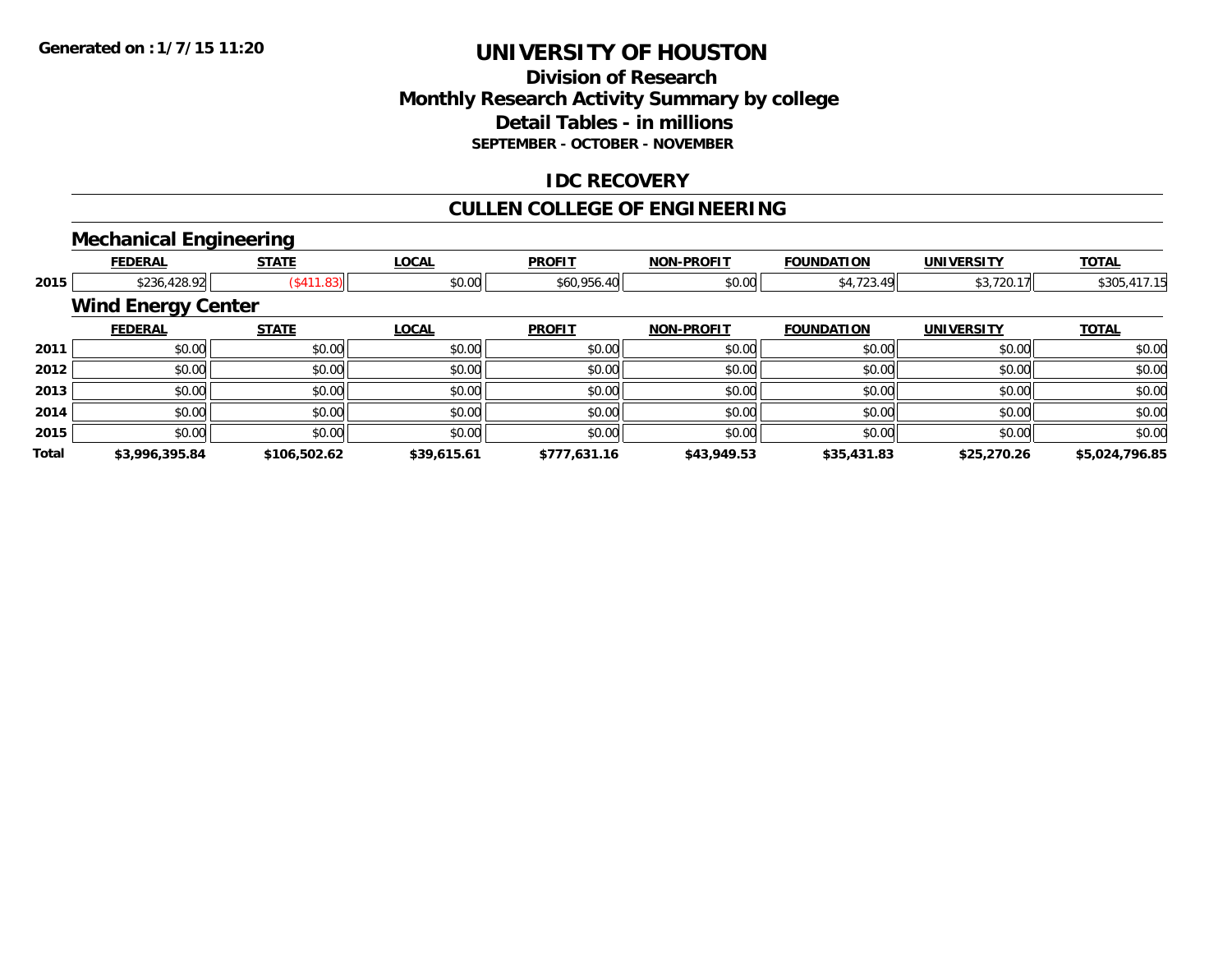**2015**

# **UNIVERSITY OF HOUSTON**

## **Division of ResearchMonthly Research Activity Summary by college Detail Tables - in millions SEPTEMBER - OCTOBER - NOVEMBER**

## **IDC RECOVERY**

## **DIVISION OF RESEARCH**

|      | <b>Allied Geophysical Laboratories</b>                    |              |              |               |                   |                   |                   |              |
|------|-----------------------------------------------------------|--------------|--------------|---------------|-------------------|-------------------|-------------------|--------------|
|      | <b>FEDERAL</b>                                            | <b>STATE</b> | <b>LOCAL</b> | <b>PROFIT</b> | <b>NON-PROFIT</b> | <b>FOUNDATION</b> | <b>UNIVERSITY</b> | <b>TOTAL</b> |
| 2012 | \$0.00                                                    | \$0.00       | \$0.00       | \$2,026.00    | \$0.00            | \$0.00            | \$0.00            | \$2,026.00   |
| 2013 | \$0.00                                                    | \$0.00       | \$0.00       | \$1,930.31    | \$0.00            | \$0.00            | \$0.00            | \$1,930.31   |
|      | <b>Center for Advanced Computing and Data Systems</b>     |              |              |               |                   |                   |                   |              |
|      | <b>FEDERAL</b>                                            | <b>STATE</b> | <b>LOCAL</b> | <b>PROFIT</b> | <b>NON-PROFIT</b> | <b>FOUNDATION</b> | <b>UNIVERSITY</b> | <b>TOTAL</b> |
| 2011 | \$83,662.56                                               | \$0.00       | \$0.00       | \$0.00        | \$0.00            | \$0.00            | \$0.00            | \$83,662.56  |
| 2012 | \$39,563.24                                               | \$0.00       | \$0.00       | \$20,309.03   | \$0.00            | \$0.00            | \$0.00            | \$59,872.27  |
| 2013 | \$9,619.40                                                | \$0.00       | \$0.00       | \$0.00        | \$0.00            | \$0.00            | \$0.00            | \$9,619.40   |
| 2014 | ( \$4,452.31)                                             | \$0.00       | \$0.00       | \$0.00        | \$0.00            | \$0.00            | \$0.00            | (\$4,452.31) |
| 2015 | \$0.00                                                    | \$0.00       | \$0.00       | \$0.00        | \$0.00            | \$0.00            | \$0.00            | \$0.00       |
|      | <b>Center for Advanced Materials</b>                      |              |              |               |                   |                   |                   |              |
|      | <b>FEDERAL</b>                                            | <b>STATE</b> | <b>LOCAL</b> | <b>PROFIT</b> | <b>NON-PROFIT</b> | <b>FOUNDATION</b> | <b>UNIVERSITY</b> | <b>TOTAL</b> |
| 2011 | \$4,674.84                                                | \$5,485.20   | \$0.00       | \$2,843.25    | \$0.00            | \$0.00            | \$0.00            | \$13,003.29  |
| 2012 | (\$160.97)                                                | \$0.00       | \$0.00       | \$0.00        | \$0.00            | \$0.00            | \$0.00            | (\$160.97)   |
| 2013 | \$0.00                                                    | \$0.00       | \$0.00       | \$0.00        | \$0.00            | \$0.00            | \$0.00            | \$0.00       |
| 2014 | \$0.00                                                    | \$0.00       | \$0.00       | \$0.00        | \$0.00            | \$0.00            | \$0.00            | \$0.00       |
| 2015 | \$0.00                                                    | \$0.00       | \$0.00       | \$2,327.21    | \$0.00            | \$0.00            | \$0.00            | \$2,327.21   |
|      | <b>Center for Biomedical &amp; Environmental Genomics</b> |              |              |               |                   |                   |                   |              |
|      | <b>FEDERAL</b>                                            | <b>STATE</b> | <b>LOCAL</b> | <b>PROFIT</b> | <b>NON-PROFIT</b> | <b>FOUNDATION</b> | <b>UNIVERSITY</b> | <b>TOTAL</b> |
| 2011 | \$0.00                                                    | \$0.00       | \$0.00       | \$0.00        | \$0.00            | \$0.00            | \$0.00            | \$0.00       |
| 2012 | \$0.00                                                    | \$0.00       | \$0.00       | \$0.00        | \$0.00            | \$0.00            | \$0.00            | \$0.00       |
| 2013 | \$0.00                                                    | \$0.00       | \$0.00       | \$0.00        | \$0.00            | \$0.00            | \$0.00            | \$0.00       |
| 2014 | \$0.00                                                    | \$0.00       | \$0.00       | \$0.00        | \$0.00            | \$0.00            | \$0.00            | \$0.00       |
| 2015 | \$0.00                                                    | \$0.00       | \$0.00       | \$0.00        | \$0.00            | \$0.00            | \$0.00            | \$0.00       |
|      | <b>Center for Industrial Partnerships</b>                 |              |              |               |                   |                   |                   |              |
|      | <b>FEDERAL</b>                                            | <b>STATE</b> | <b>LOCAL</b> | <b>PROFIT</b> | <b>NON-PROFIT</b> | <b>FOUNDATION</b> | <b>UNIVERSITY</b> | <b>TOTAL</b> |
| 2011 | \$17,748.73                                               | \$0.00       | \$0.00       | \$2,030.27    | \$0.00            | \$0.00            | \$0.00            | \$19,779.00  |
| 2012 | \$3,675.00                                                | \$0.00       | \$0.00       | \$2,292.11    | \$0.00            | \$0.00            | \$0.00            | \$5,967.11   |
| 2013 | \$324.52                                                  | \$0.00       | \$0.00       | \$3,191.62    | \$0.00            | \$0.00            | \$0.00            | \$3,516.14   |
| 2014 | \$675.53                                                  | \$0.00       | \$0.00       | \$2,522.36    | \$0.00            | \$0.00            | \$0.00            | \$3,197.89   |

\$488.92 \$0.00 \$0.00 \$3,409.54 \$0.00 \$0.00 \$0.00 \$3,898.46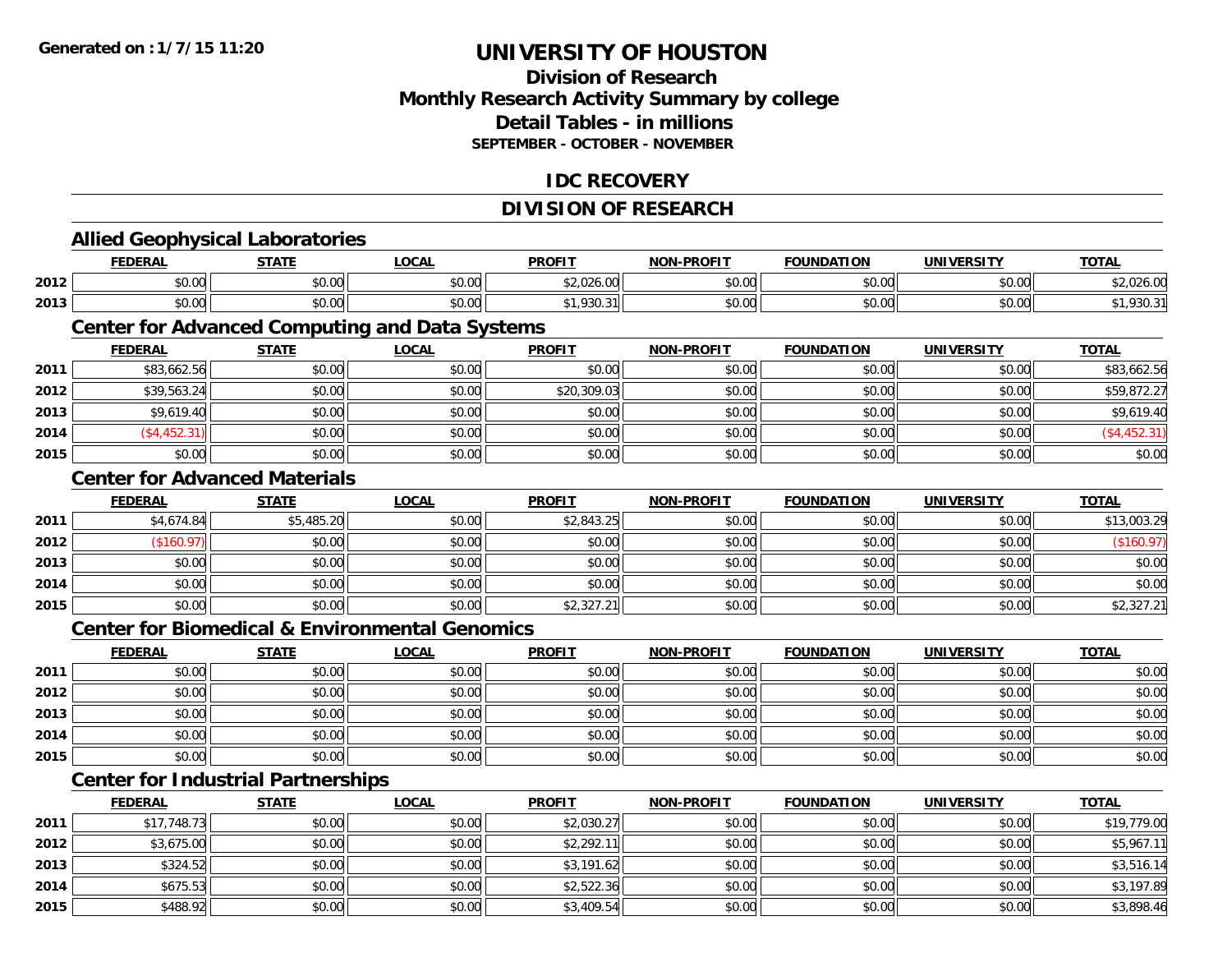## **Division of Research Monthly Research Activity Summary by college Detail Tables - in millions SEPTEMBER - OCTOBER - NOVEMBER**

#### **IDC RECOVERY**

## **DIVISION OF RESEARCH**

|                              | <b>FEDERAL</b>                 | <b>STATE</b>                          | <b>LOCAL</b> | <b>PROFIT</b> | <b>NON-PROFIT</b> | <b>FOUNDATION</b> | <b>UNIVERSITY</b> | <b>TOTAL</b>                               |
|------------------------------|--------------------------------|---------------------------------------|--------------|---------------|-------------------|-------------------|-------------------|--------------------------------------------|
| 2011                         | (\$883.61)                     | \$0.00                                | \$0.00       | \$0.00        | \$0.00            | \$0.00            | \$0.00            | (\$883.61)                                 |
| 2012                         | \$0.00                         | \$0.00                                | \$0.00       | \$0.00        | \$0.00            | \$0.00            | \$0.00            | \$0.00                                     |
| 2013                         | \$0.00                         | \$0.00                                | \$0.00       | \$0.00        | \$0.00            | \$0.00            | \$0.00            | \$0.00                                     |
| 2014                         | \$0.00                         | \$0.00                                | \$0.00       | \$0.00        | \$0.00            | \$0.00            | \$0.00            | \$0.00                                     |
| 2015                         | \$0.00                         | \$0.00                                | \$0.00       | \$0.00        | \$0.00            | \$0.00            | \$0.00            | \$0.00                                     |
|                              |                                | <b>Office of Contracts and Grants</b> |              |               |                   |                   |                   |                                            |
|                              | <b>FEDERAL</b>                 | <b>STATE</b>                          | <b>LOCAL</b> | <b>PROFIT</b> | <b>NON-PROFIT</b> | <b>FOUNDATION</b> | <b>UNIVERSITY</b> | <b>TOTAL</b>                               |
| 2011                         | \$0.00                         | \$0.00                                | \$0.00       | \$0.00        | \$0.00            | \$0.00            | \$0.00            | \$0.00                                     |
| 2012                         | \$0.00                         | \$0.00                                | \$0.00       | \$0.00        | \$0.00            | \$0.00            | \$0.00            | \$0.00                                     |
| 2013                         | \$0.00                         | \$0.00                                | \$0.00       | \$0.00        | \$0.00            | \$0.00            | \$0.00            | \$0.00                                     |
|                              | <b>TcSAM</b>                   |                                       |              |               |                   |                   |                   |                                            |
|                              | <b>FEDERAL</b>                 | <b>STATE</b>                          | <b>LOCAL</b> | <b>PROFIT</b> | <b>NON-PROFIT</b> | <b>FOUNDATION</b> | <b>UNIVERSITY</b> | <b>TOTAL</b>                               |
| 2011                         | \$0.00                         | \$0.00                                | \$0.00       | \$0.00        | \$0.00            | \$0.00            | \$0.00            | \$0.00                                     |
|                              | <b>TcSUH</b>                   |                                       |              |               |                   |                   |                   |                                            |
|                              | <b>FEDERAL</b>                 | <b>STATE</b>                          | <b>LOCAL</b> | <b>PROFIT</b> | <b>NON-PROFIT</b> | <b>FOUNDATION</b> | <b>UNIVERSITY</b> | <b>TOTAL</b>                               |
| 2011                         | \$6,875.51                     | \$0.00                                | \$0.00       | \$11,298.83   | \$0.00            | \$0.00            | \$0.00            | \$18,174.34                                |
| 2012                         | \$5,227.40                     | \$458.04                              | \$0.00       | \$15,938.16   | \$0.00            | \$0.00            | \$0.00            | \$21,623.60                                |
| 2013                         | \$317.79                       | \$204.62                              | \$0.00       | \$4,751.26    | \$0.00            | \$0.00            | \$0.00            | \$5,273.67                                 |
| 2014                         | \$21,411.95                    | \$645.58                              | \$0.00       | \$6,008.88    | \$0.00            | \$0.00            | \$0.00            | \$28,066.41                                |
| 2015                         | \$8,499.89                     | \$0.00                                | \$0.00       | \$2,851.47    | \$0.00            | \$0.00            | \$0.00            | \$11,351.36                                |
|                              |                                | <b>Texas Obesity Research Center</b>  |              |               |                   |                   |                   |                                            |
|                              | <b>FEDERAL</b>                 | <b>STATE</b>                          | <b>LOCAL</b> | <b>PROFIT</b> | <b>NON-PROFIT</b> | <b>FOUNDATION</b> | <b>UNIVERSITY</b> | <b>TOTAL</b>                               |
| 2011                         | \$0.00                         | \$0.00                                | \$0.00       | \$0.00        | \$0.00            | \$0.00            | \$0.00            | \$0.00                                     |
|                              |                                |                                       |              |               |                   | \$0.00            | \$0.00            | \$0.00                                     |
|                              | \$0.00                         | \$0.00                                | \$0.00       | \$0.00        | \$0.00            |                   |                   |                                            |
|                              | \$0.00                         | \$0.00                                | \$0.00       | \$0.00        | \$0.00            | \$0.00            | \$0.00            |                                            |
|                              | \$0.00                         | \$0.00                                | \$0.00       | \$0.00        | \$0.00            | \$0.00            | \$0.00            |                                            |
|                              | \$0.00                         | \$0.00                                | \$0.00       | \$0.00        | \$0.00            | \$0.00            | \$0.00            |                                            |
|                              |                                |                                       |              |               |                   |                   |                   |                                            |
| 2012<br>2013<br>2014<br>2015 | <b>TIMES</b><br><b>FEDERAL</b> | <b>STATE</b>                          | <b>LOCAL</b> | <b>PROFIT</b> | <b>NON-PROFIT</b> | <b>FOUNDATION</b> | <b>UNIVERSITY</b> | \$0.00<br>\$0.00<br>\$0.00<br><b>TOTAL</b> |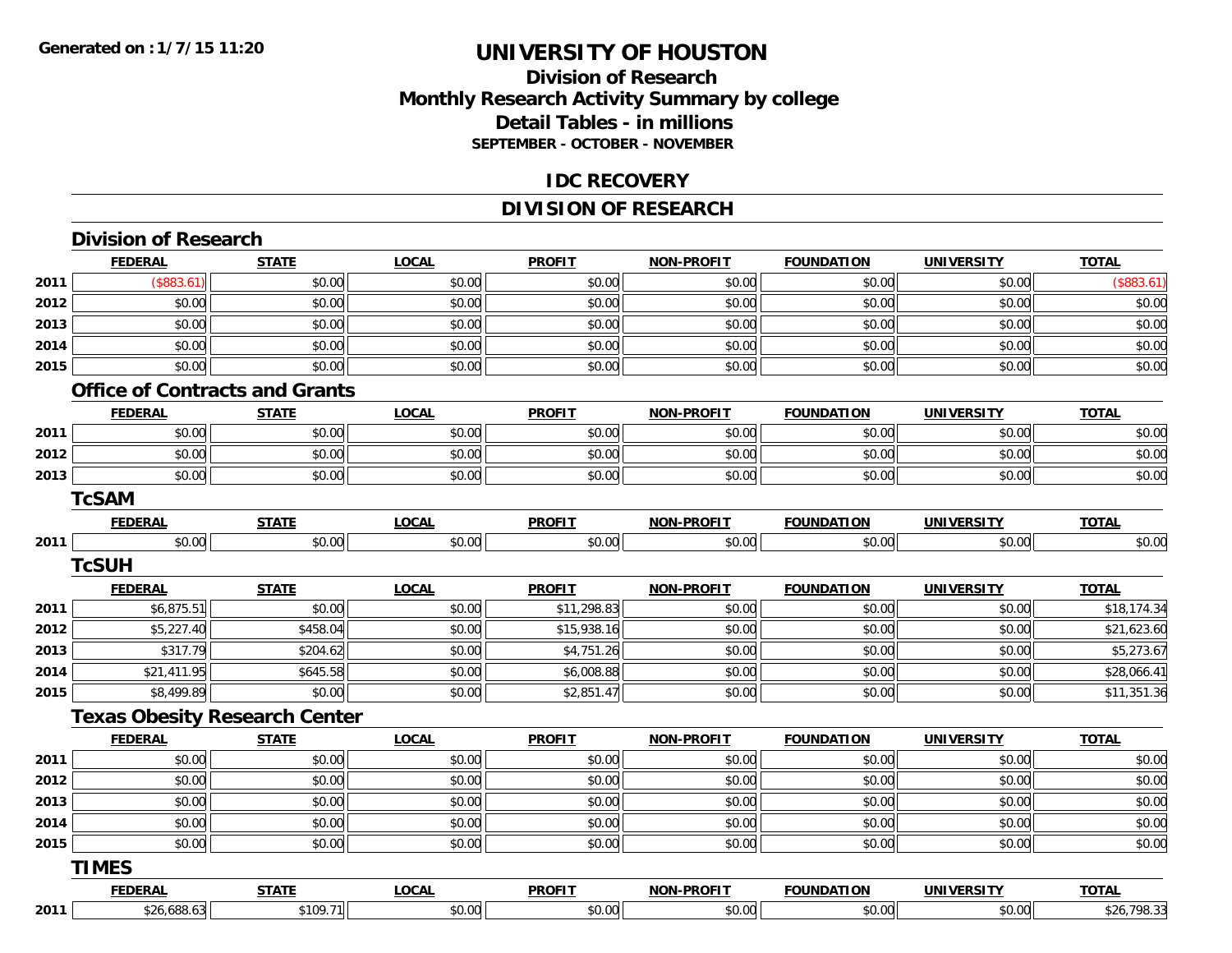## **Division of Research Monthly Research Activity Summary by college Detail Tables - in millions SEPTEMBER - OCTOBER - NOVEMBER**

#### **IDC RECOVERY**

## **DIVISION OF RESEARCH**

|       | <b>TIMES</b>   |              |              |               |                   |                   |                   |              |  |  |
|-------|----------------|--------------|--------------|---------------|-------------------|-------------------|-------------------|--------------|--|--|
|       | <b>FEDERAL</b> | <b>STATE</b> | <b>LOCAL</b> | <b>PROFIT</b> | <b>NON-PROFIT</b> | <b>FOUNDATION</b> | <b>UNIVERSITY</b> | <u>TOTAL</u> |  |  |
| 2012  | \$101,724.37   | \$0.01       | \$0.00       | \$0.00        | \$0.00            | \$0.00            | \$0.00            | \$101,724.38 |  |  |
| 2013  | \$182,777.02   | (\$99.10)    | \$0.00       | \$0.00        | \$0.00            | \$0.00            | \$0.00            | \$182,677.92 |  |  |
| 2014  | \$128,867.81   | (\$205.96)   | \$0.00       | \$0.00        | \$0.00            | \$0.00            | \$0.00            | \$128,661.85 |  |  |
| 2015  | \$127,230.45   | \$0.00       | \$0.00       | \$0.00        | \$0.00            | \$0.00            | \$0.00            | \$127,230.45 |  |  |
| Total | \$764,556.66   | \$6,598.09   | \$0.00       | \$83,730.31   | \$0.00            | \$0.00            | \$0.00            | \$854,885.06 |  |  |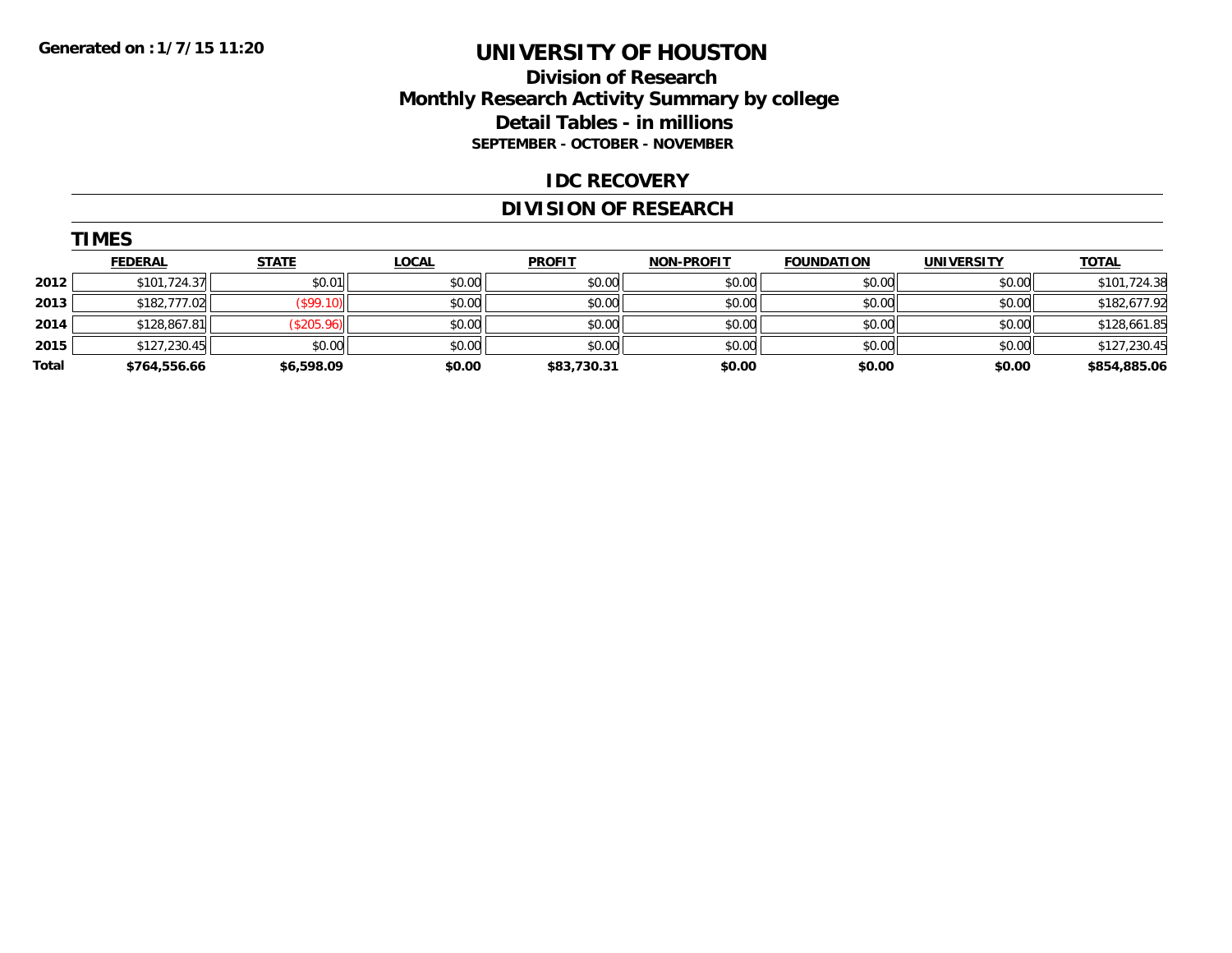**2015**

# **UNIVERSITY OF HOUSTON**

## **Division of ResearchMonthly Research Activity Summary by college Detail Tables - in millions SEPTEMBER - OCTOBER - NOVEMBER**

## **IDC RECOVERY**

## **GRADUATE COLLEGE OF SOCIAL WORK**

# **Center for Drug and Social Policy Research**

|      | <b>FEDERAL</b>                                              | <b>STATE</b> | <b>LOCAL</b> | <b>PROFIT</b> | <b>NON-PROFIT</b> | <b>FOUNDATION</b> | <b>UNIVERSITY</b> | <b>TOTAL</b> |
|------|-------------------------------------------------------------|--------------|--------------|---------------|-------------------|-------------------|-------------------|--------------|
| 2011 | \$0.00                                                      | \$0.00       | \$0.00       | \$0.00        | \$0.00            | \$0.00            | \$0.00            | \$0.00       |
| 2012 | \$0.00                                                      | \$0.00       | \$0.00       | \$0.00        | \$0.00            | \$0.00            | \$0.00            | \$0.00       |
| 2013 | \$0.00                                                      | \$0.00       | \$0.00       | \$0.00        | \$0.00            | \$0.00            | \$0.00            | \$0.00       |
| 2014 | \$0.00                                                      | \$0.00       | \$0.00       | \$0.00        | \$0.00            | \$0.00            | \$0.00            | \$0.00       |
| 2015 | \$0.00                                                      | \$0.00       | \$0.00       | \$0.00        | \$0.00            | \$0.00            | \$0.00            | \$0.00       |
|      | <b>Center for Health Equities &amp; Evaluation Research</b> |              |              |               |                   |                   |                   |              |
|      | <b>FEDERAL</b>                                              | <b>STATE</b> | <b>LOCAL</b> | <b>PROFIT</b> | <b>NON-PROFIT</b> | <b>FOUNDATION</b> | <b>UNIVERSITY</b> | <b>TOTAL</b> |
| 2012 | \$6,283.25                                                  | \$0.00       | \$0.00       | \$0.00        | \$0.00            | \$0.00            | \$0.00            | \$6,283.25   |
| 2013 | \$6,380.28                                                  | \$0.00       | \$0.00       | \$0.00        | \$0.00            | \$0.00            | \$0.00            | \$6,380.28   |
| 2014 | \$2,016.65                                                  | \$0.00       | \$0.00       | \$0.00        | \$0.00            | \$0.00            | \$0.00            | \$2,016.65   |
| 2015 | \$2,312.55                                                  | \$0.00       | \$0.00       | \$0.00        | \$0.00            | \$0.00            | \$0.00            | \$2,312.55   |
|      | <b>Child &amp; Family for Innovative Research</b>           |              |              |               |                   |                   |                   |              |
|      | <b>FEDERAL</b>                                              | <b>STATE</b> | <b>LOCAL</b> | <b>PROFIT</b> | <b>NON-PROFIT</b> | <b>FOUNDATION</b> | <b>UNIVERSITY</b> | <b>TOTAL</b> |
| 2011 | \$62,335.54                                                 | \$1,041.98   | \$0.00       | \$0.00        | \$0.00            | \$84.30           | \$0.00            | \$63,461.82  |
| 2012 | \$56,974.70                                                 | \$0.00       | \$0.00       | \$1,934.67    | \$0.00            | \$0.00            | \$0.00            | \$58,909.37  |
| 2013 | \$38,912.50                                                 | \$92.59      | \$1,086.50   | \$0.00        | \$0.00            | \$0.00            | \$0.00            | \$40,091.59  |
| 2014 | \$9,588.69                                                  | \$270.08     | \$747.50     | \$0.00        | \$0.00            | \$187.58          | \$0.00            | \$10,793.85  |
| 2015 | \$36,532.71                                                 | \$445.20     | \$0.00       | \$0.00        | \$0.00            | \$2,809.31        | \$0.00            | \$39,787.21  |
|      | <b>Community Projects - Social Work</b>                     |              |              |               |                   |                   |                   |              |
|      | <b>FEDERAL</b>                                              | <b>STATE</b> | <b>LOCAL</b> | <b>PROFIT</b> | <b>NON-PROFIT</b> | <b>FOUNDATION</b> | <b>UNIVERSITY</b> | <b>TOTAL</b> |
| 2011 | \$0.00                                                      | \$0.00       | \$0.00       | \$0.00        | \$0.00            | \$0.00            | \$0.00            | \$0.00       |
| 2012 | \$11.21                                                     | \$0.00       | \$0.00       | \$0.00        | \$0.00            | \$0.00            | \$0.00            | \$11.21      |
| 2013 | (\$0.01)                                                    | \$0.00       | \$0.00       | \$0.00        | \$0.00            | \$0.00            | \$0.00            | (\$0.01)     |
|      | Dean, Social Work                                           |              |              |               |                   |                   |                   |              |
|      | <b>FEDERAL</b>                                              | <b>STATE</b> | <b>LOCAL</b> | <b>PROFIT</b> | <b>NON-PROFIT</b> | <b>FOUNDATION</b> | <b>UNIVERSITY</b> | <b>TOTAL</b> |
| 2011 | \$42,144.63                                                 | \$0.00       | \$0.00       | \$0.00        | \$0.00            | \$0.00            | \$0.00            | \$42,144.63  |
| 2012 | (\$1,027.65)                                                | \$0.00       | \$0.00       | \$0.00        | \$0.00            | \$0.00            | \$0.00            | (\$1,027.65) |
| 2013 | \$5,849.75                                                  | \$0.00       | \$0.00       | \$0.00        | \$0.00            | \$0.00            | \$0.00            | \$5,849.75   |
| 2014 | \$0.00                                                      | \$0.00       | \$0.00       | \$0.00        | \$0.00            | \$0.00            | \$0.00            | \$0.00       |

\$302.99 \$0.00 \$0.00 \$0.00 \$0.00 \$0.00 \$0.00 \$302.99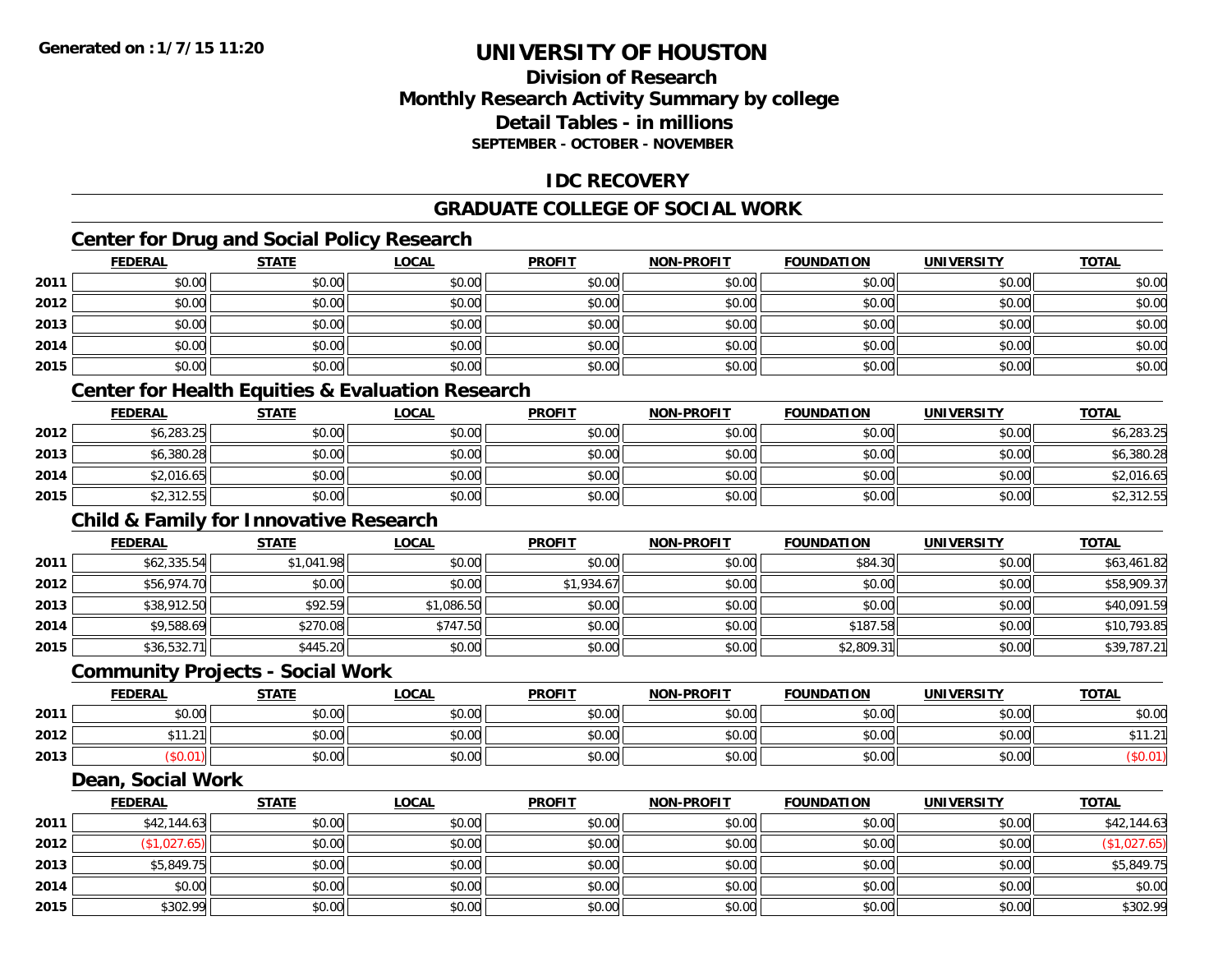## **Division of Research Monthly Research Activity Summary by college Detail Tables - in millions SEPTEMBER - OCTOBER - NOVEMBER**

### **IDC RECOVERY**

#### **GRADUATE COLLEGE OF SOCIAL WORK**

# **Office for Drug SPR**

|       | <b>FEDERAL</b> | <b>STATE</b> | <u>LOCAL</u> | <b>PROFIT</b> | <b>NON-PROFIT</b> | <b>FOUNDATION</b> | <b>UNIVERSITY</b> | <b>TOTAL</b> |
|-------|----------------|--------------|--------------|---------------|-------------------|-------------------|-------------------|--------------|
| 2011  | \$0.00         | \$0.00       | \$0.00       | \$0.00        | \$0.00            | \$0.00            | \$0.00            | \$0.00       |
| 2012  | \$0.00         | \$0.00       | \$0.00       | \$0.00        | \$0.00            | \$0.00            | \$0.00            | \$0.00       |
| 2013  | \$0.00         | \$0.00       | \$0.00       | \$0.00        | \$0.00            | \$0.00            | \$0.00            | \$0.00       |
| 2015  | \$0.00         | \$0.00       | \$0.00       | \$0.00        | \$0.00            | \$0.00            | \$0.00            | \$0.00       |
| Total | \$268,617.79   | \$1,849.85   | \$1,834.00   | \$1,934.67    | \$0.00            | \$3,081.19        | \$0.00            | \$277,317.50 |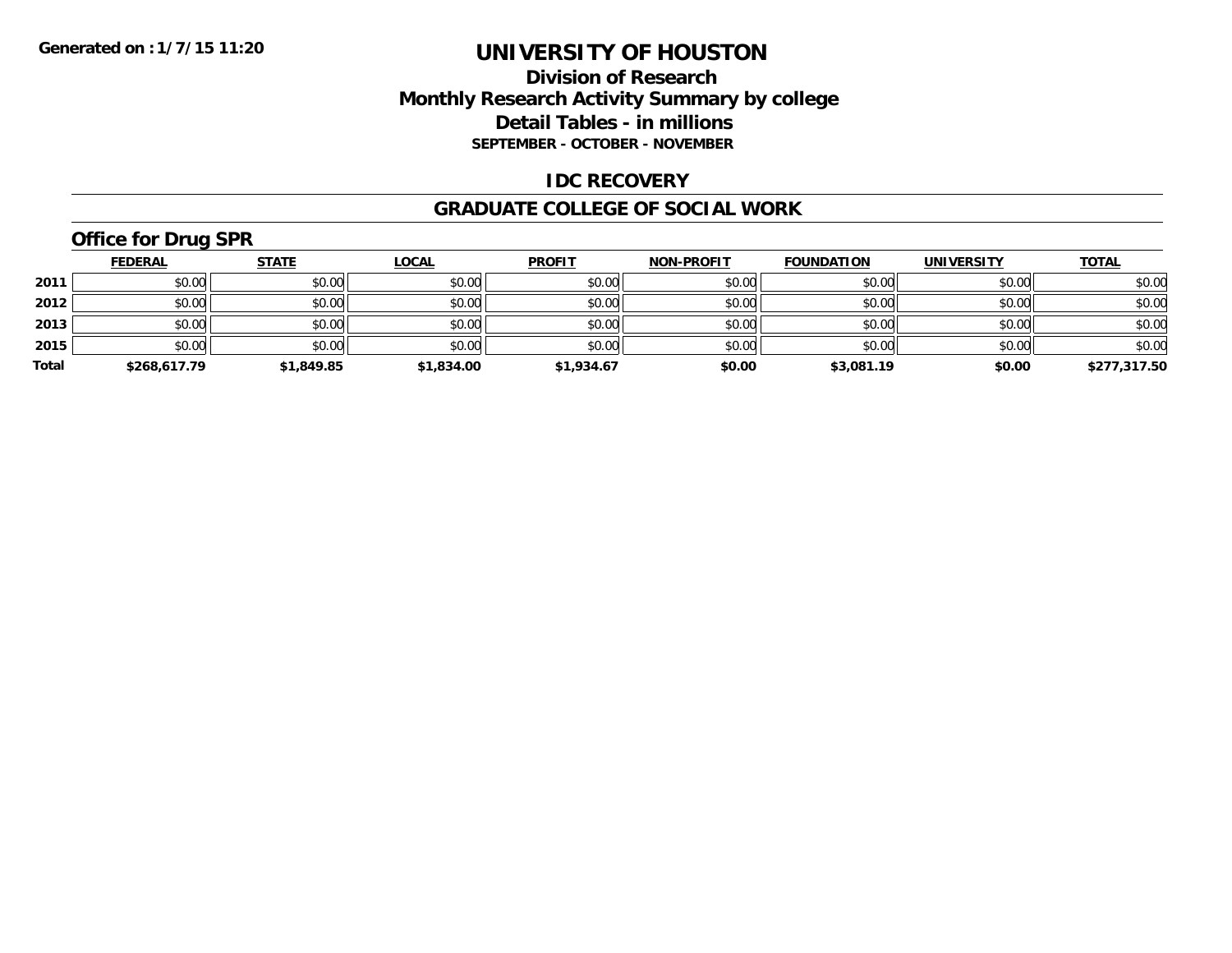## **Division of Research Monthly Research Activity Summary by college Detail Tables - in millions SEPTEMBER - OCTOBER - NOVEMBER**

### **IDC RECOVERY**

#### **HILTON COLLEGE OF HOTEL AND RESTAURANT MANAGEMENT**

## **Hotel and Restaurant Management**

|       | <b>FEDERAL</b> | <b>STATE</b> | <b>LOCAL</b> | <b>PROFIT</b> | <b>NON-PROFIT</b> | <b>FOUNDATION</b> | <b>UNIVERSITY</b> | <b>TOTAL</b> |
|-------|----------------|--------------|--------------|---------------|-------------------|-------------------|-------------------|--------------|
| 2011  | \$0.00         | \$0.00       | \$0.00       | \$177.55      | \$0.00            | \$0.00            | \$0.00            | \$177.55     |
| 2012  | \$1,952.20     | \$0.00       | \$0.00       | \$0.00        | \$736.01          | \$0.00            | \$0.00            | \$2,688.21   |
| 2013  | \$961.37       | \$804.38     | \$0.00       | \$0.00        | \$0.00            | \$0.00            | \$0.00            | \$1,765.75   |
| 2014  | \$4,708.56     | (\$28.7      | \$0.00       | \$0.00        | \$0.00            | \$114.88          | \$0.00            | \$4,794.73   |
| 2015  | \$9,573.60     | \$0.00       | \$0.00       | \$0.00        | \$0.00            | \$767.28          | \$0.00            | \$10,340.88  |
| Total | \$17,195.73    | \$775.67     | \$0.00       | \$177.55      | \$736.01          | \$882.16          | \$0.00            | \$19,767.12  |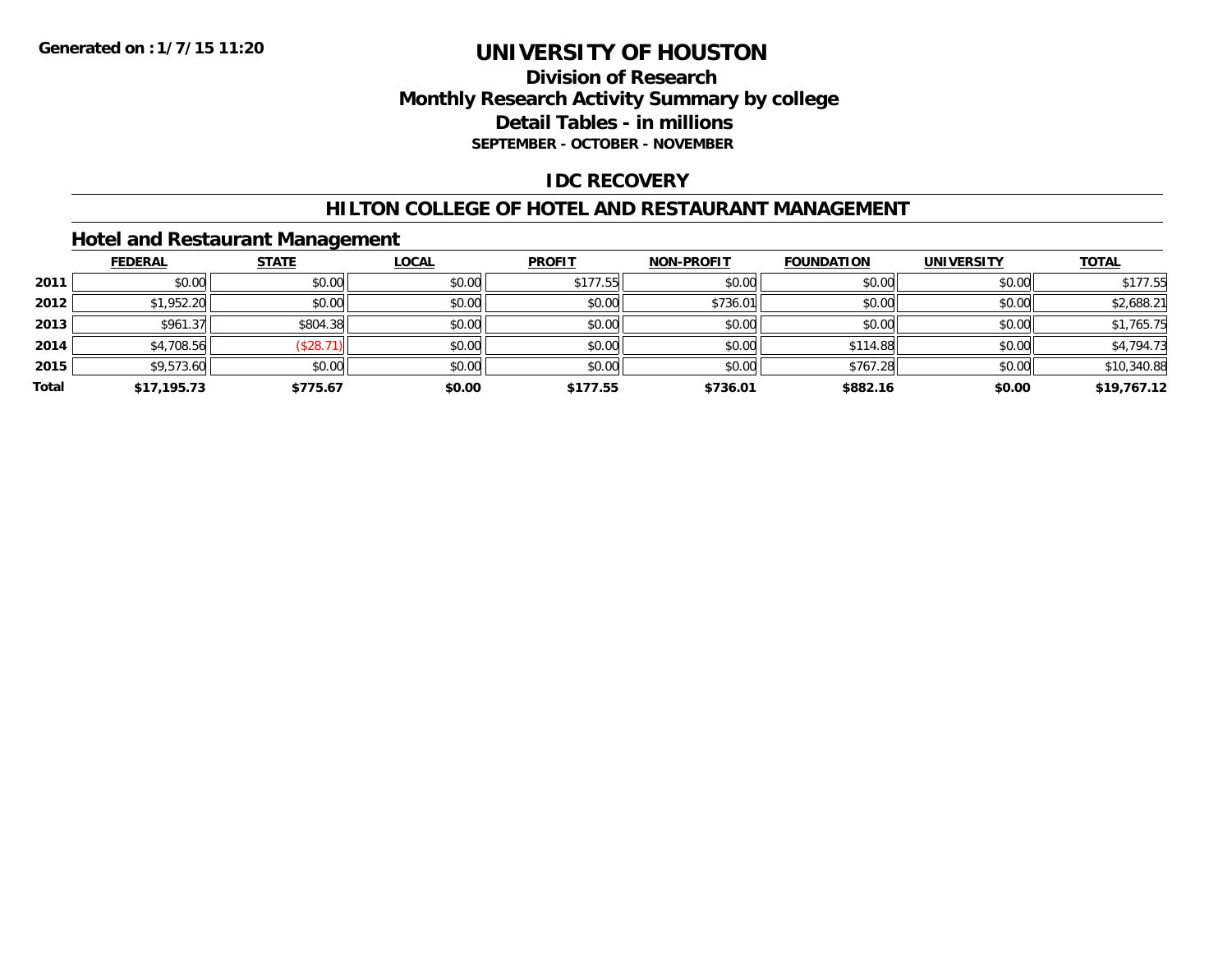## **Division of Research Monthly Research Activity Summary by college Detail Tables - in millions SEPTEMBER - OCTOBER - NOVEMBER**

### **IDC RECOVERY**

#### **HONORS COLLEGE**

# **Dean, Honors College**

|       | <b>FEDERAL</b> | <b>STATE</b> | <b>LOCAL</b> | <b>PROFIT</b> | <b>NON-PROFIT</b> | <b>FOUNDATION</b> | <b>UNIVERSITY</b> | <b>TOTAL</b> |
|-------|----------------|--------------|--------------|---------------|-------------------|-------------------|-------------------|--------------|
| 2012  | \$3,479.95     | \$0.00       | \$0.00       | \$0.00        | \$1,215.43        | \$0.00            | \$0.00            | \$4,695.37   |
| 2013  | \$3,844.36     | \$0.00       | \$0.00       | \$0.00        | \$2,254.46        | \$0.00            | \$0.00            | \$6,098.82   |
| 2014  | \$892.24       | \$0.00       | \$0.00       | \$0.00        | \$2,095.91        | \$22.10           | \$0.00            | \$3,010.25   |
| 2015  | \$0.00         | \$0.00       | \$0.00       | \$0.00        | \$5.90            | \$6.51            | \$0.00            | \$0.61       |
| Total | \$8,216.55     | \$0.00       | \$0.00       | \$0.00        | \$5,559.89        | \$28.62           | \$0.00            | \$13,805.05  |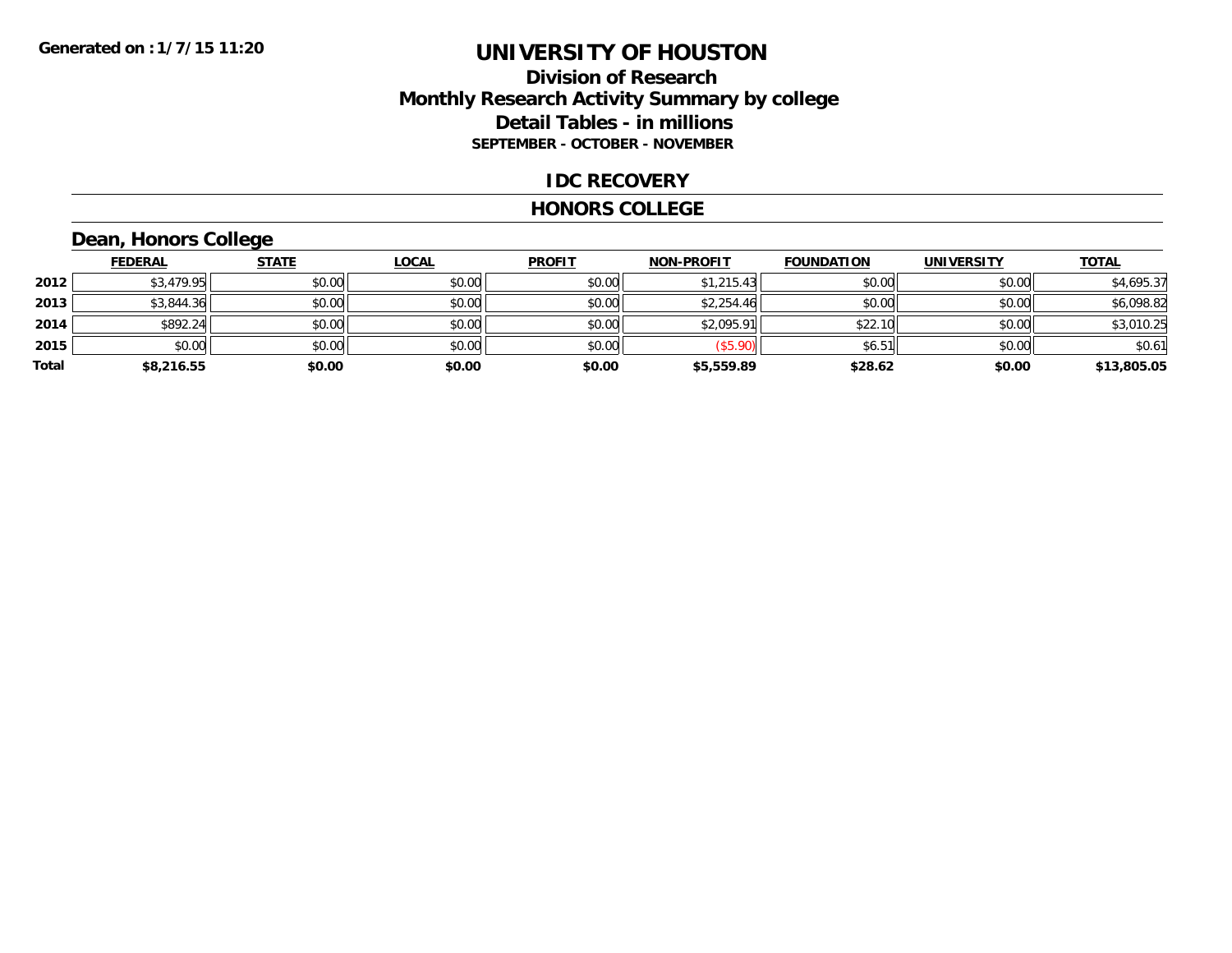## **Division of Research Monthly Research Activity Summary by college Detail Tables - in millions SEPTEMBER - OCTOBER - NOVEMBER**

#### **IDC RECOVERY**

#### **LIBRARY**

## **Administration, Library**

|       | <b>FEDERAL</b> | <b>STATE</b> | <u>LOCAL</u> | <b>PROFIT</b> | <b>NON-PROFIT</b> | <b>FOUNDATION</b> | <b>UNIVERSITY</b> | <b>TOTAL</b> |
|-------|----------------|--------------|--------------|---------------|-------------------|-------------------|-------------------|--------------|
| 2011  | \$718.08       | \$0.00       | \$0.00       | \$0.00        | \$0.00            | \$0.00            | \$0.00            | \$718.08     |
| 2012  | \$0.00         | \$0.00       | \$0.00       | \$0.00        | \$0.00            | \$0.00            | \$0.00            | \$0.00       |
| 2013  | \$0.00         | \$0.00       | \$0.00       | \$0.00        | \$0.00            | \$0.00            | \$0.00            | \$0.00       |
| 2014  | \$0.00         | \$0.00       | \$0.00       | \$0.00        | \$0.00            | \$0.00            | \$0.00            | \$0.00       |
| Total | \$718.08       | \$0.00       | \$0.00       | \$0.00        | \$0.00            | \$0.00            | \$0.00            | \$718.08     |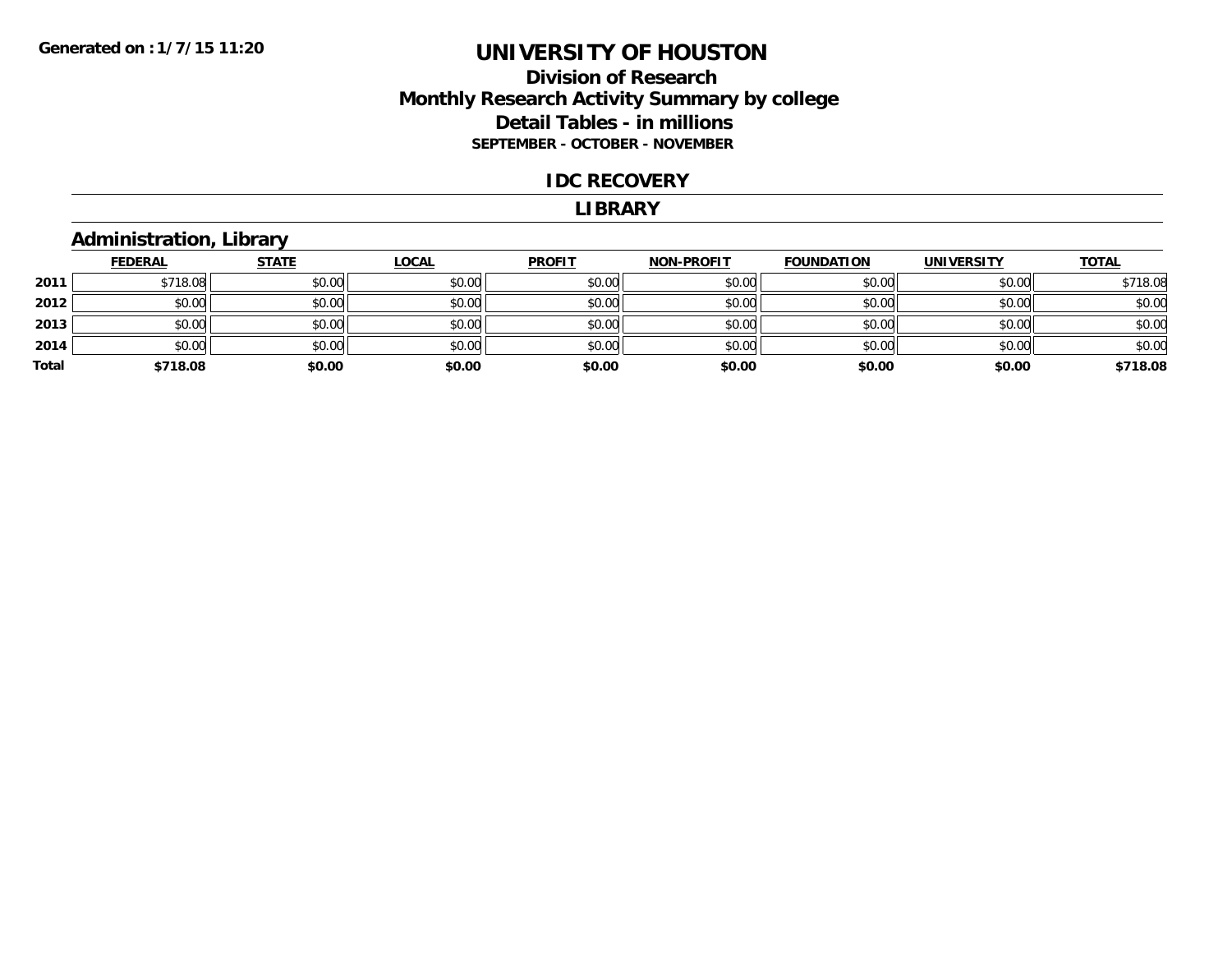## **Division of Research Monthly Research Activity Summary by college Detail Tables - in millions SEPTEMBER - OCTOBER - NOVEMBER**

#### **IDC RECOVERY**

#### **PRESIDENT**

#### **Office of the President**

|              | <b>FEDERAL</b>     | <b>CTATI</b>  | <b>OCAL</b> | <b>PROFIT</b> | <b>LDDOFIT</b><br>ארות | <b>FOUNDATION</b>  | <b>'INIVEDSITY</b>                | <b>TOTAL</b>   |
|--------------|--------------------|---------------|-------------|---------------|------------------------|--------------------|-----------------------------------|----------------|
| 2015         | $\sim$ 00          | 0.00<br>JU.UU | \$0.00      | 0000<br>JU.UU | 0.00<br>, U.UU         | $\sim$ 00<br>JU.UU | $\uparrow$ $\cap$ $\cap$<br>JU.UU | ጋሰ <i>ላ</i> ፍ′ |
| <b>Total</b> | 304.52<br>JJJU4.JZ | \$0.00        | \$0.00      | \$0.00        | \$0.00                 | \$0.00             | \$0.00                            | 3,304.52ء      |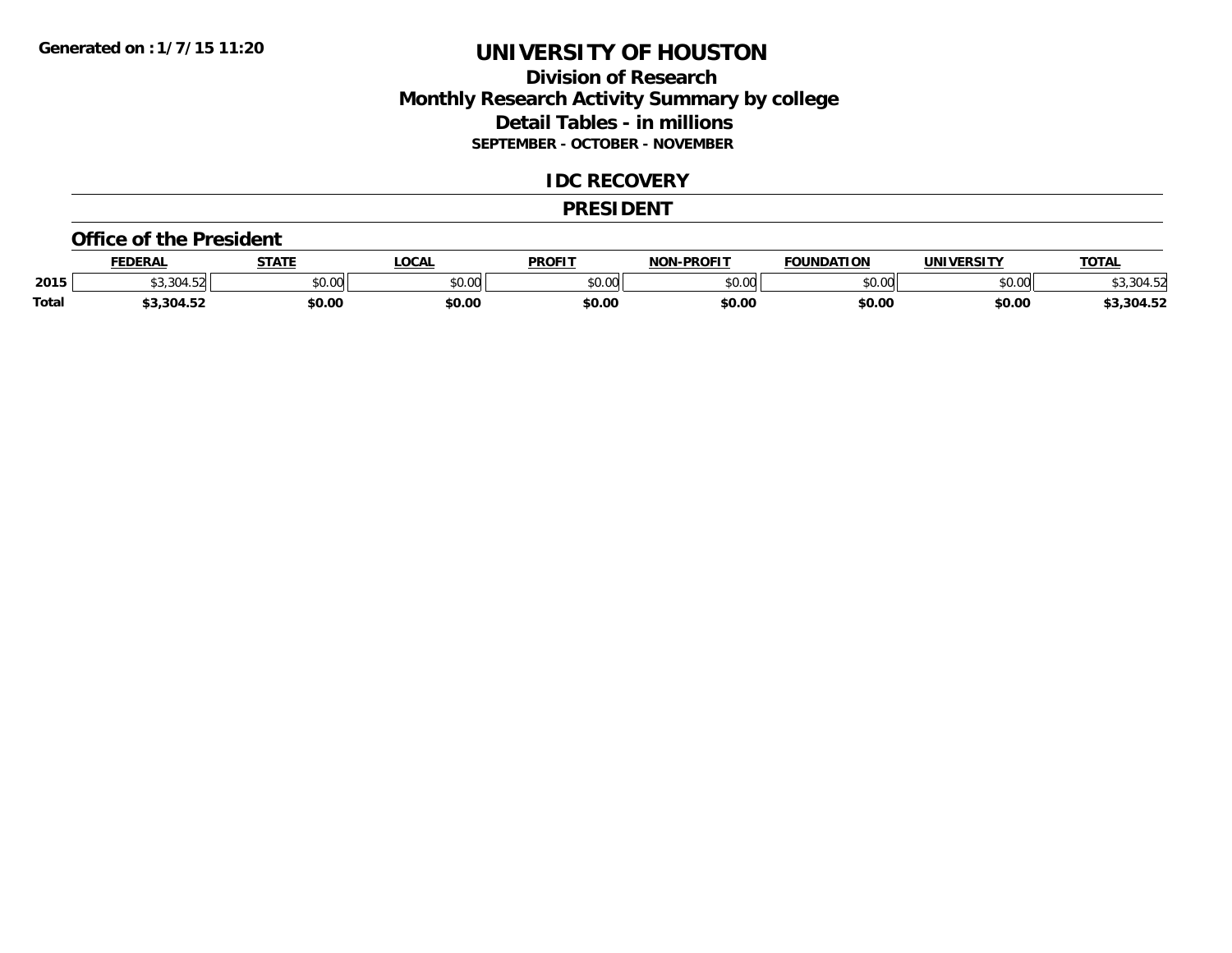## **Division of Research Monthly Research Activity Summary by college Detail Tables - in millions SEPTEMBER - OCTOBER - NOVEMBER**

## **IDC RECOVERY**

#### **SENIOR V.P. FOR ACADEMIC AFFAIRS AND PROVOST**

|              | <b>Challenger Program</b>                   |              |              |               |                   |                   |                   |              |
|--------------|---------------------------------------------|--------------|--------------|---------------|-------------------|-------------------|-------------------|--------------|
|              | <b>FEDERAL</b>                              | <b>STATE</b> | <b>LOCAL</b> | <b>PROFIT</b> | <b>NON-PROFIT</b> | <b>FOUNDATION</b> | <b>UNIVERSITY</b> | <b>TOTAL</b> |
| 2015         | \$0.00                                      | \$0.00       | \$0.00       | \$0.00        | \$0.00            | \$0.00            | \$0.00            | \$0.00       |
|              | <b>Continuing Education</b>                 |              |              |               |                   |                   |                   |              |
|              | <b>FEDERAL</b>                              | <b>STATE</b> | <b>LOCAL</b> | <b>PROFIT</b> | <b>NON-PROFIT</b> | <b>FOUNDATION</b> | <b>UNIVERSITY</b> | <b>TOTAL</b> |
| 2011         | \$0.00                                      | \$79.12      | \$0.00       | \$0.00        | \$0.00            | \$0.00            | \$0.00            | \$79.12      |
|              | <b>Learning Support Services</b>            |              |              |               |                   |                   |                   |              |
|              | <b>FEDERAL</b>                              | <b>STATE</b> | <b>LOCAL</b> | <b>PROFIT</b> | <b>NON-PROFIT</b> | <b>FOUNDATION</b> | <b>UNIVERSITY</b> | <b>TOTAL</b> |
| 2012         | \$0.00                                      | \$0.00       | \$0.00       | \$0.00        | \$0.00            | \$0.00            | \$0.00            | \$0.00       |
| 2013         | \$0.00                                      | \$0.00       | \$0.00       | \$0.00        | \$0.00            | \$0.00            | \$0.00            | \$0.00       |
|              | <b>Student Support Services</b>             |              |              |               |                   |                   |                   |              |
|              | <b>FEDERAL</b>                              | <b>STATE</b> | <b>LOCAL</b> | <b>PROFIT</b> | <b>NON-PROFIT</b> | <b>FOUNDATION</b> | <b>UNIVERSITY</b> | <b>TOTAL</b> |
| 2014         | \$0.00                                      | \$0.00       | \$0.00       | \$0.00        | \$0.00            | \$0.00            | \$0.00            | \$0.00       |
| 2015         | \$0.00                                      | \$0.00       | \$0.00       | \$0.00        | \$0.00            | \$0.00            | \$0.00            | \$0.00       |
|              | <b>Undergraduate Student Success Center</b> |              |              |               |                   |                   |                   |              |
|              | <b>FEDERAL</b>                              | <b>STATE</b> | <b>LOCAL</b> | <b>PROFIT</b> | <b>NON-PROFIT</b> | <b>FOUNDATION</b> | <b>UNIVERSITY</b> | <b>TOTAL</b> |
| 2011         | \$6,203.90                                  | \$2,292.08   | \$0.00       | \$0.00        | (\$102.24)        | \$0.00            | \$0.00            | \$8,393.74   |
| 2012         | \$5,838.90                                  | \$0.52       | \$0.00       | \$0.00        | \$0.00            | \$0.00            | \$0.00            | \$5,839.42   |
| 2013         | \$5,857.39                                  | \$2,240.60   | \$0.00       | \$0.00        | \$0.00            | \$0.00            | \$0.00            | \$8,097.99   |
| 2014         | \$5,899.85                                  | \$2,227.61   | \$0.00       | \$0.00        | \$0.00            | \$0.00            | \$0.00            | \$8,127.46   |
| 2015         | \$3,468.73                                  | \$2,466.53   | \$0.00       | \$0.00        | \$0.00            | \$0.00            | \$0.00            | \$5,935.26   |
| <b>Total</b> | \$27,268.77                                 | \$9,306.46   | \$0.00       | \$0.00        | (\$102.24)        | \$0.00            | \$0.00            | \$36,472.99  |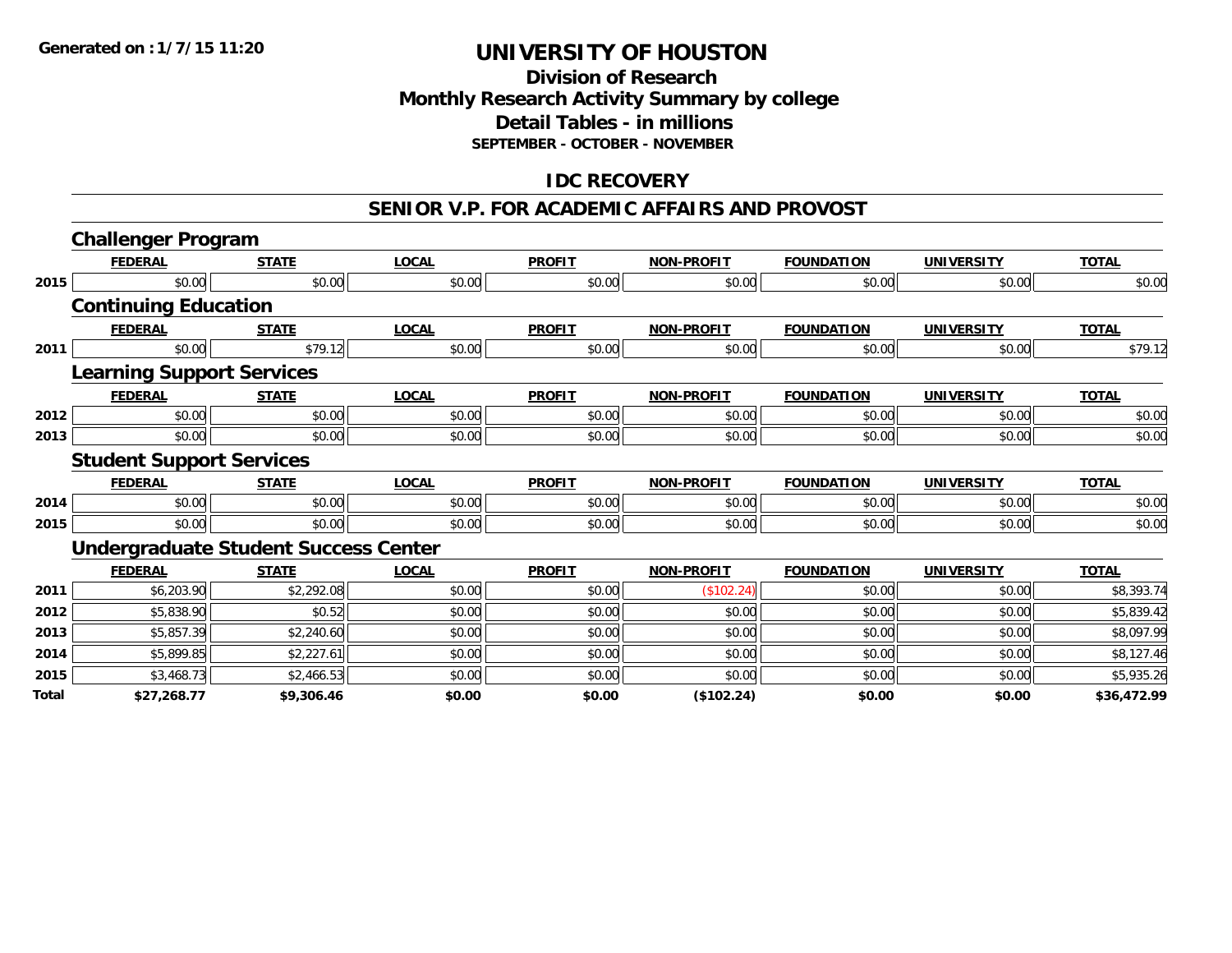## **Division of ResearchMonthly Research Activity Summary by college Detail Tables - in millions SEPTEMBER - OCTOBER - NOVEMBER**

### **IDC RECOVERY**

#### **UH LAW CENTER**

|              | Dean, Law      |              |              |               |                   |                   |                   |              |
|--------------|----------------|--------------|--------------|---------------|-------------------|-------------------|-------------------|--------------|
|              | <b>FEDERAL</b> | <b>STATE</b> | <b>LOCAL</b> | <b>PROFIT</b> | <b>NON-PROFIT</b> | <b>FOUNDATION</b> | <b>UNIVERSITY</b> | <b>TOTAL</b> |
| 2011         | \$3,293.73     | \$0.00       | \$0.00       | \$0.00        | \$0.00            | \$0.00            | \$0.00            | \$3,293.73   |
| 2013         | \$0.00         | \$0.00       | \$0.00       | \$0.00        | \$0.00            | \$0.00            | \$0.00            | \$0.00       |
|              | Law-UH         |              |              |               |                   |                   |                   |              |
|              | <b>FEDERAL</b> | <b>STATE</b> | <b>LOCAL</b> | <b>PROFIT</b> | <b>NON-PROFIT</b> | <b>FOUNDATION</b> | <b>UNIVERSITY</b> | <b>TOTAL</b> |
| 2011         | \$4,537.99     | \$2,755.67   | \$0.00       | \$0.00        | \$0.00            | \$1,157.08        | \$0.00            | \$8,450.74   |
| 2012         | \$1,212.50     | \$0.00       | \$0.00       | \$0.00        | \$0.00            | \$1,119.04        | \$0.00            | \$2,331.54   |
| 2013         | \$30,039.40    | \$4,929.37   | \$0.00       | \$0.00        | \$0.00            | \$1,417.08        | \$0.00            | \$36,385.85  |
| 2014         | \$5,332.77     | \$4,956.35   | \$0.00       | \$0.00        | \$0.00            | \$0.00            | \$0.00            | \$10,289.12  |
| 2015         | \$1,918.16     | \$6,454.95   | \$0.00       | \$0.00        | \$0.00            | \$0.00            | \$0.00            | \$8,373.11   |
| <b>Total</b> | \$46,334.55    | \$19,096.34  | \$0.00       | \$0.00        | \$0.00            | \$3,693.20        | \$0.00            | \$69,124.09  |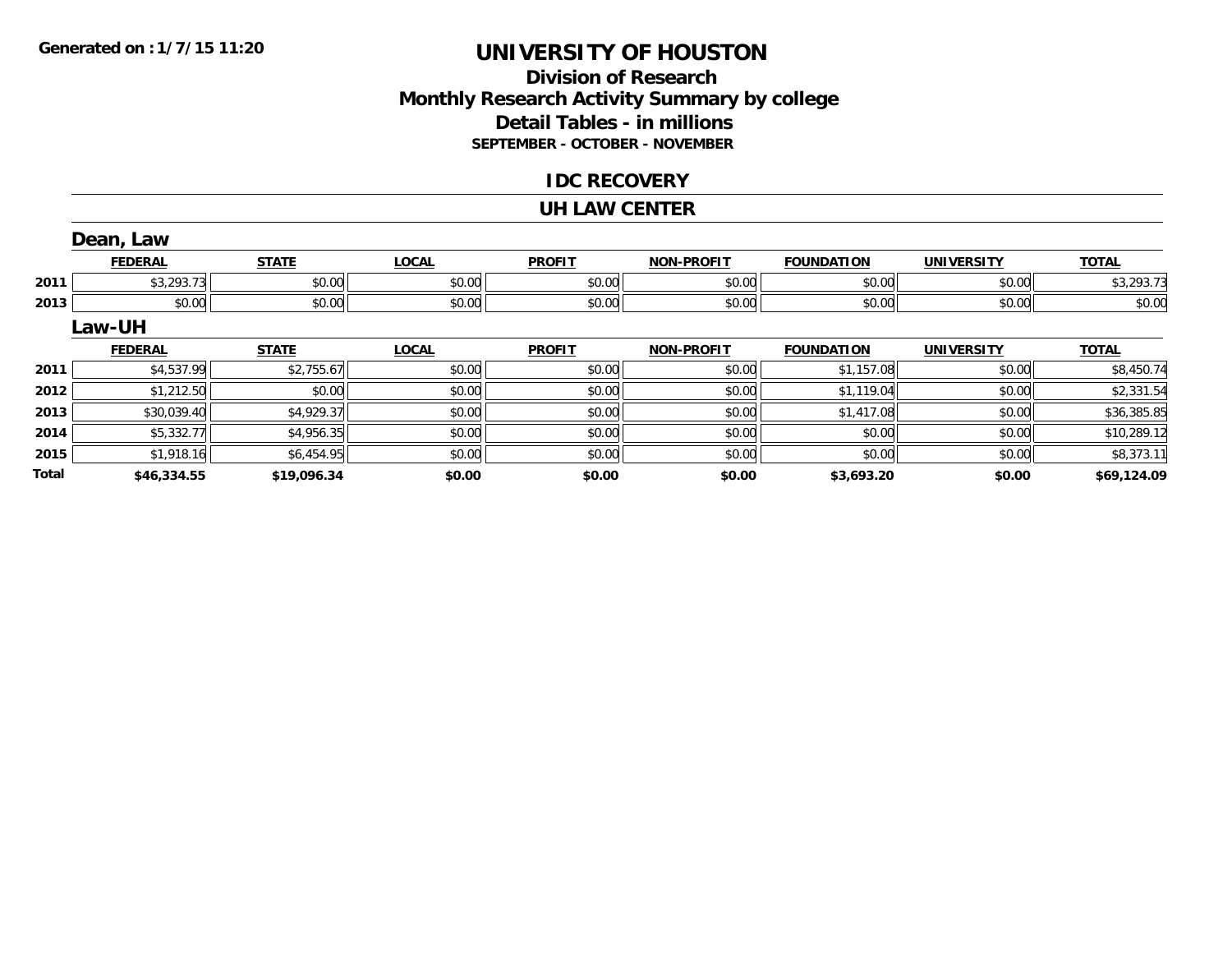## **Division of Research Monthly Research Activity Summary by college Detail Tables - in millions SEPTEMBER - OCTOBER - NOVEMBER**

### **IDC RECOVERY**

#### **UKNOWN COLLEGE**

## **Unknown Department**

|              |        | <b>STAT</b> | CCA                     | DDOE!"                | <b>DDAFIT</b><br>הרוח | חחו<br>nд | <u>urneitu</u> | TOTA.          |
|--------------|--------|-------------|-------------------------|-----------------------|-----------------------|-----------|----------------|----------------|
| 2015         | JU.UU  | \$0.00      | 0 <sub>n</sub><br>JU.UU | 0 <sup>n</sup><br>, J | 0000<br>v.vu          | ልስ ስስ     | 0000<br>טט.טע  | ልስ ሰሰ<br>DU.UL |
| <b>Total</b> | \$0.00 | \$0.00      | \$0.00                  | ቀስ ሰ/                 | \$0.00                | \$0.00    | \$0.00         | \$0.00         |